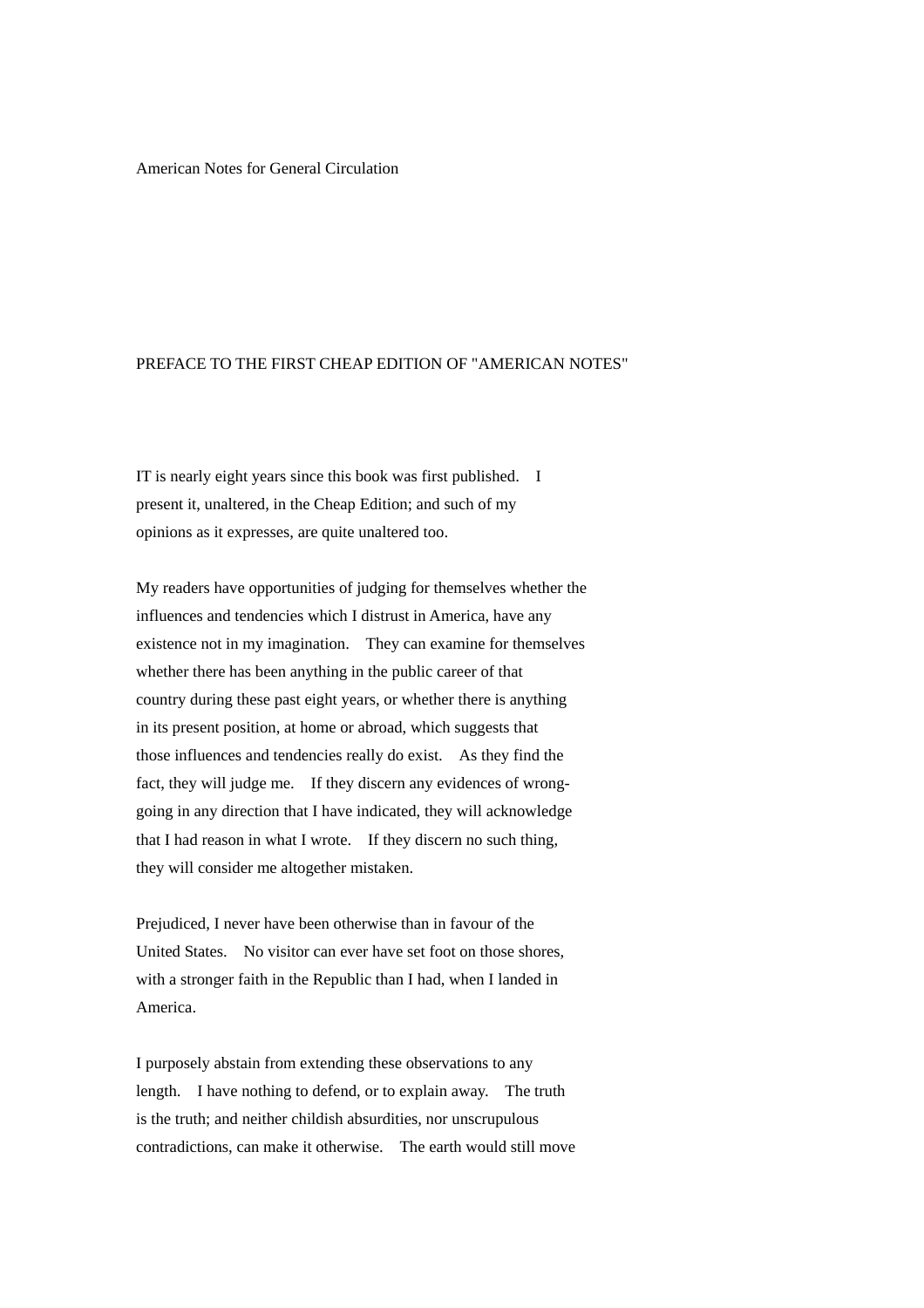round the sun, though the whole Catholic Church said No.

I have many friends in America, and feel a grateful interest in the country. To represent me as viewing it with ill-nature, animosity, or partisanship, is merely to do a very foolish thing, which is always a very easy one; and which I have disregarded for eight years, and could disregard for eighty more.

LONDON, JUNE 22, 1850.

### PREFACE TO THE "CHARLES DICKENS" EDITION OF "AMERICAN NOTES"

MY readers have opportunities of judging for themselves whether the influences and tendencies which I distrusted in America, had, at that time, any existence but in my imagination. They can examine for themselves whether there has been anything in the public career of that country since, at home or abroad, which suggests that those influences and tendencies really did exist. As they find the fact, they will judge me. If they discern any evidences of wrong-going, in any direction that I have indicated, they will acknowledge that I had reason in what I wrote. If they discern no such indications, they will consider me altogether mistaken - but not wilfully.

Prejudiced, I am not, and never have been, otherwise than in favour of the United States. I have many friends in America, I feel a grateful interest in the country, I hope and believe it will successfully work out a problem of the highest importance to the whole human race. To represent me as viewing AMERICA with illnature, coldness, or animosity, is merely to do a very foolish thing: which is always a very easy one.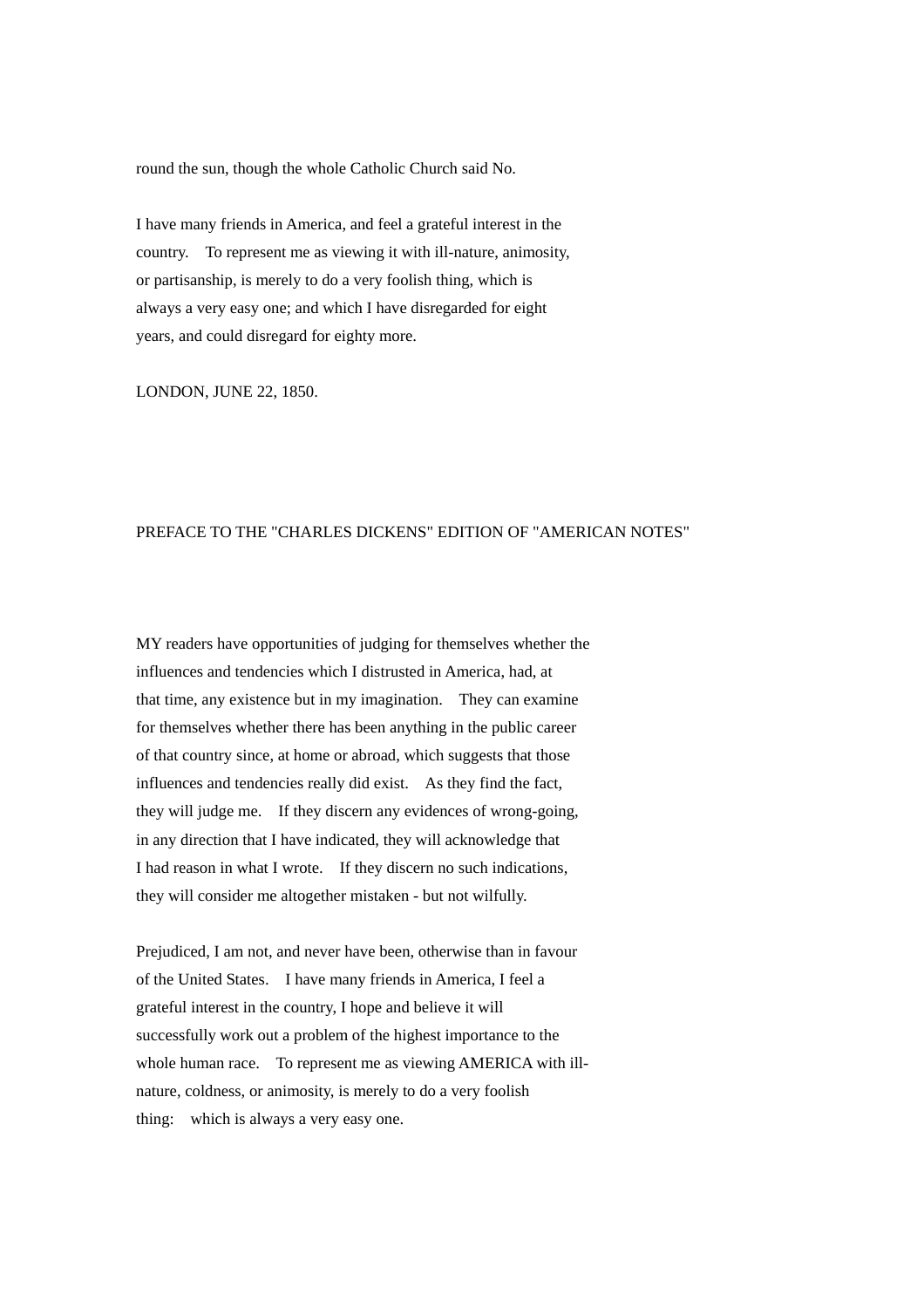### CHAPTER I - GOING AWAY

I SHALL never forget the one-fourth serious and three-fourths comical astonishment, with which, on the morning of the third of January eighteen-hundred-and-forty-two, I opened the door of, and put my head into, a 'state-room' on board the Britannia steampacket, twelve hundred tons burthen per register, bound for Halifax and Boston, and carrying Her Majesty's mails.

That this state-room had been specially engaged for 'Charles Dickens, Esquire, and Lady,' was rendered sufficiently clear even to my scared intellect by a very small manuscript, announcing the fact, which was pinned on a very flat quilt, covering a very thin mattress, spread like a surgical plaster on a most inaccessible shelf. But that this was the state-room concerning which Charles Dickens, Esquire, and Lady, had held daily and nightly conferences for at least four months preceding: that this could by any possibility be that small snug chamber of the imagination, which Charles Dickens, Esquire, with the spirit of prophecy strong upon him, had always foretold would contain at least one little sofa, and which his lady, with a modest yet most magnificent sense of its limited dimensions, had from the first opined would not hold more than two enormous portmanteaus in some odd corner out of sight (portmanteaus which could now no more be got in at the door, not to say stowed away, than a giraffe could be persuaded or forced into a flower-pot): that this utterly impracticable, thoroughly hopeless, and profoundly preposterous box, had the remotest reference to, or connection with, those chaste and pretty, not to say gorgeous little bowers, sketched by a masterly hand, in the highly varnished lithographic plan hanging up in the agent's counting-house in the city of London: that this room of state, in short, could be anything but a pleasant fiction and cheerful jest of the captain's,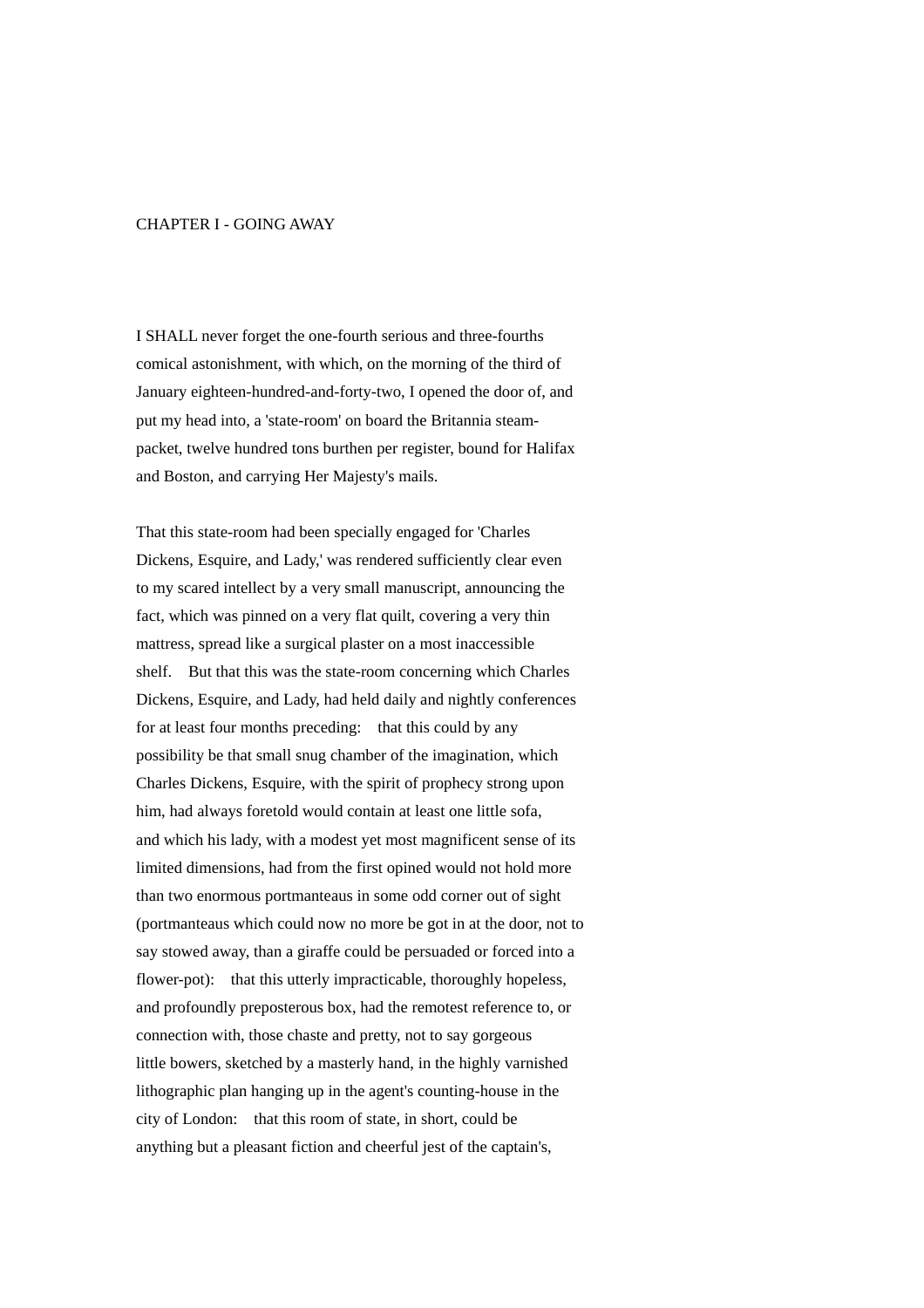invented and put in practice for the better relish and enjoyment of the real state-room presently to be disclosed:- these were truths which I really could not, for the moment, bring my mind at all to bear upon or comprehend. And I sat down upon a kind of horsehair slab, or perch, of which there were two within; and looked, without any expression of countenance whatever, at some friends who had come on board with us, and who were crushing their faces into all manner of shapes by endeavouring to squeeze them through the small doorway.

We had experienced a pretty smart shock before coming below, which, but that we were the most sanguine people living, might have prepared us for the worst. The imaginative artist to whom I have already made allusion, has depicted in the same great work, a chamber of almost interminable perspective, furnished, as Mr. Robins would say, in a style of more than Eastern splendour, and filled (but not inconveniently so) with groups of ladies and gentlemen, in the very highest state of enjoyment and vivacity. Before descending into the bowels of the ship, we had passed from the deck into a long narrow apartment, not unlike a gigantic hearse with windows in the sides; having at the upper end a melancholy stove, at which three or four chilly stewards were warming their hands; while on either side, extending down its whole dreary length, was a long, long table, over each of which a rack, fixed to the low roof, and stuck full of drinking-glasses and cruet-stands, hinted dismally at rolling seas and heavy weather. I had not at that time seen the ideal presentment of this chamber which has since gratified me so much, but I observed that one of our friends who had made the arrangements for our voyage, turned pale on entering, retreated on the friend behind him., smote his forehead involuntarily, and said below his breath, 'Impossible! it cannot be!' or words to that effect. He recovered himself however by a great effort, and after a preparatory cough or two, cried, with a ghastly smile which is still before me, looking at the same time round the walls, 'Ha! the breakfast-room, steward - eh?' We all foresaw what the answer must be: we knew the agony he suffered.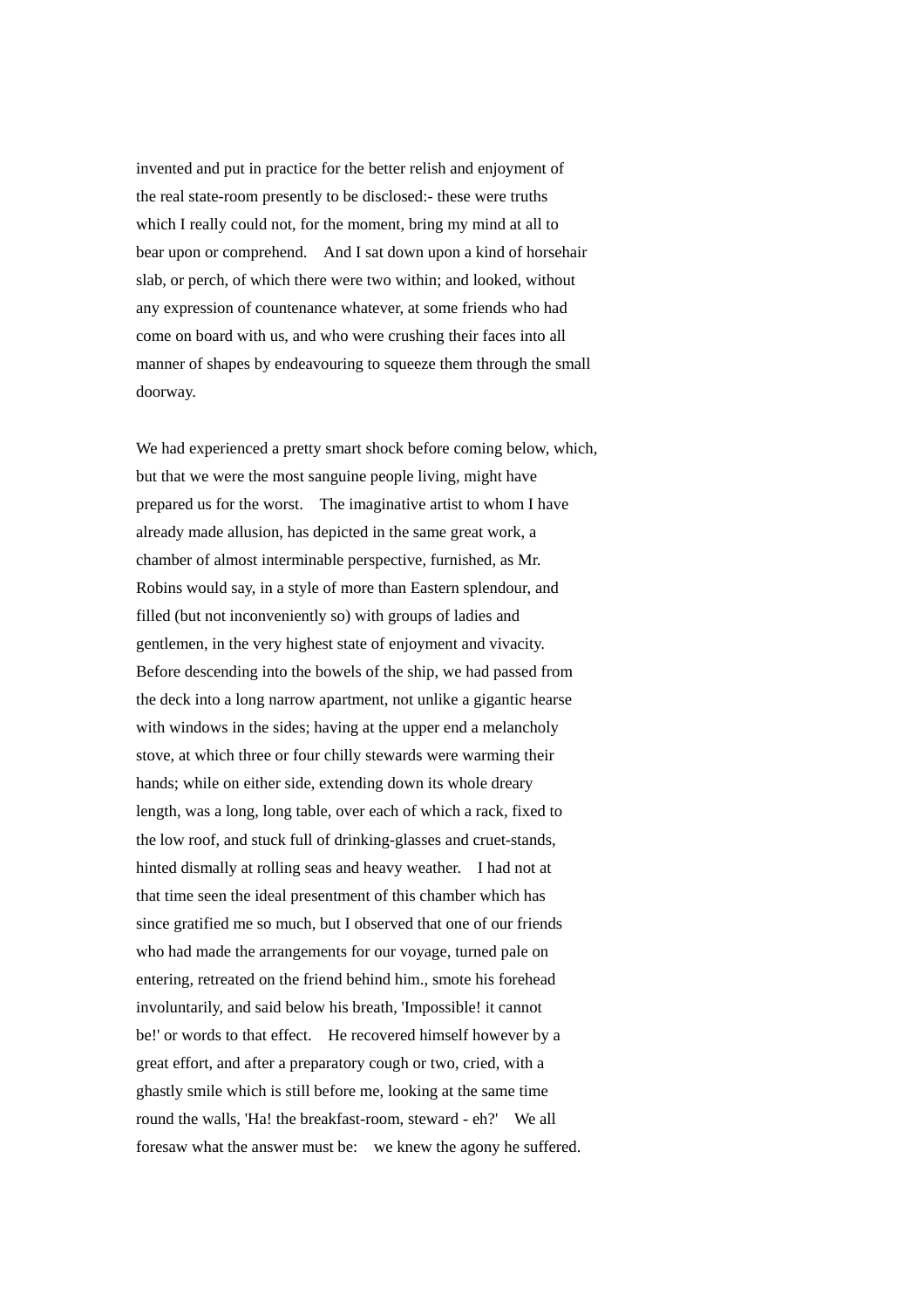He had often spoken of THE SALOON; had taken in and lived upon the pictorial idea; had usually given us to understand, at home, that to form a just conception of it, it would be necessary to multiply the size and furniture of an ordinary drawing-room by seven, and then fall short of the reality. When the man in reply avowed the truth; the blunt, remorseless, naked truth; 'This is the saloon, sir' - he actually reeled beneath the blow.

In persons who were so soon to part, and interpose between their else daily communication the formidable barrier of many thousand miles of stormy space, and who were for that reason anxious to cast no other cloud, not even the passing shadow of a moment's disappointment or discomfiture, upon the short interval of happy companionship that yet remained to them - in persons so situated, the natural transition from these first surprises was obviously into peals of hearty laughter, and I can report that I, for one, being still seated upon the slab or perch before mentioned, roared outright until the vessel rang again. Thus, in less than two minutes after coming upon it for the first time, we all by common consent agreed that this state-room was the pleasantest and most facetious and capital contrivance possible; and that to have had it one inch larger, would have been quite a disagreeable and deplorable state of things. And with this; and with showing how, by very nearly closing the door, and twining in and out like serpents, and by counting the little washing slab as standing-room, - we could manage to insinuate four people into it, all at one time; and entreating each other to observe how very airy it was (in dock), and how there was a beautiful port-hole which could be kept open all day (weather permitting), and how there was quite a large bull's-eye just over the looking-glass which would render shaving a perfectly easy and delightful process (when the ship didn't roll too much); we arrived, at last, at the unanimous conclusion that it was rather spacious than otherwise: though I do verily believe that, deducting the two berths, one above the other, than which nothing smaller for sleeping in was ever made except coffins, it was no bigger than one of those hackney cabriolets which have the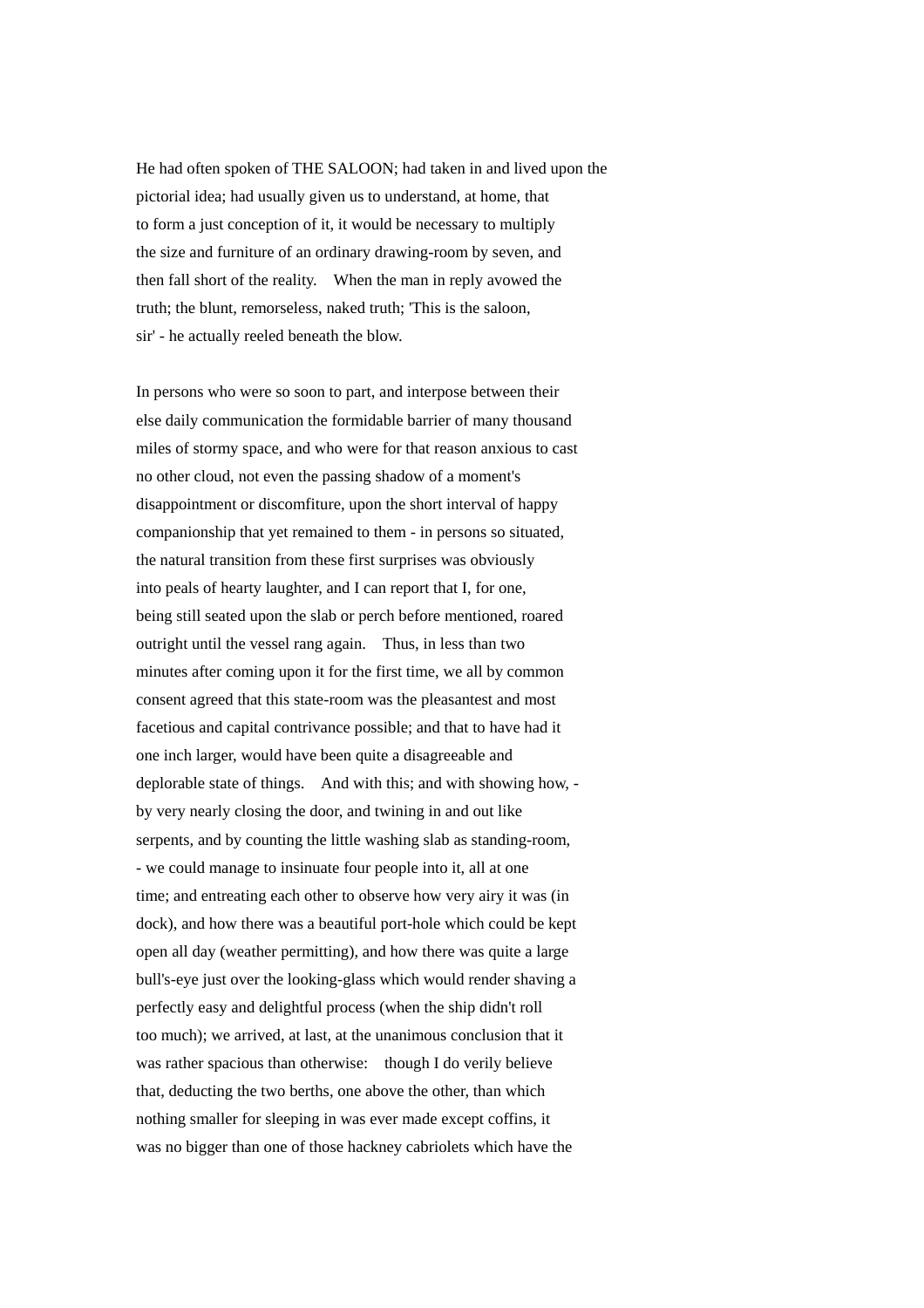door behind, and shoot their fares out, like sacks of coals, upon the pavement.

Having settled this point to the perfect satisfaction of all parties, concerned and unconcerned, we sat down round the fire in the ladies' cabin - just to try the effect. It was rather dark, certainly; but somebody said, 'of course it would be light, at sea,' a proposition to which we all assented; echoing 'of course, of course;' though it would be exceedingly difficult to say why we thought so. I remember, too, when we had discovered and exhausted another topic of consolation in the circumstance of this ladies' cabin adjoining our state-room, and the consequently immense feasibility of sitting there at all times and seasons, and had fallen into a momentary silence, leaning our faces on our hands and looking at the fire, one of our party said, with the solemn air of a man who had made a discovery, 'What a relish mulled claret will have down here!' which appeared to strike us all most forcibly; as though there were something spicy and high-flavoured in cabins, which essentially improved that composition, and rendered it quite incapable of perfection anywhere else.

There was a stewardess, too, actively engaged in producing clean sheets and table-cloths from the very entrails of the sofas, and from unexpected lockers, of such artful mechanism, that it made one's head ache to see them opened one after another, and rendered it quite a distracting circumstance to follow her proceedings, and to find that every nook and corner and individual piece of furniture was something else besides what it pretended to be, and was a mere trap and deception and place of secret stowage, whose ostensible purpose was its least useful one.

God bless that stewardess for her piously fraudulent account of January voyages! God bless her for her clear recollection of the companion passage of last year, when nobody was ill, and everybody dancing from morning to night, and it was 'a run' of twelve days, and a piece of the purest frolic, and delight, and jollity! All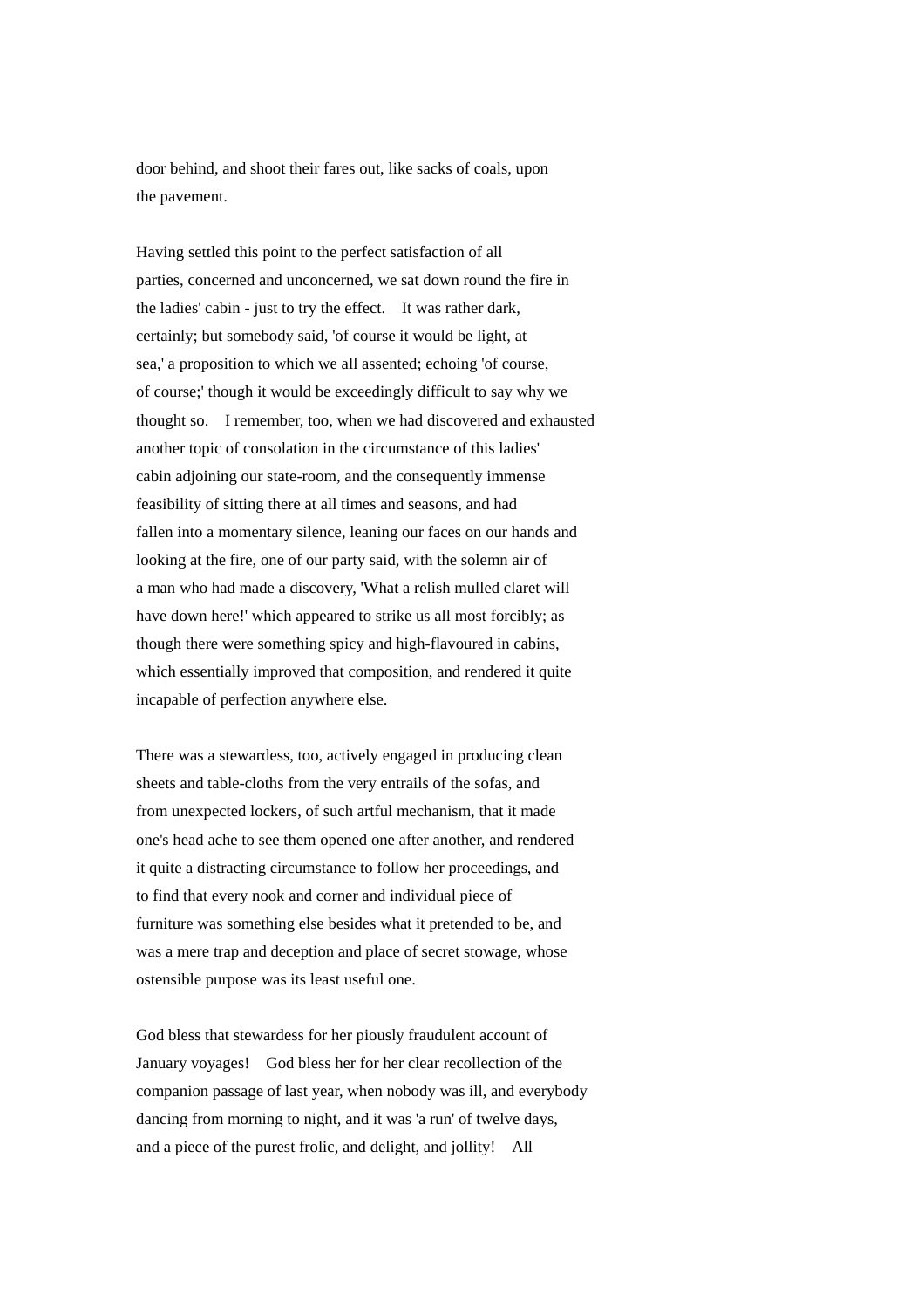happiness be with her for her bright face and her pleasant Scotch tongue, which had sounds of old Home in it for my fellow-traveller; and for her predictions of fair winds and fine weather (all wrong, or I shouldn't be half so fond of her); and for the ten thousand small fragments of genuine womanly tact, by which, without piecing them elaborately together, and patching them up into shape and form and case and pointed application, she nevertheless did plainly show that all young mothers on one side of the Atlantic were near and close at hand to their little children left upon the other; and that what seemed to the uninitiated a serious journey, was, to those who were in the secret, a mere frolic, to be sung about and whistled at! Light be her heart, and gay her merry eyes, for years!

The state-room had grown pretty fast; but by this time it had expanded into something quite bulky, and almost boasted a baywindow to view the sea from. So we went upon deck again in high spirits; and there, everything was in such a state of bustle and active preparation, that the blood quickened its pace, and whirled through one's veins on that clear frosty morning with involuntary mirthfulness. For every gallant ship was riding slowly up and down, and every little boat was splashing noisily in the water; and knots of people stood upon the wharf, gazing with a kind of 'dread delight' on the far-famed fast American steamer; and one party of men were 'taking in the milk,' or, in other words, getting the cow on board; and another were filling the icehouses to the very throat with fresh provisions; with butchers'-meat and garden-stuff, pale sucking-pigs, calves' heads in scores, beef, veal, and pork, and poultry out of all proportion; and others were coiling ropes and busy with oakum yarns; and others were lowering heavy packages into the hold; and the purser's head was barely visible as it loomed in a state, of exquisite perplexity from the midst of a vast pile of passengers' luggage; and there seemed to be nothing going on anywhere, or uppermost in the mind of anybody, but preparations for this mighty voyage. This, with the bright cold sun, the bracing air, the crisply-curling water, the thin white crust of morning ice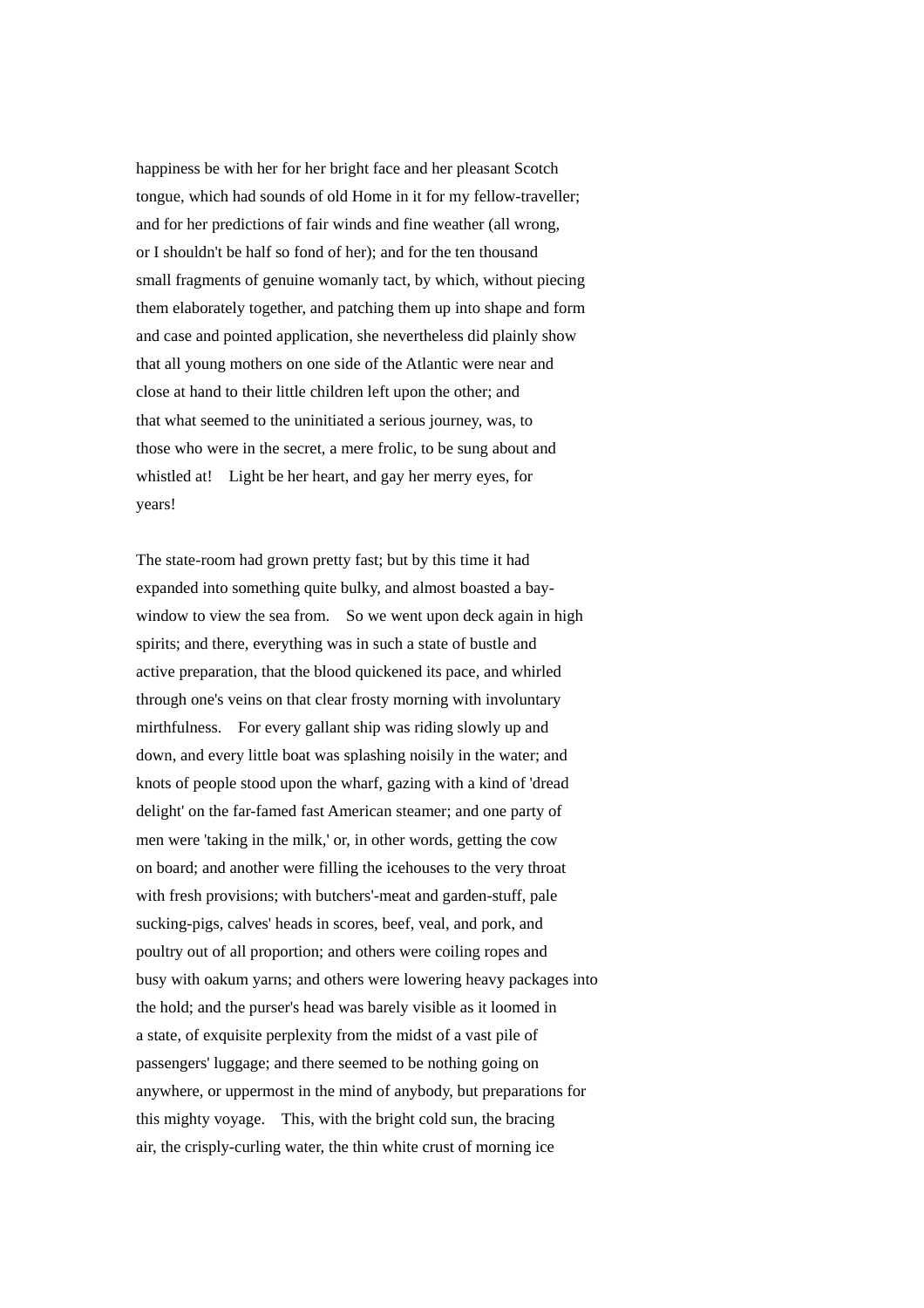upon the decks which crackled with a sharp and cheerful sound beneath the lightest tread, was irresistible. And when, again upon the shore, we turned and saw from the vessel's mast her name signalled in flags of joyous colours, and fluttering by their side the beautiful American banner with its stars and stripes, - the long three thousand miles and more, and, longer still, the six whole months of absence, so dwindled and faded, that the ship had gone out and come home again, and it was broad spring already in the Coburg Dock at Liverpool.

I have not inquired among my medical acquaintance, whether Turtle, and cold Punch, with Hock, Champagne, and Claret, and all the slight et cetera usually included in an unlimited order for a good dinner - especially when it is left to the liberal construction of my faultless friend, Mr. Radley, of the Adelphi Hotel - are peculiarly calculated to suffer a sea-change; or whether a plain mutton-chop, and a glass or two of sherry, would be less likely of conversion into foreign and disconcerting material. My own opinion is, that whether one is discreet or indiscreet in these particulars, on the eve of a sea-voyage, is a matter of little consequence; and that, to use a common phrase, 'it comes to very much the same thing in the end.' Be this as it may, I know that the dinner of that day was undeniably perfect; that it comprehended all these items, and a great many more; and that we all did ample justice to it. And I know too, that, bating a certain tacit avoidance of any allusion to to-morrow; such as may be supposed to prevail between delicate-minded turnkeys, and a sensitive prisoner who is to be hanged next morning; we got on very well, and, all things considered, were merry enough.

When the morning - THE morning - came, and we met at breakfast, it was curious to see how eager we all were to prevent a moment's pause in the conversation, and how astoundingly gay everybody was: the forced spirits of each member of the little party having as much likeness to his natural mirth, as hot-house peas at five guineas the quart, resemble in flavour the growth of the dews, and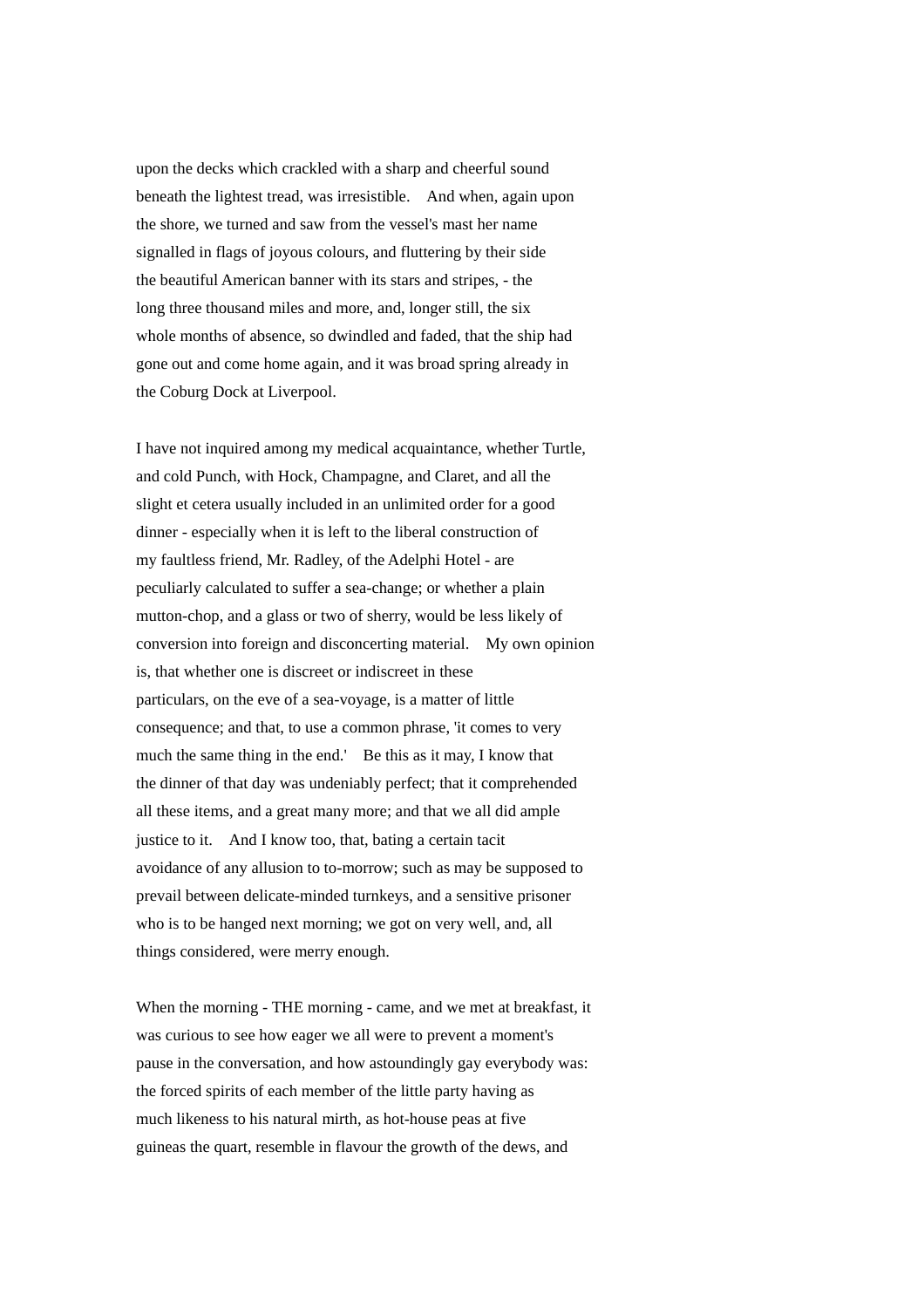air, and rain of Heaven. But as one o'clock, the hour for going aboard, drew near, this volubility dwindled away by little and little, despite the most persevering efforts to the contrary, until at last, the matter being now quite desperate, we threw off all disguise; openly speculated upon where we should be this time tomorrow, this time next day, and so forth; and entrusted a vast number of messages to those who intended returning to town that night, which were to be delivered at home and elsewhere without fail, within the very shortest possible space of time after the arrival of the railway train at Euston Square. And commissions and remembrances do so crowd upon one at such a time, that we were still busied with this employment when we found ourselves fused, as it were, into a dense conglomeration of passengers and passengers' friends and passengers' luggage, all jumbled together on the deck of a small steamboat, and panting and snorting off to the packet, which had worked out of dock yesterday afternoon and was now lying at her moorings in the river.

And there she is! all eyes are turned to where she lies, dimly discernible through the gathering fog of the early winter afternoon; every finger is pointed in the same direction; and murmurs of interest and admiration - as 'How beautiful she looks!' 'How trim she is!' - are heard on every side. Even the lazy gentleman with his hat on one side and his hands in his pockets, who has dispensed so much consolation by inquiring with a yawn of another gentleman whether he is 'going across' - as if it were a ferry - even he condescends to look that way, and nod his head, as who should say, 'No mistake about THAT:' and not even the sage Lord Burleigh in his nod, included half so much as this lazy gentleman of might who has made the passage (as everybody on board has found out already; it's impossible to say how) thirteen times without a single accident! There is another passenger very much wrapped-up, who has been frowned down by the rest, and morally trampled upon and crushed, for presuming to inquire with a timid interest how long it is since the poor President went down. He is standing close to the lazy gentleman, and says with a faint smile that he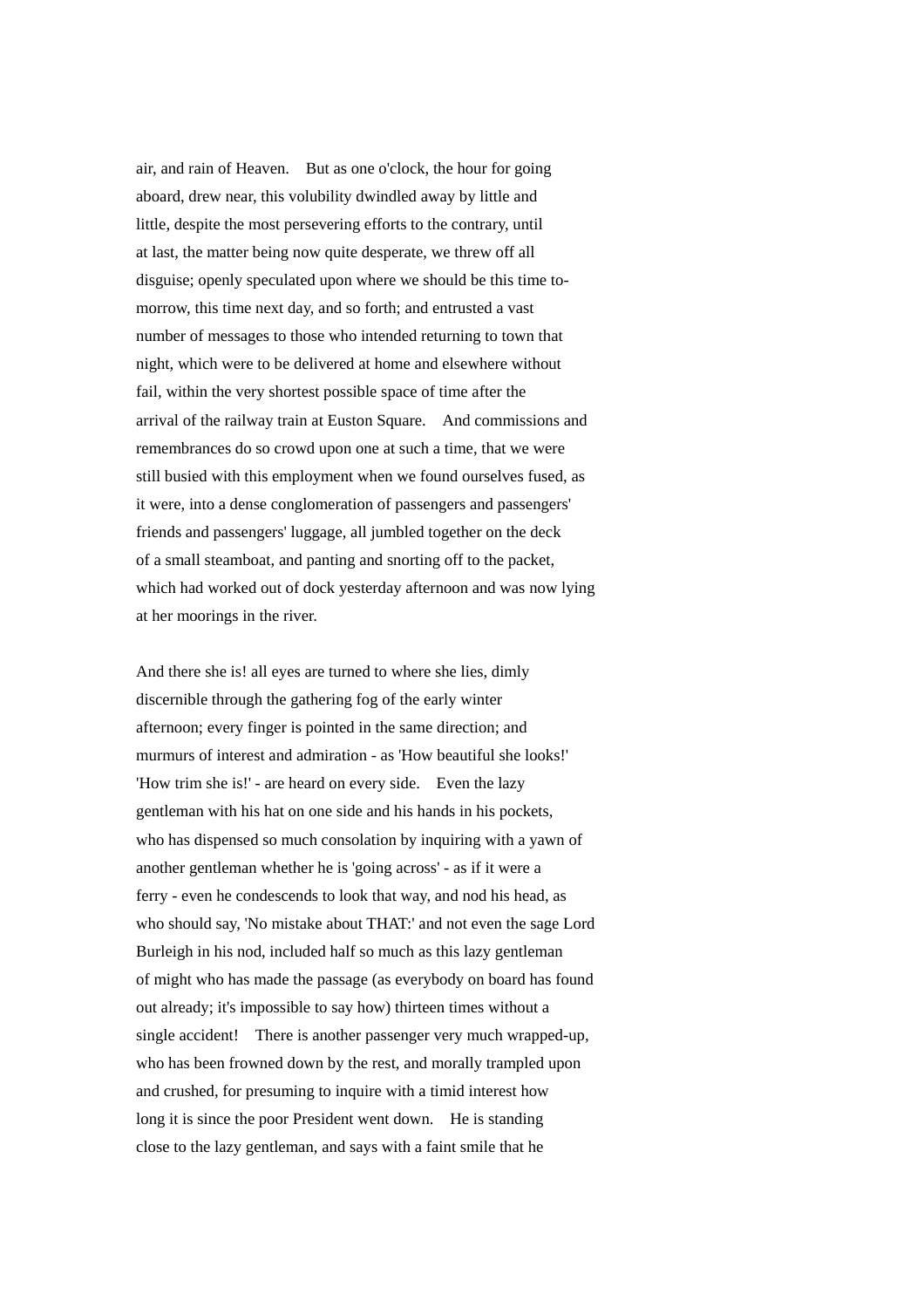believes She is a very strong Ship; to which the lazy gentleman, looking first in his questioner's eye and then very hard in the wind's, answers unexpectedly and ominously, that She need be. Upon this the lazy gentleman instantly falls very low in the popular estimation, and the passengers, with looks of defiance, whisper to each other that he is an ass, and an impostor, and clearly don't know anything at all about it.

But we are made fast alongside the packet, whose huge red funnel is smoking bravely, giving rich promise of serious intentions. Packing-cases, portmanteaus, carpet-bags, and boxes, are already passed from hand to hand, and hauled on board with breathless rapidity. The officers, smartly dressed, are at the gangway handing the passengers up the side, and hurrying the men. In five minutes' time, the little steamer is utterly deserted, and the packet is beset and over-run by its late freight, who instantly pervade the whole ship, and are to be met with by the dozen in every nook and corner: swarming down below with their own baggage, and stumbling over other people's; disposing themselves comfortably in wrong cabins, and creating a most horrible confusion by having to turn out again; madly bent upon opening locked doors, and on forcing a passage into all kinds of out-of-the-way places where there is no thoroughfare; sending wild stewards, with elfin hair, to and fro upon the breezy decks on unintelligible errands, impossible of execution: and in short, creating the most extraordinary and bewildering tumult. In the midst of all this, the lazy gentleman, who seems to have no luggage of any kind - not so much as a friend, even - lounges up and down the hurricane deck, coolly puffing a cigar; and, as this unconcerned demeanour again exalts him in the opinion of those who have leisure to observe his proceedings, every time he looks up at the masts, or down at the decks, or over the side, they look there too, as wondering whether he sees anything wrong anywhere, and hoping that, in case he should, he will have the goodness to mention it.

What have we here? The captain's boat! and yonder the captain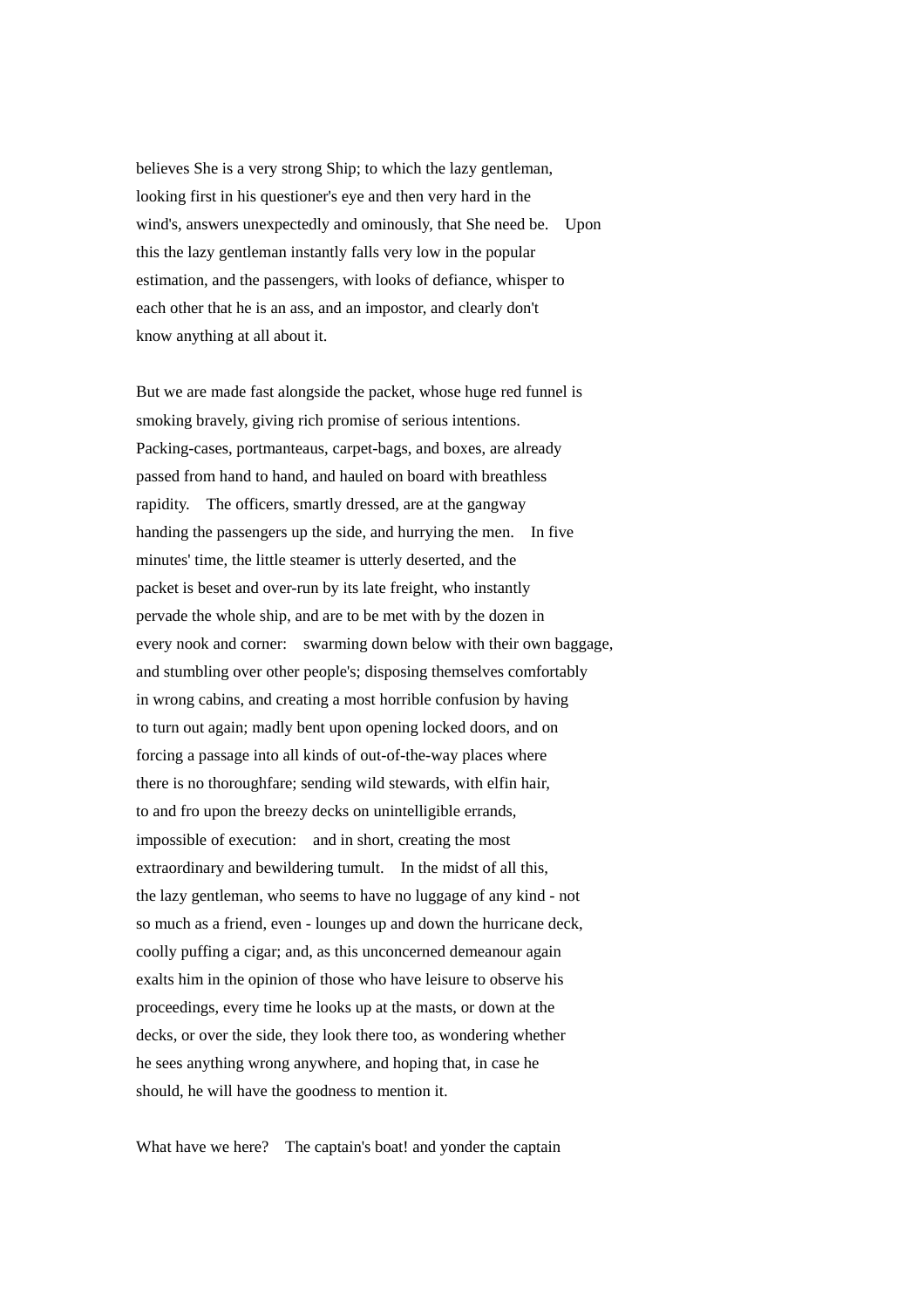himself. Now, by all our hopes and wishes, the very man he ought to be! A well-made, tight-built, dapper little fellow; with a ruddy face, which is a letter of invitation to shake him by both hands at once; and with a clear, blue honest eye, that it does one good to see one's sparkling image in. 'Ring the bell!' 'Ding, ding, ding!' the very bell is in a hurry. 'Now for the shore who's for the shore?' - 'These gentlemen, I am sorry to say.' They are away, and never said, Good b'ye. Ah now they wave it from the little boat. 'Good b'ye! Good b'ye!' Three cheers from them; three more from us; three more from them: and they are gone.

To and fro, to and fro, to and fro again a hundred times! This waiting for the latest mail-bags is worse than all. If we could have gone off in the midst of that last burst, we should have started triumphantly: but to lie here, two hours and more in the damp fog, neither staying at home nor going abroad, is letting one gradually down into the very depths of dulness and low spirits. A speck in the mist, at last! That's something. It is the boat we wait for! That's more to the purpose. The captain appears on the paddle-box with his speaking trumpet; the officers take their stations; all hands are on the alert; the flagging hopes of the passengers revive; the cooks pause in their savoury work, and look out with faces full of interest. The boat comes alongside; the bags are dragged in anyhow, and flung down for the moment anywhere. Three cheers more: and as the first one rings upon our ears, the vessel throbs like a strong giant that has just received the breath of life; the two great wheels turn fiercely round for the first time; and the noble ship, with wind and tide astern, breaks proudly through the lashed and roaming water.

## CHAPTER II - THE PASSAGE OUT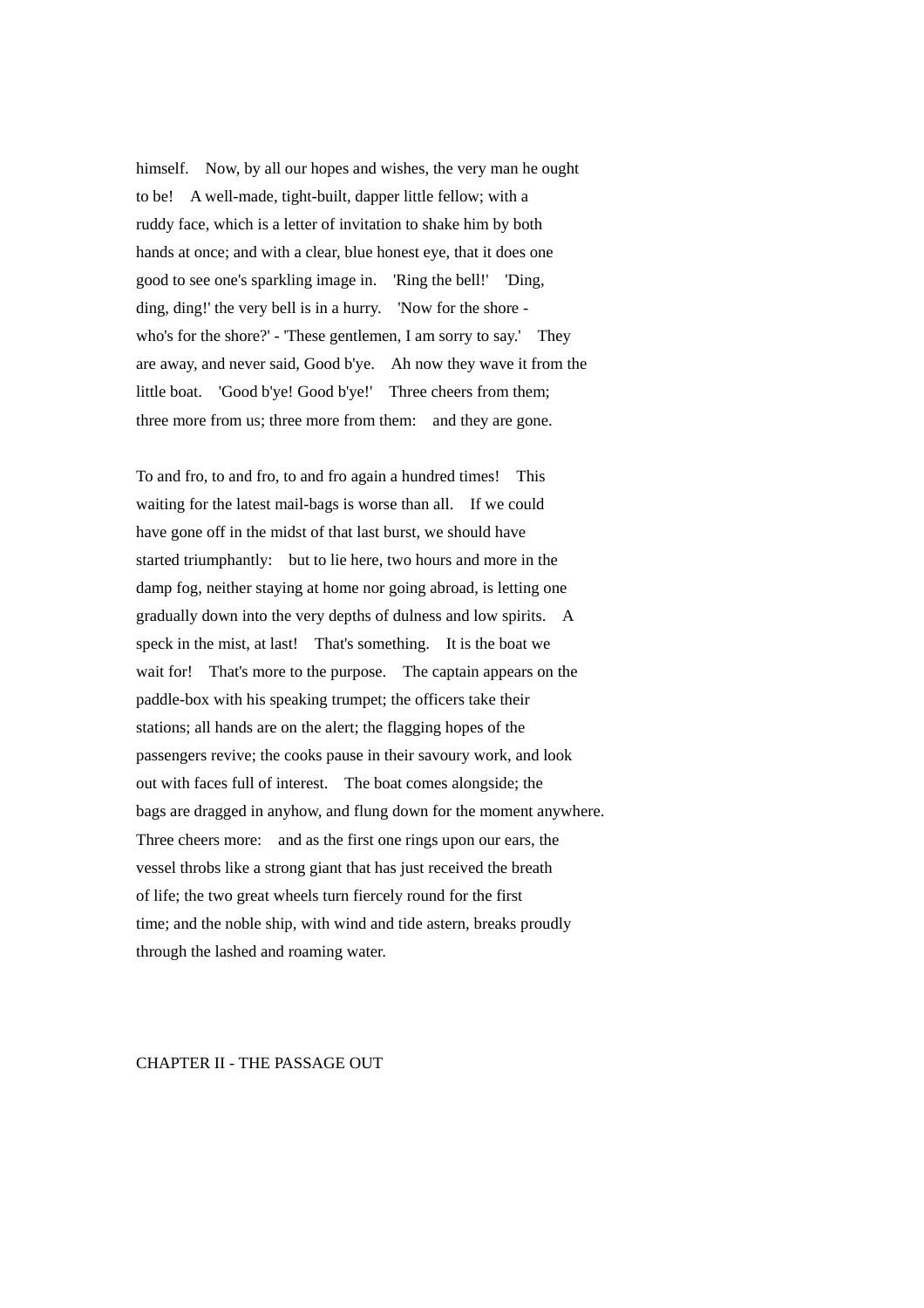WE all dined together that day; and a rather formidable party we were: no fewer than eighty-six strong. The vessel being pretty deep in the water, with all her coals on board and so many passengers, and the weather being calm and quiet, there was but little motion; so that before the dinner was half over, even those passengers who were most distrustful of themselves plucked up amazingly; and those who in the morning had returned to the universal question, 'Are you a good sailor?' a very decided negative, now either parried the inquiry with the evasive reply, 'Oh! I suppose I'm no worse than anybody else;' or, reckless of all moral obligations, answered boldly 'Yes:' and with some irritation too, as though they would add, 'I should like to know what you see in ME, sir, particularly, to justify suspicion!'

Notwithstanding this high tone of courage and confidence, I could not but observe that very few remained long over their wine; and that everybody had an unusual love of the open air; and that the favourite and most coveted seats were invariably those nearest to the door. The tea-table, too, was by no means as well attended as the dinner-table; and there was less whist-playing than might have been expected. Still, with the exception of one lady, who had retired with some precipitation at dinner-time, immediately after being assisted to the finest cut of a very yellow boiled leg of mutton with very green capers, there were no invalids as yet; and walking, and smoking, and drinking of brandy-and-water (but always in the open air), went on with unabated spirit, until eleven o'clock or thereabouts, when 'turning in' - no sailor of seven hours' experience talks of going to bed - became the order of the night. The perpetual tramp of boot-heels on the decks gave place to a heavy silence, and the whole human freight was stowed away below, excepting a very few stragglers, like myself, who were probably, like me, afraid to go there.

To one unaccustomed to such scenes, this is a very striking time on shipboard. Afterwards, and when its novelty had long worn off, it never ceased to have a peculiar interest and charm for me. The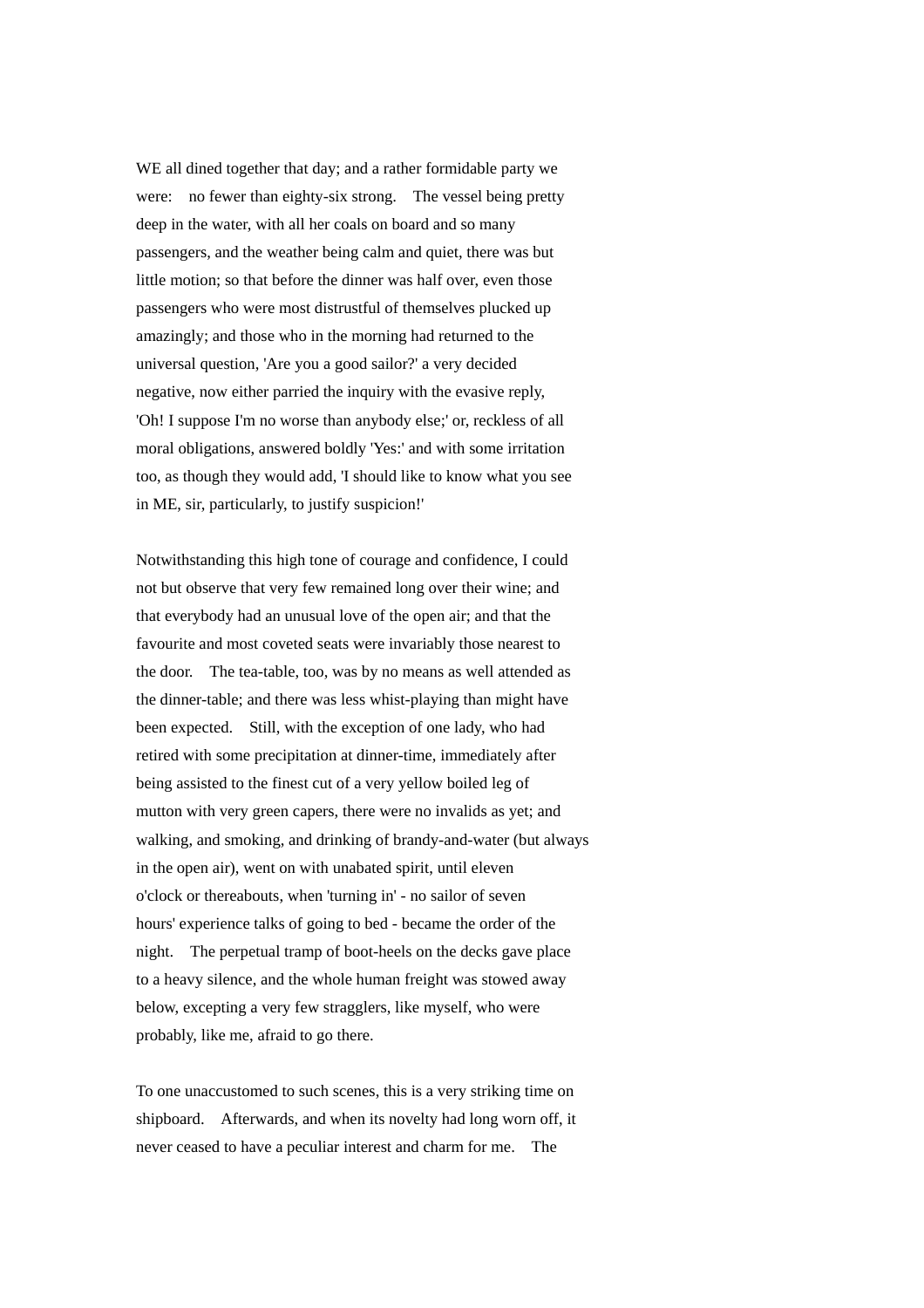gloom through which the great black mass holds its direct and certain course; the rushing water, plainly heard, but dimly seen; the broad, white, glistening track, that follows in the vessel's wake; the men on the look-out forward, who would be scarcely visible against the dark sky, but for their blotting out some score of glistening stars; the helmsman at the wheel, with the illuminated card before him, shining, a speck of light amidst the darkness, like something sentient and of Divine intelligence; the melancholy sighing of the wind through block, and rope, and chain; the gleaming forth of light from every crevice, nook, and tiny piece of glass about the decks, as though the ship were filled with fire in hiding, ready to burst through any outlet, wild with its resistless power of death and ruin. At first, too, and even when the hour, and all the objects it exalts, have come to be familiar, it is difficult, alone and thoughtful, to hold them to their proper shapes and forms. They change with the wandering fancy; assume the semblance of things left far away; put on the well-remembered aspect of favourite places dearly loved; and even people them with shadows. Streets, houses, rooms; figures so like their usual occupants, that they have startled me by their reality, which far exceeded, as it seemed to me, all power of mine to conjure up the absent; have, many and many a time, at such an hour, grown suddenly out of objects with whose real look, and use, and purpose, I was as well acquainted as with my own two hands.

My own two hands, and feet likewise, being very cold, however, on this particular occasion, I crept below at midnight. It was not exactly comfortable below. It was decidedly close; and it was impossible to be unconscious of the presence of that extraordinary compound of strange smells, which is to be found nowhere but on board ship, and which is such a subtle perfume that it seems to enter at every pore of the skin, and whisper of the hold. Two passengers' wives (one of them my own) lay already in silent agonies on the sofa; and one lady's maid (MY lady's) was a mere bundle on the floor, execrating her destiny, and pounding her curlpapers among the stray boxes. Everything sloped the wrong way: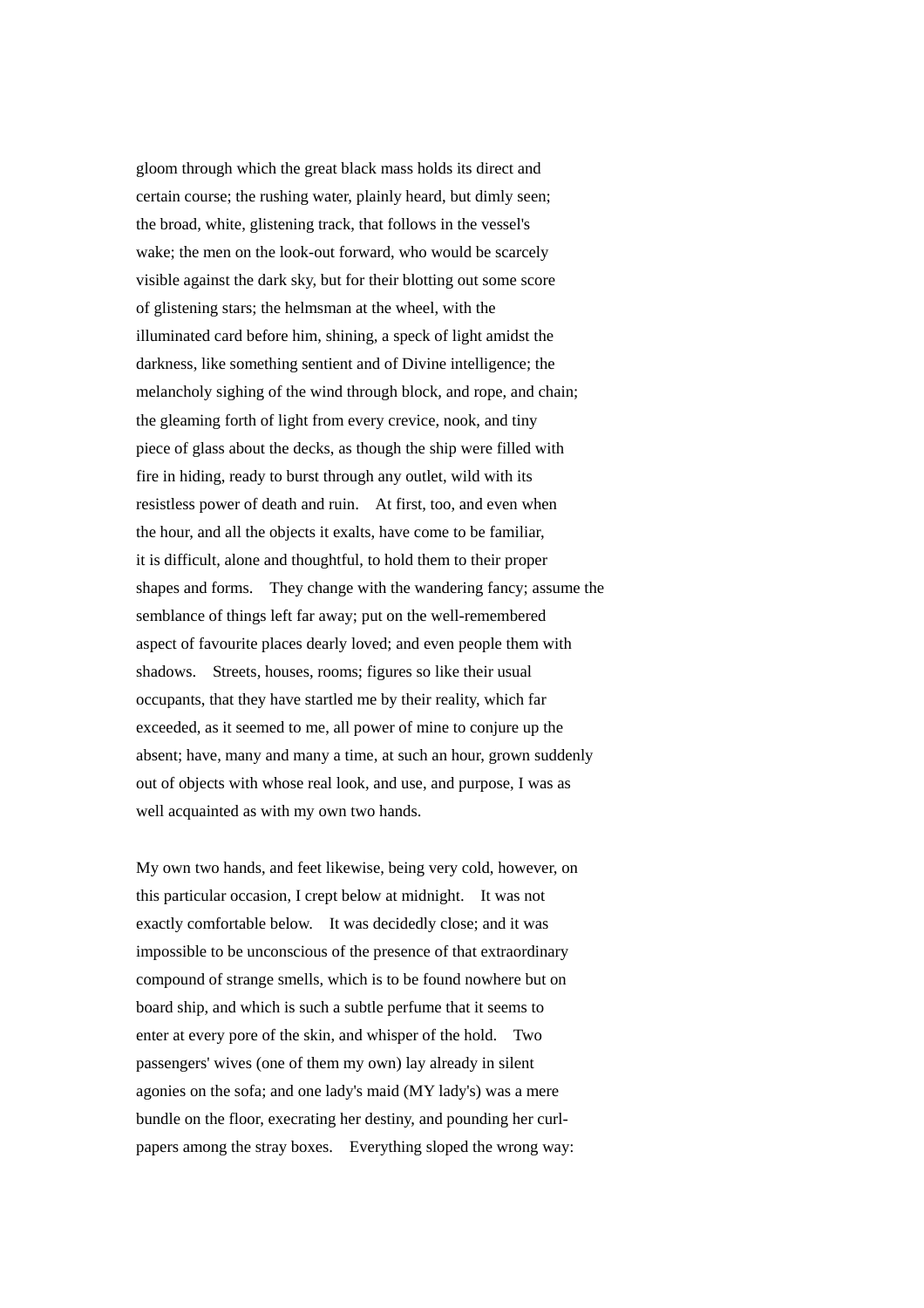which in itself was an aggravation scarcely to be borne. I had left the door open, a moment before, in the bosom of a gentle declivity, and, when I turned to shut it, it was on the summit of a lofty eminence. Now every plank and timber creaked, as if the ship were made of wicker-work; and now crackled, like an enormous fire of the driest possible twigs. There was nothing for it but bed; so I went to bed.

It was pretty much the same for the next two days, with a tolerably fair wind and dry weather. I read in bed (but to this hour I don't know what) a good deal; and reeled on deck a little; drank cold brandy-and-water with an unspeakable disgust, and ate hard biscuit perseveringly: not ill, but going to be.

It is the third morning. I am awakened out of my sleep by a dismal shriek from my wife, who demands to know whether there's any danger. I rouse myself, and look out of bed. The water-jug is plunging and leaping like a lively dolphin; all the smaller articles are afloat, except my shoes, which are stranded on a carpet-bag, high and dry, like a couple of coal-barges. Suddenly I see them spring into the air, and behold the looking-glass, which is nailed to the wall, sticking fast upon the ceiling. At the same time the door entirely disappears, and a new one is opened in the floor. Then I begin to comprehend that the state-room is standing on its head.

Before it is possible to make any arrangement at all compatible with this novel state of things, the ship rights. Before one can say 'Thank Heaven!' she wrongs again. Before one can cry she IS wrong, she seems to have started forward, and to be a creature actually running of its own accord, with broken knees and failing legs, through every variety of hole and pitfall, and stumbling constantly. Before one can so much as wonder, she takes a high leap into the air. Before she has well done that, she takes a deep dive into the water. Before she has gained the surface, she throws a summerset. The instant she is on her legs, she rushes backward.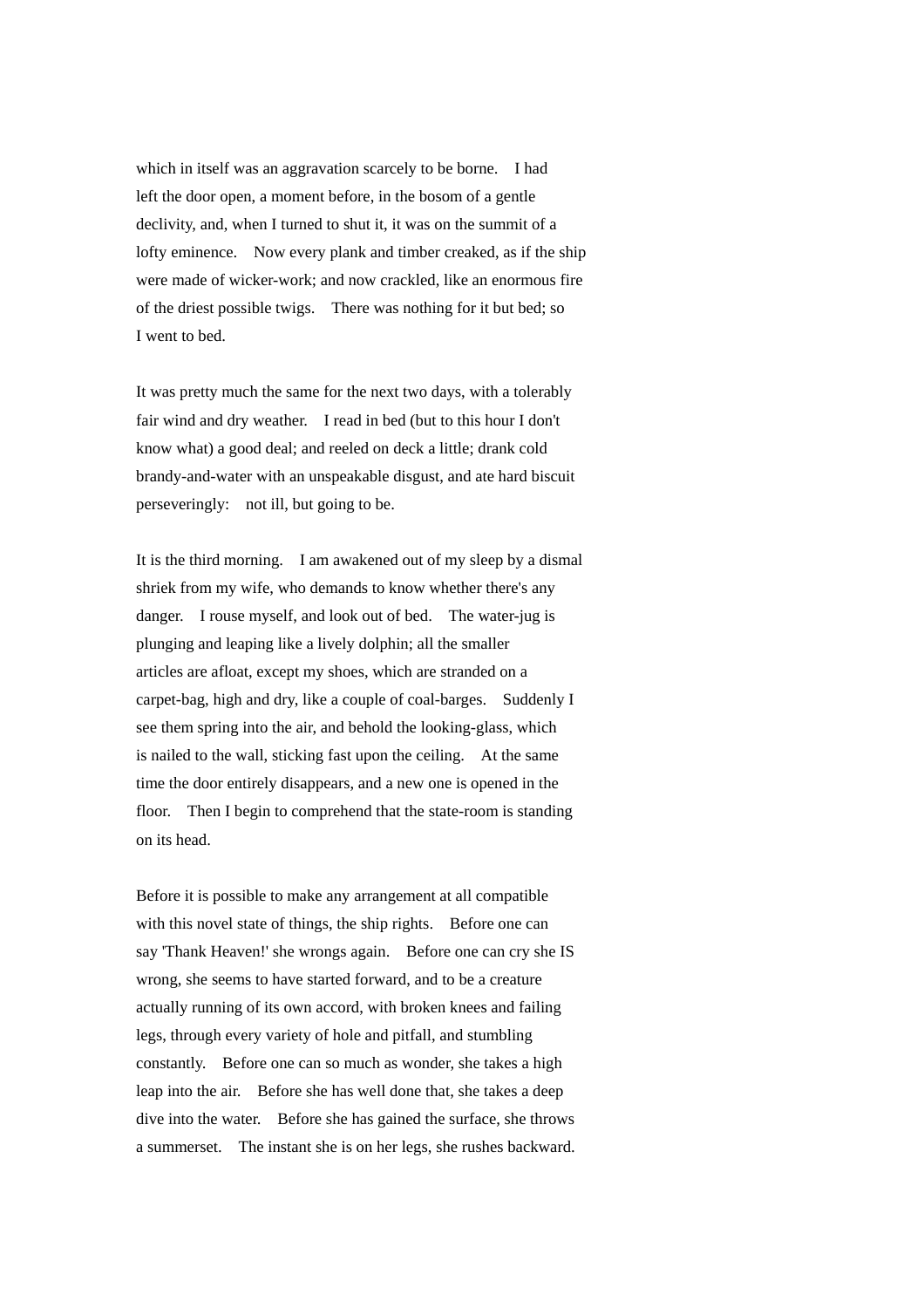And so she goes on staggering, heaving, wrestling, leaping, diving, jumping, pitching, throbbing, rolling, and rocking: and going through all these movements, sometimes by turns, and sometimes altogether: until one feels disposed to roar for mercy.

A steward passes. 'Steward!' 'Sir?' 'What IS the matter? what DO you call this?' 'Rather a heavy sea on, sir, and a head-wind.'

A head-wind! Imagine a human face upon the vessel's prow, with fifteen thousand Samsons in one bent upon driving her back, and hitting her exactly between the eyes whenever she attempts to advance an inch. Imagine the ship herself, with every pulse and artery of her huge body swollen and bursting under this maltreatment, sworn to go on or die. Imagine the wind howling, the sea roaring, the rain beating: all in furious array against her. Picture the sky both dark and wild, and the clouds, in fearful sympathy with the waves, making another ocean in the air. Add to all this, the clattering on deck and down below; the tread of hurried feet; the loud hoarse shouts of seamen; the gurgling in and out of water through the scuppers; with, every now and then, the striking of a heavy sea upon the planks above, with the deep, dead, heavy sound of thunder heard within a vault; - and there is the head-wind of that January morning.

I say nothing of what may be called the domestic noises of the ship: such as the breaking of glass and crockery, the tumbling down of stewards, the gambols, overhead, of loose casks and truant dozens of bottled porter, and the very remarkable and far from exhilarating sounds raised in their various state-rooms by the seventy passengers who were too ill to get up to breakfast. I say nothing of them: for although I lay listening to this concert for three or four days, I don't think I heard it for more than a quarter of a minute, at the expiration of which term, I lay down again, excessively sea-sick.

Not sea-sick, be it understood, in the ordinary acceptation of the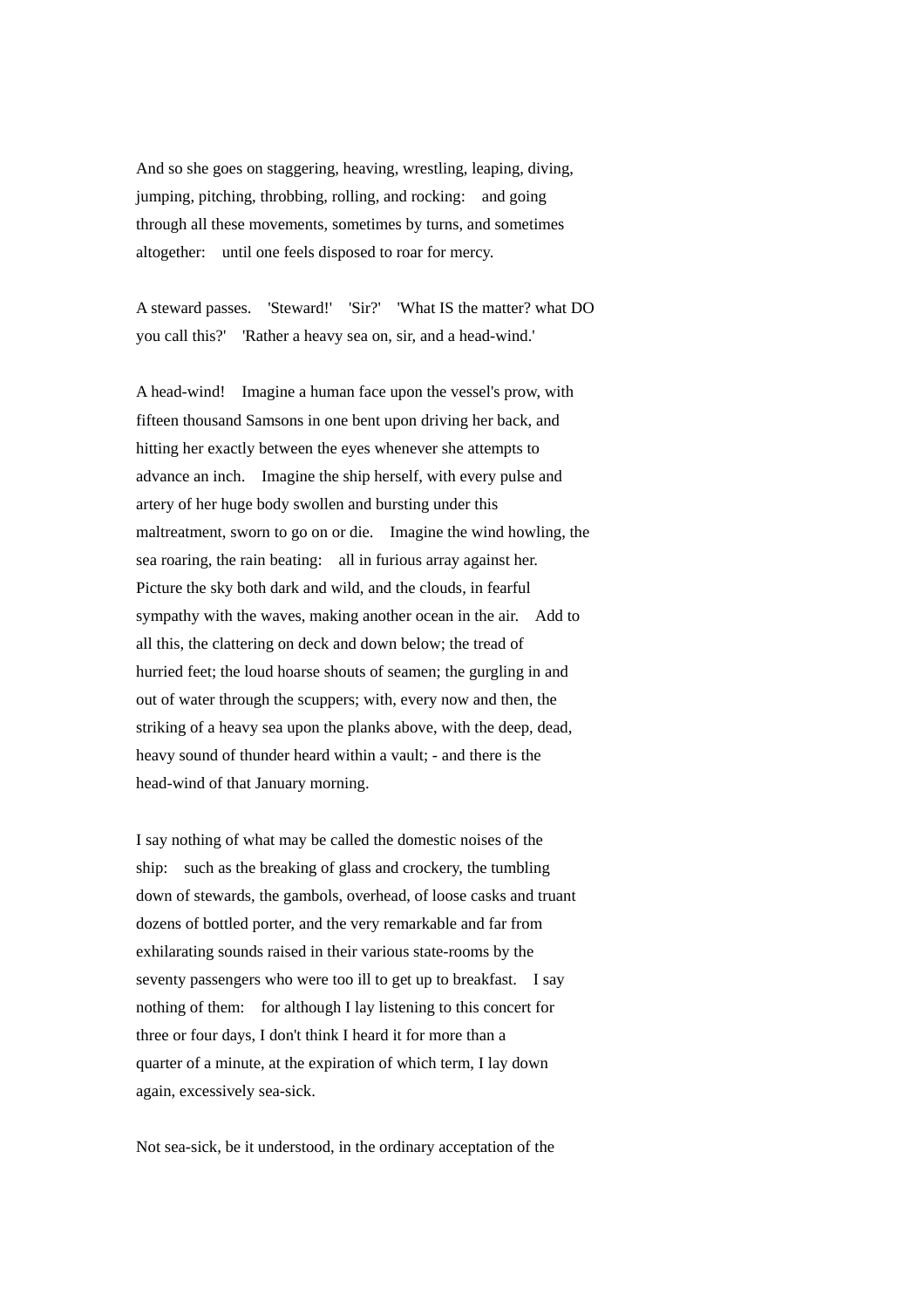term: I wish I had been: but in a form which I have never seen or heard described, though I have no doubt it is very common. I lay there, all the day long, quite coolly and contentedly; with no sense of weariness, with no desire to get up, or get better, or take the air; with no curiosity, or care, or regret, of any sort or degree, saving that I think I can remember, in this universal indifference, having a kind of lazy joy - of fiendish delight, if anything so lethargic can be dignified with the title - in the fact of my wife being too ill to talk to me. If I may be allowed to illustrate my state of mind by such an example, I should say that I was exactly in the condition of the elder Mr. Willet, after the incursion of the rioters into his bar at Chigwell. Nothing would have surprised me. If, in the momentary illumination of any ray of intelligence that may have come upon me in the way of thoughts of Home, a goblin postman, with a scarlet coat and bell, had come into that little kennel before me, broad awake in broad day, and, apologising for being damp through walking in the sea, had handed me a letter directed to myself, in familiar characters, I am certain I should not have felt one atom of astonishment: I should have been perfectly satisfied. If Neptune himself had walked in, with a toasted shark on his trident, I should have looked upon the event as one of the very commonest everyday occurrences.

Once - once - I found myself on deck. I don't know how I got there, or what possessed me to go there, but there I was; and completely dressed too, with a huge pea-coat on, and a pair of boots such as no weak man in his senses could ever have got into. I found myself standing, when a gleam of consciousness came upon me, holding on to something. I don't know what. I think it was the boatswain: or it may have been the pump: or possibly the cow. I can't say how long I had been there; whether a day or a minute. I recollect trying to think about something (about anything in the whole wide world, I was not particular) without the smallest effect. I could not even make out which was the sea, and which the sky, for the horizon seemed drunk, and was flying wildly about in all directions. Even in that incapable state, however, I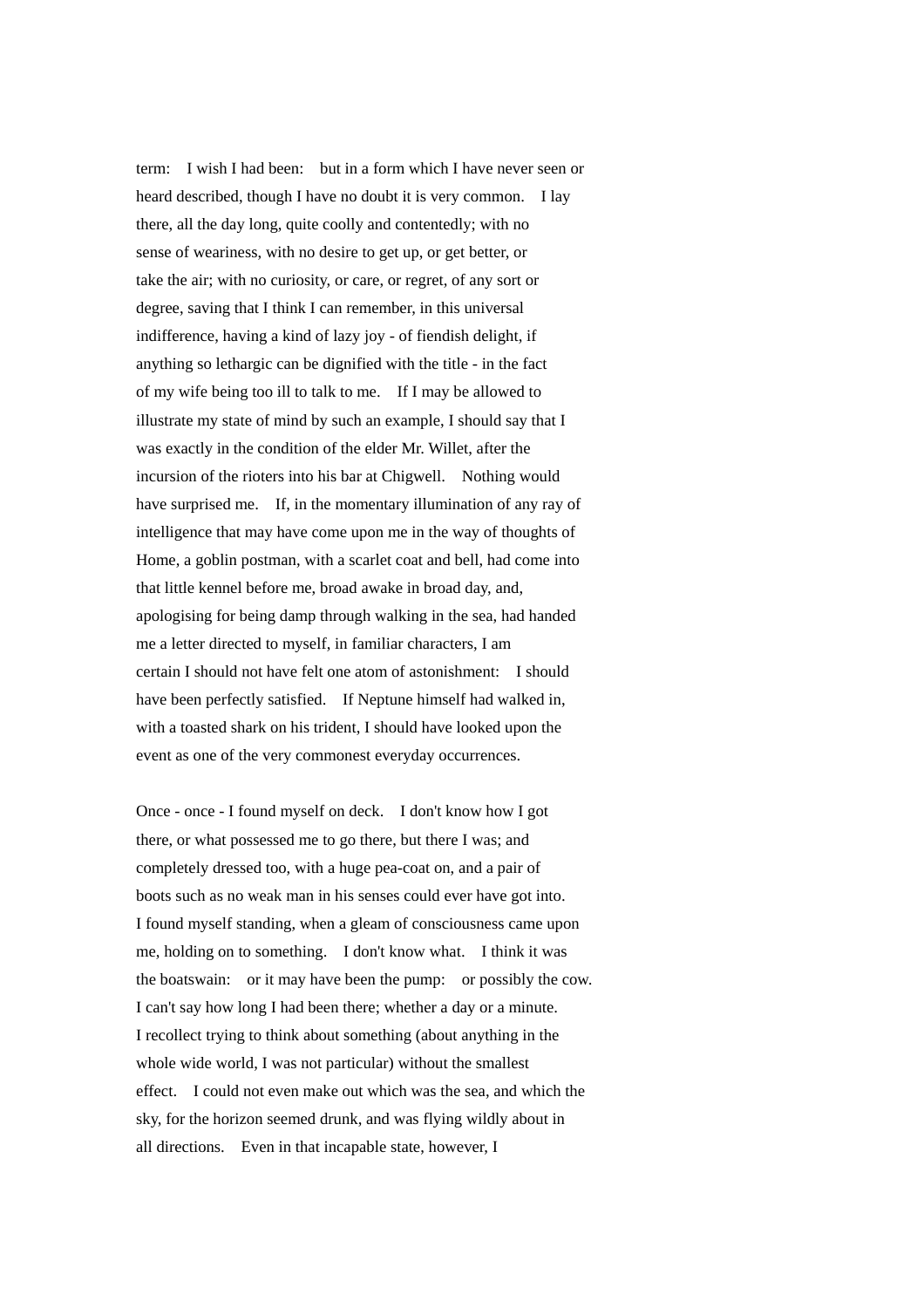recognised the lazy gentleman standing before me: nautically clad in a suit of shaggy blue, with an oilskin hat. But I was too imbecile, although I knew it to be he, to separate him from his dress; and tried to call him, I remember, PILOT. After another interval of total unconsciousness, I found he had gone, and recognised another figure in its place. It seemed to wave and fluctuate before me as though I saw it reflected in an unsteady looking-glass; but I knew it for the captain; and such was the cheerful influence of his face, that I tried to smile: yes, even then I tried to smile. I saw by his gestures that he addressed me; but it was a long time before I could make out that he remonstrated against my standing up to my knees in water - as I was; of course I don't know why. I tried to thank him, but couldn't. I could only point to my boots - or wherever I supposed my boots to be - and say in a plaintive voice, 'Cork soles:' at the same time endeavouring, I am told, to sit down in the pool. Finding that I was quite insensible, and for the time a maniac, he humanely conducted me below.

There I remained until I got better: suffering, whenever I was recommended to eat anything, an amount of anguish only second to that which is said to be endured by the apparently drowned, in the process of restoration to life. One gentleman on board had a letter of introduction to me from a mutual friend in London. He sent it below with his card, on the morning of the head-wind; and I was long troubled with the idea that he might be up, and well, and a hundred times a day expecting me to call upon him in the saloon. I imagined him one of those cast-iron images - I will not call them men - who ask, with red faces, and lusty voices, what sea-sickness means, and whether it really is as bad as it is represented to be. This was very torturing indeed; and I don't think I ever felt such perfect gratification and gratitude of heart, as I did when I heard from the ship's doctor that he had been obliged to put a large mustard poultice on this very gentleman's stomach. I date my recovery from the receipt of that intelligence.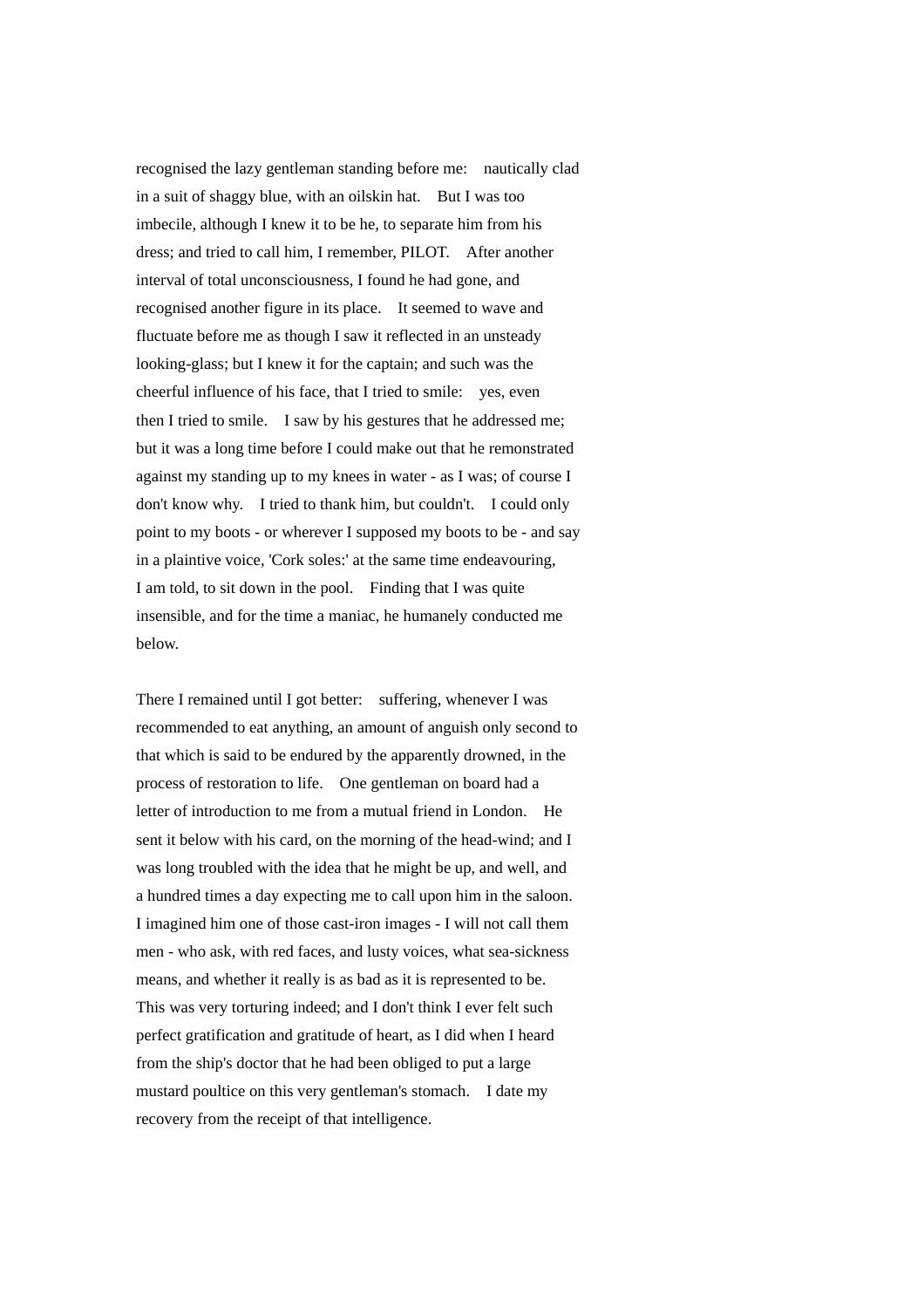It was materially assisted though, I have no doubt, by a heavy gale of wind, which came slowly up at sunset, when we were about ten days out, and raged with gradually increasing fury until morning, saving that it lulled for an hour a little before midnight. There was something in the unnatural repose of that hour, and in the after gathering of the storm, so inconceivably awful and tremendous, that its bursting into full violence was almost a relief.

The labouring of the ship in the troubled sea on this night I shall never forget. 'Will it ever be worse than this?' was a question I had often heard asked, when everything was sliding and bumping about, and when it certainly did seem difficult to comprehend the possibility of anything afloat being more disturbed, without toppling over and going down. But what the agitation of a steamvessel is, on a bad winter's night in the wild Atlantic, it is impossible for the most vivid imagination to conceive. To say that she is flung down on her side in the waves, with her masts dipping into them, and that, springing up again, she rolls over on the other side, until a heavy sea strikes her with the noise of a hundred great guns, and hurls her back - that she stops, and staggers, and shivers, as though stunned, and then, with a violent throbbing at her heart, darts onward like a monster goaded into madness, to be beaten down, and battered, and crushed, and leaped on by the angry sea - that thunder, lightning, hail, and rain, and wind, are all in fierce contention for the mastery - that every plank has its groan, every nail its shriek, and every drop of water in the great ocean its howling voice - is nothing. To say that all is grand, and all appalling and horrible in the last degree, is nothing. Words cannot express it. Thoughts cannot convey it. Only a dream can call it up again, in all its fury, rage, and passion.

And yet, in the very midst of these terrors, I was placed in a situation so exquisitely ridiculous, that even then I had as strong a sense of its absurdity as I have now, and could no more help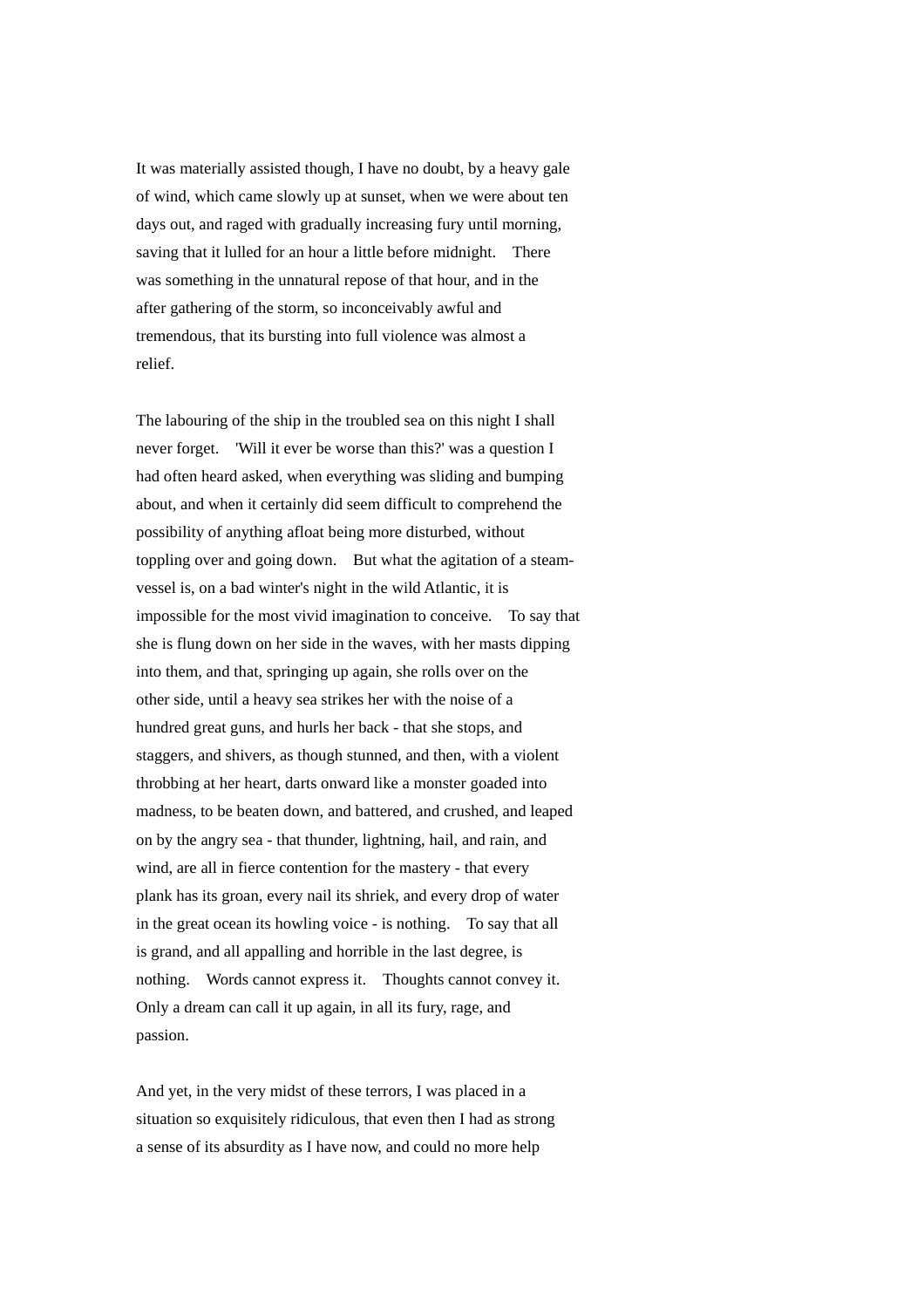laughing than I can at any other comical incident, happening under circumstances the most favourable to its enjoyment. About midnight we shipped a sea, which forced its way through the skylights, burst open the doors above, and came raging and roaring down into the ladies' cabin, to the unspeakable consternation of my wife and a little Scotch lady - who, by the way, had previously sent a message to the captain by the stewardess, requesting him, with her compliments, to have a steel conductor immediately attached to the top of every mast, and to the chimney, in order that the ship might not be struck by lightning. They and the handmaid before mentioned, being in such ecstasies of fear that I scarcely knew what to do with them, I naturally bethought myself of some restorative or comfortable cordial; and nothing better occurring to me, at the moment, than hot brandy-and-water, I procured a tumbler full without delay. It being impossible to stand or sit without holding on, they were all heaped together in one corner of a long sofa - a fixture extending entirely across the cabin - where they clung to each other in momentary expectation of being drowned. When I approached this place with my specific, and was about to administer it with many consolatory expressions to the nearest sufferer, what was my dismay to see them all roll slowly down to the other end! And when I staggered to that end, and held out the glass once more, how immensely baffled were my good intentions by the ship giving another lurch, and their all rolling back again! I suppose I dodged them up and down this sofa for at least a quarter of an hour, without reaching them once; and by the time I did catch them, the brandy-and-water was diminished, by constant spilling, to a teaspoonful. To complete the group, it is necessary to recognise in this disconcerted dodger, an individual very pale from seasickness, who had shaved his beard and brushed his hair, last, at Liverpool: and whose only article of dress (linen not included) were a pair of dreadnought trousers; a blue jacket, formerly admired upon the Thames at Richmond; no stockings; and one slipper.

Of the outrageous antics performed by that ship next morning; which made bed a practical joke, and getting up, by any process short of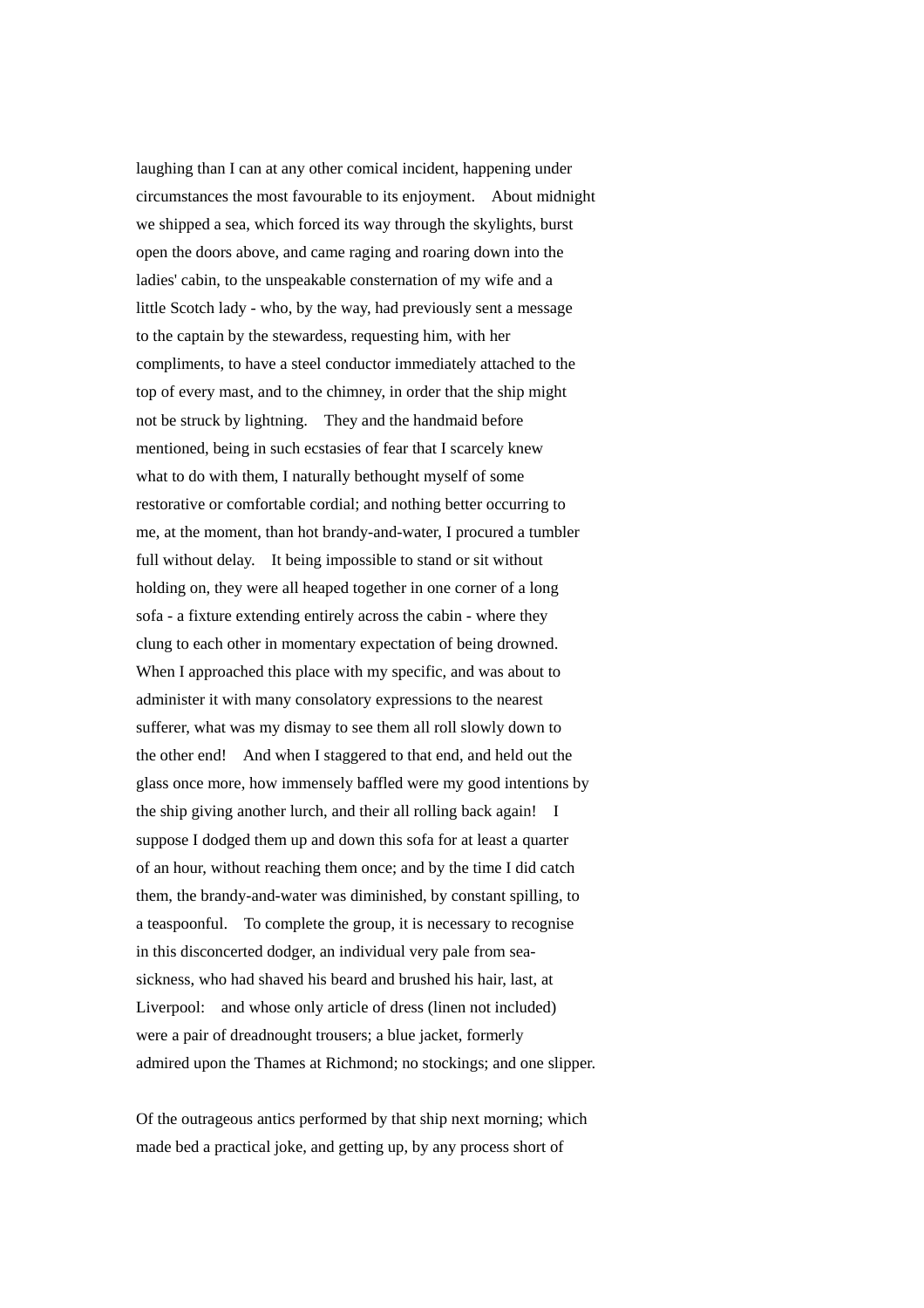falling out, an impossibility; I say nothing. But anything like the utter dreariness and desolation that met my eyes when I literally 'tumbled up' on deck at noon, I never saw. Ocean and sky were all of one dull, heavy, uniform, lead colour. There was no extent of prospect even over the dreary waste that lay around us, for the sea ran high, and the horizon encompassed us like a large black hoop. Viewed from the air, or some tall bluff on shore, it would have been imposing and stupendous, no doubt; but seen from the wet and rolling decks, it only impressed one giddily and painfully. In the gale of last night the life-boat had been crushed by one blow of the sea like a walnut-shell; and there it hung dangling in the air: a mere faggot of crazy boards. The planking of the paddle-boxes had been torn sheer away. The wheels were exposed and bare; and they whirled and dashed their spray about the decks at random. Chimney, white with crusted salt; topmasts struck; storm-sails set; rigging all knotted, tangled, wet, and drooping: a gloomier picture it would be hard to look upon.

I was now comfortably established by courtesy in the ladies' cabin, where, besides ourselves, there were only four other passengers. First, the little Scotch lady before mentioned, on her way to join her husband at New York, who had settled there three years before. Secondly and thirdly, an honest young Yorkshireman, connected with some American house; domiciled in that same city, and carrying thither his beautiful young wife to whom he had been married but a fortnight, and who was the fairest specimen of a comely English country girl I have ever seen. Fourthy, fifthly, and lastly, another couple: newly married too, if one might judge from the endearments they frequently interchanged: of whom I know no more than that they were rather a mysterious, run-away kind of couple; that the lady had great personal attractions also; and that the gentleman carried more guns with him than Robinson Crusoe, wore a shooting-coat, and had two great dogs on board. On further consideration, I remember that he tried hot roast pig and bottled ale as a cure for sea-sickness; and that he took these remedies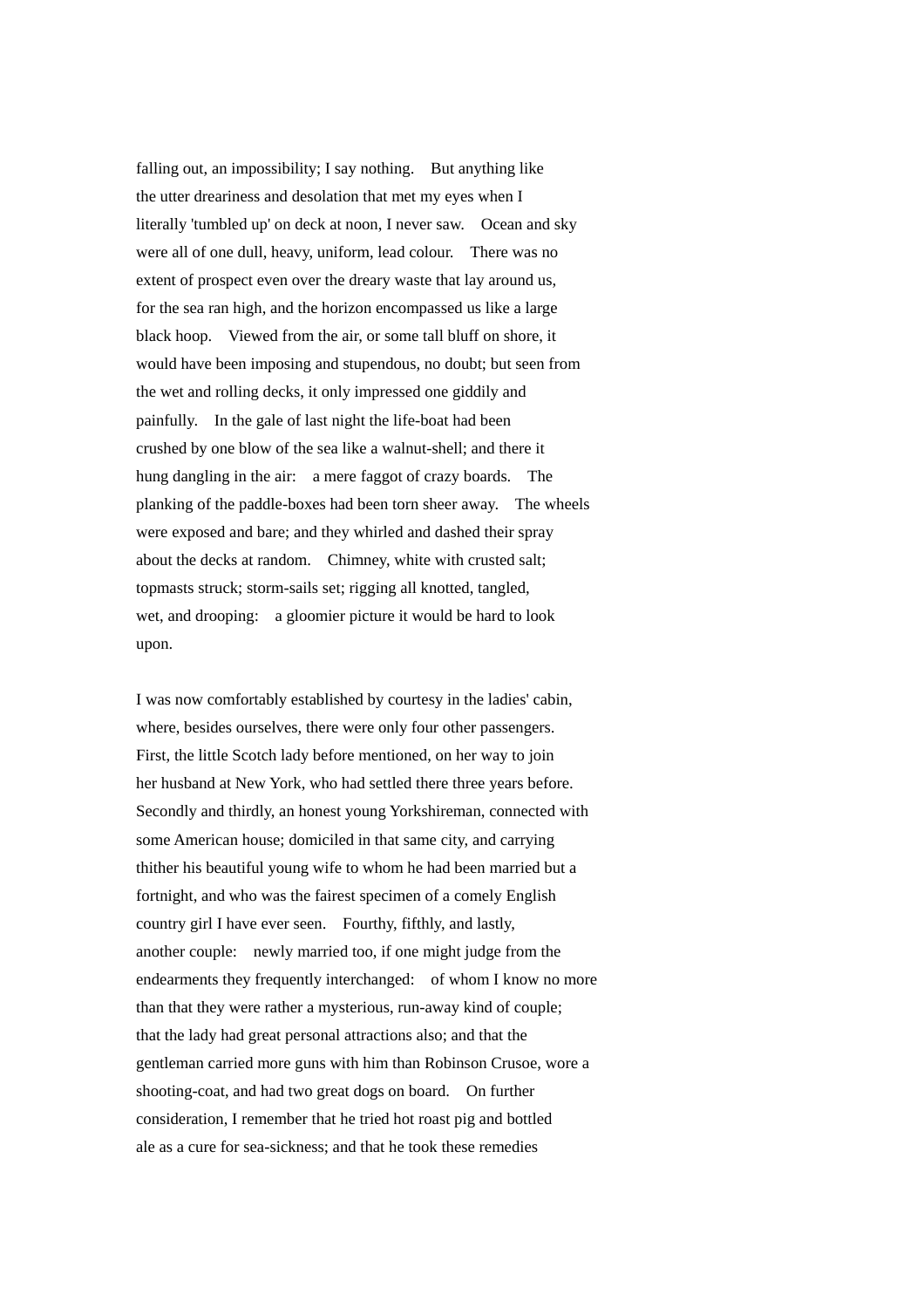(usually in bed) day after day, with astonishing perseverance. I may add, for the information of the curious, that they decidedly failed.

The weather continuing obstinately and almost unprecedentedly bad, we usually straggled into this cabin, more or less faint and miserable, about an hour before noon, and lay down on the sofas to recover; during which interval, the captain would look in to communicate the state of the wind, the moral certainty of its changing to-morrow (the weather is always going to improve tomorrow, at sea), the vessel's rate of sailing, and so forth. Observations there were none to tell us of, for there was no sun to take them by. But a description of one day will serve for all the rest. Here it is.

The captain being gone, we compose ourselves to read, if the place be light enough; and if not, we doze and talk alternately. At one, a bell rings, and the stewardess comes down with a steaming dish of baked potatoes, and another of roasted apples; and plates of pig's face, cold ham, salt beef; or perhaps a smoking mess of rare hot collops. We fall to upon these dainties; eat as much as we can (we have great appetites now); and are as long as possible about it. If the fire will burn (it WILL sometimes) we are pretty cheerful. If it won't, we all remark to each other that it's very cold, rub our hands, cover ourselves with coats and cloaks, and lie down again to doze, talk, and read (provided as aforesaid), until dinner-time. At five, another bell rings, and the stewardess reappears with another dish of potatoes - boiled this time - and store of hot meat of various kinds: not forgetting the roast pig, to be taken medicinally. We sit down at table again (rather more cheerfully than before); prolong the meal with a rather mouldy dessert of apples, grapes, and oranges; and drink our wine and brandy-and-water. The bottles and glasses are still upon the table, and the oranges and so forth are rolling about according to their fancy and the ship's way, when the doctor comes down, by special nightly invitation, to join our evening rubber: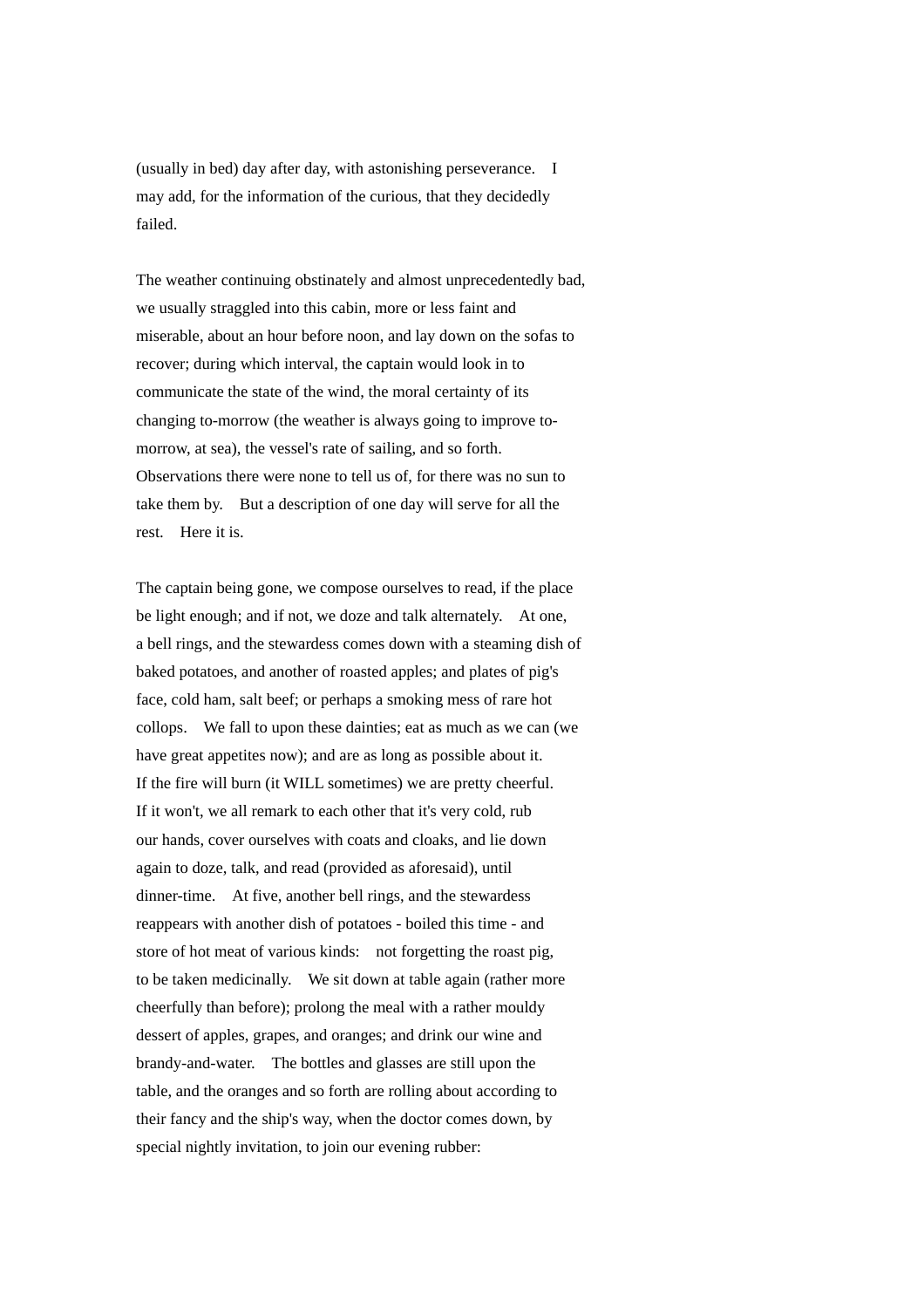immediately on whose arrival we make a party at whist, and as it is a rough night and the cards will not lie on the cloth, we put the tricks in our pockets as we take them. At whist we remain with exemplary gravity (deducting a short time for tea and toast) until eleven o'clock, or thereabouts; when the captain comes down again, in a sou'-wester hat tied under his chin, and a pilot-coat: making the ground wet where he stands. By this time the card-playing is over, and the bottles and glasses are again upon the table; and after an hour's pleasant conversation about the ship, the passengers, and things in general, the captain (who never goes to bed, and is never out of humour) turns up his coat collar for the deck again; shakes hands all round; and goes laughing out into the weather as merrily as to a birthday party.

As to daily news, there is no dearth of that commodity. This passenger is reported to have lost fourteen pounds at Vingt-et-un in the saloon yesterday; and that passenger drinks his bottle of champagne every day, and how he does it (being only a clerk), nobody knows. The head engineer has distinctly said that there never was such times - meaning weather - and four good hands are ill, and have given in, dead beat. Several berths are full of water, and all the cabins are leaky. The ship's cook, secretly swigging damaged whiskey, has been found drunk; and has been played upon by the fire-engine until quite sober. All the stewards have fallen down-stairs at various dinner-times, and go about with plasters in various places. The baker is ill, and so is the pastry-cook. A new man, horribly indisposed, has been required to fill the place of the latter officer; and has been propped and jammed up with empty casks in a little house upon deck, and commanded to roll out pie-crust, which he protests (being highly bilious) it is death to him to look at. News! A dozen murders on shore would lack the interest of these slight incidents at sea.

Divided between our rubber and such topics as these, we were running (as we thought) into Halifax Harbour, on the fifteenth night, with little wind and a bright moon - indeed, we had made the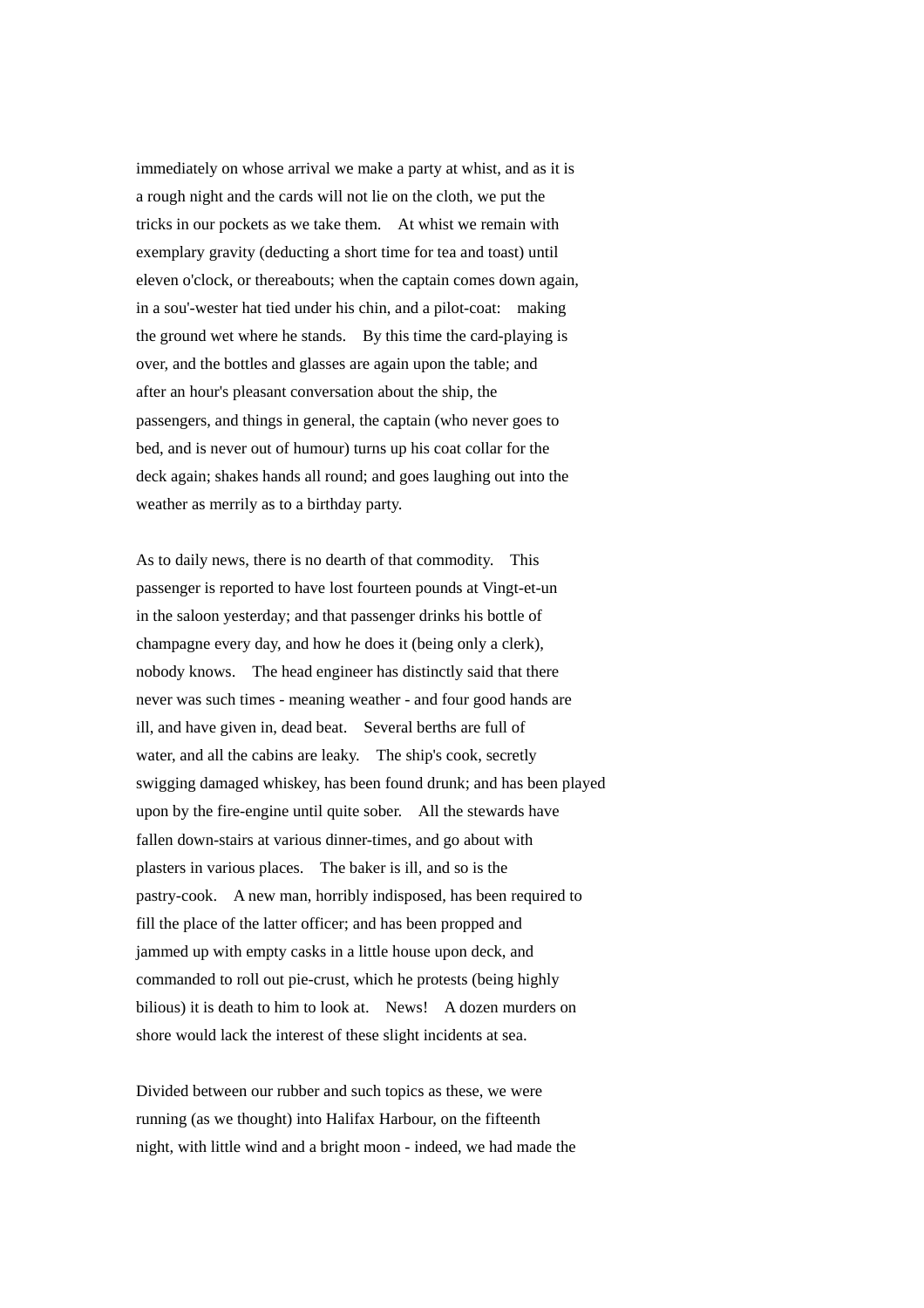Light at its outer entrance, and put the pilot in charge - when suddenly the ship struck upon a bank of mud. An immediate rush on deck took place of course; the sides were crowded in an instant; and for a few minutes we were in as lively a state of confusion as the greatest lover of disorder would desire to see. The passengers, and guns, and water-casks, and other heavy matters, being all huddled together aft, however, to lighten her in the head, she was soon got off; and after some driving on towards an uncomfortable line of objects (whose vicinity had been announced very early in the disaster by a loud cry of 'Breakers a-head!') and much backing of paddles, and heaving of the lead into a constantly decreasing depth of water, we dropped anchor in a strange outlandish-looking nook which nobody on board could recognise, although there was land all about us, and so close that we could plainly see the waving branches of the trees.

It was strange enough, in the silence of midnight, and the dead stillness that seemed to be created by the sudden and unexpected stoppage of the engine which had been clanking and blasting in our ears incessantly for so many days, to watch the look of blank astonishment expressed in every face: beginning with the officers, tracing it through all the passengers, and descending to the very stokers and furnacemen, who emerged from below, one by one, and clustered together in a smoky group about the hatchway of the engine-room, comparing notes in whispers. After throwing up a few rockets and firing signal guns in the hope of being hailed from the land, or at least of seeing a light - but without any other sight or sound presenting itself - it was determined to send a boat on shore. It was amusing to observe how very kind some of the passengers were, in volunteering to go ashore in this same boat: for the general good, of course: not by any means because they thought the ship in an unsafe position, or contemplated the possibility of her heeling over in case the tide were running out. Nor was it less amusing to remark how desperately unpopular the poor pilot became in one short minute. He had had his passage out from Liverpool, and during the whole voyage had been quite a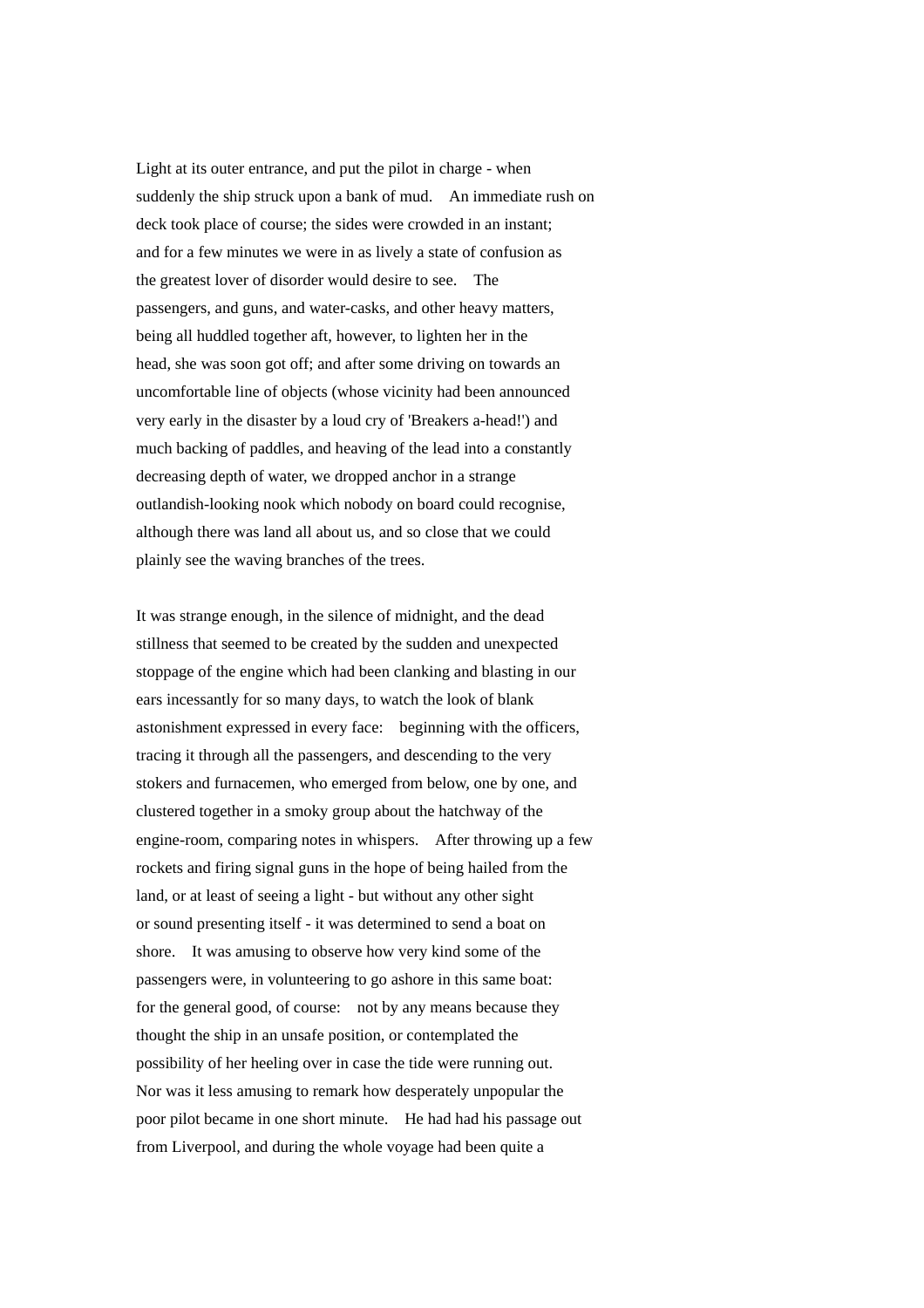notorious character, as a teller of anecdotes and cracker of jokes. Yet here were the very men who had laughed the loudest at his jests, now flourishing their fists in his face, loading him with imprecations, and defying him to his teeth as a villain!

The boat soon shoved off, with a lantern and sundry blue lights on board; and in less than an hour returned; the officer in command bringing with him a tolerably tall young tree, which he had plucked up by the roots, to satisfy certain distrustful passengers whose minds misgave them that they were to be imposed upon and shipwrecked, and who would on no other terms believe that he had been ashore, or had done anything but fraudulently row a little way into the mist, specially to deceive them and compass their deaths. Our captain had foreseen from the first that we must be in a place called the Eastern passage; and so we were. It was about the last place in the world in which we had any business or reason to be, but a sudden fog, and some error on the pilot's part, were the cause. We were surrounded by banks, and rocks, and shoals of all kinds, but had happily drifted, it seemed, upon the only safe speck that was to be found thereabouts. Eased by this report, and by the assurance that the tide was past the ebb, we turned in at three o'clock in the morning.

I was dressing about half-past nine next day, when the noise above hurried me on deck. When I had left it overnight, it was dark, foggy, and damp, and there were bleak hills all round us. Now, we were gliding down a smooth, broad stream, at the rate of eleven miles an hour: our colours flying gaily; our crew rigged out in their smartest clothes; our officers in uniform again; the sun shining as on a brilliant April day in England; the land stretched out on either side, streaked with light patches of snow; white wooden houses; people at their doors; telegraphs working; flags hoisted; wharfs appearing; ships; quays crowded with people; distant noises; shouts; men and boys running down steep places towards the pier: all more bright and gay and fresh to our unused eyes than words can paint them. We came to a wharf, paved with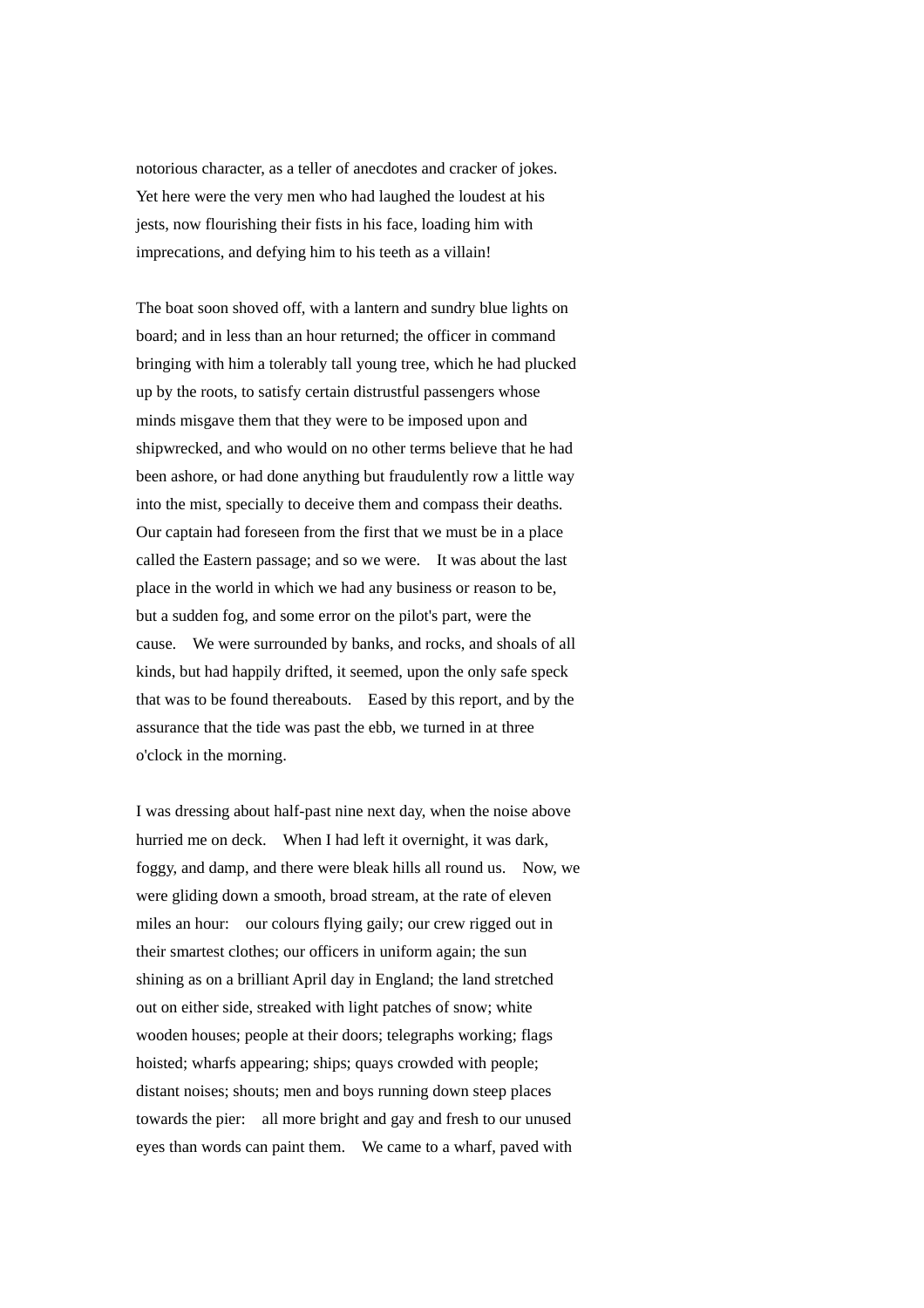uplifted faces; got alongside, and were made fast, after some shouting and straining of cables; darted, a score of us along the gangway, almost as soon as it was thrust out to meet us, and before it had reached the ship - and leaped upon the firm glad earth again!

I suppose this Halifax would have appeared an Elysium, though it had been a curiosity of ugly dulness. But I carried away with me a most pleasant impression of the town and its inhabitants, and have preserved it to this hour. Nor was it without regret that I came home, without having found an opportunity of returning thither, and once more shaking hands with the friends I made that day.

It happened to be the opening of the Legislative Council and General Assembly, at which ceremonial the forms observed on the commencement of a new Session of Parliament in England were so closely copied, and so gravely presented on a small scale, that it was like looking at Westminster through the wrong end of a telescope. The governor, as her Majesty's representative, delivered what may be called the Speech from the Throne. He said what he had to say manfully and well. The military band outside the building struck up "God save the Queen" with great vigour before his Excellency had quite finished; the people shouted; the in's rubbed their hands; the out's shook their heads; the Government party said there never was such a good speech; the Opposition declared there never was such a bad one; the Speaker and members of the House of Assembly withdrew from the bar to say a great deal among themselves and do a little: and, in short, everything went on, and promised to go on, just as it does at home upon the like occasions.

The town is built on the side of a hill, the highest point being commanded by a strong fortress, not yet quite finished. Several streets of good breadth and appearance extend from its summit to the water-side, and are intersected by cross streets running parallel with the river. The houses are chiefly of wood. The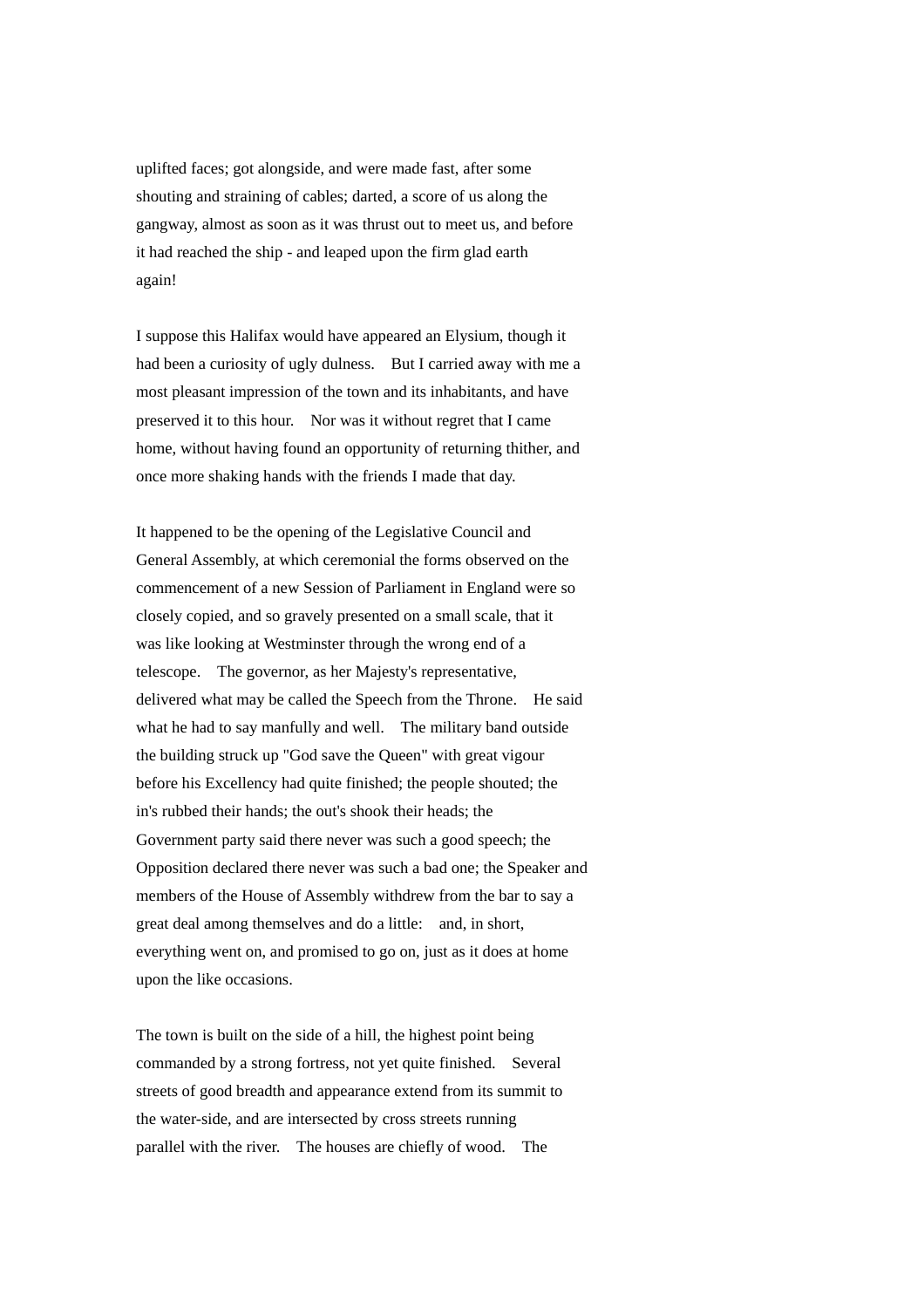market is abundantly supplied; and provisions are exceedingly cheap. The weather being unusually mild at that time for the season of the year, there was no sleighing: but there were plenty of those vehicles in yards and by-places, and some of them, from the gorgeous quality of their decorations, might have 'gone on' without alteration as triumphal cars in a melodrama at Astley's. The day was uncommonly fine; the air bracing and healthful; the whole aspect of the town cheerful, thriving, and industrious.

We lay there seven hours, to deliver and exchange the mails. At length, having collected all our bags and all our passengers (including two or three choice spirits, who, having indulged too freely in oysters and champagne, were found lying insensible on their backs in unfrequented streets), the engines were again put in motion, and we stood off for Boston.

Encountering squally weather again in the Bay of Fundy, we tumbled and rolled about as usual all that night and all next day. On the next afternoon, that is to say, on Saturday, the twenty-second of January, an American pilot-boat came alongside, and soon afterwards the Britannia steam-packet, from Liverpool, eighteen days out, was telegraphed at Boston.

The indescribable interest with which I strained my eyes, as the first patches of American soil peeped like molehills from the green sea, and followed them, as they swelled, by slow and almost imperceptible degrees, into a continuous line of coast, can hardly be exaggerated. A sharp keen wind blew dead against us; a hard frost prevailed on shore; and the cold was most severe. Yet the air was so intensely clear, and dry, and bright, that the temperature was not only endurable, but delicious.

How I remained on deck, staring about me, until we came alongside the dock, and how, though I had had as many eyes as Argus, I should have had them all wide open, and all employed on new objects - are topics which I will not prolong this chapter to discuss. Neither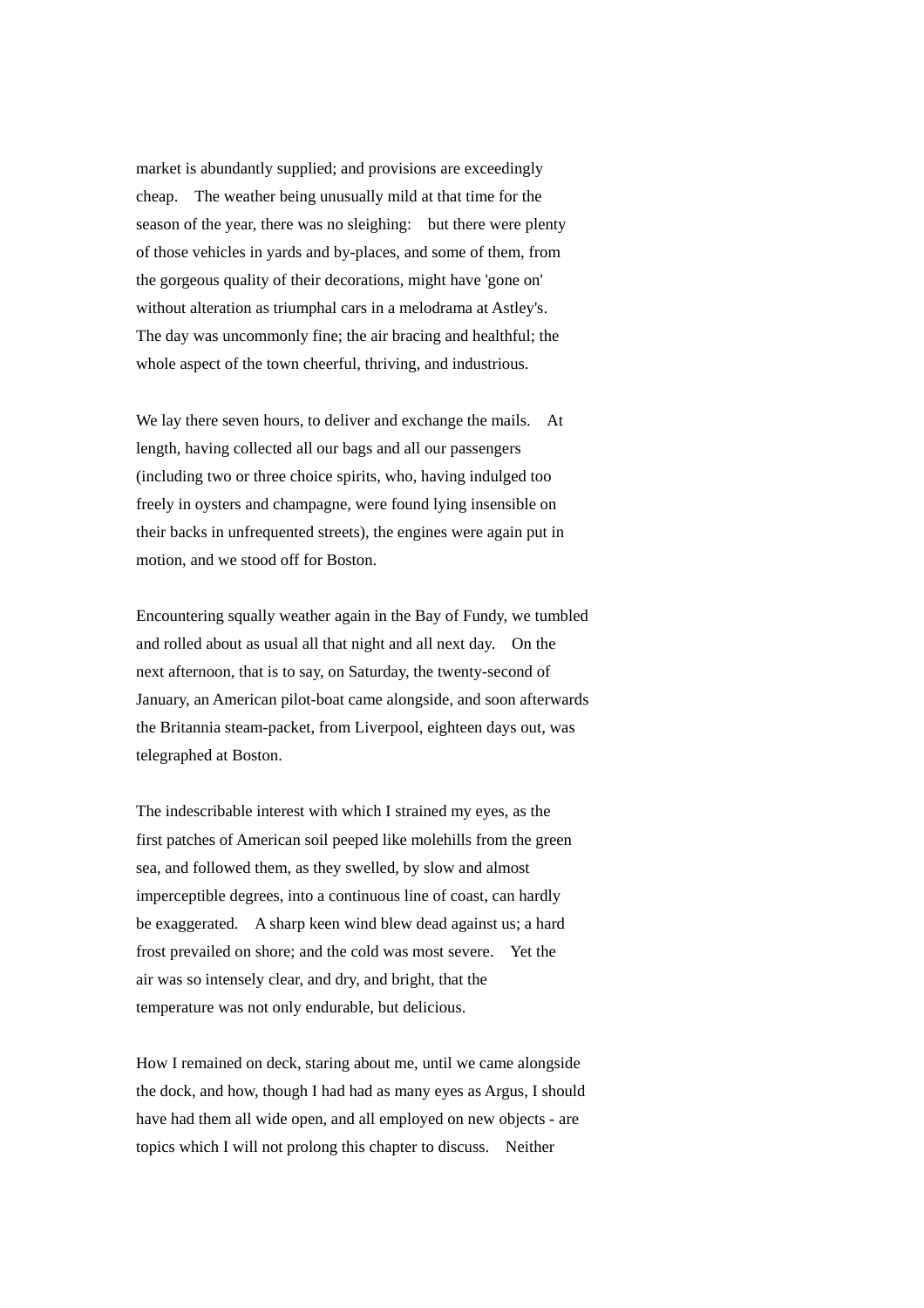will I more than hint at my foreigner-like mistake in supposing that a party of most active persons, who scrambled on board at the peril of their lives as we approached the wharf, were newsmen, answering to that industrious class at home; whereas, despite the leathern wallets of news slung about the necks of some, and the broad sheets in the hands of all, they were Editors, who boarded ships in person (as one gentleman in a worsted comforter informed me), 'because they liked the excitement of it.' Suffice it in this place to say, that one of these invaders, with a ready courtesy for which I thank him here most gratefully, went on before to order rooms at the hotel; and that when I followed, as I soon did, I found myself rolling through the long passages with an involuntary imitation of the gait of Mr. T. P. Cooke, in a new nautical melodrama.

'Dinner, if you please,' said I to the waiter.

'When?' said the waiter.

'As quick as possible,' said I.

'Right away?' said the waiter.

After a moment's hesitation, I answered 'No,' at hazard.

'NOT right away?' cried the waiter, with an amount of surprise that made me start.

I looked at him doubtfully, and returned, 'No; I would rather have it in this private room. I like it very much.'

At this, I really thought the waiter must have gone out of his mind: as I believe he would have done, but for the interposition of another man, who whispered in his ear, 'Directly.'

'Well! and that's a fact!' said the waiter, looking helplessly at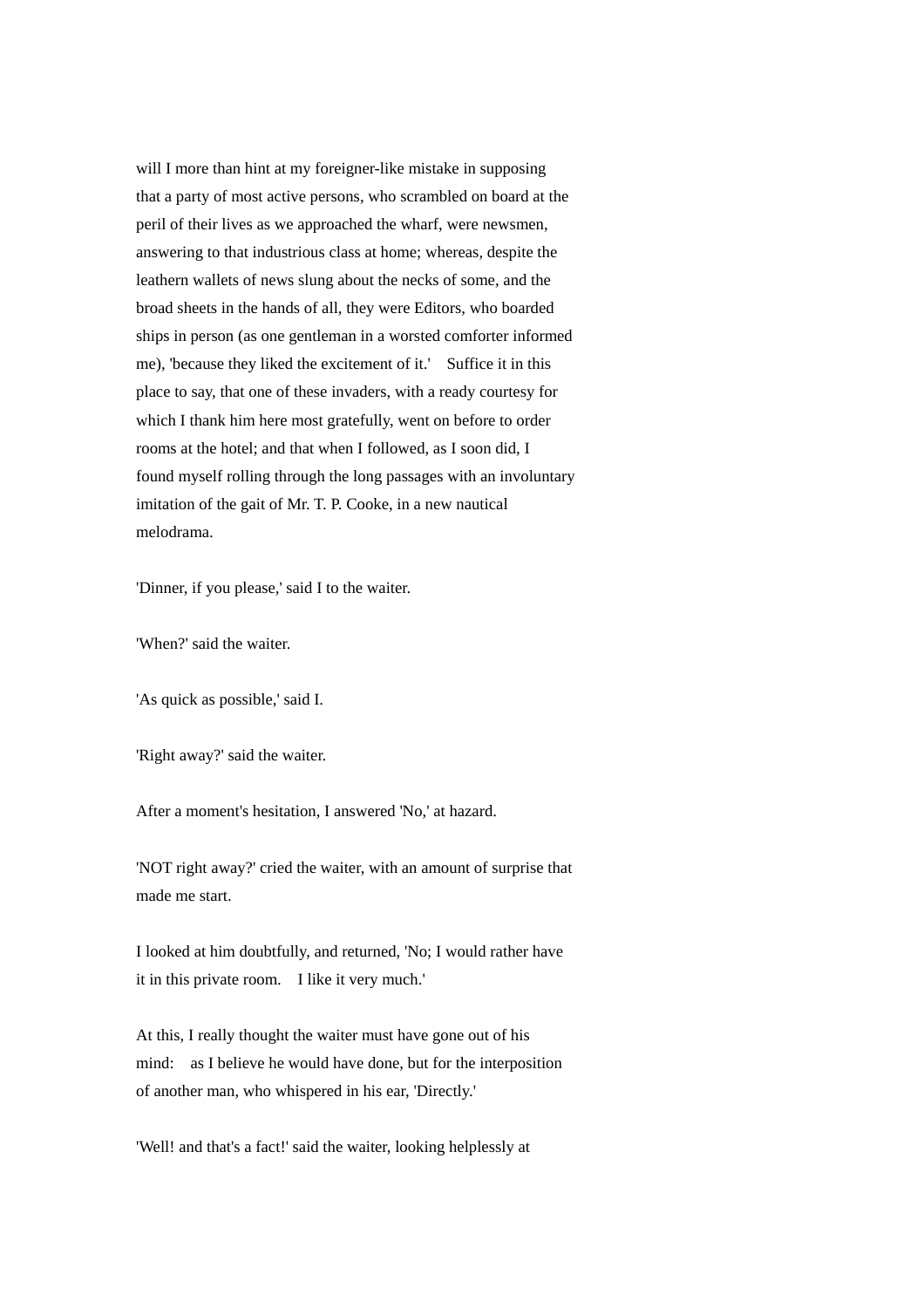## me: 'Right away.'

I saw now that 'Right away' and 'Directly' were one and the same thing. So I reversed my previous answer, and sat down to dinner in ten minutes afterwards; and a capital dinner it was.

The hotel (a very excellent one) is called the Tremont House. It has more galleries, colonnades, piazzas, and passages than I can remember, or the reader would believe.

# CHAPTER III - BOSTON

IN all the public establishments of America, the utmost courtesy prevails. Most of our Departments are susceptible of considerable improvement in this respect, but the Custom-house above all others would do well to take example from the United States and render itself somewhat less odious and offensive to foreigners. The servile rapacity of the French officials is sufficiently contemptible; but there is a surly boorish incivility about our men, alike disgusting to all persons who fall into their hands, and discreditable to the nation that keeps such ill-conditioned curs snarling about its gates.

When I landed in America, I could not help being strongly impressed with the contrast their Custom-house presented, and the attention, politeness and good humour with which its officers discharged their duty.

As we did not land at Boston, in consequence of some detention at the wharf, until after dark, I received my first impressions of the city in walking down to the Custom-house on the morning after our arrival, which was Sunday. I am afraid to say, by the way, how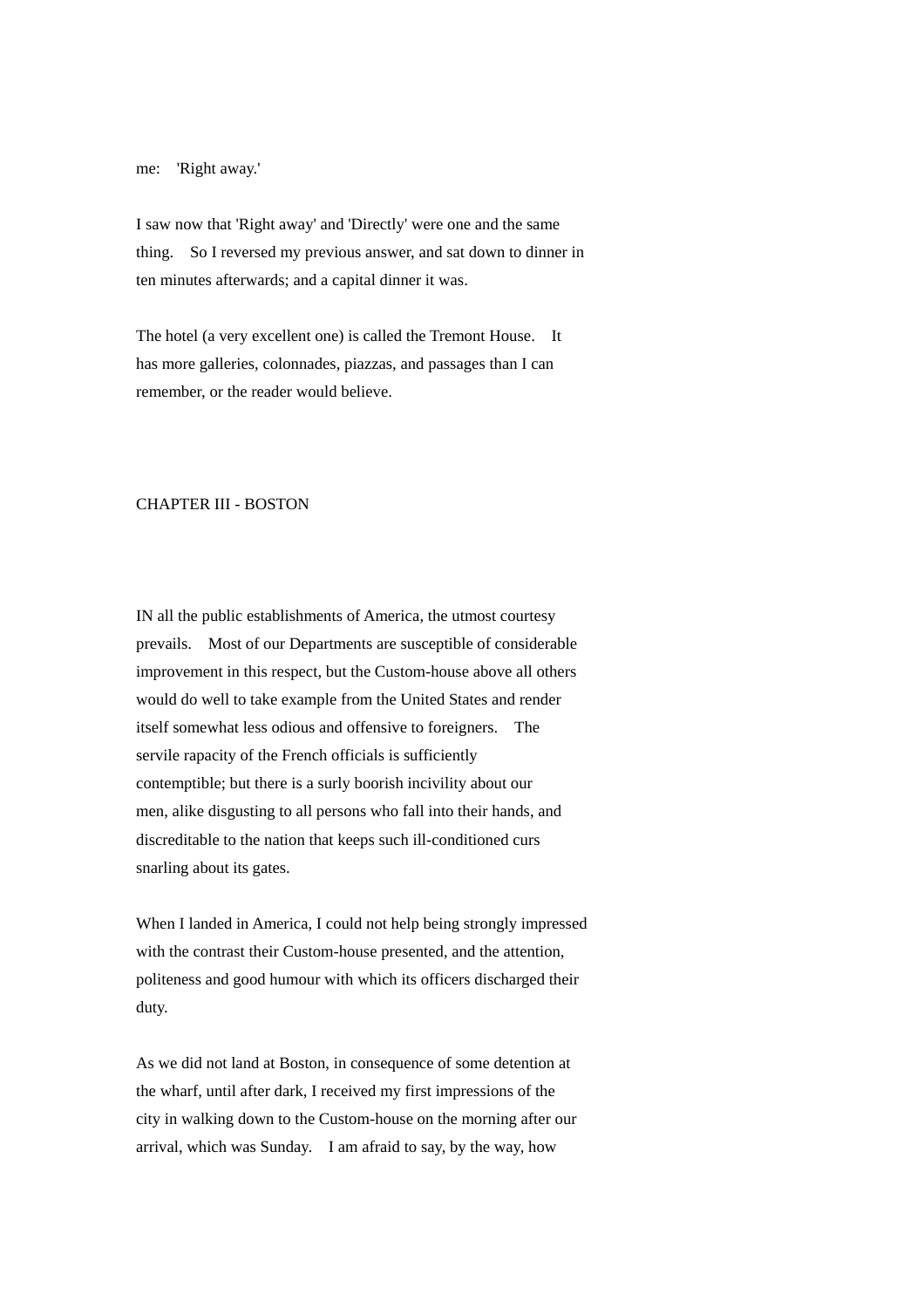many offers of pews and seats in church for that morning were made to us, by formal note of invitation, before we had half finished our first dinner in America, but if I may be allowed to make a moderate guess, without going into nicer calculation, I should say that at least as many sittings were proffered us, as would have accommodated a score or two of grown-up families. The number of creeds and forms of religion to which the pleasure of our company was requested, was in very fair proportion.

Not being able, in the absence of any change of clothes, to go to church that day, we were compelled to decline these kindnesses, one and all; and I was reluctantly obliged to forego the delight of hearing Dr. Channing, who happened to preach that morning for the first time in a very long interval. I mention the name of this distinguished and accomplished man (with whom I soon afterwards had the pleasure of becoming personally acquainted), that I may have the gratification of recording my humble tribute of admiration and respect for his high abilities and character; and for the bold philanthropy with which he has ever opposed himself to that most hideous blot and foul disgrace - Slavery.

To return to Boston. When I got into the streets upon this Sunday morning, the air was so clear, the houses were so bright and gay: the signboards were painted in such gaudy colours; the gilded letters were so very golden; the bricks were so very red, the stone was so very white, the blinds and area railings were so very green, the knobs and plates upon the street doors so marvellously bright and twinkling; and all so slight and unsubstantial in appearance that every thoroughfare in the city looked exactly like a scene in a pantomime. It rarely happens in the business streets that a tradesman, if I may venture to call anybody a tradesman, where everybody is a merchant, resides above his store; so that many occupations are often carried on in one house, and the whole front is covered with boards and inscriptions. As I walked along, I kept glancing up at these boards, confidently expecting to see a few of them change into something; and I never turned a corner suddenly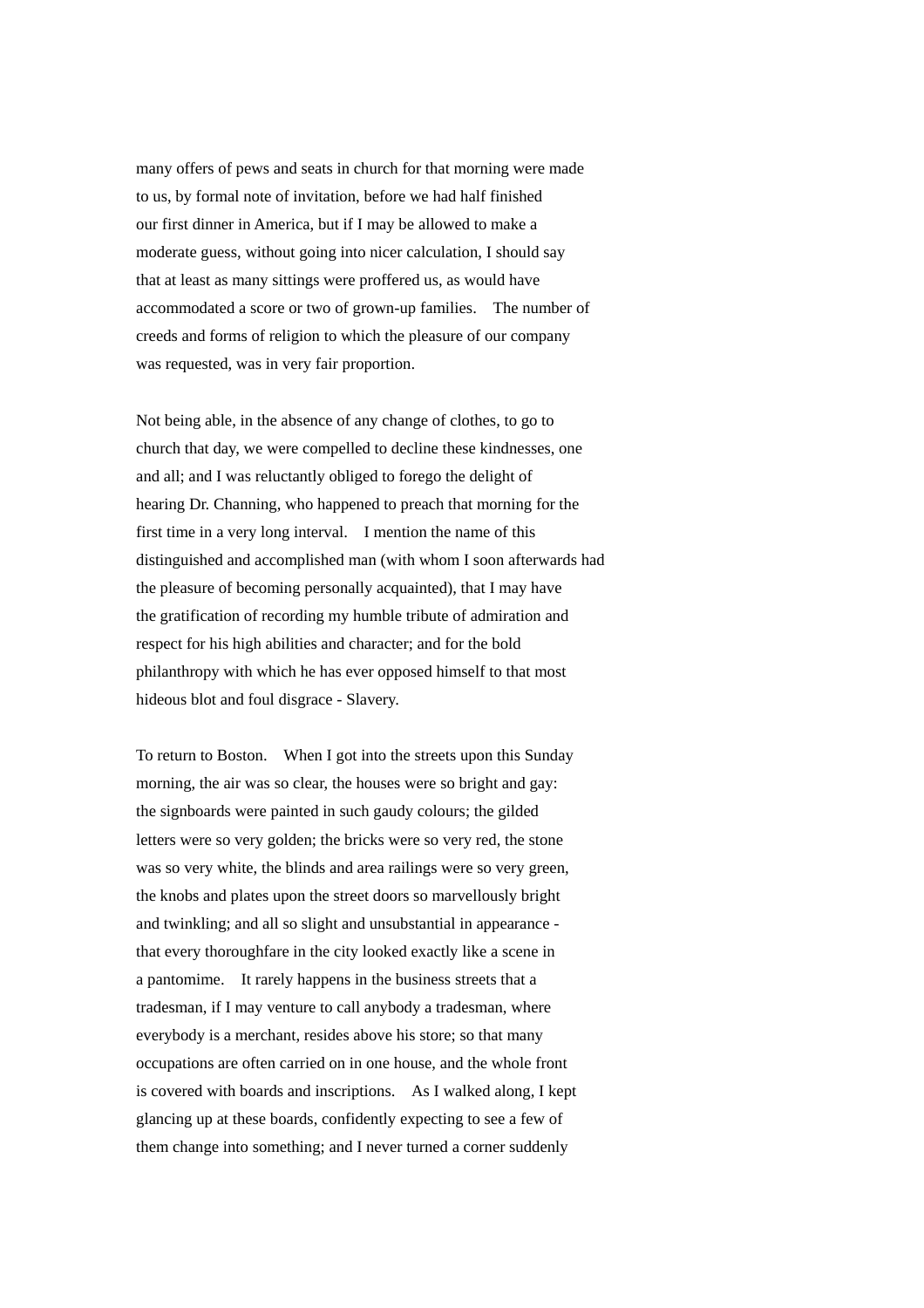without looking out for the clown and pantaloon, who, I had no doubt, were hiding in a doorway or behind some pillar close at hand. As to Harlequin and Columbine, I discovered immediately that they lodged (they are always looking after lodgings in a pantomime) at a very small clockmaker's one story high, near the hotel; which, in addition to various symbols and devices, almost covering the whole front, had a great dial hanging out - to be jumped through, of course.

The suburbs are, if possible, even more unsubstantial-looking than the city. The white wooden houses (so white that it makes one wink to look at them), with their green jalousie blinds, are so sprinkled and dropped about in all directions, without seeming to have any root at all in the ground; and the small churches and chapels are so prim, and bright, and highly varnished; that I almost believed the whole affair could be taken up piecemeal like a child's toy, and crammed into a little box.

The city is a beautiful one, and cannot fail, I should imagine, to impress all strangers very favourably. The private dwelling-houses are, for the most part, large and elegant; the shops extremely good; and the public buildings handsome. The State House is built upon the summit of a hill, which rises gradually at first, and afterwards by a steep ascent, almost from the water's edge. In front is a green enclosure, called the Common. The site is beautiful: and from the top there is a charming panoramic view of the whole town and neighbourhood. In addition to a variety of commodious offices, it contains two handsome chambers; in one the House of Representatives of the State hold their meetings: in the other, the Senate. Such proceedings as I saw here, were conducted with perfect gravity and decorum; and were certainly calculated to inspire attention and respect.

There is no doubt that much of the intellectual refinement and superiority of Boston, is referable to the quiet influence of the University of Cambridge, which is within three or four miles of the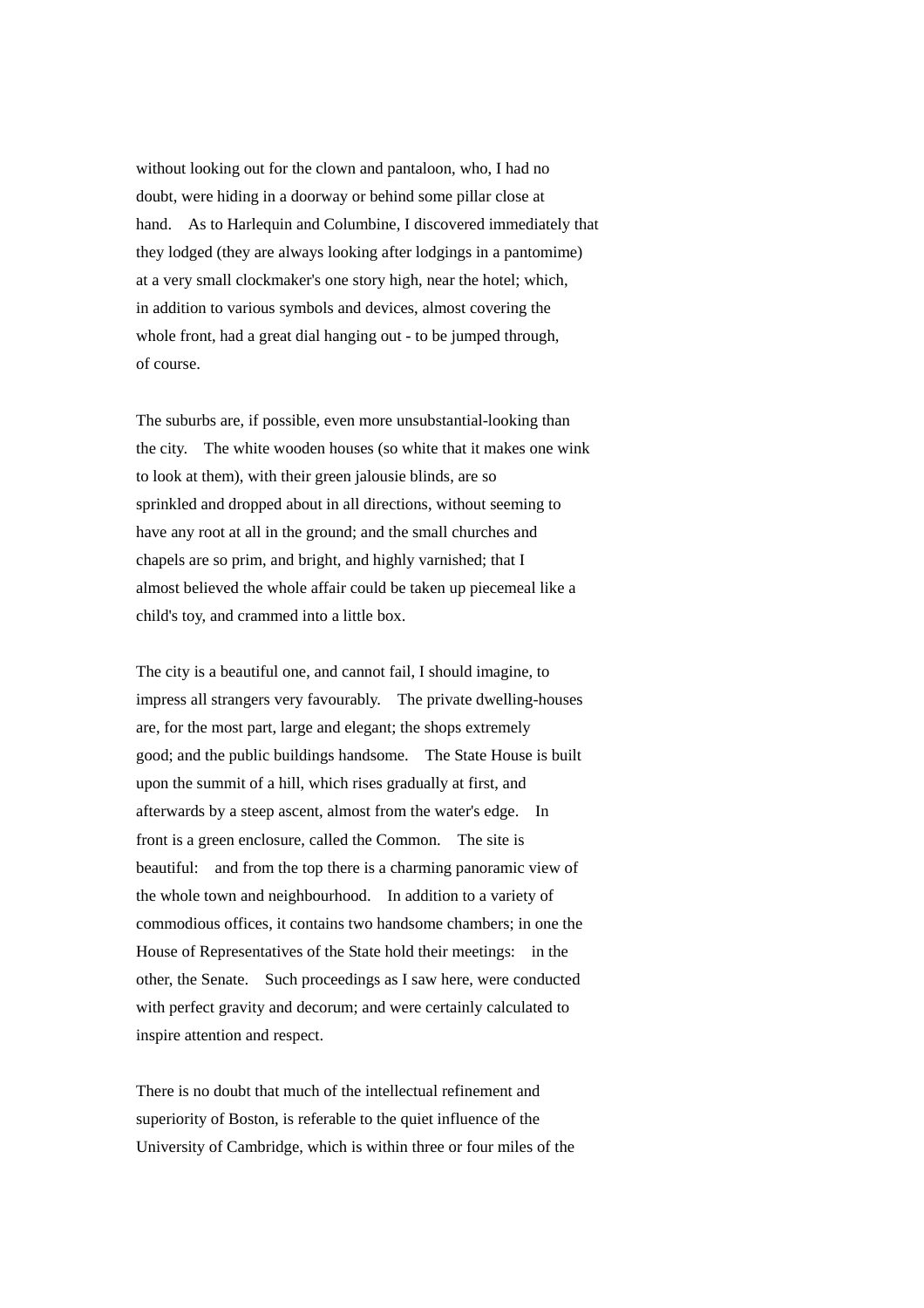city. The resident professors at that university are gentlemen of learning and varied attainments; and are, without one exception that I can call to mind, men who would shed a grace upon, and do honour to, any society in the civilised world. Many of the resident gentry in Boston and its neighbourhood, and I think I am not mistaken in adding, a large majority of those who are attached to the liberal professions there, have been educated at this same school. Whatever the defects of American universities may be, they disseminate no prejudices; rear no bigots; dig up the buried ashes of no old superstitions; never interpose between the people and their improvement; exclude no man because of his religious opinions; above all, in their whole course of study and instruction, recognise a world, and a broad one too, lying beyond the college walls.

It was a source of inexpressible pleasure to me to observe the almost imperceptible, but not less certain effect, wrought by this institution among the small community of Boston; and to note at every turn the humanising tastes and desires it has engendered; the affectionate friendships to which it has given rise; the amount of vanity and prejudice it has dispelled. The golden calf they worship at Boston is a pigmy compared with the giant effigies set up in other parts of that vast counting-house which lies beyond the Atlantic; and the almighty dollar sinks into something comparatively insignificant, amidst a whole Pantheon of better gods.

Above all, I sincerely believe that the public institutions and charities of this capital of Massachusetts are as nearly perfect, as the most considerate wisdom, benevolence, and humanity, can make them. I never in my life was more affected by the contemplation of happiness, under circumstances of privation and bereavement, than in my visits to these establishments.

It is a great and pleasant feature of all such institutions in America, that they are either supported by the State or assisted by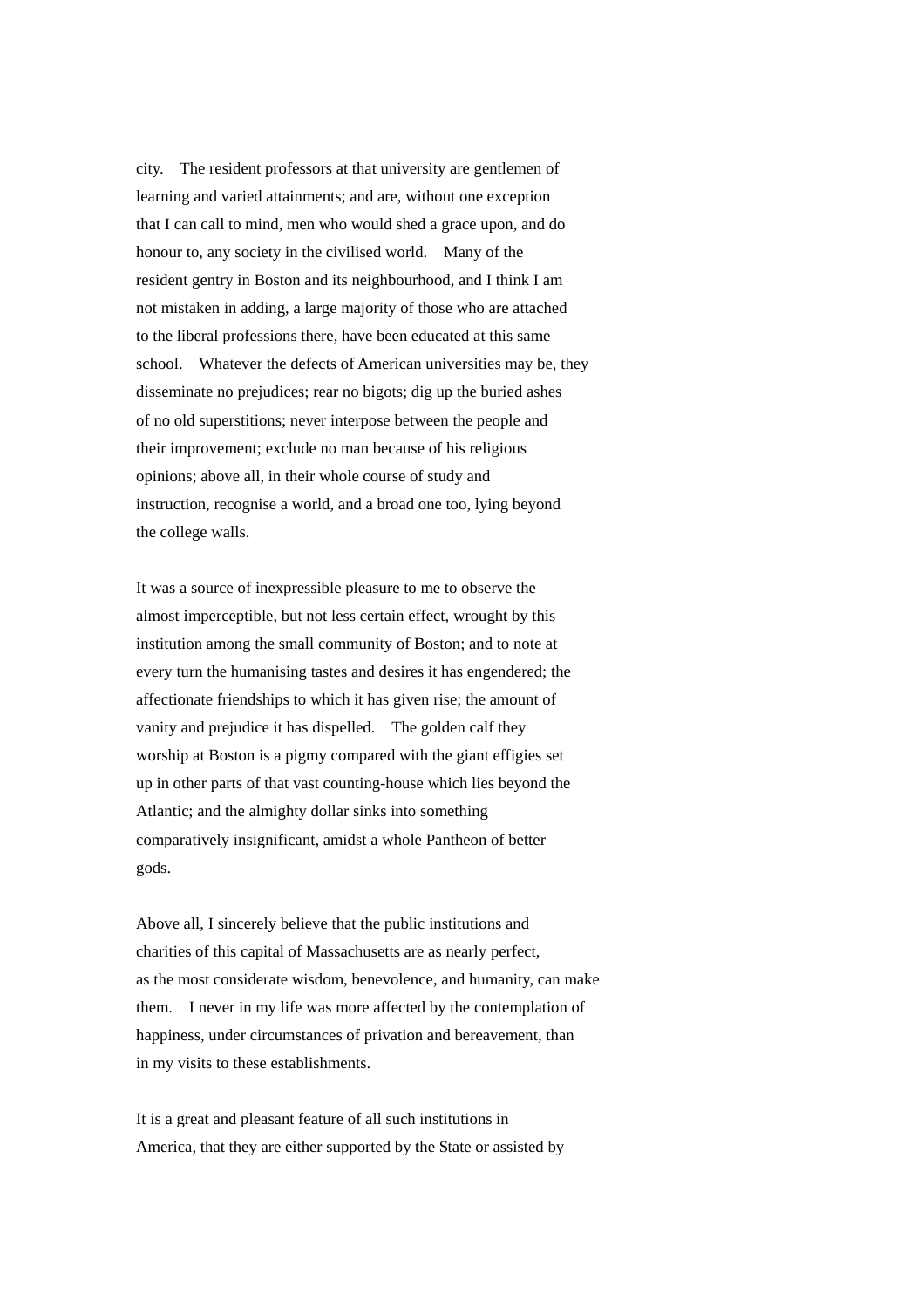the State; or (in the event of their not needing its helping hand) that they act in concert with it, and are emphatically the people's. I cannot but think, with a view to the principle and its tendency to elevate or depress the character of the industrious classes, that a Public Charity is immeasurably better than a Private Foundation, no matter how munificently the latter may be endowed. In our own country, where it has not, until within these later days, been a very popular fashion with governments to display any extraordinary regard for the great mass of the people or to recognise their existence as improvable creatures, private charities, unexampled in the history of the earth, have arisen, to do an incalculable amount of good among the destitute and afflicted. But the government of the country, having neither act nor part in them, is not in the receipt of any portion of the gratitude they inspire; and, offering very little shelter or relief beyond that which is to be found in the workhouse and the jail, has come, not unnaturally, to be looked upon by the poor rather as a stern master, quick to correct and punish, than a kind protector, merciful and vigilant in their hour of need.

The maxim that out of evil cometh good, is strongly illustrated by these establishments at home; as the records of the Prerogative Office in Doctors' Commons can abundantly prove. Some immensely rich old gentleman or lady, surrounded by needy relatives, makes, upon a low average, a will a-week. The old gentleman or lady, never very remarkable in the best of times for good temper, is full of aches and pains from head to foot; full of fancies and caprices; full of spleen, distrust, suspicion, and dislike. To cancel old wills, and invent new ones, is at last the sole business of such a testator's existence; and relations and friends (some of whom have been bred up distinctly to inherit a large share of the property, and have been, from their cradles, specially disqualified from devoting themselves to any useful pursuit, on that account) are so often and so unexpectedly and summarily cut off, and reinstated, and cut off again, that the whole family, down to the remotest cousin, is kept in a perpetual fever. At length it becomes plain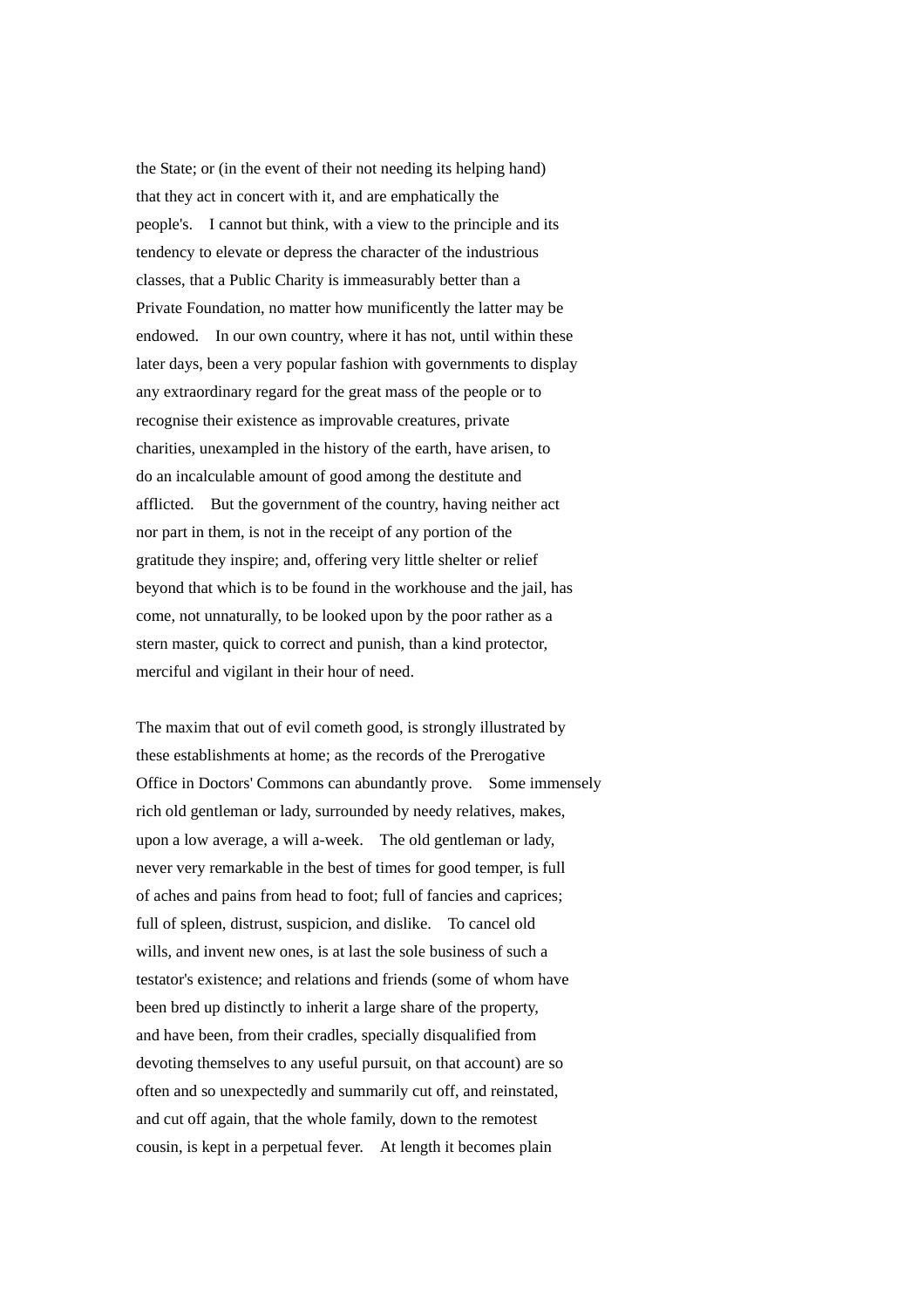that the old lady or gentleman has not long to live; and the plainer this becomes, the more clearly the old lady or gentleman perceives that everybody is in a conspiracy against their poor old dying relative; wherefore the old lady or gentleman makes another last will - positively the last this time - conceals the same in a china teapot, and expires next day. Then it turns out, that the whole of the real and personal estate is divided between half-adozen charities; and that the dead and gone testator has in pure spite helped to do a great deal of good, at the cost of an immense amount of evil passion and misery.

The Perkins Institution and Massachusetts Asylum for the Blind, at Boston, is superintended by a body of trustees who make an annual report to the corporation. The indigent blind of that state are admitted gratuitously. Those from the adjoining state of Connecticut, or from the states of Maine, Vermont, or New Hampshire, are admitted by a warrant from the state to which they respectively belong; or, failing that, must find security among their friends, for the payment of about twenty pounds English for their first year's board and instruction, and ten for the second. 'After the first year,' say the trustees, 'an account current will be opened with each pupil; he will be charged with the actual cost of his board, which will not exceed two dollars per week;' a trifle more than eight shillings English; 'and he will be credited with the amount paid for him by the state, or by his friends; also with his earnings over and above the cost of the stock which he uses; so that all his earnings over one dollar per week will be his own. By the third year it will be known whether his earnings will more than pay the actual cost of his board; if they should, he will have it at his option to remain and receive his earnings, or not. Those who prove unable to earn their own livelihood will not be retained; as it is not desirable to convert the establishment into an almshouse, or to retain any but working bees in the hive. Those who by physical or mental imbecility are disqualified from work, are thereby disqualified from being members of an industrious community; and they can be better provided for in establishments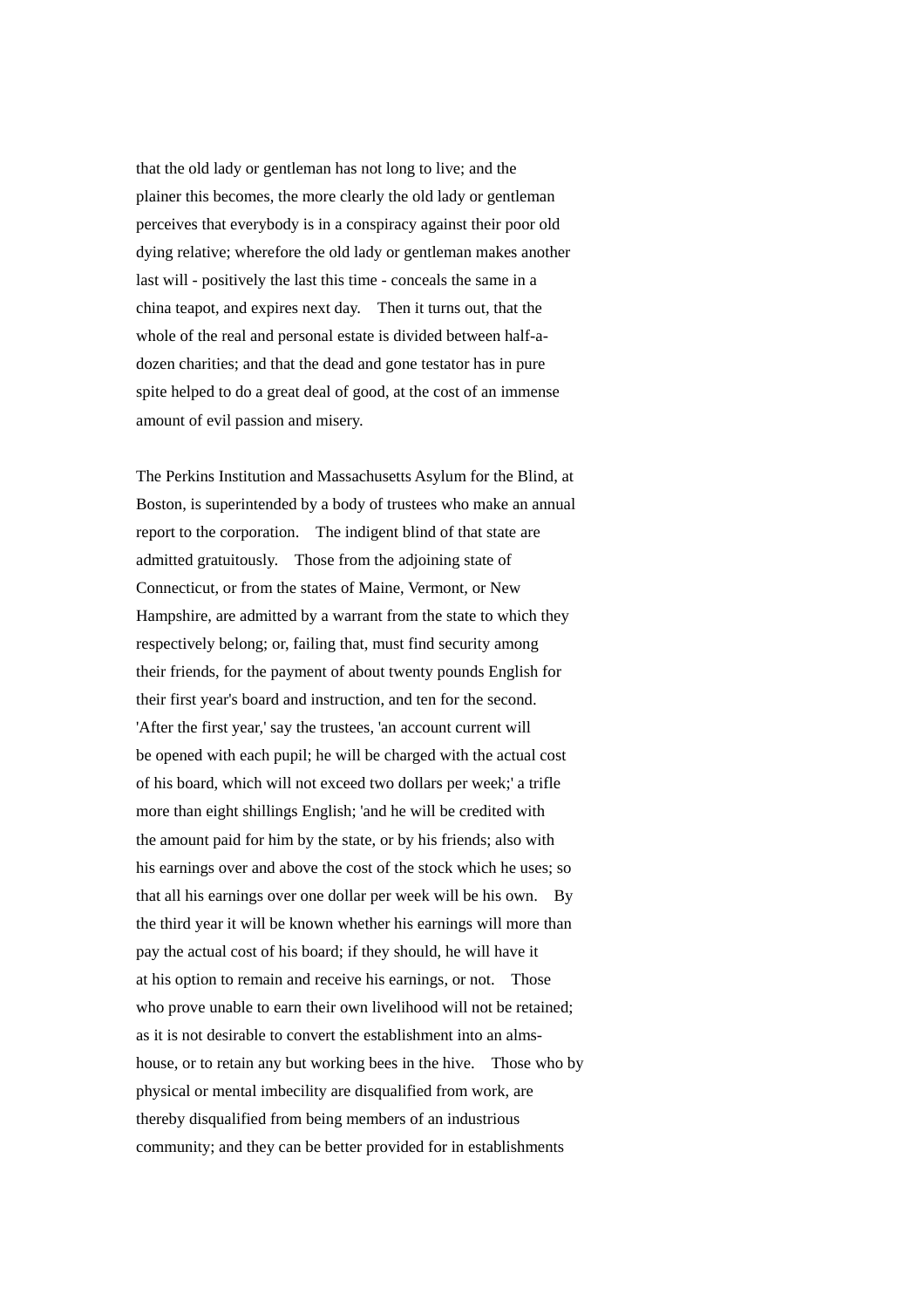fitted for the infirm.'

I went to see this place one very fine winter morning: an Italian sky above, and the air so clear and bright on every side, that even my eyes, which are none of the best, could follow the minute lines and scraps of tracery in distant buildings. Like most other public institutions in America, of the same class, it stands a mile or two without the town, in a cheerful healthy spot; and is an airy, spacious, handsome edifice. It is built upon a height, commanding the harbour. When I paused for a moment at the door, and marked how fresh and free the whole scene was - what sparkling bubbles glanced upon the waves, and welled up every moment to the surface, as though the world below, like that above, were radiant with the bright day, and gushing over in its fulness of light: when I gazed from sail to sail away upon a ship at sea, a tiny speck of shining white, the only cloud upon the still, deep, distant blue - and, turning, saw a blind boy with his sightless face addressed that way, as though he too had some sense within him of the glorious distance: I felt a kind of sorrow that the place should be so very light, and a strange wish that for his sake it were darker. It was but momentary, of course, and a mere fancy, but I felt it keenly for all that.

The children were at their daily tasks in different rooms, except a few who were already dismissed, and were at play. Here, as in many institutions, no uniform is worn; and I was very glad of it, for two reasons. Firstly, because I am sure that nothing but senseless custom and want of thought would reconcile us to the liveries and badges we are so fond of at home. Secondly, because the absence of these things presents each child to the visitor in his or her own proper character, with its individuality unimpaired; not lost in a dull, ugly, monotonous repetition of the same unmeaning garb: which is really an important consideration. The wisdom of encouraging a little harmless pride in personal appearance even among the blind, or the whimsical absurdity of considering charity and leather breeches inseparable companions, as we do, requires no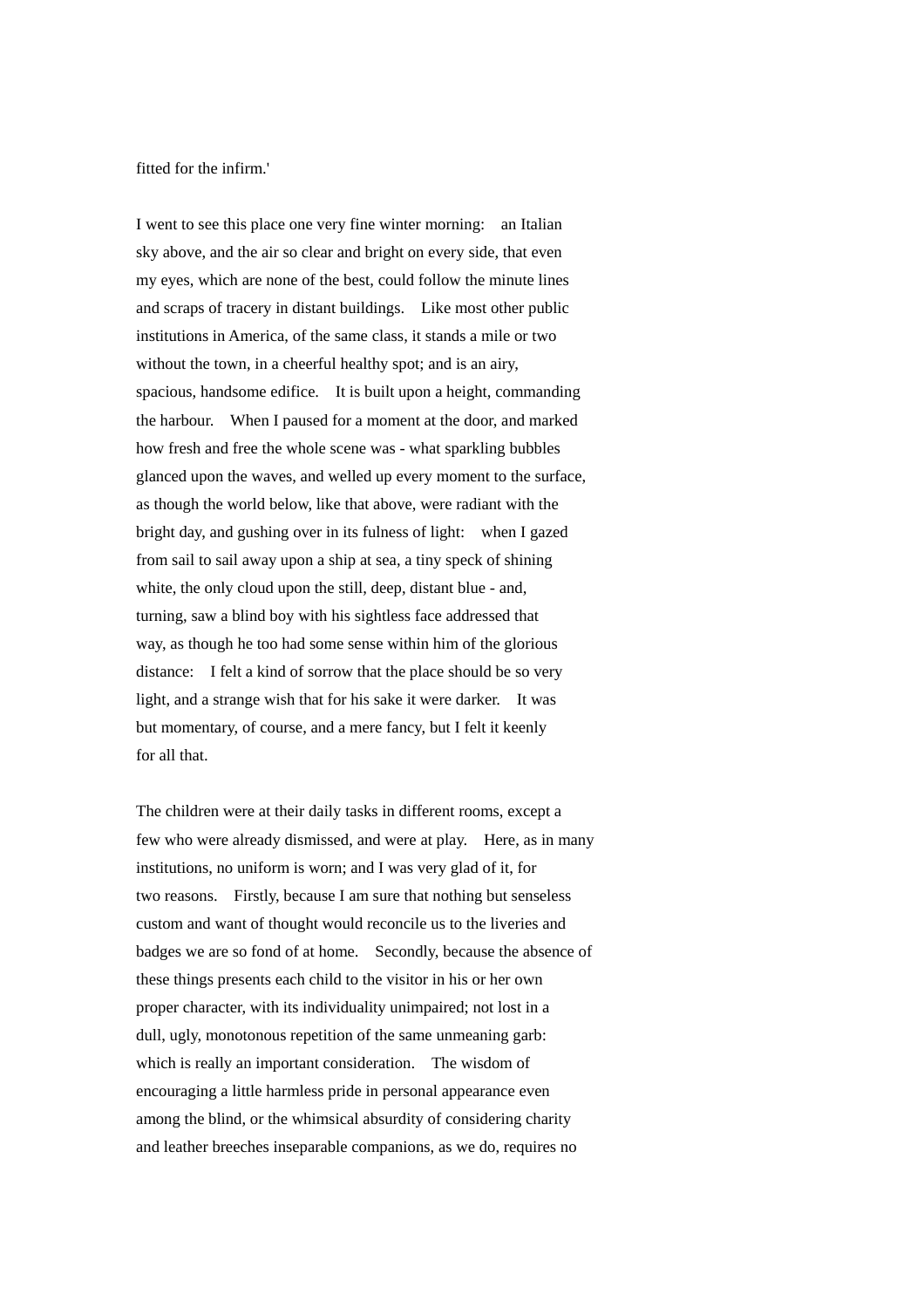#### comment.

Good order, cleanliness, and comfort, pervaded every corner of the building. The various classes, who were gathered round their teachers, answered the questions put to them with readiness and intelligence, and in a spirit of cheerful contest for precedence which pleased me very much. Those who were at play, were gleesome and noisy as other children. More spiritual and affectionate friendships appeared to exist among them, than would be found among other young persons suffering under no deprivation; but this I expected and was prepared to find. It is a part of the great scheme of Heaven's merciful consideration for the afflicted.

In a portion of the building, set apart for that purpose, are workshops for blind persons whose education is finished, and who have acquired a trade, but who cannot pursue it in an ordinary manufactory because of their deprivation. Several people were at work here; making brushes, mattresses, and so forth; and the cheerfulness, industry, and good order discernible in every other part of the building, extended to this department also.

On the ringing of a bell, the pupils all repaired, without any guide or leader, to a spacious music-hall, where they took their seats in an orchestra erected for that purpose, and listened with manifest delight to a voluntary on the organ, played by one of themselves. At its conclusion, the performer, a boy of nineteen or twenty, gave place to a girl; and to her accompaniment they all sang a hymn, and afterwards a sort of chorus. It was very sad to look upon and hear them, happy though their condition unquestionably was; and I saw that one blind girl, who (being for the time deprived of the use of her limbs, by illness) sat close beside me with her face towards them, wept silently the while she listened.

It is strange to watch the faces of the blind, and see how free they are from all concealment of what is passing in their thoughts;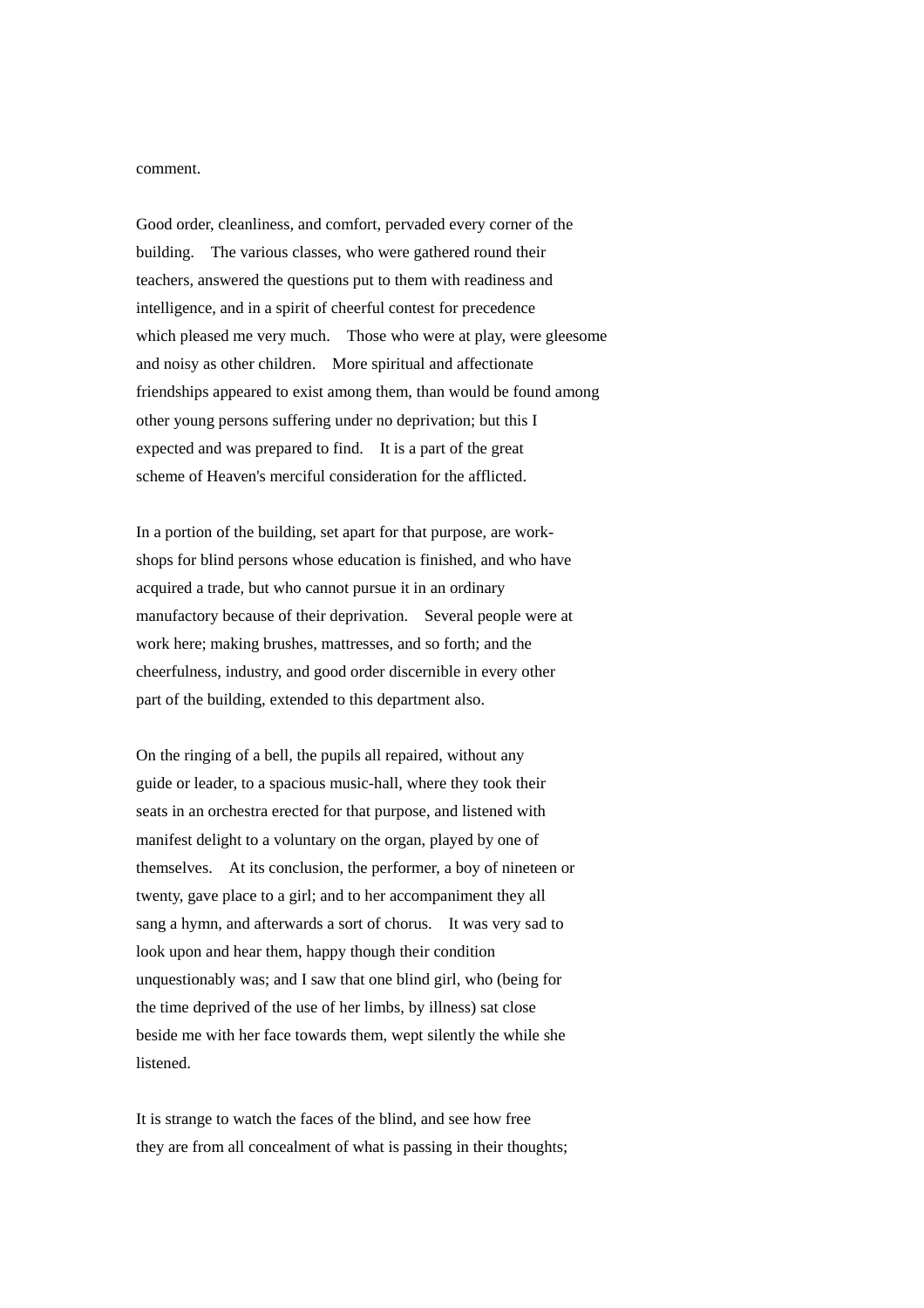observing which, a man with eyes may blush to contemplate the mask he wears. Allowing for one shade of anxious expression which is never absent from their countenances, and the like of which we may readily detect in our own faces if we try to feel our way in the dark, every idea, as it rises within them, is expressed with the lightning's speed and nature's truth. If the company at a rout, or drawing-room at court, could only for one time be as unconscious of the eyes upon them as blind men and women are, what secrets would come out, and what a worker of hypocrisy this sight, the loss of which we so much pity, would appear to be!

The thought occurred to me as I sat down in another room, before a girl, blind, deaf, and dumb; destitute of smell; and nearly so of taste: before a fair young creature with every human faculty, and hope, and power of goodness and affection, inclosed within her delicate frame, and but one outward sense - the sense of touch. There she was, before me; built up, as it were, in a marble cell, impervious to any ray of light, or particle of sound; with her poor white hand peeping through a chink in the wall, beckoning to some good man for help, that an Immortal soul might be awakened.

Long before I looked upon her, the help had come. Her face was radiant with intelligence and pleasure. Her hair, braided by her own hands, was bound about a head, whose intellectual capacity and development were beautifully expressed in its graceful outline, and its broad open brow; her dress, arranged by herself, was a pattern of neatness and simplicity; the work she had knitted, lay beside her; her writing-book was on the desk she leaned upon. - From the mournful ruin of such bereavement, there had slowly risen up this gentle, tender, guileless, grateful-hearted being.

Like other inmates of that house, she had a green ribbon bound round her eyelids. A doll she had dressed lay near upon the ground. I took it up, and saw that she had made a green fillet such as she wore herself, and fastened it about its mimic eyes.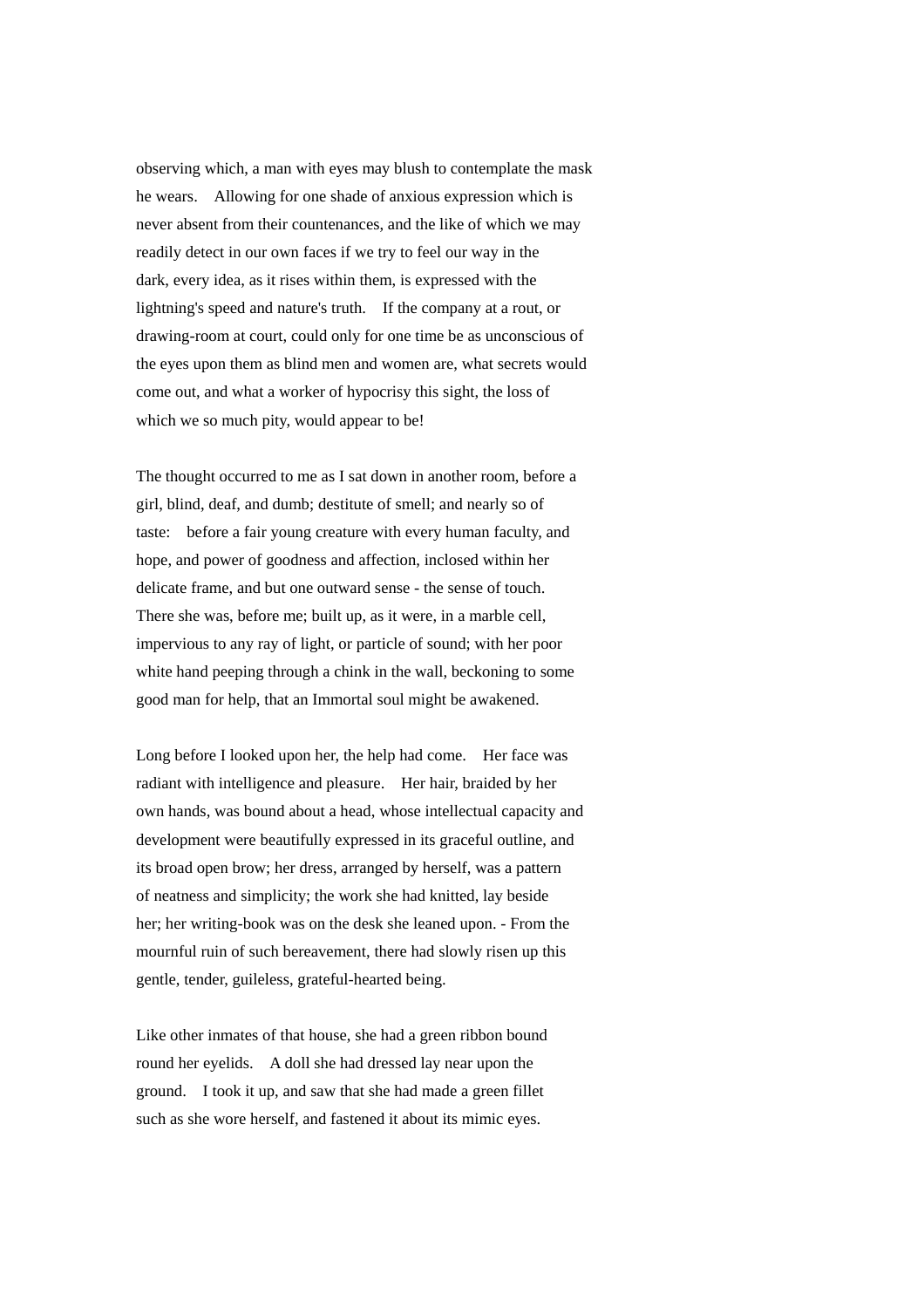She was seated in a little enclosure, made by school-desks and forms, writing her daily journal. But soon finishing this pursuit, she engaged in an animated conversation with a teacher who sat beside her. This was a favourite mistress with the poor pupil. If she could see the face of her fair instructress, she would not love her less, I am sure.

I have extracted a few disjointed fragments of her history, from an account, written by that one man who has made her what she is. It is a very beautiful and touching narrative; and I wish I could present it entire.

Her name is Laura Bridgman. 'She was born in Hanover, New Hampshire, on the twenty-first of December, 1829. She is described as having been a very sprightly and pretty infant, with bright blue eyes. She was, however, so puny and feeble until she was a year and a half old, that her parents hardly hoped to rear her. She was subject to severe fits, which seemed to rack her frame almost beyond her power of endurance: and life was held by the feeblest tenure: but when a year and a half old, she seemed to rally; the dangerous symptoms subsided; and at twenty months old, she was perfectly well.

'Then her mental powers, hitherto stinted in their growth, rapidly developed themselves; and during the four months of health which she enjoyed, she appears (making due allowance for a fond mother's account) to have displayed a considerable degree of intelligence.

'But suddenly she sickened again; her disease raged with great violence during five weeks, when her eyes and ears were inflamed, suppurated, and their contents were discharged. But though sight and hearing were gone for ever, the poor child's sufferings were not ended. The fever raged during seven weeks; for five months she was kept in bed in a darkened room; it was a year before she could walk unsupported, and two years before she could sit up all day. It was now observed that her sense of smell was almost entirely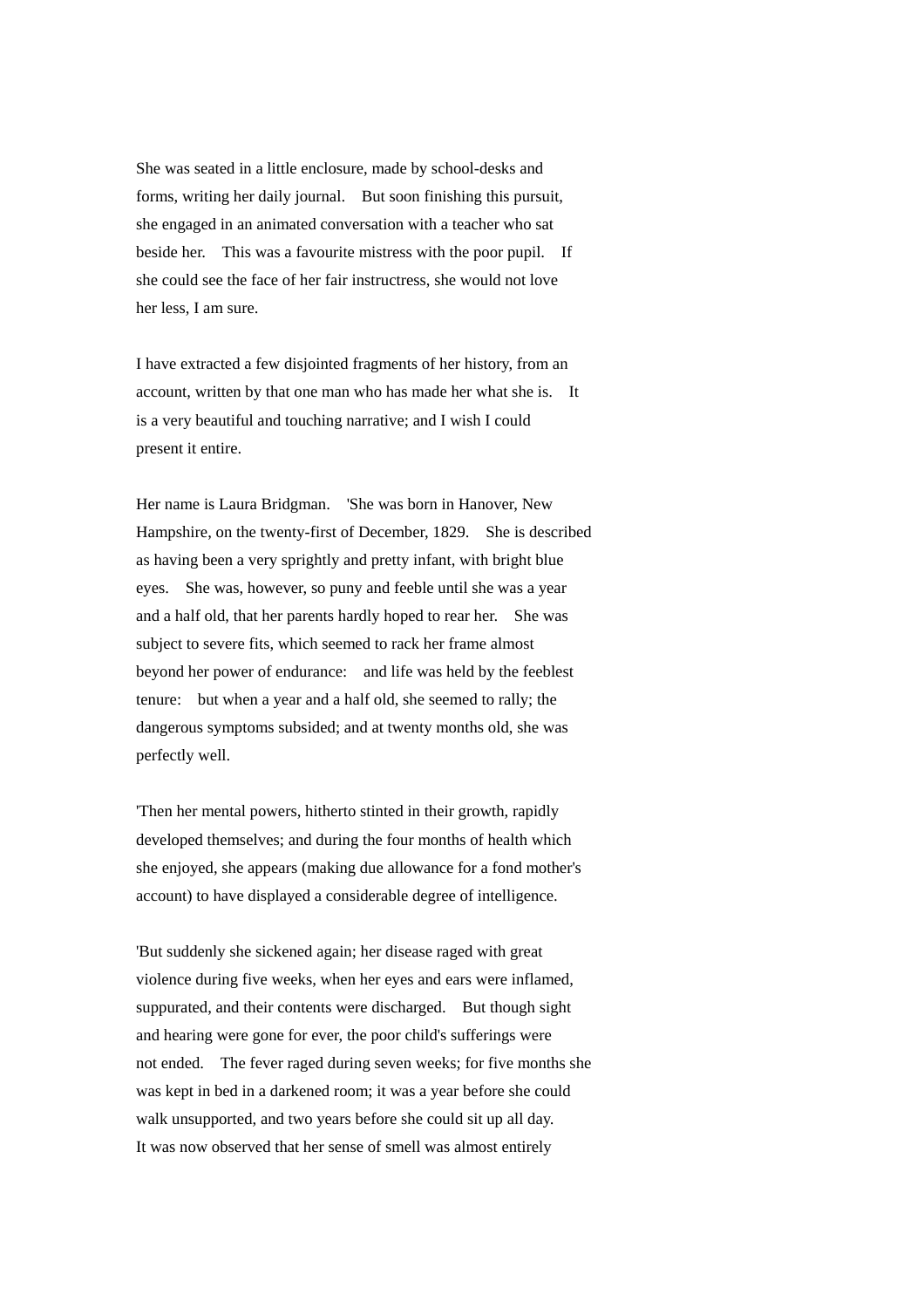destroyed; and, consequently, that her taste was much blunted.

'It was not until four years of age that the poor child's bodily health seemed restored, and she was able to enter upon her apprenticeship of life and the world.

'But what a situation was hers! The darkness and the silence of the tomb were around her: no mother's smile called forth her answering smile, no father's voice taught her to imitate his sounds:- they, brothers and sisters, were but forms of matter which resisted her touch, but which differed not from the furniture of the house, save in warmth, and in the power of locomotion; and not even in these respects from the dog and the cat.

'But the immortal spirit which had been implanted within her could not die, nor be maimed nor mutilated; and though most of its avenues of communication with the world were cut off, it began to manifest itself through the others. As soon as she could walk, she began to explore the room, and then the house; she became familiar with the form, density, weight, and heat, of every article she could lay her hands upon. She followed her mother, and felt her hands and arms, as she was occupied about the house; and her disposition to imitate, led her to repeat everything herself. She even learned to sew a little, and to knit.'

The reader will scarcely need to be told, however, that the opportunities of communicating with her, were very, very limited; and that the moral effects of her wretched state soon began to appear. Those who cannot be enlightened by reason, can only be controlled by force; and this, coupled with her great privations, must soon have reduced her to a worse condition than that of the beasts that perish, but for timely and unhoped-for aid.

'At this time, I was so fortunate as to hear of the child, and immediately hastened to Hanover to see her. I found her with a well-formed figure; a strongly-marked, nervous-sanguine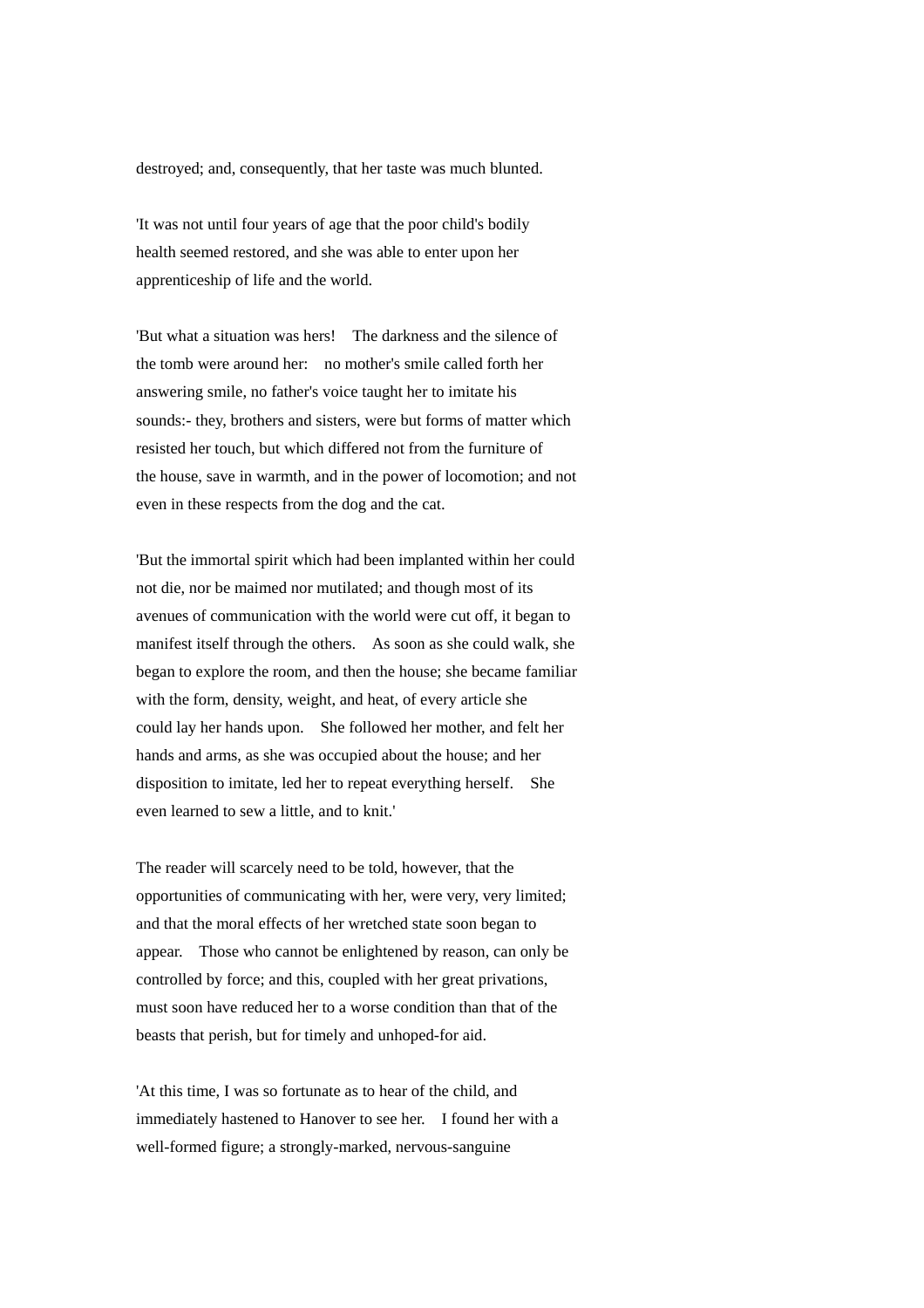temperament; a large and beautifully-shaped head; and the whole system in healthy action. The parents were easily induced to consent to her coming to Boston, and on the 4th of October, 1837, they brought her to the Institution.

'For a while, she was much bewildered; and after waiting about two weeks, until she became acquainted with her new locality, and somewhat familiar with the inmates, the attempt was made to give her knowledge of arbitrary signs, by which she could interchange thoughts with others.

'There was one of two ways to be adopted: either to go on to build up a language of signs on the basis of the natural language which she had already commenced herself, or to teach her the purely arbitrary language in common use: that is, to give her a sign for every individual thing, or to give her a knowledge of letters by combination of which she might express her idea of the existence, and the mode and condition of existence, of any thing. The former would have been easy, but very ineffectual; the latter seemed very difficult, but, if accomplished, very effectual. I determined therefore to try the latter.

'The first experiments were made by taking articles in common use, such as knives, forks, spoons, keys, &c., and pasting upon them labels with their names printed in raised letters. These she felt very carefully, and soon, of course, distinguished that the crooked lines SPOON, differed as much from the crooked lines KEY, as the spoon differed from the key in form.

'Then small detached labels, with the same words printed upon them, were put into her hands; and she soon observed that they were similar to the ones pasted on the articles.' She showed her perception of this similarity by laying the label KEY upon the key, and the label SPOON upon the spoon. She was encouraged here by the natural sign of approbation, patting on the head.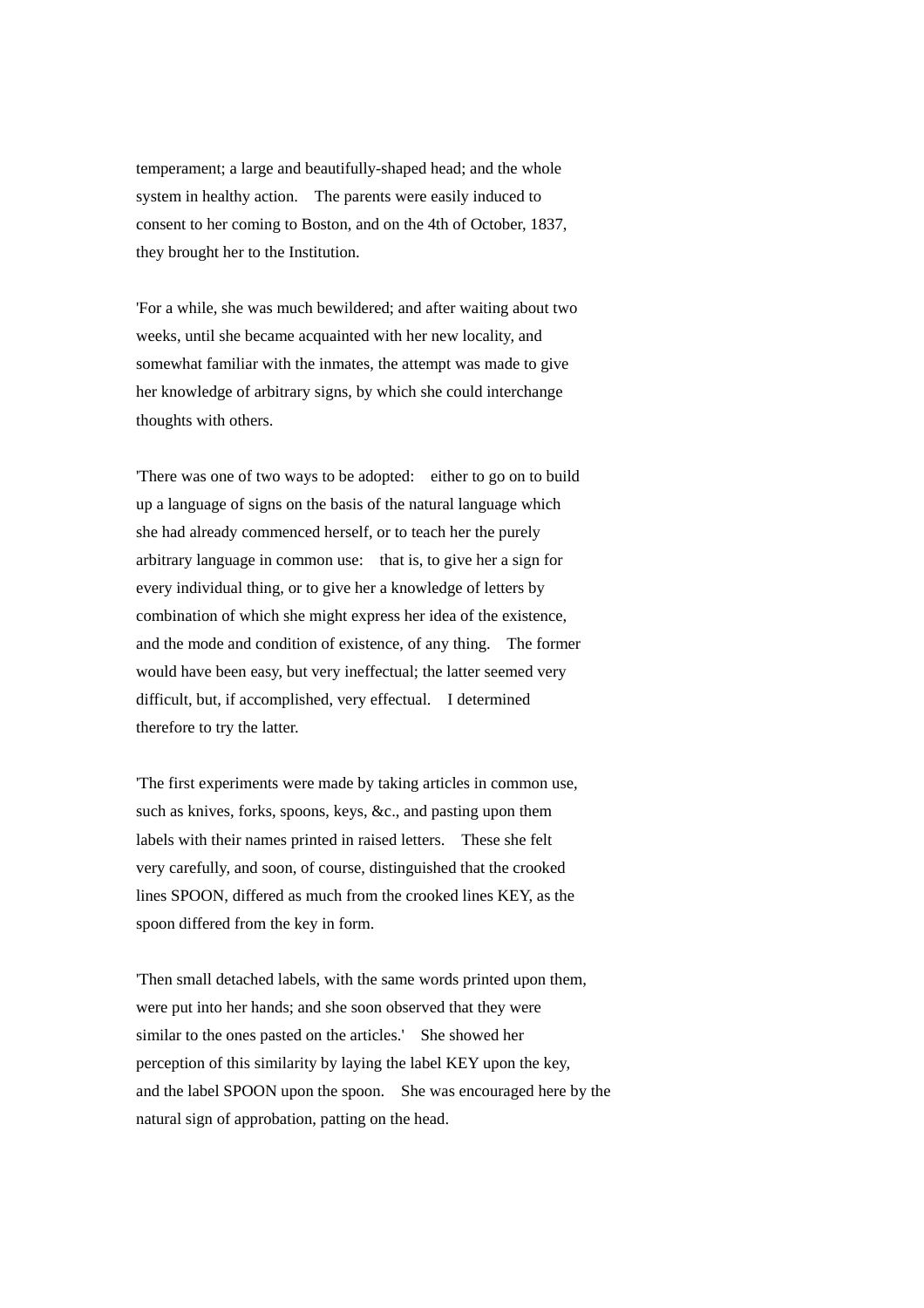'The same process was then repeated with all the articles which she could handle; and she very easily learned to place the proper labels upon them. It was evident, however, that the only intellectual exercise was that of imitation and memory. She recollected that the label BOOK was placed upon a book, and she repeated the process first from imitation, next from memory, with only the motive of love of approbation, but apparently without the intellectual perception of any relation between the things.

'After a while, instead of labels, the individual letters were given to her on detached bits of paper: they were arranged side by side so as to spell BOOK, KEY, &c.; then they were mixed up in a heap and a sign was made for her to arrange them herself so as to express the words BOOK, KEY, &c.; and she did so.

'Hitherto, the process had been mechanical, and the success about as great as teaching a very knowing dog a variety of tricks. The poor child had sat in mute amazement, and patiently imitated everything her teacher did; but now the truth began to flash upon her: her intellect began to work: she perceived that here was a way by which she could herself make up a sign of anything that was in her own mind, and show it to another mind; and at once her countenance lighted up with a human expression: it was no longer a dog, or parrot: it was an immortal spirit, eagerly seizing upon a new link of union with other spirits! I could almost fix upon the moment when this truth dawned upon her mind, and spread its light to her countenance; I saw that the great obstacle was overcome; and that henceforward nothing but patient and persevering, but plain and straightforward, efforts were to be used.

'The result thus far, is quickly related, and easily conceived; but not so was the process; for many weeks of apparently unprofitable labour were passed before it was effected.

'When it was said above that a sign was made, it was intended to say, that the action was performed by her teacher, she feeling his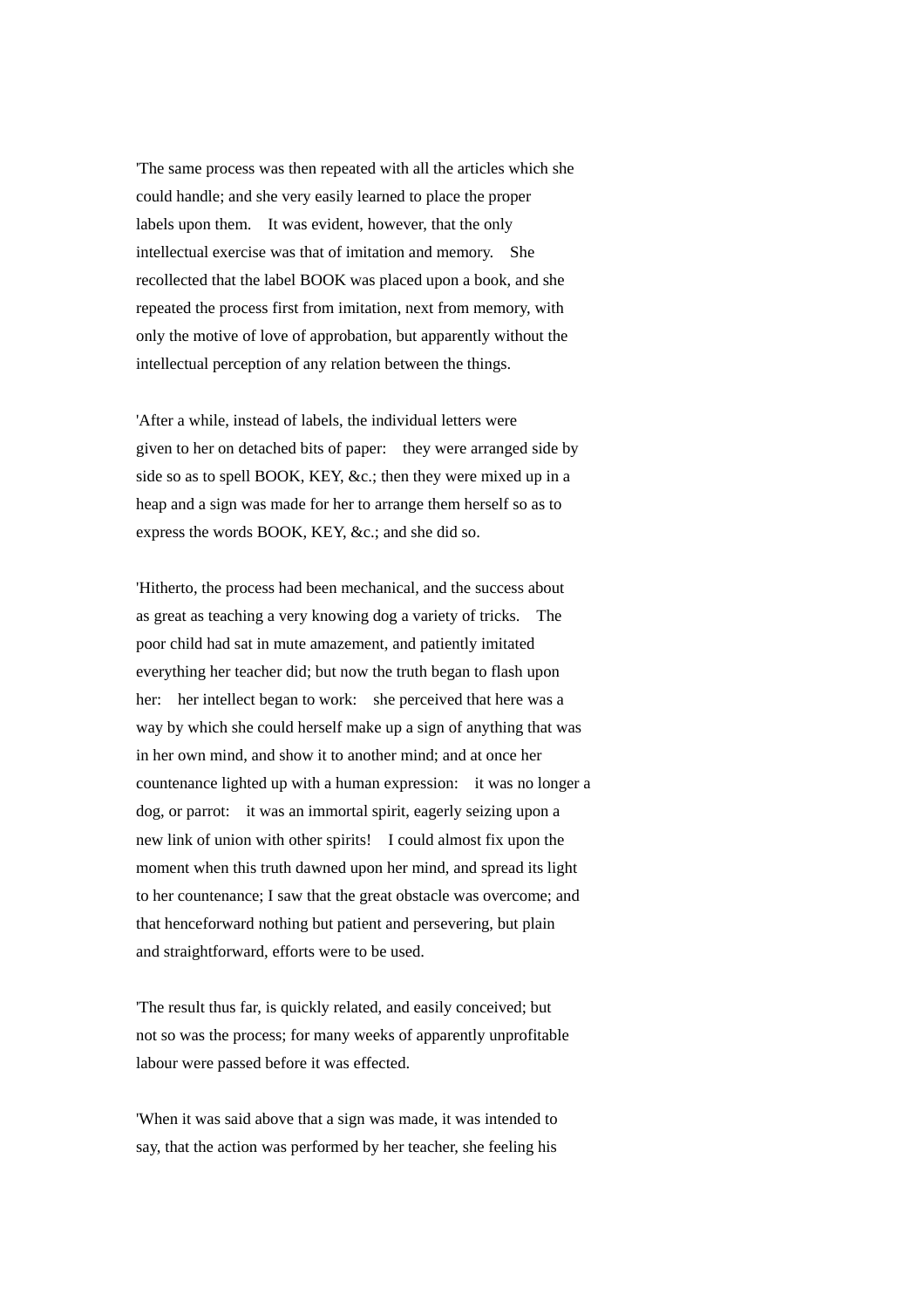hands, and then imitating the motion.

'The next step was to procure a set of metal types, with the different letters of the alphabet cast upon their ends; also a board, in which were square holes, into which holes she could set the types; so that the letters on their ends could alone be felt above the surface.

'Then, on any article being handed to her, for instance, a pencil, or a watch, she would select the component letters, and arrange them on her board, and read them with apparent pleasure.

'She was exercised for several weeks in this way, until her vocabulary became extensive; and then the important step was taken of teaching her how to represent the different letters by the position of her fingers, instead of the cumbrous apparatus of the board and types. She accomplished this speedily and easily, for her intellect had begun to work in aid of her teacher, and her progress was rapid.

'This was the period, about three months after she had commenced, that the first report of her case was made, in which it was stated that "she has just learned the manual alphabet, as used by the deaf mutes, and it is a subject of delight and wonder to see how rapidly, correctly, and eagerly, she goes on with her labours. Her teacher gives her a new object, for instance, a pencil, first lets her examine it, and get an idea of its use, then teaches her how to spell it by making the signs for the letters with her own fingers: the child grasps her hand, and feels her fingers, as the different letters are formed; she turns her head a little on one side like a person listening closely; her lips are apart; she seems scarcely to breathe; and her countenance, at first anxious, gradually changes to a smile, as she comprehends the lesson. She then holds up her tiny fingers, and spells the word in the manual alphabet; next, she takes her types and arranges her letters; and last, to make sure that she is right, she takes the whole of the types composing the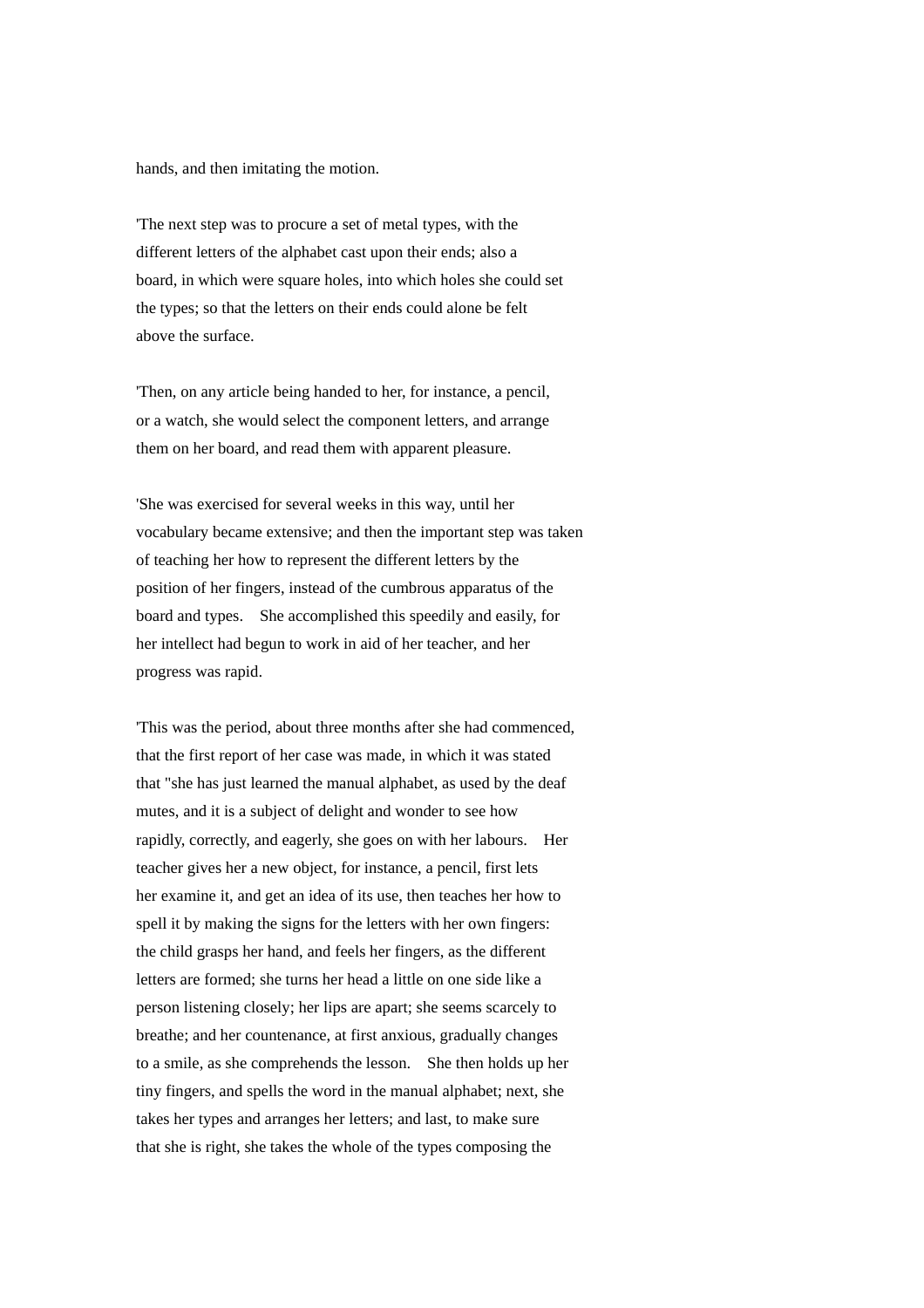word, and places them upon or in contact with the pencil, or whatever the object may be."

'The whole of the succeeding year was passed in gratifying her eager inquiries for the names of every object which she could possibly handle; in exercising her in the use of the manual alphabet; in extending in every possible way her knowledge of the physical relations of things; and in proper care of her health.

'At the end of the year a report of her case was made, from which the following is an extract.

'"It has been ascertained beyond the possibility of doubt, that she cannot see a ray of light, cannot hear the least sound, and never exercises her sense of smell, if she have any. Thus her mind dwells in darkness and stillness, as profound as that of a closed tomb at midnight. Of beautiful sights, and sweet sounds, and pleasant odours, she has no conception; nevertheless, she seems as happy and playful as a bird or a lamb; and the employment of her intellectual faculties, or the acquirement of a new idea, gives her a vivid pleasure, which is plainly marked in her expressive features. She never seems to repine, but has all the buoyancy and gaiety of childhood. She is fond of fun and frolic, and when playing with the rest of the children, her shrill laugh sounds loudest of the group.

'"When left alone, she seems very happy if she have her knitting or sewing, and will busy herself for hours; if she have no occupation, she evidently amuses herself by imaginary dialogues, or by recalling past impressions; she counts with her fingers, or spells out names of things which she has recently learned, in the manual alphabet of the deaf mutes. In this lonely self-communion she seems to reason, reflect, and argue; if she spell a word wrong with the fingers of her right hand, she instantly strikes it with her left, as her teacher does, in sign of disapprobation; if right, then she pats herself upon the head, and looks pleased. She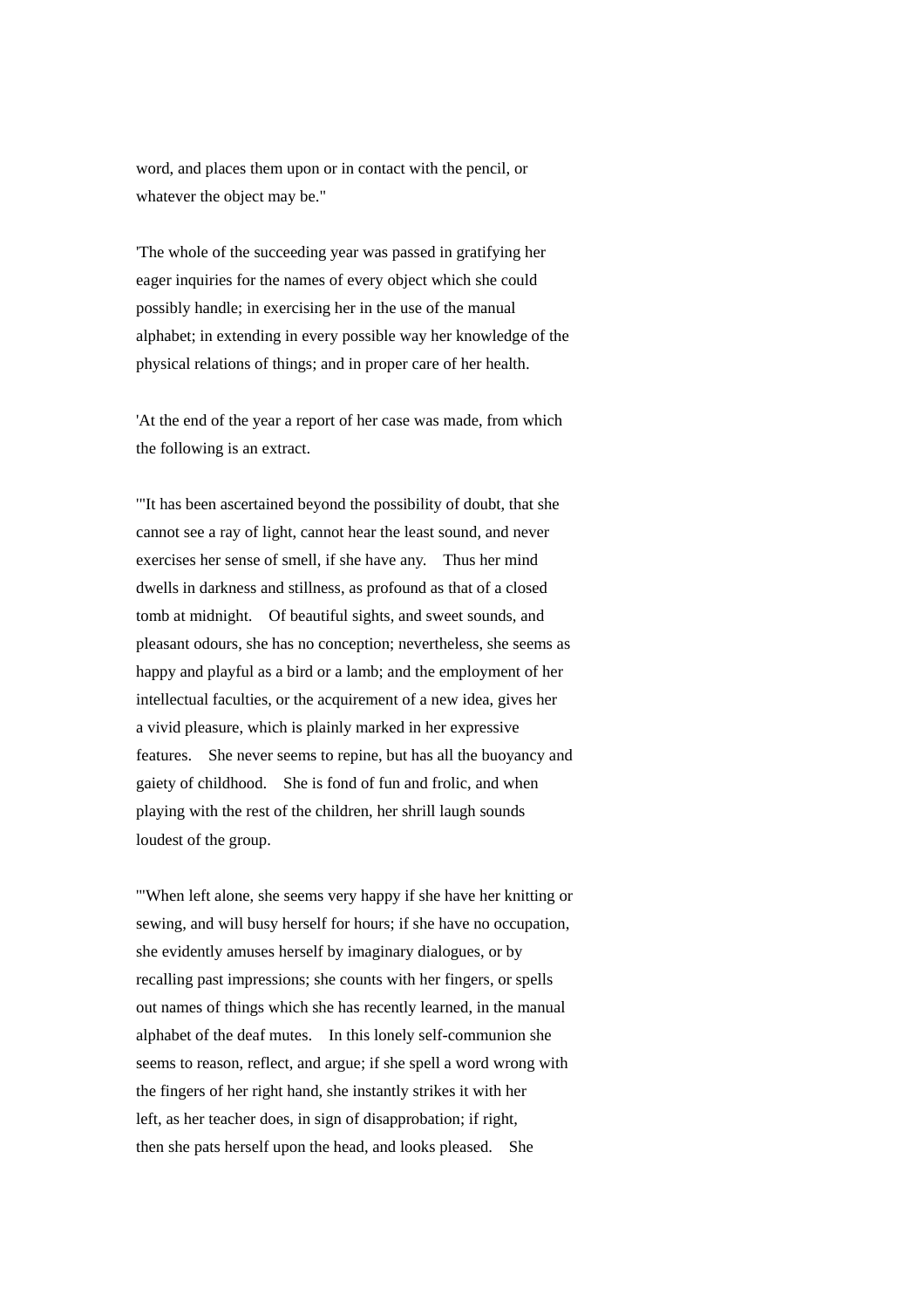sometimes purposely spells a word wrong with the left hand, looks roguish for a moment and laughs, and then with the right hand strikes the left, as if to correct it.

'"During the year she has attained great dexterity in the use of the manual alphabet of the deaf mutes; and she spells out the words and sentences which she knows, so fast and so deftly, that only those accustomed to this language can follow with the eye the rapid motions of her fingers.

'"But wonderful as is the rapidity with which she writes her thoughts upon the air, still more so is the ease and accuracy with which she reads the words thus written by another; grasping their hands in hers, and following every movement of their fingers, as letter after letter conveys their meaning to her mind. It is in this way that she converses with her blind playmates, and nothing can more forcibly show the power of mind in forcing matter to its purpose than a meeting between them. For if great talent and skill are necessary for two pantomimes to paint their thoughts and feelings by the movements of the body, and the expression of the countenance, how much greater the difficulty when darkness shrouds them both, and the one can hear no sound.

'"When Laura is walking through a passage-way, with her hands spread before her, she knows instantly every one she meets, and passes them with a sign of recognition: but if it be a girl of her own age, and especially if it be one of her favourites, there is instantly a bright smile of recognition, a twining of arms, a grasping of hands, and a swift telegraphing upon the tiny fingers; whose rapid evolutions convey the thoughts and feelings from the outposts of one mind to those of the other. There are questions and answers, exchanges of joy or sorrow, there are kissings and partings, just as between little children with all their senses."

'During this year, and six months after she had left home, her mother came to visit her, and the scene of their meeting was an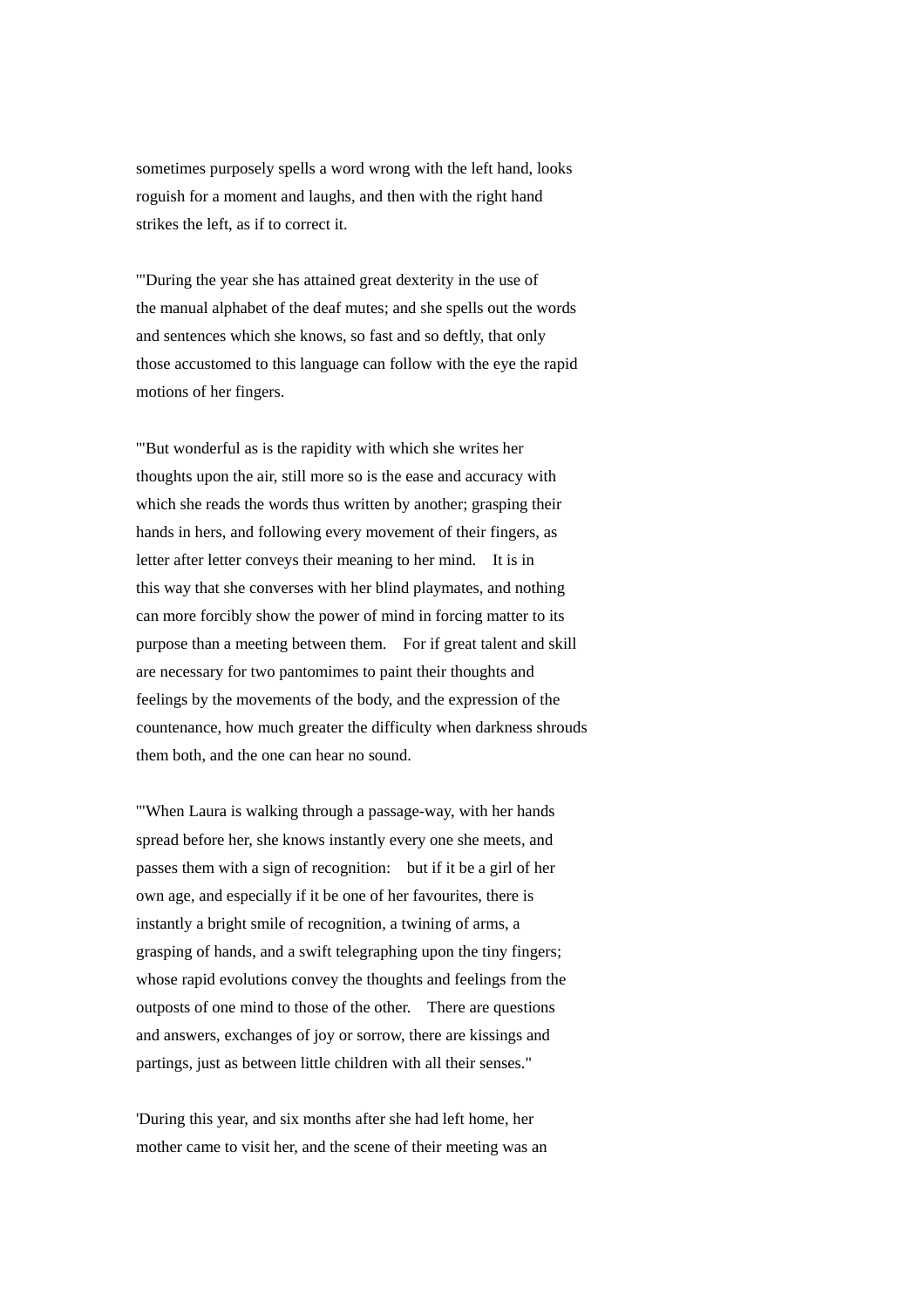interesting one.

'The mother stood some time, gazing with overflowing eyes upon her unfortunate child, who, all unconscious of her presence, was playing about the room. Presently Laura ran against her, and at once began feeling her hands, examining her dress, and trying to find out if she knew her; but not succeeding in this, she turned away as from a stranger, and the poor woman could not conceal the pang she felt, at finding that her beloved child did not know her.

'She then gave Laura a string of beads which she used to wear at home, which were recognised by the child at once, who, with much joy, put them around her neck, and sought me eagerly to say she understood the string was from her home.

'The mother now sought to caress her, but poor Laura repelled her, preferring to be with her acquaintances.

'Another article from home was now given her, and she began to look much interested; she examined the stranger much closer, and gave me to understand that she knew she came from Hanover; she even endured her caresses, but would leave her with indifference at the slightest signal. The distress of the mother was now painful to behold; for, although she had feared that she should not be recognised, the painful reality of being treated with cold indifference by a darling child, was too much for woman's nature to bear.

'After a while, on the mother taking hold of her again, a vague idea seemed to flit across Laura's mind, that this could not be a stranger; she therefore felt her hands very eagerly, while her countenance assumed an expression of intense interest; she became very pale; and then suddenly red; hope seemed struggling with doubt and anxiety, and never were contending emotions more strongly painted upon the human face: at this moment of painful uncertainty, the mother drew her close to her side, and kissed her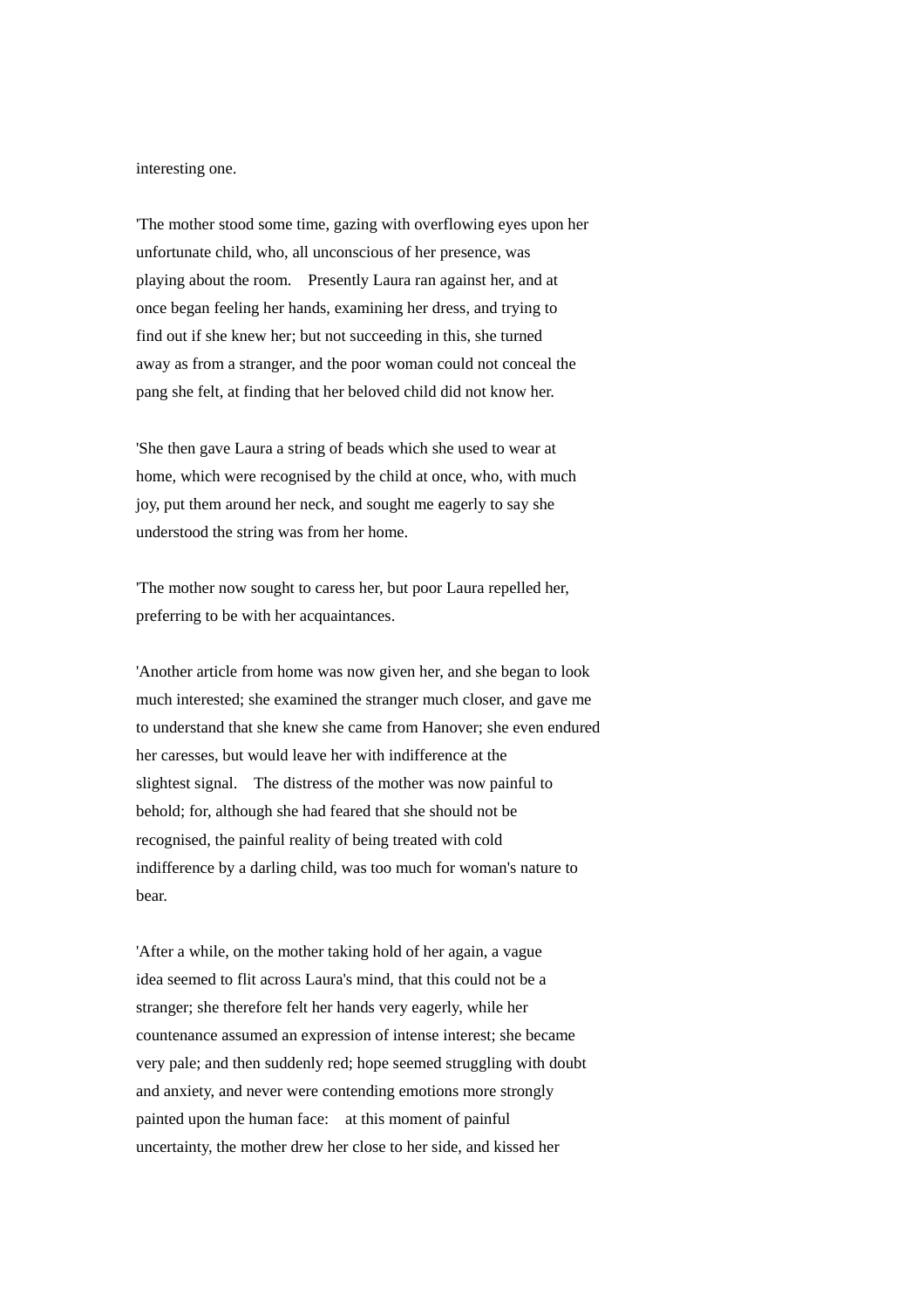fondly, when at once the truth flashed upon the child, and all mistrust and anxiety disappeared from her face, as with an expression of exceeding joy she eagerly nestled to the bosom of her parent, and yielded herself to her fond embraces.

'After this, the beads were all unheeded; the playthings which were offered to her were utterly disregarded; her playmates, for whom but a moment before she gladly left the stranger, now vainly strove to pull her from her mother; and though she yielded her usual instantaneous obedience to my signal to follow me, it was evidently with painful reluctance. She clung close to me, as if bewildered and fearful; and when, after a moment, I took her to her mother, she sprang to her arms, and clung to her with eager joy.

'The subsequent parting between them, showed alike the affection, the intelligence, and the resolution of the child.

'Laura accompanied her mother to the door, clinging close to her all the way, until they arrived at the threshold, where she paused, and felt around, to ascertain who was near her. Perceiving the matron, of whom she is very fond, she grasped her with one hand, holding on convulsively to her mother with the other; and thus she stood for a moment: then she dropped her mother's hand; put her handkerchief to her eyes; and turning round, clung sobbing to the matron; while her mother departed, with emotions as deep as those of her child.

\* \* \* \* \* \*

'It has been remarked in former reports, that she can distinguish different degrees of intellect in others, and that she soon regarded, almost with contempt, a new-comer, when, after a few days, she discovered her weakness of mind. This unamiable part of her character has been more strongly developed during the past year.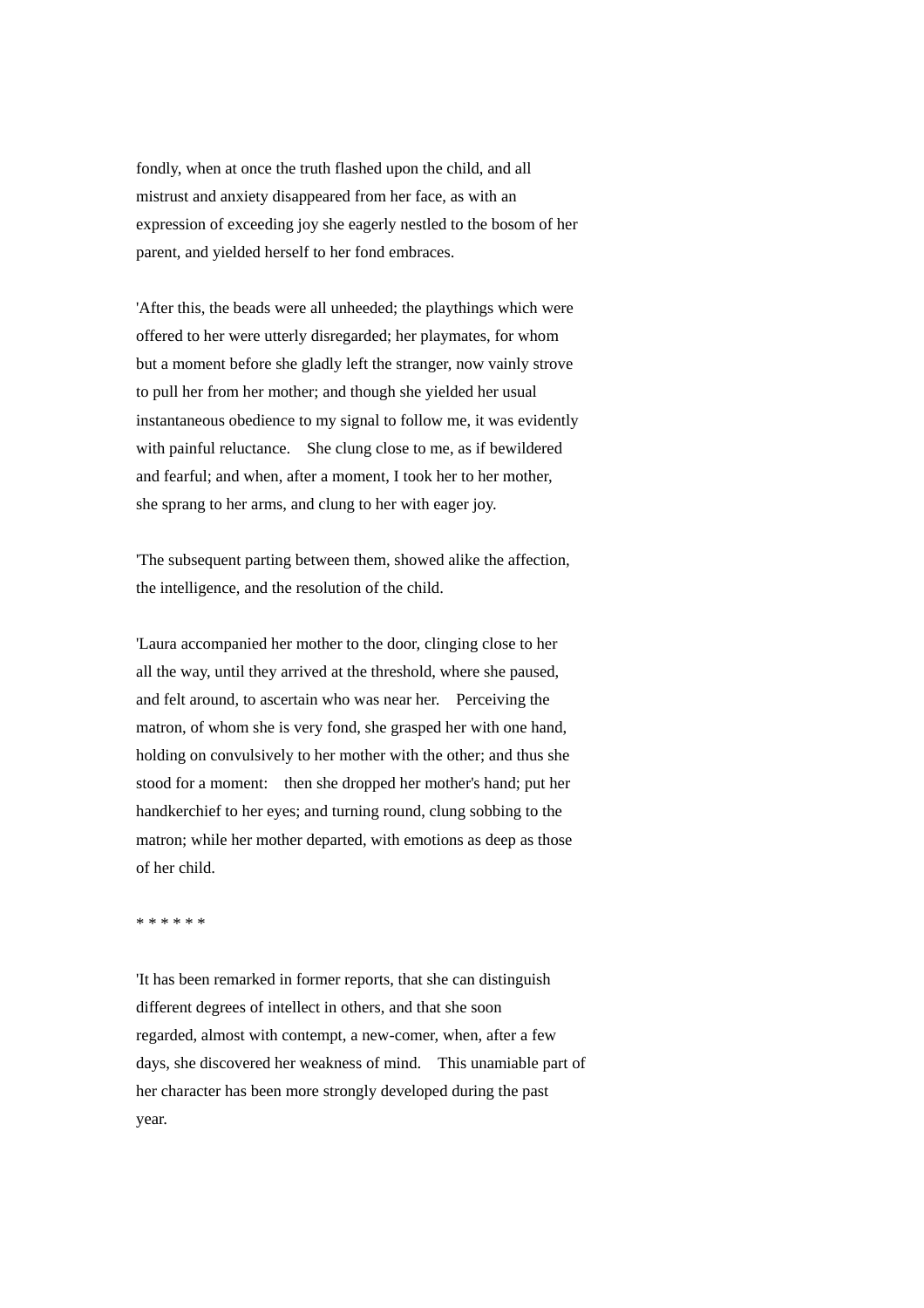'She chooses for her friends and companions, those children who are intelligent, and can talk best with her; and she evidently dislikes to be with those who are deficient in intellect, unless, indeed, she can make them serve her purposes, which she is evidently inclined to do. She takes advantage of them, and makes them wait upon her, in a manner that she knows she could not exact of others; and in various ways shows her Saxon blood.

'She is fond of having other children noticed and caressed by the teachers, and those whom she respects; but this must not be carried too far, or she becomes jealous. She wants to have her share, which, if not the lion's, is the greater part; and if she does not get it, she says, "MY MOTHER WILL LOVE ME."

'Her tendency to imitation is so strong, that it leads her to actions which must be entirely incomprehensible to her, and which can give her no other pleasure than the gratification of an internal faculty. She has been known to sit for half an hour, holding a book before her sightless eyes, and moving her lips, as she has observed seeing people do when reading.

'She one day pretended that her doll was sick; and went through all the motions of tending it, and giving it medicine; she then put it carefully to bed, and placed a bottle of hot water to its feet, laughing all the time most heartily. When I came home, she insisted upon my going to see it, and feel its pulse; and when I told her to put a blister on its back, she seemed to enjoy it amazingly, and almost screamed with delight.

'Her social feelings, and her affections, are very strong; and when she is sitting at work, or at her studies, by the side of one of her little friends, she will break off from her task every few moments, to hug and kiss them with an earnestness and warmth that is touching to behold.

'When left alone, she occupies and apparently amuses herself, and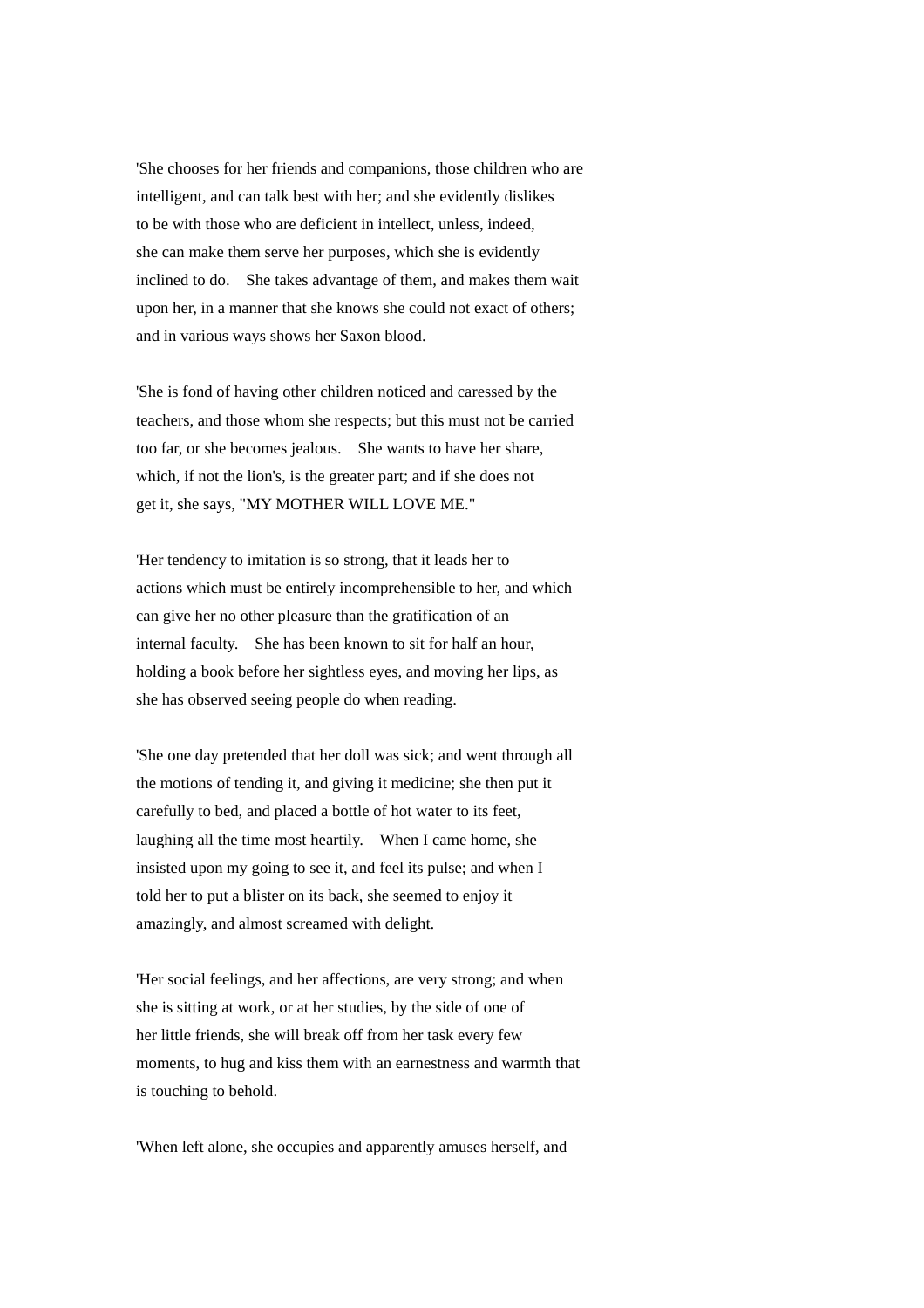seems quite contented; and so strong seems to be the natural tendency of thought to put on the garb of language, that she often soliloquizes in the FINGER LANGUAGE, slow and tedious as it is. But it is only when alone, that she is quiet: for if she becomes sensible of the presence of any one near her, she is restless until she can sit close beside them, hold their hand, and converse with them by signs.

'In her intellectual character it is pleasing to observe an insatiable thirst for knowledge, and a quick perception of the relations of things. In her moral character, it is beautiful to behold her continual gladness, her keen enjoyment of existence, her expansive love, her unhesitating confidence, her sympathy with suffering, her conscientiousness, truthfulness, and hopefulness.'

Such are a few fragments from the simple but most interesting and instructive history of Laura Bridgman. The name of her great benefactor and friend, who writes it, is Dr. Howe. There are not many persons, I hope and believe, who, after reading these passages, can ever hear that name with indifference.

A further account has been published by Dr. Howe, since the report from which I have just quoted. It describes her rapid mental growth and improvement during twelve months more, and brings her little history down to the end of last year. It is very remarkable, that as we dream in words, and carry on imaginary conversations, in which we speak both for ourselves and for the shadows who appear to us in those visions of the night, so she, having no words, uses her finger alphabet in her sleep. And it has been ascertained that when her slumber is broken, and is much disturbed by dreams, she expresses her thoughts in an irregular and confused manner on her fingers: just as we should murmur and mutter them indistinctly, in the like circumstances.

I turned over the leaves of her Diary, and found it written in a fair legible square hand, and expressed in terms which were quite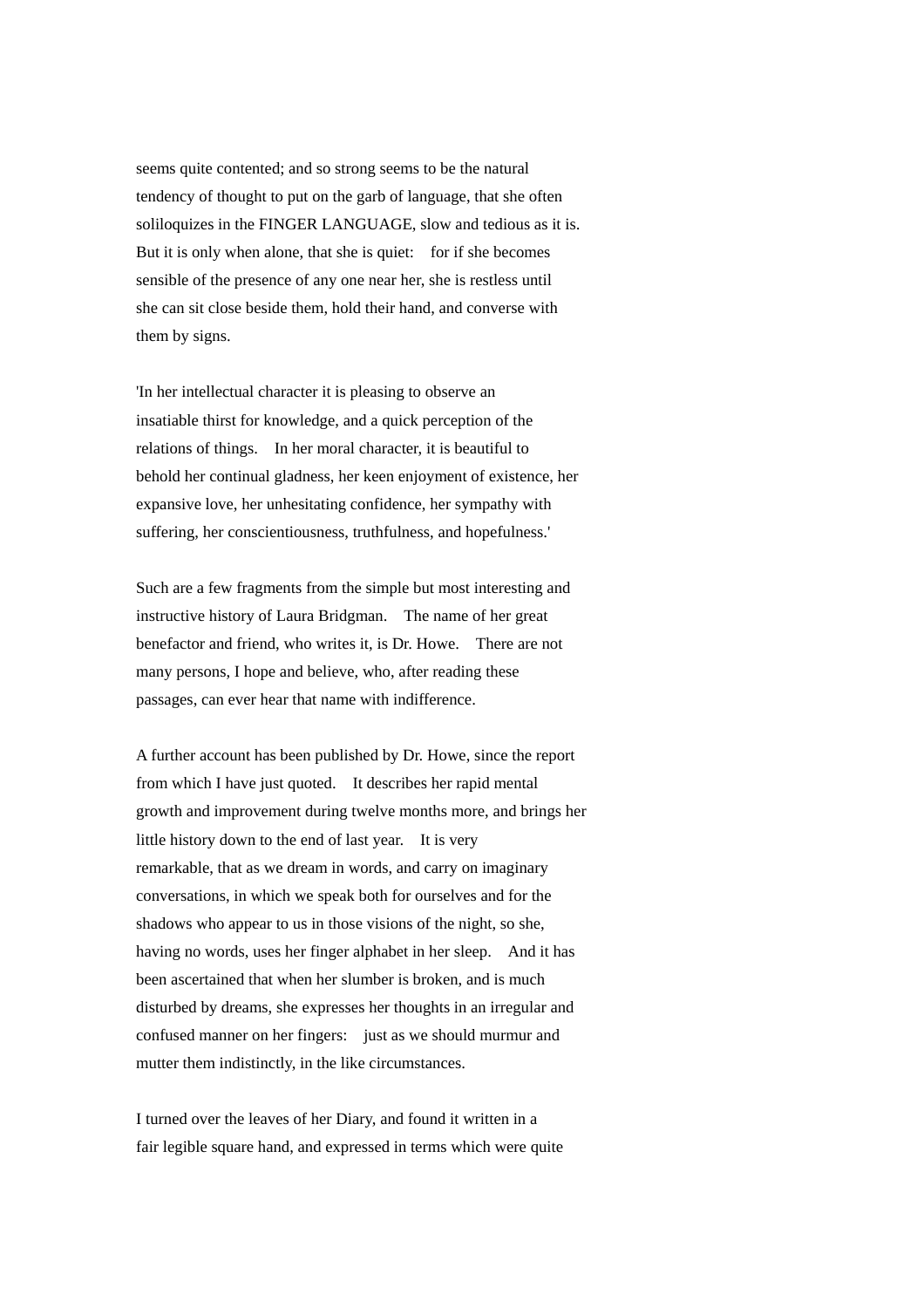intelligible without any explanation. On my saying that I should like to see her write again, the teacher who sat beside her, bade her, in their language, sign her name upon a slip of paper, twice or thrice. In doing so, I observed that she kept her left hand always touching, and following up, her right, in which, of course, she held the pen. No line was indicated by any contrivance, but she wrote straight and freely.

She had, until now, been quite unconscious of the presence of visitors; but, having her hand placed in that of the gentleman who accompanied me, she immediately expressed his name upon her teacher's palm. Indeed her sense of touch is now so exquisite, that having been acquainted with a person once, she can recognise him or her after almost any interval. This gentleman had been in her company, I believe, but very seldom, and certainly had not seen her for many months. My hand she rejected at once, as she does that of any man who is a stranger to her. But she retained my wife's with evident pleasure, kissed her, and examed her dress with a girl's curiosity and interest.

She was merry and cheerful, and showed much innocent playfulness in her intercourse with her teacher. Her delight on recognising a favourite playfellow and companion - herself a blind girl - who silently, and with an equal enjoyment of the coming surprise, took a seat beside her, was beautiful to witness. It elicited from her at first, as other slight circumstances did twice or thrice during my visit, an uncouth noise which was rather painful to hear. But of her teacher touching her lips, she immediately desisted, and embraced her laughingly and affectionately.

I had previously been into another chamber, where a number of blind boys were swinging, and climbing, and engaged in various sports. They all clamoured, as we entered, to the assistant-master, who accompanied us, 'Look at me, Mr. Hart! Please, Mr. Hart, look at me!' evincing, I thought, even in this, an anxiety peculiar to their condition, that their little feats of agility should be SEEN.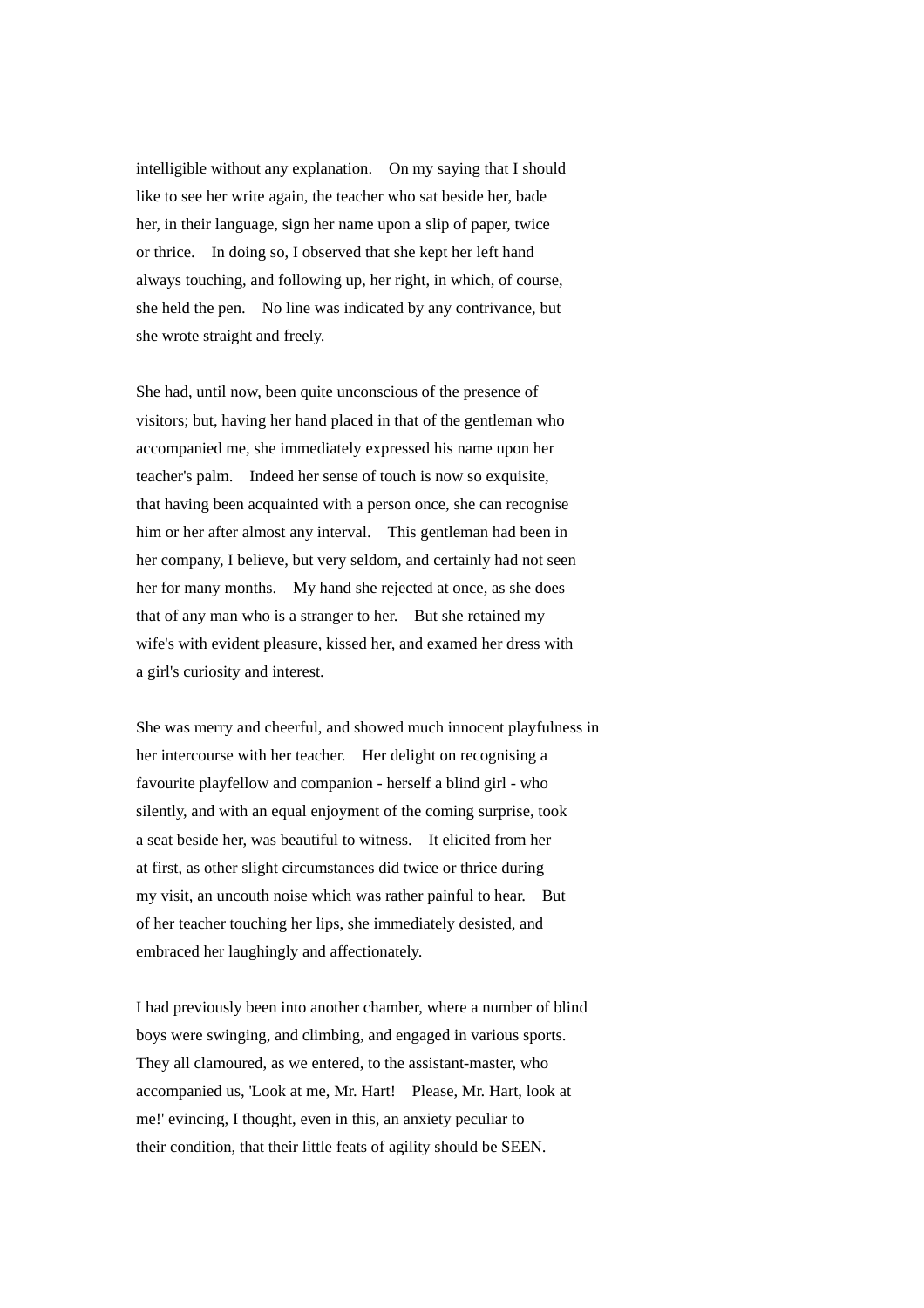Among them was a small laughing fellow, who stood aloof, entertaining himself with a gymnastic exercise for bringing the arms and chest into play; which he enjoyed mightily; especially when, in thrusting out his right arm, he brought it into contact with another boy. Like Laura Bridgman, this young child was deaf, and dumb, and blind.

Dr. Howe's account of this pupil's first instruction is so very striking, and so intimately connected with Laura herself, that I cannot refrain from a short extract. I may premise that the poor boy's name is Oliver Caswell; that he is thirteen years of age; and that he was in full possession of all his faculties, until three years and four months old. He was then attacked by scarlet fever; in four weeks became deaf; in a few weeks more, blind; in six months, dumb. He showed his anxious sense of this last deprivation, by often feeling the lips of other persons when they were talking, and then putting his hand upon his own, as if to assure himself that he had them in the right position.

'His thirst for knowledge,' says Dr. Howe, 'proclaimed itself as soon as he entered the house, by his eager examination of everything he could feel or smell in his new location. For instance, treading upon the register of a furnace, he instantly stooped down, and began to feel it, and soon discovered the way in which the upper plate moved upon the lower one; but this was not enough for him, so lying down upon his face, he applied his tongue first to one, then to the other, and seemed to discover that they were of different kinds of metal.

'His signs were expressive: and the strictly natural language, laughing, crying, sighing, kissing, embracing, &c., was perfect.

'Some of the analogical signs which (guided by his faculty of imitation) he had contrived, were comprehensible; such as the waving motion of his hand for the motion of a boat, the circular one for a wheel, &c.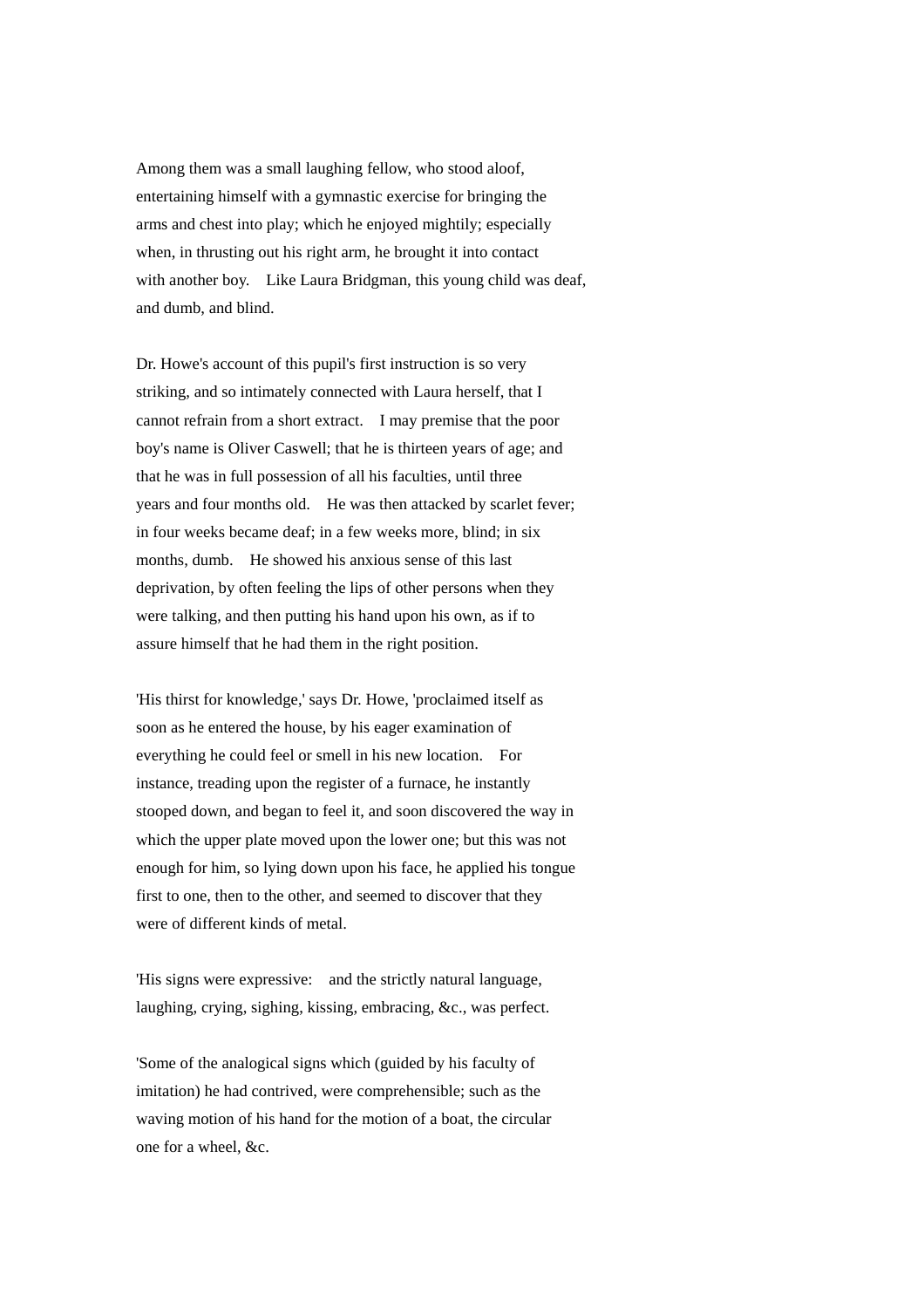'The first object was to break up the use of these signs and to substitute for them the use of purely arbitrary ones.

'Profiting by the experience I had gained in the other cases, I omitted several steps of the process before employed, and commenced at once with the finger language. Taking, therefore, several articles having short names, such as key, cup, mug, &c., and with Laura for an auxiliary, I sat down, and taking his hand, placed it upon one of them, and then with my own, made the letters KEY. He felt my hands eagerly with both of his, and on my repeating the process, he evidently tried to imitate the motions of my fingers. In a few minutes he contrived to feel the motions of my fingers with one hand, and holding out the other he tried to imitate them. laughing most heartily when he succeeded. Laura was by, interested even to agitation; and the two presented a singular sight: her face was flushed and anxious, and her fingers twining in among ours so closely as to follow every motion, but so slightly as not to embarrass them; while Oliver stood attentive, his head a little aside, his face turned up, his left hand grasping mine, and his right held out: at every motion of my fingers his countenance betokened keen attention; there was an expression of anxiety as he tried to imitate the motions; then a smile came stealing out as he thought he could do so, and spread into a joyous laugh the moment he succeeded, and felt me pat his head, and Laura clap him heartily upon the back, and jump up and down in her joy.

'He learned more than a half-dozen letters in half an hour, and seemed delighted with his success, at least in gaining approbation. His attention then began to flag, and I commenced playing with him. It was evident that in all this he had merely been imitating the motions of my fingers, and placing his hand upon the key, cup, &c., as part of the process, without any perception of the relation between the sign and the object.

'When he was tired with play I took him back to the table, and he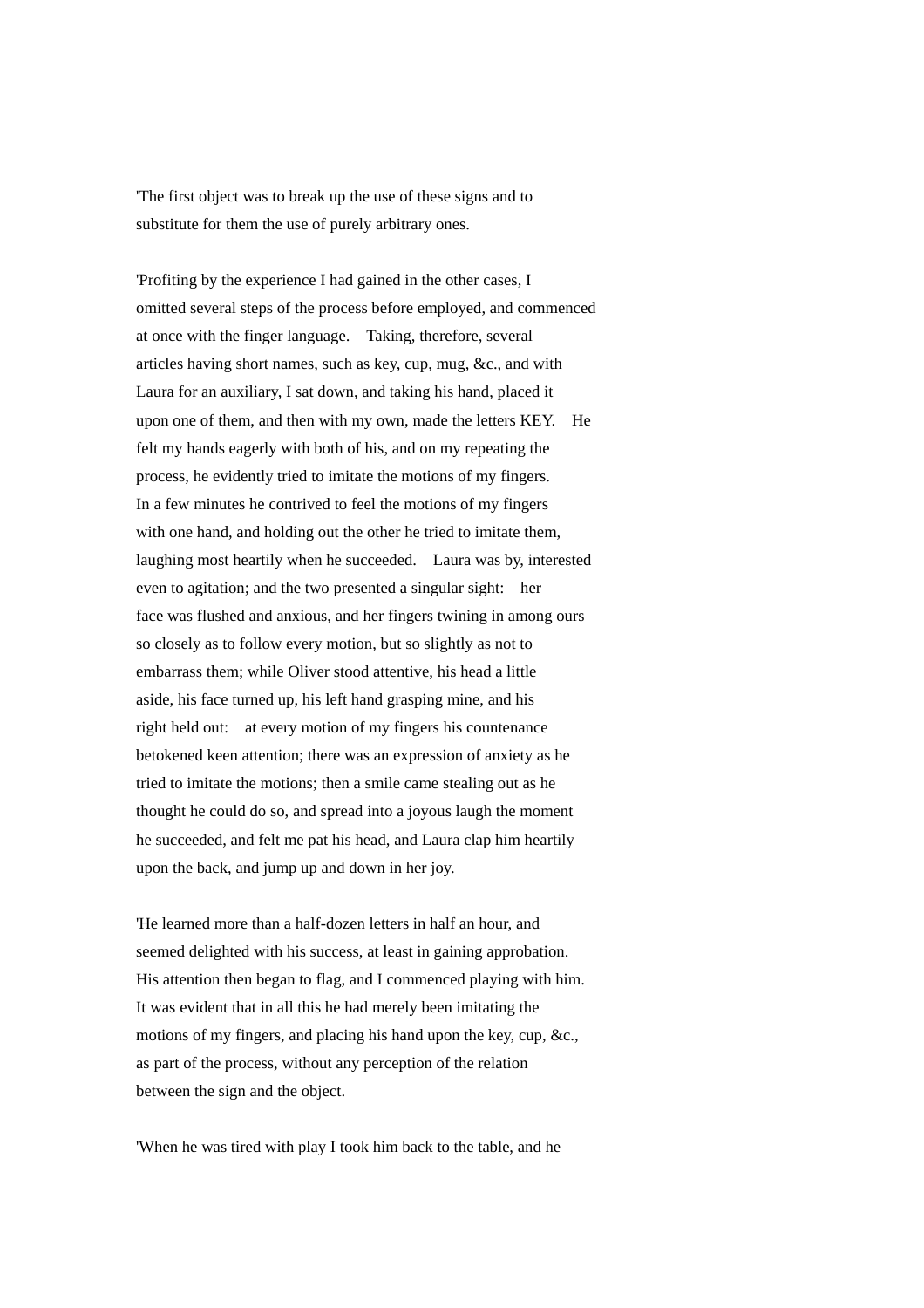was quite ready to begin again his process of imitation. He soon learned to make the letters for KEY, PEN, PIN; and by having the object repeatedly placed in his hand, he at last perceived the relation I wished to establish between them. This was evident, because, when I made the letters PIN, or PEN, or CUP, he would select the article.

'The perception of this relation was not accompanied by that radiant flash of intelligence, and that glow of joy, which marked the delightful moment when Laura first perceived it. I then placed all the articles on the table, and going away a little distance with the children, placed Oliver's fingers in the positions to spell KEY, on which Laura went and brought the article: the little fellow seemed much amused by this, and looked very attentive and smiling. I then caused him to make the letters BREAD, and in an instant Laura went and brought him a piece: he smelled at it; put it to his lips; cocked up his head with a most knowing look; seemed to reflect a moment; and then laughed outright, as much as to say, "Aha! I understand now how something may be made out of this."

'It was now clear that he had the capacity and inclination to learn, that he was a proper subject for instruction, and needed only persevering attention. I therefore put him in the hands of an intelligent teacher, nothing doubting of his rapid progress.'

Well may this gentleman call that a delightful moment, in which some distant promise of her present state first gleamed upon the darkened mind of Laura Bridgman. Throughout his life, the recollection of that moment will be to him a source of pure, unfading happiness; nor will it shine less brightly on the evening of his days of Noble Usefulness.

The affection which exists between these two - the master and the pupil - is as far removed from all ordinary care and regard, as the circumstances in which it has had its growth, are apart from the common occurrences of life. He is occupied now, in devising means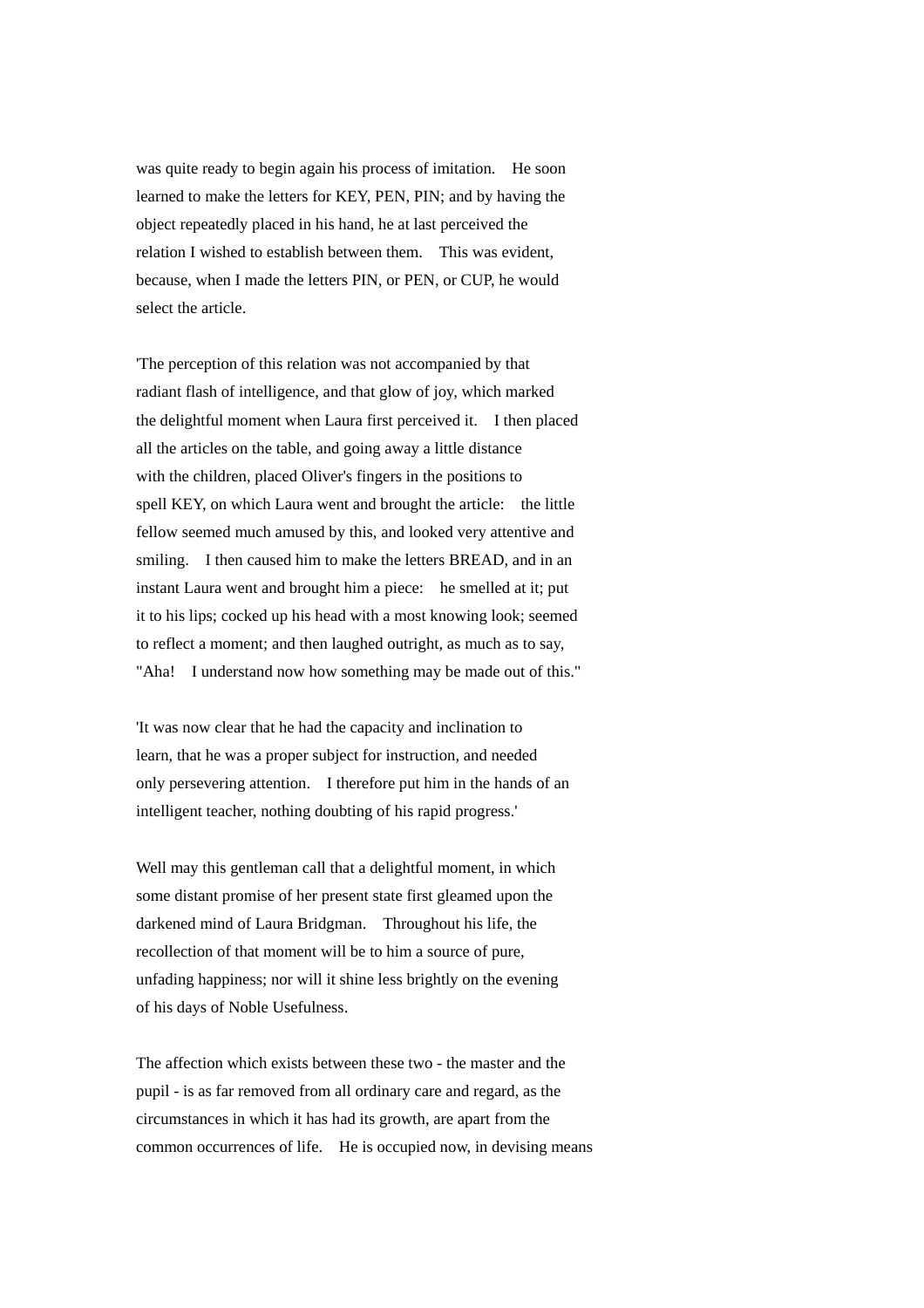of imparting to her, higher knowledge; and of conveying to her some adequate idea of the Great Creator of that universe in which, dark and silent and scentless though it be to her, she has such deep delight and glad enjoyment.

Ye who have eyes and see not, and have ears and hear not; ye who are as the hypocrites of sad countenances, and disfigure your faces that ye may seem unto men to fast; learn healthy cheerfulness, and mild contentment, from the deaf, and dumb, and blind! Self-elected saints with gloomy brows, this sightless, earless, voiceless child may teach you lessons you will do well to follow. Let that poor hand of hers lie gently on your hearts; for there may be something in its healing touch akin to that of the Great Master whose precepts you misconstrue, whose lessons you pervert, of whose charity and sympathy with all the world, not one among you in his daily practice knows as much as many of the worst among those fallen sinners, to whom you are liberal in nothing but the preachment of perdition!

As I rose to quit the room, a pretty little child of one of the attendants came running in to greet its father. For the moment, a child with eyes, among the sightless crowd, impressed me almost as painfully as the blind boy in the porch had done, two hours ago. Ah! how much brighter and more deeply blue, glowing and rich though it had been before, was the scene without, contrasting with the darkness of so many youthful lives within!

\* \* \* \* \* \*

At SOUTH BOSTON, as it is called, in a situation excellently adapted for the purpose, several charitable institutions are clustered together. One of these, is the State Hospital for the insane; admirably conducted on those enlightened principles of conciliation and kindness, which twenty years ago would have been worse than heretical, and which have been acted upon with so much success in our own pauper Asylum at Hanwell. 'Evince a desire to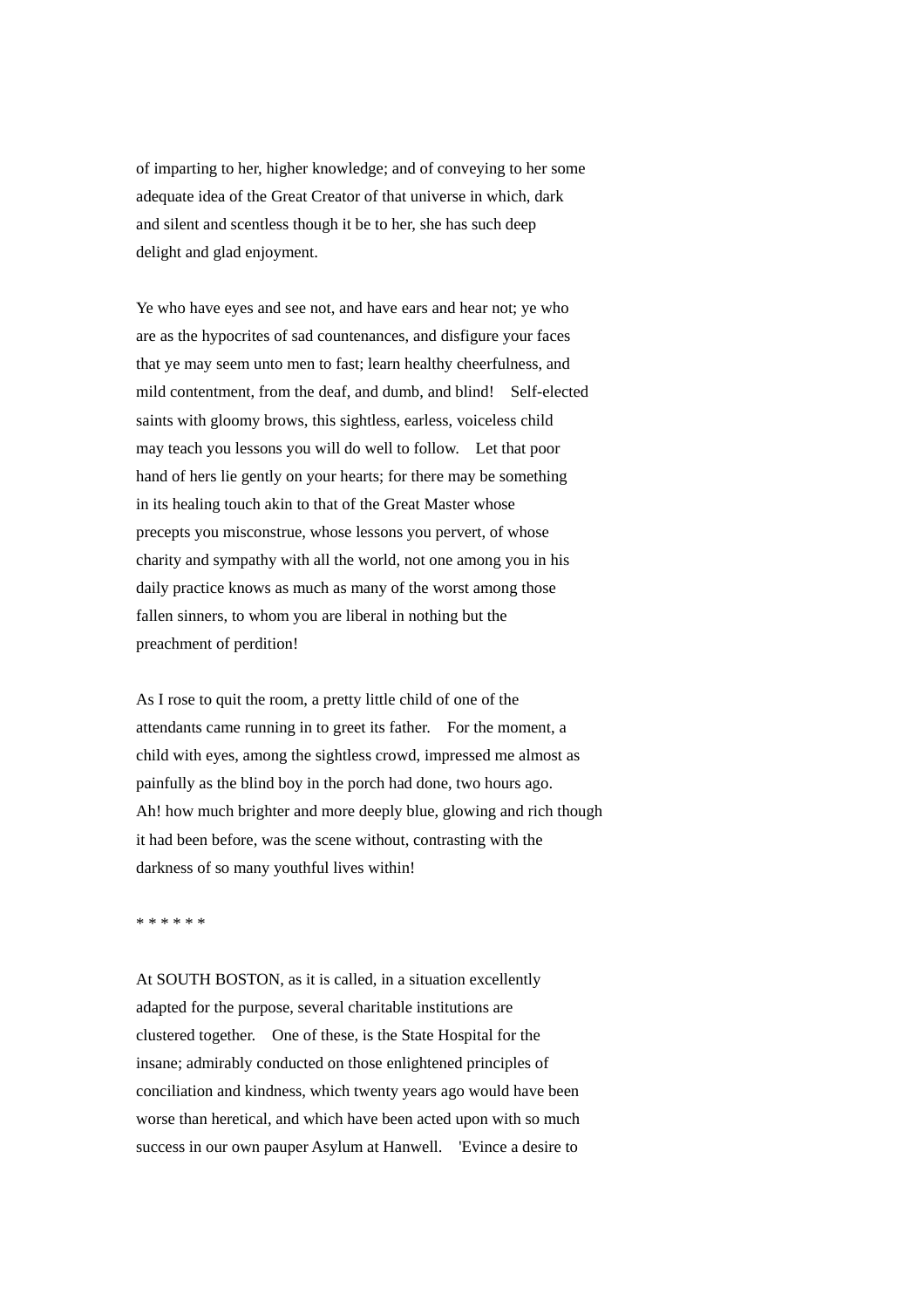show some confidence, and repose some trust, even in mad people,' said the resident physician, as we walked along the galleries, his patients flocking round us unrestrained. Of those who deny or doubt the wisdom of this maxim after witnessing its effects, if there be such people still alive, I can only say that I hope I may never be summoned as a Juryman on a Commission of Lunacy whereof they are the subjects; for I should certainly find them out of their senses, on such evidence alone.

Each ward in this institution is shaped like a long gallery or hall, with the dormitories of the patients opening from it on either hand. Here they work, read, play at skittles, and other games; and when the weather does not admit of their taking exercise out of doors, pass the day together. In one of these rooms, seated, calmly, and quite as a matter of course, among a throng of mad-women, black and white, were the physician's wife and another lady, with a couple of children. These ladies were graceful and handsome; and it was not difficult to perceive at a glance that even their presence there, had a highly beneficial influence on the patients who were grouped about them.

Leaning her head against the chimney-piece, with a great assumption of dignity and refinement of manner, sat an elderly female, in as many scraps of finery as Madge Wildfire herself. Her head in particular was so strewn with scraps of gauze and cotton and bits of paper, and had so many queer odds and ends stuck all about it, that it looked like a bird's-nest. She was radiant with imaginary jewels; wore a rich pair of undoubted gold spectacles; and gracefully dropped upon her lap, as we approached, a very old greasy newspaper, in which I dare say she had been reading an account of her own presentation at some Foreign Court.

I have been thus particular in describing her, because she will serve to exemplify the physician's manner of acquiring and retaining the confidence of his patients.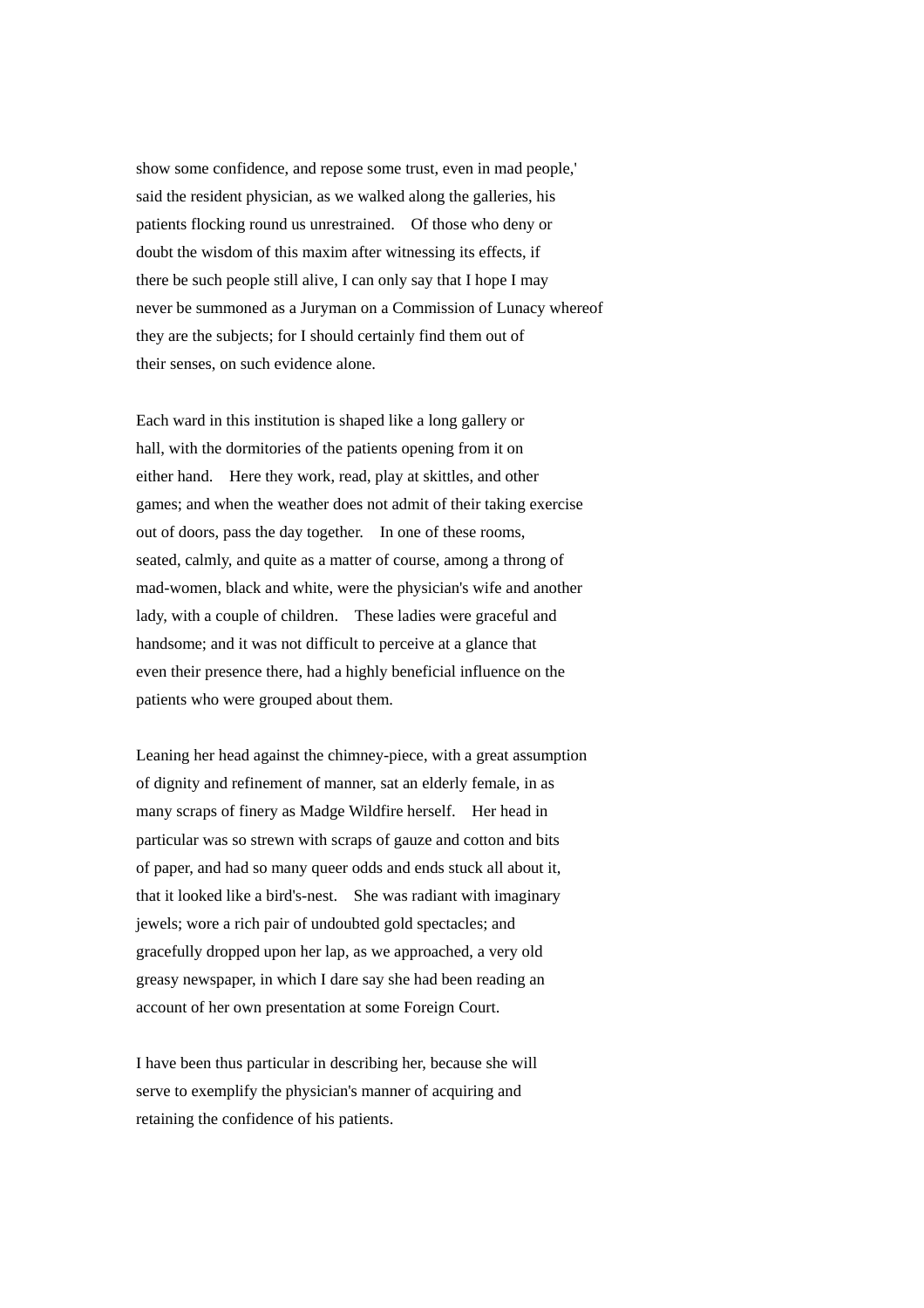'This,' he said aloud, taking me by the hand, and advancing to the fantastic figure with great politeness - not raising her suspicions by the slightest look or whisper, or any kind of aside, to me: 'This lady is the hostess of this mansion, sir. It belongs to her. Nobody else has anything whatever to do with it. It is a large establishment, as you see, and requires a great number of attendants. She lives, you observe, in the very first style. She is kind enough to receive my visits, and to permit my wife and family to reside here; for which it is hardly necessary to say, we are much indebted to her. She is exceedingly courteous, you perceive,' on this hint she bowed condescendingly, 'and will permit me to have the pleasure of introducing you: a gentleman from England, Ma'am: newly arrived from England, after a very tempestuous passage: Mr. Dickens, - the lady of the house!'

We exchanged the most dignified salutations with profound gravity and respect, and so went on. The rest of the madwomen seemed to understand the joke perfectly (not only in this case, but in all the others, except their own), and be highly amused by it. The nature of their several kinds of insanity was made known to me in the same way, and we left each of them in high good humour. Not only is a thorough confidence established, by those means, between the physician and patient, in respect of the nature and extent of their hallucinations, but it is easy to understand that opportunities are afforded for seizing any moment of reason, to startle them by placing their own delusion before them in its most incongruous and ridiculous light.

Every patient in this asylum sits down to dinner every day with a knife and fork; and in the midst of them sits the gentleman, whose manner of dealing with his charges, I have just described. At every meal, moral influence alone restrains the more violent among them from cutting the throats of the rest; but the effect of that influence is reduced to an absolute certainty, and is found, even as a means of restraint, to say nothing of it as a means of cure, a hundred times more efficacious than all the strait-waistcoats,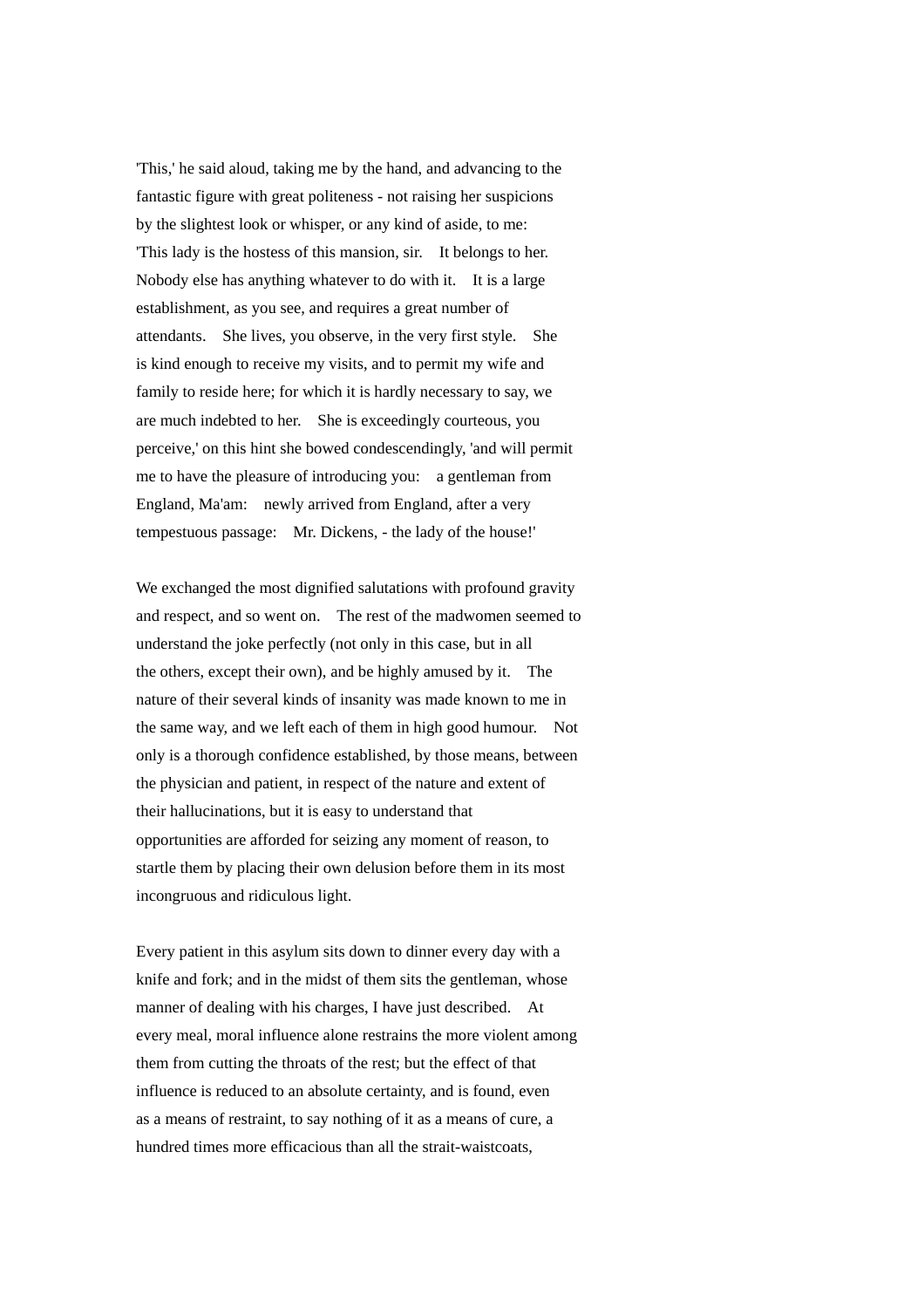fetters, and handcuffs, that ignorance, prejudice, and cruelty have manufactured since the creation of the world.

In the labour department, every patient is as freely trusted with the tools of his trade as if he were a sane man. In the garden, and on the farm, they work with spades, rakes, and hoes. For amusement, they walk, run, fish, paint, read, and ride out to take the air in carriages provided for the purpose. They have among themselves a sewing society to make clothes for the poor, which holds meetings, passes resolutions, never comes to fisty-cuffs or bowie-knives as sane assemblies have been known to do elsewhere; and conducts all its proceedings with the greatest decorum. The irritability, which would otherwise be expended on their own flesh, clothes, and furniture, is dissipated in these pursuits. They are cheerful, tranquil, and healthy.

Once a week they have a ball, in which the Doctor and his family, with all the nurses and attendants, take an active part. Dances and marches are performed alternately, to the enlivening strains of a piano; and now and then some gentleman or lady (whose proficiency has been previously ascertained) obliges the company with a song: nor does it ever degenerate, at a tender crisis, into a screech or howl; wherein, I must confess, I should have thought the danger lay. At an early hour they all meet together for these festive purposes; at eight o'clock refreshments are served; and at nine they separate.

Immense politeness and good breeding are observed throughout. They all take their tone from the Doctor; and he moves a very Chesterfield among the company. Like other assemblies, these entertainments afford a fruitful topic of conversation among the ladies for some days; and the gentlemen are so anxious to shine on these occasions, that they have been sometimes found 'practising their steps' in private, to cut a more distinguished figure in the dance.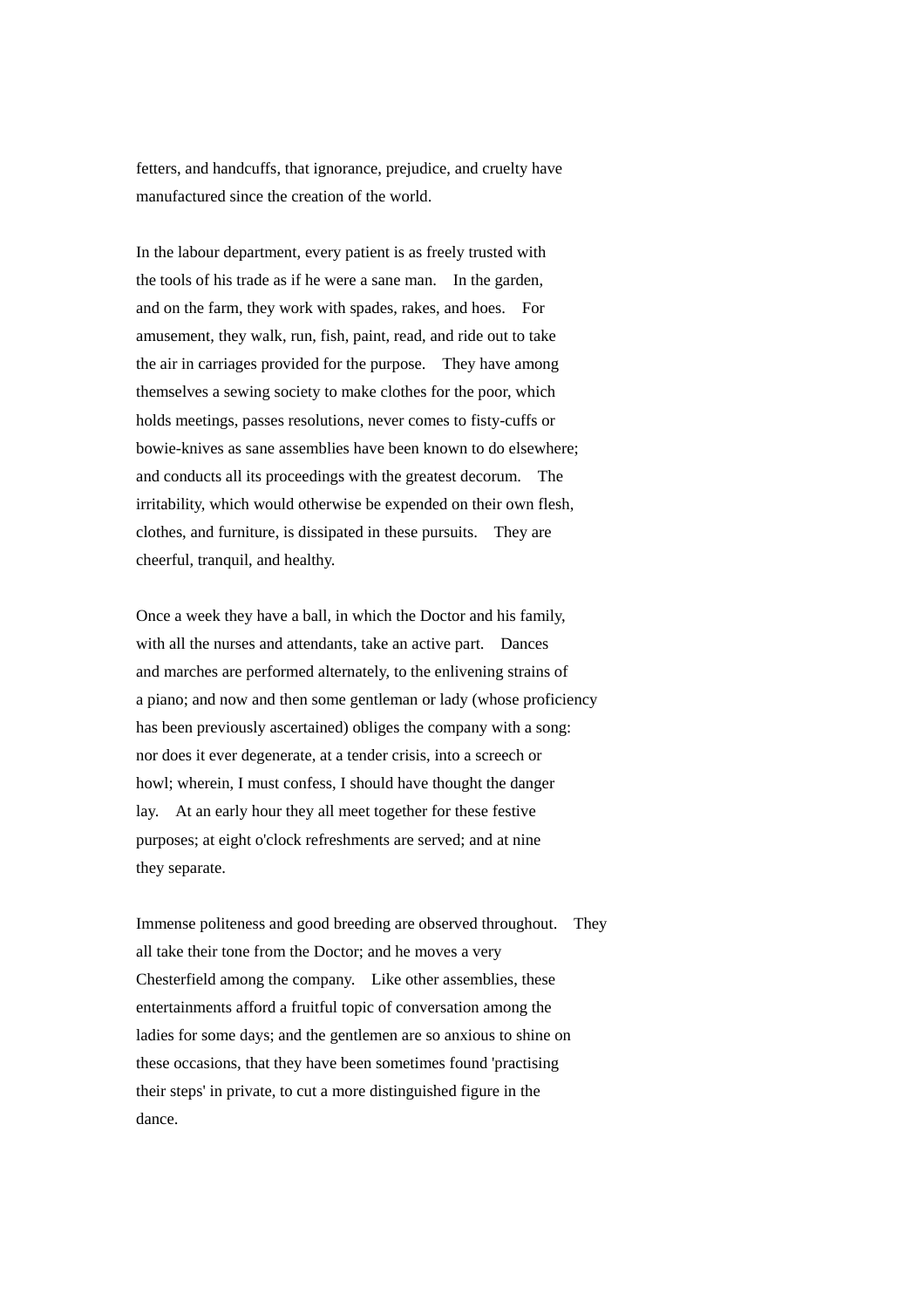It is obvious that one great feature of this system, is the inculcation and encouragement, even among such unhappy persons, of a decent self-respect. Something of the same spirit pervades all the Institutions at South Boston.

There is the House of Industry. In that branch of it, which is devoted to the reception of old or otherwise helpless paupers, these words are painted on the walls: 'WORTHY OF NOTICE. SELF-GOVERNMENT, QUIETUDE, AND PEACE, ARE BLESSINGS.' It is not assumed and taken for granted that being there they must be evil-disposed and wicked people, before whose vicious eyes it is necessary to flourish threats and harsh restraints. They are met at the very threshold with this mild appeal. All within-doors is very plain and simple, as it ought to be, but arranged with a view to peace and comfort. It costs no more than any other plan of arrangement, but it speaks an amount of consideration for those who are reduced to seek a shelter there, which puts them at once upon their gratitude and good behaviour. Instead of being parcelled out in great, long, rambling wards, where a certain amount of weazen life may mope, and pine, and shiver, all day long, the building is divided into separate rooms, each with its share of light and air. In these, the better kind of paupers live. They have a motive for exertion and becoming pride, in the desire to make these little chambers comfortable and decent.

I do not remember one but it was clean and neat, and had its plant or two upon the window-sill, or row of crockery upon the shelf, or small display of coloured prints upon the whitewashed wall, or, perhaps, its wooden clock behind the door.

The orphans and young children are in an adjoining building separate from this, but a part of the same Institution. Some are such little creatures, that the stairs are of Lilliputian measurement, fitted to their tiny strides. The same consideration for their years and weakness is expressed in their very seats, which are perfect curiosities, and look like articles of furniture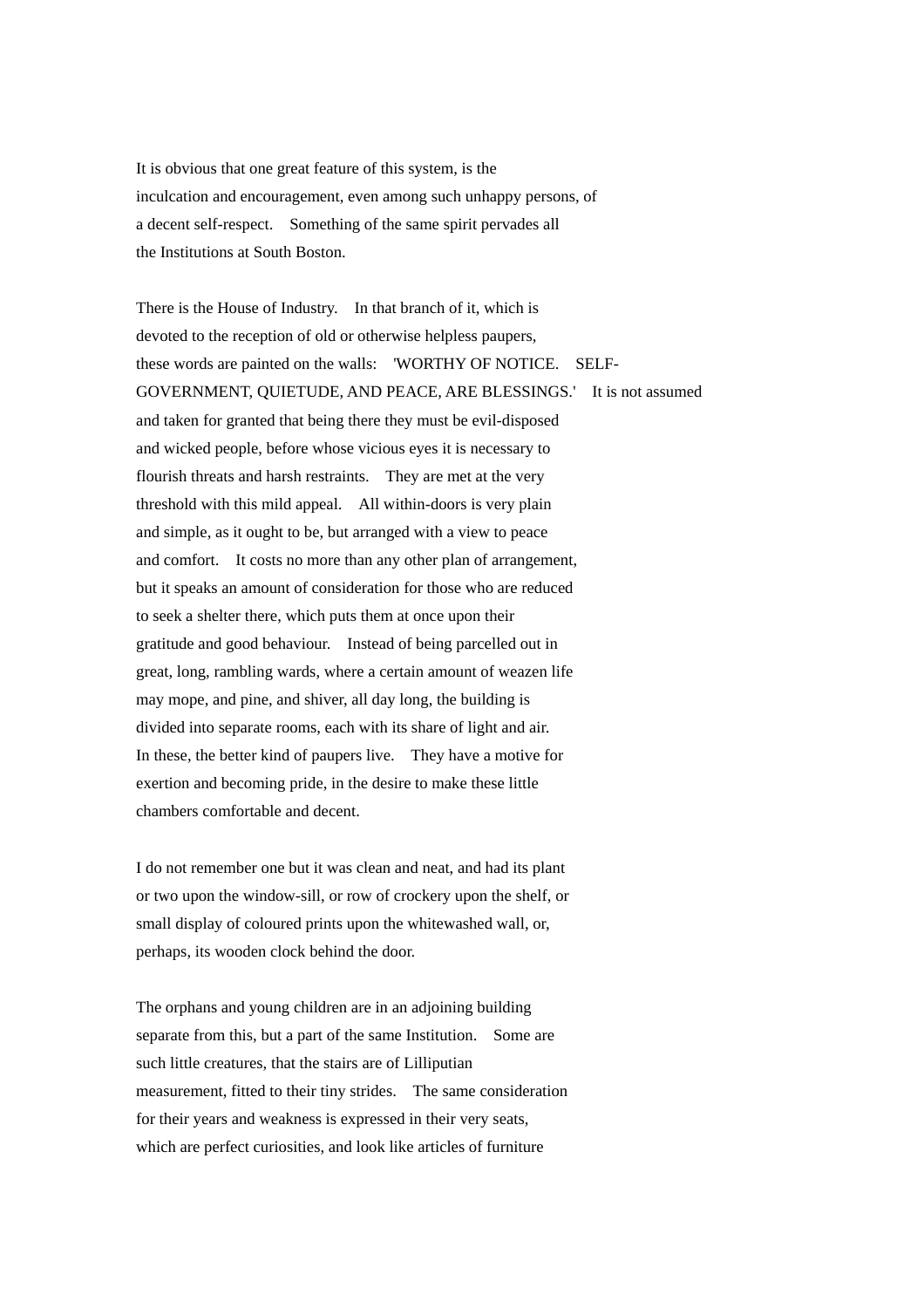for a pauper doll's-house. I can imagine the glee of our Poor Law Commissioners at the notion of these seats having arms and backs; but small spines being of older date than their occupation of the Board-room at Somerset House, I thought even this provision very merciful and kind.

Here again, I was greatly pleased with the inscriptions on the wall, which were scraps of plain morality, easily remembered and understood: such as 'Love one another' - 'God remembers the smallest creature in his creation:' and straightforward advice of that nature. The books and tasks of these smallest of scholars, were adapted, in the same judicious manner, to their childish powers. When we had examined these lessons, four morsels of girls (of whom one was blind) sang a little song, about the merry month of May, which I thought (being extremely dismal) would have suited an English November better. That done, we went to see their sleeping-rooms on the floor above, in which the arrangements were no less excellent and gentle than those we had seen below. And after observing that the teachers were of a class and character well suited to the spirit of the place, I took leave of the infants with a lighter heart than ever I have taken leave of pauper infants yet.

Connected with the House of Industry, there is also an Hospital, which was in the best order, and had, I am glad to say, many beds unoccupied. It had one fault, however, which is common to all American interiors: the presence of the eternal, accursed, suffocating, red-hot demon of a stove, whose breath would blight the purest air under Heaven.

There are two establishments for boys in this same neighbourhood. One is called the Boylston school, and is an asylum for neglected and indigent boys who have committed no crime, but who in the ordinary course of things would very soon be purged of that distinction if they were not taken from the hungry streets and sent here. The other is a House of Reformation for Juvenile Offenders.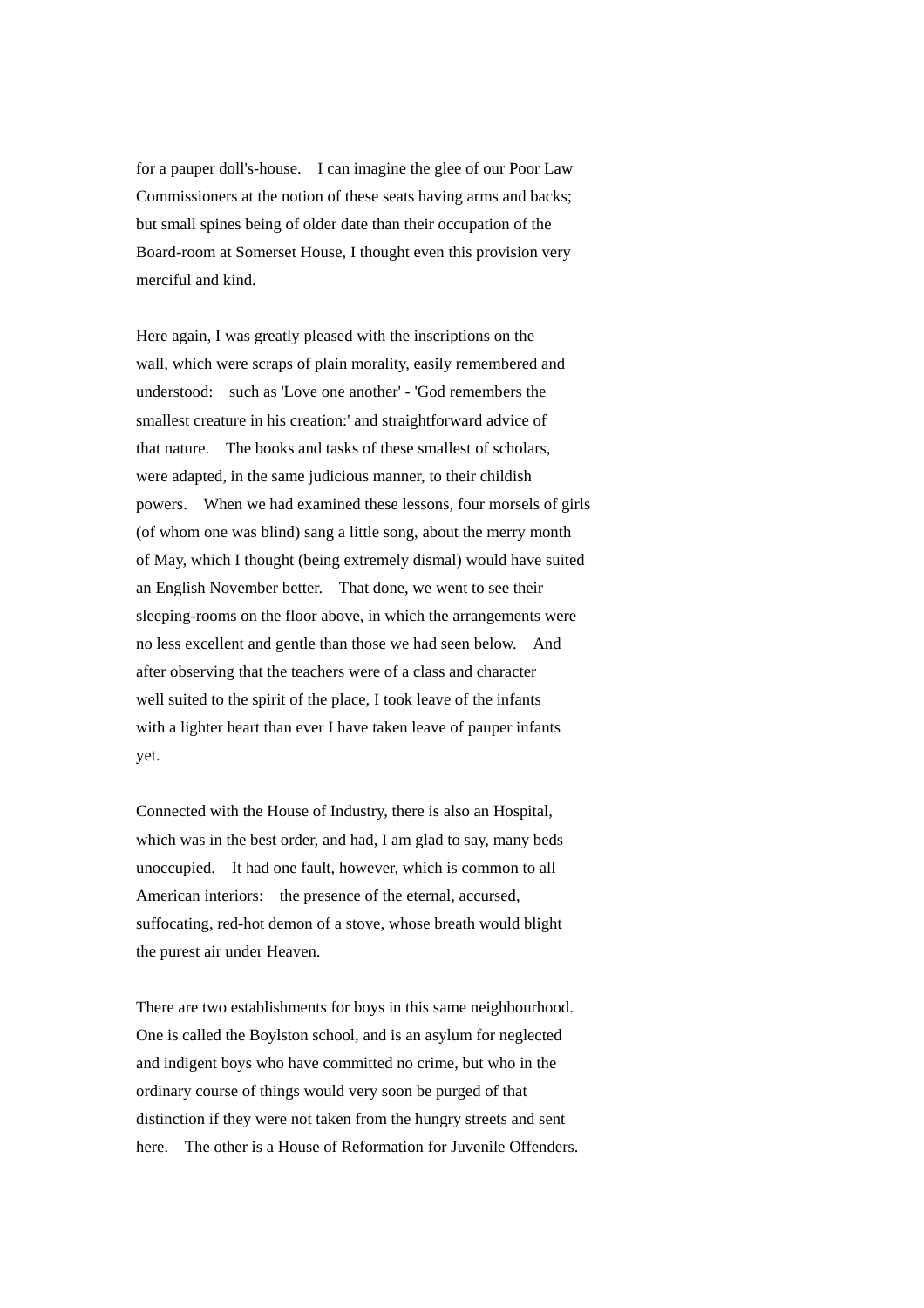They are both under the same roof, but the two classes of boys never come in contact.

The Boylston boys, as may be readily supposed, have very much the advantage of the others in point of personal appearance. They were in their school-room when I came upon them, and answered correctly, without book, such questions as where was England; how far was it; what was its population; its capital city; its form of government; and so forth. They sang a song too, about a farmer sowing his seed: with corresponding action at such parts as "tis thus he sows,' 'he turns him round,' 'he claps his hands;' which gave it greater interest for them, and accustomed them to act together, in an orderly manner. They appeared exceedingly well-taught, and not better taught than fed; for a more chubby-looking full-waistcoated set of boys, I never saw.

The juvenile offenders had not such pleasant faces by a great deal, and in this establishment there were many boys of colour. I saw them first at their work (basket-making, and the manufacture of palm-leaf hats), afterwards in their school, where they sang a chorus in praise of Liberty: an odd, and, one would think, rather aggravating, theme for prisoners. These boys are divided into four classes, each denoted by a numeral, worn on a badge upon the arm. On the arrival of a new-comer, he is put into the fourth or lowest class, and left, by good behaviour, to work his way up into the first. The design and object of this Institution is to reclaim the youthful criminal by firm but kind and judicious treatment; to make his prison a place of purification and improvement, not of demoralisation and corruption; to impress upon him that there is but one path, and that one sober industry, which can ever lead him to happiness; to teach him how it may be trodden, if his footsteps have never yet been led that way; and to lure him back to it if they have strayed: in a word, to snatch him from destruction, and restore him to society a penitent and useful member. The importance of such an establishment, in every point of view, and with reference to every consideration of humanity and social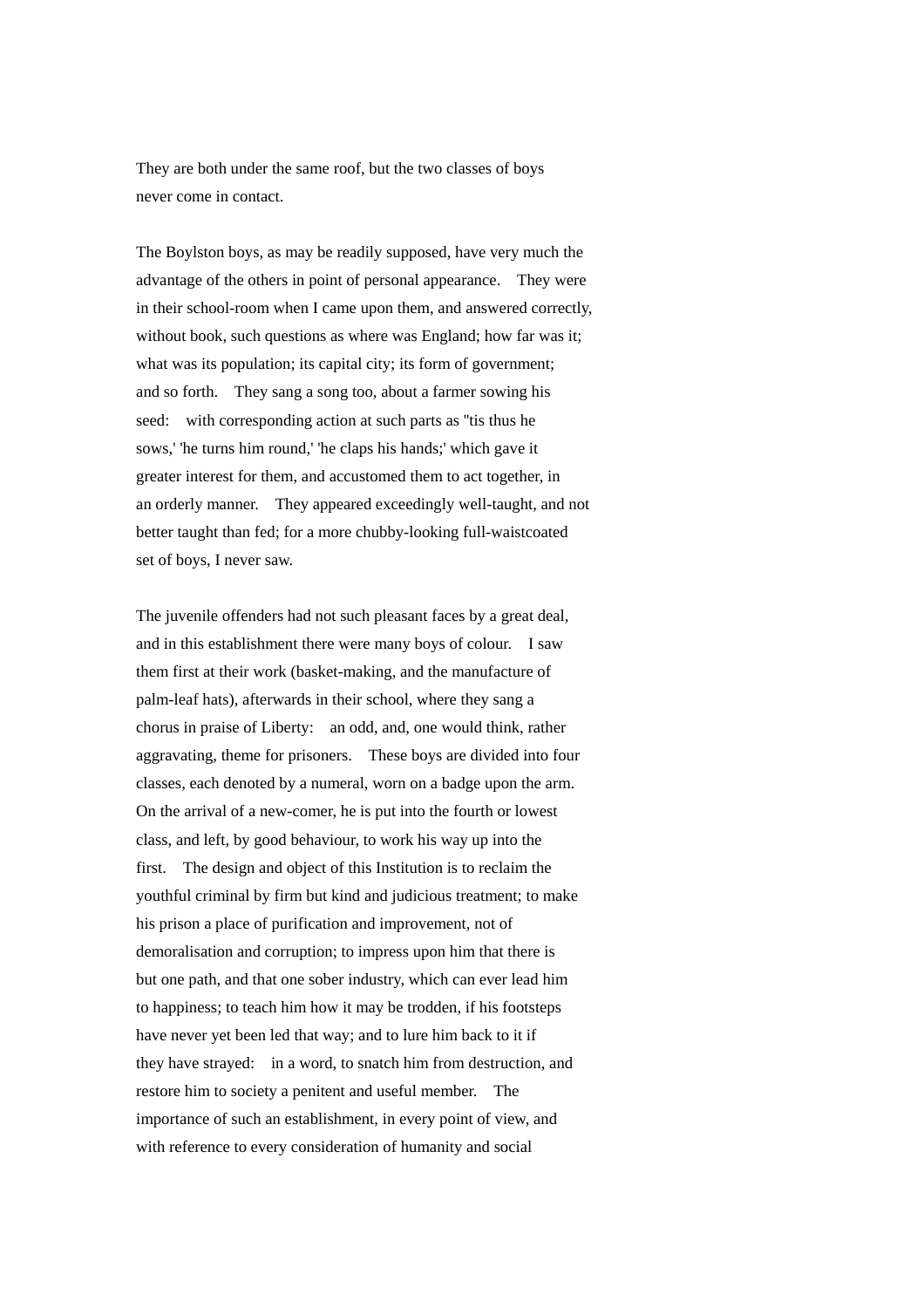policy, requires no comment.

One other establishment closes the catalogue. It is the House of Correction for the State, in which silence is strictly maintained, but where the prisoners have the comfort and mental relief of seeing each other, and of working together. This is the improved system of Prison Discipline which we have imported into England, and which has been in successful operation among us for some years past.

America, as a new and not over-populated country, has in all her prisons, the one great advantage, of being enabled to find useful and profitable work for the inmates; whereas, with us, the prejudice against prison labour is naturally very strong, and almost insurmountable, when honest men who have not offended against the laws are frequently doomed to seek employment in vain. Even in the United States, the principle of bringing convict labour and free labour into a competition which must obviously be to the disadvantage of the latter, has already found many opponents, whose number is not likely to diminish with access of years.

For this very reason though, our best prisons would seem at the first glance to be better conducted than those of America. The treadmill is conducted with little or no noise; five hundred men may pick oakum in the same room, without a sound; and both kinds of labour admit of such keen and vigilant superintendence, as will render even a word of personal communication amongst the prisoners almost impossible. On the other hand, the noise of the loom, the forge, the carpenter's hammer, or the stonemason's saw, greatly favour those opportunities of intercourse - hurried and brief no doubt, but opportunities still - which these several kinds of work, by rendering it necessary for men to be employed very near to each other, and often side by side, without any barrier or partition between them, in their very nature present. A visitor, too, requires to reason and reflect a little, before the sight of a number of men engaged in ordinary labour, such as he is accustomed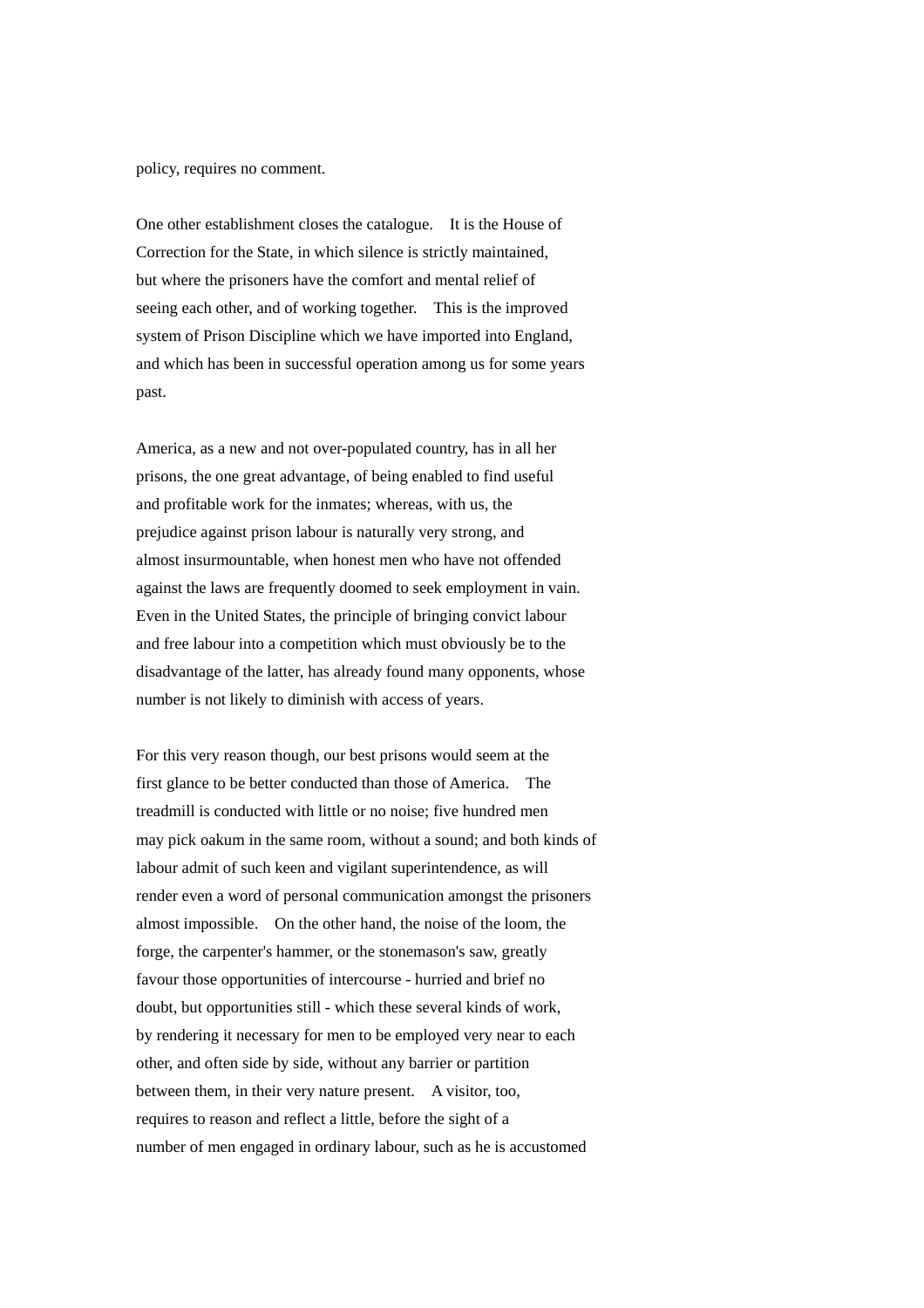to out of doors, will impress him half as strongly as the contemplation of the same persons in the same place and garb would, if they were occupied in some task, marked and degraded everywhere as belonging only to felons in jails. In an American state prison or house of correction, I found it difficult at first to persuade myself that I was really in a jail: a place of ignominious punishment and endurance. And to this hour I very much question whether the humane boast that it is not like one, has its root in the true wisdom or philosophy of the matter.

I hope I may not be misunderstood on this subject, for it is one in which I take a strong and deep interest. I incline as little to the sickly feeling which makes every canting lie or maudlin speech of a notorious criminal a subject of newspaper report and general sympathy, as I do to those good old customs of the good old times which made England, even so recently as in the reign of the Third King George, in respect of her criminal code and her prison regulations, one of the most bloody-minded and barbarous countries on the earth. If I thought it would do any good to the rising generation, I would cheerfully give my consent to the disinterment of the bones of any genteel highwayman (the more genteel, the more cheerfully), and to their exposure, piecemeal, on any sign-post, gate, or gibbet, that might be deemed a good elevation for the purpose. My reason is as well convinced that these gentry were as utterly worthless and debauched villains, as it is that the laws and jails hardened them in their evil courses, or that their wonderful escapes were effected by the prison-turnkeys who, in those admirable days, had always been felons themselves, and were, to the last, their bosom-friends and pot-companions. At the same time I know, as all men do or should, that the subject of Prison Discipline is one of the highest importance to any community; and that in her sweeping reform and bright example to other countries on this head, America has shown great wisdom, great benevolence, and exalted policy. In contrasting her system with that which we have modelled upon it, I merely seek to show that with all its drawbacks, ours has some advantages of its own.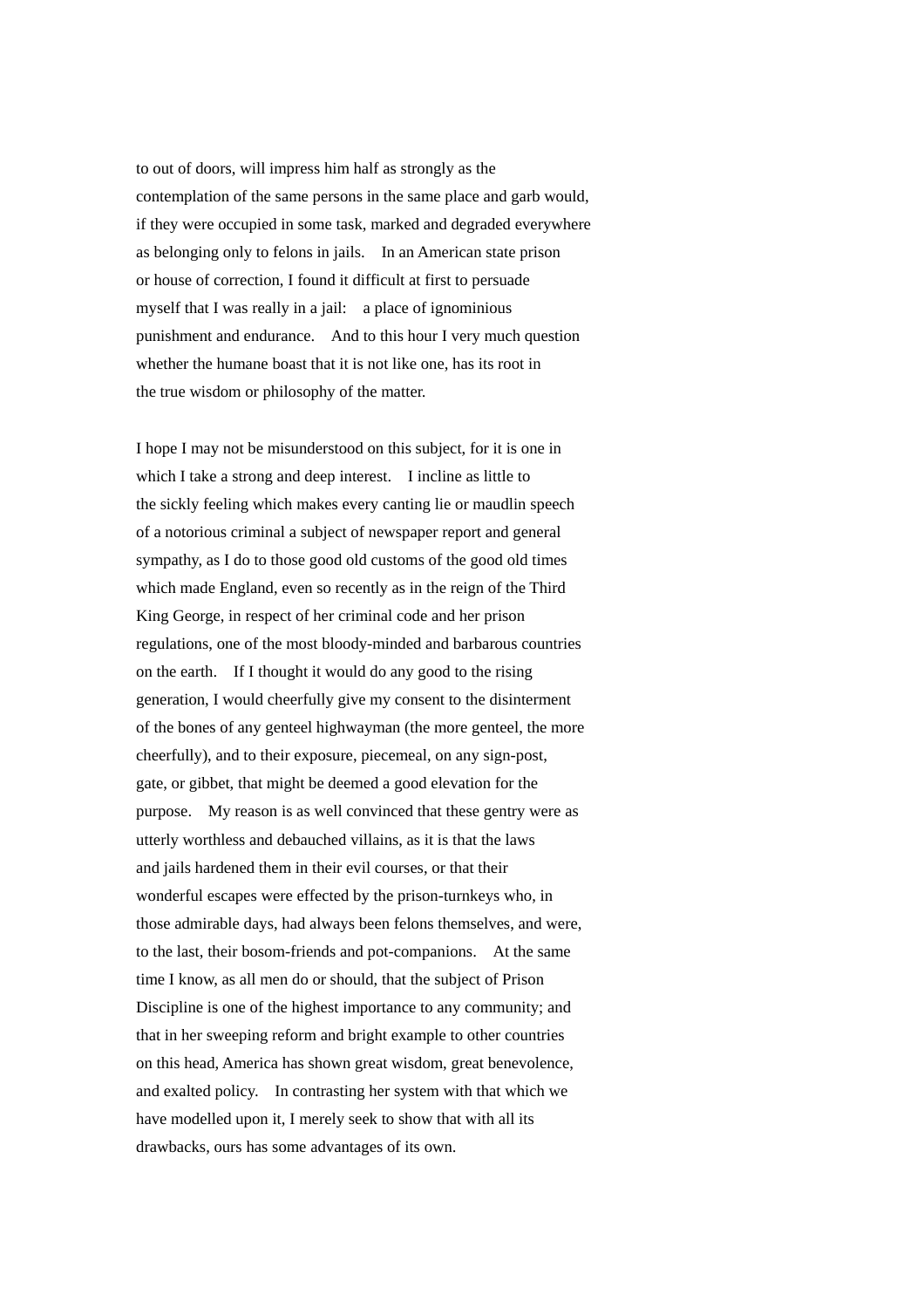The House of Correction which has led to these remarks, is not walled, like other prisons, but is palisaded round about with tall rough stakes, something after the manner of an enclosure for keeping elephants in, as we see it represented in Eastern prints and pictures. The prisoners wear a parti-coloured dress; and those who are sentenced to hard labour, work at nail-making, or stonecutting. When I was there, the latter class of labourers were employed upon the stone for a new custom-house in course of erection at Boston. They appeared to shape it skilfully and with expedition, though there were very few among them (if any) who had not acquired the art within the prison gates.

The women, all in one large room, were employed in making light clothing, for New Orleans and the Southern States. They did their work in silence like the men; and like them were over-looked by the person contracting for their labour, or by some agent of his appointment. In addition to this, they are every moment liable to be visited by the prison officers appointed for that purpose.

The arrangements for cooking, washing of clothes, and so forth, are much upon the plan of those I have seen at home. Their mode of bestowing the prisoners at night (which is of general adoption) differs from ours, and is both simple and effective. In the centre of a lofty area, lighted by windows in the four walls, are five tiers of cells, one above the other; each tier having before it a light iron gallery, attainable by stairs of the same construction and material: excepting the lower one, which is on the ground. Behind these, back to back with them and facing the opposite wall, are five corresponding rows of cells, accessible by similar means: so that supposing the prisoners locked up in their cells, an officer stationed on the ground, with his back to the wall, has half their number under his eye at once; the remaining half being equally under the observation of another officer on the opposite side; and all in one great apartment. Unless this watch be corrupted or sleeping on his post, it is impossible for a man to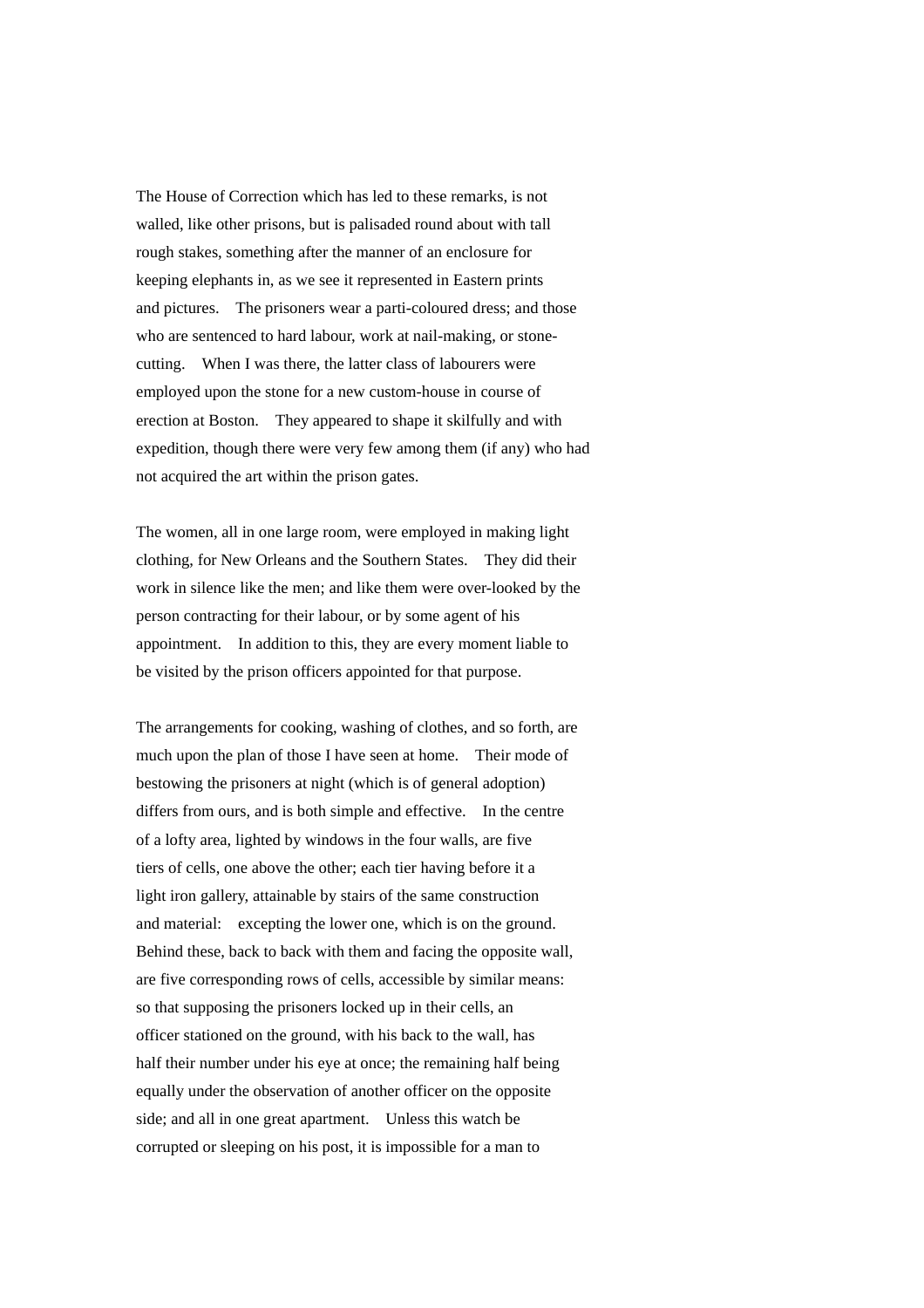escape; for even in the event of his forcing the iron door of his cell without noise (which is exceedingly improbable), the moment he appears outside, and steps into that one of the five galleries on which it is situated, he must be plainly and fully visible to the officer below. Each of these cells holds a small truckle bed, in which one prisoner sleeps; never more. It is small, of course; and the door being not solid, but grated, and without blind or curtain, the prisoner within is at all times exposed to the observation and inspection of any guard who may pass along that tier at any hour or minute of the night. Every day, the prisoners receive their dinner, singly, through a trap in the kitchen wall; and each man carries his to his sleeping cell to eat it, where he is locked up, alone, for that purpose, one hour. The whole of this arrangement struck me as being admirable; and I hope that the next new prison we erect in England may be built on this plan.

I was given to understand that in this prison no swords or firearms, or even cudgels, are kept; nor is it probable that, so long as its present excellent management continues, any weapon, offensive or defensive, will ever be required within its bounds.

Such are the Institutions at South Boston! In all of them, the unfortunate or degenerate citizens of the State are carefully instructed in their duties both to God and man; are surrounded by all reasonable means of comfort and happiness that their condition will admit of; are appealed to, as members of the great human family, however afflicted, indigent, or fallen; are ruled by the strong Heart, and not by the strong (though immeasurably weaker) Hand. I have described them at some length; firstly, because their worth demanded it; and secondly, because I mean to take them for a model, and to content myself with saying of others we may come to, whose design and purpose are the same, that in this or that respect they practically fail, or differ.

I wish by this account of them, imperfect in its execution, but in its just intention, honest, I could hope to convey to my readers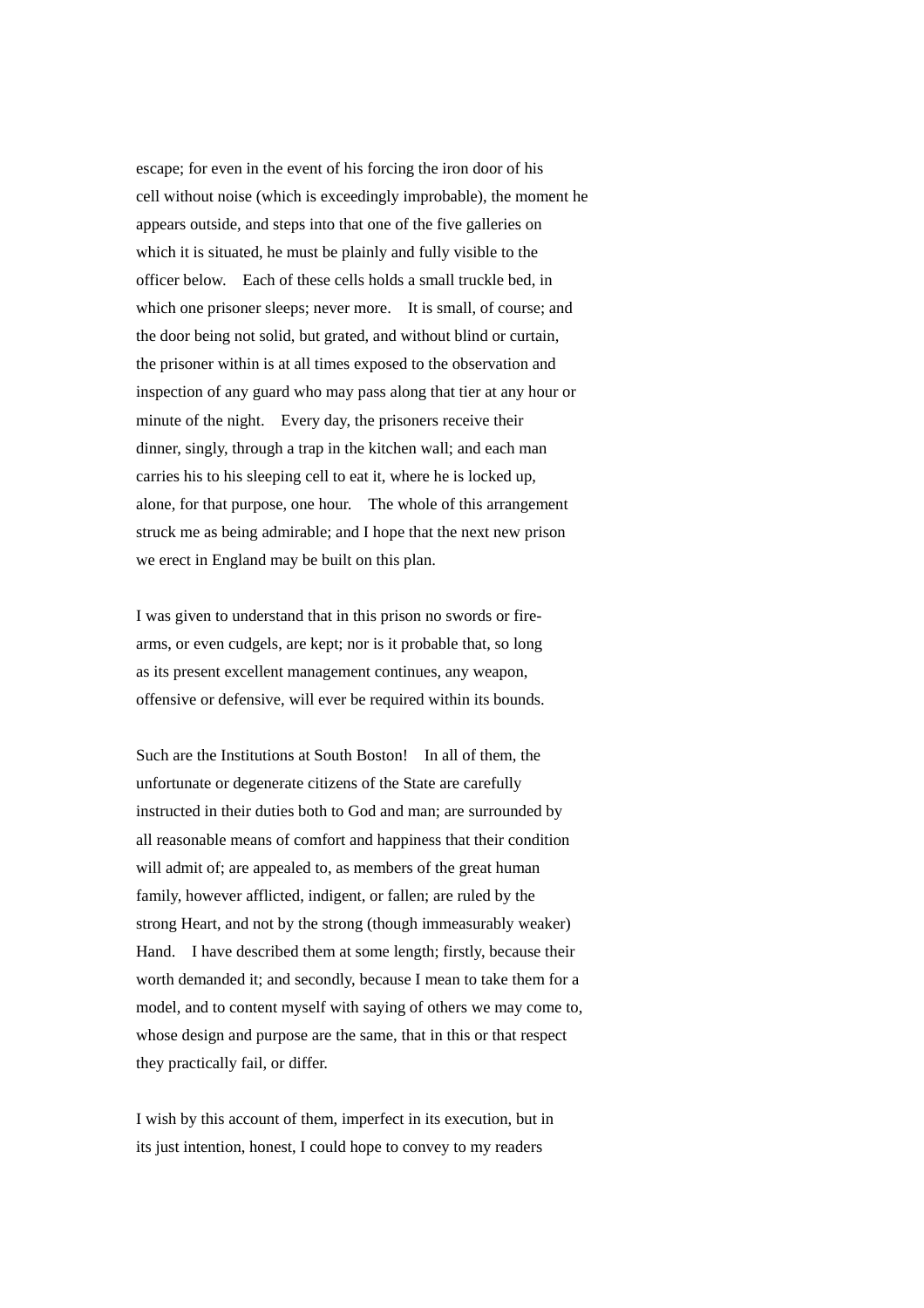one-hundredth part of the gratification, the sights I have described, afforded me.

\* \* \* \* \* \*

To an Englishman, accustomed to the paraphernalia of Westminster Hall, an American Court of Law is as odd a sight as, I suppose, an English Court of Law would be to an American. Except in the Supreme Court at Washington (where the judges wear a plain black robe), there is no such thing as a wig or gown connected with the administration of justice. The gentlemen of the bar being barristers and attorneys too (for there is no division of those functions as in England) are no more removed from their clients than attorneys in our Court for the Relief of Insolvent Debtors are, from theirs. The jury are quite at home, and make themselves as comfortable as circumstances will permit. The witness is so little elevated above, or put aloof from, the crowd in the court, that a stranger entering during a pause in the proceedings would find it difficult to pick him out from the rest. And if it chanced to be a criminal trial, his eyes, in nine cases out of ten, would wander to the dock in search of the prisoner, in vain; for that gentleman would most likely be lounging among the most distinguished ornaments of the legal profession, whispering suggestions in his counsel's ear, or making a toothpick out of an old quill with his penknife.

I could not but notice these differences, when I visited the courts at Boston. I was much surprised at first, too, to observe that the counsel who interrogated the witness under examination at the time, did so SITTING. But seeing that he was also occupied in writing down the answers, and remembering that he was alone and had no 'junior,' I quickly consoled myself with the reflection that law was not quite so expensive an article here, as at home; and that the absence of sundry formalities which we regard as indispensable, had doubtless a very favourable influence upon the bill of costs.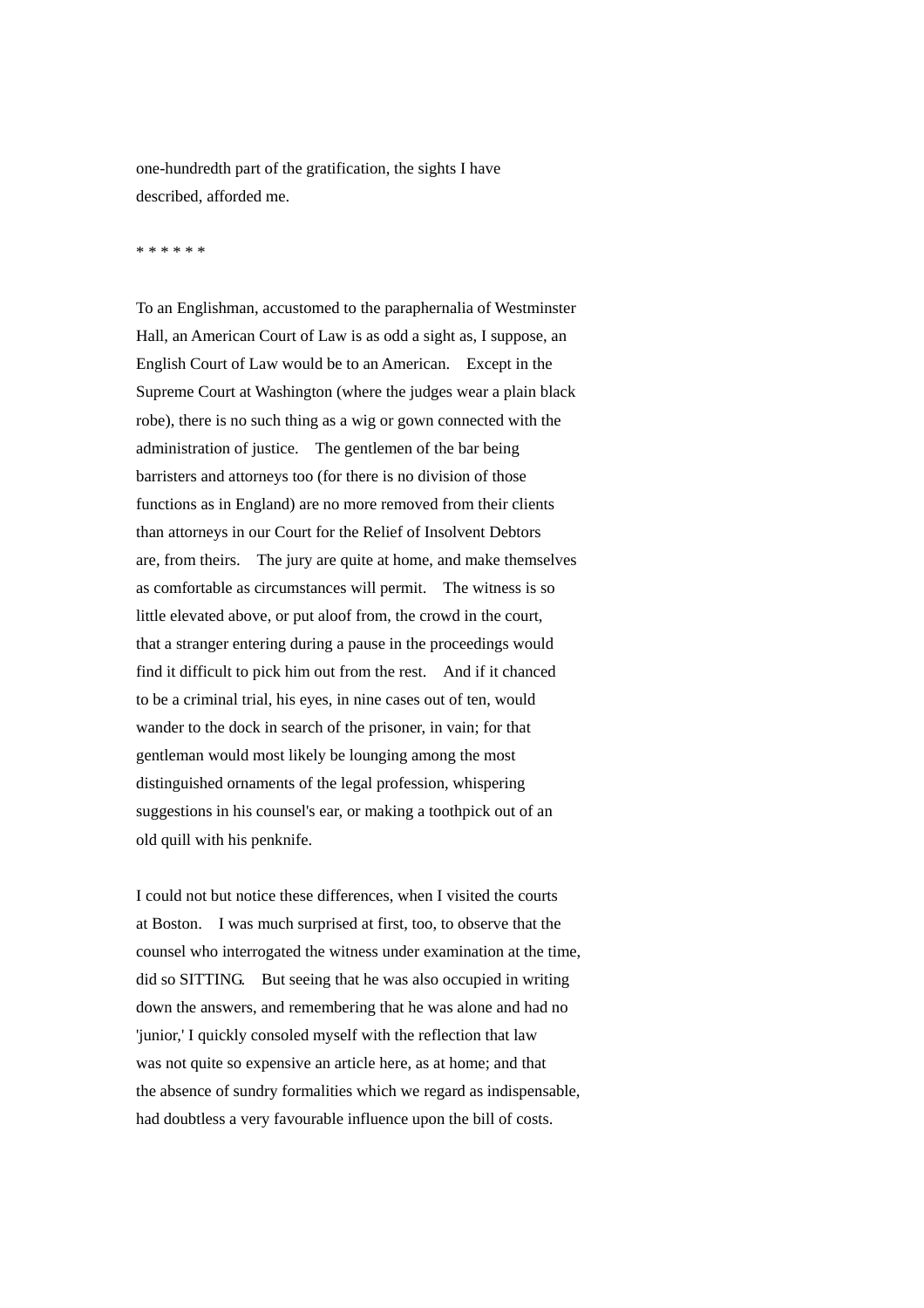In every Court, ample and commodious provision is made for the accommodation of the citizens. This is the case all through America. In every Public Institution, the right of the people to attend, and to have an interest in the proceedings, is most fully and distinctly recognised. There are no grim door-keepers to dole out their tardy civility by the sixpenny-worth; nor is there, I sincerely believe, any insolence of office of any kind. Nothing national is exhibited for money; and no public officer is a showman. We have begun of late years to imitate this good example. I hope we shall continue to do so; and that in the fulness of time, even deans and chapters may be converted.

In the civil court an action was trying, for damages sustained in some accident upon a railway. The witnesses had been examined, and counsel was addressing the jury. The learned gentleman (like a few of his English brethren) was desperately long-winded, and had a remarkable capacity of saying the same thing over and over again. His great theme was 'Warren the ENGINE driver,' whom he pressed into the service of every sentence he uttered. I listened to him for about a quarter of an hour; and, coming out of court at the expiration of that time, without the faintest ray of enlightenment as to the merits of the case, felt as if I were at home again.

In the prisoner's cell, waiting to be examined by the magistrate on a charge of theft, was a boy. This lad, instead of being committed to a common jail, would be sent to the asylum at South Boston, and there taught a trade; and in the course of time he would be bound apprentice to some respectable master. Thus, his detection in this offence, instead of being the prelude to a life of infamy and a miserable death, would lead, there was a reasonable hope, to his being reclaimed from vice, and becoming a worthy member of society.

I am by no means a wholesale admirer of our legal solemnities, many of which impress me as being exceedingly ludicrous. Strange as it may seem too, there is undoubtedly a degree of protection in the wig and gown - a dismissal of individual responsibility in dressing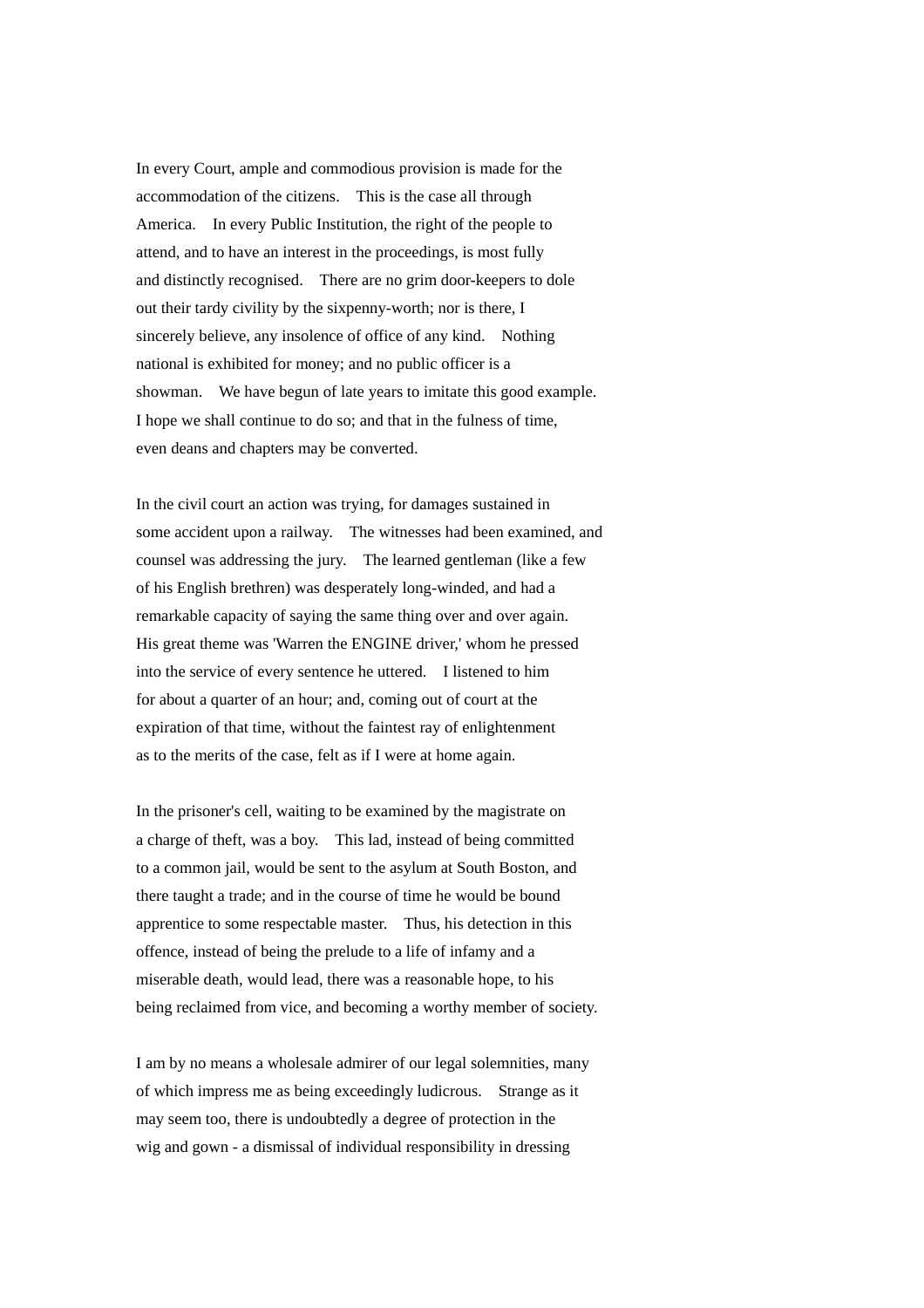for the part - which encourages that insolent bearing and language, and that gross perversion of the office of a pleader for The Truth, so frequent in our courts of law. Still, I cannot help doubting whether America, in her desire to shake off the absurdities and abuses of the old system, may not have gone too far into the opposite extreme; and whether it is not desirable, especially in the small community of a city like this, where each man knows the other, to surround the administration of justice with some artificial barriers against the 'Hail fellow, well met' deportment of everyday life. All the aid it can have in the very high character and ability of the Bench, not only here but elsewhere, it has, and well deserves to have; but it may need something more: not to impress the thoughtful and the well-informed, but the ignorant and heedless; a class which includes some prisoners and many witnesses. These institutions were established, no doubt, upon the principle that those who had so large a share in making the laws, would certainly respect them. But experience has proved this hope to be fallacious; for no men know better than the judges of America, that on the occasion of any great popular excitement the law is powerless, and cannot, for the time, assert its own supremacy.

The tone of society in Boston is one of perfect politeness, courtesy, and good breeding. The ladies are unquestionably very beautiful - in face: but there I am compelled to stop. Their education is much as with us; neither better nor worse. I had heard some very marvellous stories in this respect; but not believing them, was not disappointed. Blue ladies there are, in Boston; but like philosophers of that colour and sex in most other latitudes, they rather desire to be thought superior than to be so. Evangelical ladies there are, likewise, whose attachment to the forms of religion, and horror of theatrical entertainments, are most exemplary. Ladies who have a passion for attending lectures are to be found among all classes and all conditions. In the kind of provincial life which prevails in cities such as this, the Pulpit has great influence. The peculiar province of the Pulpit in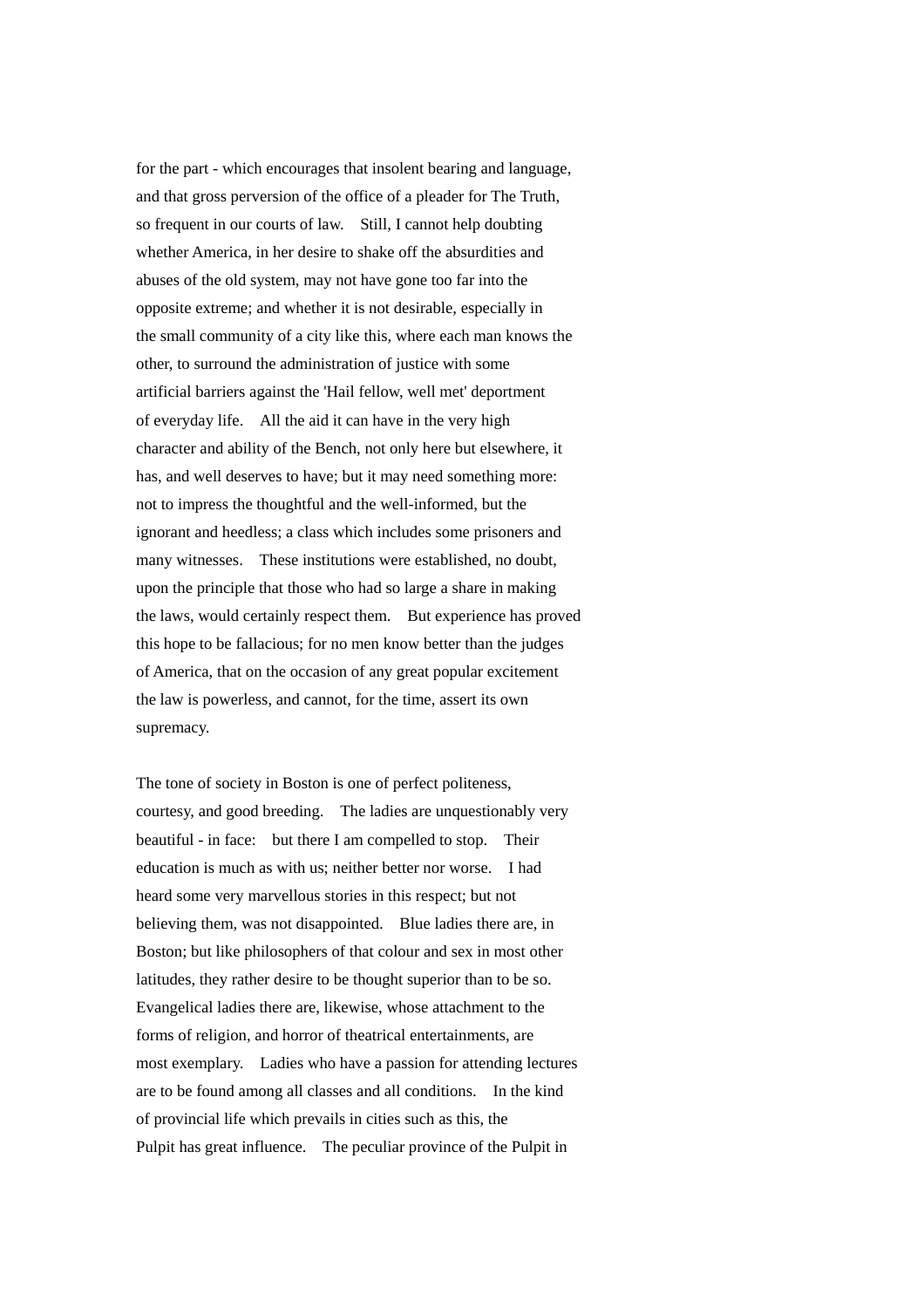New England (always excepting the Unitarian Ministry) would appear to be the denouncement of all innocent and rational amusements. The church, the chapel, and the lecture-room, are the only means of excitement excepted; and to the church, the chapel, and the lecture-room, the ladies resort in crowds.

Wherever religion is resorted to, as a strong drink, and as an escape from the dull monotonous round of home, those of its ministers who pepper the highest will be the surest to please. They who strew the Eternal Path with the greatest amount of brimstone, and who most ruthlessly tread down the flowers and leaves that grow by the wayside, will be voted the most righteous; and they who enlarge with the greatest pertinacity on the difficulty of getting into heaven, will be considered by all true believers certain of going there: though it would be hard to say by what process of reasoning this conclusion is arrived at. It is so at home, and it is so abroad. With regard to the other means of excitement, the Lecture, it has at least the merit of being always new. One lecture treads so quickly on the heels of another, that none are remembered; and the course of this month may be safely repeated next, with its charm of novelty unbroken, and its interest unabated.

The fruits of the earth have their growth in corruption. Out of the rottenness of these things, there has sprung up in Boston a sect of philosophers known as Transcendentalists. On inquiring what this appellation might be supposed to signify, I was given to understand that whatever was unintelligible would be certainly transcendental. Not deriving much comfort from this elucidation, I pursued the inquiry still further, and found that the Transcendentalists are followers of my friend Mr. Carlyle, or I should rather say, of a follower of his, Mr. Ralph Waldo Emerson. This gentleman has written a volume of Essays, in which, among much that is dreamy and fanciful (if he will pardon me for saying so), there is much more that is true and manly, honest and bold. Transcendentalism has its occasional vagaries (what school has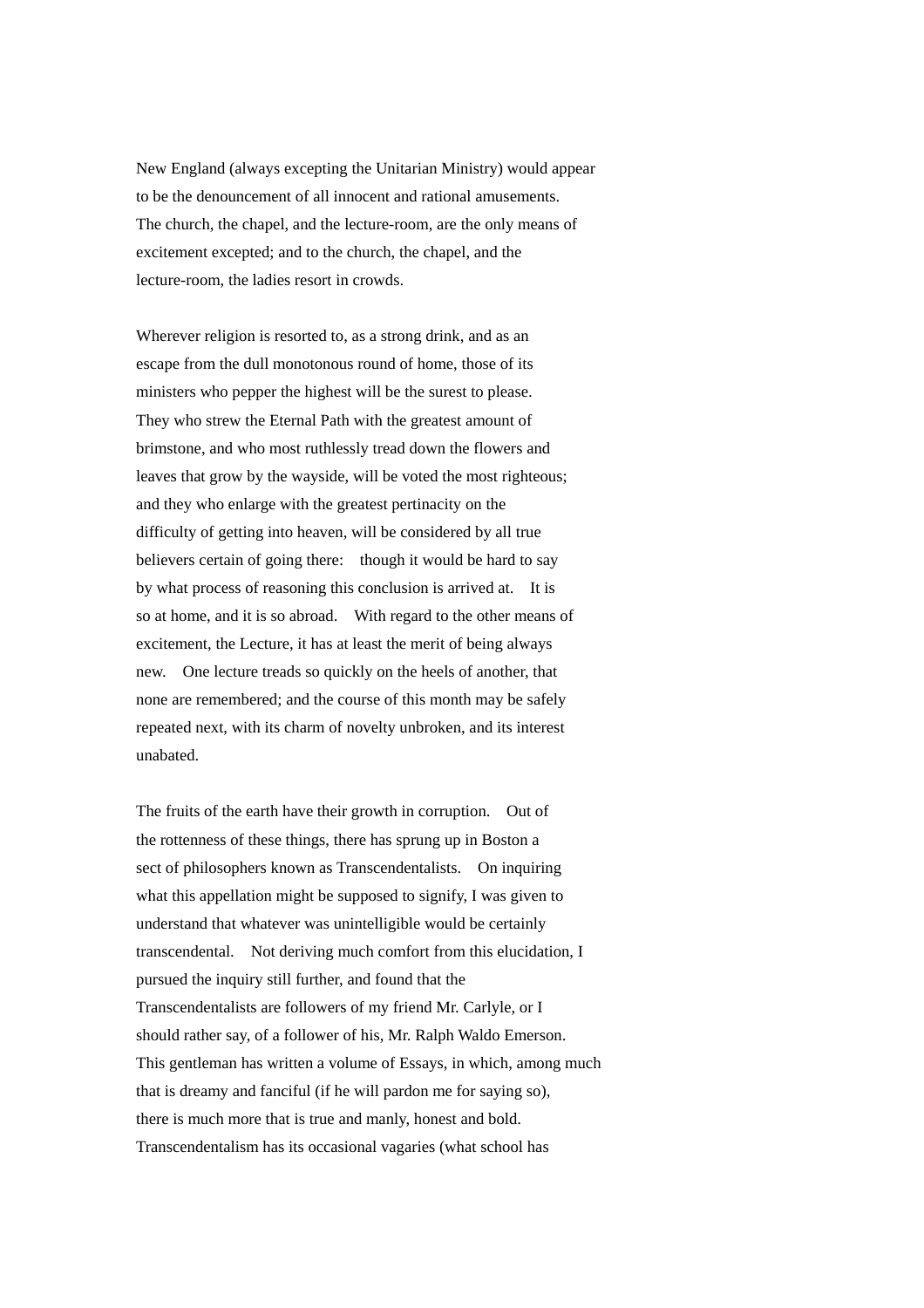not?), but it has good healthful qualities in spite of them; not least among the number a hearty disgust of Cant, and an aptitude to detect her in all the million varieties of her everlasting wardrobe. And therefore if I were a Bostonian, I think I would be a Transcendentalist.

The only preacher I heard in Boston was Mr. Taylor, who addresses himself peculiarly to seamen, and who was once a mariner himself. I found his chapel down among the shipping, in one of the narrow, old, water-side streets, with a gay blue flag waving freely from its roof. In the gallery opposite to the pulpit were a little choir of male and female singers, a violoncello, and a violin. The preacher already sat in the pulpit, which was raised on pillars, and ornamented behind him with painted drapery of a lively and somewhat theatrical appearance. He looked a weather-beaten hardfeatured man, of about six or eight and fifty; with deep lines graven as it were into his face, dark hair, and a stern, keen eye. Yet the general character of his countenance was pleasant and agreeable. The service commenced with a hymn, to which succeeded an extemporary prayer. It had the fault of frequent repetition, incidental to all such prayers; but it was plain and comprehensive in its doctrines, and breathed a tone of general sympathy and charity, which is not so commonly a characteristic of this form of address to the Deity as it might be. That done he opened his discourse, taking for his text a passage from the Song of Solomon, laid upon the desk before the commencement of the service by some unknown member of the congregation: 'Who is this coming up from the wilderness, leaning on the arm of her beloved!'

He handled his text in all kinds of ways, and twisted it into all manner of shapes; but always ingeniously, and with a rude eloquence, well adapted to the comprehension of his hearers. Indeed if I be not mistaken, he studied their sympathies and understandings much more than the display of his own powers. His imagery was all drawn from the sea, and from the incidents of a seaman's life; and was often remarkably good. He spoke to them of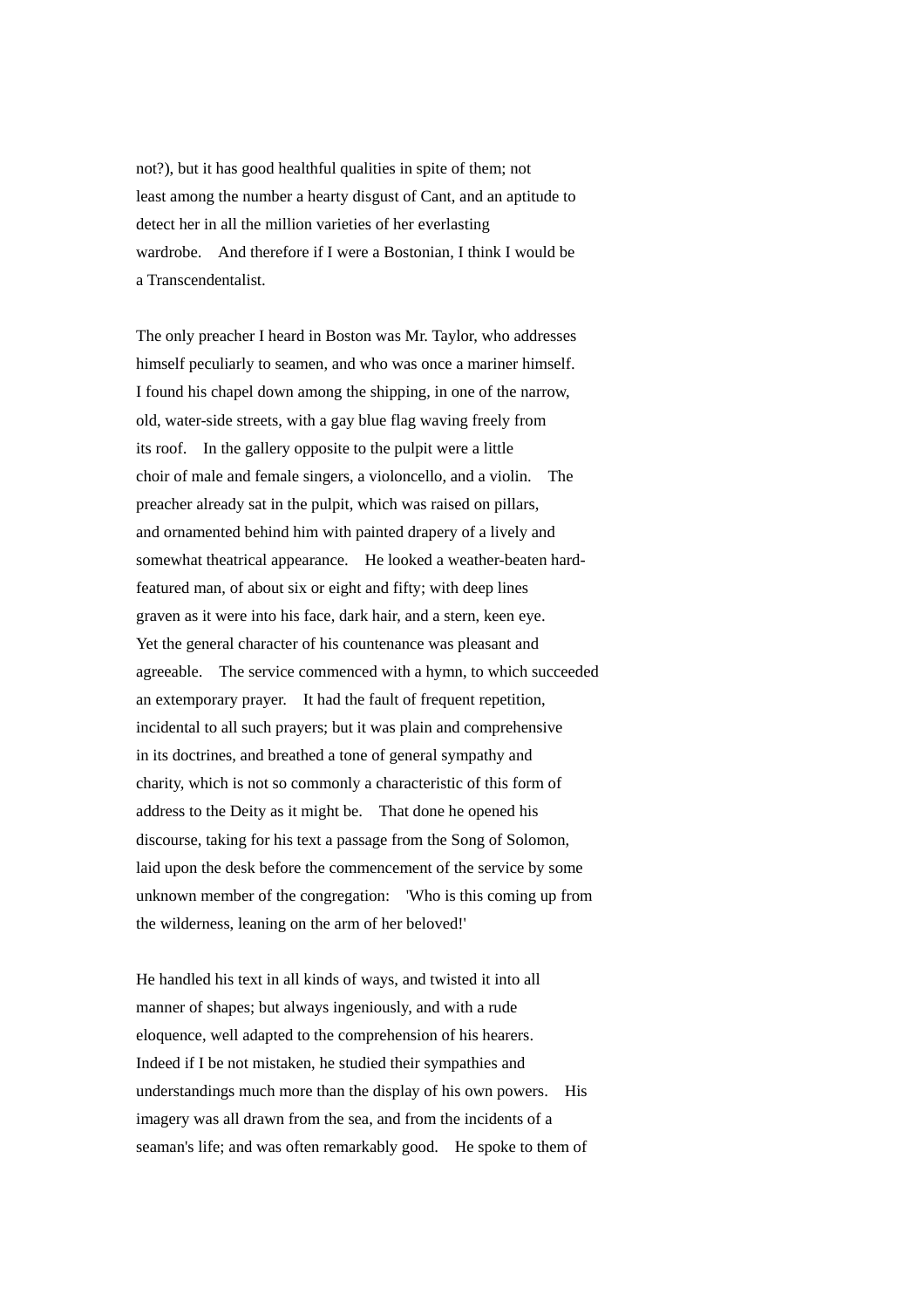'that glorious man, Lord Nelson,' and of Collingwood; and drew nothing in, as the saying is, by the head and shoulders, but brought it to bear upon his purpose, naturally, and with a sharp mind to its effect. Sometimes, when much excited with his subject, he had an odd way - compounded of John Bunyan, and Balfour of Burley - of taking his great quarto Bible under his arm and pacing up and down the pulpit with it; looking steadily down, meantime, into the midst of the congregation. Thus, when he applied his text to the first assemblage of his hearers, and pictured the wonder of the church at their presumption in forming a congregation among themselves, he stopped short with his Bible under his arm in the manner I have described, and pursued his discourse after this manner:

'Who are these - who are they - who are these fellows? where do they come from? Where are they going to? - Come from! What's the answer?' - leaning out of the pulpit, and pointing downward with his right hand: 'From below!' - starting back again, and looking at the sailors before him: 'From below, my brethren. From under the hatches of sin, battened down above you by the evil one. That's where you came from!' - a walk up and down the pulpit: 'and where are you going' - stopping abruptly: 'where are you going? Aloft!' - very softly, and pointing upward: 'Aloft!' - louder: 'aloft!' - louder still: 'That's where you are going - with a fair wind, - all taut and trim, steering direct for Heaven in its glory, where there are no storms or foul weather, and where the wicked cease from troubling, and the weary are at rest.' - Another walk: 'That's where you're going to, my friends. That's it. That's the place. That's the port. That's the haven. It's a blessed harbour - still water there, in all changes of the winds and tides; no driving ashore upon the rocks, or slipping your cables and running out to sea, there: Peace - Peace - Peace - all peace!' - Another walk, and patting the Bible under his left arm: 'What! These fellows are coming from the wilderness, are they? Yes. From the dreary, blighted wilderness of Iniquity, whose only crop is Death. But do they lean upon anything - do they lean upon nothing, these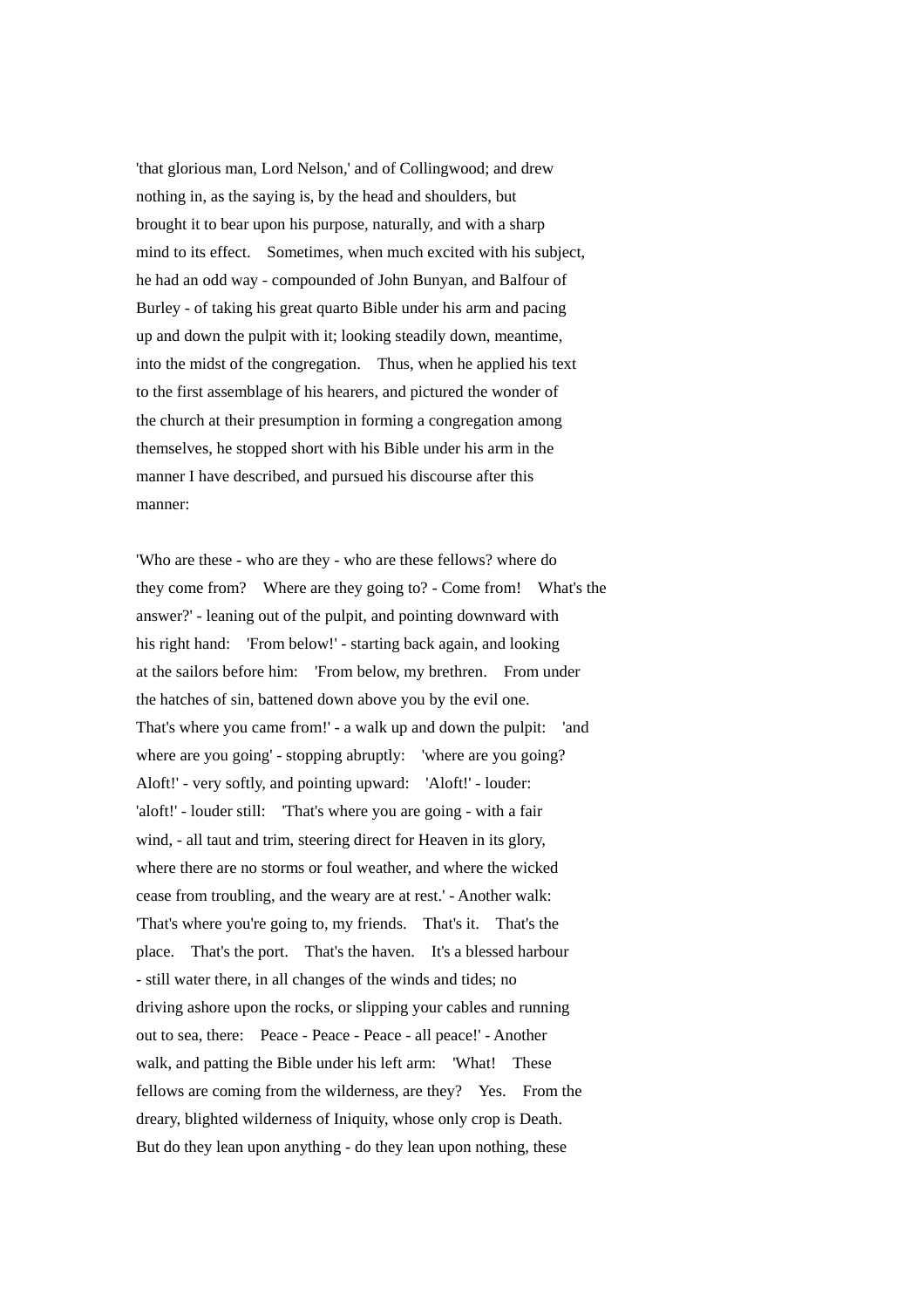poor seamen?' - Three raps upon the Bible: 'Oh yes. - Yes. - They lean upon the arm of their Beloved' - three more raps: 'upon the arm of their Beloved' - three more, and a walk: 'Pilot, guidingstar, and compass, all in one, to all hands - here it is' - three more: 'Here it is. They can do their seaman's duty manfully, and be easy in their minds in the utmost peril and danger, with this' two more: 'They can come, even these poor fellows can come, from the wilderness leaning on the arm of their Beloved, and go up - up - up!' - raising his hand higher, and higher, at every repetition of the word, so that he stood with it at last stretched above his head, regarding them in a strange, rapt manner, and pressing the book triumphantly to his breast, until he gradually subsided into some other portion of his discourse.

I have cited this, rather as an instance of the preacher's eccentricities than his merits, though taken in connection with his look and manner, and the character of his audience, even this was striking. It is possible, however, that my favourable impression of him may have been greatly influenced and strengthened, firstly, by his impressing upon his hearers that the true observance of religion was not inconsistent with a cheerful deportment and an exact discharge of the duties of their station, which, indeed, it scrupulously required of them; and secondly, by his cautioning them not to set up any monopoly in Paradise and its mercies. I never heard these two points so wisely touched (if indeed I have ever heard them touched at all), by any preacher of that kind before.

Having passed the time I spent in Boston, in making myself acquainted with these things, in settling the course I should take in my future travels, and in mixing constantly with its society, I am not aware that I have any occasion to prolong this chapter. Such of its social customs as I have not mentioned, however, may be told in a very few words.

The usual dinner-hour is two o'clock. A dinner party takes place at five; and at an evening party, they seldom sup later than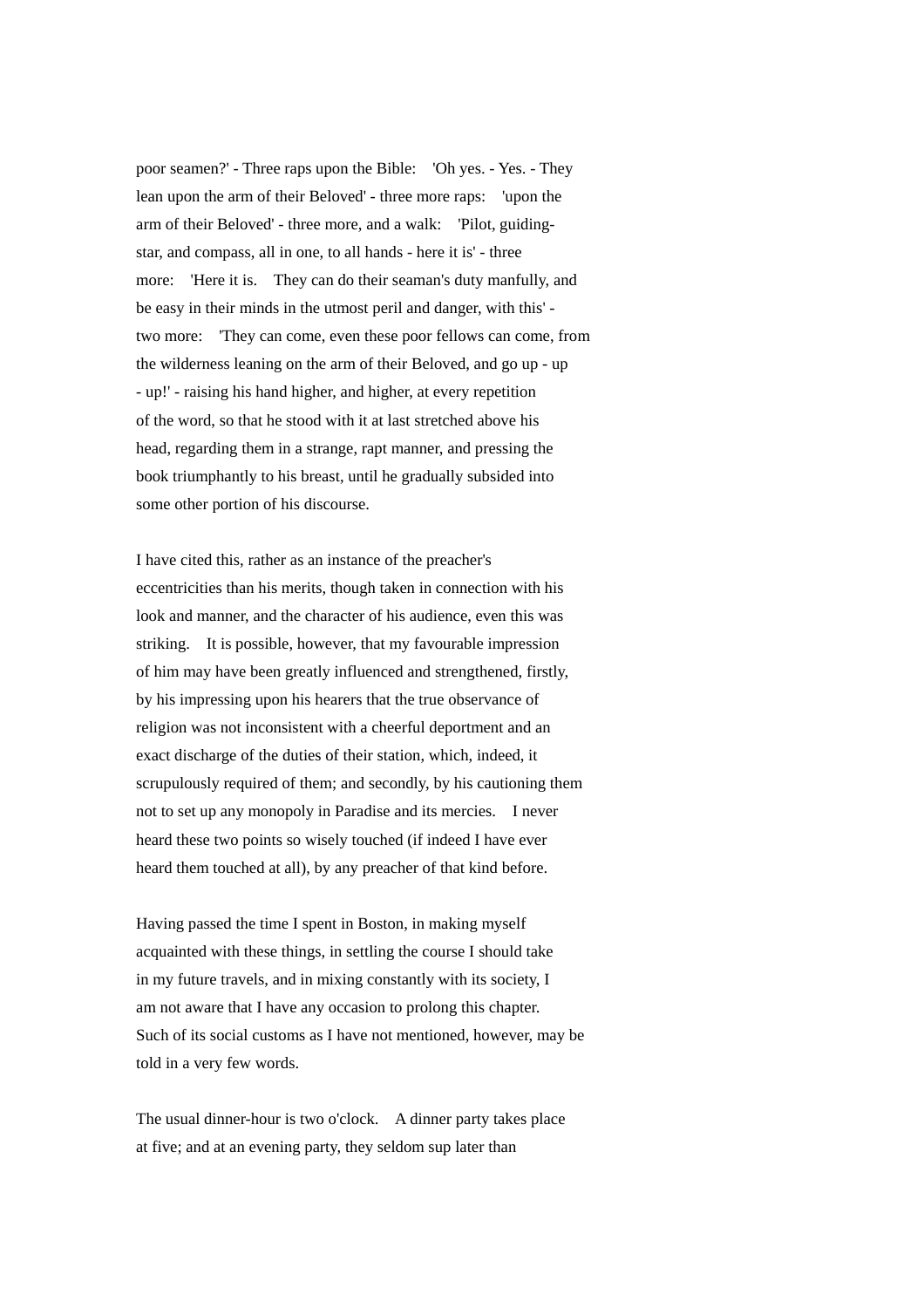eleven; so that it goes hard but one gets home, even from a rout, by midnight. I never could find out any difference between a party at Boston and a party in London, saving that at the former place all assemblies are held at more rational hours; that the conversation may possibly be a little louder and more cheerful; and a guest is usually expected to ascend to the very top of the house to take his cloak off; that he is certain to see, at every dinner, an unusual amount of poultry on the table; and at every supper, at least two mighty bowls of hot stewed oysters, in any one of which a half-grown Duke of Clarence might be smothered easily.

There are two theatres in Boston, of good size and construction, but sadly in want of patronage. The few ladies who resort to them, sit, as of right, in the front rows of the boxes.

The bar is a large room with a stone floor, and there people stand and smoke, and lounge about, all the evening: dropping in and out as the humour takes them. There too the stranger is initiated into the mysteries of Gin-sling, Cock-tail, Sangaree, Mint Julep, Sherry-cobbler, Timber Doodle, and other rare drinks. The house is full of boarders, both married and single, many of whom sleep upon the premises, and contract by the week for their board and lodging: the charge for which diminishes as they go nearer the sky to roost. A public table is laid in a very handsome hall for breakfast, and for dinner, and for supper. The party sitting down together to these meals will vary in number from one to two hundred: sometimes more. The advent of each of these epochs in the day is proclaimed by an awful gong, which shakes the very window-frames as it reverberates through the house, and horribly disturbs nervous foreigners. There is an ordinary for ladies, and an ordinary for gentlemen.

In our private room the cloth could not, for any earthly consideration, have been laid for dinner without a huge glass dish of cranberries in the middle of the table; and breakfast would have been no breakfast unless the principal dish were a deformed beef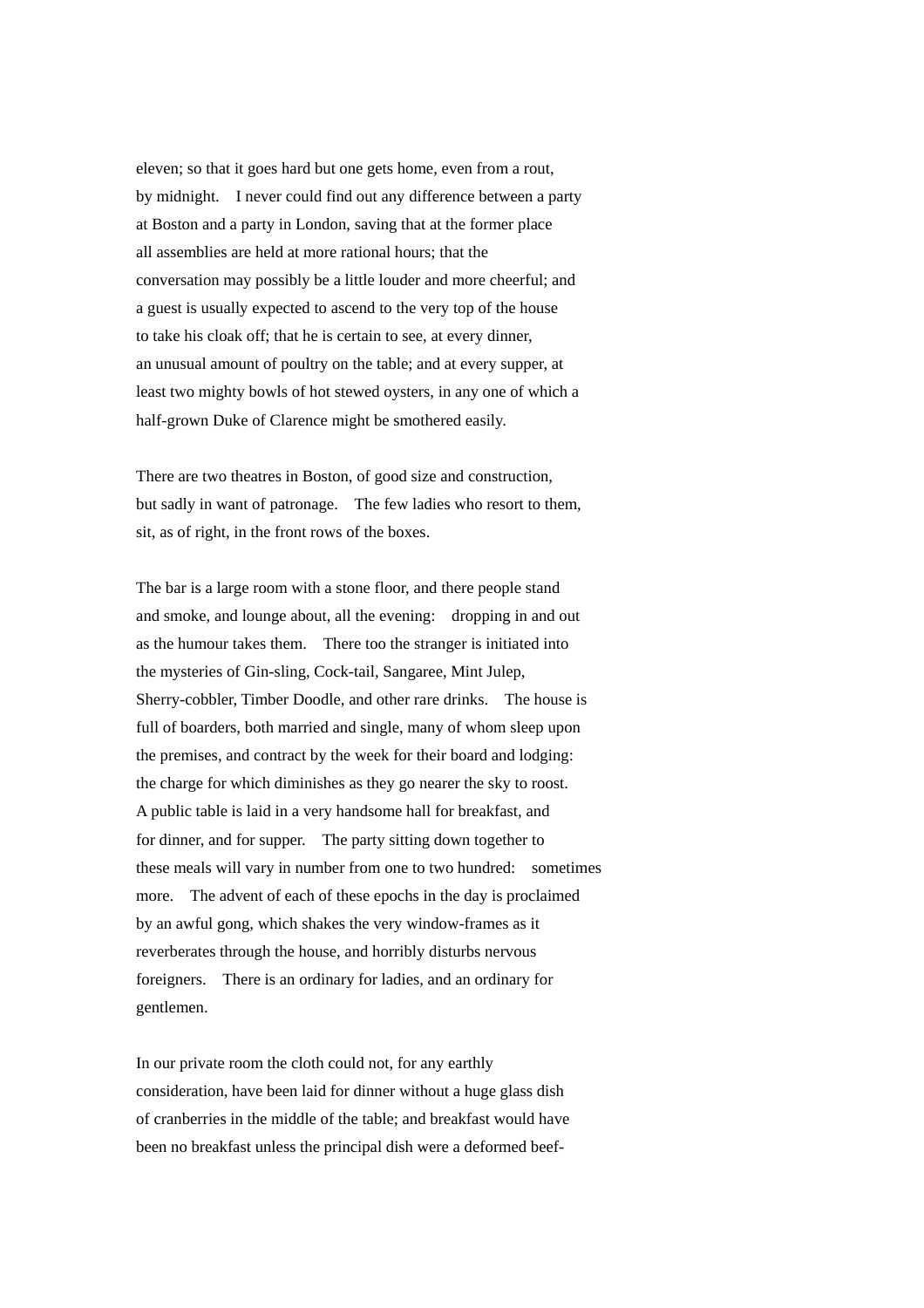steak with a great flat bone in the centre, swimming in hot butter, and sprinkled with the very blackest of all possible pepper. Our bedroom was spacious and airy, but (like every bedroom on this side of the Atlantic) very bare of furniture, having no curtains to the French bedstead or to the window. It had one unusual luxury, however, in the shape of a wardrobe of painted wood, something smaller than an English watch-box; or if this comparison should be insufficient to convey a just idea of its dimensions, they may be estimated from the fact of my having lived for fourteen days and nights in the firm belief that it was a shower-bath.

## CHAPTER IV - AN AMERICAN RAILROAD. LOWELL AND ITS FACTORY SYSTEM

BEFORE leaving Boston, I devoted one day to an excursion to Lowell. I assign a separate chapter to this visit; not because I am about to describe it at any great length, but because I remember it as a thing by itself, and am desirous that my readers should do the same.

I made acquaintance with an American railroad, on this occasion, for the first time. As these works are pretty much alike all through the States, their general characteristics are easily described.

There are no first and second class carriages as with us; but there is a gentleman's car and a ladies' car: the main distinction between which is that in the first, everybody smokes; and in the second, nobody does. As a black man never travels with a white one, there is also a negro car; which is a great, blundering, clumsy chest, such as Gulliver put to sea in, from the kingdom of Brobdingnag. There is a great deal of jolting, a great deal of noise, a great deal of wall, not much window, a locomotive engine,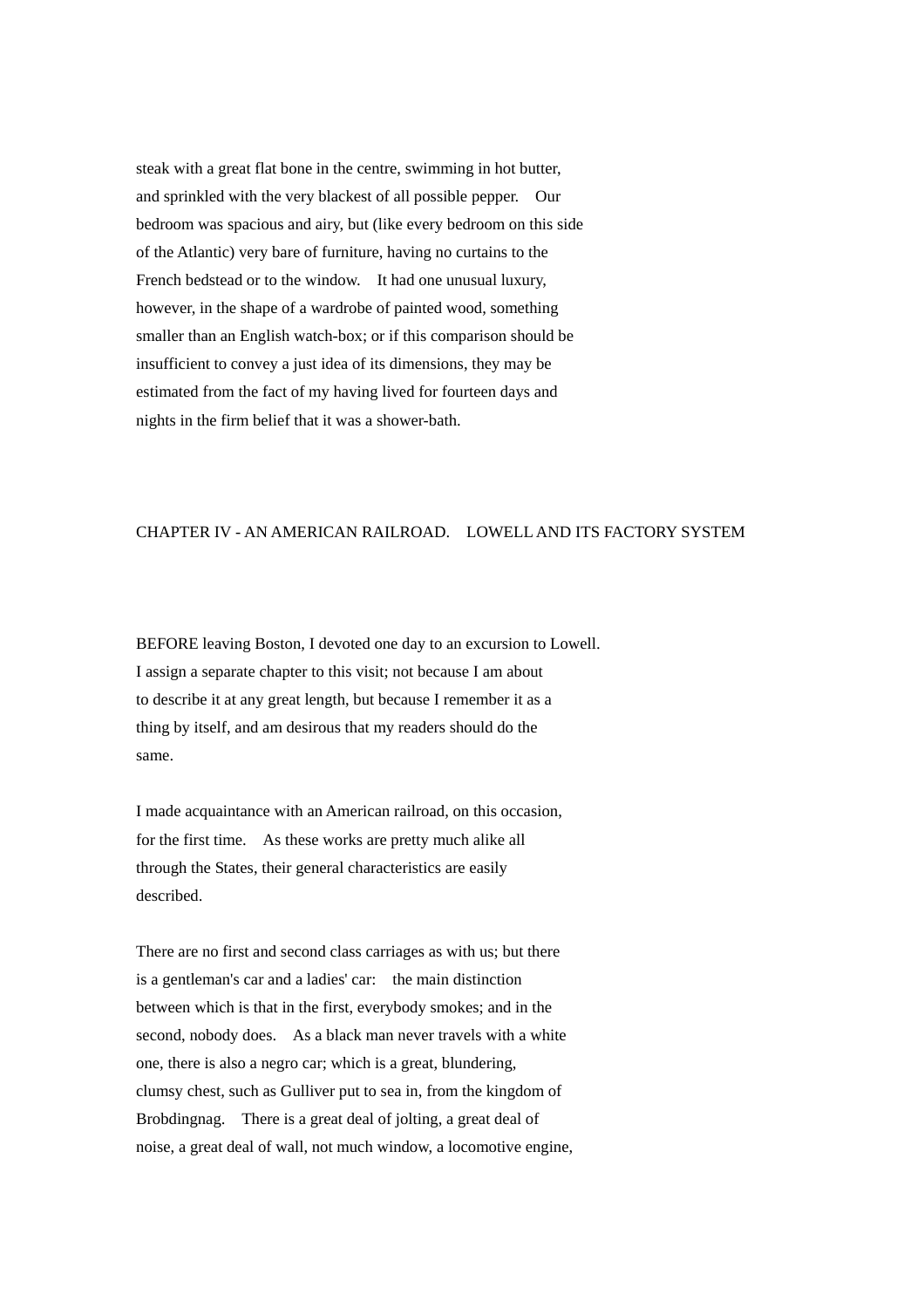a shriek, and a bell.

The cars are like shabby omnibuses, but larger: holding thirty, forty, fifty, people. The seats, instead of stretching from end to end, are placed crosswise. Each seat holds two persons. There is a long row of them on each side of the caravan, a narrow passage up the middle, and a door at both ends. In the centre of the carriage there is usually a stove, fed with charcoal or anthracite coal; which is for the most part red-hot. It is insufferably close; and you see the hot air fluttering between yourself and any other object you may happen to look at, like the ghost of smoke.

In the ladies' car, there are a great many gentlemen who have ladies with them. There are also a great many ladies who have nobody with them: for any lady may travel alone, from one end of the United States to the other, and be certain of the most courteous and considerate treatment everywhere. The conductor or check-taker, or guard, or whatever he may be, wears no uniform. He walks up and down the car, and in and out of it, as his fancy dictates; leans against the door with his hands in his pockets and stares at you, if you chance to be a stranger; or enters into conversation with the passengers about him. A great many newspapers are pulled out, and a few of them are read. Everybody talks to you, or to anybody else who hits his fancy. If you are an Englishman, he expects that that railroad is pretty much like an English railroad. If you say 'No,' he says 'Yes?' (interrogatively), and asks in what respect they differ. You enumerate the heads of difference, one by one, and he says 'Yes?' (still interrogatively) to each. Then he guesses that you don't travel faster in England; and on your replying that you do, says 'Yes?' again (still interrogatively), and it is quite evident, don't believe it. After a long pause he remarks, partly to you, and partly to the knob on the top of his stick, that 'Yankees are reckoned to be considerable of a go-ahead people too;' upon which YOU say 'Yes,' and then HE says 'Yes' again (affirmatively this time); and upon your looking out of window, tells you that behind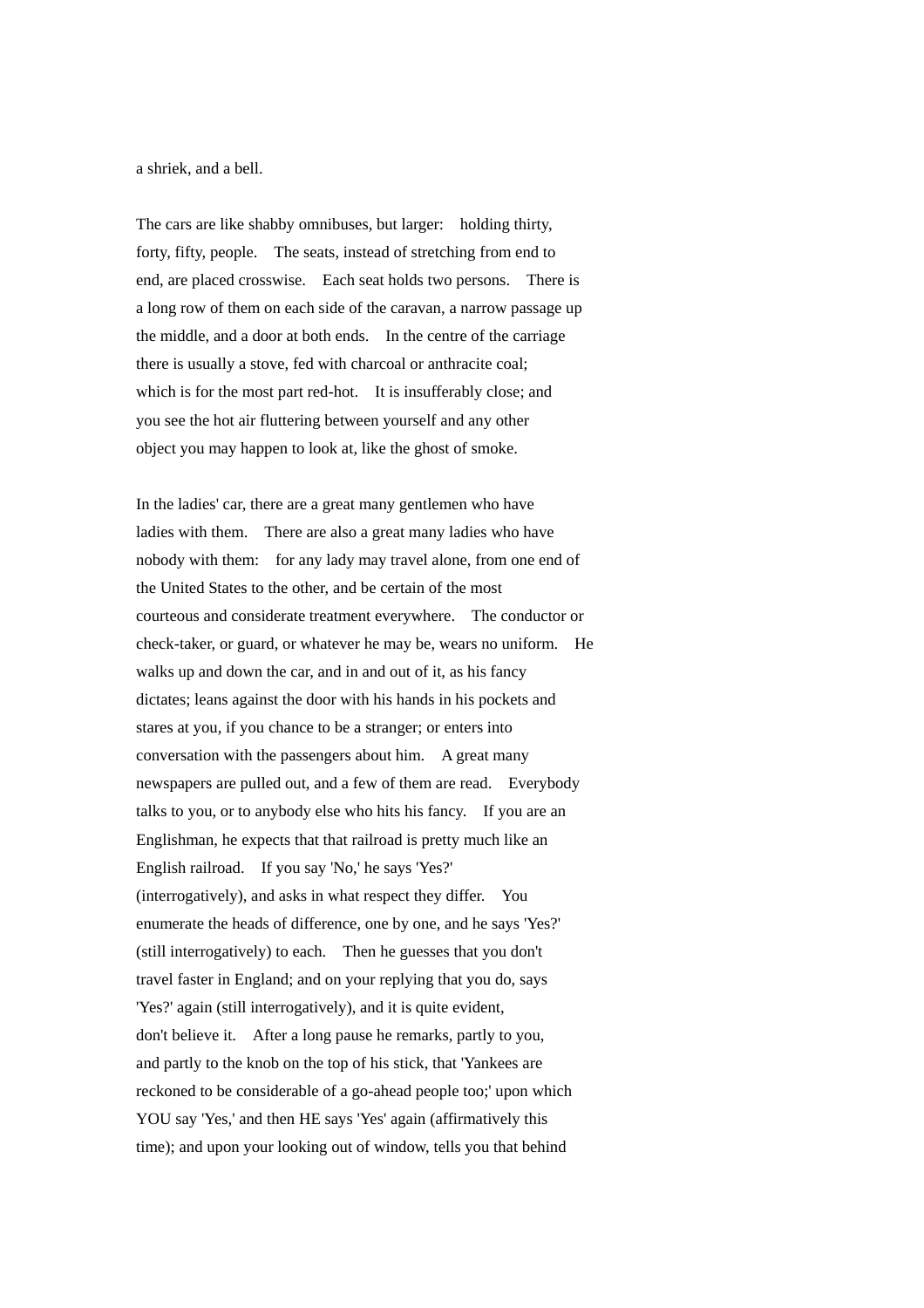that hill, and some three miles from the next station, there is a clever town in a smart lo-ca-tion, where he expects you have concluded to stop. Your answer in the negative naturally leads to more questions in reference to your intended route (always pronounced rout); and wherever you are going, you invariably learn that you can't get there without immense difficulty and danger, and that all the great sights are somewhere else.

If a lady take a fancy to any male passenger's seat, the gentleman who accompanies her gives him notice of the fact, and he immediately vacates it with great politeness. Politics are much discussed, so are banks, so is cotton. Quiet people avoid the question of the Presidency, for there will be a new election in three years and a half, and party feeling runs very high: the great constitutional feature of this institution being, that directly the acrimony of the last election is over, the acrimony of the next one begins; which is an unspeakable comfort to all strong politicians and true lovers of their country: that is to say, to ninety-nine men and boys out of every ninety-nine and a quarter.

Except when a branch road joins the main one, there is seldom more than one track of rails; so that the road is very narrow, and the view, where there is a deep cutting, by no means extensive. When there is not, the character of the scenery is always the same. Mile after mile of stunted trees: some hewn down by the axe, some blown down by the wind, some half fallen and resting on their neighbours, many mere logs half hidden in the swamp, others mouldered away to spongy chips. The very soil of the earth is made up of minute fragments such as these; each pool of stagnant water has its crust of vegetable rottenness; on every side there are the boughs, and trunks, and stumps of trees, in every possible stage of decay, decomposition, and neglect. Now you emerge for a few brief minutes on an open country, glittering with some bright lake or pool, broad as many an English river, but so small here that it scarcely has a name; now catch hasty glimpses of a distant town, with its clean white houses and their cool piazzas, its prim New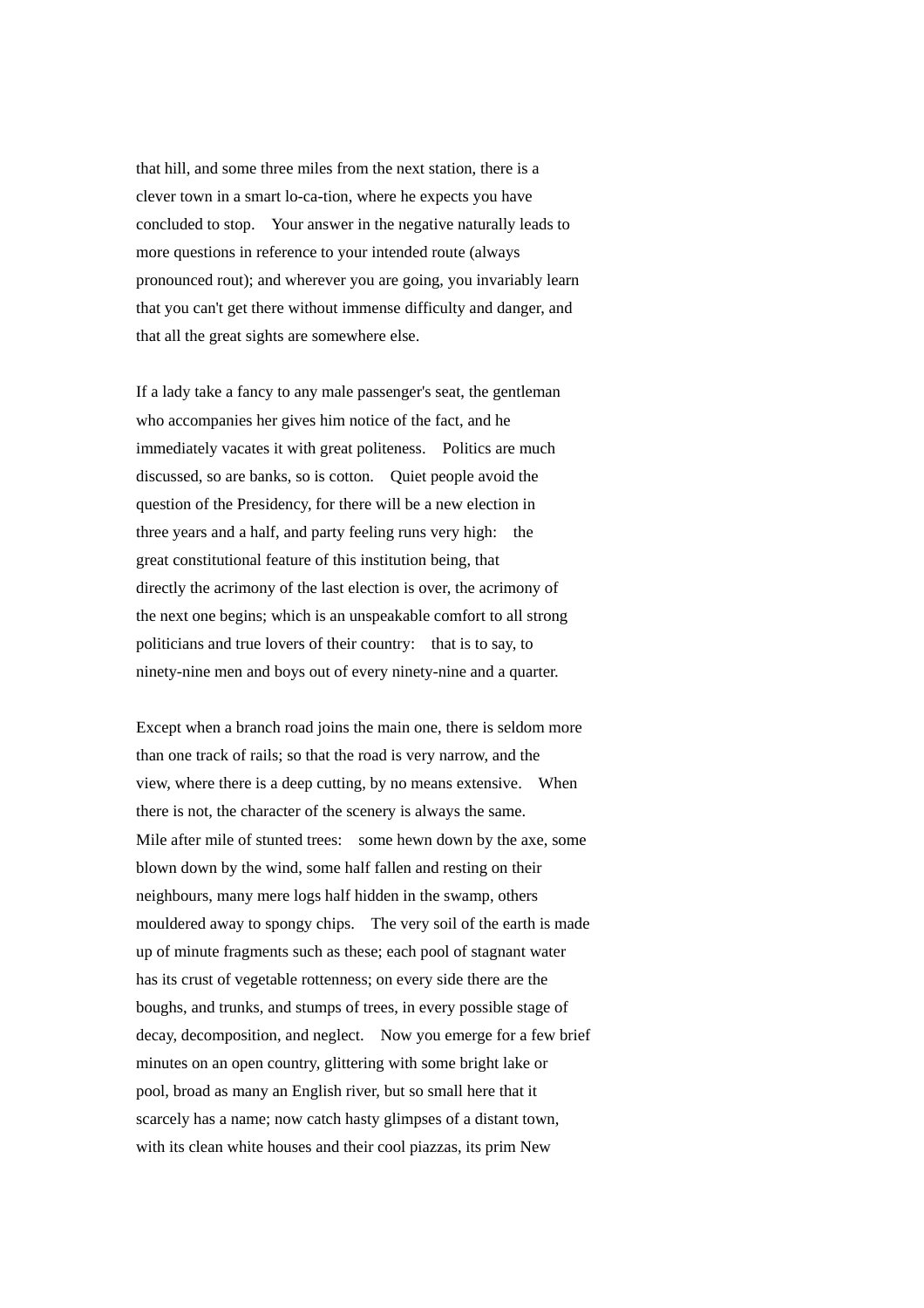England church and school-house; when whir-r-r-r! almost before you have seen them, comes the same dark screen: the stunted trees, the stumps, the logs, the stagnant water - all so like the last that you seem to have been transported back again by magic.

The train calls at stations in the woods, where the wild impossibility of anybody having the smallest reason to get out, is only to be equalled by the apparently desperate hopelessness of there being anybody to get in. It rushes across the turnpike road, where there is no gate, no policeman, no signal: nothing but a rough wooden arch, on which is painted 'WHEN THE BELL RINGS, LOOK OUT FOR THE LOCOMOTIVE.' On it whirls headlong, dives through the woods again, emerges in the light, clatters over frail arches, rumbles upon the heavy ground, shoots beneath a wooden bridge which intercepts the light for a second like a wink, suddenly awakens all the slumbering echoes in the main street of a large town, and dashes on haphazard, pell-mell, neck-or-nothing, down the middle of the road. There - with mechanics working at their trades, and people leaning from their doors and windows, and boys flying kites and playing marbles, and men smoking, and women talking, and children crawling, and pigs burrowing, and unaccustomed horses plunging and rearing, close to the very rails - there - on, on, on - tears the mad dragon of an engine with its train of cars; scattering in all directions a shower of burning sparks from its wood fire; screeching, hissing, yelling, panting; until at last the thirsty monster stops beneath a covered way to drink, the people cluster round, and you have time to breathe again.

I was met at the station at Lowell by a gentleman intimately connected with the management of the factories there; and gladly putting myself under his guidance, drove off at once to that quarter of the town in which the works, the object of my visit, were situated. Although only just of age - for if my recollection serve me, it has been a manufacturing town barely one-and-twenty years - Lowell is a large, populous, thriving place. Those indications of its youth which first attract the eye, give it a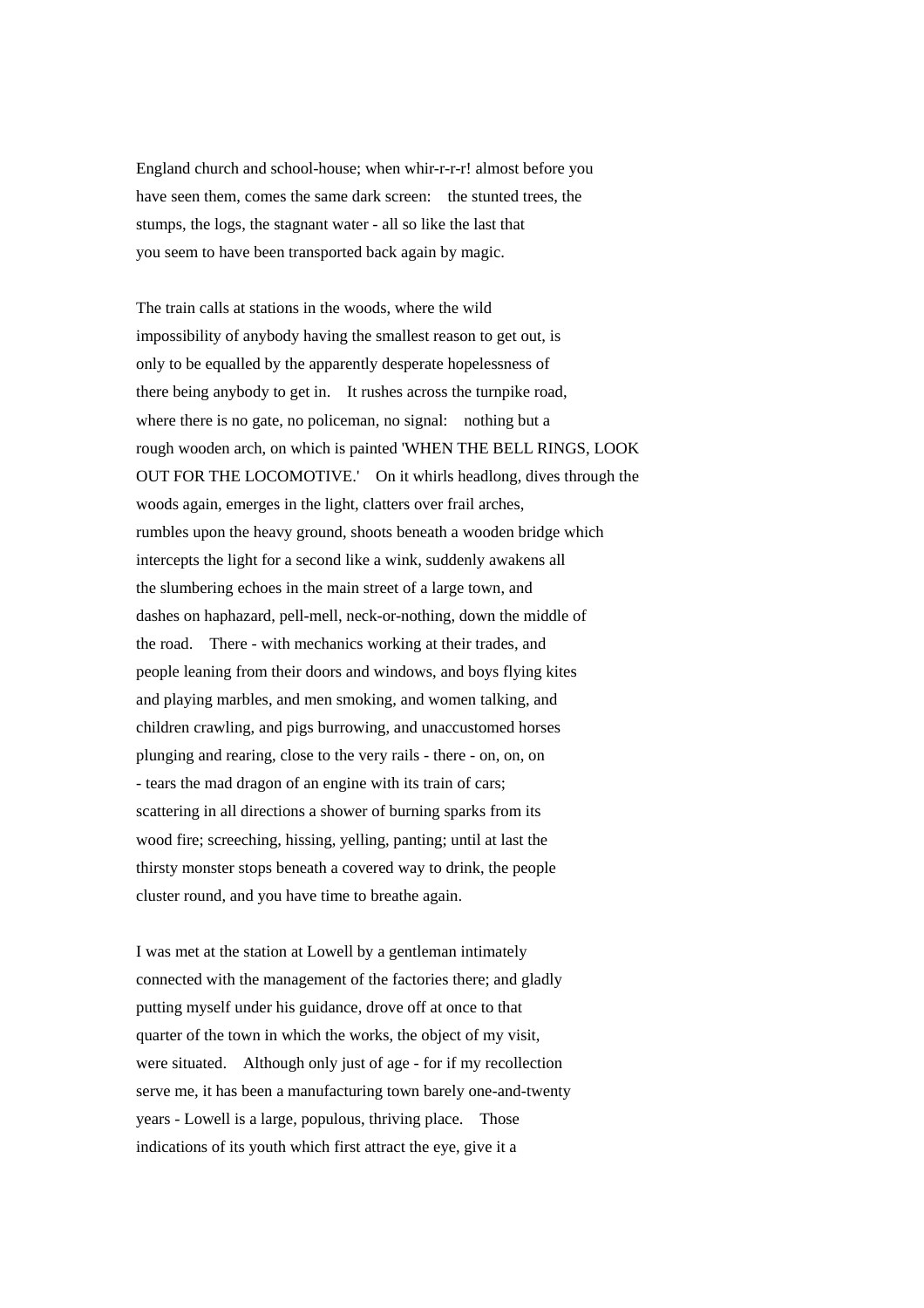quaintness and oddity of character which, to a visitor from the old country, is amusing enough. It was a very dirty winter's day, and nothing in the whole town looked old to me, except the mud, which in some parts was almost knee-deep, and might have been deposited there, on the subsiding of the waters after the Deluge. In one place, there was a new wooden church, which, having no steeple, and being yet unpainted, looked like an enormous packing-case without any direction upon it. In another there was a large hotel, whose walls and colonnades were so crisp, and thin, and slight, that it had exactly the appearance of being built with cards. I was careful not to draw my breath as we passed, and trembled when I saw a workman come out upon the roof, lest with one thoughtless stamp of his foot he should crush the structure beneath him, and bring it rattling down. The very river that moves the machinery in the mills (for they are all worked by water power), seems to acquire a new character from the fresh buildings of bright red brick and painted wood among which it takes its course; and to be as lightheaded, thoughtless, and brisk a young river, in its murmurings and tumblings, as one would desire to see. One would swear that every 'Bakery,' 'Grocery,' and 'Bookbindery,' and other kind of store, took its shutters down for the first time, and started in business yesterday. The golden pestles and mortars fixed as signs upon the sun-blind frames outside the Druggists', appear to have been just turned out of the United States' Mint; and when I saw a baby of some week or ten days old in a woman's arms at a street corner, I found myself unconsciously wondering where it came from: never supposing for an instant that it could have been born in such a young town as that.

There are several factories in Lowell, each of which belongs to what we should term a Company of Proprietors, but what they call in America a Corporation. I went over several of these; such as a woollen factory, a carpet factory, and a cotton factory: examined them in every part; and saw them in their ordinary working aspect, with no preparation of any kind, or departure from their ordinary everyday proceedings. I may add that I am well acquainted with our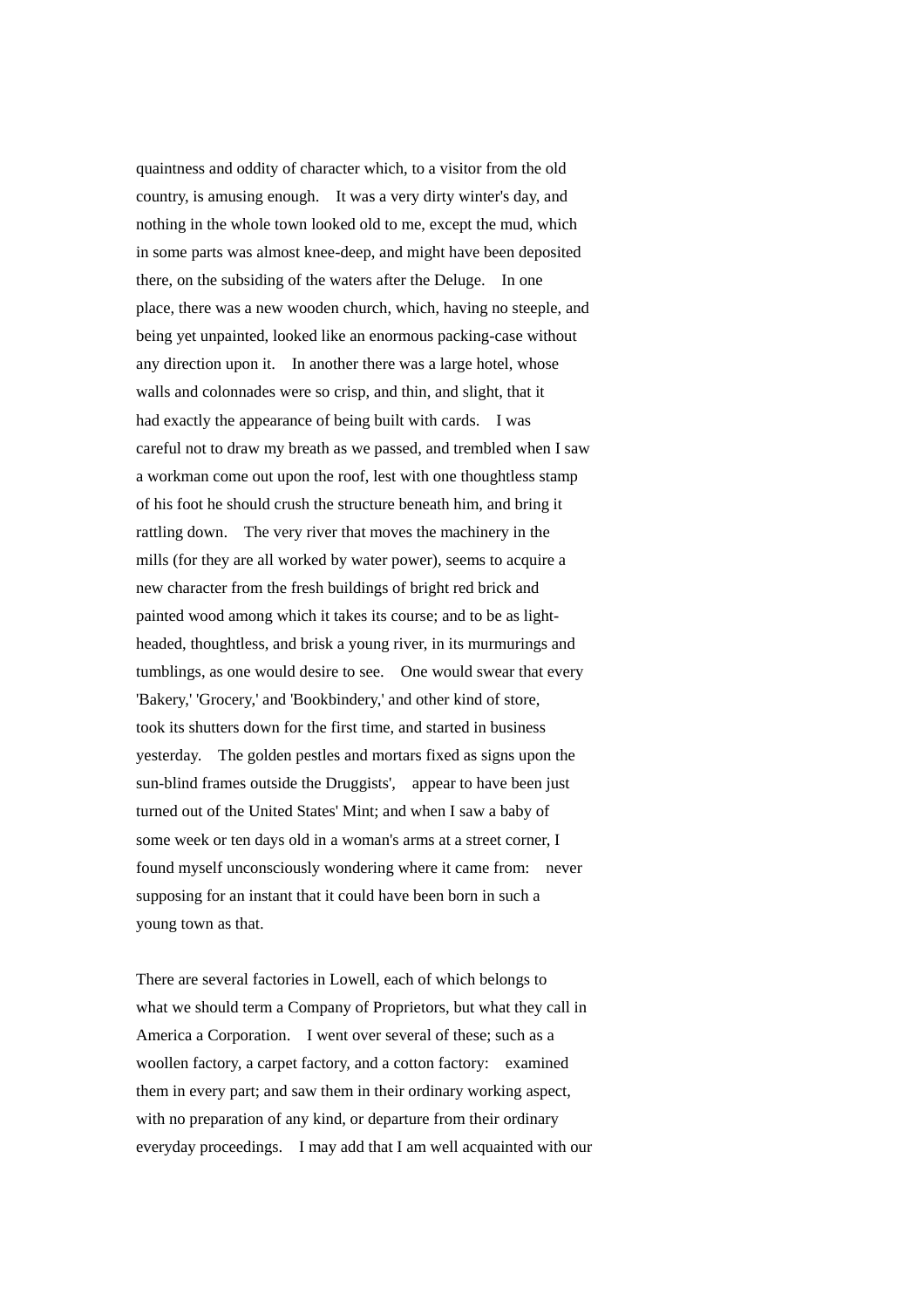manufacturing towns in England, and have visited many mills in Manchester and elsewhere in the same manner.

I happened to arrive at the first factory just as the dinner hour was over, and the girls were returning to their work; indeed the stairs of the mill were thronged with them as I ascended. They were all well dressed, but not to my thinking above their condition; for I like to see the humbler classes of society careful of their dress and appearance, and even, if they please, decorated with such little trinkets as come within the compass of their means. Supposing it confined within reasonable limits, I would always encourage this kind of pride, as a worthy element of selfrespect, in any person I employed; and should no more be deterred from doing so, because some wretched female referred her fall to a love of dress, than I would allow my construction of the real intent and meaning of the Sabbath to be influenced by any warning to the well-disposed, founded on his backslidings on that particular day, which might emanate from the rather doubtful authority of a murderer in Newgate.

These girls, as I have said, were all well dressed: and that phrase necessarily includes extreme cleanliness. They had serviceable bonnets, good warm cloaks, and shawls; and were not above clogs and pattens. Moreover, there were places in the mill in which they could deposit these things without injury; and there were conveniences for washing. They were healthy in appearance, many of them remarkably so, and had the manners and deportment of young women: not of degraded brutes of burden. If I had seen in one of those mills (but I did not, though I looked for something of this kind with a sharp eye), the most lisping, mincing, affected, and ridiculous young creature that my imagination could suggest, I should have thought of the careless, moping, slatternly, degraded, dull reverse (I HAVE seen that), and should have been still well pleased to look upon her.

The rooms in which they worked, were as well ordered as themselves.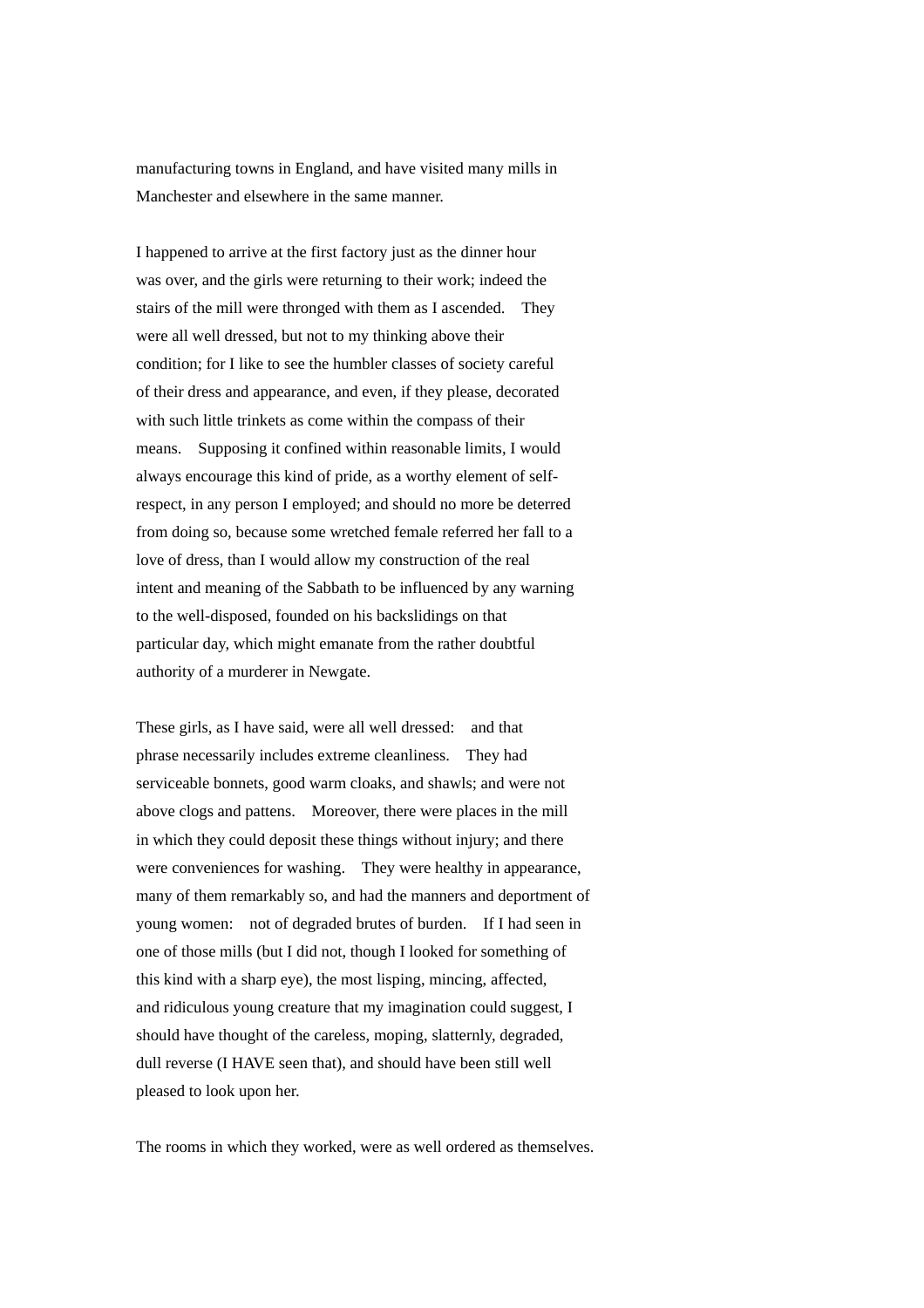In the windows of some, there were green plants, which were trained to shade the glass; in all, there was as much fresh air, cleanliness, and comfort, as the nature of the occupation would possibly admit of. Out of so large a number of females, many of whom were only then just verging upon womanhood, it may be reasonably supposed that some were delicate and fragile in appearance: no doubt there were. But I solemnly declare, that from all the crowd I saw in the different factories that day, I cannot recall or separate one young face that gave me a painful impression; not one young girl whom, assuming it to be a matter of necessity that she should gain her daily bread by the labour of her hands, I would have removed from those works if I had had the power.

They reside in various boarding-houses near at hand. The owners of the mills are particularly careful to allow no persons to enter upon the possession of these houses, whose characters have not undergone the most searching and thorough inquiry. Any complaint that is made against them, by the boarders, or by any one else, is fully investigated; and if good ground of complaint be shown to exist against them, they are removed, and their occupation is handed over to some more deserving person. There are a few children employed in these factories, but not many. The laws of the State forbid their working more than nine months in the year, and require that they be educated during the other three. For this purpose there are schools in Lowell; and there are churches and chapels of various persuasions, in which the young women may observe that form of worship in which they have been educated.

At some distance from the factories, and on the highest and pleasantest ground in the neighbourhood, stands their hospital, or boarding-house for the sick: it is the best house in those parts, and was built by an eminent merchant for his own residence. Like that institution at Boston, which I have before described, it is not parcelled out into wards, but is divided into convenient chambers, each of which has all the comforts of a very comfortable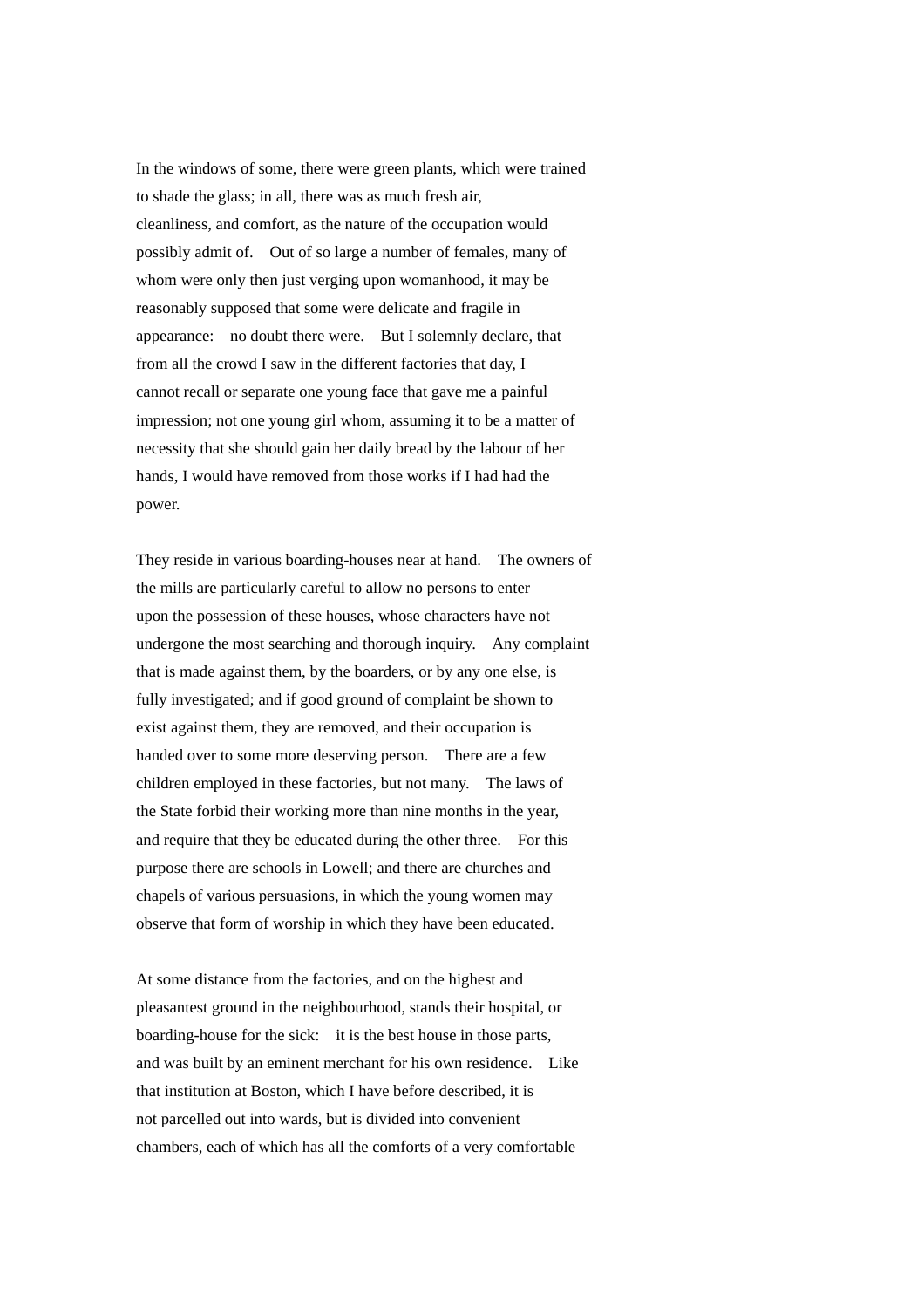home. The principal medical attendant resides under the same roof: and were the patients members of his own family, they could not be better cared for, or attended with greater gentleness and consideration. The weekly charge in this establishment for each female patient is three dollars, or twelve shillings English; but no girl employed by any of the corporations is ever excluded for want of the means of payment. That they do not very often want the means, may be gathered from the fact, that in July, 1841, no fewer than nine hundred and seventy-eight of these girls were depositors in the Lowell Savings Bank: the amount of whose joint savings was estimated at one hundred thousand dollars, or twenty thousand English pounds.

I am now going to state three facts, which will startle a large class of readers on this side of the Atlantic, very much.

Firstly, there is a joint-stock piano in a great many of the boarding-houses. Secondly, nearly all these young ladies subscribe to circulating libraries. Thirdly, they have got up among themselves a periodical called THE LOWELL OFFERING, 'A repository of original articles, written exclusively by females actively employed in the mills,' - which is duly printed, published, and sold; and whereof I brought away from Lowell four hundred good solid pages, which I have read from beginning to end.

The large class of readers, startled by these facts, will exclaim, with one voice, 'How very preposterous!' On my deferentially inquiring why, they will answer, 'These things are above their station.' In reply to that objection, I would beg to ask what their station is.

It is their station to work. And they DO work. They labour in these mills, upon an average, twelve hours a day, which is unquestionably work, and pretty tight work too. Perhaps it is above their station to indulge in such amusements, on any terms. Are we quite sure that we in England have not formed our ideas of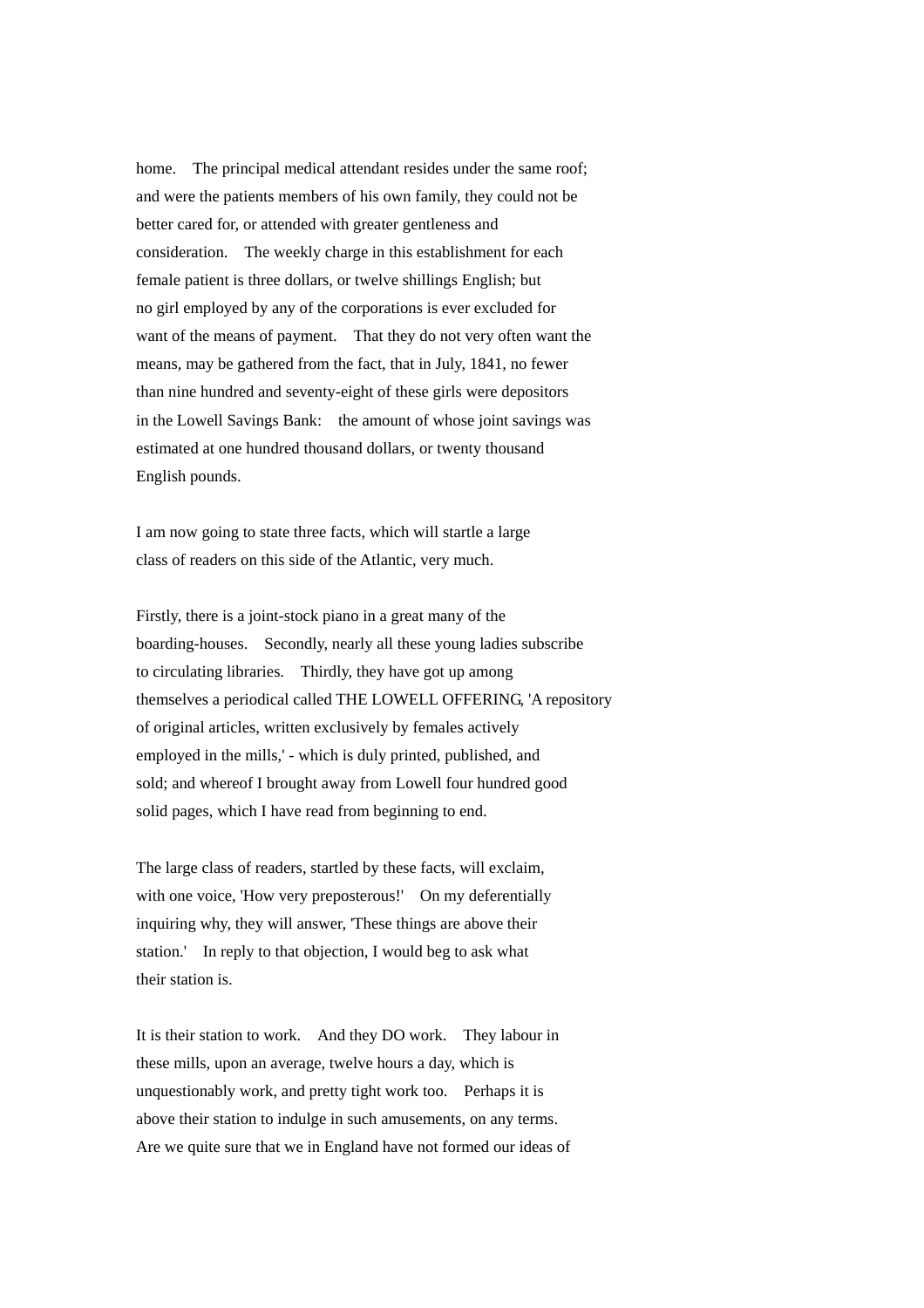the 'station' of working people, from accustoming ourselves to the contemplation of that class as they are, and not as they might be? I think that if we examine our own feelings, we shall find that the pianos, and the circulating libraries, and even the Lowell Offering, startle us by their novelty, and not by their bearing upon any abstract question of right or wrong.

For myself, I know no station in which, the occupation of to-day cheerfully done and the occupation of to-morrow cheerfully looked to, any one of these pursuits is not most humanising and laudable. I know no station which is rendered more endurable to the person in it, or more safe to the person out of it, by having ignorance for its associate. I know no station which has a right to monopolise the means of mutual instruction, improvement, and rational entertainment; or which has ever continued to be a station very long, after seeking to do so.

Of the merits of the Lowell Offering as a literary production, I will only observe, putting entirely out of sight the fact of the articles having been written by these girls after the arduous labours of the day, that it will compare advantageously with a great many English Annuals. It is pleasant to find that many of its Tales are of the Mills and of those who work in them; that they inculcate habits of self-denial and contentment, and teach good doctrines of enlarged benevolence. A strong feeling for the beauties of nature, as displayed in the solitudes the writers have left at home, breathes through its pages like wholesome village air; and though a circulating library is a favourable school for the study of such topics, it has very scant allusion to fine clothes, fine marriages, fine houses, or fine life. Some persons might object to the papers being signed occasionally with rather fine names, but this is an American fashion. One of the provinces of the state legislature of Massachusetts is to alter ugly names into pretty ones, as the children improve upon the tastes of their parents. These changes costing little or nothing, scores of Mary Annes are solemnly converted into Bevelinas every session.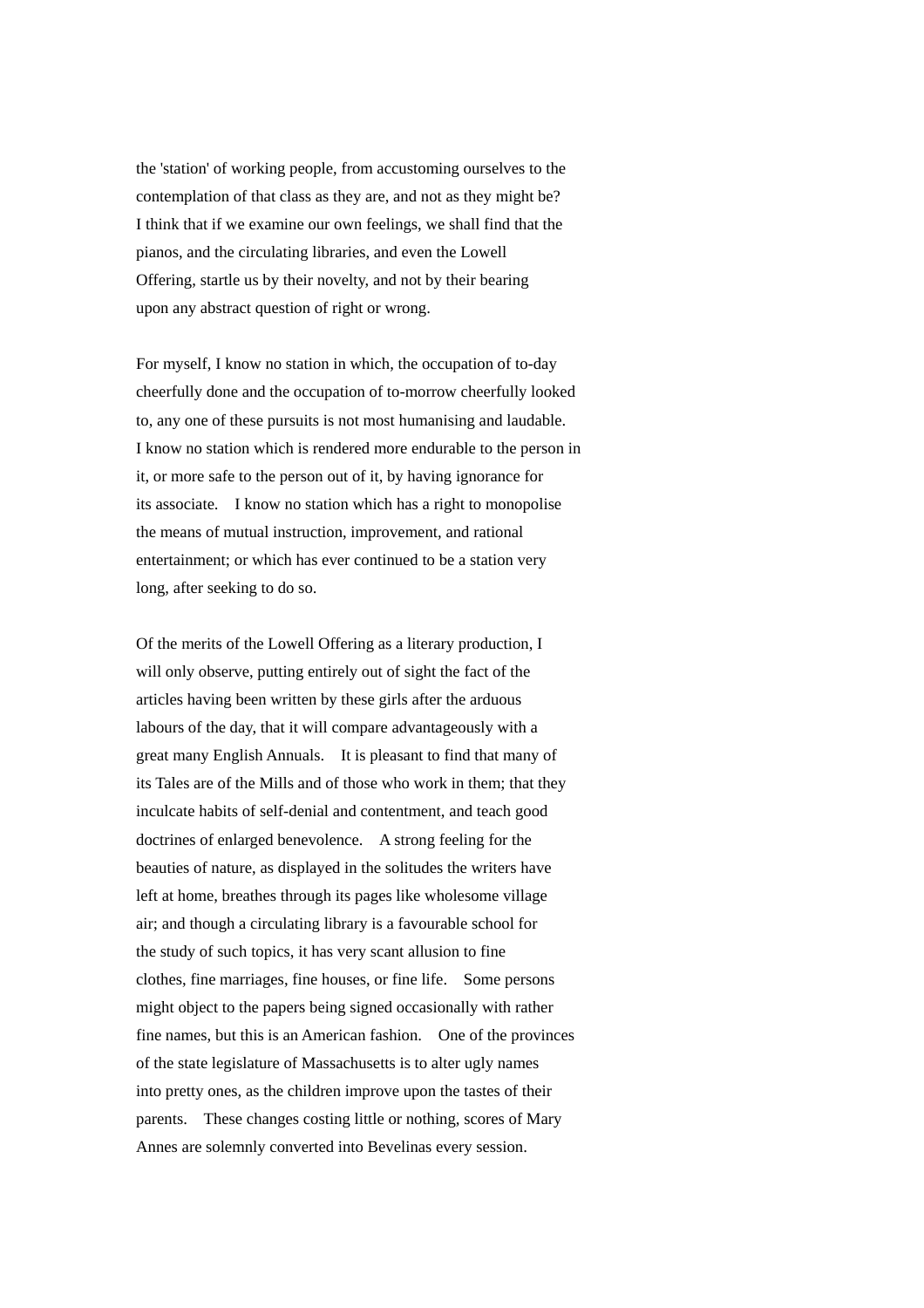It is said that on the occasion of a visit from General Jackson or General Harrison to this town (I forget which, but it is not to the purpose), he walked through three miles and a half of these young ladies all dressed out with parasols and silk stockings. But as I am not aware that any worse consequence ensued, than a sudden looking-up of all the parasols and silk stockings in the market; and perhaps the bankruptcy of some speculative New Englander who bought them all up at any price, in expectation of a demand that never came; I set no great store by the circumstance.

In this brief account of Lowell, and inadequate expression of the gratification it yielded me, and cannot fail to afford to any foreigner to whom the condition of such people at home is a subject of interest and anxious speculation, I have carefully abstained from drawing a comparison between these factories and those of our own land. Many of the circumstances whose strong influence has been at work for years in our manufacturing towns have not arisen here; and there is no manufacturing population in Lowell, so to speak: for these girls (often the daughters of small farmers) come from other States, remain a few years in the mills, and then go home for good.

The contrast would be a strong one, for it would be between the Good and Evil, the living light and deepest shadow. I abstain from it, because I deem it just to do so. But I only the more earnestly adjure all those whose eyes may rest on these pages, to pause and reflect upon the difference between this town and those great haunts of desperate misery: to call to mind, if they can in the midst of party strife and squabble, the efforts that must be made to purge them of their suffering and danger: and last, and foremost, to remember how the precious Time is rushing by.

I returned at night by the same railroad and in the same kind of car. One of the passengers being exceedingly anxious to expound at great length to my companion (not to me, of course) the true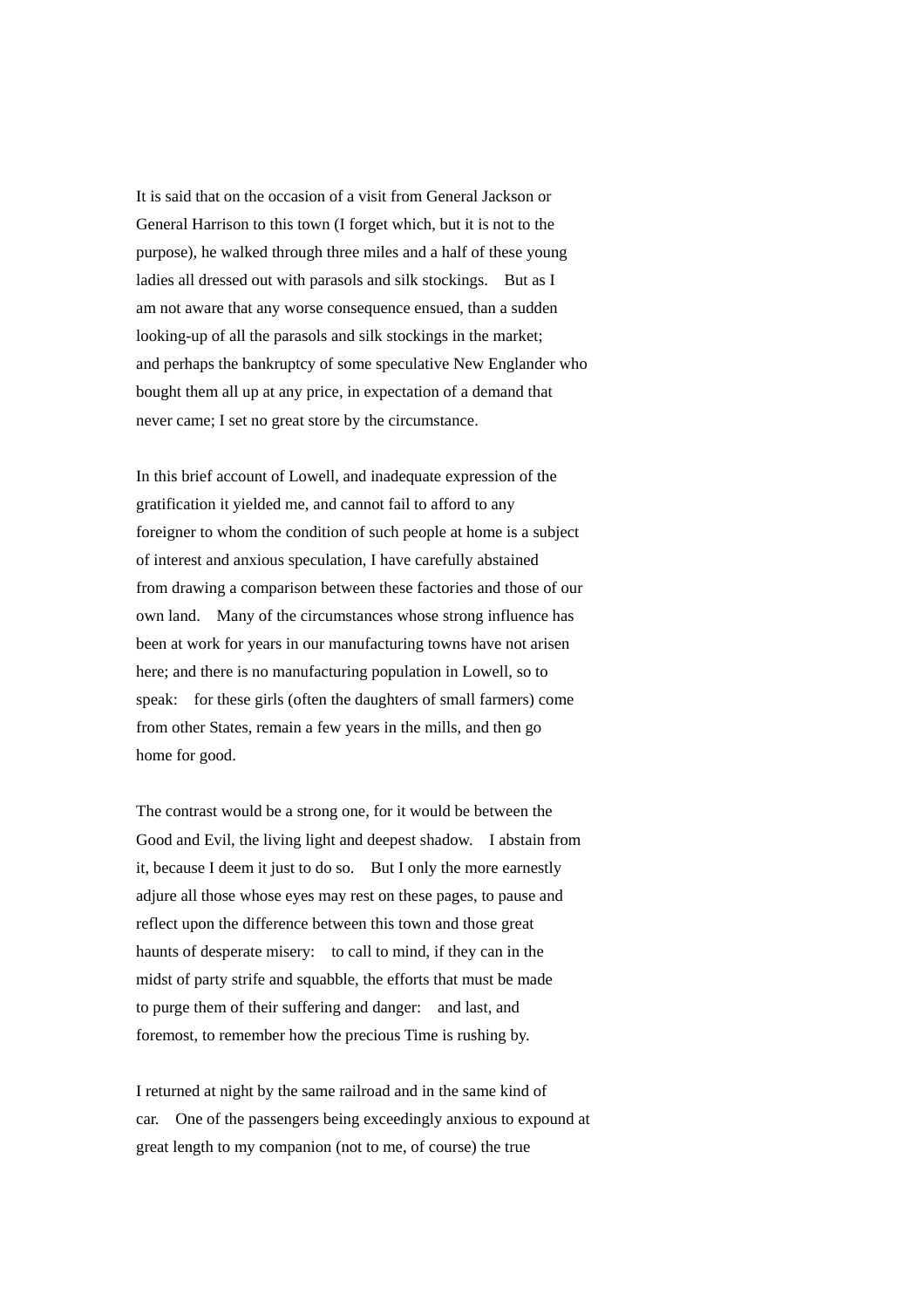principles on which books of travel in America should be written by Englishmen, I feigned to fall asleep. But glancing all the way out at window from the corners of my eyes, I found abundance of entertainment for the rest of the ride in watching the effects of the wood fire, which had been invisible in the morning but were now brought out in full relief by the darkness: for we were travelling in a whirlwind of bright sparks, which showered about us like a storm of fiery snow.

## CHAPTER V - WORCESTER. THE CONNECTICUT RIVER. HARTFORD. NEW HAVEN. TO NEW YORK

LEAVING Boston on the afternoon of Saturday the fifth of February, we proceeded by another railroad to Worcester: a pretty New England town, where we had arranged to remain under the hospitable roof of the Governor of the State, until Monday morning.

These towns and cities of New England (many of which would be villages in Old England), are as favourable specimens of rural America, as their people are of rural Americans. The well-trimmed lawns and green meadows of home are not there; and the grass, compared with our ornamental plots and pastures, is rank, and rough, and wild: but delicate slopes of land, gently-swelling hills, wooded valleys, and slender streams, abound. Every little colony of houses has its church and school-house peeping from among the white roofs and shady trees; every house is the whitest of the white; every Venetian blind the greenest of the green; every fine day's sky the bluest of the blue. A sharp dry wind and a slight frost had so hardened the roads when we alighted at Worcester, that their furrowed tracks were like ridges of granite. There was the usual aspect of newness on every object, of course. All the buildings looked as if they had been built and painted that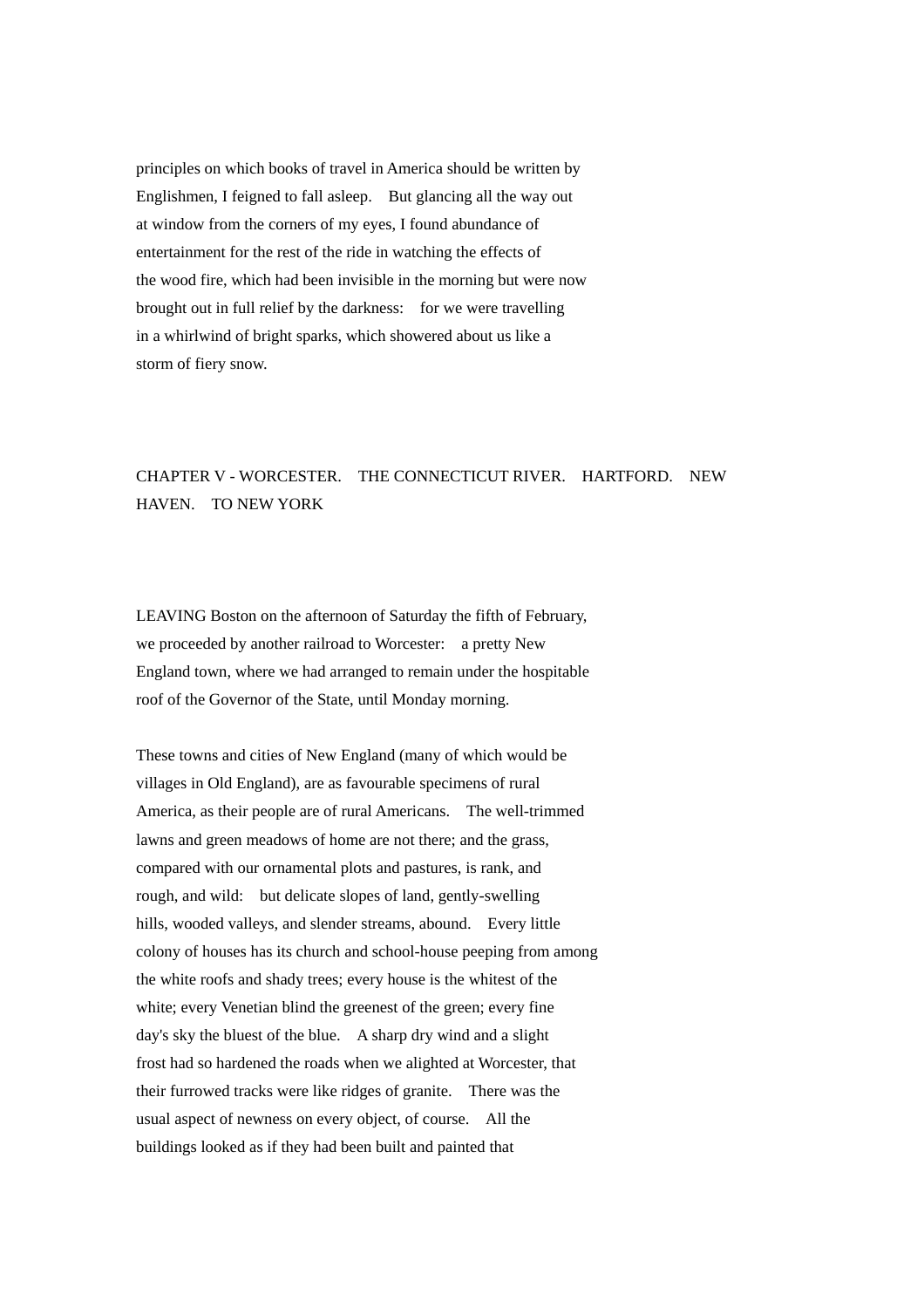morning, and could be taken down on Monday with very little trouble. In the keen evening air, every sharp outline looked a hundred times sharper than ever. The clean cardboard colonnades had no more perspective than a Chinese bridge on a tea-cup, and appeared equally well calculated for use. The razor-like edges of the detached cottages seemed to cut the very wind as it whistled against them, and to send it smarting on its way with a shriller cry than before. Those slightly-built wooden dwellings behind which the sun was setting with a brilliant lustre, could be so looked through and through, that the idea of any inhabitant being able to hide himself from the public gaze, or to have any secrets from the public eye, was not entertainable for a moment. Even where a blazing fire shone through the uncurtained windows of some distant house, it had the air of being newly lighted, and of lacking warmth; and instead of awakening thoughts of a snug chamber, bright with faces that first saw the light round that same hearth, and ruddy with warm hangings, it came upon one suggestive of the smell of new mortar and damp walls.

So I thought, at least, that evening. Next morning when the sun was shining brightly, and the clear church bells were ringing, and sedate people in their best clothes enlivened the pathway near at hand and dotted the distant thread of road, there was a pleasant Sabbath peacefulness on everything, which it was good to feel. It would have been the better for an old church; better still for some old graves; but as it was, a wholesome repose and tranquillity pervaded the scene, which after the restless ocean and the hurried city, had a doubly grateful influence on the spirits.

We went on next morning, still by railroad, to Springfield. From that place to Hartford, whither we were bound, is a distance of only five-and-twenty miles, but at that time of the year the roads were so bad that the journey would probably have occupied ten or twelve hours. Fortunately, however, the winter having been unusually mild, the Connecticut River was 'open,' or, in other words, not frozen. The captain of a small steamboat was going to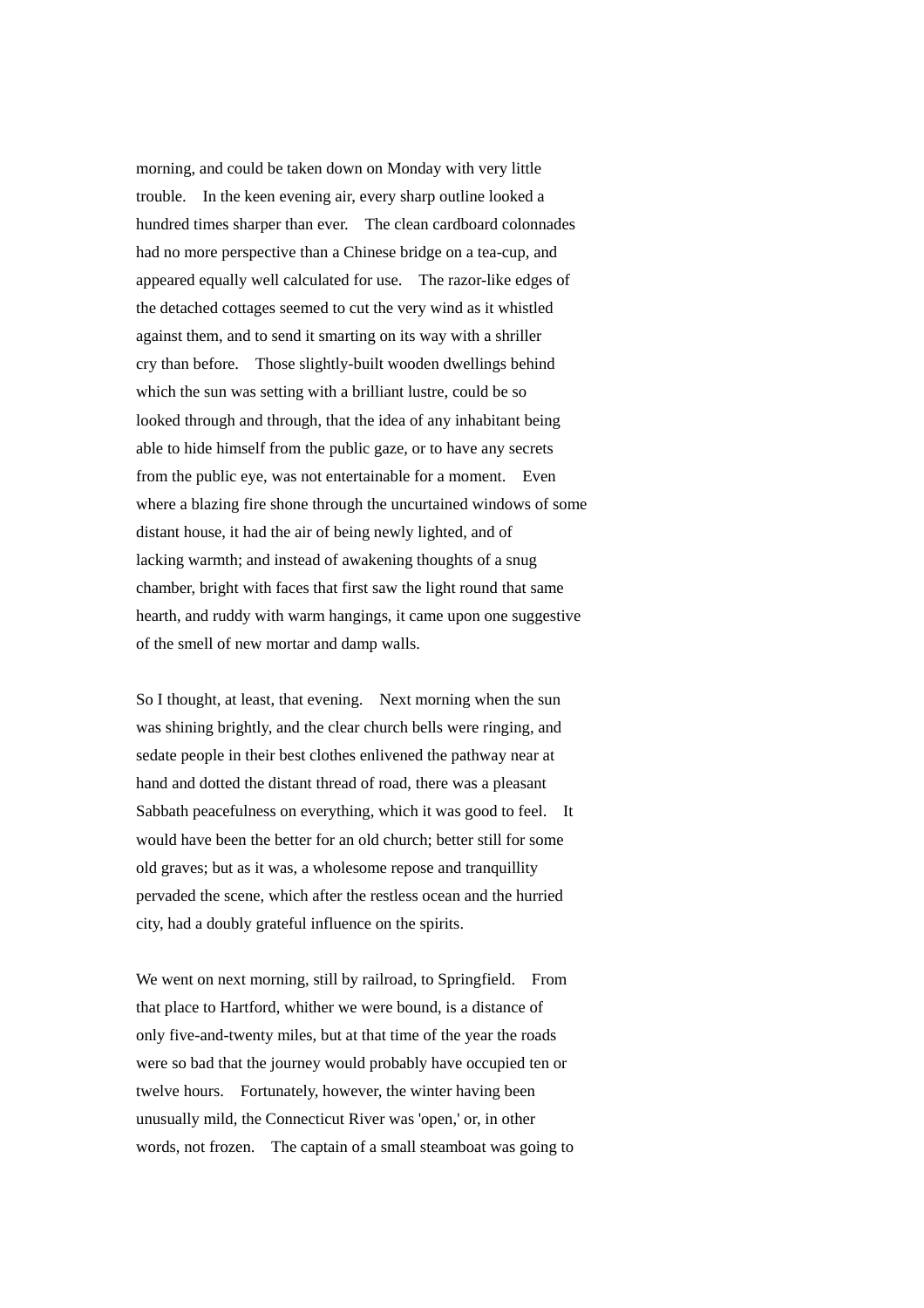make his first trip for the season that day (the second February trip, I believe, within the memory of man), and only waited for us to go on board. Accordingly, we went on board, with as little delay as might be. He was as good as his word, and started directly.

It certainly was not called a small steamboat without reason. I omitted to ask the question, but I should think it must have been of about half a pony power. Mr. Paap, the celebrated Dwarf, might have lived and died happily in the cabin, which was fitted with common sash-windows like an ordinary dwelling-house. These windows had bright-red curtains, too, hung on slack strings across the lower panes; so that it looked like the parlour of a Lilliputian public-house, which had got afloat in a flood or some other water accident, and was drifting nobody knew where. But even in this chamber there was a rocking-chair. It would be impossible to get on anywhere, in America, without a rocking-chair. I am afraid to tell how many feet short this vessel was, or how many feet narrow: to apply the words length and width to such measurement would be a contradiction in terms. But I may state that we all kept the middle of the deck, lest the boat should unexpectedly tip over; and that the machinery, by some surprising process of condensation, worked between it and the keel: the whole forming a warm sandwich, about three feet thick.

It rained all day as I once thought it never did rain anywhere, but in the Highlands of Scotland. The river was full of floating blocks of ice, which were constantly crunching and cracking under us; and the depth of water, in the course we took to avoid the larger masses, carried down the middle of the river by the current, did not exceed a few inches. Nevertheless, we moved onward, dexterously; and being well wrapped up, bade defiance to the weather, and enjoyed the journey. The Connecticut River is a fine stream; and the banks in summer-time are, I have no doubt, beautiful; at all events, I was told so by a young lady in the cabin; and she should be a judge of beauty, if the possession of a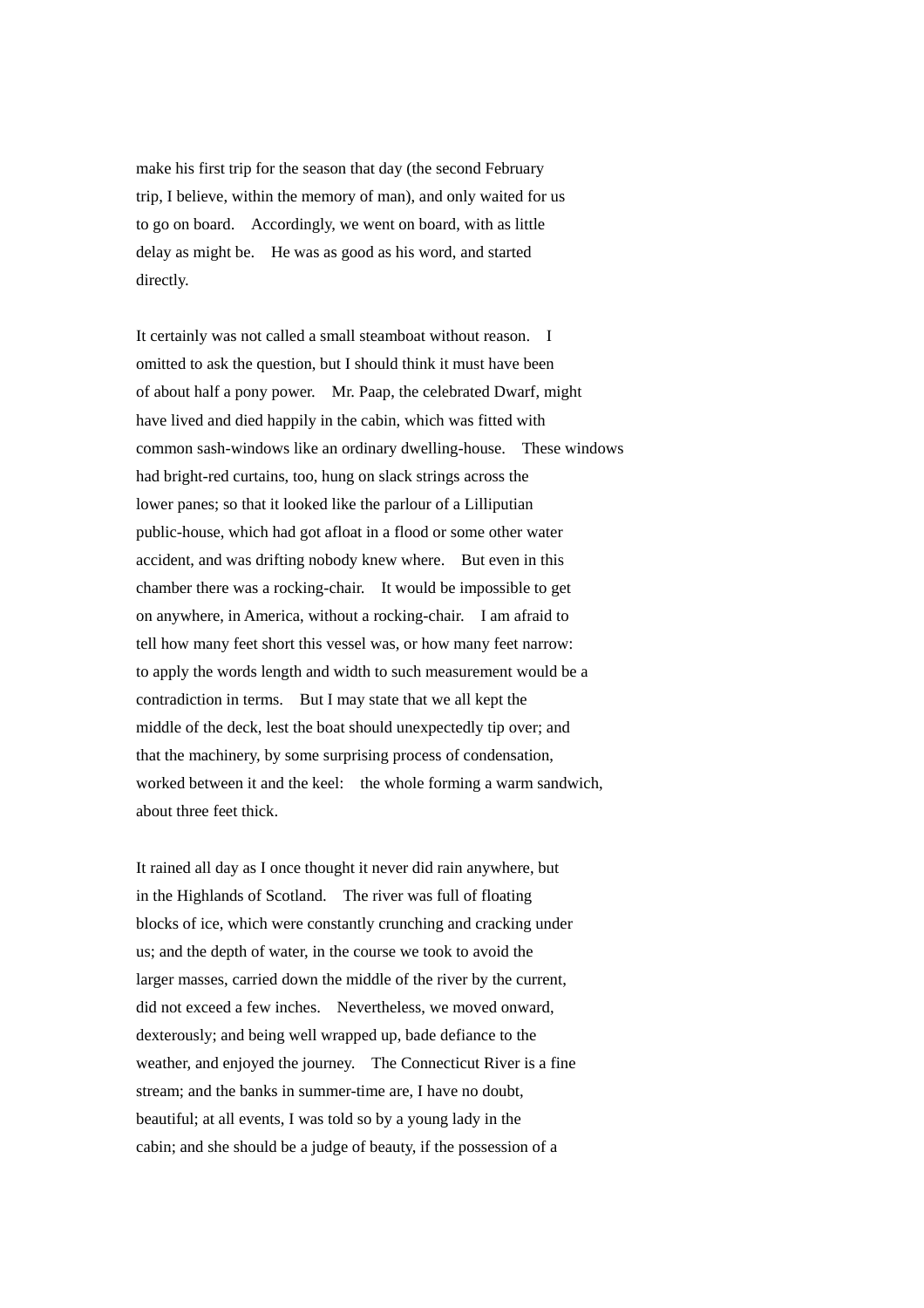quality include the appreciation of it, for a more beautiful creature I never looked upon.

After two hours and a half of this odd travelling (including a stoppage at a small town, where we were saluted by a gun considerably bigger than our own chimney), we reached Hartford, and straightway repaired to an extremely comfortable hotel: except, as usual, in the article of bedrooms, which, in almost every place we visited, were very conducive to early rising.

We tarried here, four days. The town is beautifully situated in a basin of green hills; the soil is rich, well-wooded, and carefully improved. It is the seat of the local legislature of Connecticut, which sage body enacted, in bygone times, the renowned code of 'Blue Laws,' in virtue whereof, among other enlightened provisions, any citizen who could be proved to have kissed his wife on Sunday, was punishable, I believe, with the stocks. Too much of the old Puritan spirit exists in these parts to the present hour; but its influence has not tended, that I know, to make the people less hard in their bargains, or more equal in their dealings. As I never heard of its working that effect anywhere else, I infer that it never will, here. Indeed, I am accustomed, with reference to great professions and severe faces, to judge of the goods of the other world pretty much as I judge of the goods of this; and whenever I see a dealer in such commodities with too great a display of them in his window, I doubt the quality of the article within.

In Hartford stands the famous oak in which the charter of King Charles was hidden. It is now inclosed in a gentleman's garden. In the State House is the charter itself. I found the courts of law here, just the same as at Boston; the public institutions almost as good. The Insane Asylum is admirably conducted, and so is the Institution for the Deaf and Dumb.

I very much questioned within myself, as I walked through the Insane Asylum, whether I should have known the attendants from the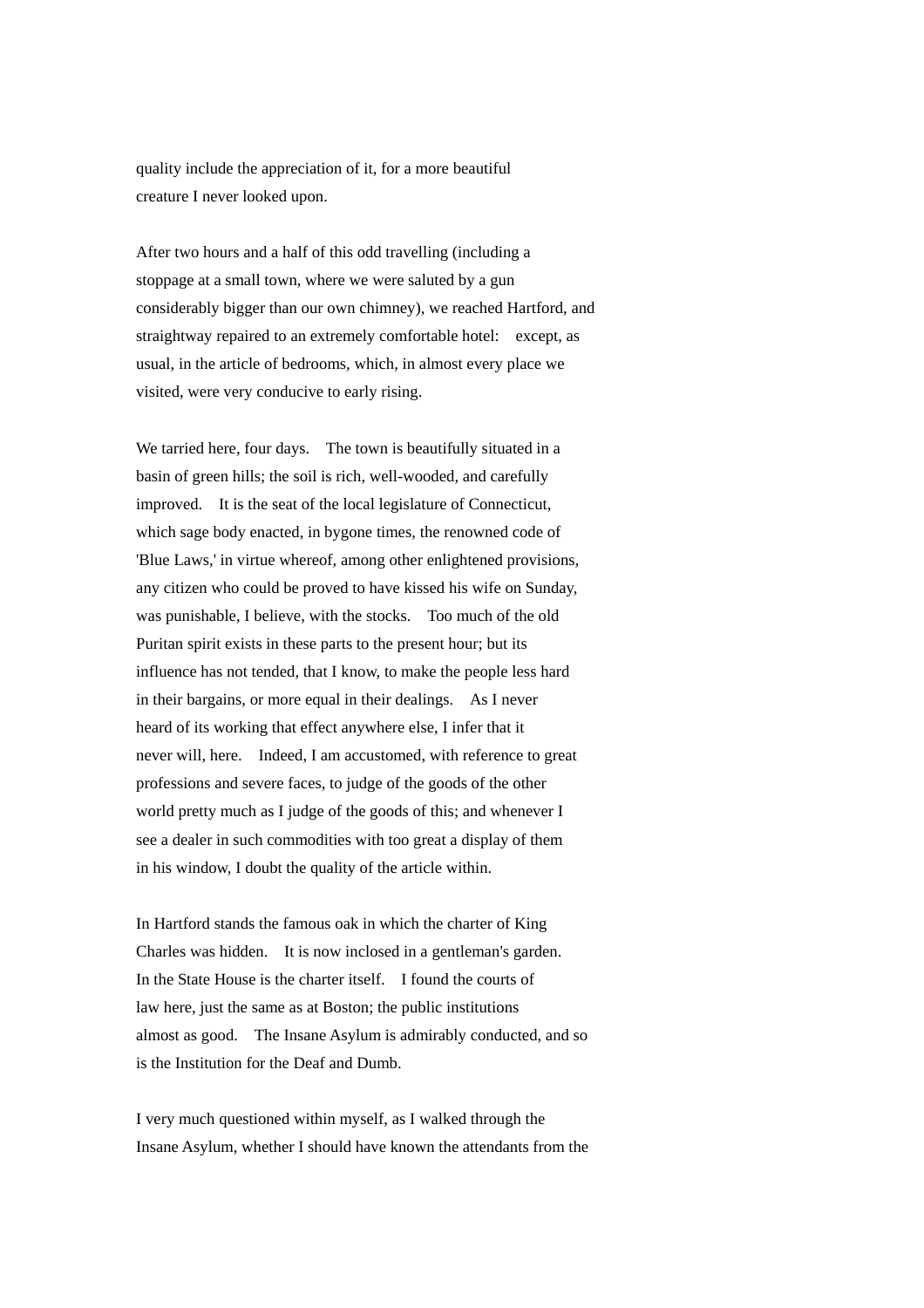patients, but for the few words which passed between the former, and the Doctor, in reference to the persons under their charge. Of course I limit this remark merely to their looks; for the conversation of the mad people was mad enough.

There was one little, prim old lady, of very smiling and goodhumoured appearance, who came sidling up to me from the end of a long passage, and with a curtsey of inexpressible condescension, propounded this unaccountable inquiry:

'Does Pontefract still flourish, sir, upon the soil of England?'

'He does, ma'am,' I rejoined.

'When you last saw him, sir, he was - '

'Well, ma'am,' said I, 'extremely well. He begged me to present his compliments. I never saw him looking better.'

At this, the old lady was very much delighted. After glancing at me for a moment, as if to be quite sure that I was serious in my respectful air, she sidled back some paces; sidled forward again; made a sudden skip (at which I precipitately retreated a step or two); and said:

'I am an antediluvian, sir.'

I thought the best thing to say was, that I had suspected as much from the first. Therefore I said so.

'It is an extremely proud and pleasant thing, sir, to be an antediluvian,' said the old lady.

'I should think it was, ma'am,' I rejoined.

The old lady kissed her hand, gave another skip, smirked and sidled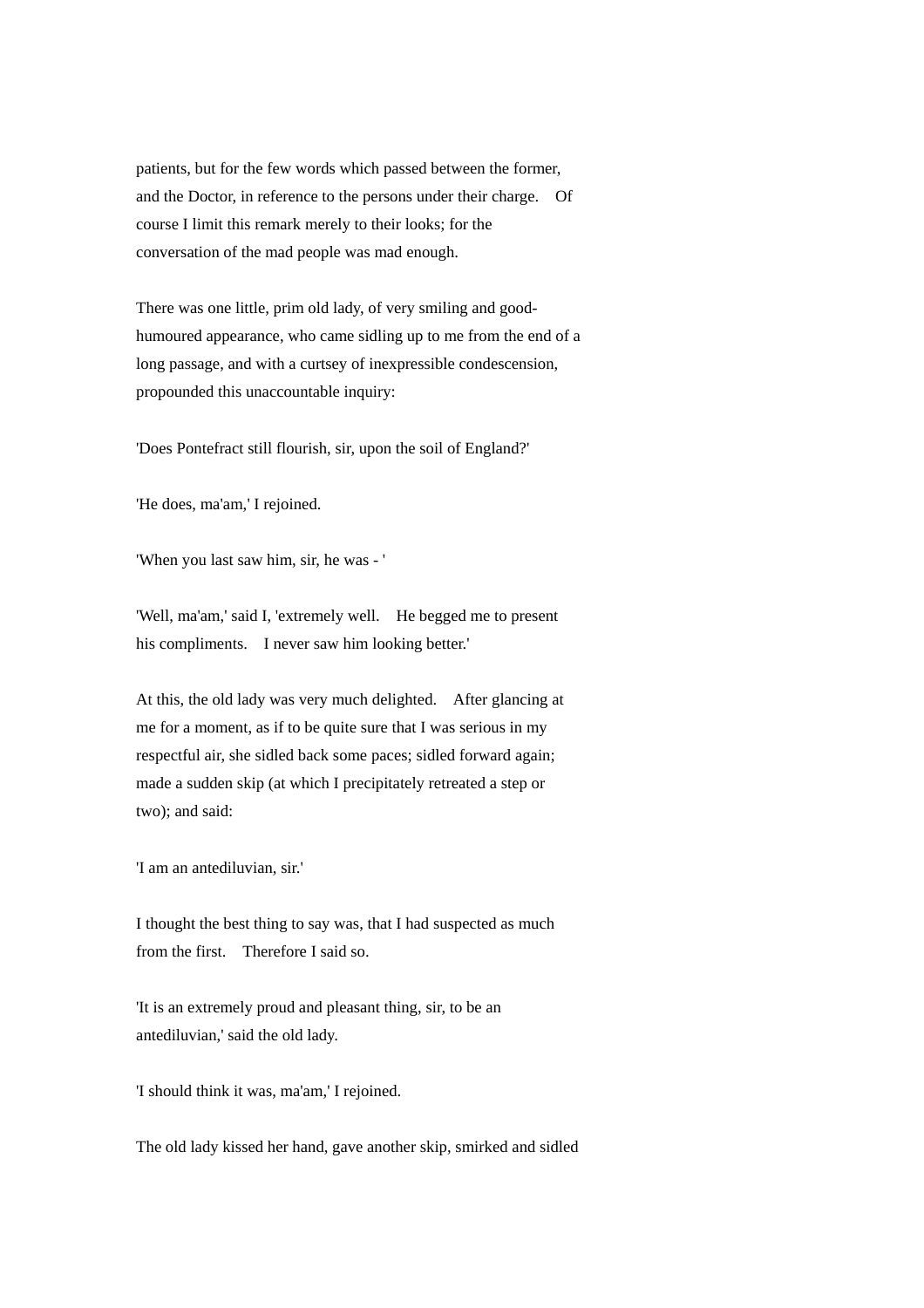down the gallery in a most extraordinary manner, and ambled gracefully into her own bed-chamber.

In another part of the building, there was a male patient in bed; very much flushed and heated.

'Well,' said he, starting up, and pulling off his night-cap: 'It's all settled at last. I have arranged it with Queen Victoria.'

'Arranged what?' asked the Doctor.

'Why, that business,' passing his hand wearily across his forehead, 'about the siege of New York.'

'Oh!' said I, like a man suddenly enlightened. For he looked at me for an answer.

'Yes. Every house without a signal will be fired upon by the British troops. No harm will be done to the others. No harm at all. Those that want to be safe, must hoist flags. That's all they'll have to do. They must hoist flags.'

Even while he was speaking he seemed, I thought, to have some faint idea that his talk was incoherent. Directly he had said these words, he lay down again; gave a kind of a groan; and covered his hot head with the blankets.

There was another: a young man, whose madness was love and music. After playing on the accordion a march he had composed, he was very anxious that I should walk into his chamber, which I immediately did.

By way of being very knowing, and humouring him to the top of his bent, I went to the window, which commanded a beautiful prospect, and remarked, with an address upon which I greatly plumed myself: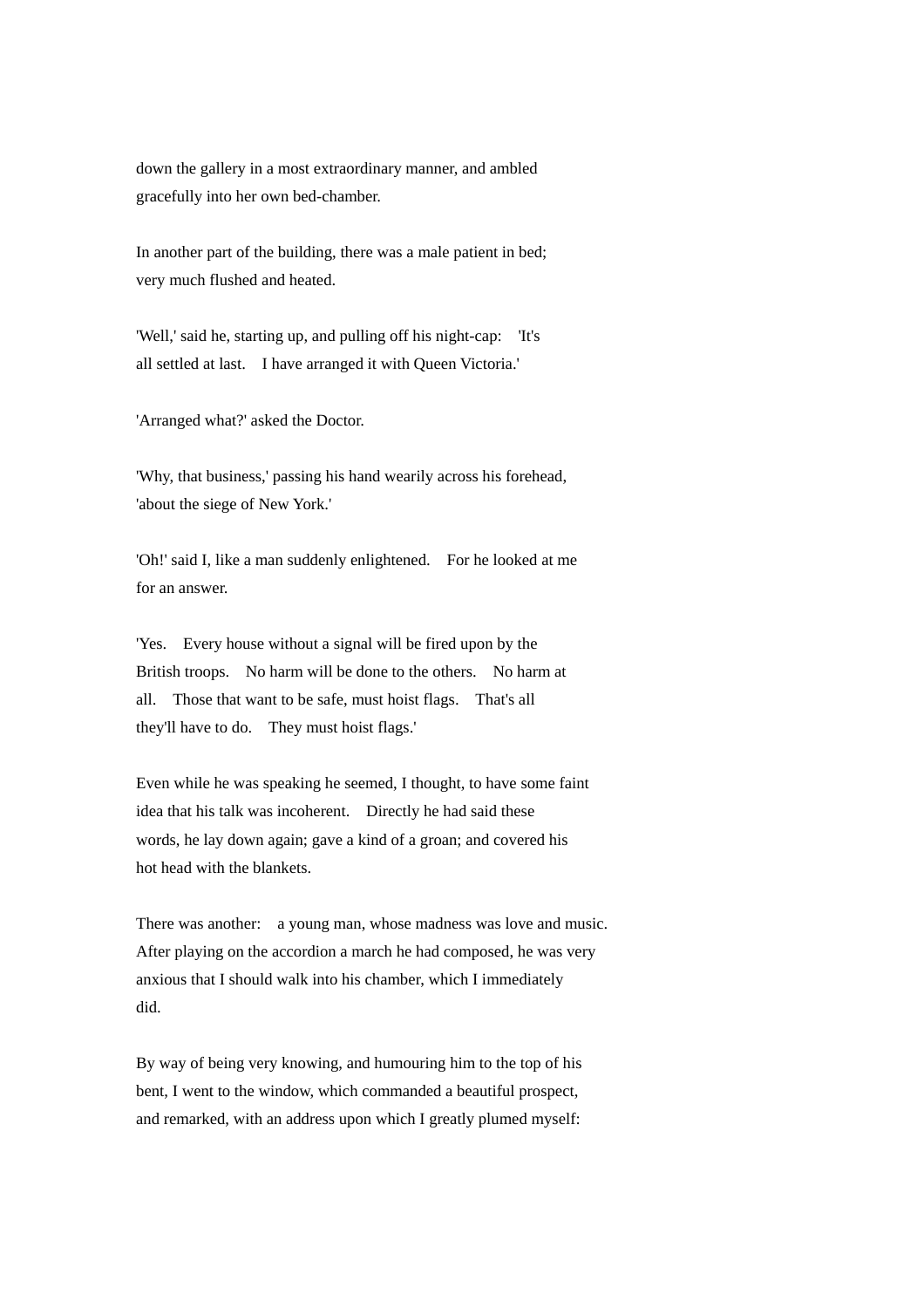'What a delicious country you have about these lodgings of yours!'

'Poh!' said he, moving his fingers carelessly over the notes of his instrument: 'WELL ENOUGH FOR SUCH AN INSTITUTION AS THIS!'

I don't think I was ever so taken aback in all my life.

'I come here just for a whim,' he said coolly. 'That's all.'

'Oh! That's all!' said I.

'Yes. That's all. The Doctor's a smart man. He quite enters into it. It's a joke of mine. I like it for a time. You needn't mention it, but I think I shall go out next Tuesday!'

I assured him that I would consider our interview perfectly confidential; and rejoined the Doctor. As we were passing through a gallery on our way out, a well-dressed lady, of quiet and composed manners, came up, and proffering a slip of paper and a pen, begged that I would oblige her with an autograph, I complied, and we parted.

'I think I remember having had a few interviews like that, with ladies out of doors. I hope SHE is not mad?'

'Yes.'

'On what subject? Autographs?'

'No. She hears voices in the air.'

'Well!' thought I, 'it would be well if we could shut up a few false prophets of these later times, who have professed to do the same; and I should like to try the experiment on a Mormonist or two to begin with.'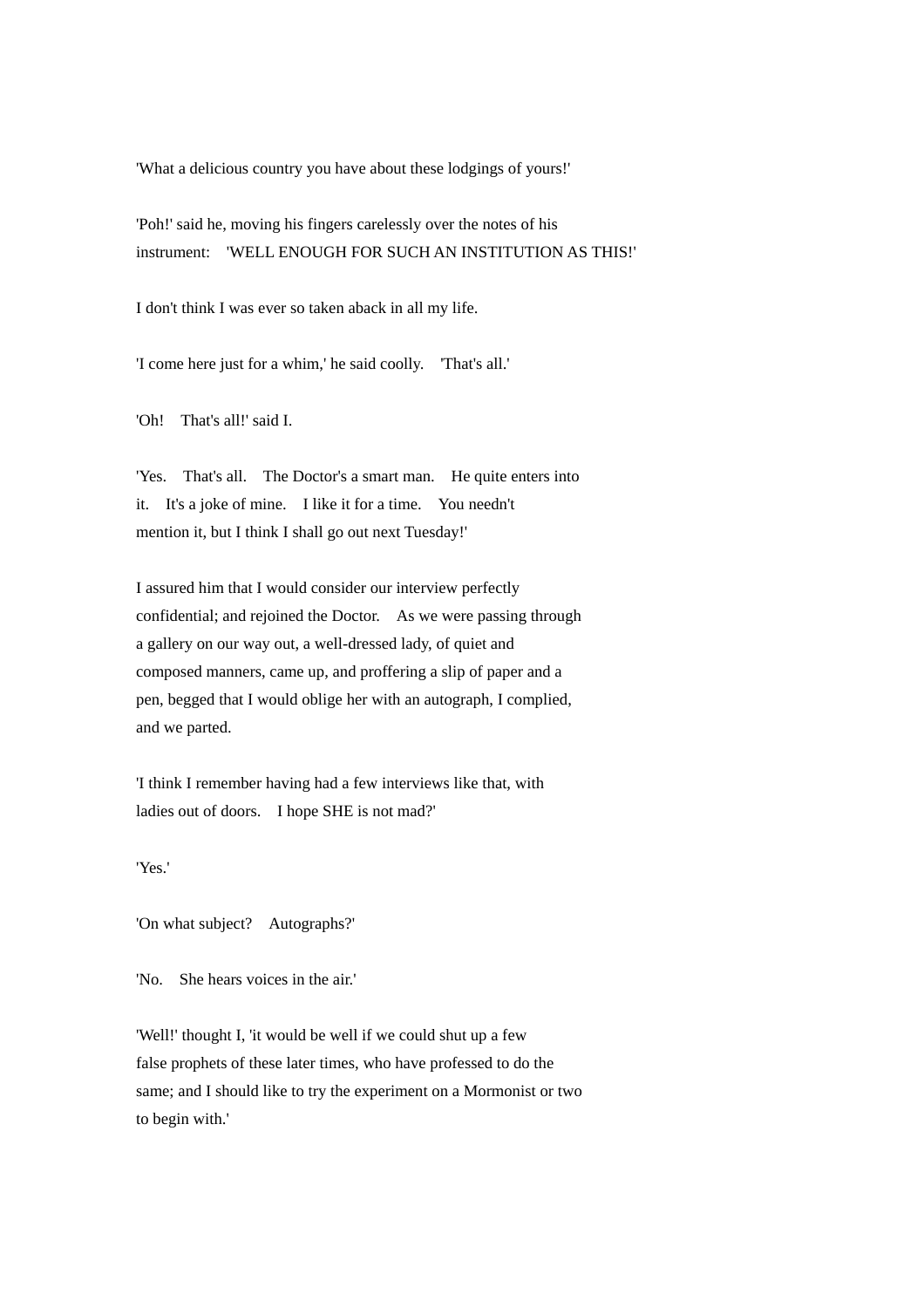In this place, there is the best jail for untried offenders in the world. There is also a very well-ordered State prison, arranged upon the same plan as that at Boston, except that here, there is always a sentry on the wall with a loaded gun. It contained at that time about two hundred prisoners. A spot was shown me in the sleeping ward, where a watchman was murdered some years since in the dead of night, in a desperate attempt to escape, made by a prisoner who had broken from his cell. A woman, too, was pointed out to me, who, for the murder of her husband, had been a close prisoner for sixteen years.

'Do you think,' I asked of my conductor, 'that after so very long an imprisonment, she has any thought or hope of ever regaining her liberty?'

'Oh dear yes,' he answered. 'To be sure she has.'

'She has no chance of obtaining it, I suppose?'

'Well, I don't know:' which, by-the-bye, is a national answer. 'Her friends mistrust her.'

'What have THEY to do with it?' I naturally inquired.

'Well, they won't petition.'

'But if they did, they couldn't get her out, I suppose?'

'Well, not the first time, perhaps, nor yet the second, but tiring and wearying for a few years might do it.'

'Does that ever do it?'

'Why yes, that'll do it sometimes. Political friends'll do it sometimes. It's pretty often done, one way or another.'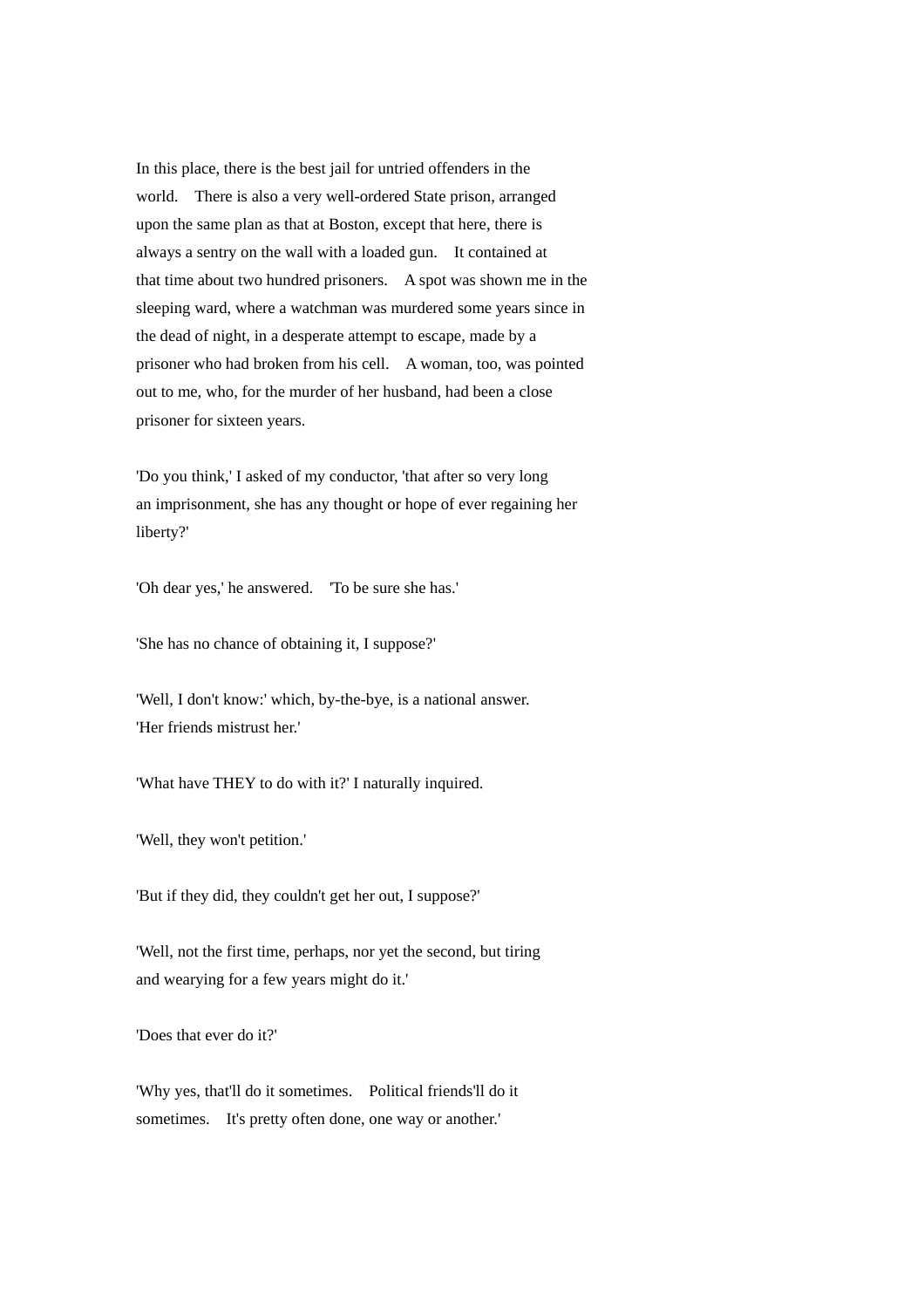I shall always entertain a very pleasant and grateful recollection of Hartford. It is a lovely place, and I had many friends there, whom I can never remember with indifference. We left it with no little regret on the evening of Friday the 11th, and travelled that night by railroad to New Haven. Upon the way, the guard and I were formally introduced to each other (as we usually were on such occasions), and exchanged a variety of small-talk. We reached New Haven at about eight o'clock, after a journey of three hours, and put up for the night at the best inn.

New Haven, known also as the City of Elms, is a fine town. Many of its streets (as its ALIAS sufficiently imports) are planted with rows of grand old elm-trees; and the same natural ornaments surround Yale College, an establishment of considerable eminence and reputation. The various departments of this Institution are erected in a kind of park or common in the middle of the town, where they are dimly visible among the shadowing trees. The effect is very like that of an old cathedral yard in England; and when their branches are in full leaf, must be extremely picturesque. Even in the winter time, these groups of well-grown trees, clustering among the busy streets and houses of a thriving city, have a very quaint appearance: seeming to bring about a kind of compromise between town and country; as if each had met the other half-way, and shaken hands upon it; which is at once novel and pleasant.

After a night's rest, we rose early, and in good time went down to the wharf, and on board the packet New York FOR New York. This was the first American steamboat of any size that I had seen; and certainly to an English eye it was infinitely less like a steamboat than a huge floating bath. I could hardly persuade myself, indeed, but that the bathing establishment off Westminster Bridge, which I left a baby, had suddenly grown to an enormous size; run away from home; and set up in foreign parts as a steamer. Being in America, too, which our vagabonds do so particularly favour, it seemed the more probable.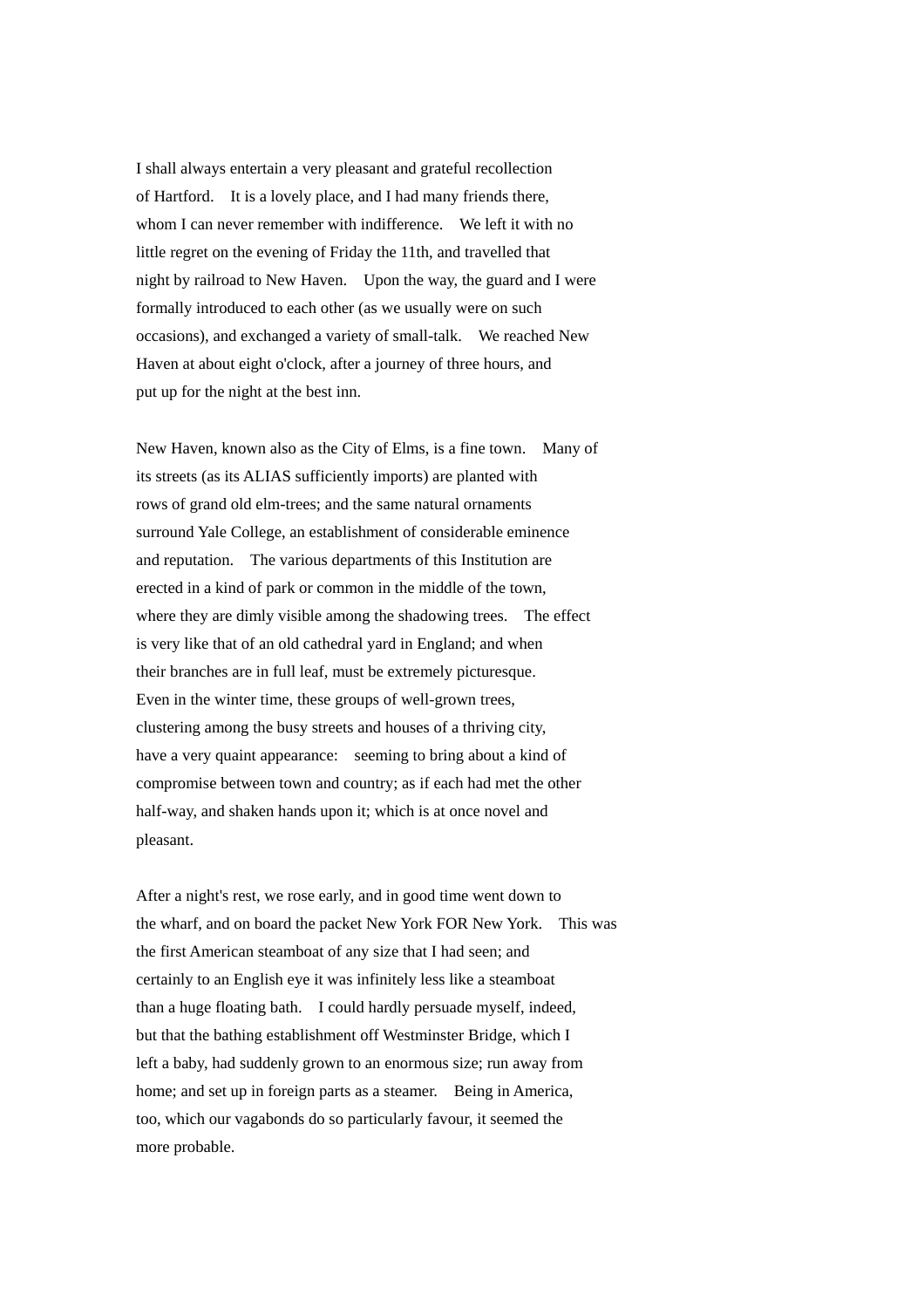The great difference in appearance between these packets and ours, is, that there is so much of them out of the water: the main-deck being enclosed on all sides, and filled with casks and goods, like any second or third floor in a stack of warehouses; and the promenade or hurricane-deck being a-top of that again. A part of the machinery is always above this deck; where the connecting-rod, in a strong and lofty frame, is seen working away like an iron topsawyer. There is seldom any mast or tackle: nothing aloft but two tall black chimneys. The man at the helm is shut up in a little house in the fore part of the boat (the wheel being connected with the rudder by iron chains, working the whole length of the deck); and the passengers, unless the weather be very fine indeed, usually congregate below. Directly you have left the wharf, all the life, and stir, and bustle of a packet cease. You wonder for a long time how she goes on, for there seems to be nobody in charge of her; and when another of these dull machines comes splashing by, you feel quite indignant with it, as a sullen cumbrous, ungraceful, unshiplike leviathan: quite forgetting that the vessel you are on board of, is its very counterpart.

There is always a clerk's office on the lower deck, where you pay your fare; a ladies' cabin; baggage and stowage rooms; engineer's room; and in short a great variety of perplexities which render the discovery of the gentlemen's cabin, a matter of some difficulty. It often occupies the whole length of the boat (as it did in this case), and has three or four tiers of berths on each side. When I first descended into the cabin of the New York, it looked, in my unaccustomed eyes, about as long as the Burlington Arcade.

The Sound which has to be crossed on this passage, is not always a very safe or pleasant navigation, and has been the scene of some unfortunate accidents. It was a wet morning, and very misty, and we soon lost sight of land. The day was calm, however, and brightened towards noon. After exhausting (with good help from a friend) the larder, and the stock of bottled beer, I lay down to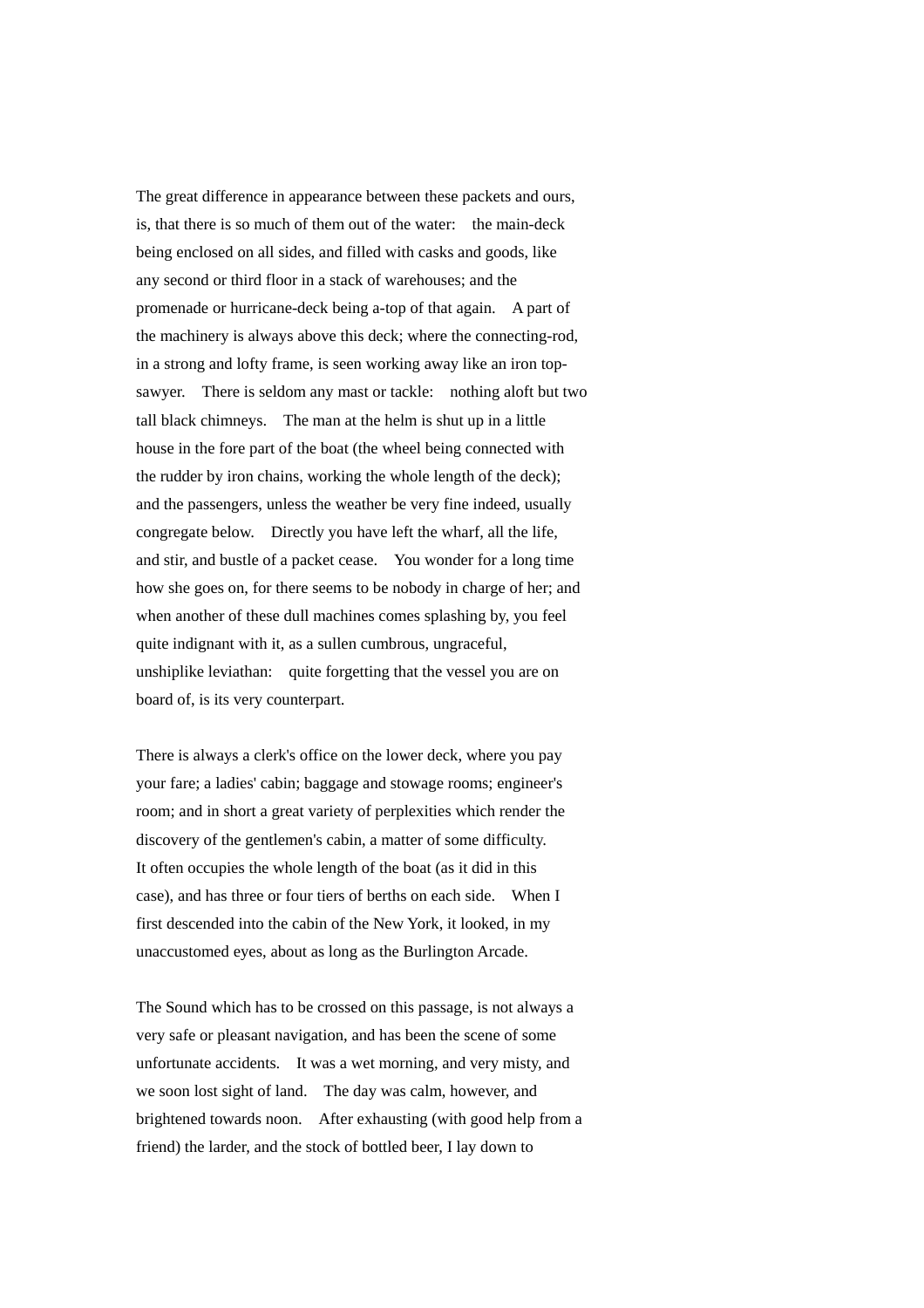sleep; being very much tired with the fatigues of yesterday. But I woke from my nap in time to hurry up, and see Hell Gate, the Hog's Back, the Frying Pan, and other notorious localities, attractive to all readers of famous Diedrich Knickerbocker's History. We were now in a narrow channel, with sloping banks on either side, besprinkled with pleasant villas, and made refreshing to the sight by turf and trees. Soon we shot in quick succession, past a lighthouse; a madhouse (how the lunatics flung up their caps and roared in sympathy with the headlong engine and the driving tide!); a jail; and other buildings: and so emerged into a noble bay, whose waters sparkled in the now cloudless sunshine like Nature's eyes turned up to Heaven.

Then there lay stretched out before us, to the right, confused heaps of buildings, with here and there a spire or steeple, looking down upon the herd below; and here and there, again, a cloud of lazy smoke; and in the foreground a forest of ships' masts, cheery with flapping sails and waving flags. Crossing from among them to the opposite shore, were steam ferry-boats laden with people, coaches, horses, waggons, baskets, boxes: crossed and recrossed by other ferry-boats: all travelling to and fro: and never idle. Stately among these restless Insects, were two or three large ships, moving with slow majestic pace, as creatures of a prouder kind, disdainful of their puny journeys, and making for the broad sea. Beyond, were shining heights, and islands in the glancing river, and a distance scarcely less blue and bright than the sky it seemed to meet. The city's hum and buzz, the clinking of capstans, the ringing of bells, the barking of dogs, the clattering of wheels, tingled in the listening ear. All of which life and stir, coming across the stirring water, caught new life and animation from its free companionship; and, sympathising with its buoyant spirits, glistened as it seemed in sport upon its surface, and hemmed the vessel round, and plashed the water high about her sides, and, floating her gallantly into the dock, flew off again to welcome other comers, and speed before them to the busy port.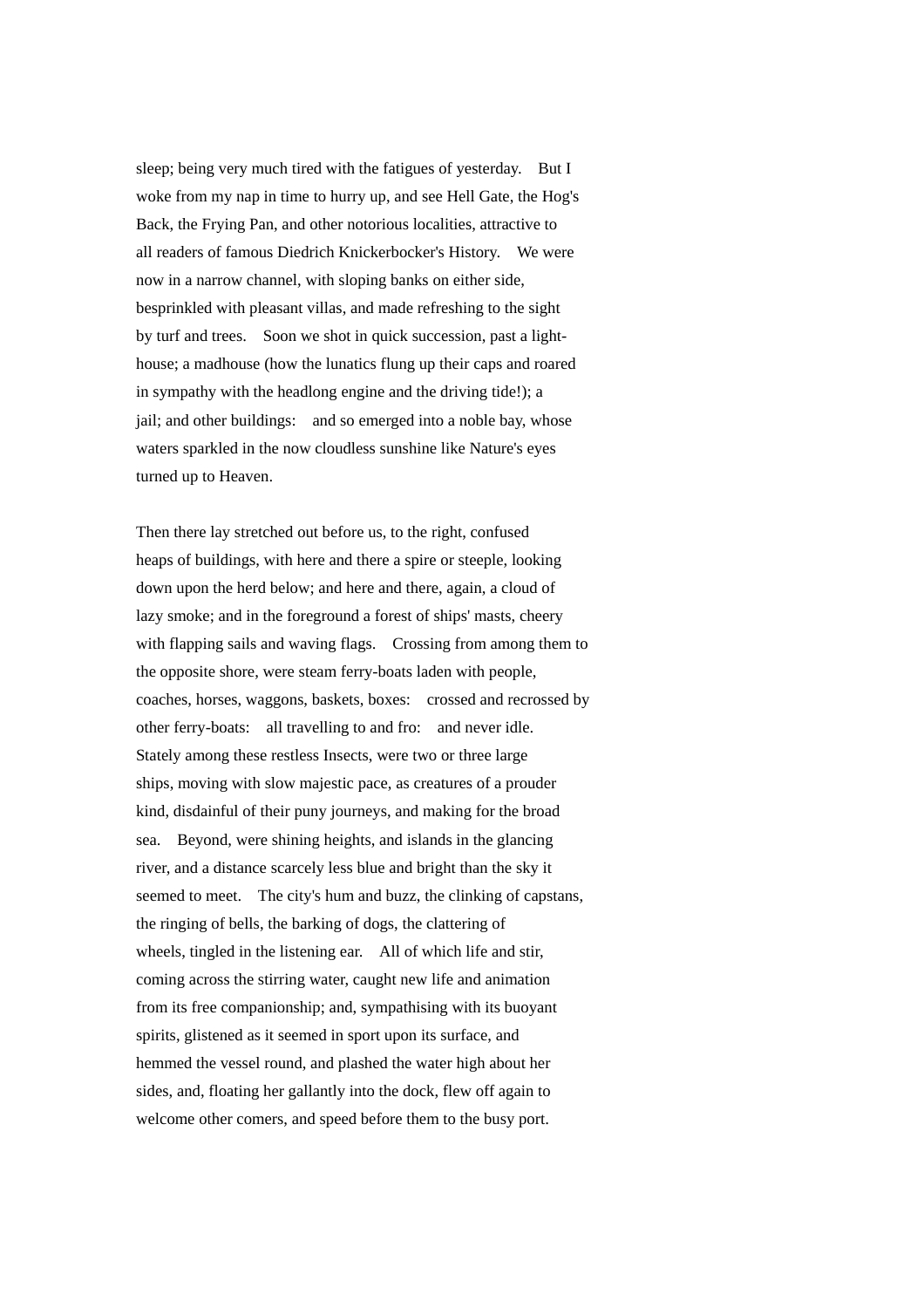## CHAPTER VI - NEW YORK

THE beautiful metropolis of America is by no means so clean a city as Boston, but many of its streets have the same characteristics; except that the houses are not quite so fresh-coloured, the signboards are not quite so gaudy, the gilded letters not quite so golden, the bricks not quite so red, the stone not quite so white, the blinds and area railings not quite so green, the knobs and plates upon the street doors not quite so bright and twinkling. There are many by-streets, almost as neutral in clean colours, and positive in dirty ones, as by-streets in London; and there is one quarter, commonly called the Five Points, which, in respect of filth and wretchedness, may be safely backed against Seven Dials, or any other part of famed St. Giles's.

The great promenade and thoroughfare, as most people know, is Broadway; a wide and bustling street, which, from the Battery Gardens to its opposite termination in a country road, may be four miles long. Shall we sit down in an upper floor of the Carlton House Hotel (situated in the best part of this main artery of New York), and when we are tired of looking down upon the life below, sally forth arm-in-arm, and mingle with the stream?

Warm weather! The sun strikes upon our heads at this open window, as though its rays were concentrated through a burning-glass; but the day is in its zenith, and the season an unusual one. Was there ever such a sunny street as this Broadway! The pavement stones are polished with the tread of feet until they shine again; the red bricks of the houses might be yet in the dry, hot kilns; and the roofs of those omnibuses look as though, if water were poured on them, they would hiss and smoke, and smell like half-quenched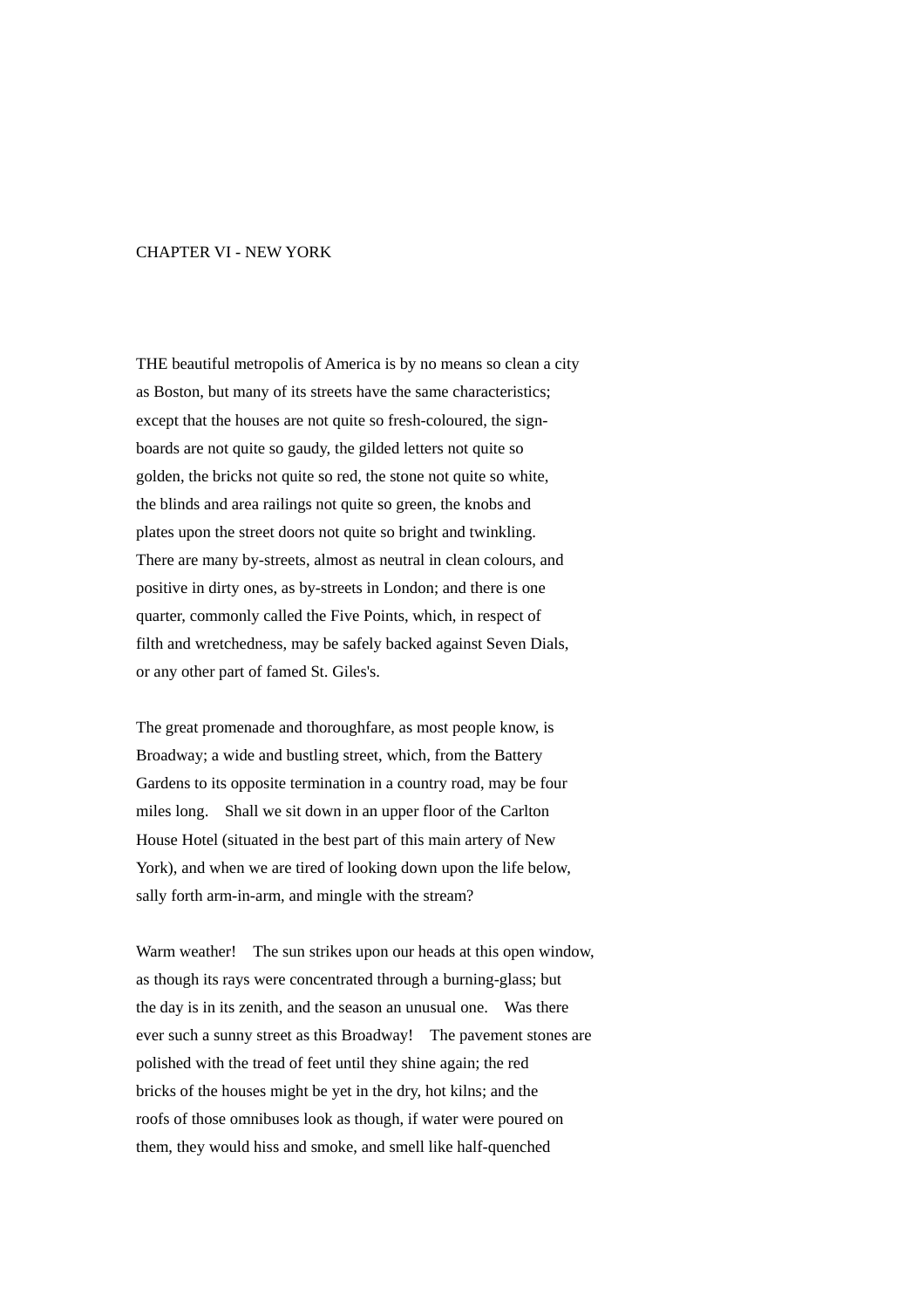fires. No stint of omnibuses here! Half-a-dozen have gone by within as many minutes. Plenty of hackney cabs and coaches too; gigs, phaetons, large-wheeled tilburies, and private carriages rather of a clumsy make, and not very different from the public vehicles, but built for the heavy roads beyond the city pavement. Negro coachmen and white; in straw hats, black hats, white hats, glazed caps, fur caps; in coats of drab, black, brown, green, blue, nankeen, striped jean and linen; and there, in that one instance (look while it passes, or it will be too late), in suits of livery. Some southern republican that, who puts his blacks in uniform, and swells with Sultan pomp and power. Yonder, where that phaeton with the well-clipped pair of grays has stopped - standing at their heads now - is a Yorkshire groom, who has not been very long in these parts, and looks sorrowfully round for a companion pair of top-boots, which he may traverse the city half a year without meeting. Heaven save the ladies, how they dress! We have seen more colours in these ten minutes, than we should have seen elsewhere, in as many days. What various parasols! what rainbow silks and satins! what pinking of thin stockings, and pinching of thin shoes, and fluttering of ribbons and silk tassels, and display of rich cloaks with gaudy hoods and linings! The young gentlemen are fond, you see, of turning down their shirt-collars and cultivating their whiskers, especially under the chin; but they cannot approach the ladies in their dress or bearing, being, to say the truth, humanity of quite another sort. Byrons of the desk and counter, pass on, and let us see what kind of men those are behind ye: those two labourers in holiday clothes, of whom one carries in his hand a crumpled scrap of paper from which he tries to spell out a hard name, while the other looks about for it on all the doors and windows.

Irishmen both! You might know them, if they were masked, by their long-tailed blue coats and bright buttons, and their drab trousers, which they wear like men well used to working dresses, who are easy in no others. It would be hard to keep your model republics going, without the countrymen and countrywomen of those two labourers.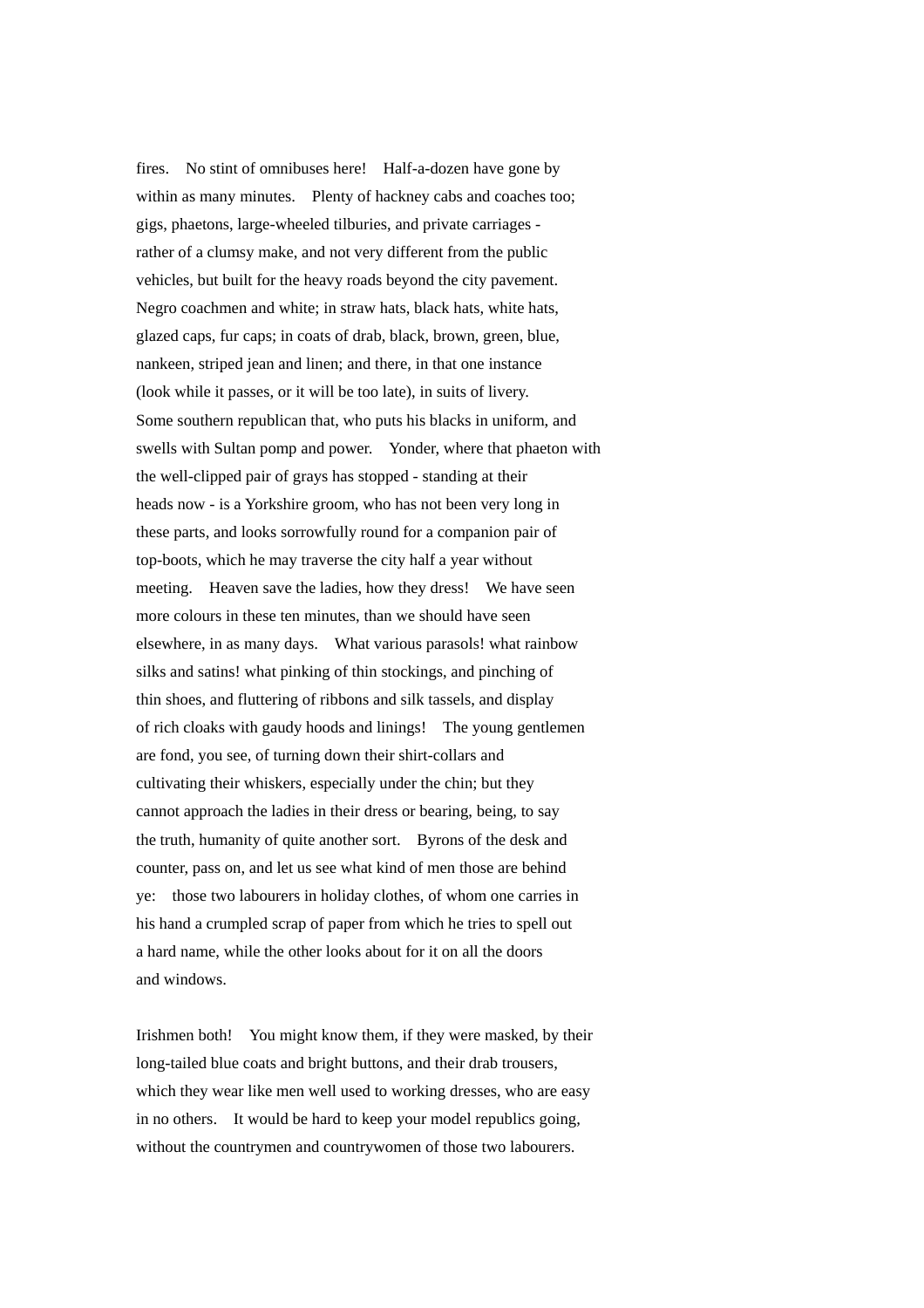For who else would dig, and delve, and drudge, and do domestic work, and make canals and roads, and execute great lines of Internal Improvement! Irishmen both, and sorely puzzled too, to find out what they seek. Let us go down, and help them, for the love of home, and that spirit of liberty which admits of honest service to honest men, and honest work for honest bread, no matter what it be.

That's well! We have got at the right address at last, though it is written in strange characters truly, and might have been scrawled with the blunt handle of the spade the writer better knows the use of, than a pen. Their way lies yonder, but what business takes them there? They carry savings: to hoard up? No. They are brothers, those men. One crossed the sea alone, and working very hard for one half year, and living harder, saved funds enough to bring the other out. That done, they worked together side by side, contentedly sharing hard labour and hard living for another term, and then their sisters came, and then another brother, and lastly, their old mother. And what now? Why, the poor old crone is restless in a strange land, and yearns to lay her bones, she says, among her people in the old graveyard at home: and so they go to pay her passage back: and God help her and them, and every simple heart, and all who turn to the Jerusalem of their younger days, and have an altar-fire upon the cold hearth of their fathers.

This narrow thoroughfare, baking and blistering in the sun, is Wall Street: the Stock Exchange and Lombard Street of New York. Many a rapid fortune has been made in this street, and many a no less rapid ruin. Some of these very merchants whom you see hanging about here now, have locked up money in their strong-boxes, like the man in the Arabian Nights, and opening them again, have found but withered leaves. Below, here by the water-side, where the bowsprits of ships stretch across the footway, and almost thrust themselves into the windows, lie the noble American vessels which having made their Packet Service the finest in the world. They have brought hither the foreigners who abound in all the streets: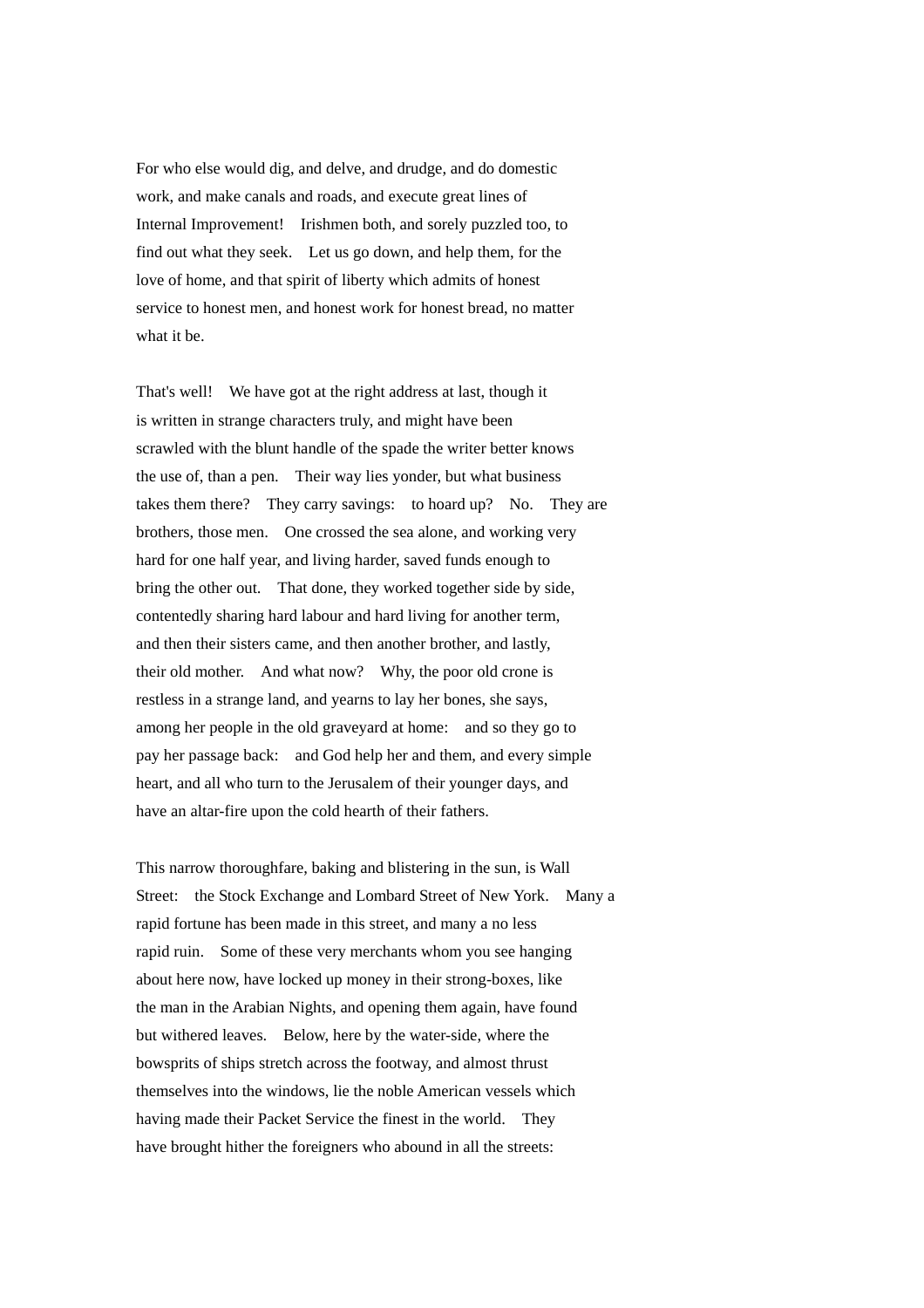not, perhaps, that there are more here, than in other commercial cities; but elsewhere, they have particular haunts, and you must find them out; here, they pervade the town.

We must cross Broadway again; gaining some refreshment from the heat, in the sight of the great blocks of clean ice which are being carried into shops and bar-rooms; and the pine-apples and watermelons profusely displayed for sale. Fine streets of spacious houses here, you see! - Wall Street has furnished and dismantled many of them very often - and here a deep green leafy square. Be sure that is a hospitable house with inmates to be affectionately remembered always, where they have the open door and pretty show of plants within, and where the child with laughing eyes is peeping out of window at the little dog below. You wonder what may be the use of this tall flagstaff in the by-street, with something like Liberty's head-dress on its top: so do I. But there is a passion for tall flagstaffs hereabout, and you may see its twin brother in five minutes, if you have a mind.

Again across Broadway, and so - passing from the many-coloured crowd and glittering shops - into another long main street, the Bowery. A railroad yonder, see, where two stout horses trot along, drawing a score or two of people and a great wooden ark, with ease. The stores are poorer here; the passengers less gay. Clothes ready-made, and meat ready-cooked, are to be bought in these parts; and the lively whirl of carriages is exchanged for the deep rumble of carts and waggons. These signs which are so plentiful, in shape like river buoys, or small balloons, hoisted by cords to poles, and dangling there, announce, as you may see by looking up, 'OYSTERS IN EVERY STYLE.' They tempt the hungry most at night, for then dull candles glimmering inside, illuminate these dainty words, and make the mouths of idlers water, as they read and linger.

What is this dismal-fronted pile of bastard Egyptian, like an enchanter's palace in a melodrama! - a famous prison, called The Tombs. Shall we go in?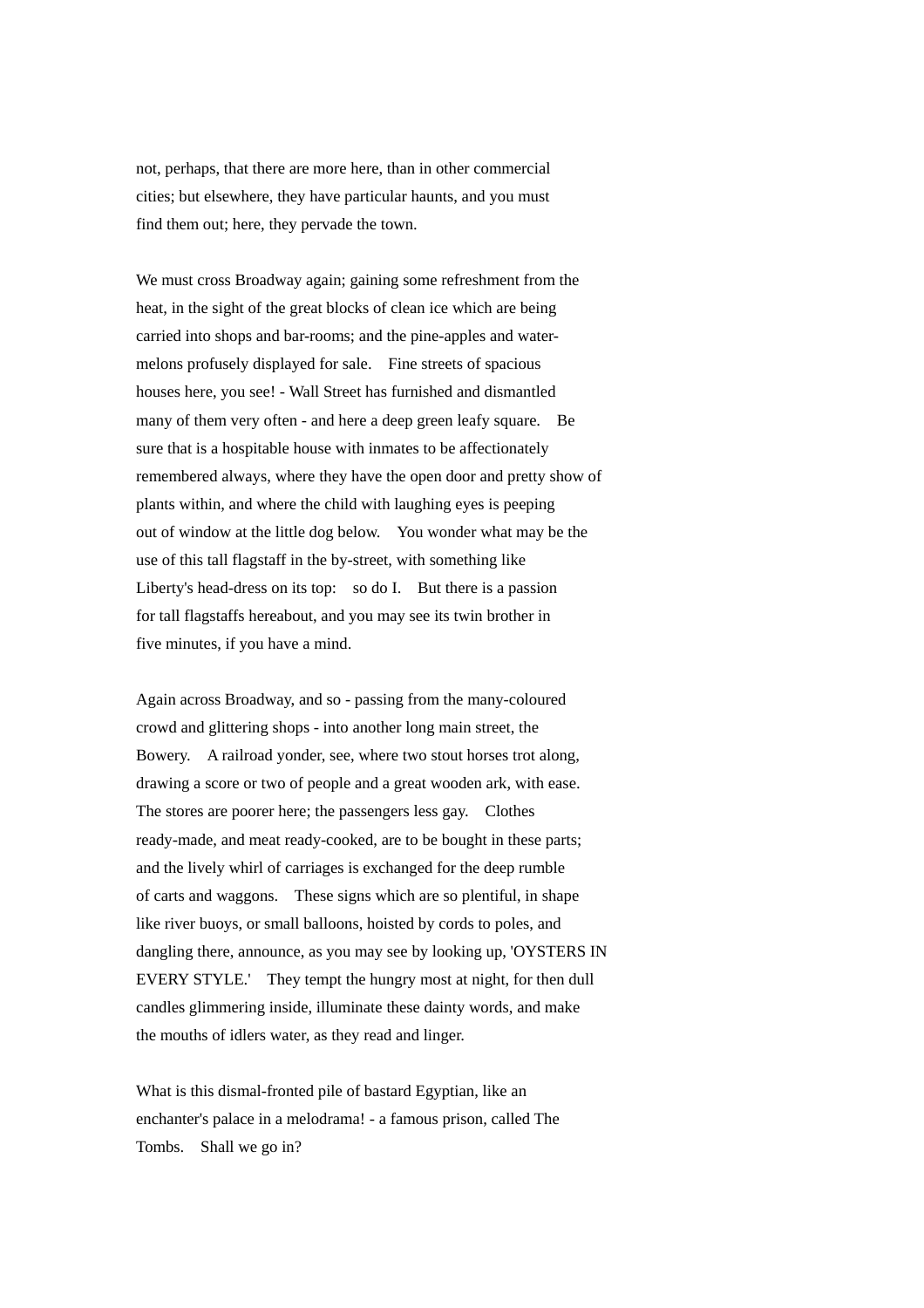So. A long, narrow, lofty building, stove-heated as usual, with four galleries, one above the other, going round it, and communicating by stairs. Between the two sides of each gallery, and in its centre, a bridge, for the greater convenience of crossing. On each of these bridges sits a man: dozing or reading, or talking to an idle companion. On each tier, are two opposite rows of small iron doors. They look like furnace-doors, but are cold and black, as though the fires within had all gone out. Some two or three are open, and women, with drooping heads bent down, are talking to the inmates. The whole is lighted by a skylight, but it is fast closed; and from the roof there dangle, limp and drooping, two useless windsails.

A man with keys appears, to show us round. A good-looking fellow, and, in his way, civil and obliging.

'Are those black doors the cells?'

'Yes.'

'Are they all full?'

'Well, they're pretty nigh full, and that's a fact, and no two ways about it.'

'Those at the bottom are unwholesome, surely?'

'Why, we DO only put coloured people in 'em. That's the truth.'

'When do the prisoners take exercise?'

'Well, they do without it pretty much.'

'Do they never walk in the yard?'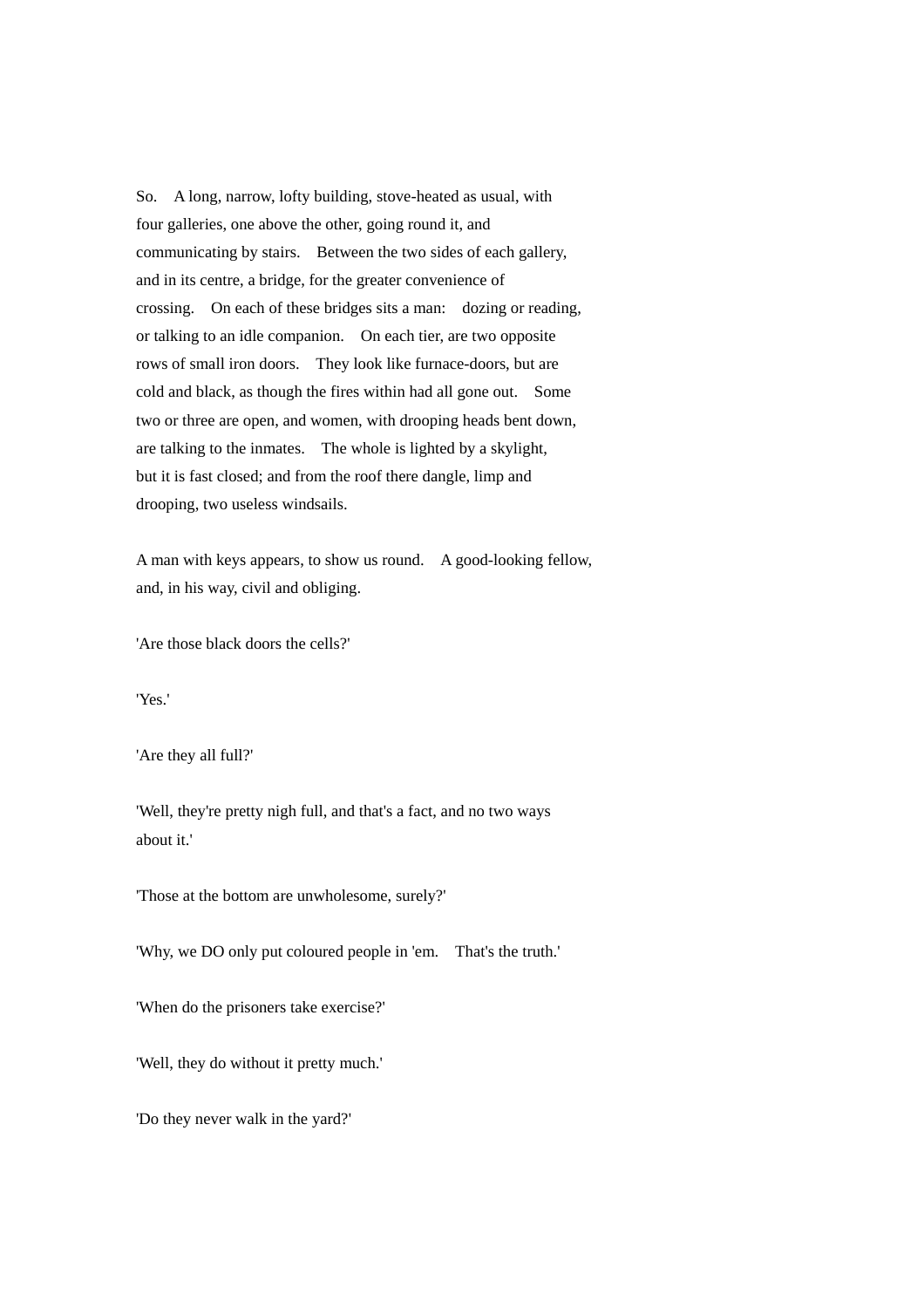'Considerable seldom.'

'Sometimes, I suppose?'

'Well, it's rare they do. They keep pretty bright without it.'

'But suppose a man were here for a twelvemonth. I know this is only a prison for criminals who are charged with grave offences, while they are awaiting their trial, or under remand, but the law here affords criminals many means of delay. What with motions for new trials, and in arrest of judgment, and what not, a prisoner might be here for twelve months, I take it, might he not?'

'Well, I guess he might.'

'Do you mean to say that in all that time he would never come out at that little iron door, for exercise?'

'He might walk some, perhaps - not much.'

'Will you open one of the doors?'

'All, if you like.'

The fastenings jar and rattle, and one of the doors turns slowly on its hinges. Let us look in. A small bare cell, into which the light enters through a high chink in the wall. There is a rude means of washing, a table, and a bedstead. Upon the latter, sits a man of sixty; reading. He looks up for a moment; gives an impatient dogged shake; and fixes his eyes upon his book again. As we withdraw our heads, the door closes on him, and is fastened as before. This man has murdered his wife, and will probably be hanged.

'How long has he been here?'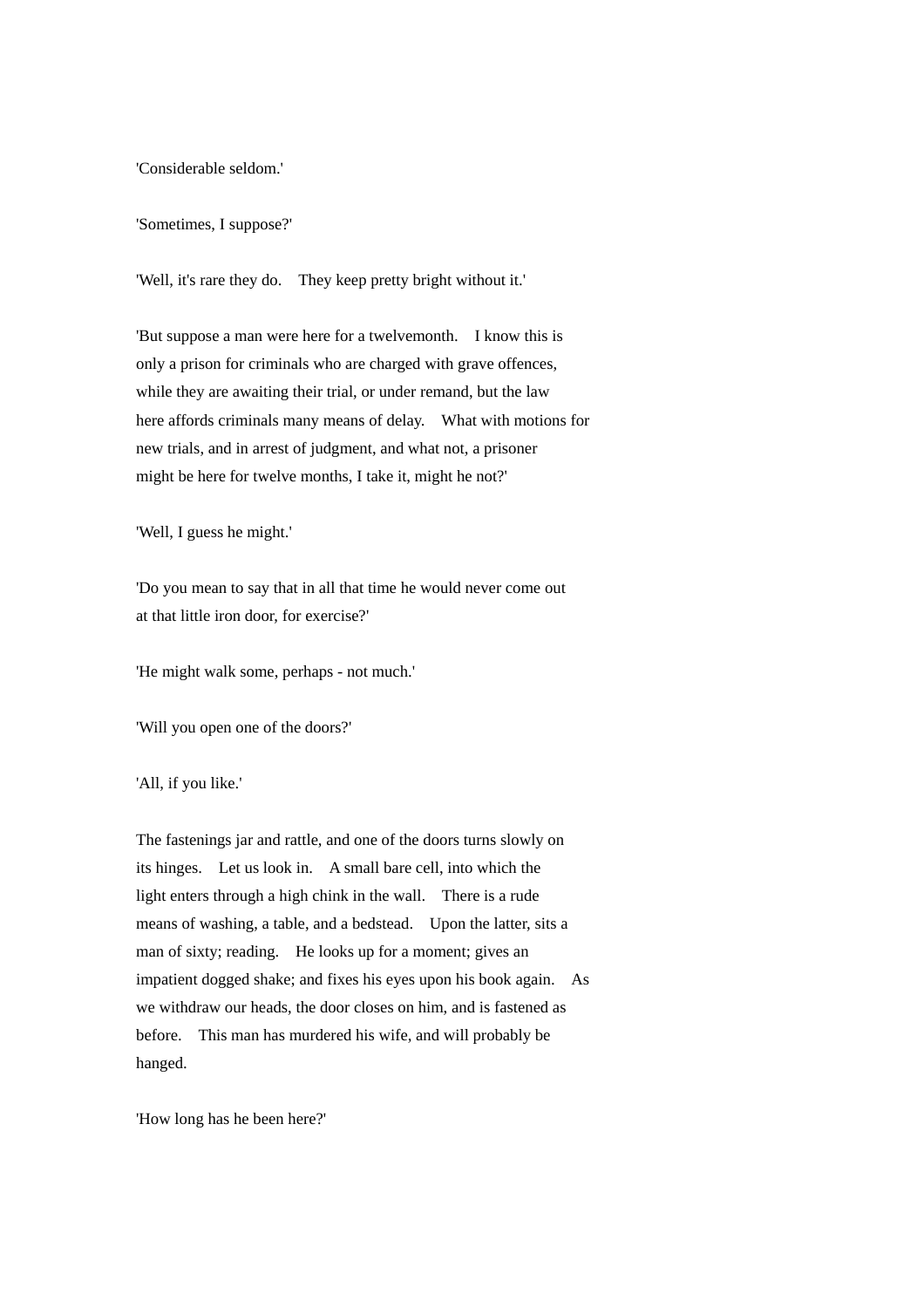'A month.'

'When will he be tried?'

'Next term.'

'When is that?'

'Next month.'

'In England, if a man be under sentence of death, even he has air and exercise at certain periods of the day.'

'Possible?'

With what stupendous and untranslatable coolness he says this, and how loungingly he leads on to the women's side: making, as he goes, a kind of iron castanet of the key and the stair-rail!

Each cell door on this side has a square aperture in it. Some of the women peep anxiously through it at the sound of footsteps; others shrink away in shame. - For what offence can that lonely child, of ten or twelve years old, be shut up here? Oh! that boy? He is the son of the prisoner we saw just now; is a witness against his father; and is detained here for safe keeping, until the trial; that's all.

But it is a dreadful place for the child to pass the long days and nights in. This is rather hard treatment for a young witness, is it not? - What says our conductor?

'Well, it an't a very rowdy life, and THAT'S a fact!'

Again he clinks his metal castanet, and leads us leisurely away. I have a question to ask him as we go.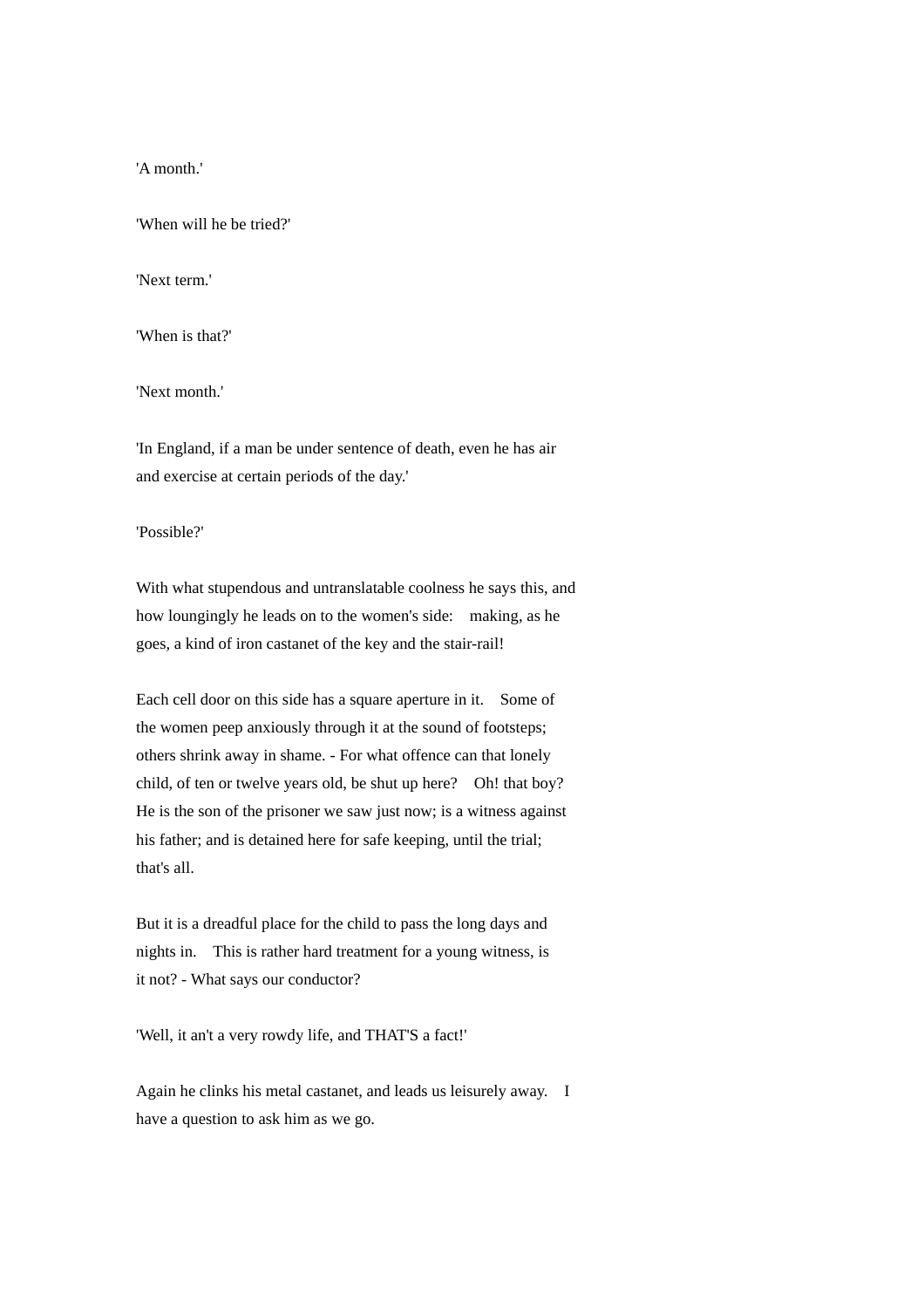'Pray, why do they call this place The Tombs?'

'Well, it's the cant name.'

'I know it is. Why?'

'Some suicides happened here, when it was first built. I expect it come about from that.'

'I saw just now, that that man's clothes were scattered about the floor of his cell. Don't you oblige the prisoners to be orderly, and put such things away?'

'Where should they put 'em?'

'Not on the ground surely. What do you say to hanging them up?'

He stops and looks round to emphasise his answer:

'Why, I say that's just it. When they had hooks they WOULD hang themselves, so they're taken out of every cell, and there's only the marks left where they used to be!'

The prison-yard in which he pauses now, has been the scene of terrible performances. Into this narrow, grave-like place, men are brought out to die. The wretched creature stands beneath the gibbet on the ground; the rope about his neck; and when the sign is given, a weight at its other end comes running down, and swings him up into the air - a corpse.

The law requires that there be present at this dismal spectacle, the judge, the jury, and citizens to the amount of twenty-five. From the community it is hidden. To the dissolute and bad, the thing remains a frightful mystery. Between the criminal and them, the prison-wall is interposed as a thick gloomy veil. It is the curtain to his bed of death, his winding-sheet, and grave. From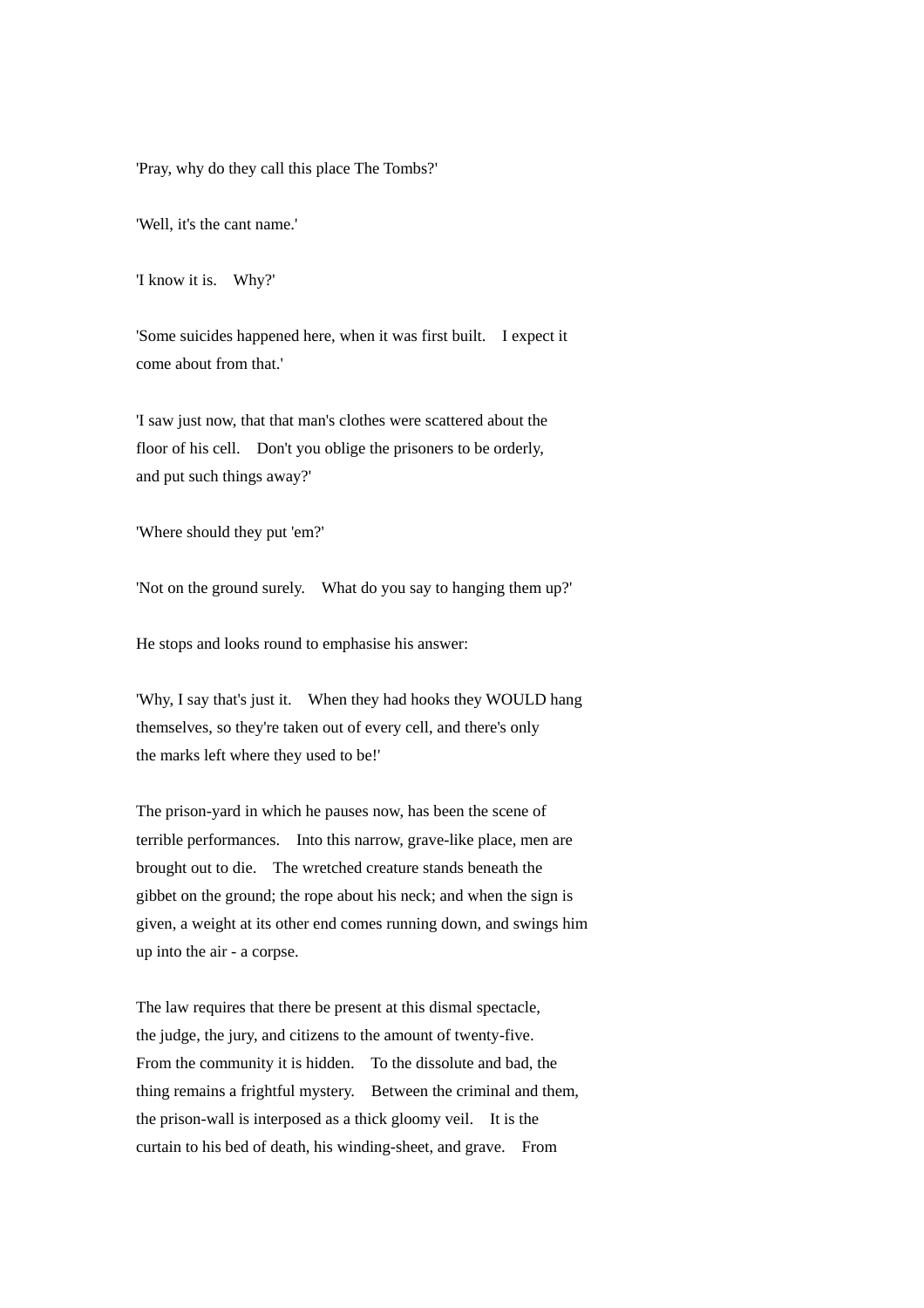him it shuts out life, and all the motives to unrepenting hardihood in that last hour, which its mere sight and presence is often allsufficient to sustain. There are no bold eyes to make him bold; no ruffians to uphold a ruffian's name before. All beyond the pitiless stone wall, is unknown space.

Let us go forth again into the cheerful streets.

Once more in Broadway! Here are the same ladies in bright colours, walking to and fro, in pairs and singly; yonder the very same light blue parasol which passed and repassed the hotel-window twenty times while we were sitting there. We are going to cross here. Take care of the pigs. Two portly sows are trotting up behind this carriage, and a select party of half-a-dozen gentlemen hogs have just now turned the corner.

Here is a solitary swine lounging homeward by himself. He has only one ear; having parted with the other to vagrant-dogs in the course of his city rambles. But he gets on very well without it; and leads a roving, gentlemanly, vagabond kind of life, somewhat answering to that of our club-men at home. He leaves his lodgings every morning at a certain hour, throws himself upon the town, gets through his day in some manner quite satisfactory to himself, and regularly appears at the door of his own house again at night, like the mysterious master of Gil Blas. He is a free-and-easy, careless, indifferent kind of pig, having a very large acquaintance among other pigs of the same character, whom he rather knows by sight than conversation, as he seldom troubles himself to stop and exchange civilities, but goes grunting down the kennel, turning up the news and small-talk of the city in the shape of cabbage-stalks and offal, and bearing no tails but his own: which is a very short one, for his old enemies, the dogs, have been at that too, and have left him hardly enough to swear by. He is in every respect a republican pig, going wherever he pleases, and mingling with the best society, on an equal, if not superior footing, for every one makes way when he appears, and the haughtiest give him the wall, if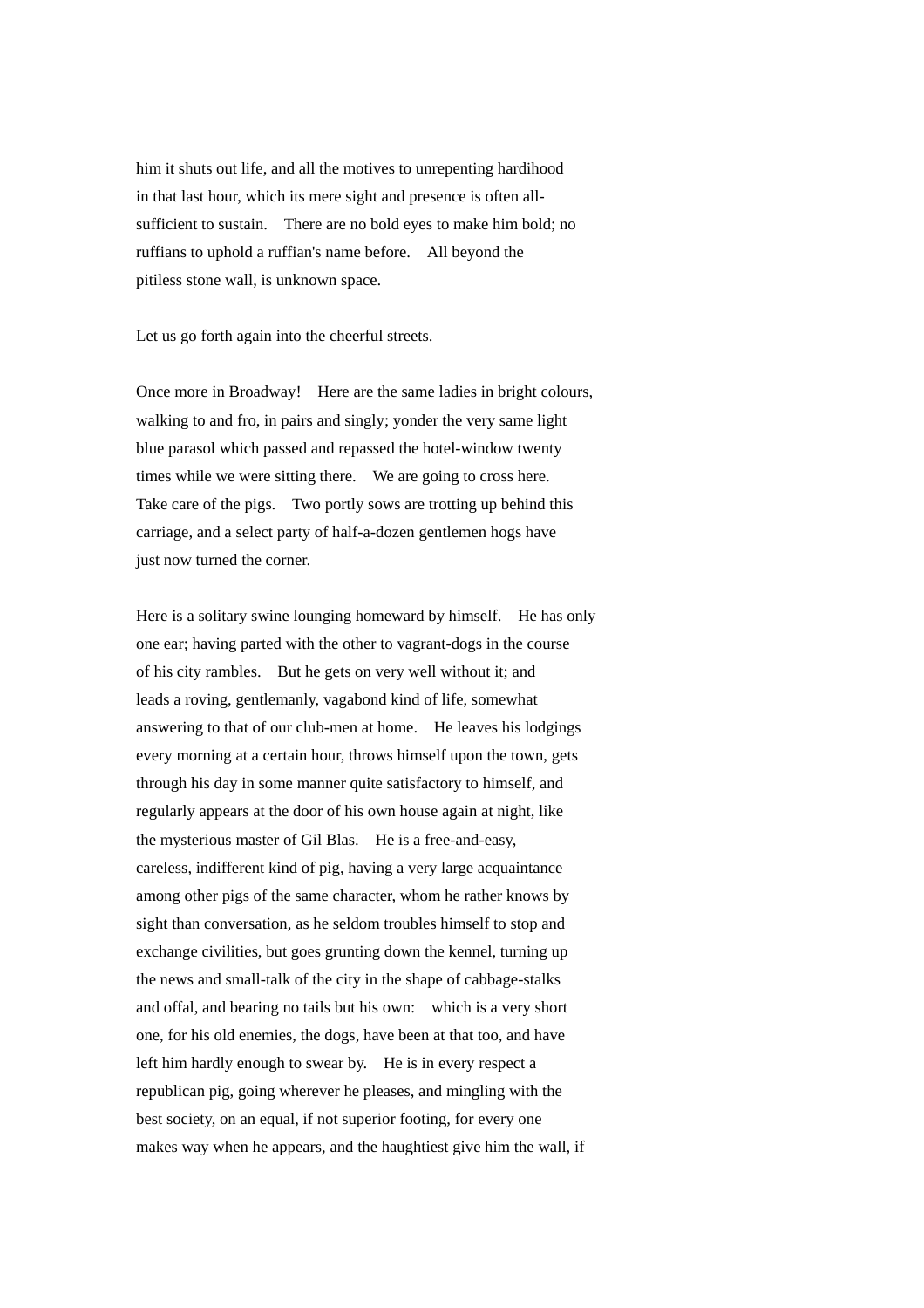he prefer it. He is a great philosopher, and seldom moved, unless by the dogs before mentioned. Sometimes, indeed, you may see his small eye twinkling on a slaughtered friend, whose carcase garnishes a butcher's door-post, but he grunts out 'Such is life: all flesh is pork!' buries his nose in the mire again, and waddles down the gutter: comforting himself with the reflection that there is one snout the less to anticipate stray cabbage-stalks, at any rate.

They are the city scavengers, these pigs. Ugly brutes they are; having, for the most part, scanty brown backs, like the lids of old horsehair trunks: spotted with unwholesome black blotches. They have long, gaunt legs, too, and such peaked snouts, that if one of them could be persuaded to sit for his profile, nobody would recognise it for a pig's likeness. They are never attended upon, or fed, or driven, or caught, but are thrown upon their own resources in early life, and become preternaturally knowing in consequence. Every pig knows where he lives, much better than anybody could tell him. At this hour, just as evening is closing in, you will see them roaming towards bed by scores, eating their way to the last. Occasionally, some youth among them who has overeaten himself, or has been worried by dogs, trots shrinkingly homeward, like a prodigal son: but this is a rare case: perfect self-possession and self-reliance, and immovable composure, being their foremost attributes.

The streets and shops are lighted now; and as the eye travels down the long thoroughfare, dotted with bright jets of gas, it is reminded of Oxford Street, or Piccadilly. Here and there a flight of broad stone cellar-steps appears, and a painted lamp directs you to the Bowling Saloon, or Ten-Pin alley; Ten-Pins being a game of mingled chance and skill, invented when the legislature passed an act forbidding Nine-Pins. At other downward flights of steps, are other lamps, marking the whereabouts of oyster-cellars - pleasant retreats, say I: not only by reason of their wonderful cookery of oysters, pretty nigh as large as cheese-plates (or for thy dear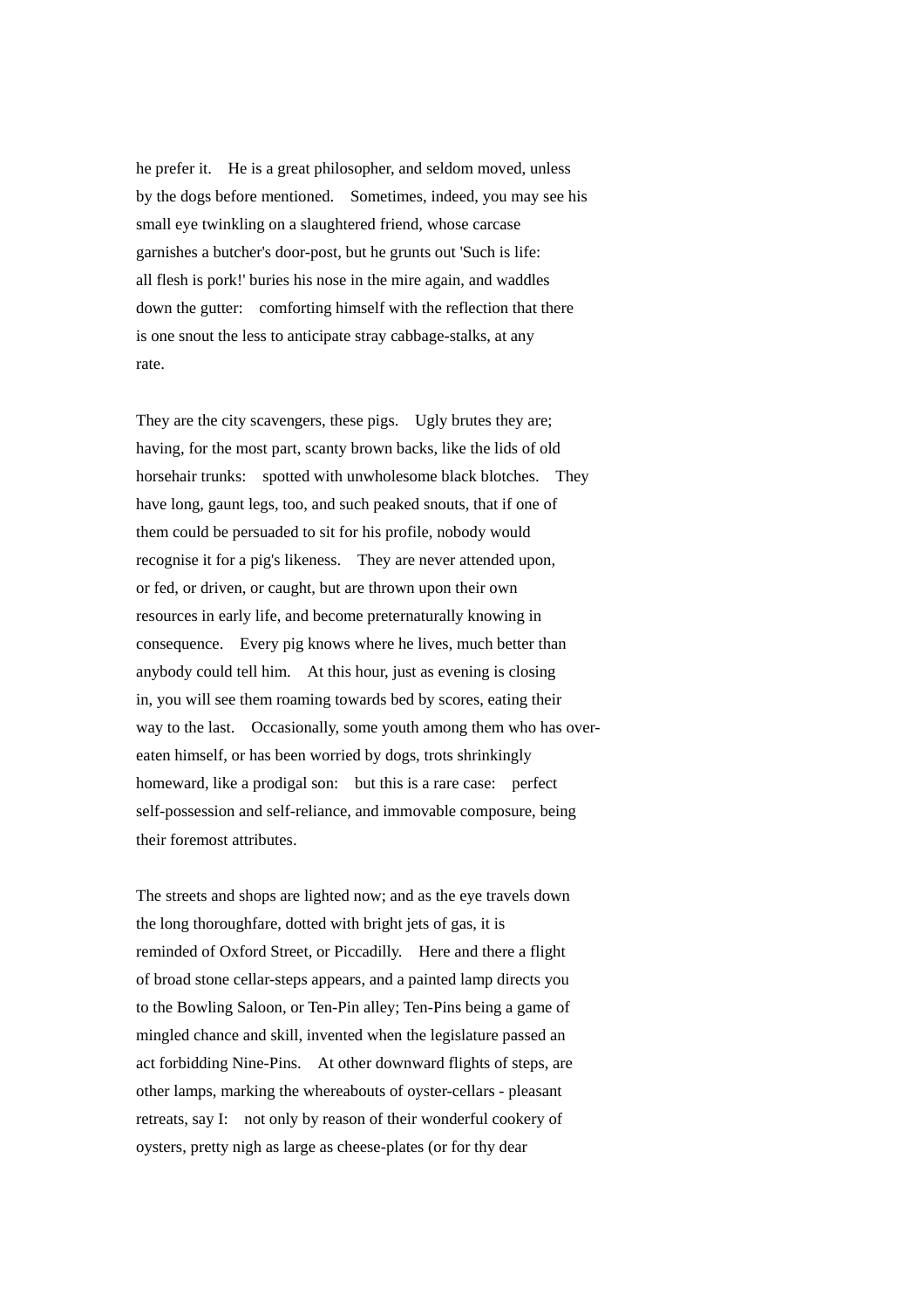sake, heartiest of Greek Professors!), but because of all kinds of caters of fish, or flesh, or fowl, in these latitudes, the swallowers of oysters alone are not gregarious; but subduing themselves, as it were, to the nature of what they work in, and copying the coyness of the thing they eat, do sit apart in curtained boxes, and consort by twos, not by two hundreds.

But how quiet the streets are! Are there no itinerant bands; no wind or stringed instruments? No, not one. By day, are there no Punches, Fantoccini, Dancing-dogs, Jugglers, Conjurers, Orchestrinas, or even Barrel-organs? No, not one. Yes, I remember one. One barrel-organ and a dancing-monkey - sportive by nature, but fast fading into a dull, lumpish monkey, of the Utilitarian school. Beyond that, nothing lively; no, not so much as a white mouse in a twirling cage.

Are there no amusements? Yes. There is a lecture-room across the way, from which that glare of light proceeds, and there may be evening service for the ladies thrice a week, or oftener. For the young gentlemen, there is the counting-house, the store, the barroom: the latter, as you may see through these windows, pretty full. Hark! to the clinking sound of hammers breaking lumps of ice, and to the cool gurgling of the pounded bits, as, in the process of mixing, they are poured from glass to glass! No amusements? What are these suckers of cigars and swallowers of strong drinks, whose hats and legs we see in every possible variety of twist, doing, but amusing themselves? What are the fifty newspapers, which those precocious urchins are bawling down the street, and which are kept filed within, what are they but amusements? Not vapid, waterish amusements, but good strong stuff; dealing in round abuse and blackguard names; pulling off the roofs of private houses, as the Halting Devil did in Spain; pimping and pandering for all degrees of vicious taste, and gorging with coined lies the most voracious maw; imputing to every man in public life the coarsest and the vilest motives; scaring away from the stabbed and prostrate body-politic, every Samaritan of clear conscience and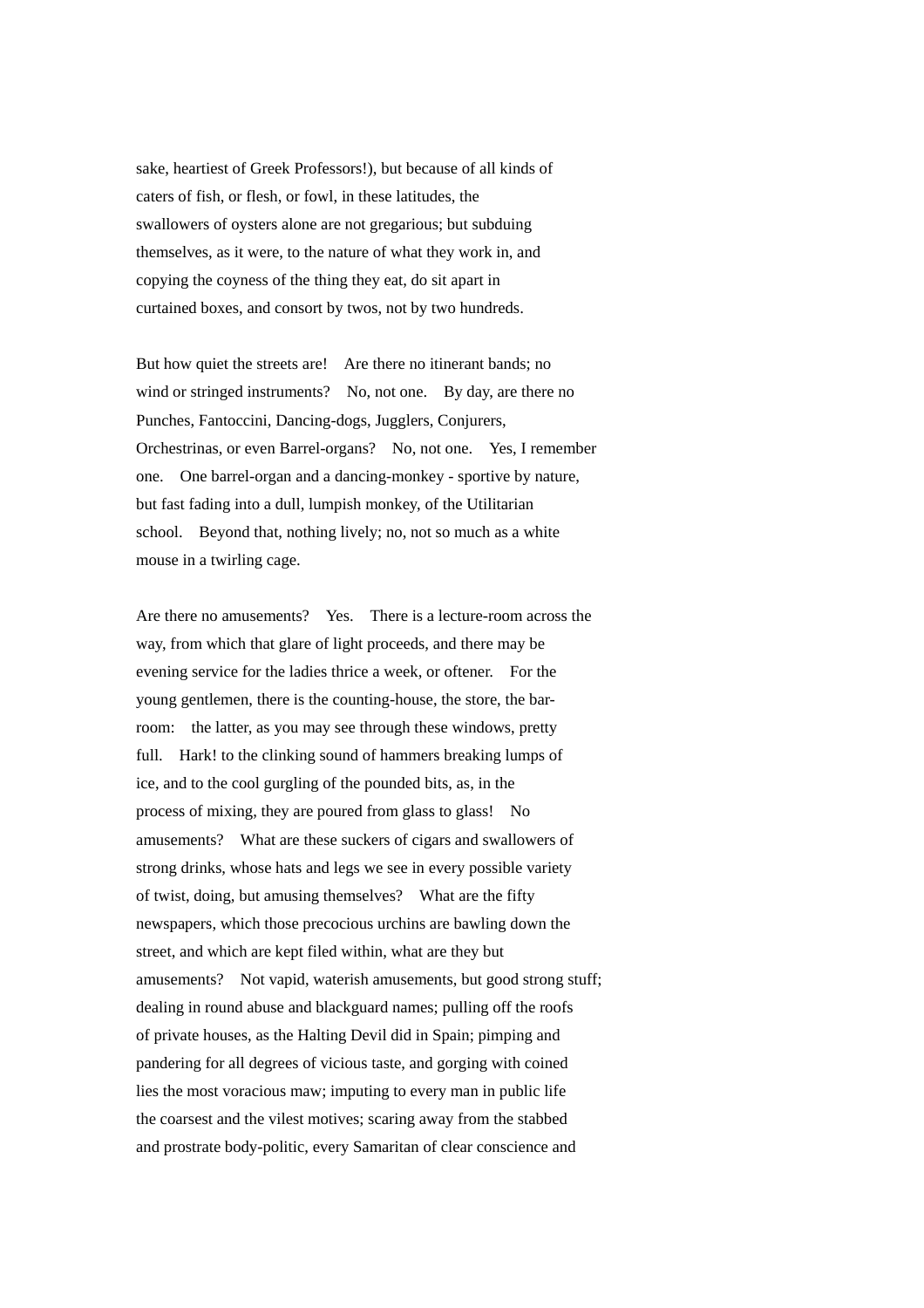good deeds; and setting on, with yell and whistle and the clapping of foul hands, the vilest vermin and worst birds of prey. - No amusements!

Let us go on again; and passing this wilderness of an hotel with stores about its base, like some Continental theatre, or the London Opera House shorn of its colonnade, plunge into the Five Points. But it is needful, first, that we take as our escort these two heads of the police, whom you would know for sharp and well-trained officers if you met them in the Great Desert. So true it is, that certain pursuits, wherever carried on, will stamp men with the same character. These two might have been begotten, born, and bred, in Bow Street.

We have seen no beggars in the streets by night or day; but of other kinds of strollers, plenty. Poverty, wretchedness, and vice, are rife enough where we are going now.

This is the place: these narrow ways, diverging to the right and left, and reeking everywhere with dirt and filth. Such lives as are led here, bear the same fruits here as elsewhere. The coarse and bloated faces at the doors, have counterparts at home, and all the wide world over. Debauchery has made the very houses prematurely old. See how the rotten beams are tumbling down, and how the patched and broken windows seem to scowl dimly, like eyes that have been hurt in drunken frays. Many of those pigs live here. Do they ever wonder why their masters walk upright in lieu of going on all-fours? and why they talk instead of grunting?

So far, nearly every house is a low tavern; and on the bar-room walls, are coloured prints of Washington, and Queen Victoria of England, and the American Eagle. Among the pigeon-holes that hold the bottles, are pieces of plate-glass and coloured paper, for there is, in some sort, a taste for decoration, even here. And as seamen frequent these haunts, there are maritime pictures by the dozen: of partings between sailors and their lady-loves, portraits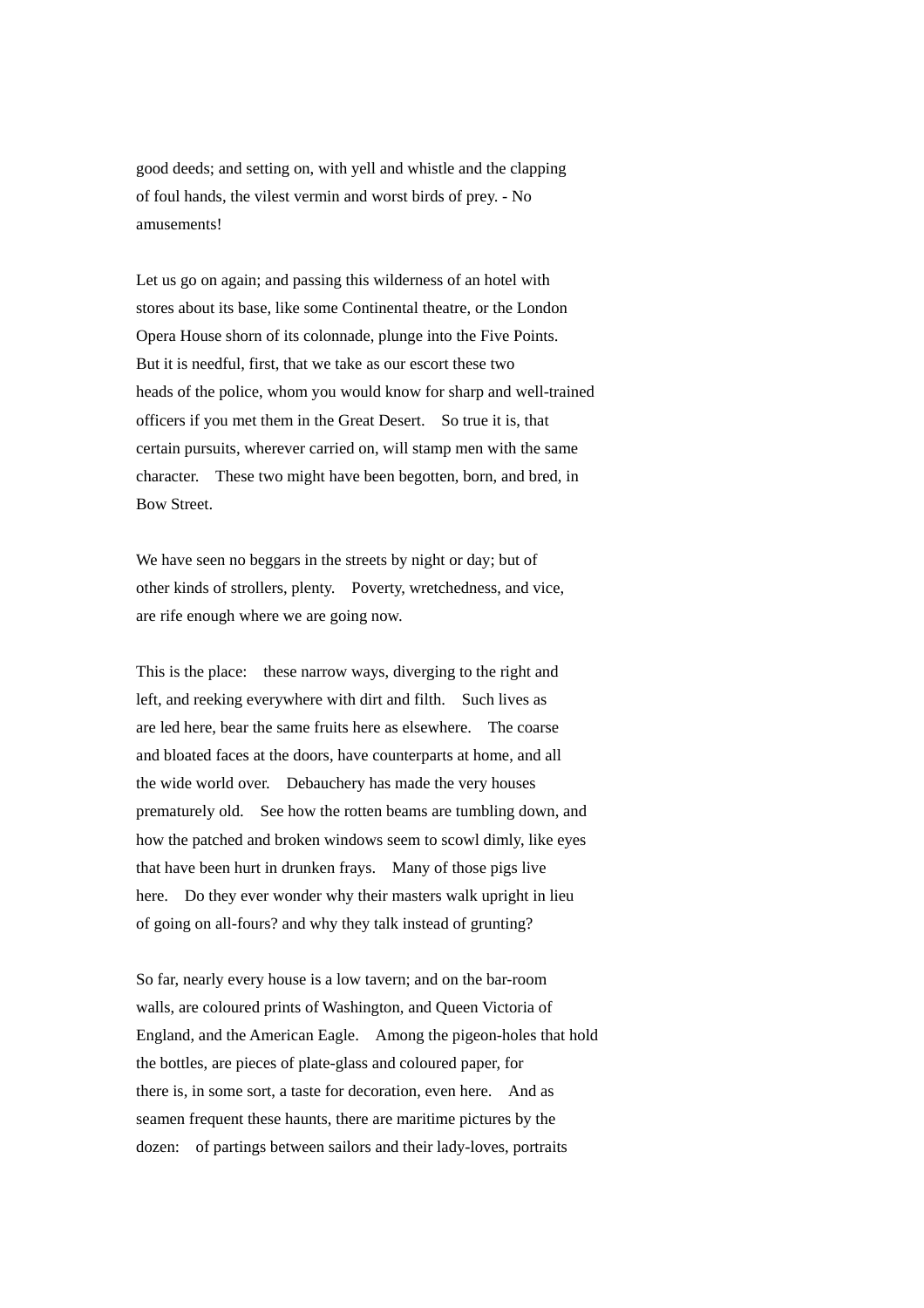of William, of the ballad, and his Black-Eyed Susan; of Will Watch, the Bold Smuggler; of Paul Jones the Pirate, and the like: on which the painted eyes of Queen Victoria, and of Washington to boot, rest in as strange companionship, as on most of the scenes that are enacted in their wondering presence.

What place is this, to which the squalid street conducts us? A kind of square of leprous houses, some of which are attainable only by crazy wooden stairs without. What lies beyond this tottering flight of steps, that creak beneath our tread? - a miserable room, lighted by one dim candle, and destitute of all comfort, save that which may be hidden in a wretched bed. Beside it, sits a man: his elbows on his knees: his forehead hidden in his hands. 'What ails that man?' asks the foremost officer. 'Fever,' he sullenly replies, without looking up. Conceive the fancies of a feverish brain, in such a place as this!

Ascend these pitch-dark stairs, heedful of a false footing on the trembling boards, and grope your way with me into this wolfish den, where neither ray of light nor breath of air, appears to come. A negro lad, startled from his sleep by the officer's voice - he knows it well - but comforted by his assurance that he has not come on business, officiously bestirs himself to light a candle. The match flickers for a moment, and shows great mounds of dusty rags upon the ground; then dies away and leaves a denser darkness than before, if there can be degrees in such extremes. He stumbles down the stairs and presently comes back, shading a flaring taper with his hand. Then the mounds of rags are seen to be astir, and rise slowly up, and the floor is covered with heaps of negro women, waking from their sleep: their white teeth chattering, and their bright eyes glistening and winking on all sides with surprise and fear, like the countless repetition of one astonished African face in some strange mirror.

Mount up these other stairs with no less caution (there are traps and pitfalls here, for those who are not so well escorted as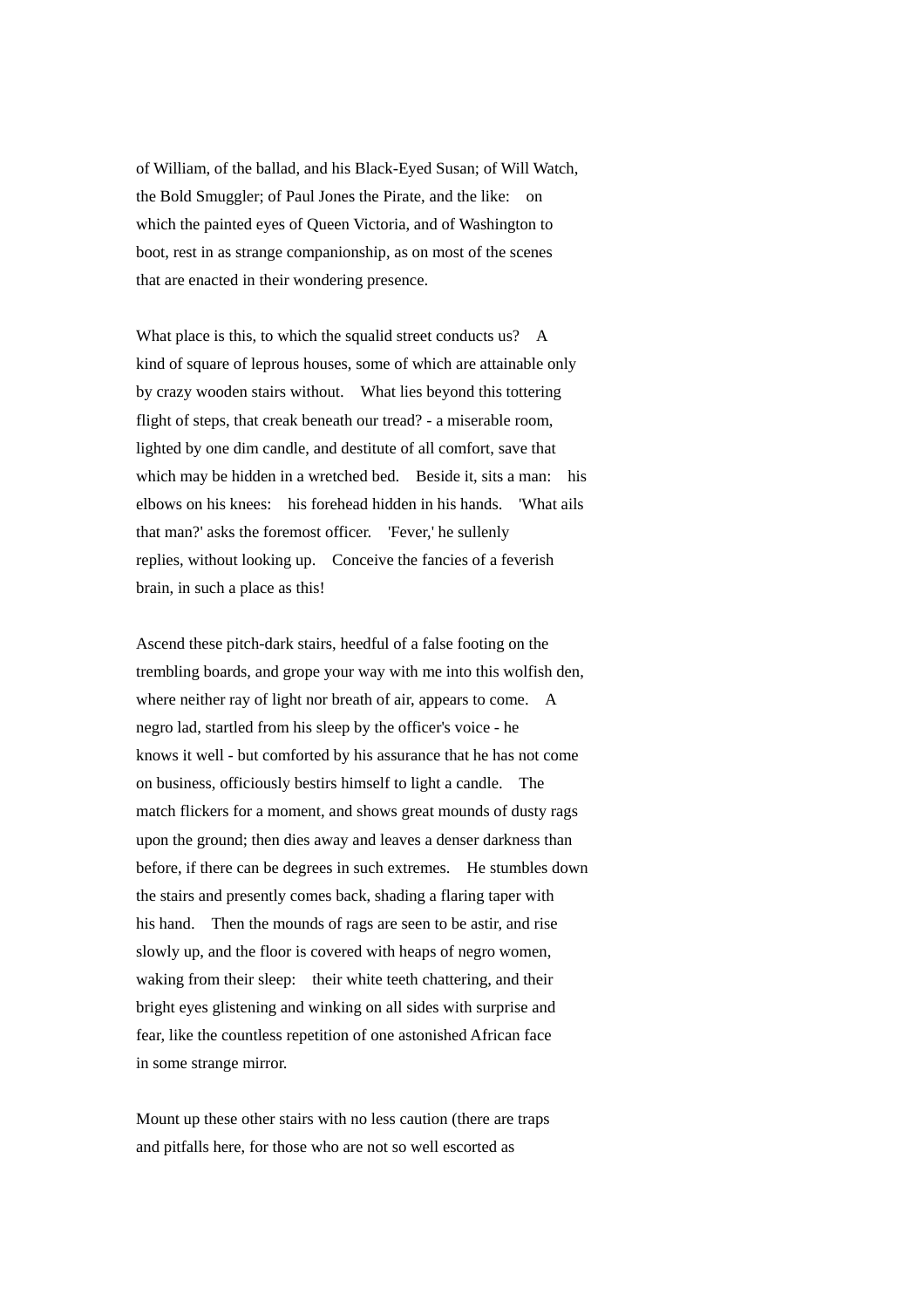ourselves) into the housetop; where the bare beams and rafters meet overhead, and calm night looks down through the crevices in the roof. Open the door of one of these cramped hutches full of sleeping negroes. Pah! They have a charcoal fire within; there is a smell of singeing clothes, or flesh, so close they gather round the brazier; and vapours issue forth that blind and suffocate. From every corner, as you glance about you in these dark retreats, some figure crawls half-awakened, as if the judgment-hour were near at hand, and every obscene grave were giving up its dead. Where dogs would howl to lie, women, and men, and boys slink off to sleep, forcing the dislodged rats to move away in quest of better lodgings.

Here too are lanes and alleys, paved with mud knee-deep, underground chambers, where they dance and game; the walls bedecked with rough designs of ships, and forts, and flags, and American eagles out of number: ruined houses, open to the street, whence, through wide gaps in the walls, other ruins loom upon the eye, as though the world of vice and misery had nothing else to show: hideous tenements which take their name from robbery and murder: all that is loathsome, drooping, and decayed is here.

Our leader has his hand upon the latch of 'Almack's,' and calls to us from the bottom of the steps; for the assembly-room of the Five Point fashionables is approached by a descent. Shall we go in? It is but a moment.

Heyday! the landlady of Almack's thrives! A buxom fat mulatto woman, with sparkling eyes, whose head is daintily ornamented with a handkerchief of many colours. Nor is the landlord much behind her in his finery, being attired in a smart blue jacket, like a ship's steward, with a thick gold ring upon his little finger, and round his neck a gleaming golden watch-guard. How glad he is to see us! What will we please to call for? A dance? It shall be done directly, sir: 'a regular break-down.'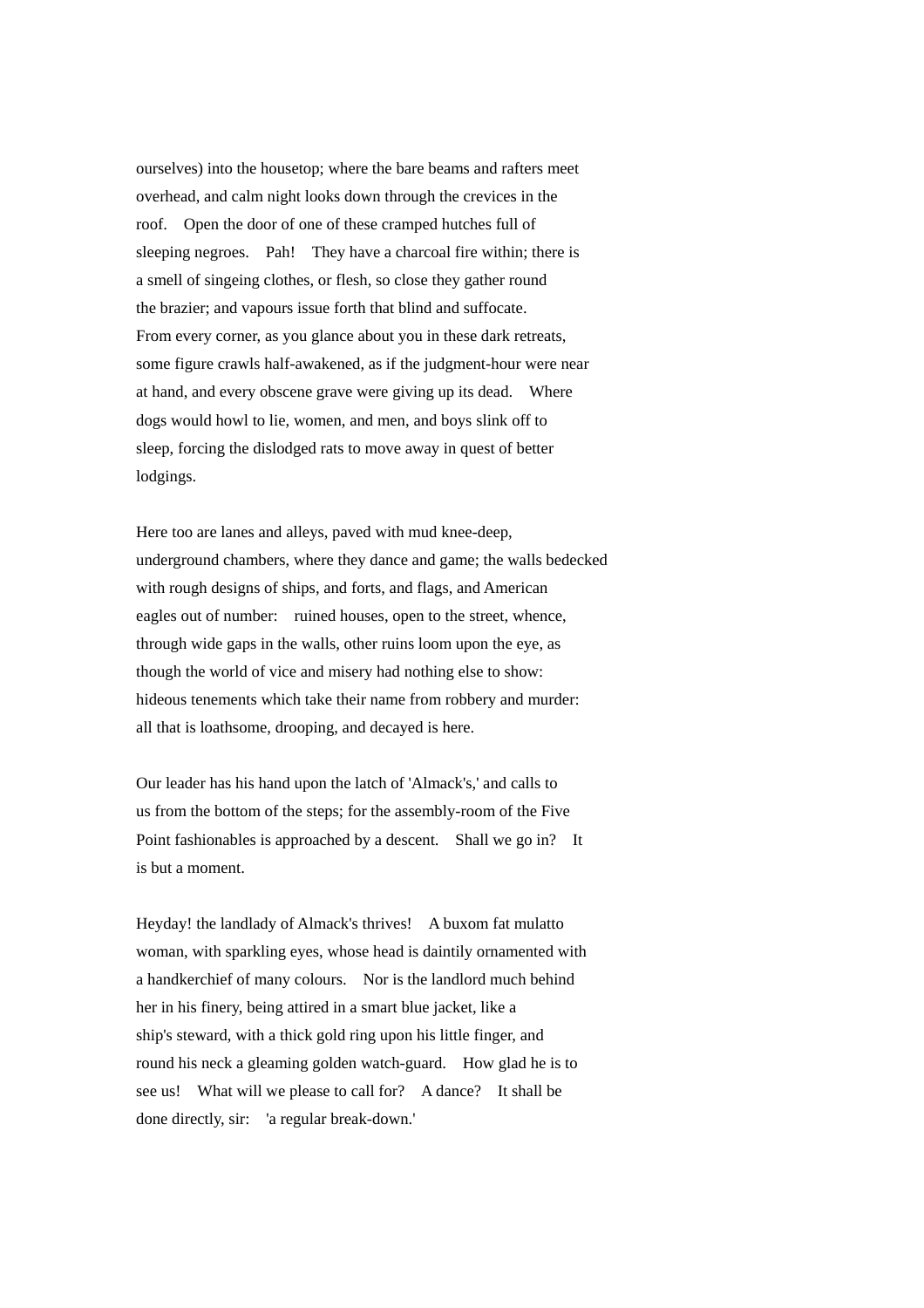The corpulent black fiddler, and his friend who plays the tambourine, stamp upon the boarding of the small raised orchestra in which they sit, and play a lively measure. Five or six couple come upon the floor, marshalled by a lively young negro, who is the wit of the assembly, and the greatest dancer known. He never leaves off making queer faces, and is the delight of all the rest, who grin from ear to ear incessantly. Among the dancers are two young mulatto girls, with large, black, drooping eyes, and headgear after the fashion of the hostess, who are as shy, or feign to be, as though they never danced before, and so look down before the visitors, that their partners can see nothing but the long fringed lashes.

But the dance commences. Every gentleman sets as long as he likes to the opposite lady, and the opposite lady to him, and all are so long about it that the sport begins to languish, when suddenly the lively hero dashes in to the rescue. Instantly the fiddler grins, and goes at it tooth and nail; there is new energy in the tambourine; new laughter in the dancers; new smiles in the landlady; new confidence in the landlord; new brightness in the very candles.

Single shuffle, double shuffle, cut and cross-cut; snapping his fingers, rolling his eyes, turning in his knees, presenting the backs of his legs in front, spinning about on his toes and heels like nothing but the man's fingers on the tambourine; dancing with two left legs, two right legs, two wooden legs, two wire legs, two spring legs - all sorts of legs and no legs - what is this to him? And in what walk of life, or dance of life, does man ever get such stimulating applause as thunders about him, when, having danced his partner off her feet, and himself too, he finishes by leaping gloriously on the bar-counter, and calling for something to drink, with the chuckle of a million of counterfeit Jim Crows, in one inimitable sound!

The air, even in these distempered parts, is fresh after the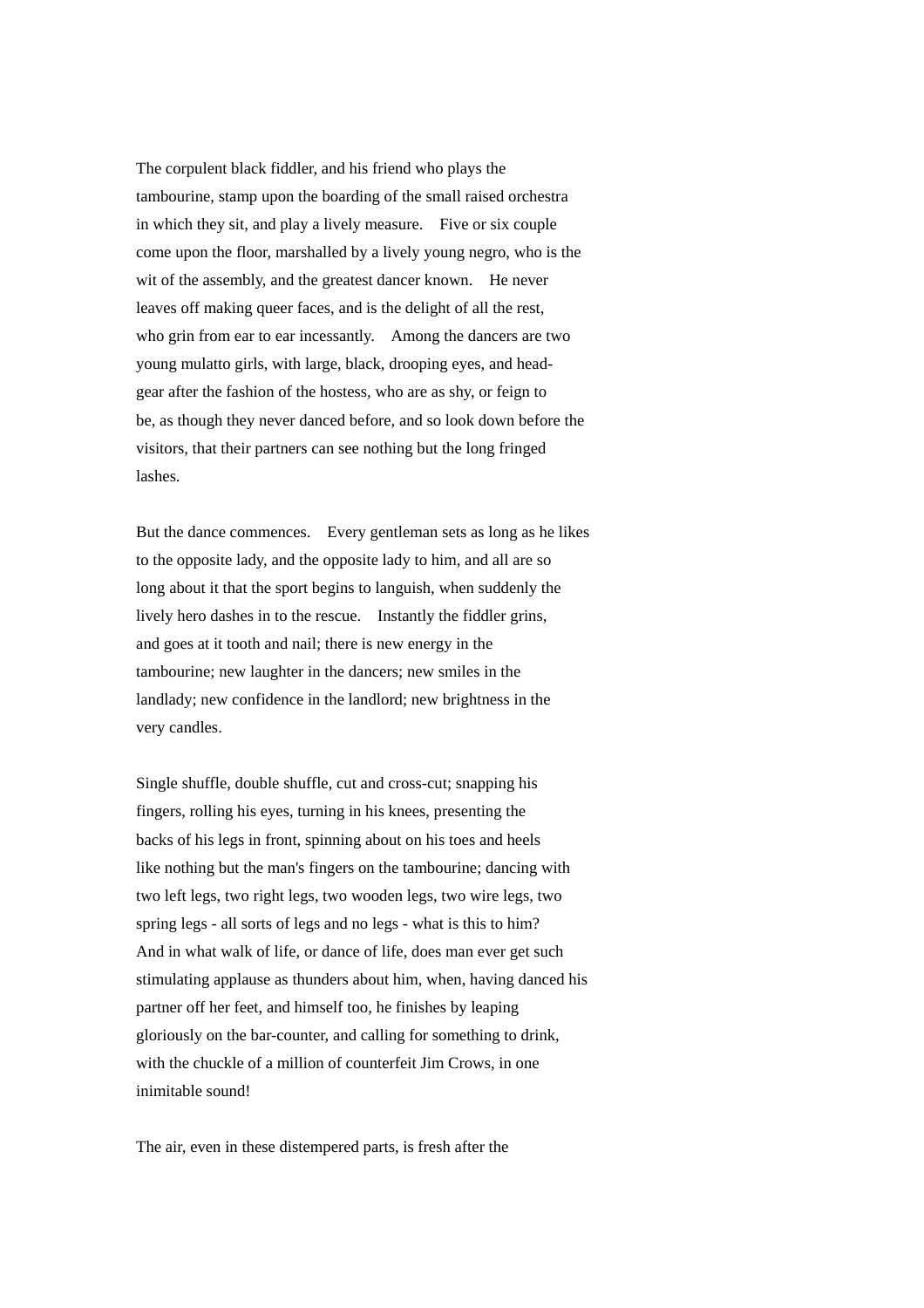stifling atmosphere of the houses; and now, as we emerge into a broader street, it blows upon us with a purer breath, and the stars look bright again. Here are The Tombs once more. The city watchhouse is a part of the building. It follows naturally on the sights we have just left. Let us see that, and then to bed.

What! do you thrust your common offenders against the police discipline of the town, into such holes as these? Do men and women, against whom no crime is proved, lie here all night in perfect darkness, surrounded by the noisome vapours which encircle that flagging lamp you light us with, and breathing this filthy and offensive stench! Why, such indecent and disgusting dungeons as these cells, would bring disgrace upon the most despotic empire in the world! Look at them, man - you, who see them every night, and keep the keys. Do you see what they are? Do you know how drains are made below the streets, and wherein these human sewers differ, except in being always stagnant?

Well, he don't know. He has had five-and-twenty young women locked up in this very cell at one time, and you'd hardly realise what handsome faces there were among 'em.

In God's name! shut the door upon the wretched creature who is in it now, and put its screen before a place, quite unsurpassed in all the vice, neglect, and devilry, of the worst old town in Europe.

Are people really left all night, untried, in those black sties? - Every night. The watch is set at seven in the evening. The magistrate opens his court at five in the morning. That is the earliest hour at which the first prisoner can be released; and if an officer appear against him, he is not taken out till nine o'clock or ten. - But if any one among them die in the interval, as one man did, not long ago? Then he is half-eaten by the rats in an hour's time; as that man was; and there an end.

What is this intolerable tolling of great bells, and crashing of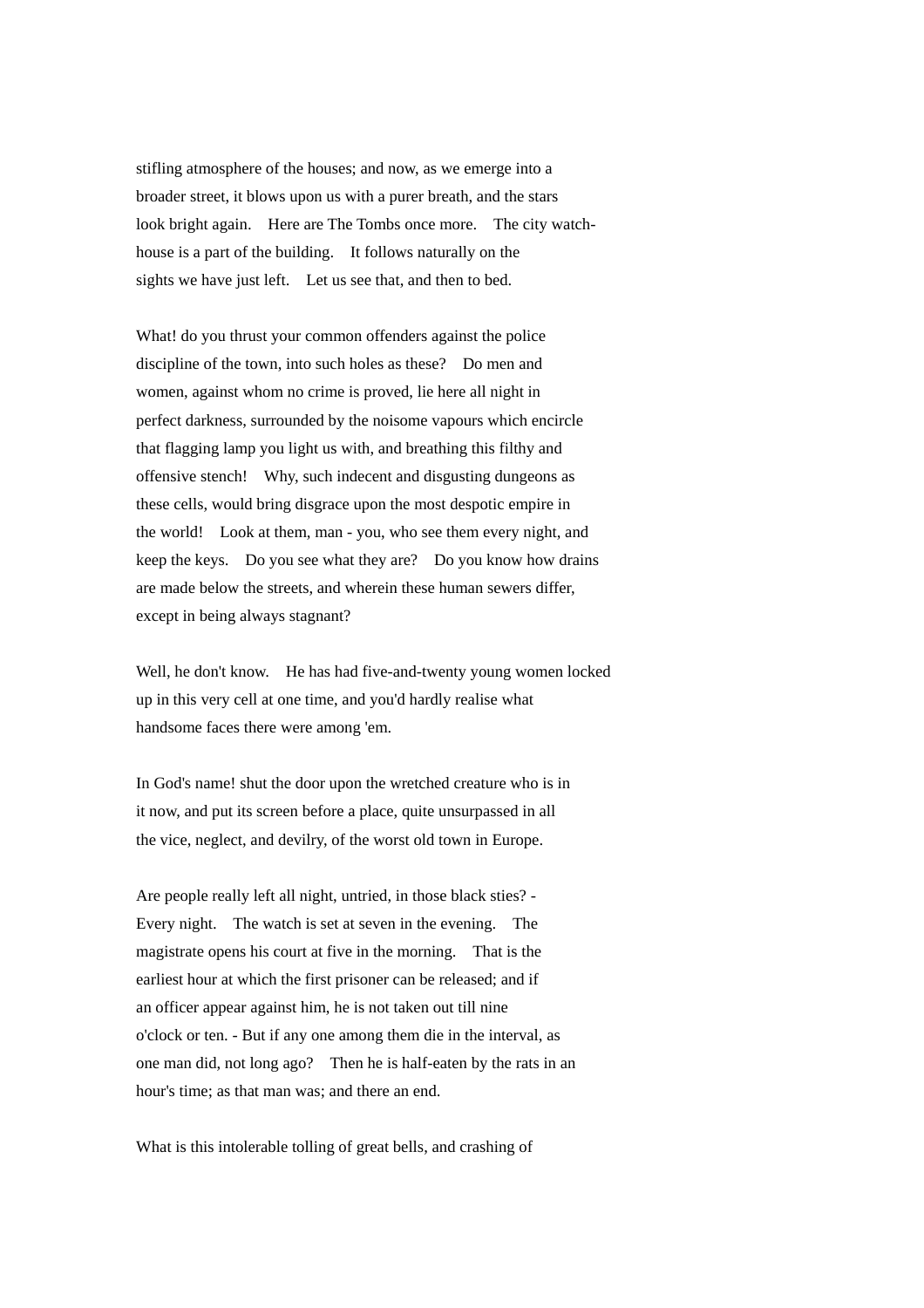wheels, and shouting in the distance? A fire. And what that deep red light in the opposite direction? Another fire. And what these charred and blackened walls we stand before? A dwelling where a fire has been. It was more than hinted, in an official report, not long ago, that some of these conflagrations were not wholly accidental, and that speculation and enterprise found a field of exertion, even in flames: but be this as it may, there was a fire last night, there are two to-night, and you may lay an even wager there will be at least one, to-morrow. So, carrying that with us for our comfort, let us say, Good night, and climb up-stairs to bed.

\* \* \* \* \* \*

One day, during my stay in New York, I paid a visit to the different public institutions on Long Island, or Rhode Island: I forget which. One of them is a Lunatic Asylum. The building is handsome; and is remarkable for a spacious and elegant staircase. The whole structure is not yet finished, but it is already one of considerable size and extent, and is capable of accommodating a very large number of patients.

I cannot say that I derived much comfort from the inspection of this charity. The different wards might have been cleaner and better ordered; I saw nothing of that salutary system which had impressed me so favourably elsewhere; and everything had a lounging, listless, madhouse air, which was very painful. The moping idiot, cowering down with long dishevelled hair; the gibbering maniac, with his hideous laugh and pointed finger; the vacant eye, the fierce wild face, the gloomy picking of the hands and lips, and munching of the nails: there they were all, without disguise, in naked ugliness and horror. In the dining-room, a bare, dull, dreary place, with nothing for the eye to rest on but the empty walls, a woman was locked up alone. She was bent, they told me, on committing suicide. If anything could have strengthened her in her resolution, it would certainly have been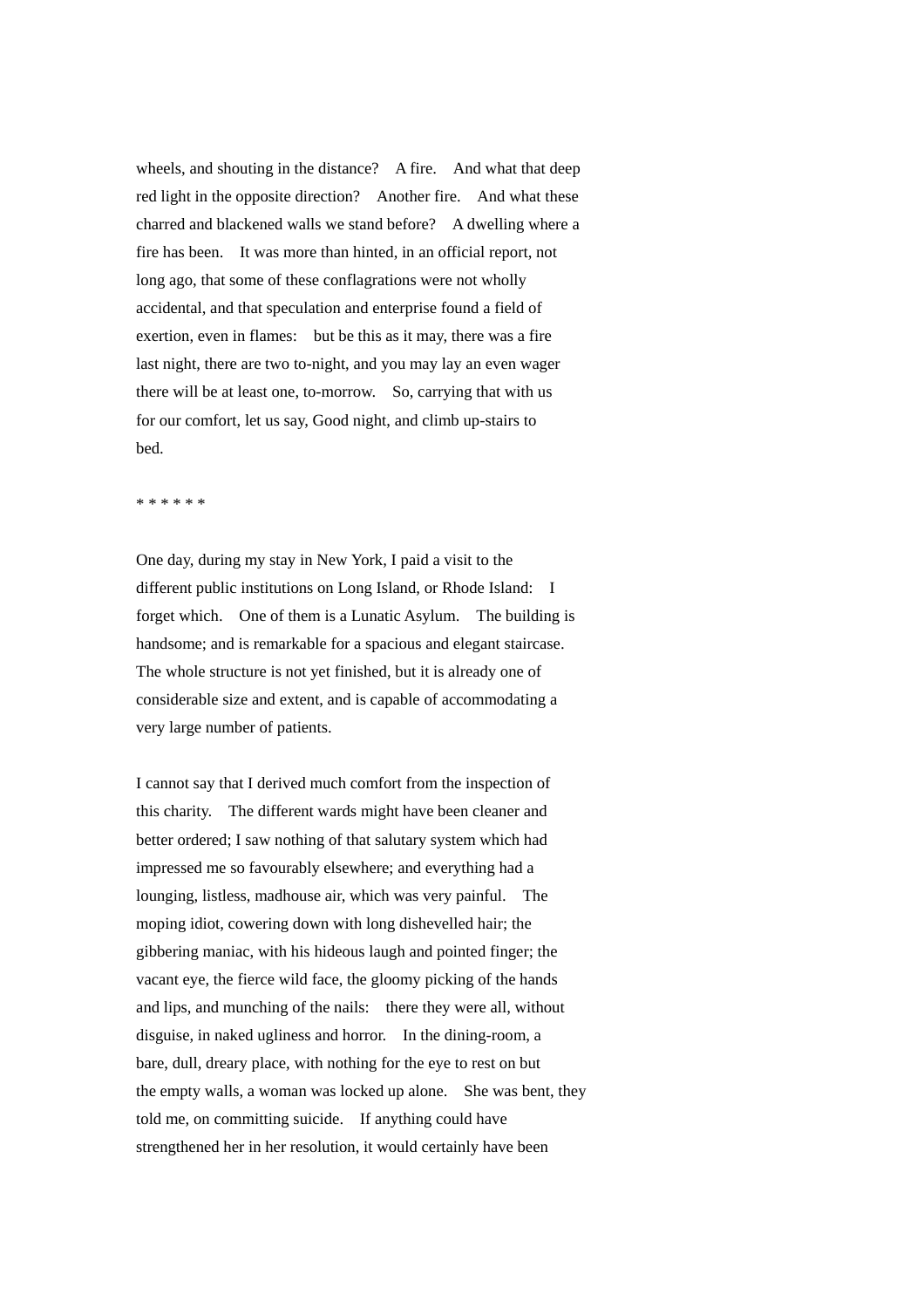the insupportable monotony of such an existence.

The terrible crowd with which these halls and galleries were filled, so shocked me, that I abridged my stay within the shortest limits, and declined to see that portion of the building in which the refractory and violent were under closer restraint. I have no doubt that the gentleman who presided over this establishment at the time I write of, was competent to manage it, and had done all in his power to promote its usefulness: but will it be believed that the miserable strife of Party feeling is carried even into this sad refuge of afflicted and degraded humanity? Will it be believed that the eyes which are to watch over and control the wanderings of minds on which the most dreadful visitation to which our nature is exposed has fallen, must wear the glasses of some wretched side in Politics? Will it be believed that the governor of such a house as this, is appointed, and deposed, and changed perpetually, as Parties fluctuate and vary, and as their despicable weathercocks are blown this way or that? A hundred times in every week, some new most paltry exhibition of that narrow-minded and injurious Party Spirit, which is the Simoom of America, sickening and blighting everything of wholesome life within its reach, was forced upon my notice; but I never turned my back upon it with feelings of such deep disgust and measureless contempt, as when I crossed the threshold of this madhouse.

At a short distance from this building is another called the Alms House, that is to say, the workhouse of New York. This is a large Institution also: lodging, I believe, when I was there, nearly a thousand poor. It was badly ventilated, and badly lighted; was not too clean; - and impressed me, on the whole, very uncomfortably. But it must be remembered that New York, as a great emporium of commerce, and as a place of general resort, not only from all parts of the States, but from most parts of the world, has always a large pauper population to provide for; and labours, therefore, under peculiar difficulties in this respect. Nor must it be forgotten that New York is a large town, and that in all large towns a vast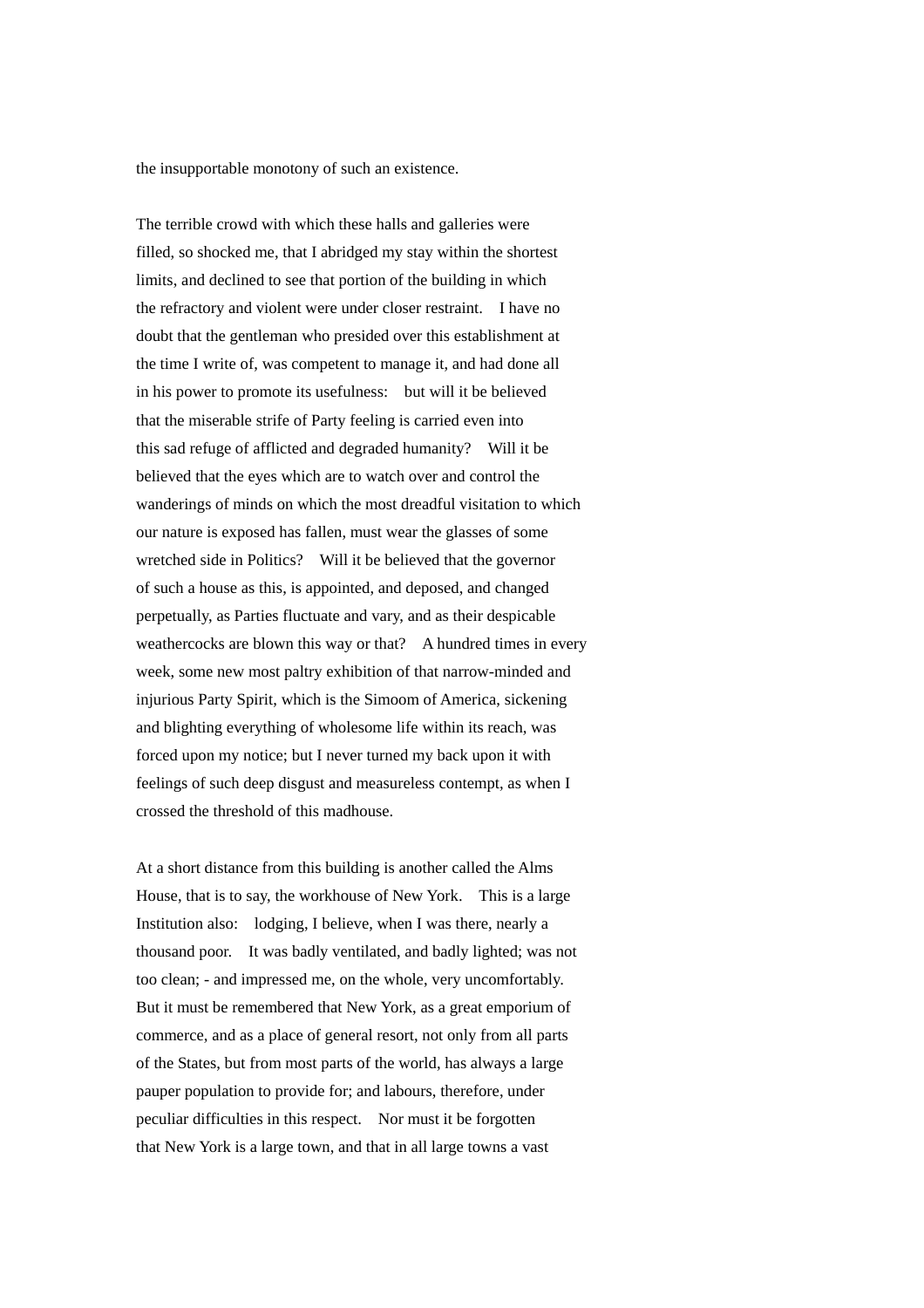amount of good and evil is intermixed and jumbled up together.

In the same neighbourhood is the Farm, where young orphans are nursed and bred. I did not see it, but I believe it is well conducted; and I can the more easily credit it, from knowing how mindful they usually are, in America, of that beautiful passage in the Litany which remembers all sick persons and young children.

I was taken to these Institutions by water, in a boat belonging to the Island jail, and rowed by a crew of prisoners, who were dressed in a striped uniform of black and buff, in which they looked like faded tigers. They took me, by the same conveyance, to the jail itself.

It is an old prison, and quite a pioneer establishment, on the plan I have already described. I was glad to hear this, for it is unquestionably a very indifferent one. The most is made, however, of the means it possesses, and it is as well regulated as such a place can be.

The women work in covered sheds, erected for that purpose. If I remember right, there are no shops for the men, but be that as it may, the greater part of them labour in certain stone-quarries near at hand. The day being very wet indeed, this labour was suspended, and the prisoners were in their cells. Imagine these cells, some two or three hundred in number, and in every one a man locked up; this one at his door for air, with his hands thrust through the grate; this one in bed (in the middle of the day, remember); and this one flung down in a heap upon the ground, with his head against the bars, like a wild beast. Make the rain pour down, outside, in torrents. Put the everlasting stove in the midst; hot, and suffocating, and vaporous, as a witch's cauldron. Add a collection of gentle odours, such as would arise from a thousand mildewed umbrellas, wet through, and a thousand buck-baskets, full of half-washed linen - and there is the prison, as it was that day.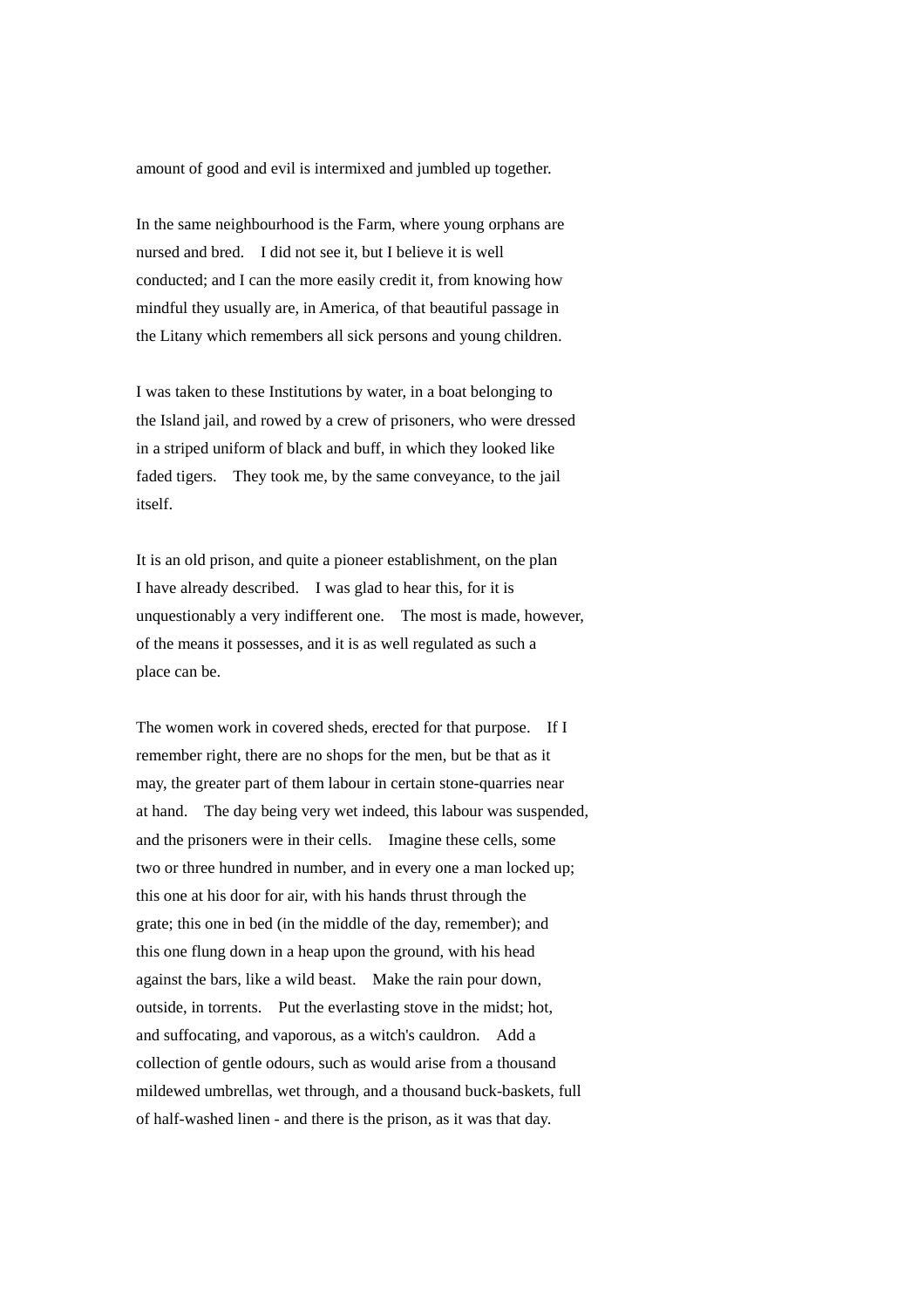The prison for the State at Sing Sing is, on the other hand, a model jail. That, and Auburn, are, I believe, the largest and best examples of the silent system.

In another part of the city, is the Refuge for the Destitute: an Institution whose object is to reclaim youthful offenders, male and female, black and white, without distinction; to teach them useful trades, apprentice them to respectable masters, and make them worthy members of society. Its design, it will be seen, is similar to that at Boston; and it is a no less meritorious and admirable establishment. A suspicion crossed my mind during my inspection of this noble charity, whether the superintendent had quite sufficient knowledge of the world and worldly characters; and whether he did not commit a great mistake in treating some young girls, who were to all intents and purposes, by their years and their past lives, women, as though they were little children; which certainly had a ludicrous effect in my eyes, and, or I am much mistaken, in theirs also. As the Institution, however, is always under a vigilant examination of a body of gentlemen of great intelligence and experience, it cannot fail to be well conducted; and whether I am right or wrong in this slight particular, is unimportant to its deserts and character, which it would be difficult to estimate too highly.

In addition to these establishments, there are in New York, excellent hospitals and schools, literary institutions and libraries; an admirable fire department (as indeed it should be, having constant practice), and charities of every sort and kind. In the suburbs there is a spacious cemetery: unfinished yet, but every day improving. The saddest tomb I saw there was 'The Strangers' Grave. Dedicated to the different hotels in this city.'

There are three principal theatres. Two of them, the Park and the Bowery, are large, elegant, and handsome buildings, and are, I grieve to write it, generally deserted. The third, the Olympic, is a tiny show-box for vaudevilles and burlesques. It is singularly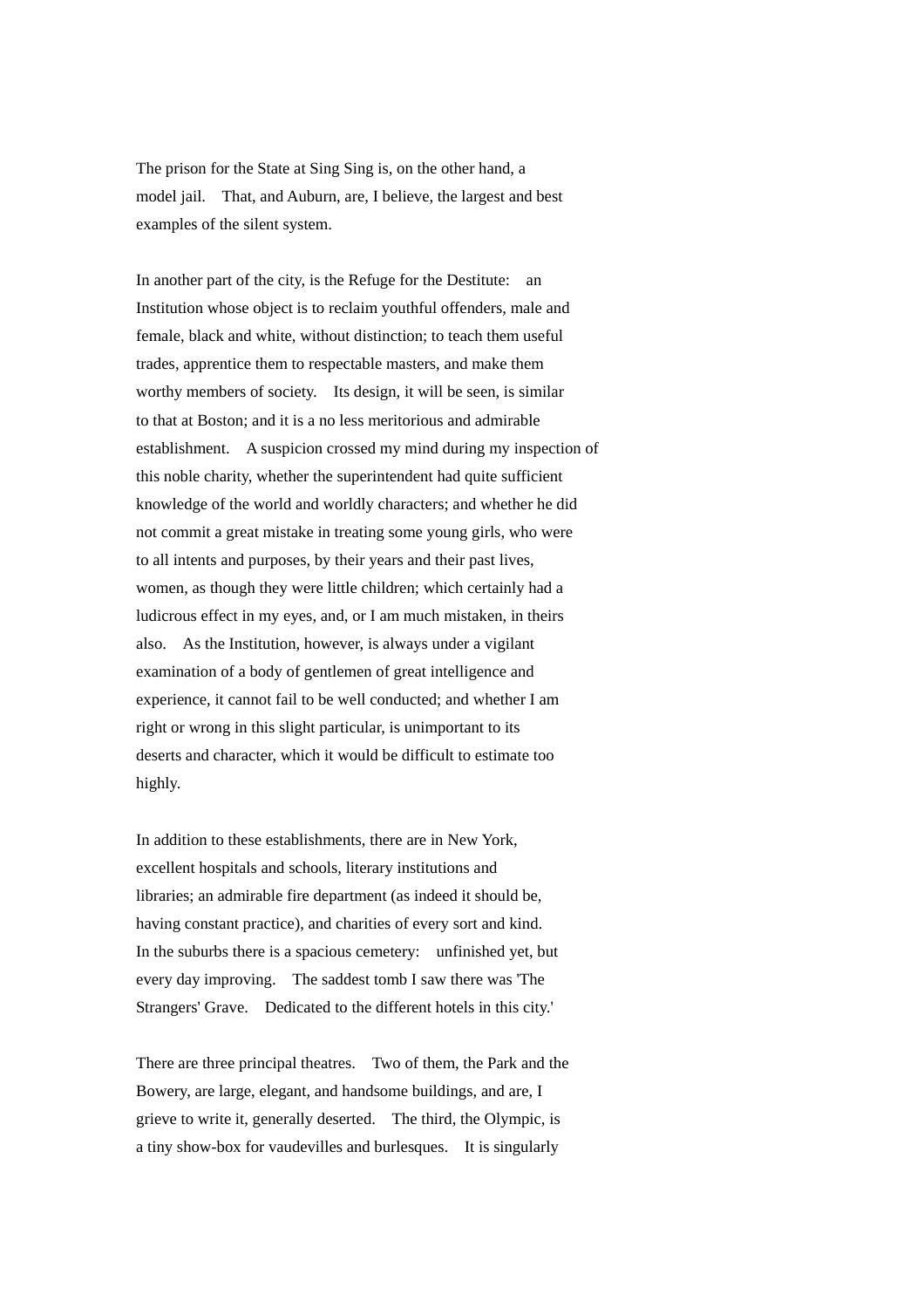well conducted by Mr. Mitchell, a comic actor of great quiet humour and originality, who is well remembered and esteemed by London playgoers. I am happy to report of this deserving gentleman, that his benches are usually well filled, and that his theatre rings with merriment every night. I had almost forgotten a small summer theatre, called Niblo's, with gardens and open air amusements attached; but I believe it is not exempt from the general depression under which Theatrical Property, or what is humorously called by that name, unfortunately labours.

The country round New York is surpassingly and exquisitely picturesque. The climate, as I have already intimated, is somewhat of the warmest. What it would be, without the sea breezes which come from its beautiful Bay in the evening time, I will not throw myself or my readers into a fever by inquiring.

The tone of the best society in this city, is like that of Boston; here and there, it may be, with a greater infusion of the mercantile spirit, but generally polished and refined, and always most hospitable. The houses and tables are elegant; the hours later and more rakish; and there is, perhaps, a greater spirit of contention in reference to appearances, and the display of wealth and costly living. The ladies are singularly beautiful.

Before I left New York I made arrangements for securing a passage home in the George Washington packet ship, which was advertised to sail in June: that being the month in which I had determined, if prevented by no accident in the course of my ramblings, to leave America.

I never thought that going back to England, returning to all who are dear to me, and to pursuits that have insensibly grown to be a part of my nature, I could have felt so much sorrow as I endured, when I parted at last, on board this ship, with the friends who had accompanied me from this city. I never thought the name of any place, so far away and so lately known, could ever associate itself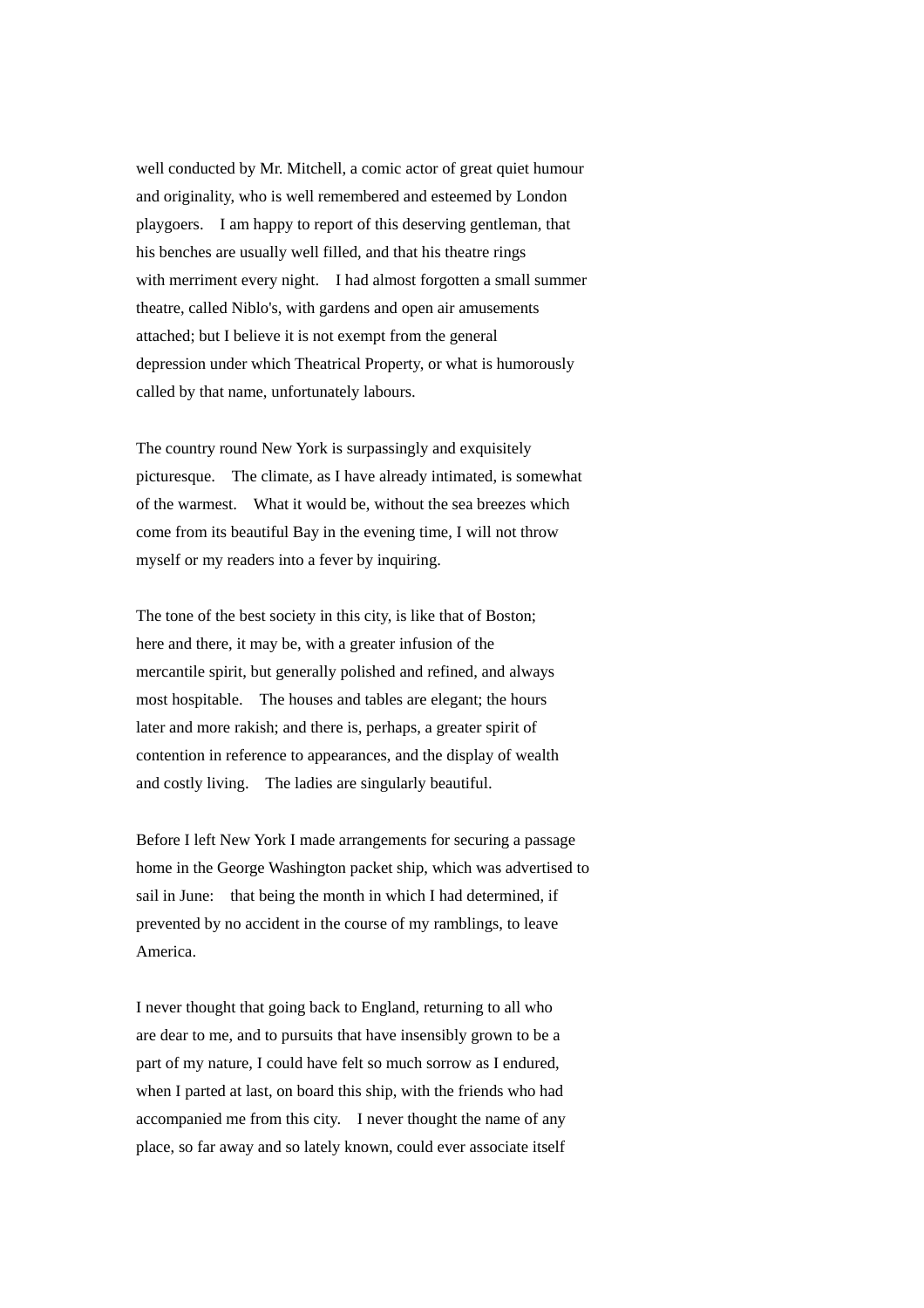in my mind with the crowd of affectionate remembrances that now cluster about it. There are those in this city who would brighten, to me, the darkest winter-day that ever glimmered and went out in Lapland; and before whose presence even Home grew dim, when they and I exchanged that painful word which mingles with our every thought and deed; which haunts our cradle-heads in infancy, and closes up the vista of our lives in age.

## CHAPTER VII - PHILADELPHIA, AND ITS SOLITARY PRISON

THE journey from New York to Philadelphia, is made by railroad, and two ferries; and usually occupies between five and six hours. It was a fine evening when we were passengers in the train: and watching the bright sunset from a little window near the door by which we sat, my attention was attracted to a remarkable appearance issuing from the windows of the gentleman's car immediately in front of us, which I supposed for some time was occasioned by a number of industrious persons inside, ripping open feather-beds, and giving the feathers to the wind. At length it occurred to me that they were only spitting, which was indeed the case; though how any number of passengers which it was possible for that car to contain, could have maintained such a playful and incessant shower of expectoration, I am still at a loss to understand: notwithstanding the experience in all salivatory phenomena which I afterwards acquired.

I made acquaintance, on this journey, with a mild and modest young quaker, who opened the discourse by informing me, in a grave whisper, that his grandfather was the inventor of cold-drawn castor oil. I mention the circumstance here, thinking it probable that this is the first occasion on which the valuable medicine in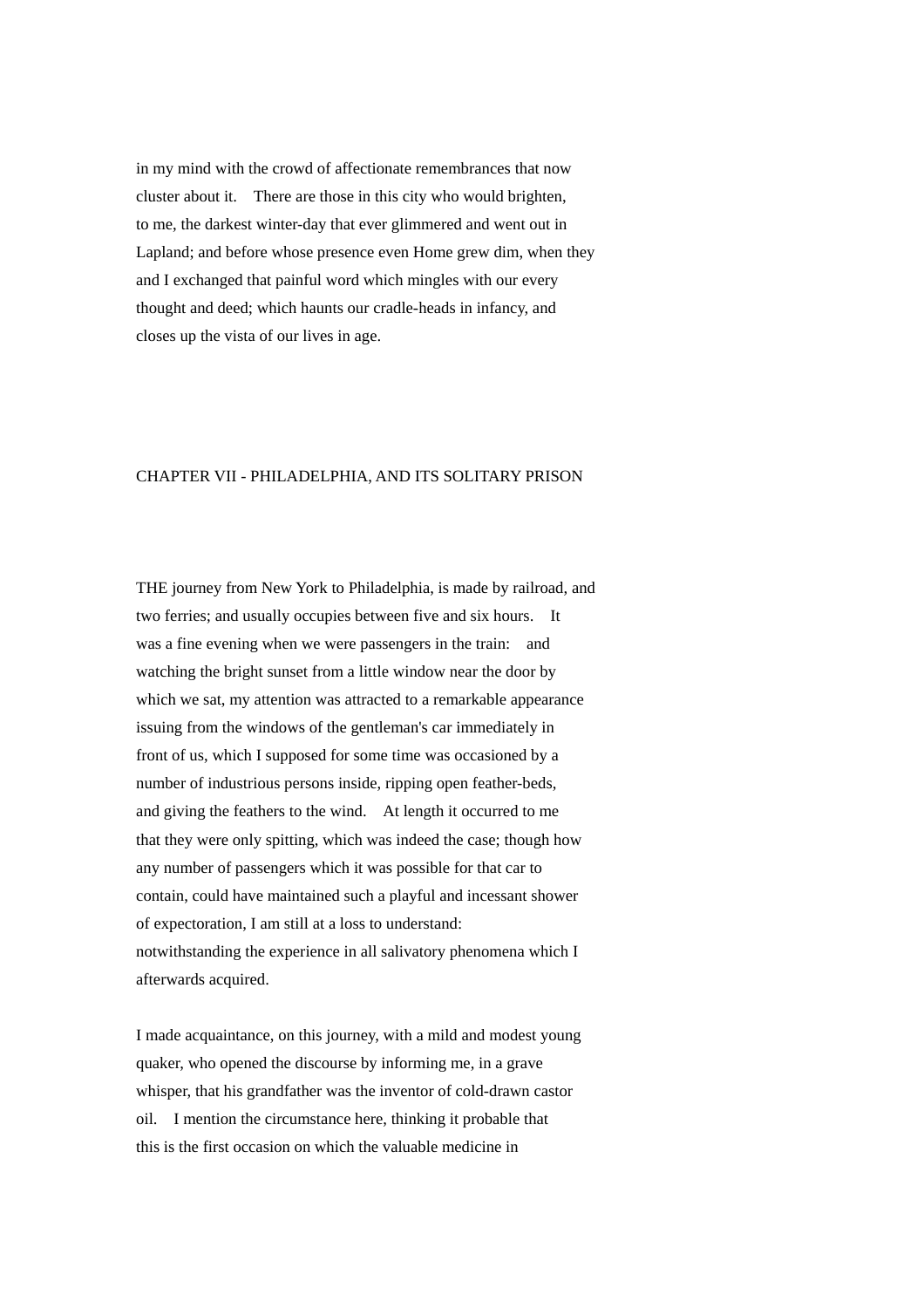question was ever used as a conversational aperient.

We reached the city, late that night. Looking out of my chamberwindow, before going to bed, I saw, on the opposite side of the way, a handsome building of white marble, which had a mournful ghost-like aspect, dreary to behold. I attributed this to the sombre influence of the night, and on rising in the morning looked out again, expecting to see its steps and portico thronged with groups of people passing in and out. The door was still tight shut, however; the same cold cheerless air prevailed: and the building looked as if the marble statue of Don Guzman could alone have any business to transact within its gloomy walls. I hastened to inquire its name and purpose, and then my surprise vanished. It was the Tomb of many fortunes; the Great Catacomb of investment; the memorable United States Bank.

The stoppage of this bank, with all its ruinous consequences, had cast (as I was told on every side) a gloom on Philadelphia, under the depressing effect of which it yet laboured. It certainly did seem rather dull and out of spirits.

It is a handsome city, but distractingly regular. After walking about it for an hour or two, I felt that I would have given the world for a crooked street. The collar of my coat appeared to stiffen, and the brim of my bat to expand, beneath its quakery influence. My hair shrunk into a sleek short crop, my hands folded themselves upon my breast of their own calm accord, and thoughts of taking lodgings in Mark Lane over against the Market Place, and of making a large fortune by speculations in corn, came over me involuntarily.

Philadelphia is most bountifully provided with fresh water, which is showered and jerked about, and turned on, and poured off, everywhere. The Waterworks, which are on a height near the city, are no less ornamental than useful, being tastefully laid out as a public garden, and kept in the best and neatest order. The river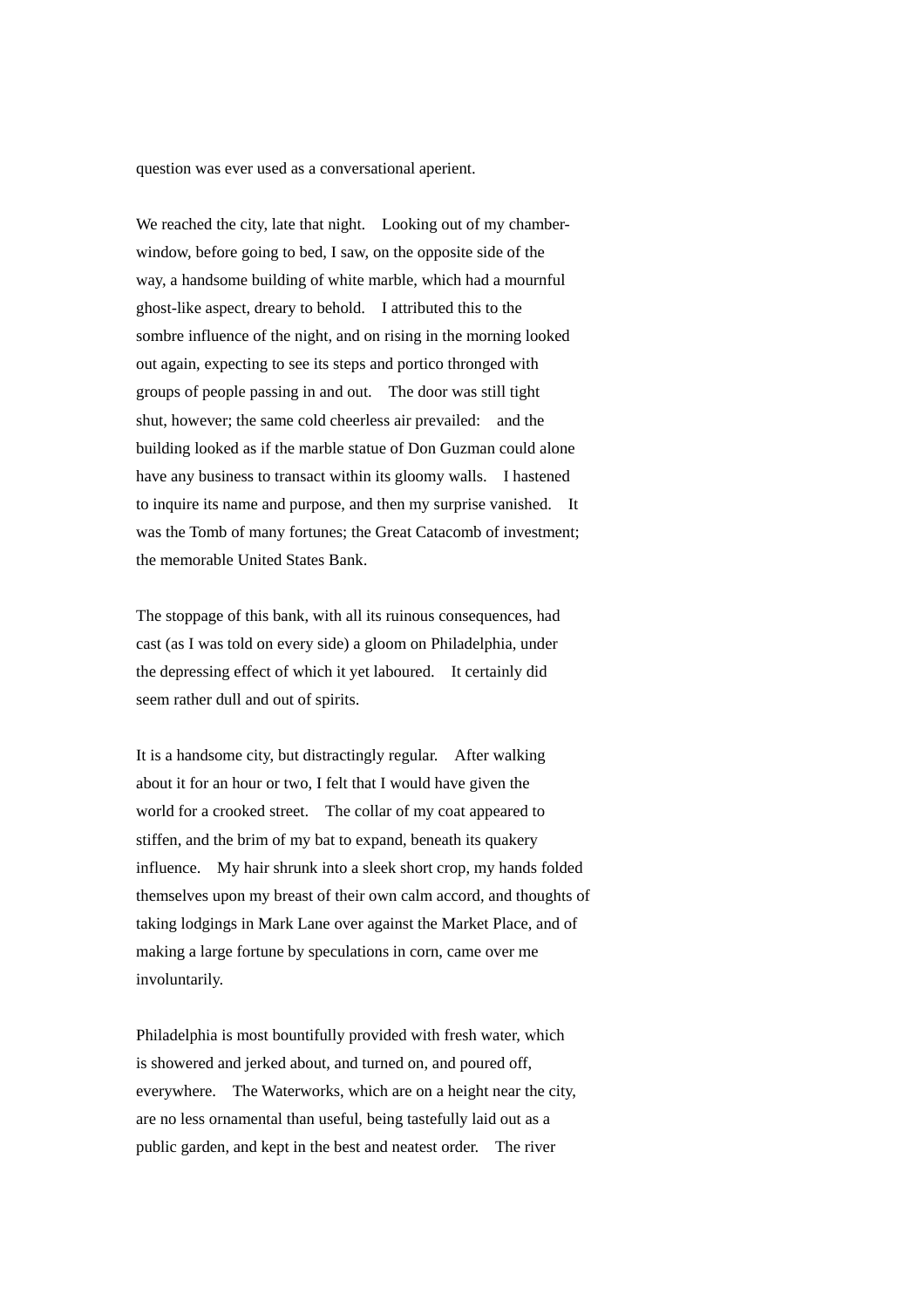is dammed at this point, and forced by its own power into certain high tanks or reservoirs, whence the whole city, to the top stories of the houses, is supplied at a very trifling expense.

There are various public institutions. Among them a most excellent Hospital - a quaker establishment, but not sectarian in the great benefits it confers; a quiet, quaint old Library, named after Franklin; a handsome Exchange and Post Office; and so forth. In connection with the quaker Hospital, there is a picture by West, which is exhibited for the benefit of the funds of the institution. The subject is, our Saviour healing the sick, and it is, perhaps, as favourable a specimen of the master as can be seen anywhere. Whether this be high or low praise, depends upon the reader's taste.

In the same room, there is a very characteristic and life-like portrait by Mr. Sully, a distinguished American artist.

My stay in Philadelphia was very short, but what I saw of its society, I greatly liked. Treating of its general characteristics, I should be disposed to say that it is more provincial than Boston or New York, and that there is afloat in the fair city, an assumption of taste and criticism, savouring rather of those genteel discussions upon the same themes, in connection with Shakspeare and the Musical Glasses, of which we read in the Vicar of Wakefield. Near the city, is a most splendid unfinished marble structure for the Girard College, founded by a deceased gentleman of that name and of enormous wealth, which, if completed according to the original design, will be perhaps the richest edifice of modern times. But the bequest is involved in legal disputes, and pending them the work has stopped; so that like many other great undertakings in America, even this is rather going to be done one of these days, than doing now.

In the outskirts, stands a great prison, called the Eastern Penitentiary: conducted on a plan peculiar to the state of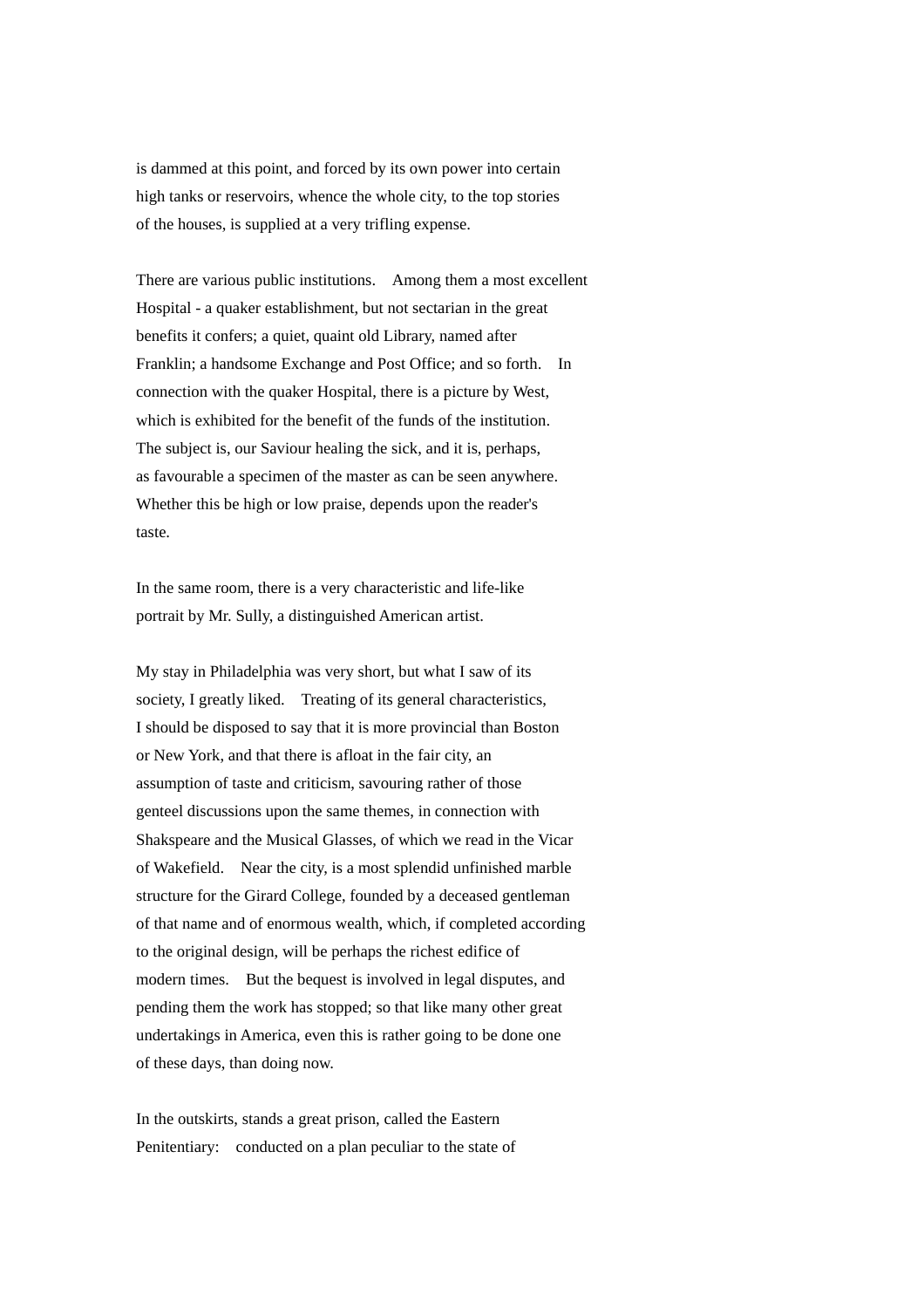Pennsylvania. The system here, is rigid, strict, and hopeless solitary confinement. I believe it, in its effects, to be cruel and wrong.

In its intention, I am well convinced that it is kind, humane, and meant for reformation; but I am persuaded that those who devised this system of Prison Discipline, and those benevolent gentlemen who carry it into execution, do not know what it is that they are doing. I believe that very few men are capable of estimating the immense amount of torture and agony which this dreadful punishment, prolonged for years, inflicts upon the sufferers; and in guessing at it myself, and in reasoning from what I have seen written upon their faces, and what to my certain knowledge they feel within, I am only the more convinced that there is a depth of terrible endurance in it which none but the sufferers themselves can fathom, and which no man has a right to inflict upon his fellow-creature. I hold this slow and daily tampering with the mysteries of the brain, to be immeasurably worse than any torture of the body: and because its ghastly signs and tokens are not so palpable to the eye and sense of touch as scars upon the flesh; because its wounds are not upon the surface, and it extorts few cries that human ears can hear; therefore I the more denounce it, as a secret punishment which slumbering humanity is not roused up to stay. I hesitated once, debating with myself, whether, if I had the power of saying 'Yes' or 'No,' I would allow it to be tried in certain cases, where the terms of imprisonment were short; but now, I solemnly declare, that with no rewards or honours could I walk a happy man beneath the open sky by day, or lie me down upon my bed at night, with the consciousness that one human creature, for any length of time, no matter what, lay suffering this unknown punishment in his silent cell, and I the cause, or I consenting to it in the least degree.

I was accompanied to this prison by two gentlemen officially connected with its management, and passed the day in going from cell to cell, and talking with the inmates. Every facility was afforded me, that the utmost courtesy could suggest. Nothing was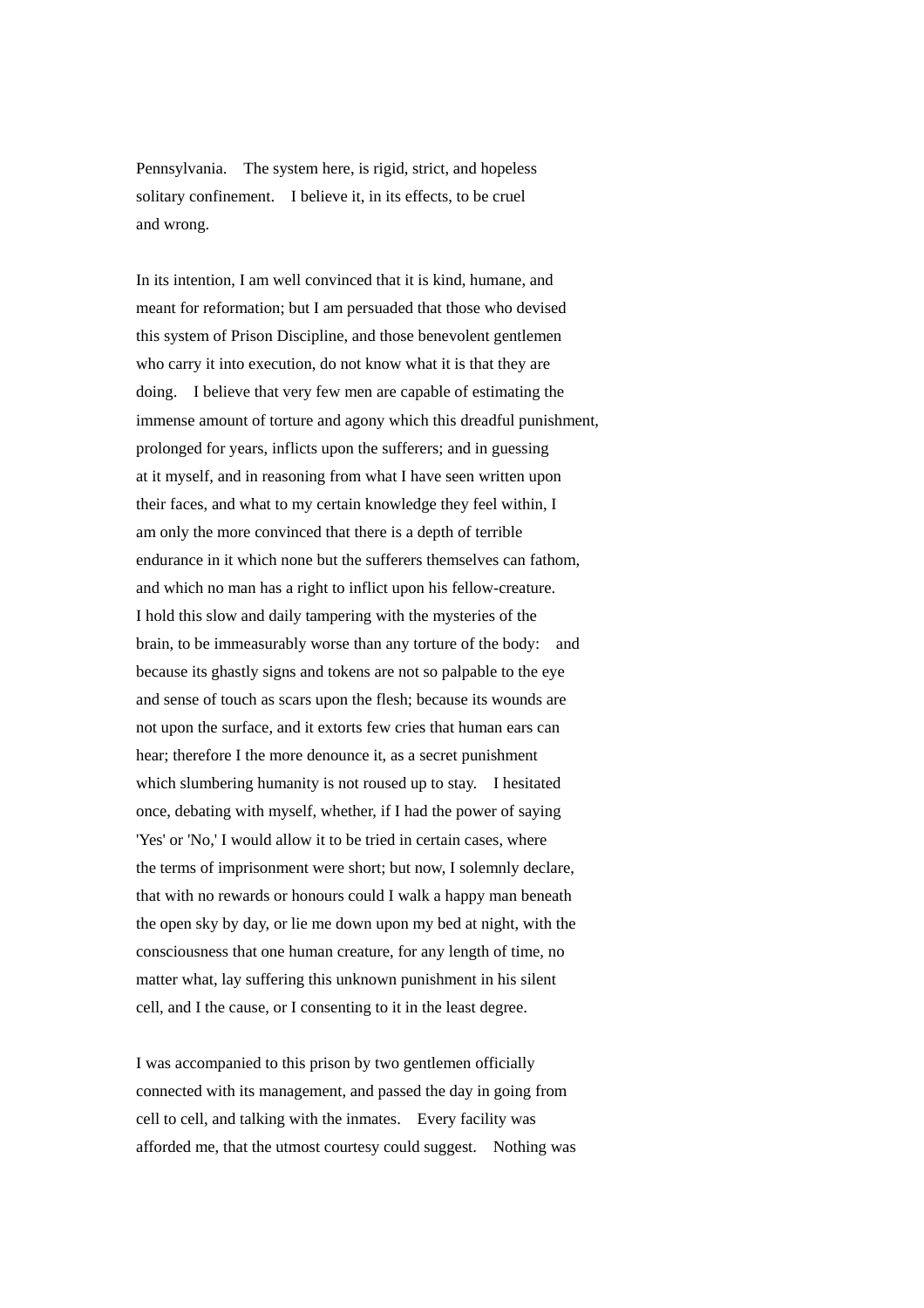concealed or hidden from my view, and every piece of information that I sought, was openly and frankly given. The perfect order of the building cannot be praised too highly, and of the excellent motives of all who are immediately concerned in the administration of the system, there can be no kind of question.

Between the body of the prison and the outer wall, there is a spacious garden. Entering it, by a wicket in the massive gate, we pursued the path before us to its other termination, and passed into a large chamber, from which seven long passages radiate. On either side of each, is a long, long row of low cell doors, with a certain number over every one. Above, a gallery of cells like those below, except that they have no narrow yard attached (as those in the ground tier have), and are somewhat smaller. The possession of two of these, is supposed to compensate for the absence of so much air and exercise as can be had in the dull strip attached to each of the others, in an hour's time every day; and therefore every prisoner in this upper story has two cells, adjoining and communicating with, each other.

Standing at the central point, and looking down these dreary passages, the dull repose and quiet that prevails, is awful. Occasionally, there is a drowsy sound from some lone weaver's shuttle, or shoemaker's last, but it is stifled by the thick walls and heavy dungeon-door, and only serves to make the general stillness more profound. Over the head and face of every prisoner who comes into this melancholy house, a black hood is drawn; and in this dark shroud, an emblem of the curtain dropped between him and the living world, he is led to the cell from which he never again comes forth, until his whole term of imprisonment has expired. He never hears of wife and children; home or friends; the life or death of any single creature. He sees the prison-officers, but with that exception he never looks upon a human countenance, or hears a human voice. He is a man buried alive; to be dug out in the slow round of years; and in the mean time dead to everything but torturing anxieties and horrible despair.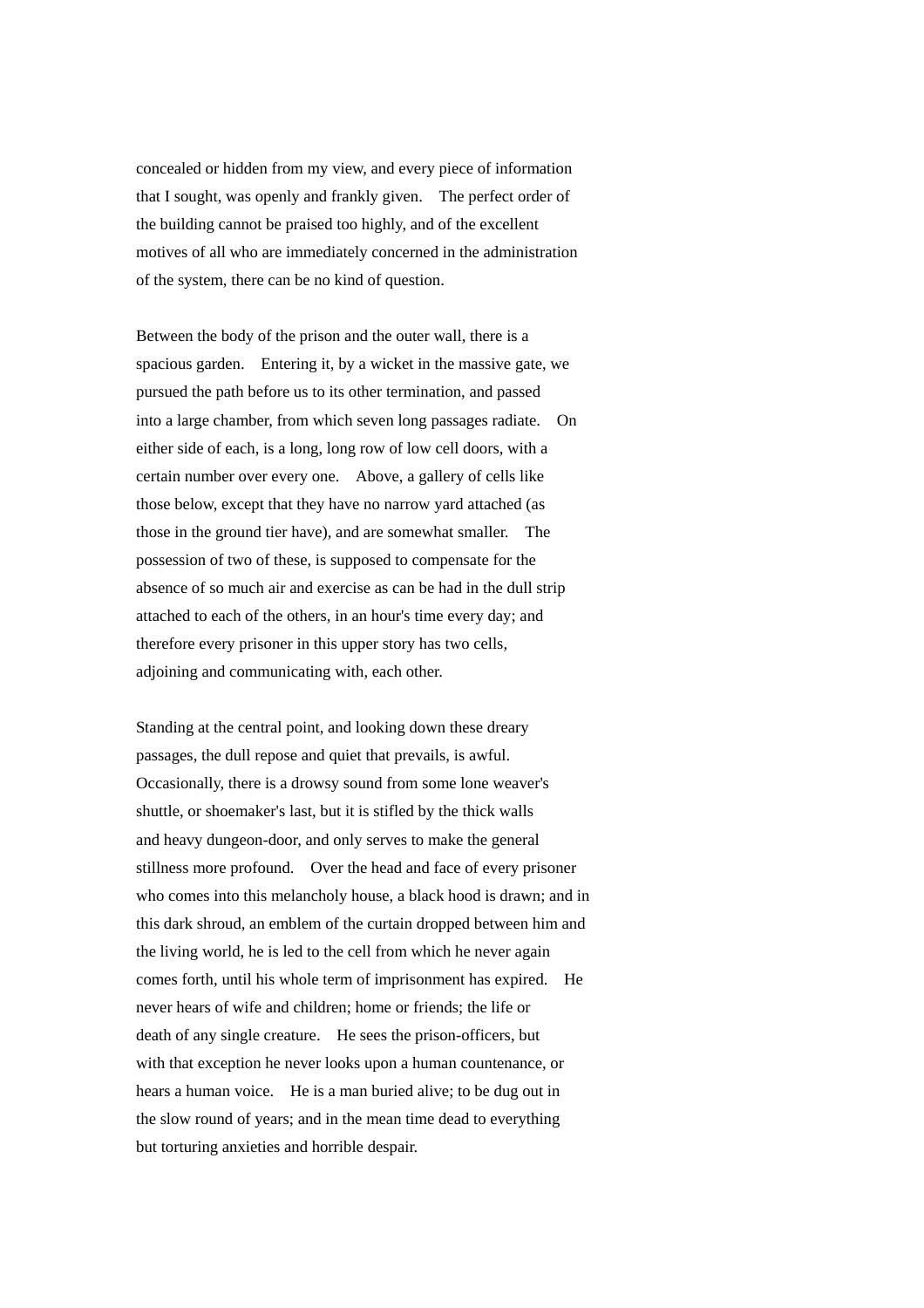His name, and crime, and term of suffering, are unknown, even to the officer who delivers him his daily food. There is a number over his cell-door, and in a book of which the governor of the prison has one copy, and the moral instructor another: this is the index of his history. Beyond these pages the prison has no record of his existence: and though he live to be in the same cell ten weary years, he has no means of knowing, down to the very last hour, in which part of the building it is situated; what kind of men there are about him; whether in the long winter nights there are living people near, or he is in some lonely corner of the great jail, with walls, and passages, and iron doors between him and the nearest sharer in its solitary horrors.

Every cell has double doors: the outer one of sturdy oak, the other of grated iron, wherein there is a trap through which his food is handed. He has a Bible, and a slate and pencil, and, under certain restrictions, has sometimes other books, provided for the purpose, and pen and ink and paper. His razor, plate, and can, and basin, hang upon the wall, or shine upon the little shelf. Fresh water is laid on in every cell, and he can draw it at his pleasure. During the day, his bedstead turns up against the wall, and leaves more space for him to work in. His loom, or bench, or wheel, is there; and there he labours, sleeps and wakes, and counts the seasons as they change, and grows old.

The first man I saw, was seated at his loom, at work. He had been there six years, and was to remain, I think, three more. He had been convicted as a receiver of stolen goods, but even after his long imprisonment, denied his guilt, and said he had been hardly dealt by. It was his second offence.

He stopped his work when we went in, took off his spectacles, and answered freely to everything that was said to him, but always with a strange kind of pause first, and in a low, thoughtful voice. He wore a paper hat of his own making, and was pleased to have it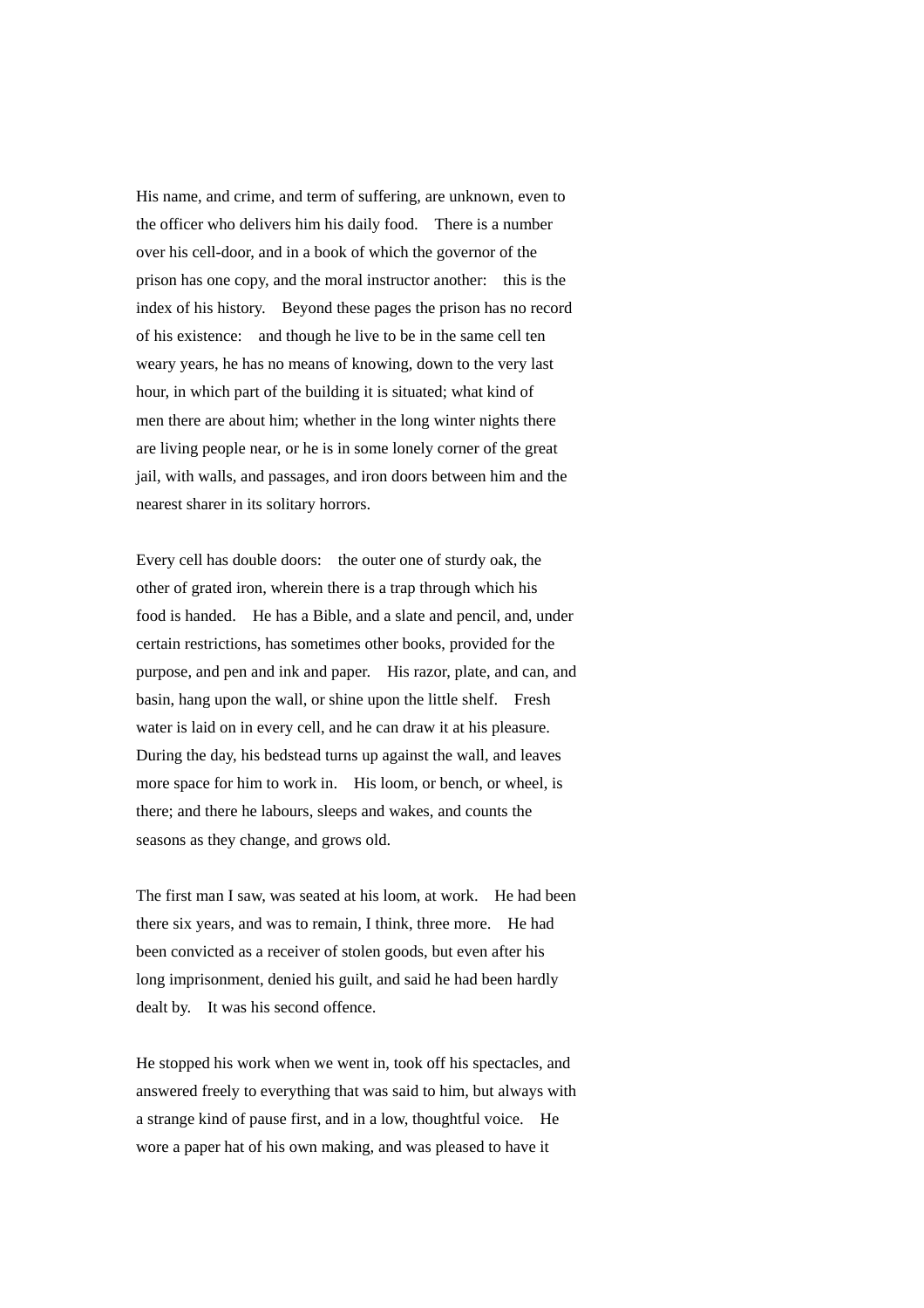noticed and commanded. He had very ingeniously manufactured a sort of Dutch clock from some disregarded odds and ends; and his vinegar-bottle served for the pendulum. Seeing me interested in this contrivance, he looked up at it with a great deal of pride, and said that he had been thinking of improving it, and that he hoped the hammer and a little piece of broken glass beside it 'would play music before long.' He had extracted some colours from the yarn with which he worked, and painted a few poor figures on the wall. One, of a female, over the door, he called 'The Lady of the Lake.'

He smiled as I looked at these contrivances to while away the time; but when I looked from them to him, I saw that his lip trembled, and could have counted the beating of his heart. I forget how it came about, but some allusion was made to his having a wife. He shook his head at the word, turned aside, and covered his face with his hands.

'But you are resigned now!' said one of the gentlemen after a short pause, during which he had resumed his former manner. He answered with a sigh that seemed quite reckless in its hopelessness. 'Oh yes, oh yes! I am resigned to it.' 'And are a better man, you think?' 'Well, I hope so: I'm sure I hope I may be.' 'And time goes pretty quickly?' 'Time is very long gentlemen, within these four walls!'

He gazed about him - Heaven only knows how wearily! - as he said these words; and in the act of doing so, fell into a strange stare as if he had forgotten something. A moment afterwards he sighed heavily, put on his spectacles, and went about his work again.

In another cell, there was a German, sentenced to five years' imprisonment for larceny, two of which had just expired. With colours procured in the same manner, he had painted every inch of the walls and ceiling quite beautifully. He had laid out the few feet of ground, behind, with exquisite neatness, and had made a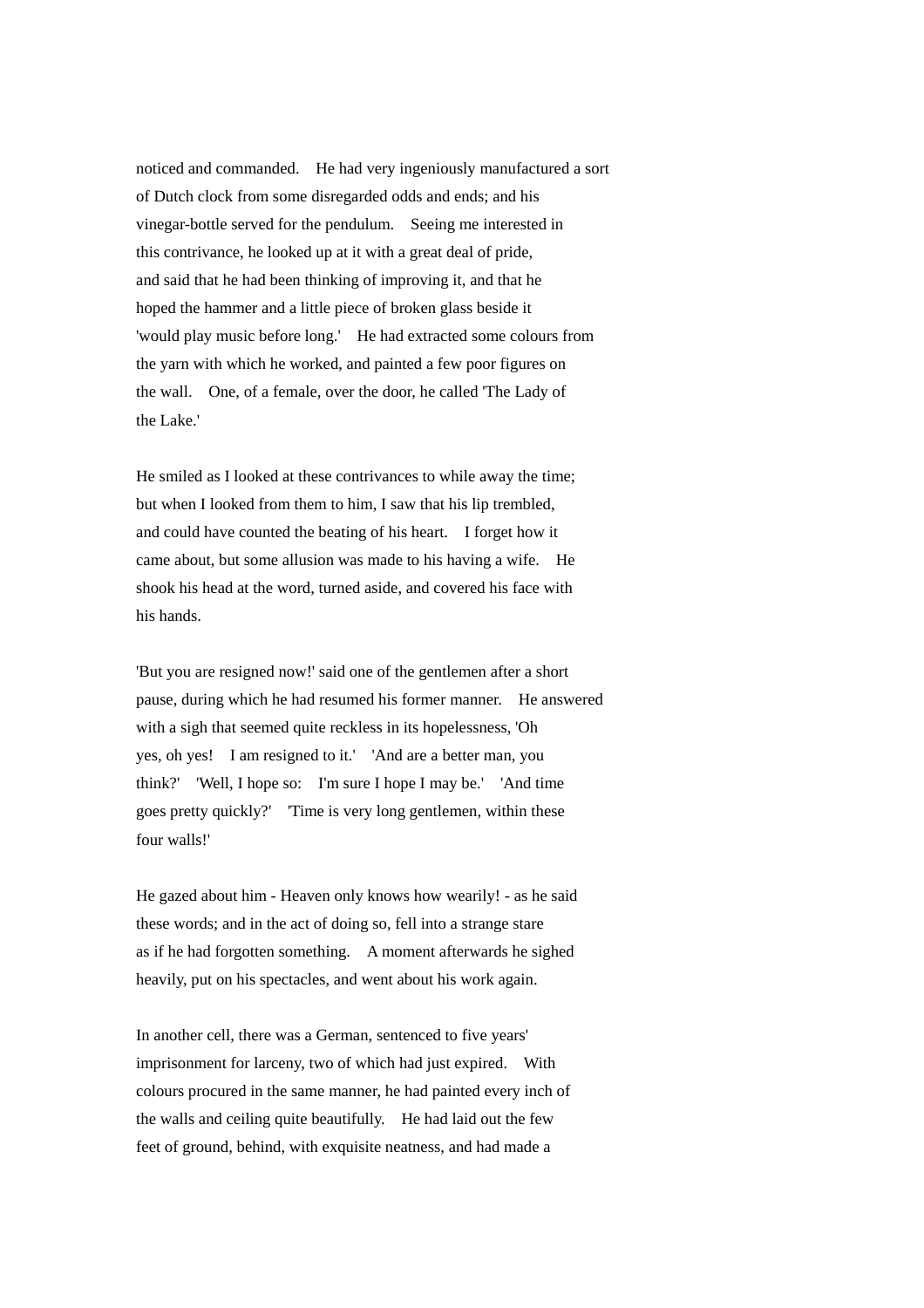little bed in the centre, that looked, by-the-bye, like a grave. The taste and ingenuity he had displayed in everything were most extraordinary; and yet a more dejected, heart-broken, wretched creature, it would be difficult to imagine. I never saw such a picture of forlorn affliction and distress of mind. My heart bled for him; and when the tears ran down his cheeks, and he took one of the visitors aside, to ask, with his trembling hands nervously clutching at his coat to detain him, whether there was no hope of his dismal sentence being commuted, the spectacle was really too painful to witness. I never saw or heard of any kind of misery that impressed me more than the wretchedness of this man.

In a third cell, was a tall, strong black, a burglar, working at his proper trade of making screws and the like. His time was nearly out. He was not only a very dexterous thief, but was notorious for his boldness and hardihood, and for the number of his previous convictions. He entertained us with a long account of his achievements, which he narrated with such infinite relish, that he actually seemed to lick his lips as he told us racy anecdotes of stolen plate, and of old ladies whom he had watched as they sat at windows in silver spectacles (he had plainly had an eye to their metal even from the other side of the street) and had afterwards robbed. This fellow, upon the slightest encouragement, would have mingled with his professional recollections the most detestable cant; but I am very much mistaken if he could have surpassed the unmitigated hypocrisy with which he declared that he blessed the day on which he came into that prison, and that he never would commit another robbery as long as he lived.

There was one man who was allowed, as an indulgence, to keep rabbits. His room having rather a close smell in consequence, they called to him at the door to come out into the passage. He complied of course, and stood shading his haggard face in the unwonted sunlight of the great window, looking as wan and unearthly as if he had been summoned from the grave. He had a white rabbit in his breast; and when the little creature, getting down upon the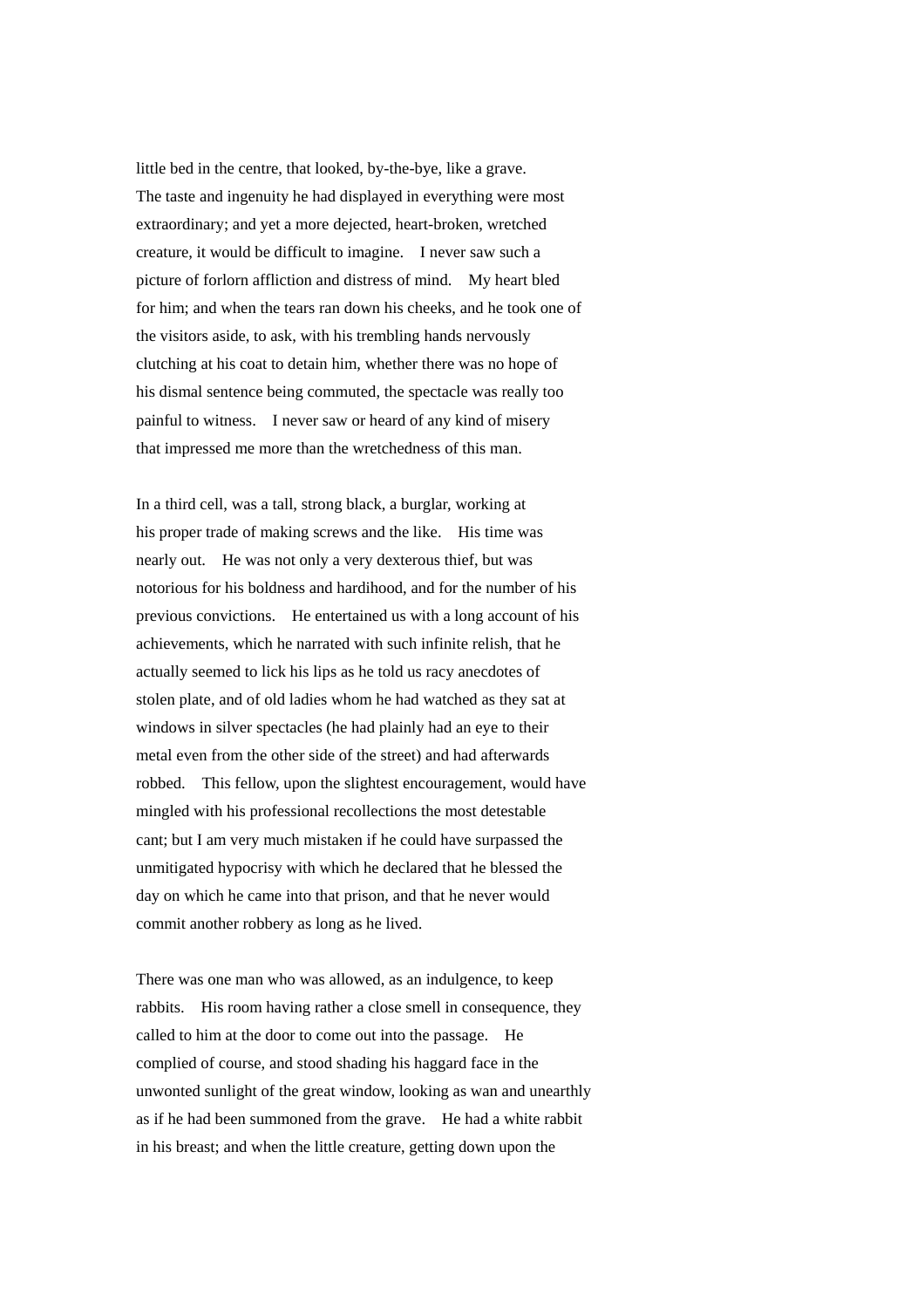ground, stole back into the cell, and he, being dismissed, crept timidly after it, I thought it would have been very hard to say in what respect the man was the nobler animal of the two.

There was an English thief, who had been there but a few days out of seven years: a villainous, low-browed, thin-lipped fellow, with a white face; who had as yet no relish for visitors, and who, but for the additional penalty, would have gladly stabbed me with his shoemaker's knife. There was another German who had entered the jail but yesterday, and who started from his bed when we looked in, and pleaded, in his broken English, very hard for work. There was a poet, who after doing two days' work in every four-and-twenty hours, one for himself and one for the prison, wrote verses about ships (he was by trade a mariner), and 'the maddening wine-cup,' and his friends at home. There were very many of them. Some reddened at the sight of visitors, and some turned very pale. Some two or three had prisoner nurses with them, for they were very sick; and one, a fat old negro whose leg had been taken off within the jail, had for his attendant a classical scholar and an accomplished surgeon, himself a prisoner likewise. Sitting upon the stairs, engaged in some slight work, was a pretty coloured boy. 'Is there no refuge for young criminals in Philadelphia, then?' said I. 'Yes, but only for white children.' Noble aristocracy in crime

There was a sailor who had been there upwards of eleven years, and who in a few months' time would be free. Eleven years of solitary confinement!

'I am very glad to hear your time is nearly out.' What does he say? Nothing. Why does he stare at his hands, and pick the flesh upon his fingers, and raise his eyes for an instant, every now and then, to those bare walls which have seen his head turn grey? It is a way he has sometimes.

Does he never look men in the face, and does he always pluck at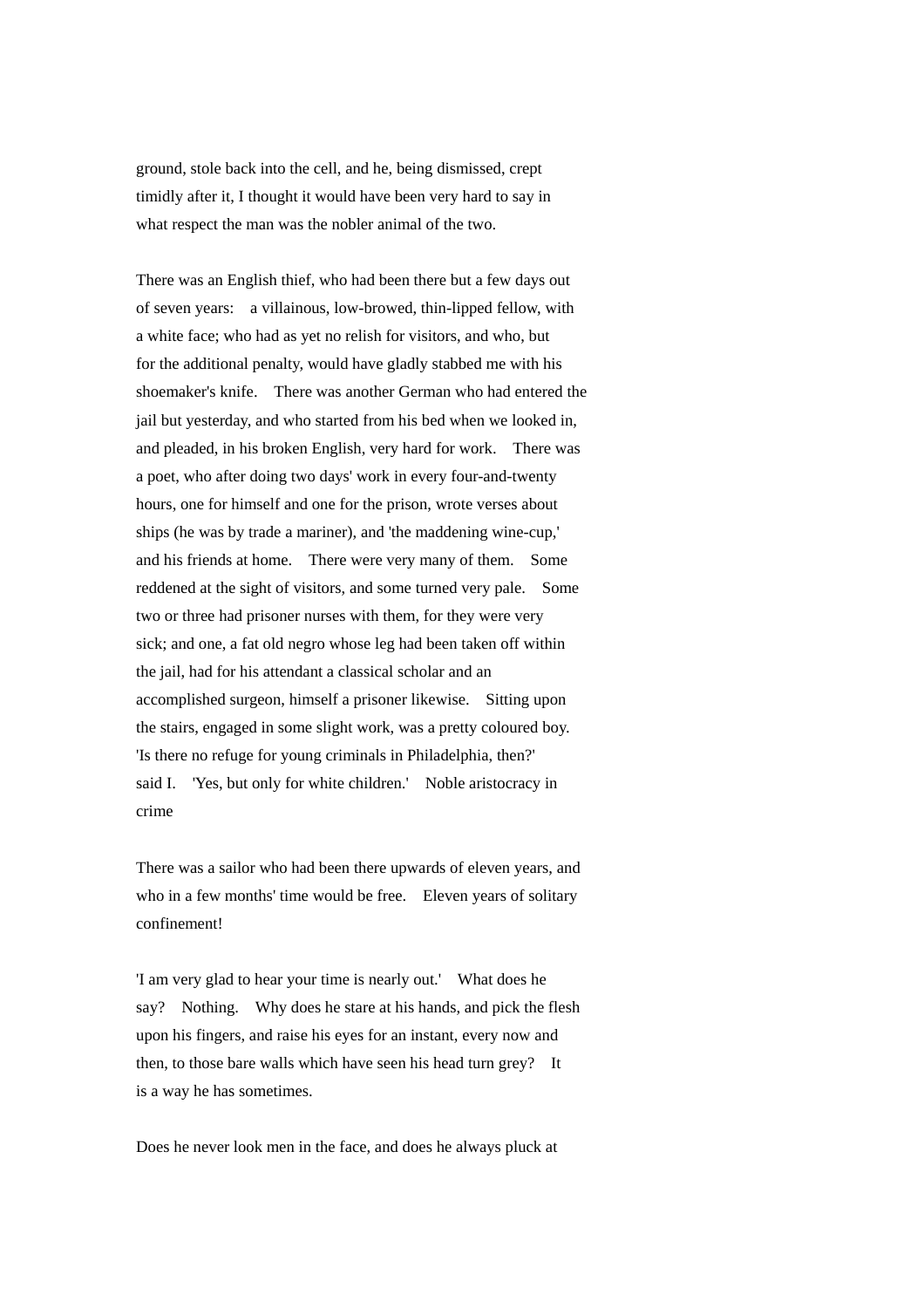those hands of his, as though he were bent on parting skin and bone? It is his humour: nothing more.

It is his humour too, to say that he does not look forward to going out; that he is not glad the time is drawing near; that he did look forward to it once, but that was very long ago; that he has lost all care for everything. It is his humour to be a helpless, crushed, and broken man. And, Heaven be his witness that he has his humour thoroughly gratified!

There were three young women in adjoining cells, all convicted at the same time of a conspiracy to rob their prosecutor. In the silence and solitude of their lives they had grown to be quite beautiful. Their looks were very sad, and might have moved the sternest visitor to tears, but not to that kind of sorrow which the contemplation of the men awakens. One was a young girl; not twenty, as I recollect; whose snow-white room was hung with the work of some former prisoner, and upon whose downcast face the sun in all its splendour shone down through the high chink in the wall, where one narrow strip of bright blue sky was visible. She was very penitent and quiet; had come to be resigned, she said (and I believe her); and had a mind at peace. 'In a word, you are happy here?' said one of my companions. She struggled - she did struggle very hard - to answer, Yes; but raising her eyes, and meeting that glimpse of freedom overhead, she burst into tears, and said, 'She tried to be; she uttered no complaint; but it was natural that she should sometimes long to go out of that one cell: she could not help THAT,' she sobbed, poor thing!

I went from cell to cell that day; and every face I saw, or word I heard, or incident I noted, is present to my mind in all its painfulness. But let me pass them by, for one, more pleasant, glance of a prison on the same plan which I afterwards saw at Pittsburg.

When I had gone over that, in the same manner, I asked the governor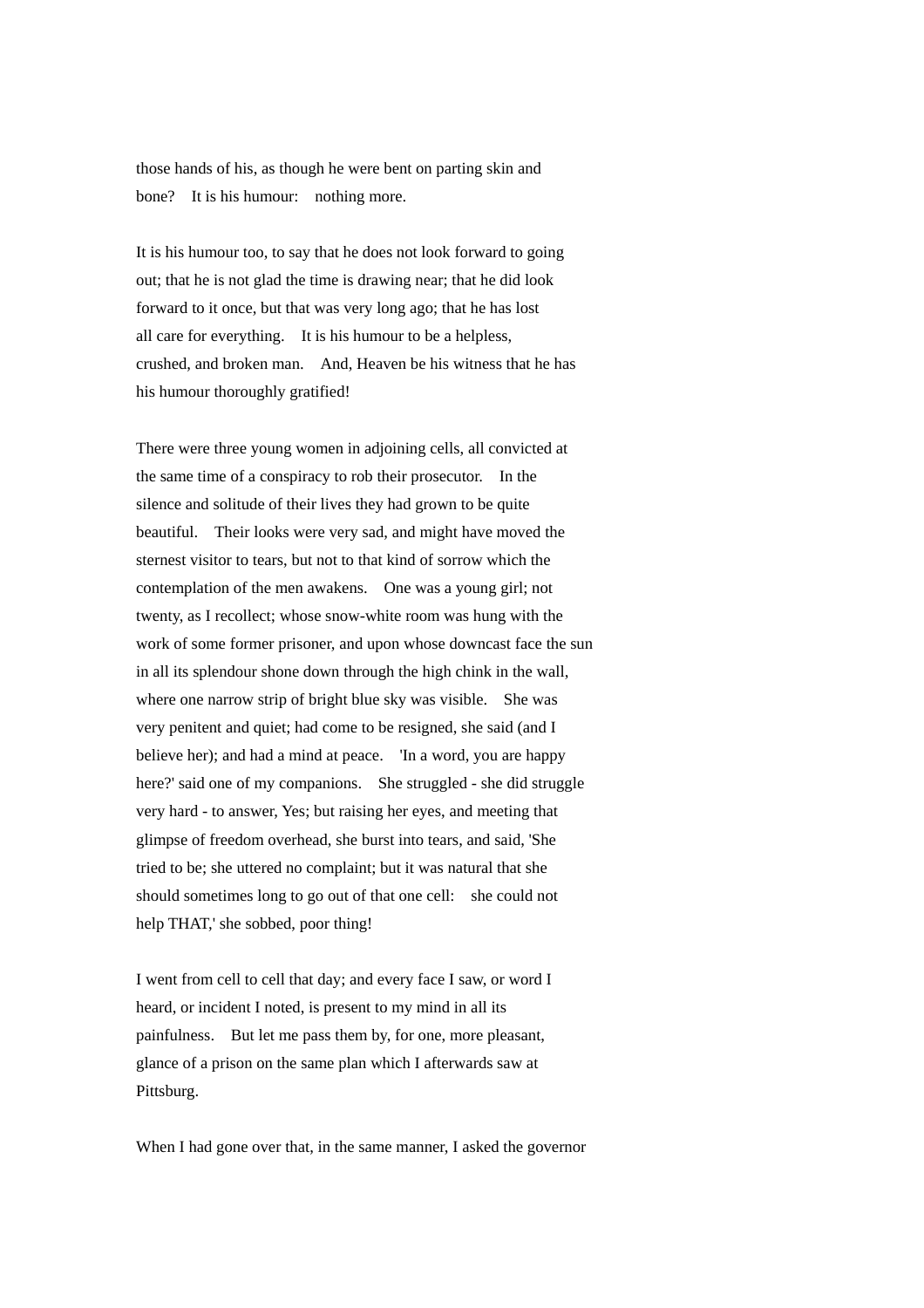if he had any person in his charge who was shortly going out. He had one, he said, whose time was up next day; but he had only been a prisoner two years.

Two years! I looked back through two years of my own life - out of jail, prosperous, happy, surrounded by blessings, comforts, good fortune - and thought how wide a gap it was, and how long those two years passed in solitary captivity would have been. I have the face of this man, who was going to be released next day, before me now. It is almost more memorable in its happiness than the other faces in their misery. How easy and how natural it was for him to say that the system was a good one; and that the time went 'pretty quick - considering;' and that when a man once felt that he had offended the law, and must satisfy it, 'he got along, somehow:' and so forth!

'What did he call you back to say to you, in that strange flutter?' I asked of my conductor, when he had locked the door and joined me in the passage.

'Oh! That he was afraid the soles of his boots were not fit for walking, as they were a good deal worn when he came in; and that he would thank me very much to have them mended, ready.'

Those boots had been taken off his feet, and put away with the rest of his clothes, two years before!

I took that opportunity of inquiring how they conducted themselves immediately before going out; adding that I presumed they trembled very much.

'Well, it's not so much a trembling,' was the answer - 'though they do quiver - as a complete derangement of the nervous system. They can't sign their names to the book; sometimes can't even hold the pen; look about 'em without appearing to know why, or where they are; and sometimes get up and sit down again, twenty times in a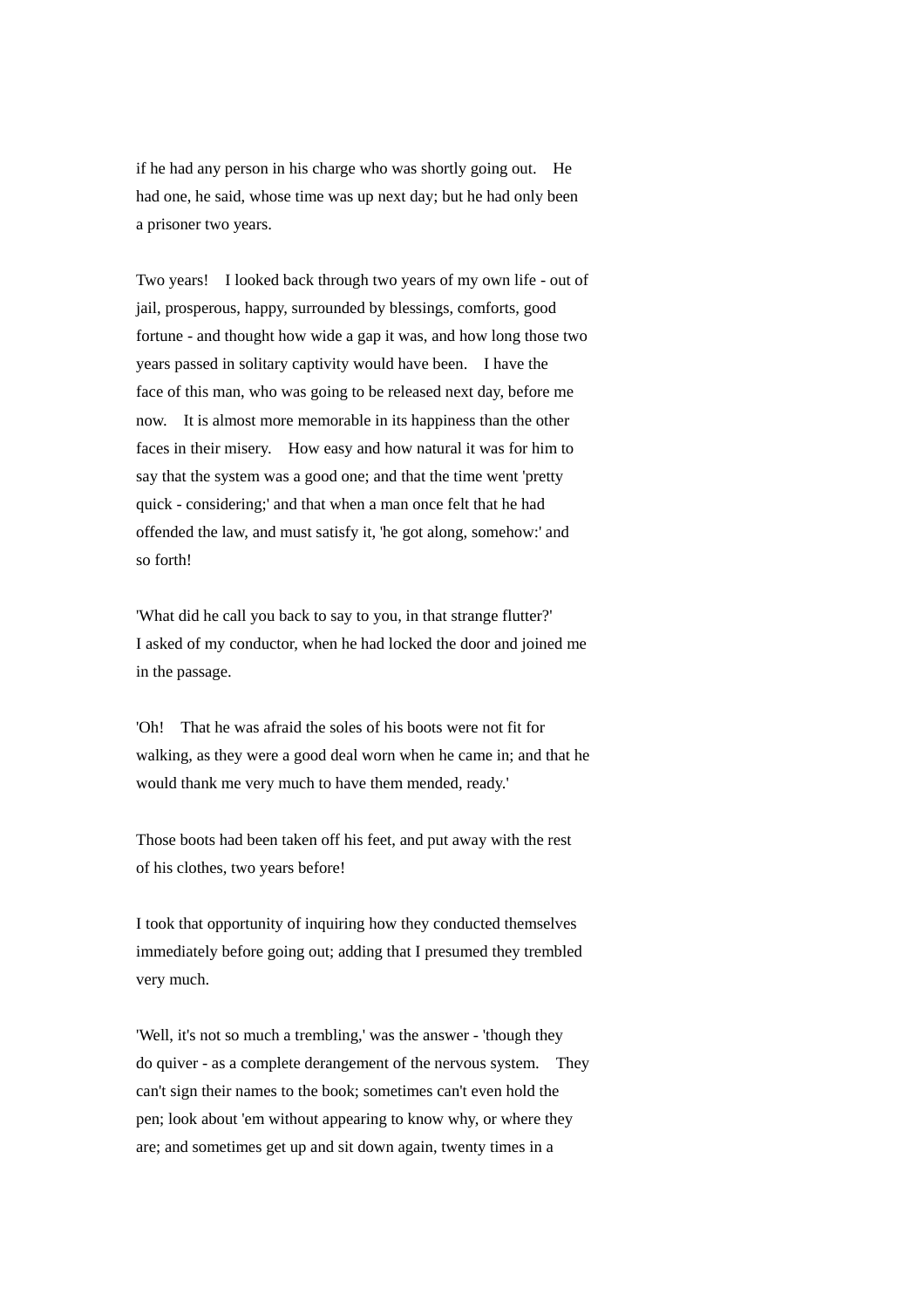minute. This is when they're in the office, where they are taken with the hood on, as they were brought in. When they get outside the gate, they stop, and look first one way and then the other; not knowing which to take. Sometimes they stagger as if they were drunk, and sometimes are forced to lean against the fence, they're so bad:- but they clear off in course of time.'

As I walked among these solitary cells, and looked at the faces of the men within them, I tried to picture to myself the thoughts and feelings natural to their condition. I imagined the hood just taken off, and the scene of their captivity disclosed to them in all its dismal monotony.

At first, the man is stunned. His confinement is a hideous vision: and his old life a reality. He throws himself upon his bed, and lies there abandoned to despair. By degrees the insupportable solitude and barrenness of the place rouses him from this stupor, and when the trap in his grated door is opened, he humbly begs and prays for work. 'Give me some work to do, or I shall go raving mad!'

He has it; and by fits and starts applies himself to labour; but every now and then there comes upon him a burning sense of the years that must be wasted in that stone coffin, and an agony so piercing in the recollection of those who are hidden from his view and knowledge, that he starts from his seat, and striding up and down the narrow room with both hands clasped on his uplifted head, hears spirits tempting him to beat his brains out on the wall.

Again he falls upon his bed, and lies there, moaning. Suddenly he starts up, wondering whether any other man is near; whether there is another cell like that on either side of him: and listens keenly.

There is no sound, but other prisoners may be near for all that. He remembers to have heard once, when he little thought of coming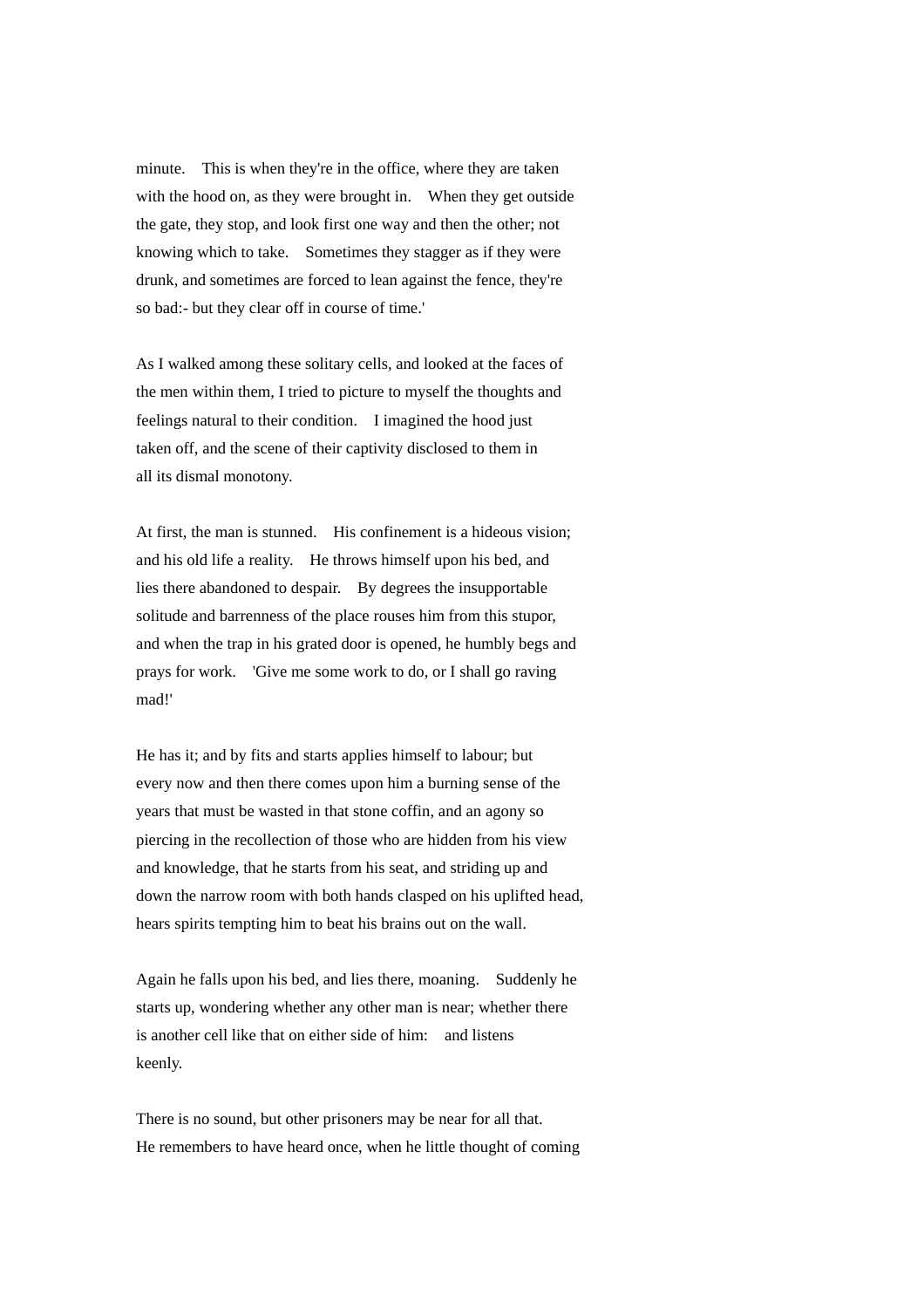here himself, that the cells were so constructed that the prisoners could not hear each other, though the officers could hear them.

Where is the nearest man - upon the right, or on the left? or is there one in both directions? Where is he sitting now - with his face to the light? or is he walking to and fro? How is he dressed? Has he been here long? Is he much worn away? Is he very white and spectre-like? Does HE think of his neighbour too?

Scarcely venturing to breathe, and listening while he thinks, he conjures up a figure with his back towards him, and imagines it moving about in this next cell. He has no idea of the face, but he is certain of the dark form of a stooping man. In the cell upon the other side, he puts another figure, whose face is hidden from him also. Day after day, and often when he wakes up in the middle of the night, he thinks of these two men until he is almost distracted. He never changes them. There they are always as he first imagined them - an old man on the right; a younger man upon the left - whose hidden features torture him to death, and have a mystery that makes him tremble.

The weary days pass on with solemn pace, like mourners at a funeral; and slowly he begins to feel that the white walls of the cell have something dreadful in them: that their colour is horrible: that their smooth surface chills his blood: that there is one hateful corner which torments him. Every morning when he wakes, he hides his head beneath the coverlet, and shudders to see the ghastly ceiling looking down upon him. The blessed light of day itself peeps in, an ugly phantom face, through the unchangeable crevice which is his prison window.

By slow but sure degrees, the terrors of that hateful corner swell until they beset him at all times; invade his rest, make his dreams hideous, and his nights dreadful. At first, he took a strange dislike to it; feeling as though it gave birth in his brain to something of corresponding shape, which ought not to be there, and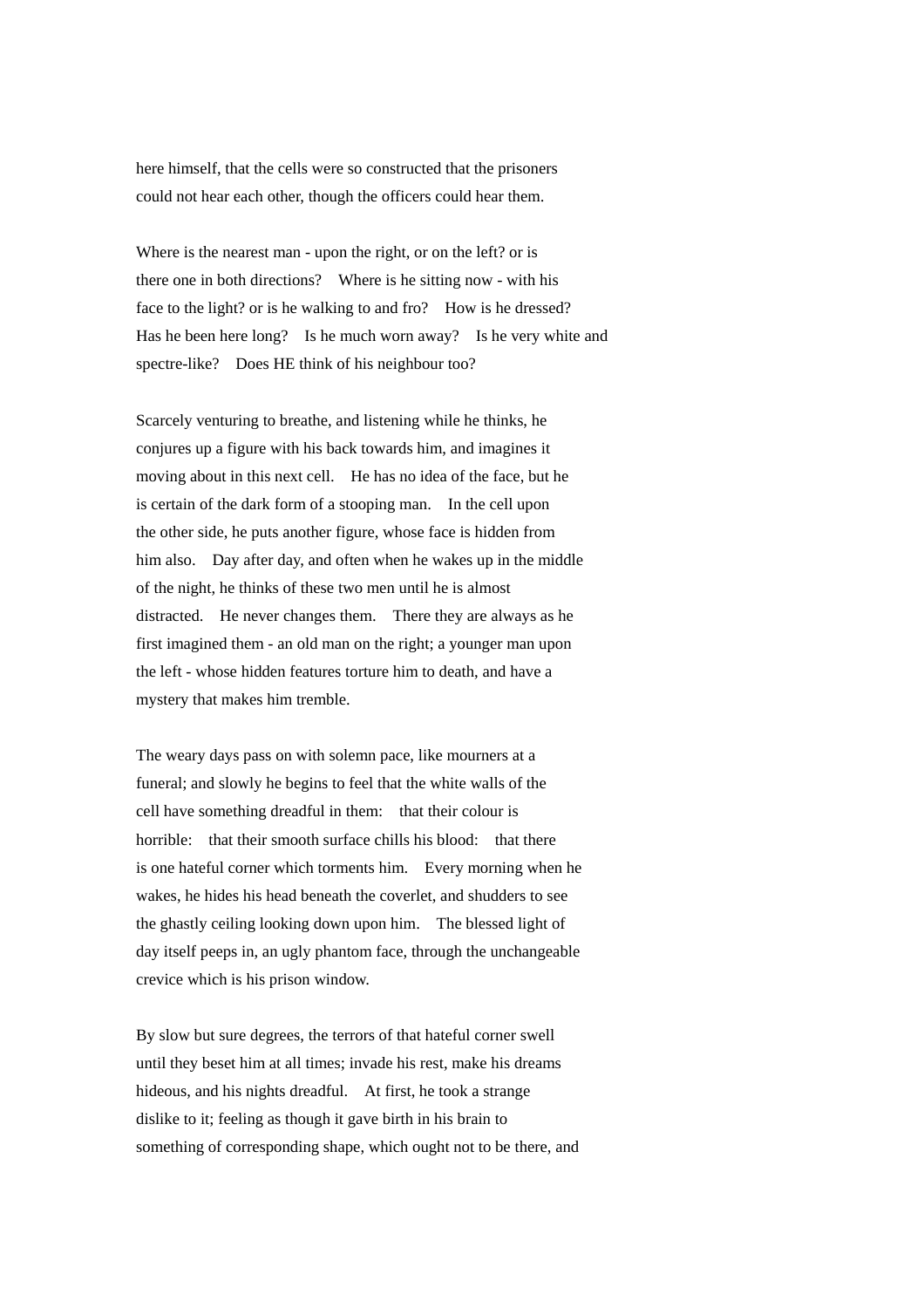racked his head with pains. Then he began to fear it, then to dream of it, and of men whispering its name and pointing to it. Then he could not bear to look at it, nor yet to turn his back upon it. Now, it is every night the lurking-place of a ghost: a shadow:- a silent something, horrible to see, but whether bird, or beast, or muffled human shape, he cannot tell.

When he is in his cell by day, he fears the little yard without. When he is in the yard, he dreads to re-enter the cell. When night comes, there stands the phantom in the corner. If he have the courage to stand in its place, and drive it out (he had once: being desperate), it broods upon his bed. In the twilight, and always at the same hour, a voice calls to him by name; as the darkness thickens, his Loom begins to live; and even that, his comfort, is a hideous figure, watching him till daybreak.

Again, by slow degrees, these horrible fancies depart from him one by one: returning sometimes, unexpectedly, but at longer intervals, and in less alarming shapes. He has talked upon religious matters with the gentleman who visits him, and has read his Bible, and has written a prayer upon his slate, and hung it up as a kind of protection, and an assurance of Heavenly companionship. He dreams now, sometimes, of his children or his wife, but is sure that they are dead, or have deserted him. He is easily moved to tears; is gentle, submissive, and broken-spirited. Occasionally, the old agony comes back: a very little thing will revive it; even a familiar sound, or the scent of summer flowers in the air; but it does not last long, now: for the world without, has come to be the vision, and this solitary life, the sad reality.

If his term of imprisonment be short - I mean comparatively, for short it cannot be - the last half year is almost worse than all; for then he thinks the prison will take fire and he be burnt in the ruins, or that he is doomed to die within the walls, or that he will be detained on some false charge and sentenced for another term: or that something, no matter what, must happen to prevent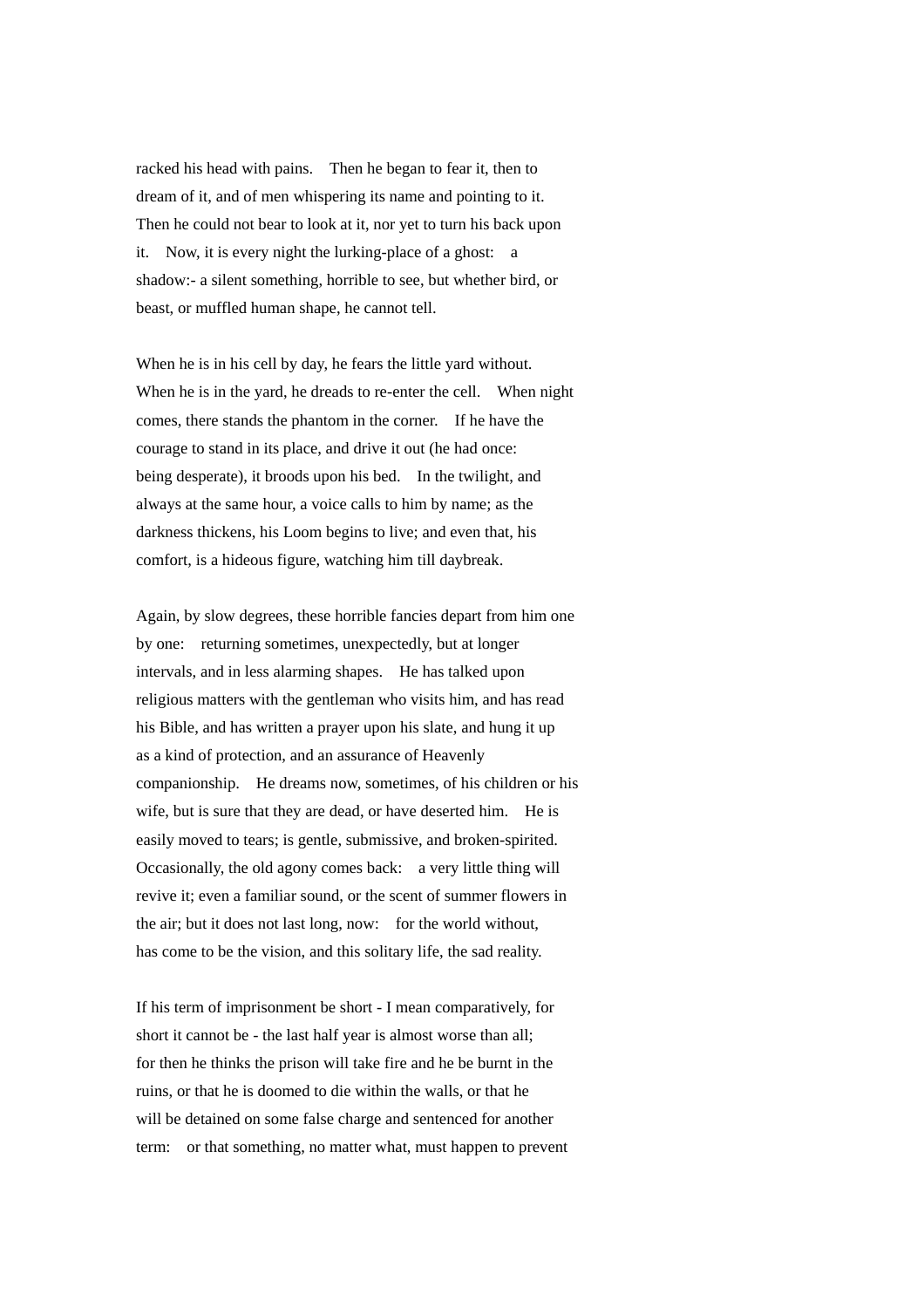his going at large. And this is natural, and impossible to be reasoned against, because, after his long separation from human life, and his great suffering, any event will appear to him more probable in the contemplation, than the being restored to liberty and his fellow-creatures.

If his period of confinement have been very long, the prospect of release bewilders and confuses him. His broken heart may flutter for a moment, when he thinks of the world outside, and what it might have been to him in all those lonely years, but that is all. The cell-door has been closed too long on all its hopes and cares. Better to have hanged him in the beginning than bring him to this pass, and send him forth to mingle with his kind, who are his kind no more.

On the haggard face of every man among these prisoners, the same expression sat. I know not what to liken it to. It had something of that strained attention which we see upon the faces of the blind and deaf, mingled with a kind of horror, as though they had all been secretly terrified. In every little chamber that I entered, and at every grate through which I looked, I seemed to see the same appalling countenance. It lives in my memory, with the fascination of a remarkable picture. Parade before my eyes, a hundred men, with one among them newly released from this solitary suffering. and I would point him out.

The faces of the women, as I have said, it humanises and refines. Whether this be because of their better nature, which is elicited in solitude, or because of their being gentler creatures, of greater patience and longer suffering, I do not know; but so it is. That the punishment is nevertheless, to my thinking, fully as cruel and as wrong in their case, as in that of the men, I need scarcely add.

My firm conviction is that, independent of the mental anguish it occasions - an anguish so acute and so tremendous, that all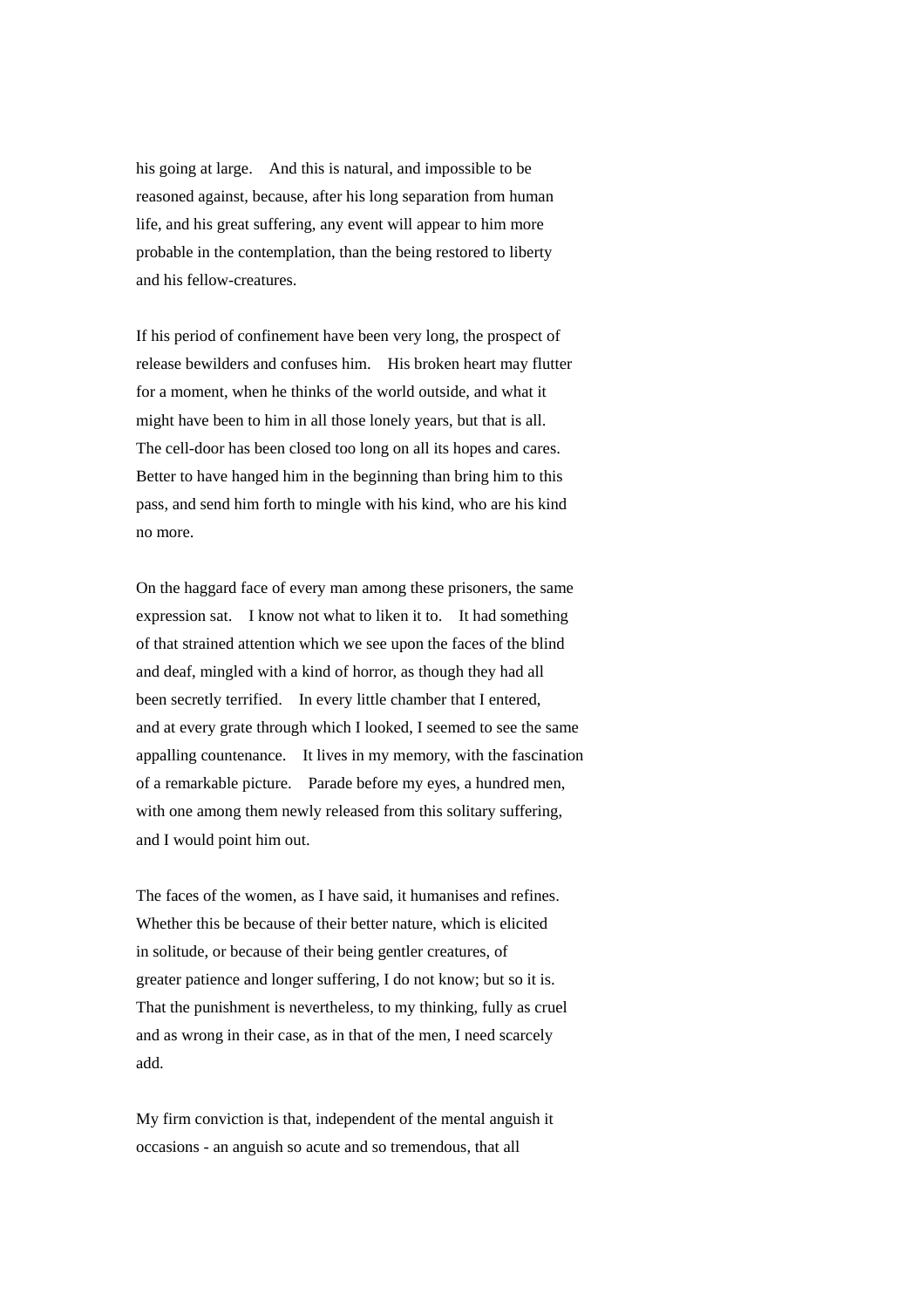imagination of it must fall far short of the reality - it wears the mind into a morbid state, which renders it unfit for the rough contact and busy action of the world. It is my fixed opinion that those who have undergone this punishment, MUST pass into society again morally unhealthy and diseased. There are many instances on record, of men who have chosen, or have been condemned, to lives of perfect solitude, but I scarcely remember one, even among sages of strong and vigorous intellect, where its effect has not become apparent, in some disordered train of thought, or some gloomy hallucination. What monstrous phantoms, bred of despondency and doubt, and born and reared in solitude, have stalked upon the earth, making creation ugly, and darkening the face of Heaven!

Suicides are rare among these prisoners: are almost, indeed, unknown. But no argument in favour of the system, can reasonably be deduced from this circumstance, although it is very often urged. All men who have made diseases of the mind their study, know perfectly well that such extreme depression and despair as will change the whole character, and beat down all its powers of elasticity and self-resistance, may be at work within a man, and yet stop short of self-destruction. This is a common case.

That it makes the senses dull, and by degrees impairs the bodily faculties, I am quite sure. I remarked to those who were with me in this very establishment at Philadelphia, that the criminals who had been there long, were deaf. They, who were in the habit of seeing these men constantly, were perfectly amazed at the idea, which they regarded as groundless and fanciful. And yet the very first prisoner to whom they appealed - one of their own selection confirmed my impression (which was unknown to him) instantly, and said, with a genuine air it was impossible to doubt, that he couldn't think how it happened, but he WAS growing very dull of hearing.

That it is a singularly unequal punishment, and affects the worst man least, there is no doubt. In its superior efficiency as a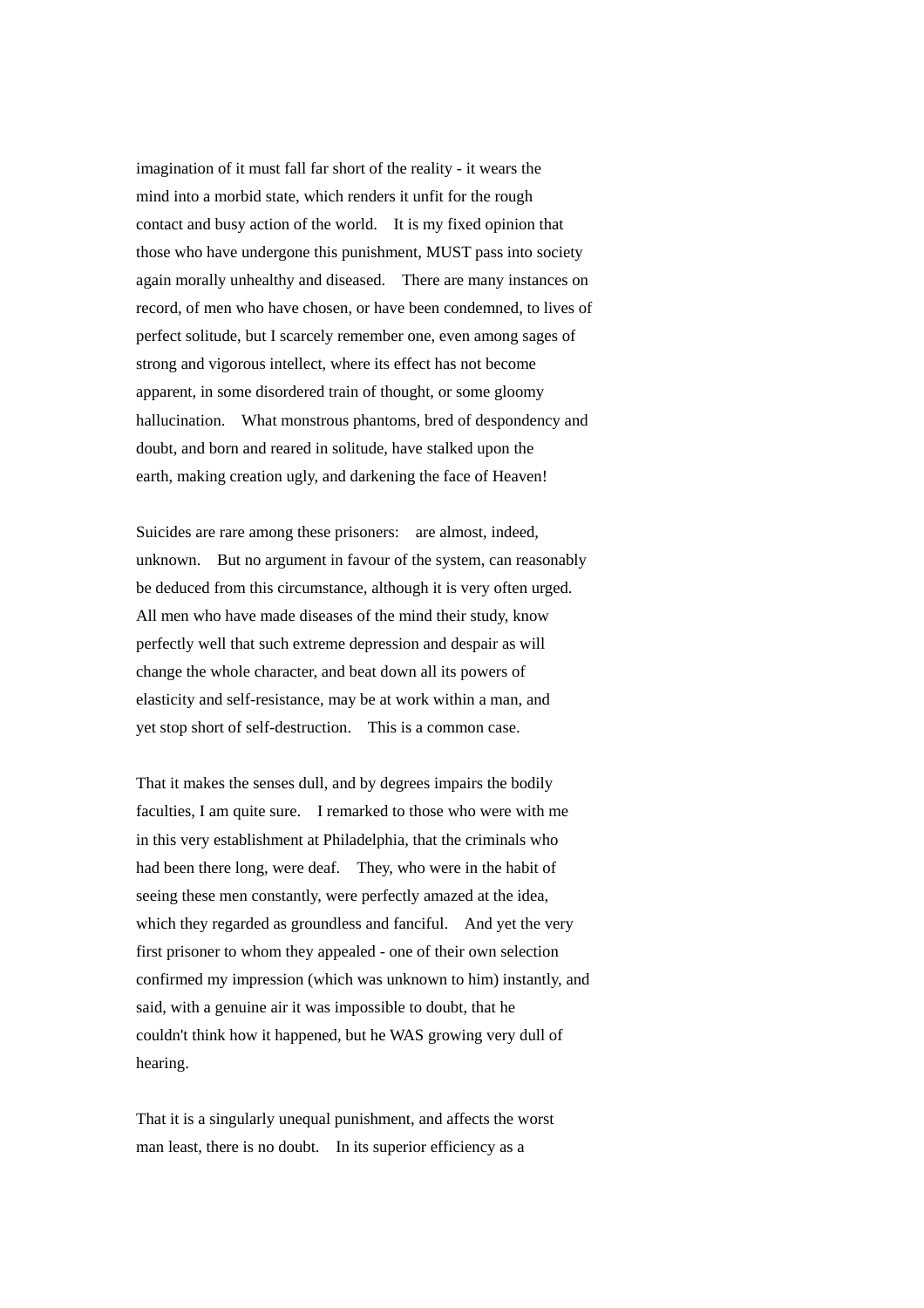means of reformation, compared with that other code of regulations which allows the prisoners to work in company without communicating together, I have not the smallest faith. All the instances of reformation that were mentioned to me, were of a kind that might have been - and I have no doubt whatever, in my own mind, would have been - equally well brought about by the Silent System. With regard to such men as the negro burglar and the English thief, even the most enthusiastic have scarcely any hope of their conversion.

It seems to me that the objection that nothing wholesome or good has ever had its growth in such unnatural solitude, and that even a dog or any of the more intelligent among beasts, would pine, and mope, and rust away, beneath its influence, would be in itself a sufficient argument against this system. But when we recollect, in addition, how very cruel and severe it is, and that a solitary life is always liable to peculiar and distinct objections of a most deplorable nature, which have arisen here, and call to mind, moreover, that the choice is not between this system, and a bad or ill-considered one, but between it and another which has worked well, and is, in its whole design and practice, excellent; there is surely more than sufficient reason for abandoning a mode of punishment attended by so little hope or promise, and fraught, beyond dispute, with such a host of evils.

As a relief to its contemplation, I will close this chapter with a curious story arising out of the same theme, which was related to me, on the occasion of this visit, by some of the gentlemen concerned.

At one of the periodical meetings of the inspectors of this prison, a working man of Philadelphia presented himself before the Board, and earnestly requested to be placed in solitary confinement. On being asked what motive could possibly prompt him to make this strange demand, he answered that he had an irresistible propensity to get drunk; that he was constantly indulging it, to his great misery and ruin; that he had no power of resistance; that he wished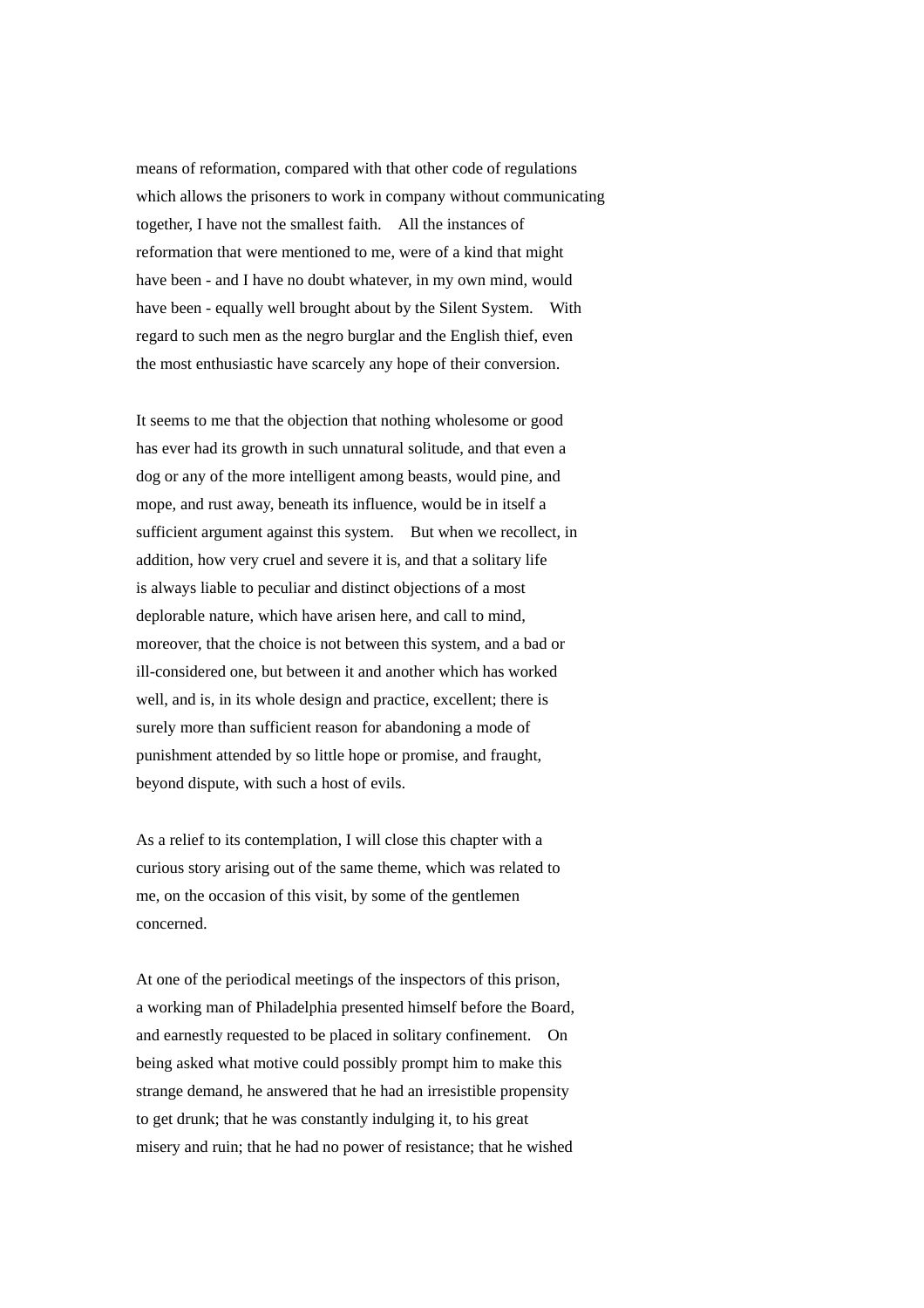to be put beyond the reach of temptation; and that he could think of no better way than this. It was pointed out to him, in reply, that the prison was for criminals who had been tried and sentenced by the law, and could not be made available for any such fanciful purposes; he was exhorted to abstain from intoxicating drinks, as he surely might if he would; and received other very good advice, with which he retired, exceedingly dissatisfied with the result of his application.

He came again, and again, and again, and was so very earnest and importunate, that at last they took counsel together, and said, 'He will certainly qualify himself for admission, if we reject him any more. Let us shut him up. He will soon be glad to go away, and then we shall get rid of him.' So they made him sign a statement which would prevent his ever sustaining an action for false imprisonment, to the effect that his incarceration was voluntary, and of his own seeking; they requested him to take notice that the officer in attendance had orders to release him at any hour of the day or night, when he might knock upon his door for that purpose; but desired him to understand, that once going out, he would not be admitted any more. These conditions agreed upon, and he still remaining in the same mind, he was conducted to the prison, and shut up in one of the cells.

In this cell, the man, who had not the firmness to leave a glass of liquor standing untasted on a table before him - in this cell, in solitary confinement, and working every day at his trade of shoemaking, this man remained nearly two years. His health beginning to fail at the expiration of that time, the surgeon recommended that he should work occasionally in the garden; and as he liked the notion very much, he went about this new occupation with great cheerfulness.

He was digging here, one summer day, very industriously, when the wicket in the outer gate chanced to be left open: showing, beyond, the well-remembered dusty road and sunburnt fields. The way was as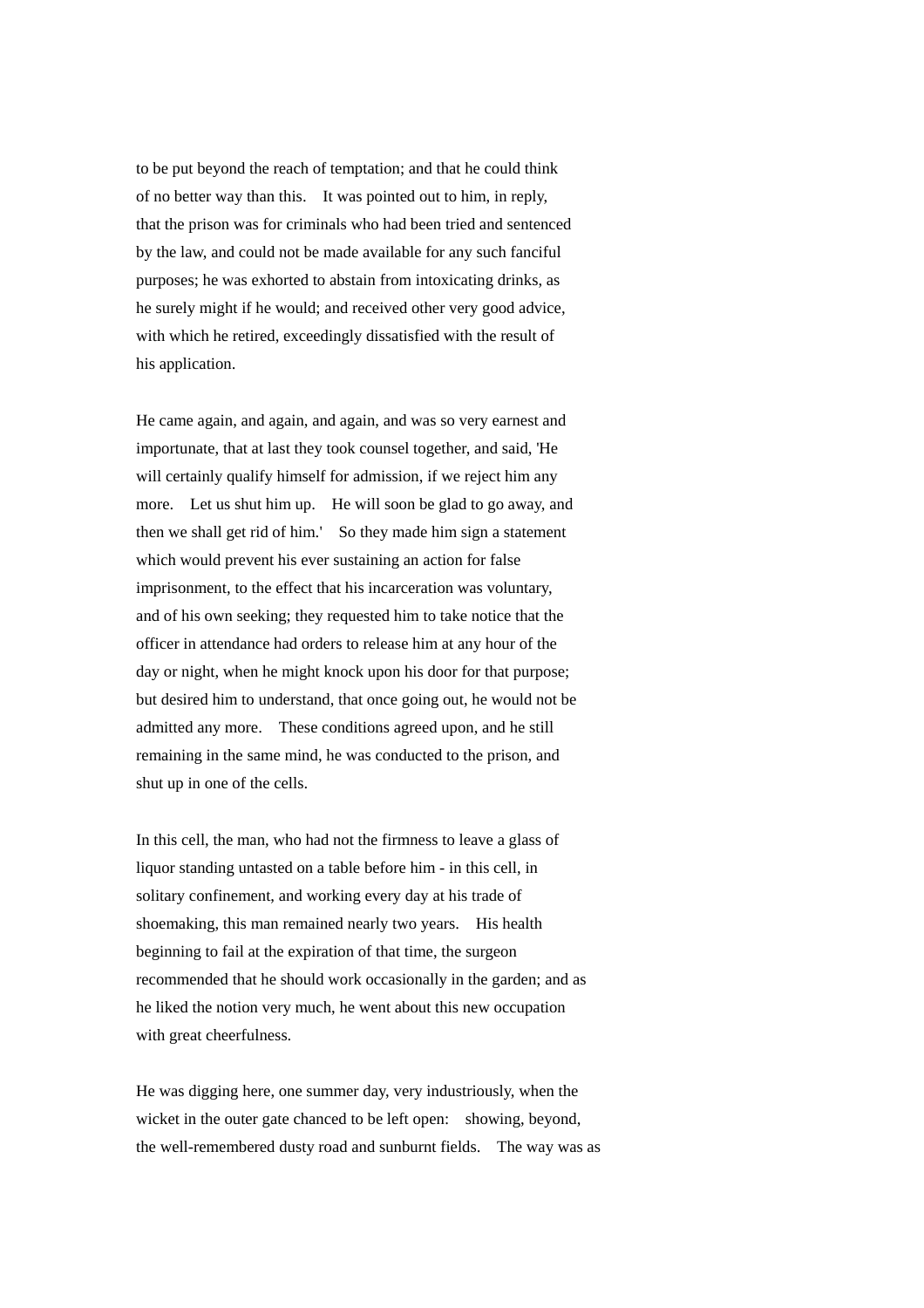free to him as to any man living, but he no sooner raised his head and caught sight of it, all shining in the light, than, with the involuntary instinct of a prisoner, he cast away his spade, scampered off as fast as his legs would carry him, and never once looked back.

## CHAPTER VIII - WASHINGTON. THE LEGISLATURE. AND THE PRESIDENT'S **HOUSE**

WE left Philadelphia by steamboat, at six o'clock one very cold morning, and turned our faces towards Washington.

In the course of this day's journey, as on subsequent occasions, we encountered some Englishmen (small farmers, perhaps, or country publicans at home) who were settled in America, and were travelling on their own affairs. Of all grades and kinds of men that jostle one in the public conveyances of the States, these are often the most intolerable and the most insufferable companions. United to every disagreeable characteristic that the worst kind of American travellers possess, these countrymen of ours display an amount of insolent conceit and cool assumption of superiority, quite monstrous to behold. In the coarse familiarity of their approach, and the effrontery of their inquisitiveness (which they are in great haste to assert, as if they panted to revenge themselves upon the decent old restraints of home), they surpass any native specimens that came within my range of observation: and I often grew so patriotic when I saw and heard them, that I would cheerfully have submitted to a reasonable fine, if I could have given any other country in the whole world, the honour of claiming them for its children.

As Washington may be called the head-quarters of tobacco-tinctured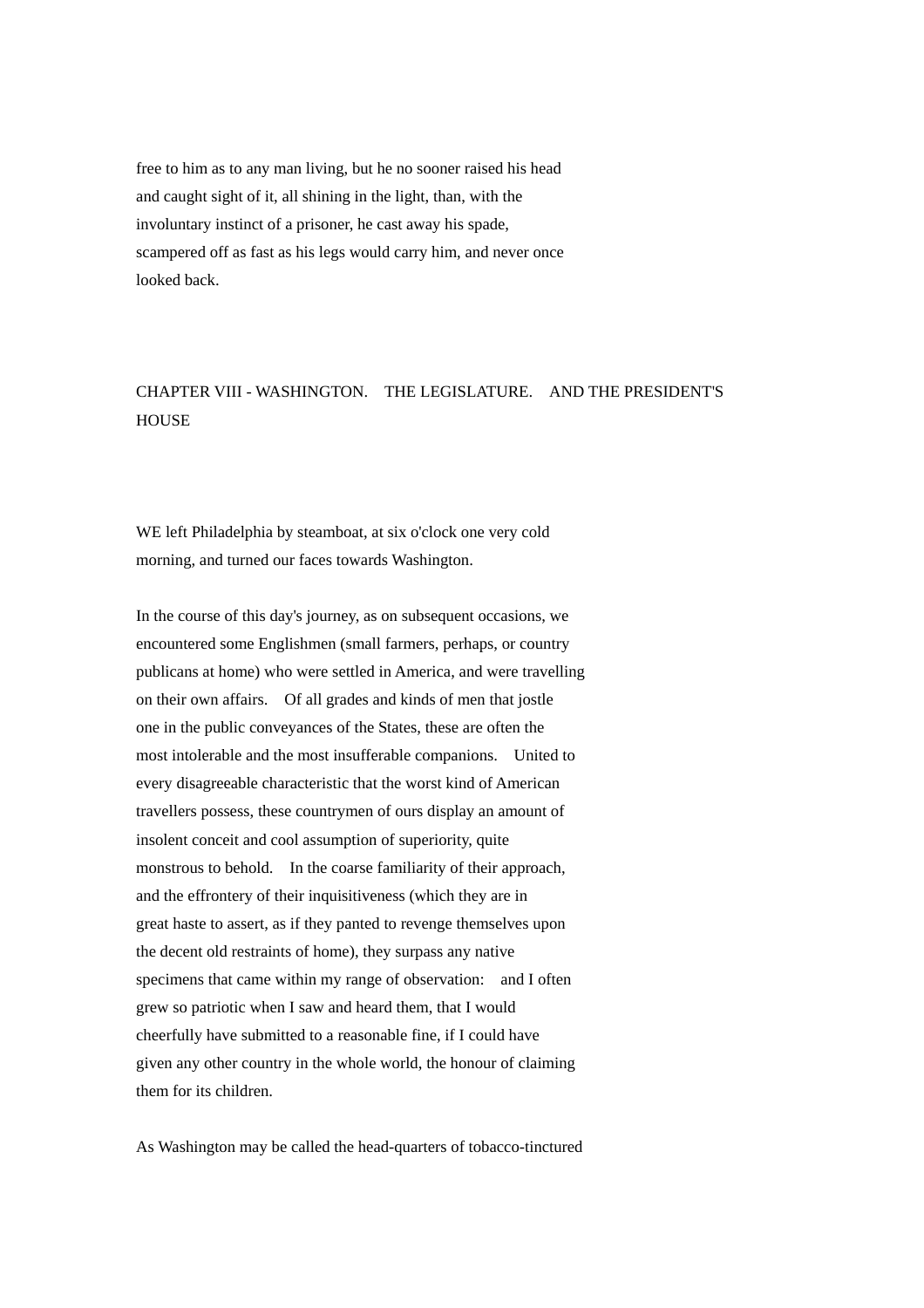saliva, the time is come when I must confess, without any disguise, that the prevalence of those two odious practices of chewing and expectorating began about this time to be anything but agreeable, and soon became most offensive and sickening. In all the public places of America, this filthy custom is recognised. In the courts of law, the judge has his spittoon, the crier his, the witness his, and the prisoner his; while the jurymen and spectators are provided for, as so many men who in the course of nature must desire to spit incessantly. In the hospitals, the students of medicine are requested, by notices upon the wall, to eject their tobacco juice into the boxes provided for that purpose, and not to discolour the stairs. In public buildings, visitors are implored, through the same agency, to squirt the essence of their quids, or 'plugs,' as I have heard them called by gentlemen learned in this kind of sweetmeat, into the national spittoons, and not about the bases of the marble columns. But in some parts, this custom is inseparably mixed up with every meal and morning call, and with all the transactions of social life. The stranger, who follows in the track I took myself, will find it in its full bloom and glory, luxuriant in all its alarming recklessness, at Washington. And let him not persuade himself (as I once did, to my shame) that previous tourists have exaggerated its extent. The thing itself is an exaggeration of nastiness, which cannot be outdone.

On board this steamboat, there were two young gentlemen, with shirt-collars reversed as usual, and armed with very big walkingsticks; who planted two seats in the middle of the deck, at a distance of some four paces apart; took out their tobacco-boxes; and sat down opposite each other, to chew. In less than a quarter of an hour's time, these hopeful youths had shed about them on the clean boards, a copious shower of yellow rain; clearing, by that means, a kind of magic circle, within whose limits no intruders dared to come, and which they never failed to refresh and rerefresh before a spot was dry. This being before breakfast, rather disposed me, I confess, to nausea; but looking attentively at one of the expectorators, I plainly saw that he was young in chewing,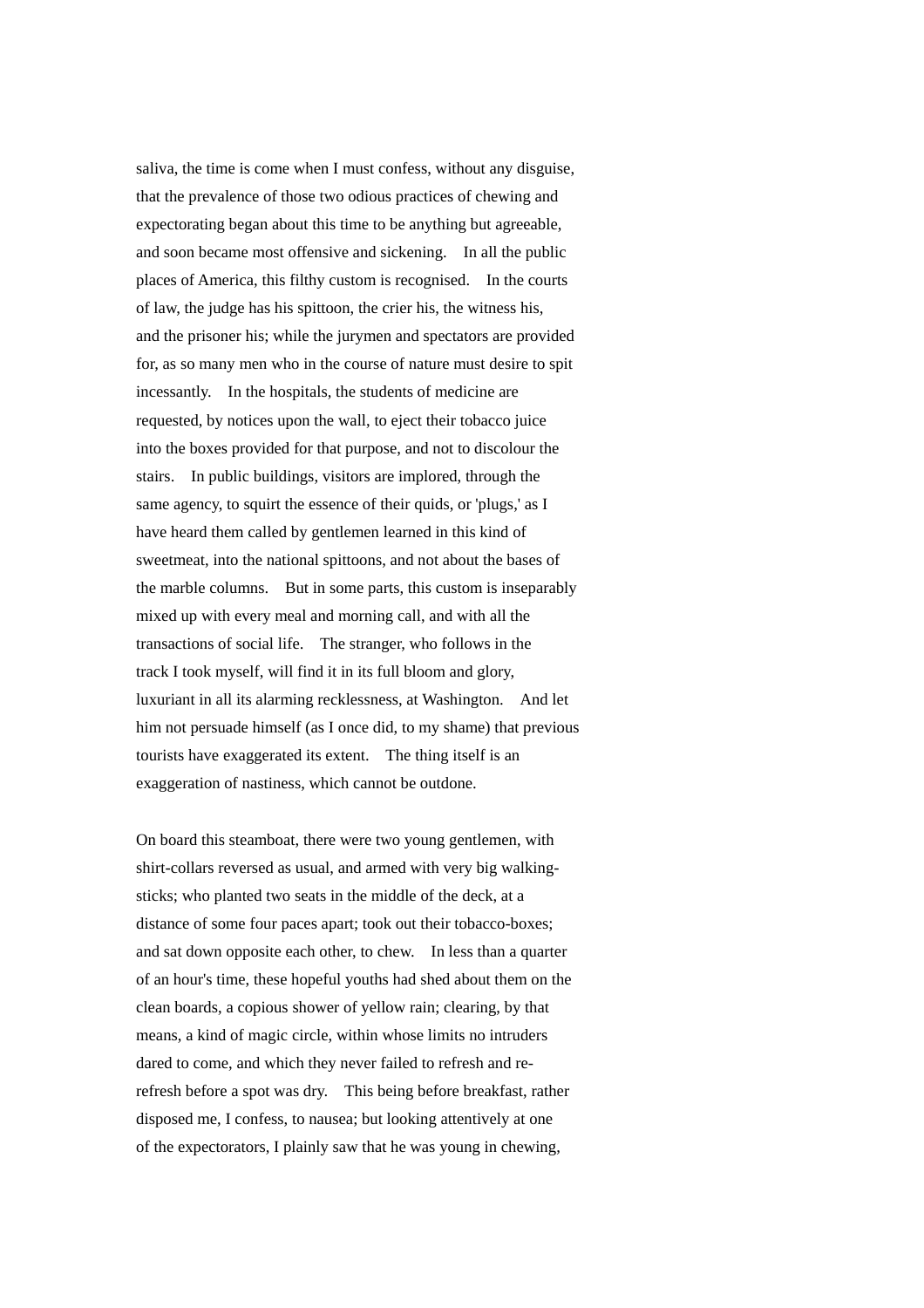and felt inwardly uneasy, himself. A glow of delight came over me at this discovery; and as I marked his face turn paler and paler, and saw the ball of tobacco in his left cheek, quiver with his suppressed agony, while yet he spat, and chewed, and spat again, in emulation of his older friend, I could have fallen on his neck and implored him to go on for hours.

We all sat down to a comfortable breakfast in the cabin below. where there was no more hurry or confusion than at such a meal in England, and where there was certainly greater politeness exhibited than at most of our stage-coach banquets. At about nine o'clock we arrived at the railroad station, and went on by the cars. At noon we turned out again, to cross a wide river in another steamboat; landed at a continuation of the railroad on the opposite shore; and went on by other cars; in which, in the course of the next hour or so, we crossed by wooden bridges, each a mile in length, two creeks, called respectively Great and Little Gunpowder. The water in both was blackened with flights of canvas-backed ducks, which are most delicious eating, and abound hereabouts at that season of the year.

These bridges are of wood, have no parapet, and are only just wide enough for the passage of the trains; which, in the event of the smallest accident, wound inevitably be plunged into the river. They are startling contrivances, and are most agreeable when passed.

We stopped to dine at Baltimore, and being now in Maryland, were waited on, for the first time, by slaves. The sensation of exacting any service from human creatures who are bought and sold, and being, for the time, a party as it were to their condition, is not an enviable one. The institution exists, perhaps, in its least repulsive and most mitigated form in such a town as this; but it IS slavery; and though I was, with respect to it, an innocent man, its presence filled me with a sense of shame and self-reproach.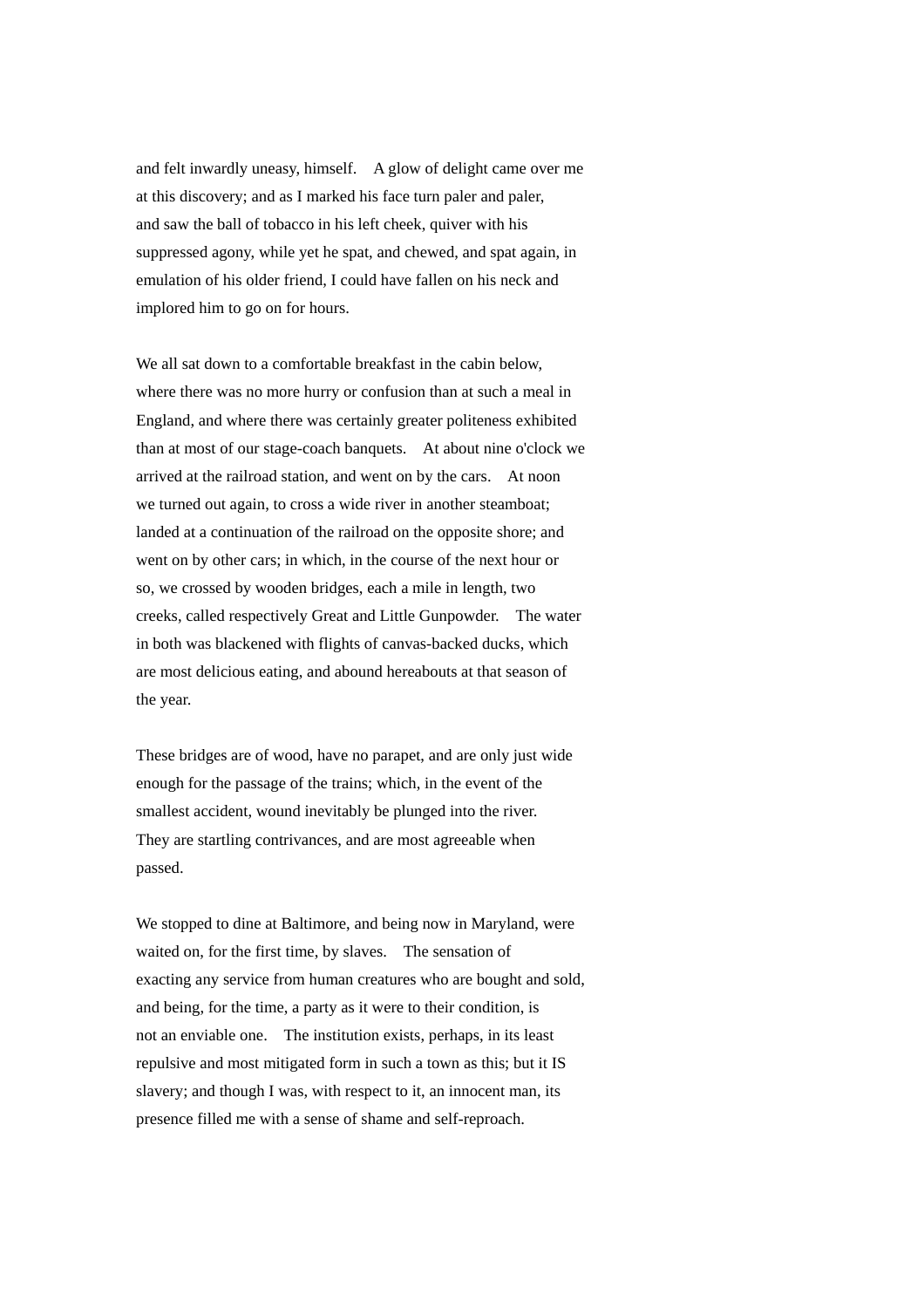After dinner, we went down to the railroad again, and took our seats in the cars for Washington. Being rather early, those men and boys who happened to have nothing particular to do, and were curious in foreigners, came (according to custom) round the carriage in which I sat; let down all the windows; thrust in their heads and shoulders; hooked themselves on conveniently, by their elbows; and fell to comparing notes on the subject of my personal appearance, with as much indifference as if I were a stuffed figure. I never gained so much uncompromising information with reference to my own nose and eyes, and various impressions wrought by my mouth and chin on different minds, and how my head looks when it is viewed from behind, as on these occasions. Some gentlemen were only satisfied by exercising their sense of touch; and the boys (who are surprisingly precocious in America) were seldom satisfied, even by that, but would return to the charge over and over again. Many a budding president has walked into my room with his cap on his head and his hands in his pockets, and stared at me for two whole hours: occasionally refreshing himself with a tweak of his nose, or a draught from the water-jug; or by walking to the windows and inviting other boys in the street below, to come up and do likewise: crying, 'Here he is!' 'Come on!' 'Bring all your brothers!' with other hospitable entreaties of that nature.

We reached Washington at about half-past six that evening, and had upon the way a beautiful view of the Capitol, which is a fine building of the Corinthian order, placed upon a noble and commanding eminence. Arrived at the hotel; I saw no more of the place that night; being very tired, and glad to get to bed.

Breakfast over next morning, I walk about the streets for an hour or two, and, coming home, throw up the window in the front and back, and look out. Here is Washington, fresh in my mind and under my eye.

Take the worst parts of the City Road and Pentonville, or the straggling outskirts of Paris, where the houses are smallest,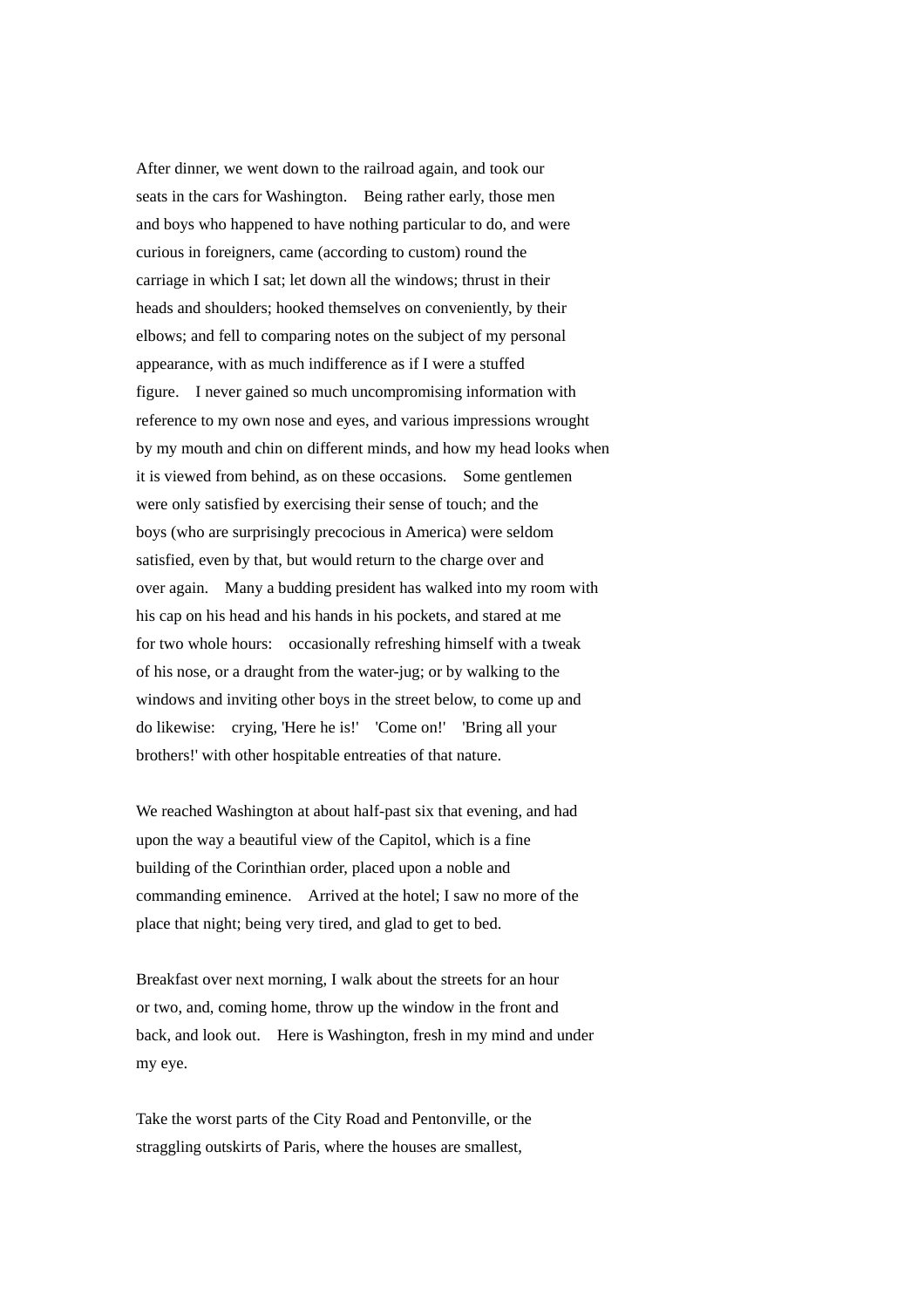preserving all their oddities, but especially the small shops and dwellings, occupied in Pentonville (but not in Washington) by furniture-brokers, keepers of poor eating-houses, and fanciers of birds. Burn the whole down; build it up again in wood and plaster; widen it a little; throw in part of St. John's Wood; put green blinds outside all the private houses, with a red curtain and a white one in every window; plough up all the roads; plant a great deal of coarse turf in every place where it ought NOT to be; erect three handsome buildings in stone and marble, anywhere, but the more entirely out of everybody's way the better; call one the Post Office; one the Patent Office, and one the Treasury; make it scorching hot in the morning, and freezing cold in the afternoon, with an occasional tornado of wind and dust; leave a brick-field without the bricks, in all central places where a street may naturally be expected: and that's Washington.

The hotel in which we live, is a long row of small houses fronting on the street, and opening at the back upon a common yard, in which hangs a great triangle. Whenever a servant is wanted, somebody beats on this triangle from one stroke up to seven, according to the number of the house in which his presence is required; and as all the servants are always being wanted, and none of them ever come, this enlivening engine is in full performance the whole day through. Clothes are drying in the same yard; female slaves, with cotton handkerchiefs twisted round their heads are running to and fro on the hotel business; black waiters cross and recross with dishes in their hands; two great dogs are playing upon a mound of loose bricks in the centre of the little square; a pig is turning up his stomach to the sun, and grunting 'that's comfortable!'; and neither the men, nor the women, nor the dogs, nor the pig, nor any created creature, takes the smallest notice of the triangle, which is tingling madly all the time.

I walk to the front window, and look across the road upon a long, straggling row of houses, one story high, terminating, nearly opposite, but a little to the left, in a melancholy piece of waste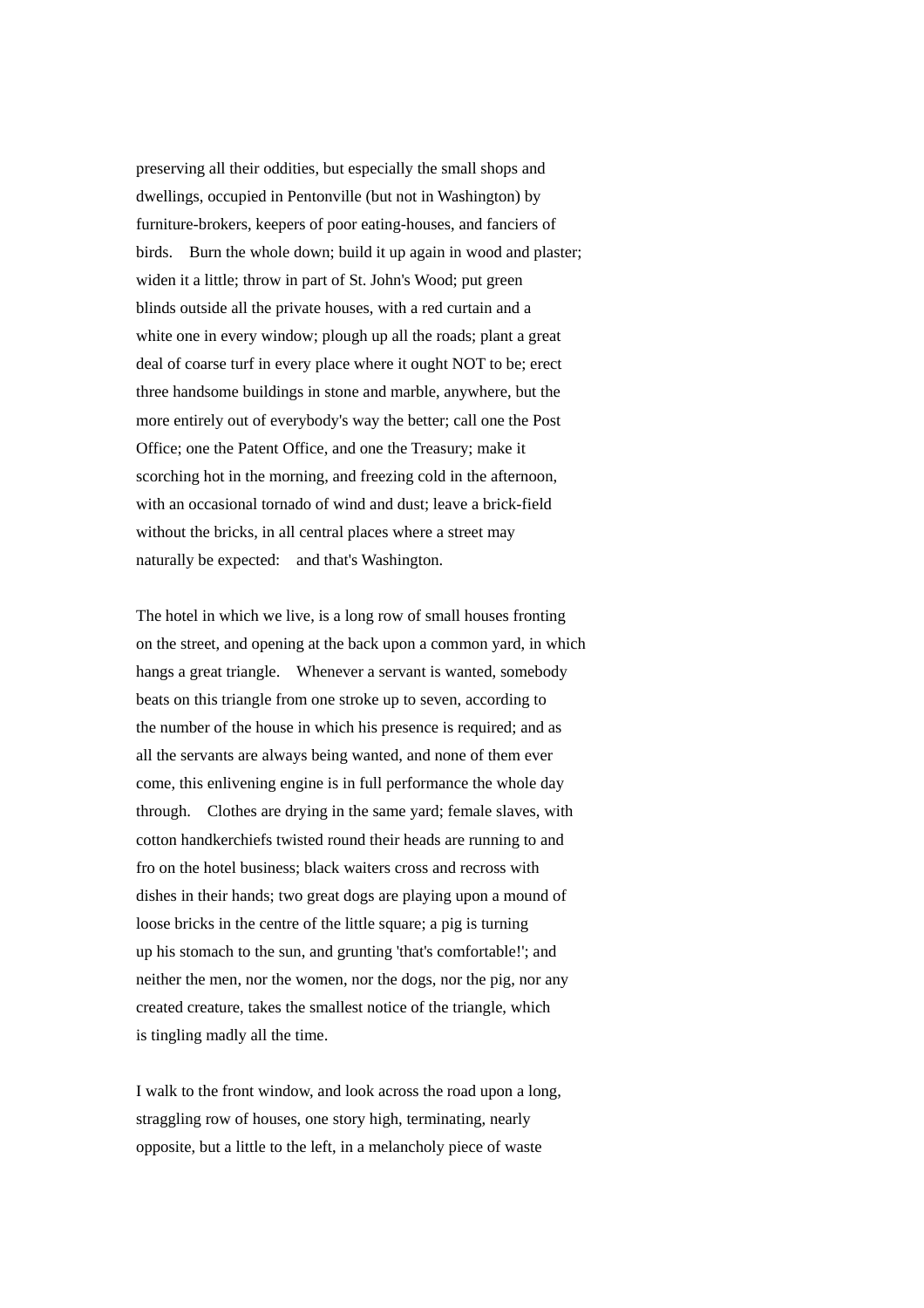ground with frowzy grass, which looks like a small piece of country that has taken to drinking, and has quite lost itself. Standing anyhow and all wrong, upon this open space, like something meteoric that has fallen down from the moon, is an odd, lop-sided, one-eyed kind of wooden building, that looks like a church, with a flagstaff as long as itself sticking out of a steeple something larger than a tea-chest. Under the window is a small stand of coaches, whose slave-drivers are sunning themselves on the steps of our door, and talking idly together. The three most obtrusive houses near at hand are the three meanest. On one - a shop, which never has anything in the window, and never has the door open - is painted in large characters, 'THE CITY LUNCH.' At another, which looks like a backway to somewhere else, but is an independent building in itself, oysters are procurable in every style. At the third, which is a very, very little tailor's shop, pants are fixed to order; or in other words, pantaloons are made to measure. And that is our street in Washington.

It is sometimes called the City of Magnificent Distances, but it might with greater propriety be termed the City of Magnificent Intentions; for it is only on taking a bird's-eye view of it from the top of the Capitol, that one can at all comprehend the vast designs of its projector, an aspiring Frenchman. Spacious avenues, that begin in nothing, and lead nowhere; streets, mile-long, that only want houses, roads and inhabitants; public buildings that need but a public to be complete; and ornaments of great thoroughfares, which only lack great thoroughfares to ornament - are its leading features. One might fancy the season over, and most of the houses gone out of town for ever with their masters. To the admirers of cities it is a Barmecide Feast: a pleasant field for the imagination to rove in; a monument raised to a deceased project, with not even a legible inscription to record its departed greatness.

Such as it is, it is likely to remain. It was originally chosen for the seat of Government, as a means of averting the conflicting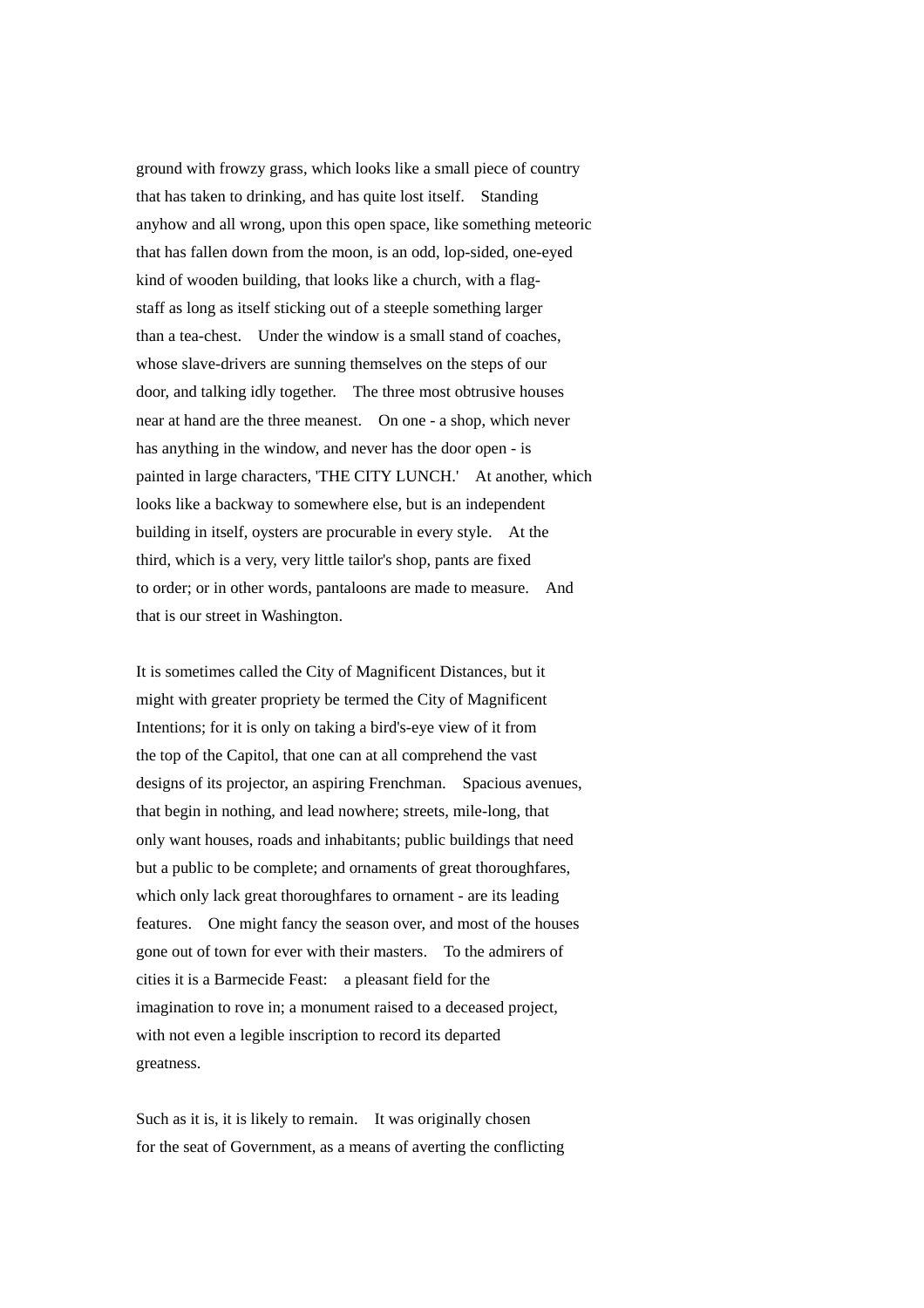jealousies and interests of the different States; and very probably, too, as being remote from mobs: a consideration not to be slighted, even in America. It has no trade or commerce of its own: having little or no population beyond the President and his establishment; the members of the legislature who reside there during the session; the Government clerks and officers employed in the various departments; the keepers of the hotels and boardinghouses; and the tradesmen who supply their tables. It is very unhealthy. Few people would live in Washington, I take it, who were not obliged to reside there; and the tides of emigration and speculation, those rapid and regardless currents, are little likely to flow at any time towards such dull and sluggish water.

The principal features of the Capitol, are, of course, the two houses of Assembly. But there is, besides, in the centre of the building, a fine rotunda, ninety-six feet in diameter, and ninetysix high, whose circular wall is divided into compartments, ornamented by historical pictures. Four of these have for their subjects prominent events in the revolutionary struggle. They were painted by Colonel Trumbull, himself a member of Washington's staff at the time of their occurrence; from which circumstance they derive a peculiar interest of their own. In this same hall Mr. Greenough's large statue of Washington has been lately placed. It has great merits of course, but it struck me as being rather strained and violent for its subject. I could wish, however, to have seen it in a better light than it can ever be viewed in, where it stands.

There is a very pleasant and commodious library in the Capitol; and from a balcony in front, the bird's-eye view, of which I have just spoken, may be had, together with a beautiful prospect of the adjacent country. In one of the ornamented portions of the building, there is a figure of Justice; whereunto the Guide Book says, 'the artist at first contemplated giving more of nudity, but he was warned that the public sentiment in this country would not admit of it, and in his caution he has gone, perhaps, into the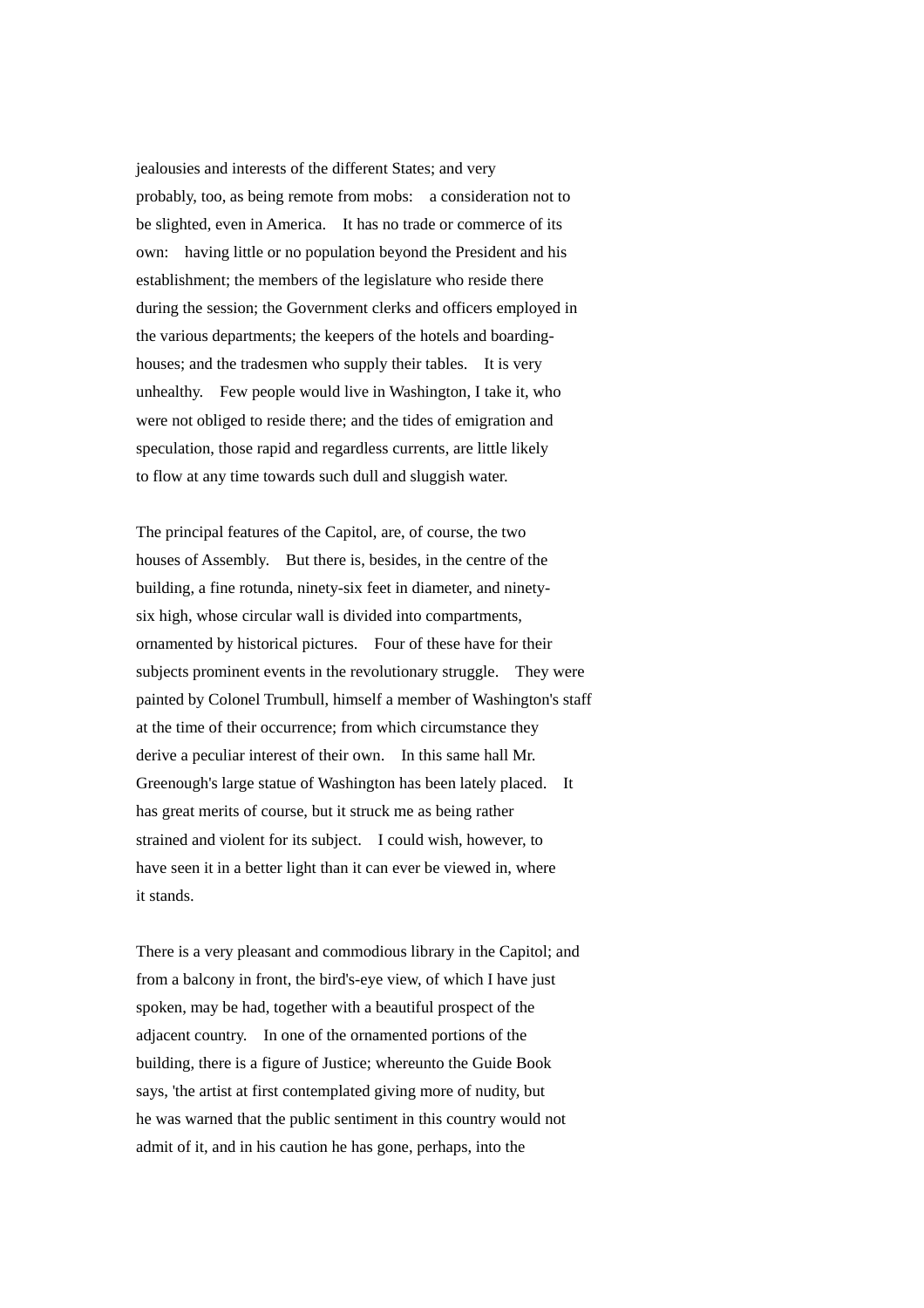opposite extreme.' Poor Justice! she has been made to wear much stranger garments in America than those she pines in, in the Capitol. Let us hope that she has changed her dress-maker since they were fashioned, and that the public sentiment of the country did not cut out the clothes she hides her lovely figure in, just now.

The House of Representatives is a beautiful and spacious hall, of semicircular shape, supported by handsome pillars. One part of the gallery is appropriated to the ladies, and there they sit in front rows, and come in, and go out, as at a play or concert. The chair is canopied, and raised considerably above the floor of the House; and every member has an easy chair and a writing desk to himself: which is denounced by some people out of doors as a most unfortunate and injudicious arrangement, tending to long sittings and prosaic speeches. It is an elegant chamber to look at, but a singularly bad one for all purposes of hearing. The Senate, which is smaller, is free from this objection, and is exceedingly well adapted to the uses for which it is designed. The sittings, I need hardly add, take place in the day; and the parliamentary forms are modelled on those of the old country.

I was sometimes asked, in my progress through other places, whether I had not been very much impressed by the HEADS of the lawmakers at Washington; meaning not their chiefs and leaders, but literally their individual and personal heads, whereon their hair grew, and whereby the phrenological character of each legislator was expressed: and I almost as often struck my questioner dumb with indignant consternation by answering 'No, that I didn't remember being at all overcome.' As I must, at whatever hazard, repeat the avowal here, I will follow it up by relating my impressions on this subject in as few words as possible.

In the first place - it may be from some imperfect development of my organ of veneration - I do not remember having ever fainted away, or having even been moved to tears of joyful pride, at sight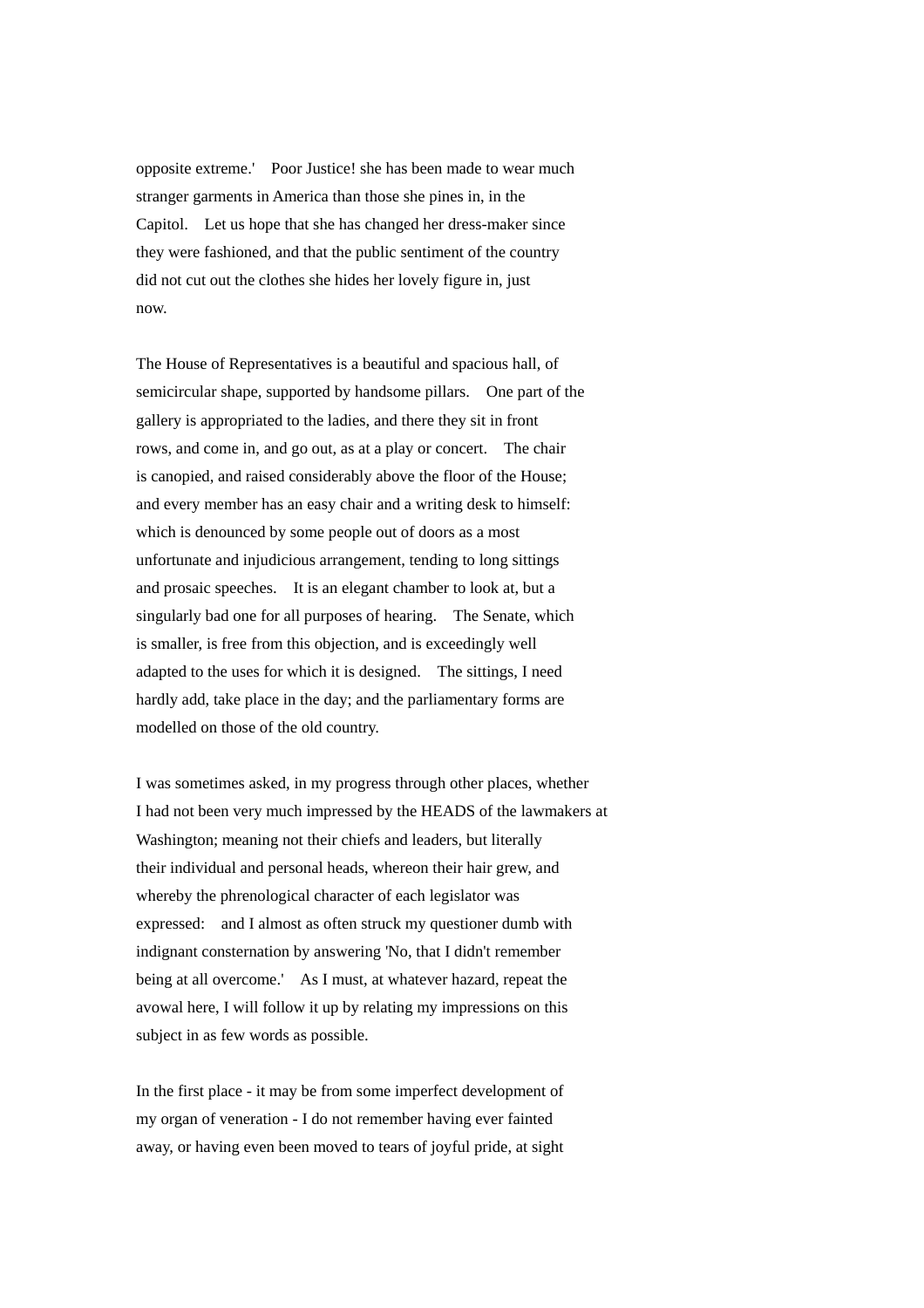of any legislative body. I have borne the House of Commons like a man, and have yielded to no weakness, but slumber, in the House of Lords. I have seen elections for borough and county, and have never been impelled (no matter which party won) to damage my hat by throwing it up into the air in triumph, or to crack my voice by shouting forth any reference to our Glorious Constitution, to the noble purity of our independent voters, or, the unimpeachable integrity of our independent members. Having withstood such strong attacks upon my fortitude, it is possible that I may be of a cold and insensible temperament, amounting to iciness, in such matters; and therefore my impressions of the live pillars of the Capitol at Washington must be received with such grains of allowance as this free confession may seem to demand.

Did I see in this public body an assemblage of men, bound together in the sacred names of Liberty and Freedom, and so asserting the chaste dignity of those twin goddesses, in all their discussions, as to exalt at once the Eternal Principles to which their names are given, and their own character and the character of their countrymen, in the admiring eyes of the whole world?

It was but a week, since an aged, grey-haired man, a lasting honour to the land that gave him birth, who has done good service to his country, as his forefathers did, and who will be remembered scores upon scores of years after the worms bred in its corruption, are but so many grains of dust - it was but a week, since this old man had stood for days upon his trial before this very body, charged with having dared to assert the infamy of that traffic, which has for its accursed merchandise men and women, and their unborn children. Yes. And publicly exhibited in the same city all the while; gilded, framed and glazed hung up for general admiration; shown to strangers not with shame, but pride; its face not turned towards the wall, itself not taken down and burned; is the Unanimous Declaration of the Thirteen United States of America, which solemnly declares that All Men are created Equal; and are endowed by their Creator with the Inalienable Rights of Life,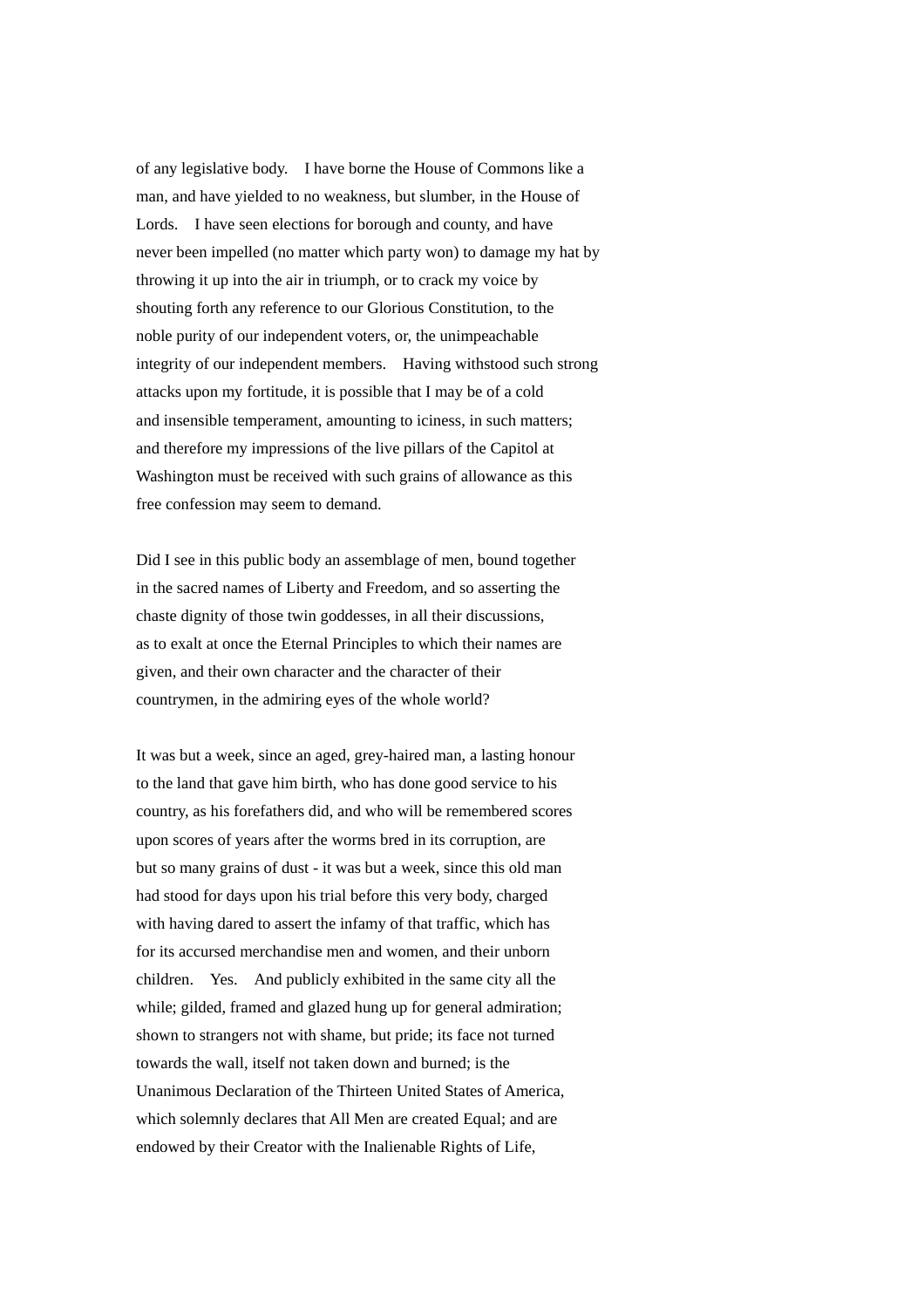## Liberty, and the Pursuit of Happiness!

It was not a month, since this same body had sat calmly by, and heard a man, one of themselves, with oaths which beggars in their drink reject, threaten to cut another's throat from ear to ear. There he sat, among them; not crushed by the general feeling of the assembly, but as good a man as any.

There was but a week to come, and another of that body, for doing his duty to those who sent him there; for claiming in a Republic the Liberty and Freedom of expressing their sentiments, and making known their prayer; would be tried, found guilty, and have strong censure passed upon him by the rest. His was a grave offence indeed; for years before, he had risen up and said, 'A gang of male and female slaves for sale, warranted to breed like cattle, linked to each other by iron fetters, are passing now along the open street beneath the windows of your Temple of Equality! Look!' But there are many kinds of hunters engaged in the Pursuit of Happiness, and they go variously armed. It is the Inalienable Right of some among them, to take the field after THEIR Happiness equipped with cat and cartwhip, stocks, and iron collar, and to shout their view halloa! (always in praise of Liberty) to the music of clanking chains and bloody stripes.

Where sat the many legislators of coarse threats; of words and blows such as coalheavers deal upon each other, when they forget their breeding? On every side. Every session had its anecdotes of that kind, and the actors were all there.

Did I recognise in this assembly, a body of men, who, applying themselves in a new world to correct some of the falsehoods and vices of the old, purified the avenues to Public Life, paved the dirty ways to Place and Power, debated and made laws for the Common Good, and had no party but their Country?

I saw in them, the wheels that move the meanest perversion of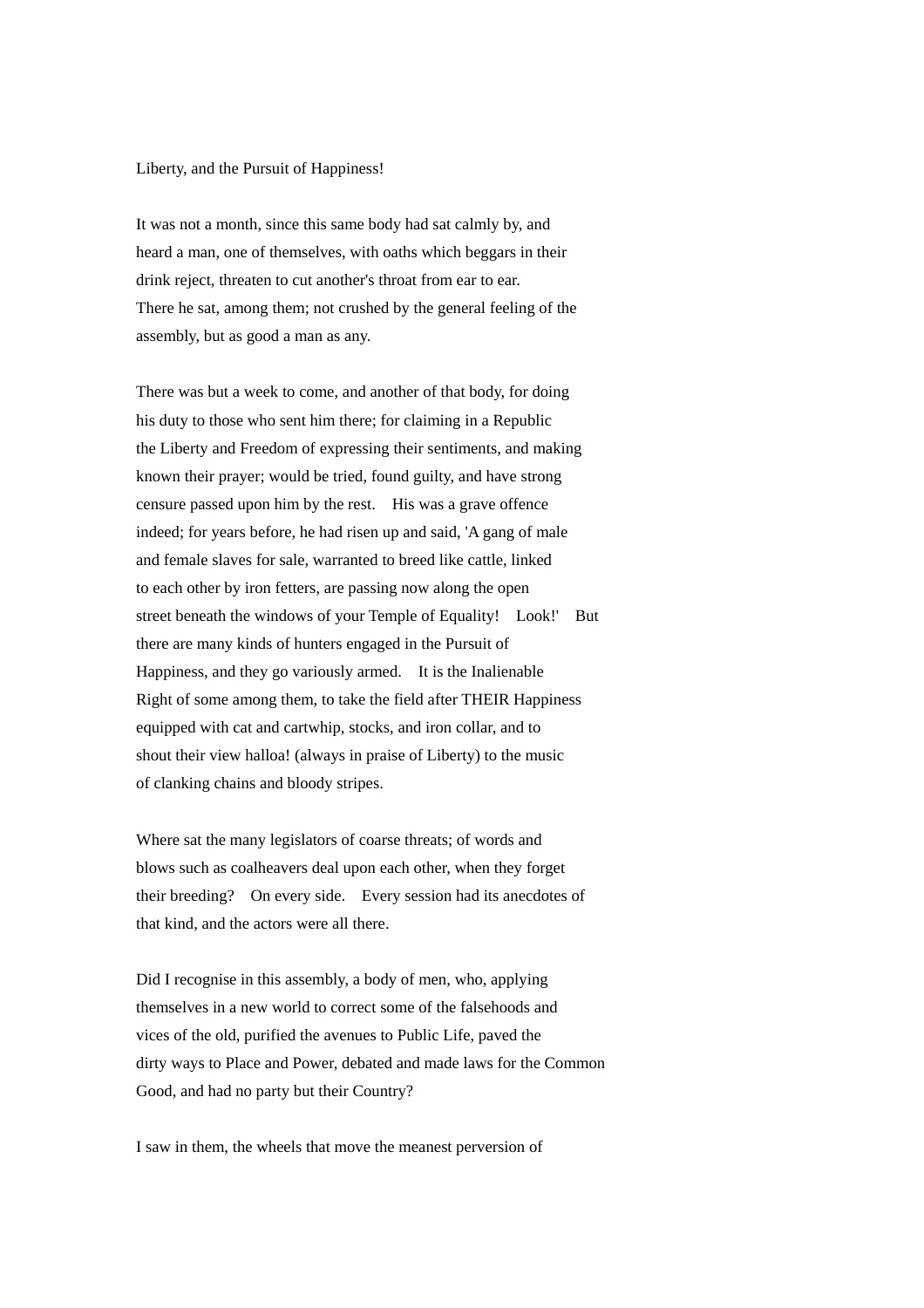virtuous Political Machinery that the worst tools ever wrought. Despicable trickery at elections; under-handed tamperings with public officers; cowardly attacks upon opponents, with scurrilous newspapers for shields, and hired pens for daggers; shameful trucklings to mercenary knaves, whose claim to be considered, is, that every day and week they sow new crops of ruin with their venal types, which are the dragon's teeth of yore, in everything but sharpness; aidings and abettings of every bad inclination in the popular mind, and artful suppressions of all its good influences: such things as these, and in a word, Dishonest Faction in its most depraved and most unblushing form, stared out from every corner of the crowded hall.

Did I see among them, the intelligence and refinement: the true, honest, patriotic heart of America? Here and there, were drops of its blood and life, but they scarcely coloured the stream of desperate adventurers which sets that way for profit and for pay. It is the game of these men, and of their profligate organs, to make the strife of politics so fierce and brutal, and so destructive of all self-respect in worthy men, that sensitive and delicate-minded persons shall be kept aloof, and they, and such as they, be left to battle out their selfish views unchecked. And thus this lowest of all scrambling fights goes on, and they who in other countries would, from their intelligence and station, most aspire to make the laws, do here recoil the farthest from that degradation.

That there are, among the representatives of the people in both Houses, and among all parties, some men of high character and great abilities, I need not say. The foremost among those politicians who are known in Europe, have been already described, and I see no reason to depart from the rule I have laid down for my guidance, of abstaining from all mention of individuals. It will be sufficient to add, that to the most favourable accounts that have been written of them, I more than fully and most heartily subscribe; and that personal intercourse and free communication have bred within me,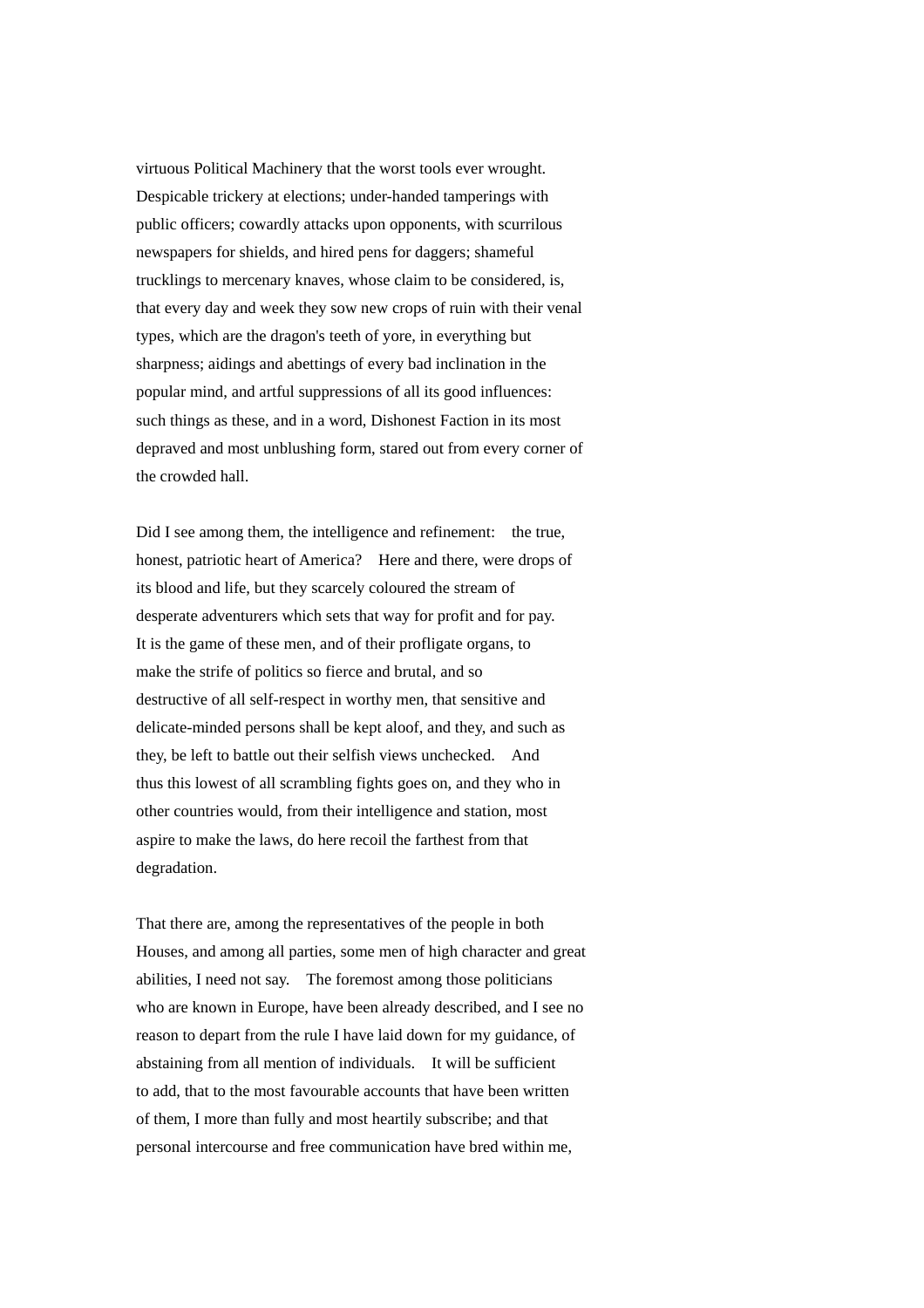not the result predicted in the very doubtful proverb, but increased admiration and respect. They are striking men to look at, hard to deceive, prompt to act, lions in energy, Crichtons in varied accomplishments, Indians in fire of eye and gesture, Americans in strong and generous impulse; and they as well represent the honour and wisdom of their country at home, as the distinguished gentleman who is now its Minister at the British Court sustains its highest character abroad.

I visited both houses nearly every day, during my stay in Washington. On my initiatory visit to the House of Representatives, they divided against a decision of the chair; but the chair won. The second time I went, the member who was speaking, being interrupted by a laugh, mimicked it, as one child would in quarrelling with another, and added, 'that he would make honourable gentlemen opposite, sing out a little more on the other side of their mouths presently.' But interruptions are rare; the speaker being usually heard in silence. There are more quarrels than with us, and more threatenings than gentlemen are accustomed to exchange in any civilised society of which we have record: but farm-yard imitations have not as yet been imported from the Parliament of the United Kingdom. The feature in oratory which appears to be the most practised, and most relished, is the constant repetition of the same idea or shadow of an idea in fresh words; and the inquiry out of doors is not, 'What did he say?' but, 'How long did he speak?' These, however, are but enlargements of a principle which prevails elsewhere.

The Senate is a dignified and decorous body, and its proceedings are conducted with much gravity and order. Both houses are handsomely carpeted; but the state to which these carpets are reduced by the universal disregard of the spittoon with which every honourable member is accommodated, and the extraordinary improvements on the pattern which are squirted and dabbled upon it in every direction, do not admit of being described. I will merely observe, that I strongly recommend all strangers not to look at the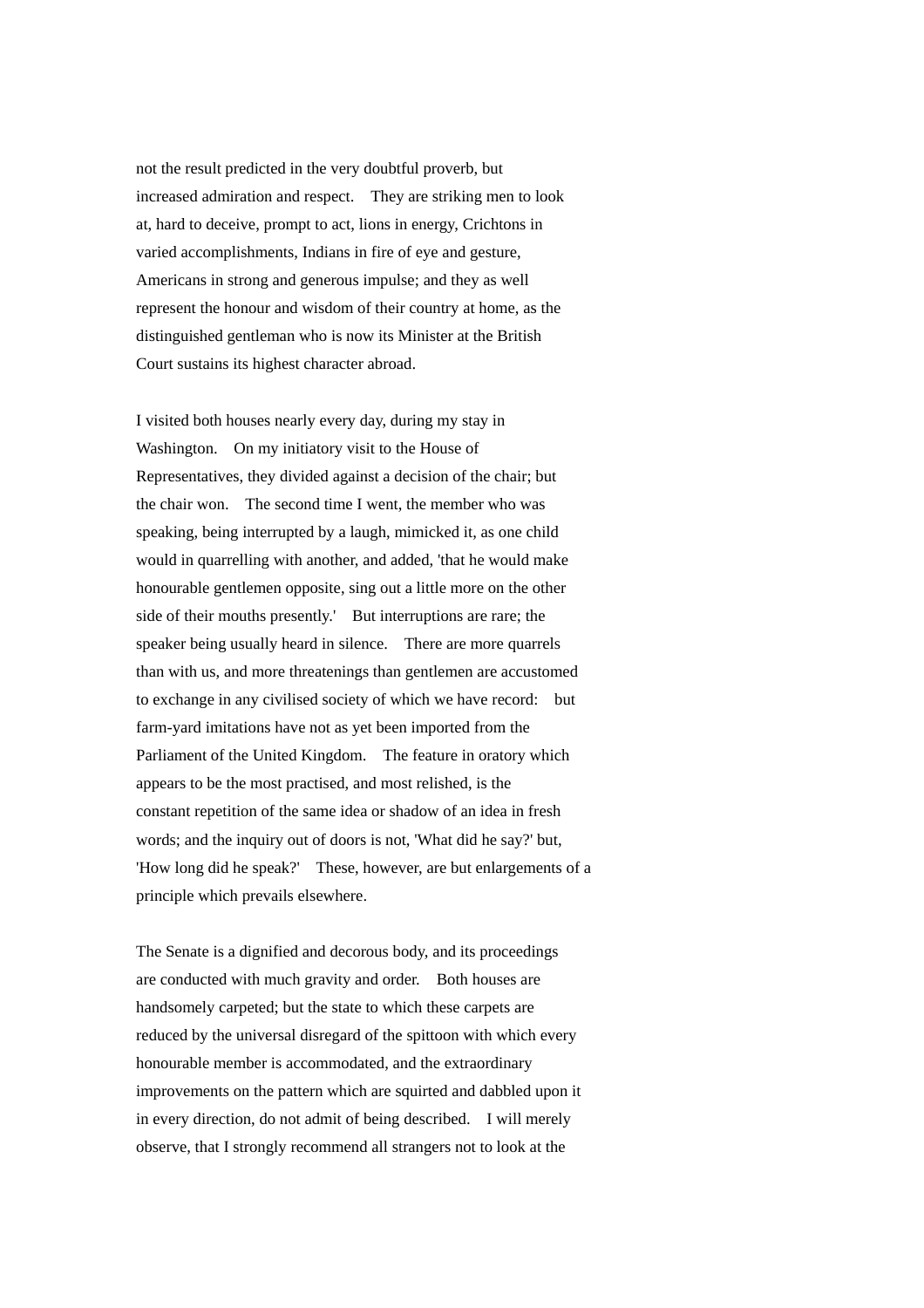floor; and if they happen to drop anything, though it be their purse, not to pick it up with an ungloved hand on any account.

It is somewhat remarkable too, at first, to say the least, to see so many honourable members with swelled faces; and it is scarcely less remarkable to discover that this appearance is caused by the quantity of tobacco they contrive to stow within the hollow of the cheek. It is strange enough too, to see an honourable gentleman leaning back in his tilted chair with his legs on the desk before him, shaping a convenient 'plug' with his penknife, and when it is quite ready for use, shooting the old one from his mouth, as from a pop-gun, and clapping the new one in its place.

I was surprised to observe that even steady old chewers of great experience, are not always good marksmen, which has rather inclined me to doubt that general proficiency with the rifle, of which we have heard so much in England. Several gentlemen called upon me who, in the course of conversation, frequently missed the spittoon at five paces; and one (but he was certainly short-sighted) mistook the closed sash for the open window, at three. On another occasion, when I dined out, and was sitting with two ladies and some gentlemen round a fire before dinner, one of the company fell short of the fireplace, six distinct times. I am disposed to think, however, that this was occasioned by his not aiming at that object; as there was a white marble hearth before the fender, which was more convenient, and may have suited his purpose better.

The Patent Office at Washington, furnishes an extraordinary example of American enterprise and ingenuity; for the immense number of models it contains are the accumulated inventions of only five years; the whole of the previous collection having been destroyed by fire. The elegant structure in which they are arranged is one of design rather than execution, for there is but one side erected out of four, though the works are stopped. The Post Office is a very compact and very beautiful building. In one of the departments, among a collection of rare and curious articles, are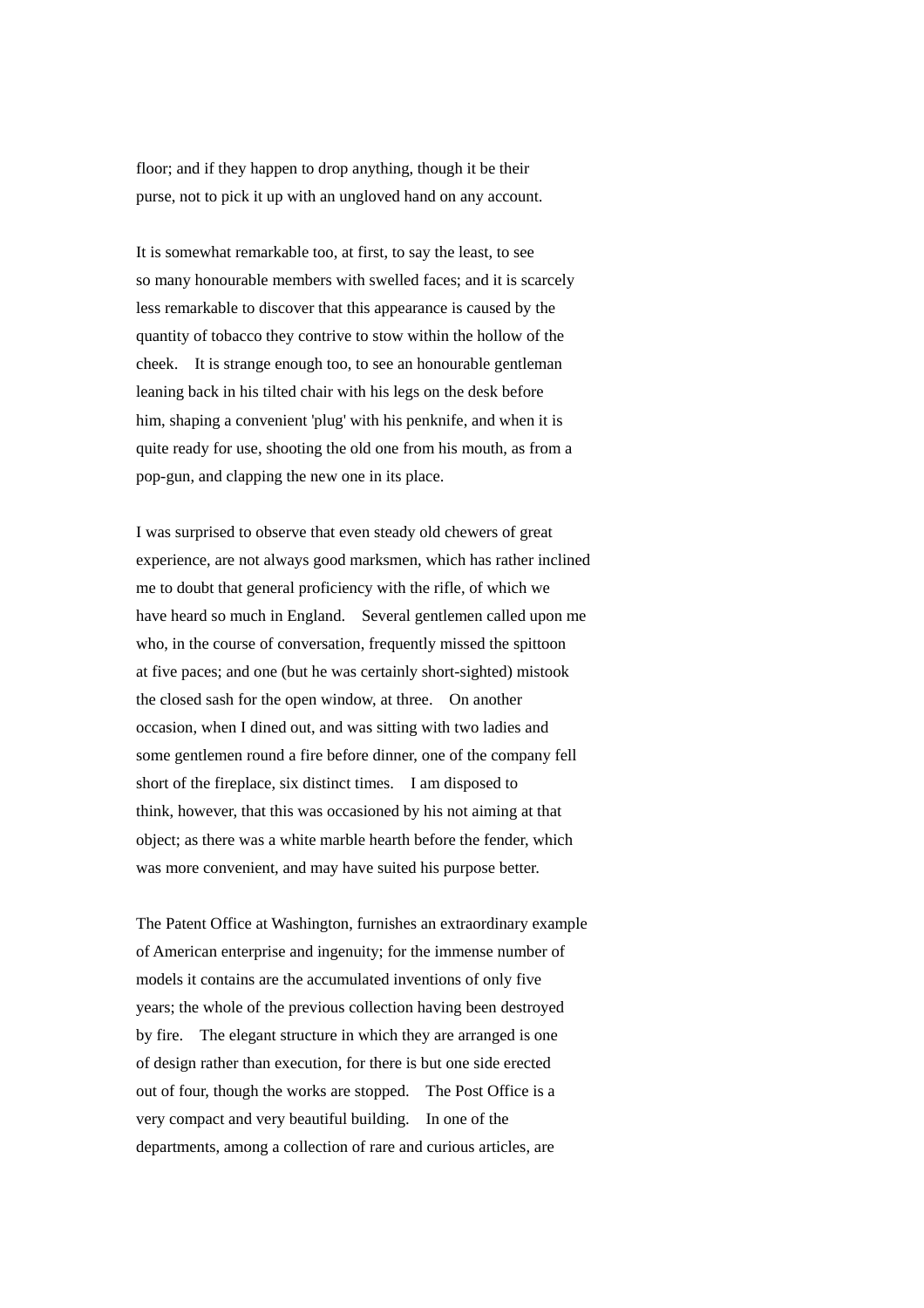deposited the presents which have been made from time to time to the American ambassadors at foreign courts by the various potentates to whom they were the accredited agents of the Republic; gifts which by the law they are not permitted to retain. I confess that I looked upon this as a very painful exhibition, and one by no means flattering to the national standard of honesty and honour. That can scarcely be a high state of moral feeling which imagines a gentleman of repute and station, likely to be corrupted, in the discharge of his duty, by the present of a snuff-box, or a richlymounted sword, or an Eastern shawl; and surely the Nation who reposes confidence in her appointed servants, is likely to be better served, than she who makes them the subject of such very mean and paltry suspicions.

At George Town, in the suburbs, there is a Jesuit College; delightfully situated, and, so far as I had an opportunity of seeing, well managed. Many persons who are not members of the Romish Church, avail themselves, I believe, of these institutions, and of the advantageous opportunities they afford for the education of their children. The heights of this neighbourhood, above the Potomac River, are very picturesque: and are free, I should conceive, from some of the insalubrities of Washington. The air, at that elevation, was quite cool and refreshing, when in the city it was burning hot.

The President's mansion is more like an English club-house, both within and without, than any other kind of establishment with which I can compare it. The ornamental ground about it has been laid out in garden walks; they are pretty, and agreeable to the eye; though they have that uncomfortable air of having been made yesterday, which is far from favourable to the display of such beauties.

My first visit to this house was on the morning after my arrival, when I was carried thither by an official gentleman, who was so kind as to charge himself with my presentation to the President.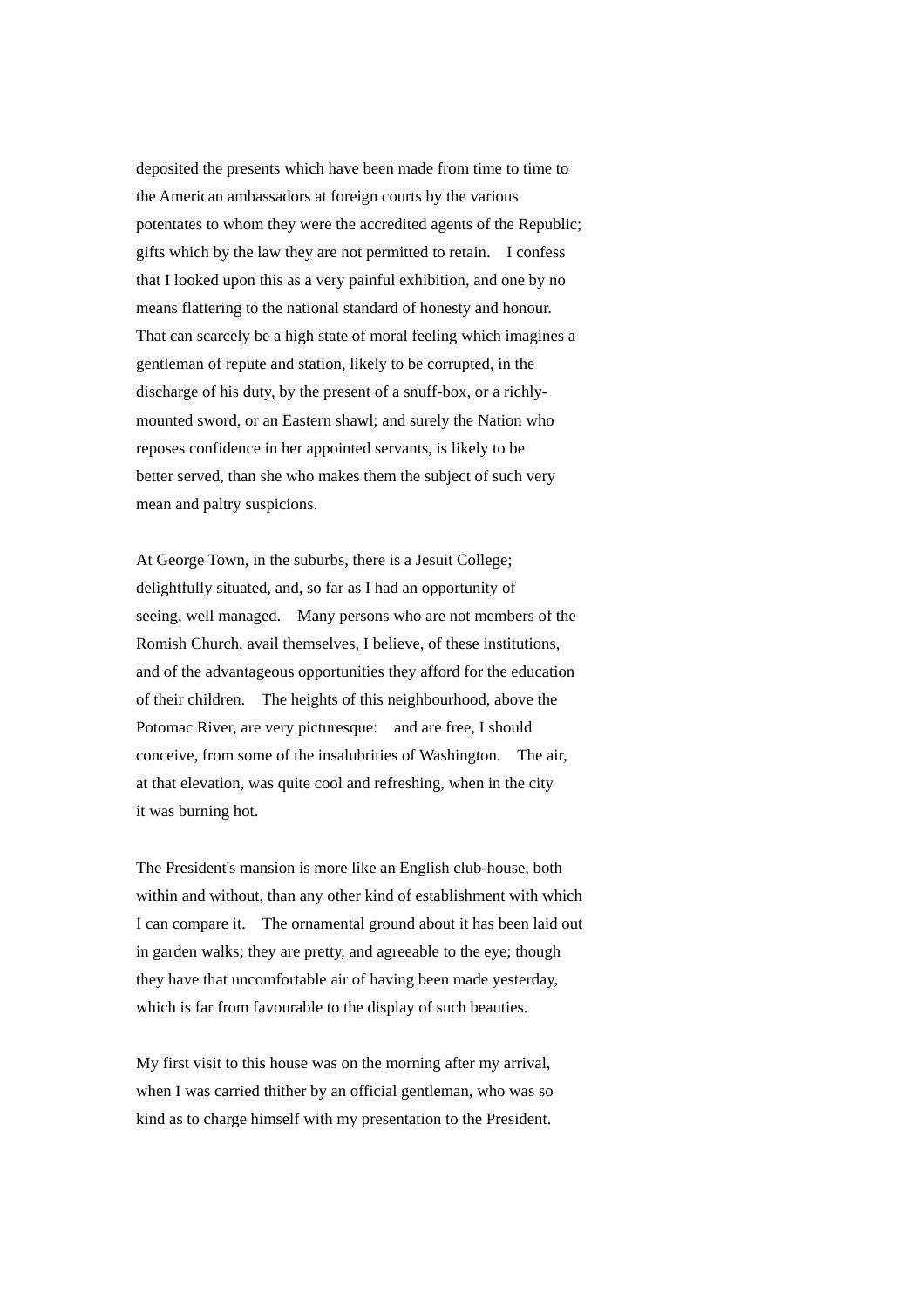We entered a large hall, and having twice or thrice rung a bell which nobody answered, walked without further ceremony through the rooms on the ground floor, as divers other gentlemen (mostly with their hats on, and their hands in their pockets) were doing very leisurely. Some of these had ladies with them, to whom they were showing the premises; others were lounging on the chairs and sofas; others, in a perfect state of exhaustion from listlessness, were yawning drearily. The greater portion of this assemblage were rather asserting their supremacy than doing anything else, as they had no particular business there, that anybody knew of. A few were closely eyeing the movables, as if to make quite sure that the President (who was far from popular) had not made away with any of the furniture, or sold the fixtures for his private benefit.

After glancing at these loungers; who were scattered over a pretty drawing-room, opening upon a terrace which commanded a beautiful prospect of the river and the adjacent country; and who were sauntering, too, about a larger state-room called the Eastern Drawing-room; we went up-stairs into another chamber, where were certain visitors, waiting for audiences. At sight of my conductor, a black in plain clothes and yellow slippers who was gliding noiselessly about, and whispering messages in the ears of the more impatient, made a sign of recognition, and glided off to announce him.

We had previously looked into another chamber fitted all round with a great, bare, wooden desk or counter, whereon lay files of newspapers, to which sundry gentlemen were referring. But there were no such means of beguiling the time in this apartment, which was as unpromising and tiresome as any waiting-room in one of our public establishments, or any physician's dining-room during his hours of consultation at home.

There were some fifteen or twenty persons in the room. One, a tall, wiry, muscular old man, from the west; sunburnt and swarthy; with a brown white hat on his knees, and a giant umbrella resting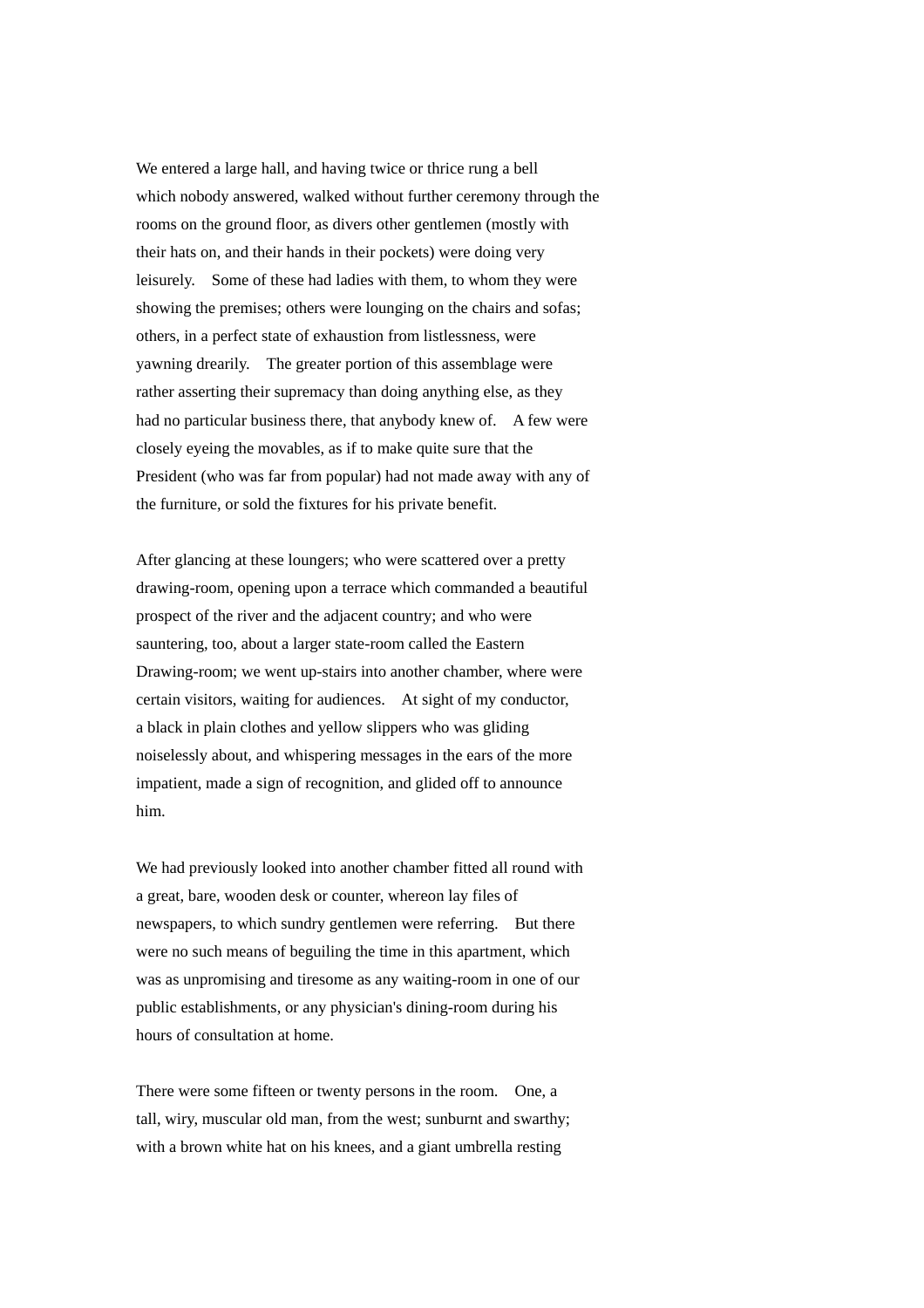between his legs; who sat bolt upright in his chair, frowning steadily at the carpet, and twitching the hard lines about his mouth, as if he had made up his mind 'to fix' the President on what he had to say, and wouldn't bate him a grain. Another, a Kentucky farmer, six-feet-six in height, with his hat on, and his hands under his coat-tails, who leaned against the wall and kicked the floor with his heel, as though he had Time's head under his shoe, and were literally 'killing' him. A third, an oval-faced, biliouslooking man, with sleek black hair cropped close, and whiskers and beard shaved down to blue dots, who sucked the head of a thick stick, and from time to time took it out of his mouth, to see how it was getting on. A fourth did nothing but whistle. A fifth did nothing but spit. And indeed all these gentlemen were so very persevering and energetic in this latter particular, and bestowed their favours so abundantly upon the carpet, that I take it for granted the Presidential housemaids have high wages, or, to speak more genteelly, an ample amount of 'compensation:' which is the American word for salary, in the case of all public servants.

We had not waited in this room many minutes, before the black messenger returned, and conducted us into another of smaller dimensions, where, at a business-like table covered with papers, sat the President himself. He looked somewhat worn and anxious, and well he might; being at war with everybody - but the expression of his face was mild and pleasant, and his manner was remarkably unaffected, gentlemanly, and agreeable. I thought that in his whole carriage and demeanour, he became his station singularly well.

Being advised that the sensible etiquette of the republican court admitted of a traveller, like myself, declining, without any impropriety, an invitation to dinner, which did not reach me until I had concluded my arrangements for leaving Washington some days before that to which it referred, I only returned to this house once. It was on the occasion of one of those general assemblies which are held on certain nights, between the hours of nine and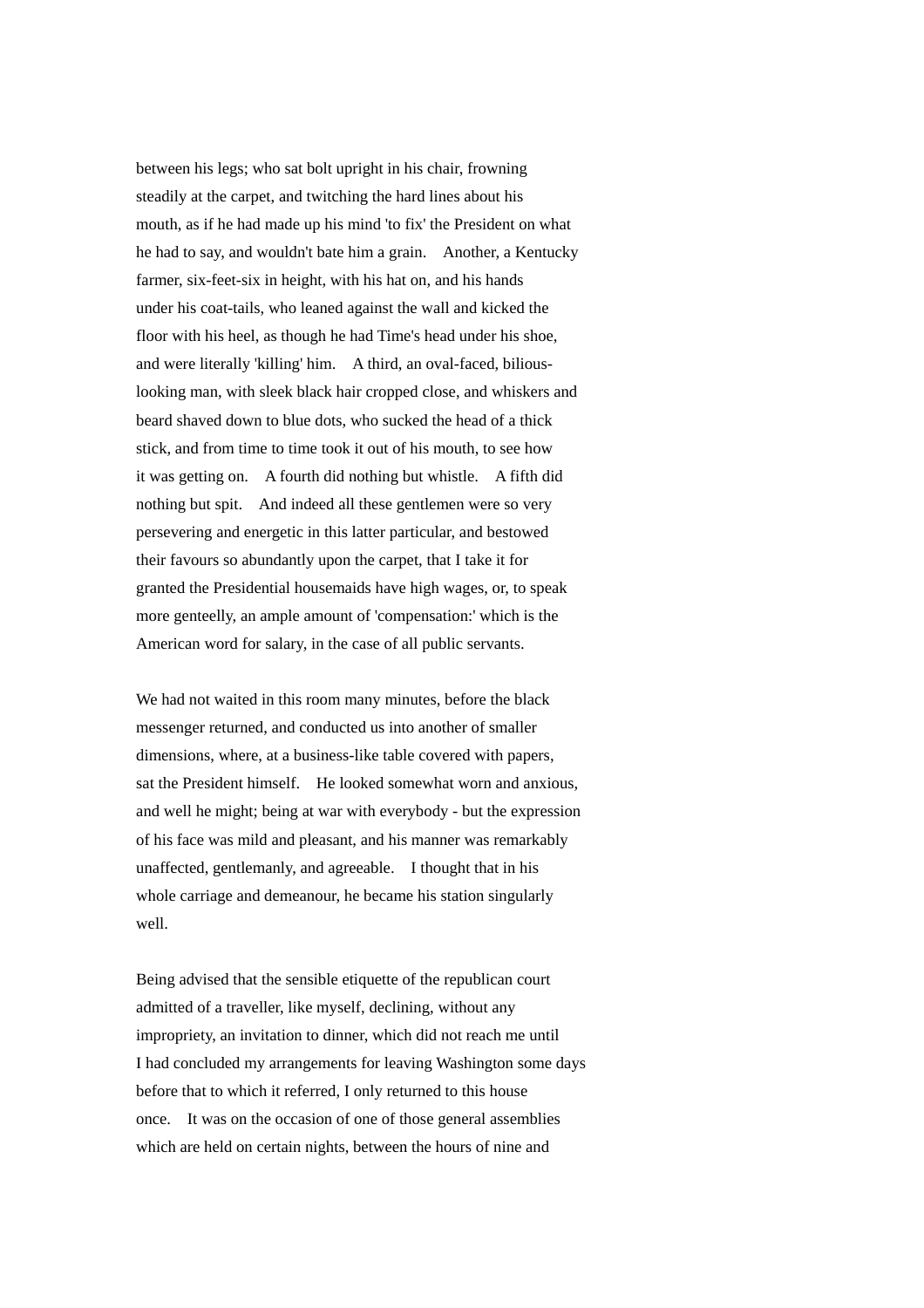twelve o'clock, and are called, rather oddly, Levees.

I went, with my wife, at about ten. There was a pretty dense crowd of carriages and people in the court-yard, and so far as I could make out, there were no very clear regulations for the taking up or setting down of company. There were certainly no policemen to soothe startled horses, either by sawing at their bridles or flourishing truncheons in their eyes; and I am ready to make oath that no inoffensive persons were knocked violently on the head, or poked acutely in their backs or stomachs; or brought to a standstill by any such gentle means, and then taken into custody for not moving on. But there was no confusion or disorder. Our carriage reached the porch in its turn, without any blustering, swearing, shouting, backing, or other disturbance: and we dismounted with as much ease and comfort as though we had been escorted by the whole Metropolitan Force from A to Z inclusive.

The suite of rooms on the ground-floor were lighted up, and a military band was playing in the hall. In the smaller drawingroom, the centre of a circle of company, were the President and his daughter-in-law, who acted as the lady of the mansion; and a very interesting, graceful, and accomplished lady too. One gentleman who stood among this group, appeared to take upon himself the functions of a master of the ceremonies. I saw no other officers or attendants, and none were needed.

The great drawing-room, which I have already mentioned, and the other chambers on the ground-floor, were crowded to excess. The company was not, in our sense of the term, select, for it comprehended persons of very many grades and classes; nor was there any great display of costly attire: indeed, some of the costumes may have been, for aught I know, grotesque enough. But the decorum and propriety of behaviour which prevailed, were unbroken by any rude or disagreeable incident; and every man, even among the miscellaneous crowd in the hall who were admitted without any orders or tickets to look on, appeared to feel that he was a part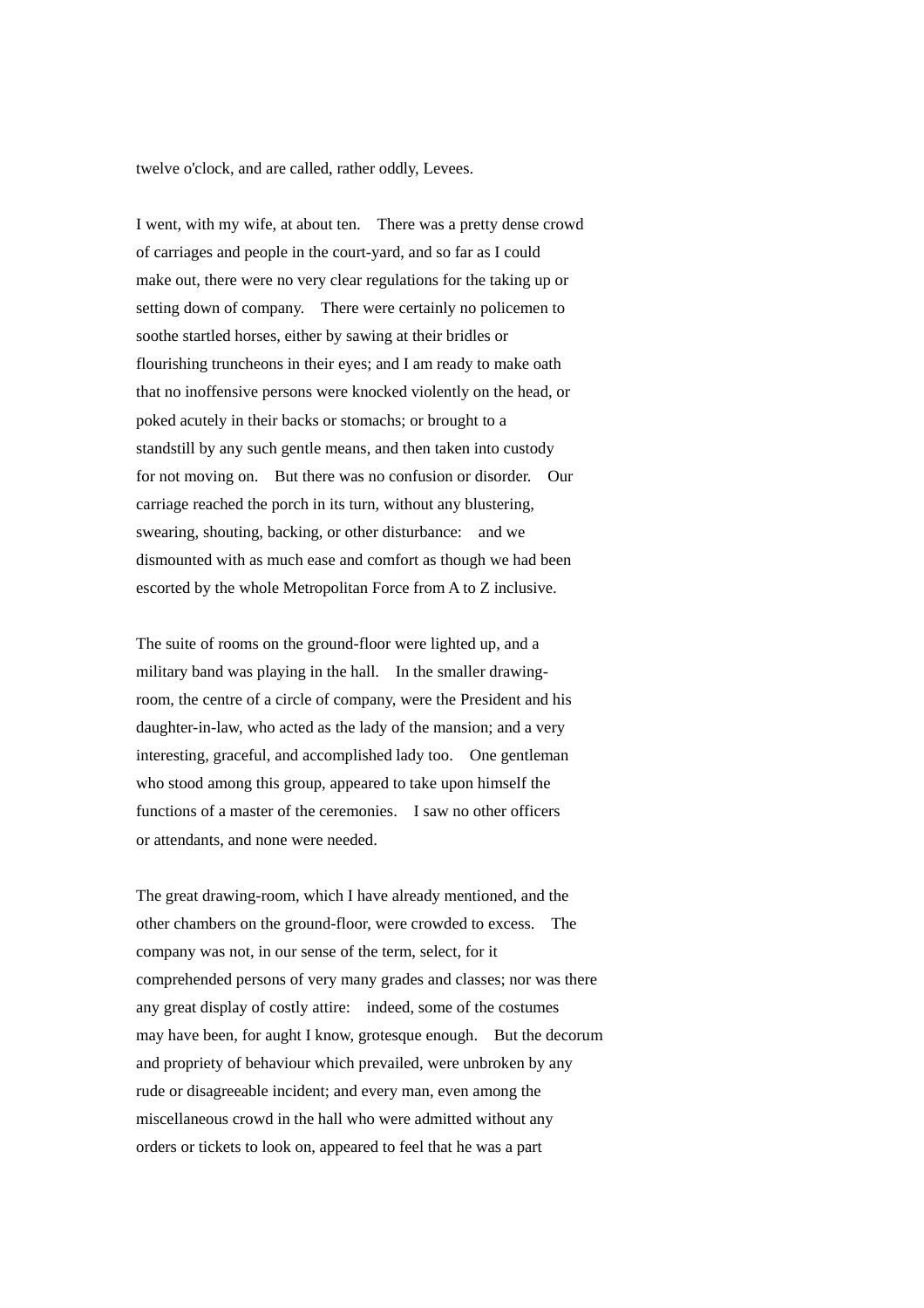of the Institution, and was responsible for its preserving a becoming character, and appearing to the best advantage.

That these visitors, too, whatever their station, were not without some refinement of taste and appreciation of intellectual gifts, and gratitude to those men who, by the peaceful exercise of great abilities, shed new charms and associations upon the homes of their countrymen, and elevate their character in other lands, was most earnestly testified by their reception of Washington Irving, my dear friend, who had recently been appointed Minister at the court of Spain, and who was among them that night, in his new character, for the first and last time before going abroad. I sincerely believe that in all the madness of American politics, few public men would have been so earnestly, devotedly, and affectionately caressed, as this most charming writer: and I have seldom respected a public assembly more, than I did this eager throng, when I saw them turning with one mind from noisy orators and officers of state, and flocking with a generous and honest impulse round the man of quiet pursuits: proud in his promotion as reflecting back upon their country: and grateful to him with their whole hearts for the store of graceful fancies he had poured out among them. Long may he dispense such treasures with unsparing hand; and long may they remember him as worthily!

\* \* \* \* \* \*

The term we had assigned for the duration of our stay in Washington was now at an end, and we were to begin to travel; for the railroad distances we had traversed yet, in journeying among these older towns, are on that great continent looked upon as nothing.

I had at first intended going South - to Charleston. But when I came to consider the length of time which this journey would occupy, and the premature heat of the season, which even at Washington had been often very trying; and weighed moreover, in my own mind, the pain of living in the constant contemplation of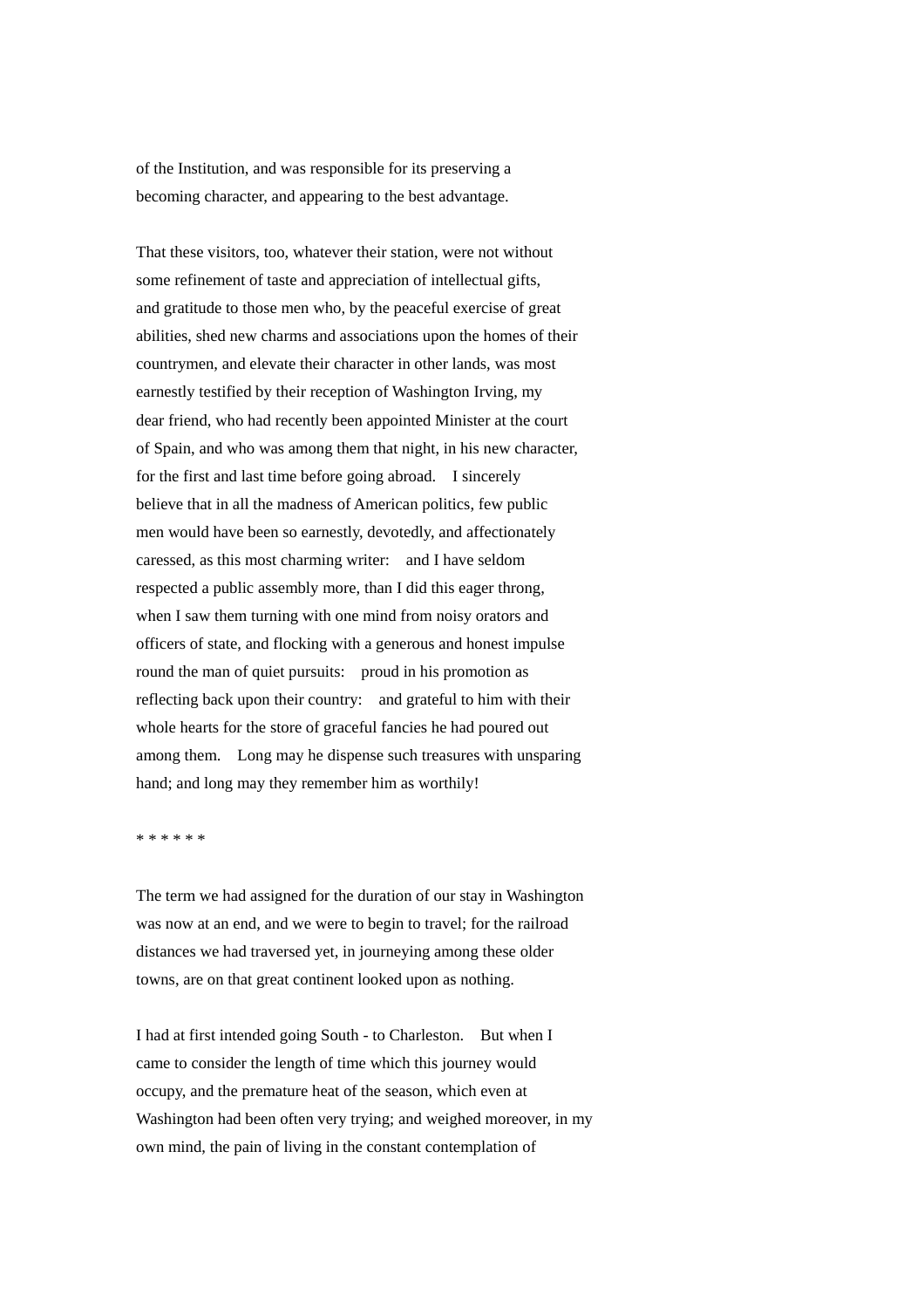slavery, against the more than doubtful chances of my ever seeing it, in the time I had to spare, stripped of the disguises in which it would certainly be dressed, and so adding any item to the host of facts already heaped together on the subject; I began to listen to old whisperings which had often been present to me at home in England, when I little thought of ever being here; and to dream again of cities growing up, like palaces in fairy tales, among the wilds and forests of the west.

The advice I received in most quarters when I began to yield to my desire of travelling towards that point of the compass was, according to custom, sufficiently cheerless: my companion being threatened with more perils, dangers, and discomforts, than I can remember or would catalogue if I could; but of which it will be sufficient to remark that blowings-up in steamboats and breakingsdown in coaches were among the least. But, having a western route sketched out for me by the best and kindest authority to which I could have resorted, and putting no great faith in these discouragements, I soon determined on my plan of action.

This was to travel south, only to Richmond in Virginia; and then to turn, and shape our course for the Far West; whither I beseech the reader's company, in a new chapter.

## CHAPTER IX - A NIGHT STEAMER ON THE POTOMAC RIVER. VIRGINIA ROAD, AND A BLACK DRIVER. RICHMOND. BALTIMORE. THE HARRISBURG MAIL, AND A GLIMPSE OF THE CITY. A CANAL BOAT

WE were to proceed in the first instance by steamboat; and as it is usual to sleep on board, in consequence of the starting-hour being four o'clock in the morning, we went down to where she lay, at that very uncomfortable time for such expeditions when slippers are most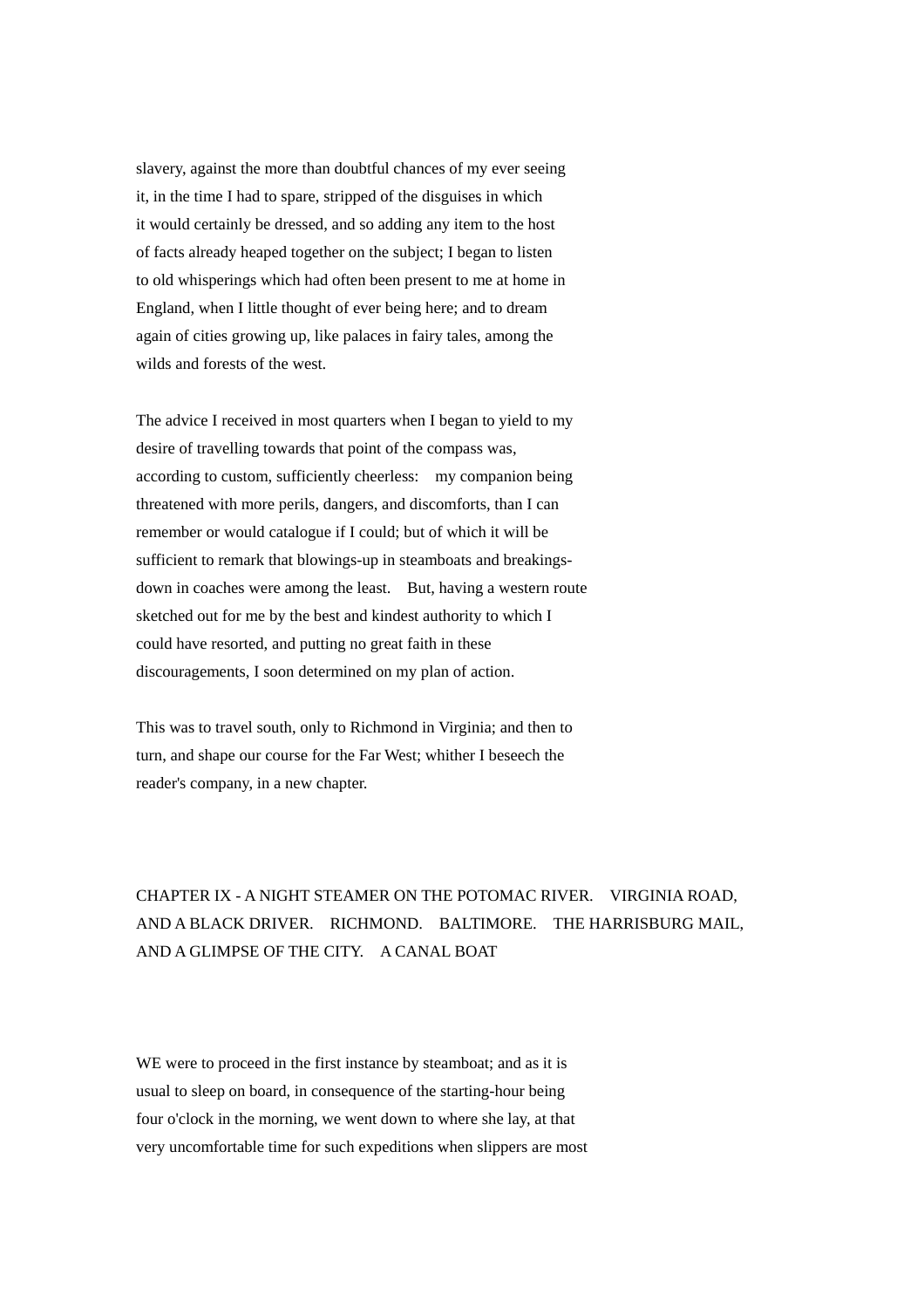valuable, and a familiar bed, in the perspective of an hour or two, looks uncommonly pleasant.

It is ten o'clock at night: say half-past ten: moonlight, warm, and dull enough. The steamer (not unlike a child's Noah's ark in form, with the machinery on the top of the roof) is riding lazily up and down, and bumping clumsily against the wooden pier, as the ripple of the river trifles with its unwieldy carcase. The wharf is some distance from the city. There is nobody down here; and one or two dull lamps upon the steamer's decks are the only signs of life remaining, when our coach has driven away. As soon as our footsteps are heard upon the planks, a fat negress, particularly favoured by nature in respect of bustle, emerges from some dark stairs, and marshals my wife towards the ladies' cabin, to which retreat she goes, followed by a mighty bale of cloaks and greatcoats. I valiantly resolve not to go to bed at all, but to walk up and down the pier till morning.

I begin my promenade - thinking of all kinds of distant things and persons, and of nothing near - and pace up and down for half-anhour. Then I go on board again; and getting into the light of one of the lamps, look at my watch and think it must have stopped; and wonder what has become of the faithful secretary whom I brought along with me from Boston. He is supping with our late landlord (a Field Marshal, at least, no doubt) in honour of our departure, and may be two hours longer. I walk again, but it gets duller and duller: the moon goes down: next June seems farther off in the dark, and the echoes of my footsteps make me nervous. It has turned cold too; and walking up and down without my companion in such lonely circumstances, is but poor amusement. So I break my staunch resolution, and think it may be, perhaps, as well to go to bed.

I go on board again; open the door of the gentlemen's cabin and walk in. Somehow or other - from its being so quiet, I suppose - I have taken it into my head that there is nobody there. To my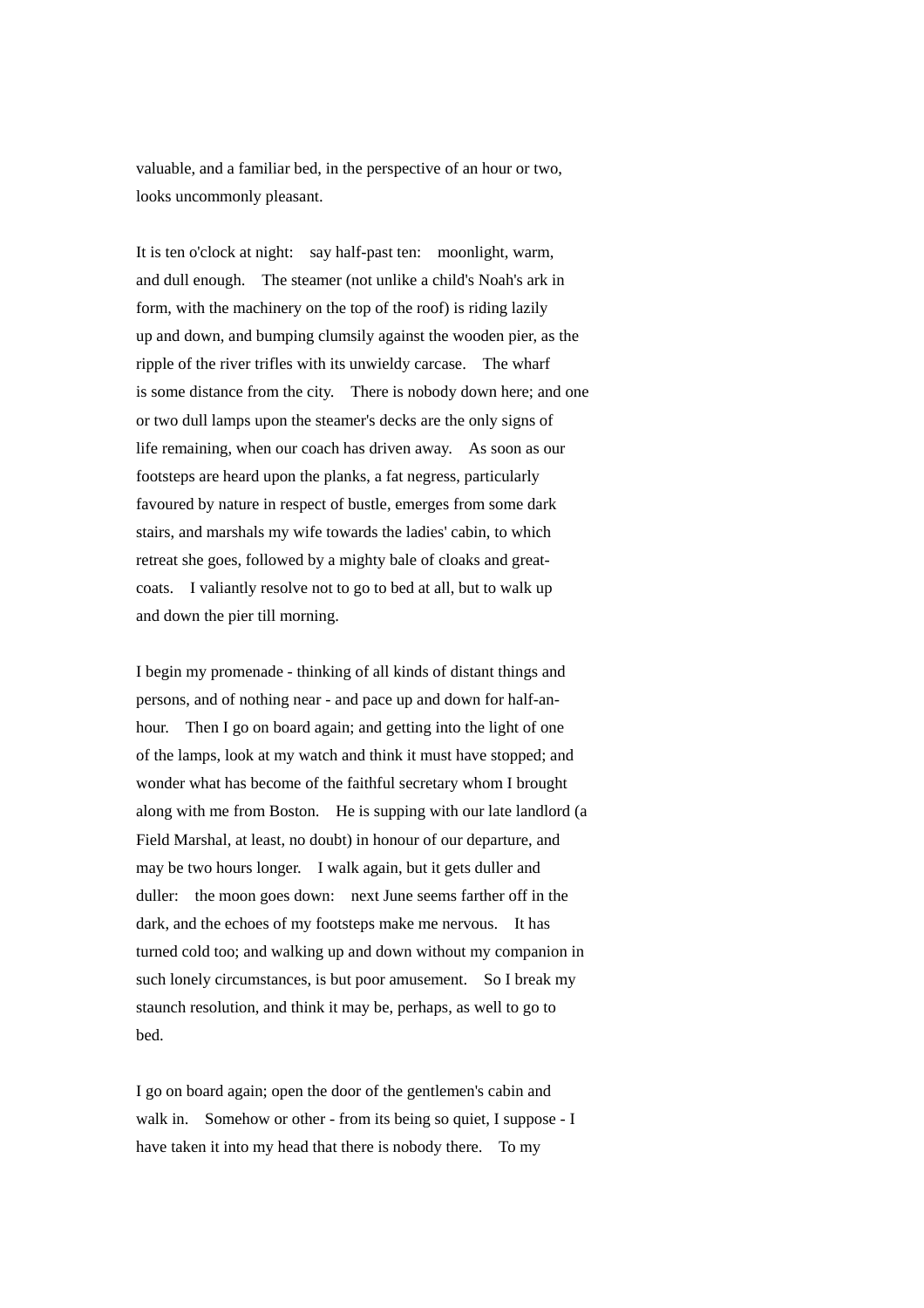horror and amazement it is full of sleepers in every stage, shape, attitude, and variety of slumber: in the berths, on the chairs, on the floors, on the tables, and particularly round the stove, my detested enemy. I take another step forward, and slip on the shining face of a black steward, who lies rolled in a blanket on the floor. He jumps up, grins, half in pain and half in hospitality; whispers my own name in my ear; and groping among the sleepers, leads me to my berth. Standing beside it, I count these slumbering passengers, and get past forty. There is no use in going further, so I begin to undress. As the chairs are all occupied, and there is nothing else to put my clothes on, I deposit them upon the ground: not without soiling my hands, for it is in the same condition as the carpets in the Capitol, and from the same cause. Having but partially undressed, I clamber on my shelf, and hold the curtain open for a few minutes while I look round on all my fellow-travellers again. That done, I let it fall on them, and on the world: turn round: and go to sleep.

I wake, of course, when we get under weigh, for there is a good deal of noise. The day is then just breaking. Everybody wakes at the same time. Some are self-possessed directly, and some are much perplexed to make out where they are until they have rubbed their eyes, and leaning on one elbow, looked about them. Some yawn, some groan, nearly all spit, and a few get up. I am among the risers: for it is easy to feel, without going into the fresh air, that the atmosphere of the cabin is vile in the last degree. I huddle on my clothes, go down into the fore-cabin, get shaved by the barber, and wash myself. The washing and dressing apparatus for the passengers generally, consists of two jack-towels, three small wooden basins, a keg of water and a ladle to serve it out with, six square inches of looking-glass, two ditto ditto of yellow soap, a comb and brush for the head, and nothing for the teeth. Everybody uses the comb and brush, except myself. Everybody stares to see me using my own; and two or three gentlemen are strongly disposed to banter me on my prejudices, but don't. When I have made my toilet, I go upon the hurricane-deck, and set in for two hours of hard walking up and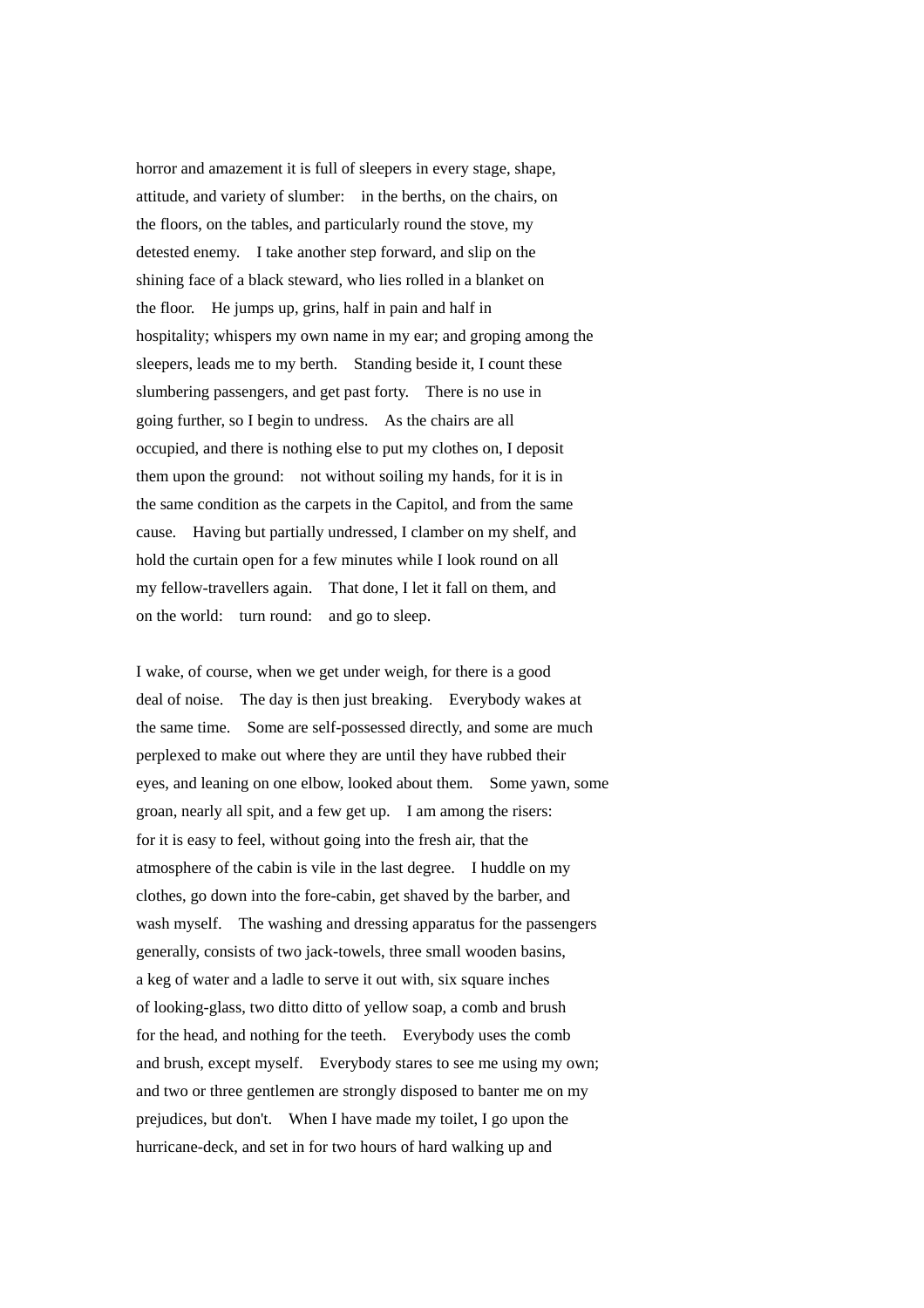down. The sun is rising brilliantly; we are passing Mount Vernon, where Washington lies buried; the river is wide and rapid; and its banks are beautiful. All the glory and splendour of the day are coming on, and growing brighter every minute.

At eight o'clock, we breakfast in the cabin where I passed the night, but the windows and doors are all thrown open, and now it is fresh enough. There is no hurry or greediness apparent in the despatch of the meal. It is longer than a travelling breakfast with us; more orderly, and more polite.

Soon after nine o'clock we come to Potomac Creek, where we are to land; and then comes the oddest part of the journey. Seven stagecoaches are preparing to carry us on. Some of them are ready, some of them are not ready. Some of the drivers are blacks, some whites. There are four horses to each coach, and all the horses, harnessed or unharnessed, are there. The passengers are getting out of the steamboat, and into the coaches; the luggage is being transferred in noisy wheelbarrows; the horses are frightened, and impatient to start; the black drivers are chattering to them like so many monkeys; and the white ones whooping like so many drovers: for the main thing to be done in all kinds of hostlering here, is to make as much noise as possible. The coaches are something like the French coaches, but not nearly so good. In lieu of springs, they are hung on bands of the strongest leather. There is very little choice or difference between them; and they may be likened to the car portion of the swings at an English fair, roofed, put upon axle-trees and wheels, and curtained with painted canvas. They are covered with mud from the roof to the wheel-tire, and have never been cleaned since they were first built.

The tickets we have received on board the steamboat are marked No. 1, so we belong to coach No. 1. I throw my coat on the box, and hoist my wife and her maid into the inside. It has only one step, and that being about a yard from the ground, is usually approached by a chair: when there is no chair, ladies trust in Providence.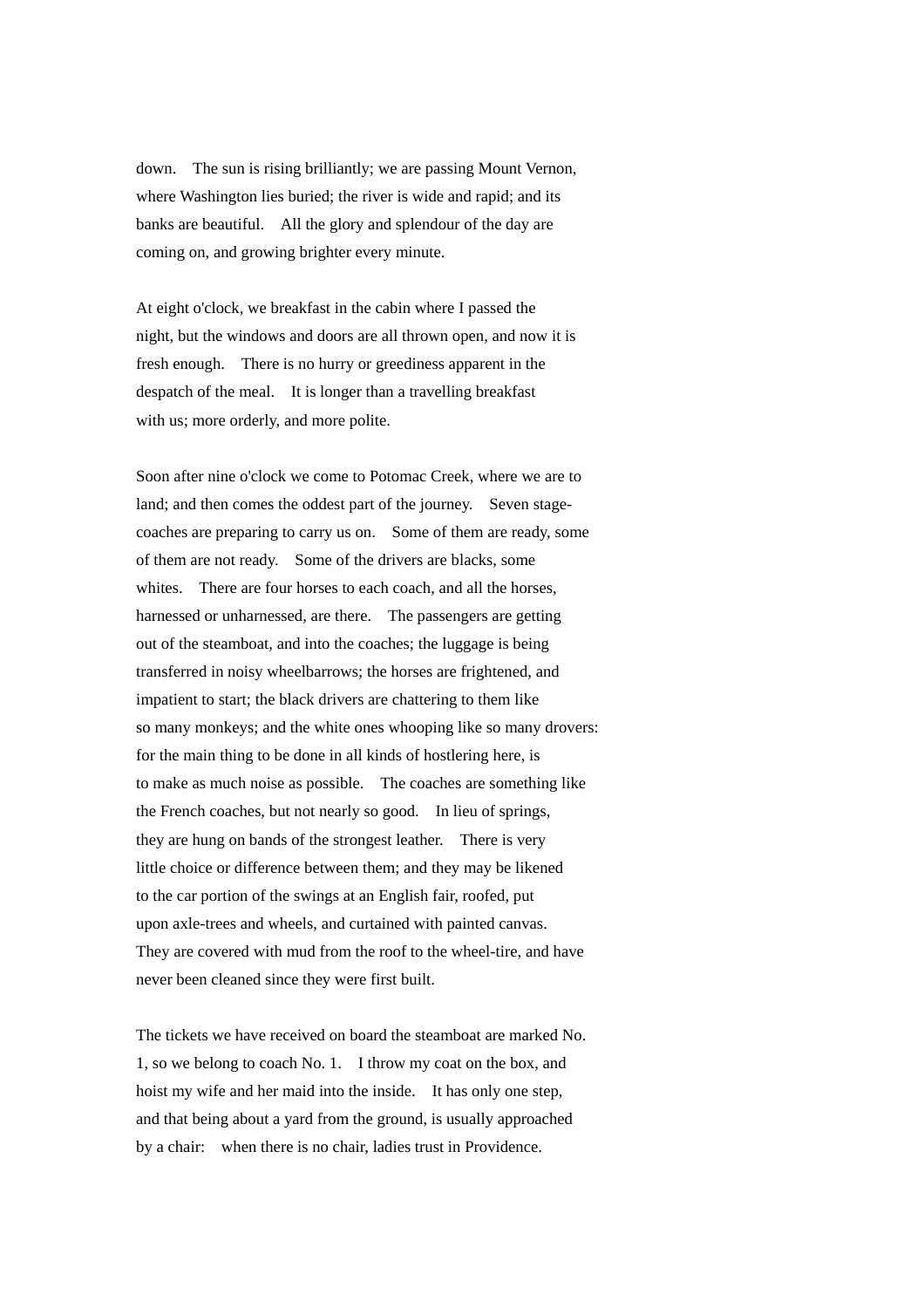The coach holds nine inside, having a seat across from door to door, where we in England put our legs: so that there is only one feat more difficult in the performance than getting in, and that is, getting out again. There is only one outside passenger, and he sits upon the box. As I am that one, I climb up; and while they are strapping the luggage on the roof, and heaping it into a kind of tray behind, have a good opportunity of looking at the driver.

He is a negro - very black indeed. He is dressed in a coarse pepper-and-salt suit excessively patched and darned (particularly at the knees), grey stockings, enormous unblacked high-low shoes, and very short trousers. He has two odd gloves: one of particoloured worsted, and one of leather. He has a very short whip, broken in the middle and bandaged up with string. And yet he wears a low-crowned, broad-brimmed, black hat: faintly shadowing forth a kind of insane imitation of an English coachman! But somebody in authority cries 'Go ahead!' as I am making these observations. The mail takes the lead in a four-horse waggon, and all the coaches follow in procession: headed by No. 1.

By the way, whenever an Englishman would cry 'All right!' an American cries 'Go ahead!' which is somewhat expressive of the national character of the two countries.

The first half-mile of the road is over bridges made of loose planks laid across two parallel poles, which tilt up as the wheels roll over them; and IN the river. The river has a clayey bottom and is full of holes, so that half a horse is constantly disappearing unexpectedly, and can't be found again for some time.

But we get past even this, and come to the road itself, which is a series of alternate swamps and gravel-pits. A tremendous place is close before us, the black driver rolls his eyes, screws his mouth up very round, and looks straight between the two leaders, as if he were saying to himself, 'We have done this often before, but NOW I think we shall have a crash.' He takes a rein in each hand; jerks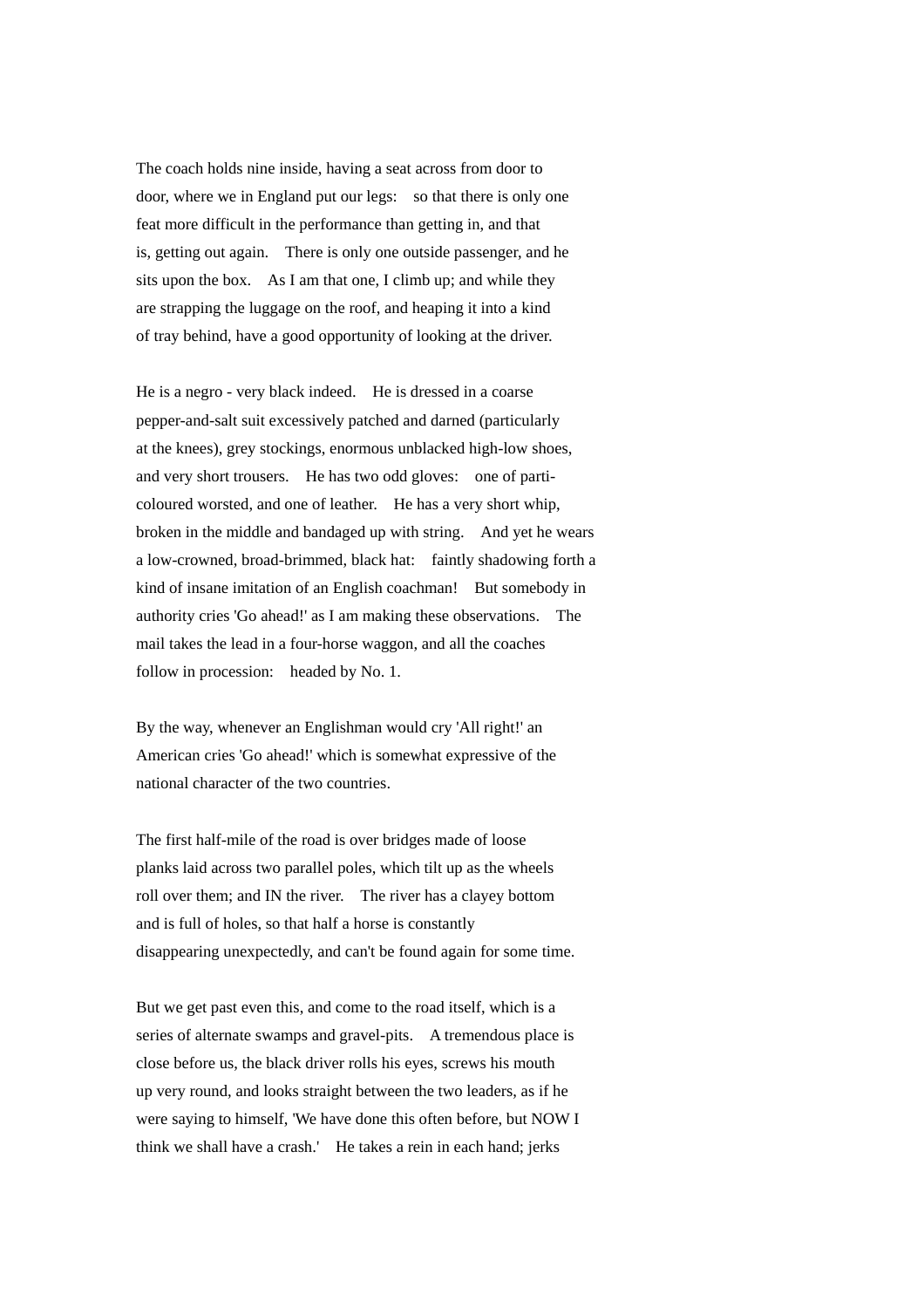and pulls at both; and dances on the splashboard with both feet (keeping his seat, of course) like the late lamented Ducrow on two of his fiery coursers. We come to the spot, sink down in the mire nearly to the coach windows, tilt on one side at an angle of fortyfive degrees, and stick there. The insides scream dismally; the coach stops; the horses flounder; all the other six coaches stop; and their four-and-twenty horses flounder likewise: but merely for company, and in sympathy with ours. Then the following circumstances occur.

BLACK DRIVER (to the horses). 'Hi!'

Nothing happens. Insides scream again.

BLACK DRIVER (to the horses). 'Ho!'

Horses plunge, and splash the black driver.

GENTLEMAN INSIDE (looking out). 'Why, what on airth -

Gentleman receives a variety of splashes and draws his head in again, without finishing his question or waiting for an answer.

BLACK DRIVER (still to the horses). 'Jiddy! Jiddy!'

Horses pull violently, drag the coach out of the hole, and draw it up a bank; so steep, that the black driver's legs fly up into the air, and he goes back among the luggage on the roof. But he immediately recovers himself, and cries (still to the horses),

'Pill!'

No effect. On the contrary, the coach begins to roll back upon No. 2, which rolls back upon No. 3, which rolls back upon No. 4, and so on, until No. 7 is heard to curse and swear, nearly a quarter of a mile behind.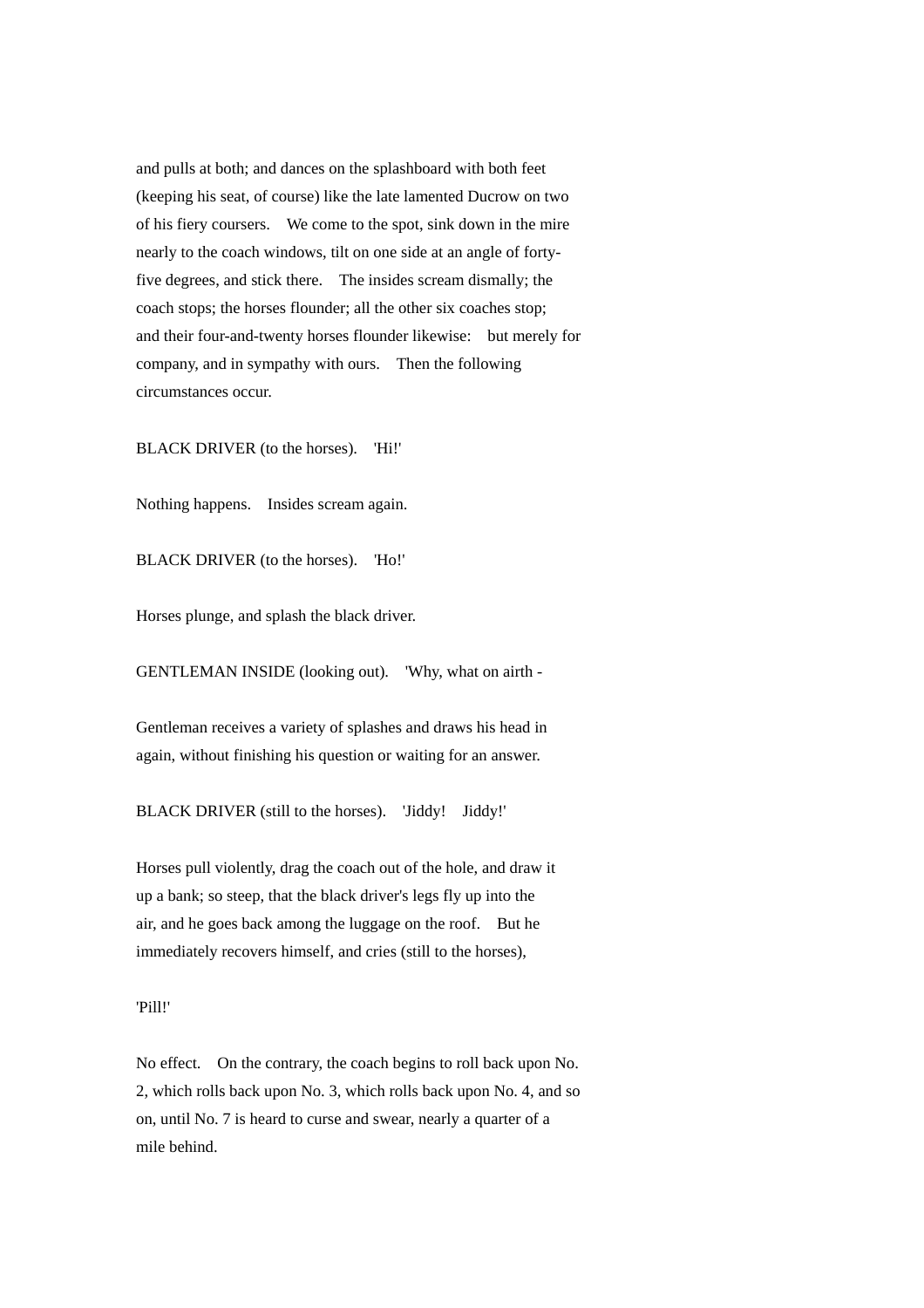BLACK DRIVER (louder than before). 'Pill!'

Horses make another struggle to get up the bank, and again the coach rolls backward.

BLACK DRIVER (louder than before). 'Pe-e-e-ill!'

Horses make a desperate struggle.

BLACK DRIVER (recovering spirits). 'Hi, Jiddy, Jiddy, Pill!'

Horses make another effort.

BLACK DRIVER (with great vigour). 'Ally Loo! Hi. Jiddy, Jiddy. Pill. Ally Loo!'

Horses almost do it.

BLACK DRIVER (with his eyes starting out of his head). 'Lee, den. Lee, dere. Hi. Jiddy, Jiddy. Pill. Ally Loo. Lee-e-e-e-e!'

They run up the bank, and go down again on the other side at a fearful pace. It is impossible to stop them, and at the bottom there is a deep hollow, full of water. The coach rolls frightfully. The insides scream. The mud and water fly about us. The black driver dances like a madman. Suddenly we are all right by some extraordinary means, and stop to breathe.

A black friend of the black driver is sitting on a fence. The black driver recognises him by twirling his head round and round like a harlequin, rolling his eyes, shrugging his shoulders, and grinning from ear to ear. He stops short, turns to me, and says:

'We shall get you through sa, like a fiddle, and hope a please you when we get you through sa. Old 'ooman at home sa:' chuckling very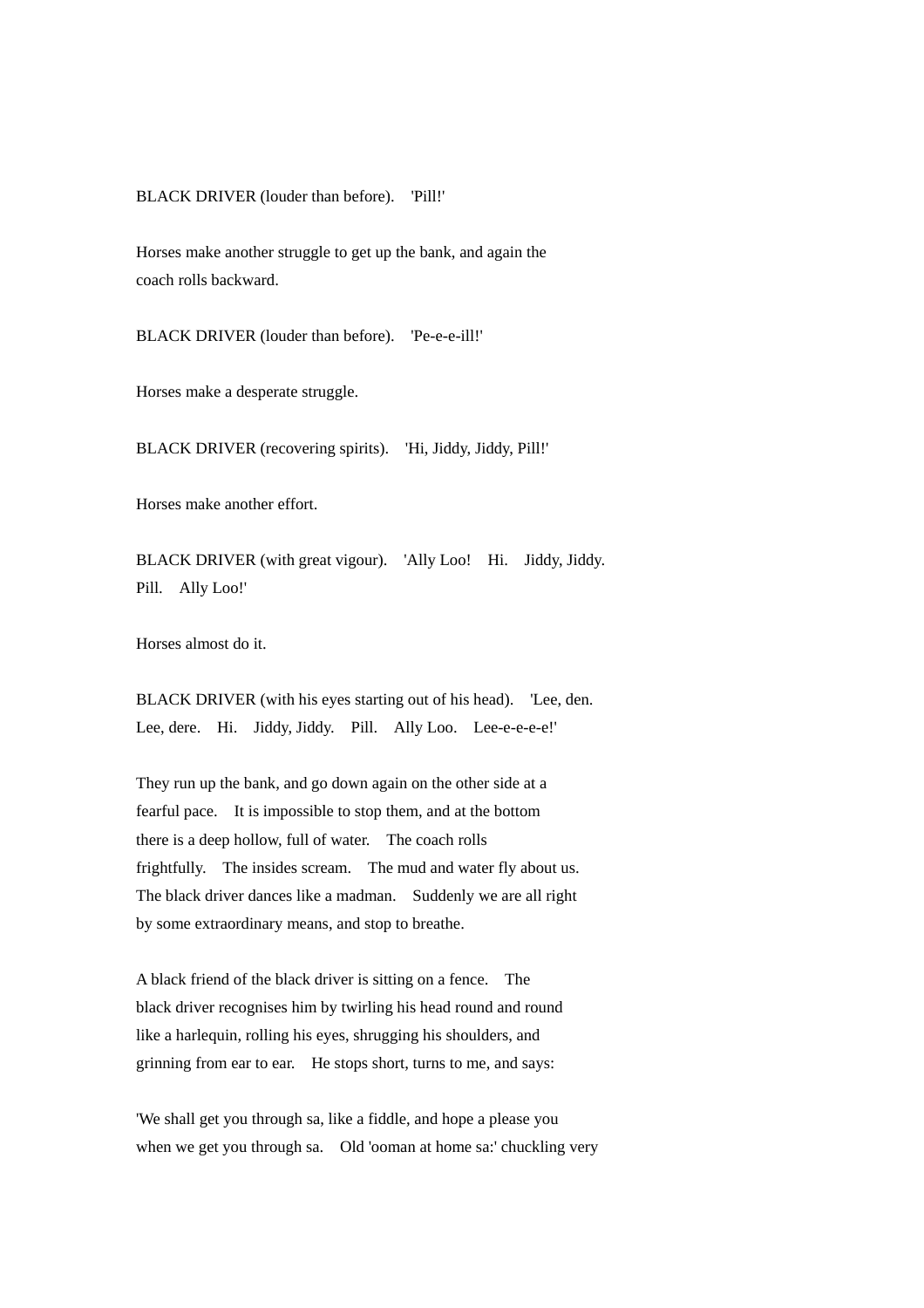much. 'Outside gentleman sa, he often remember old 'ooman at home sa,' grinning again.

'Ay ay, we'll take care of the old woman. Don't be afraid.'

The black driver grins again, but there is another hole, and beyond that, another bank, close before us. So he stops short: cries (to the horses again) 'Easy. Easy den. Ease. Steady. Hi. Jiddy. Pill. Ally. Loo,' but never 'Lee!' until we are reduced to the very last extremity, and are in the midst of difficulties, extrication from which appears to be all but impossible.

And so we do the ten miles or thereabouts in two hours and a half: breaking no bones, though bruising a great many; and in short getting through the distance, 'like a fiddle.'

This singular kind of coaching terminates at Fredericksburgh, whence there is a railway to Richmond. The tract of country through which it takes its course was once productive; but the soil has been exhausted by the system of employing a great amount of slave labour in forcing crops, without strengthening the land: and it is now little better than a sandy desert overgrown with trees. Dreary and uninteresting as its aspect is, I was glad to the heart to find anything on which one of the curses of this horrible institution has fallen; and had greater pleasure in contemplating the withered ground, than the richest and most thriving cultivation in the same place could possibly have afforded me.

In this district, as in all others where slavery sits brooding, (I have frequently heard this admitted, even by those who are its warmest advocates:) there is an air of ruin and decay abroad, which is inseparable from the system. The barns and outhouses are mouldering away; the sheds are patched and half roofless; the log cabins (built in Virginia with external chimneys made of clay or wood) are squalid in the last degree. There is no look of decent comfort anywhere. The miserable stations by the railway side, the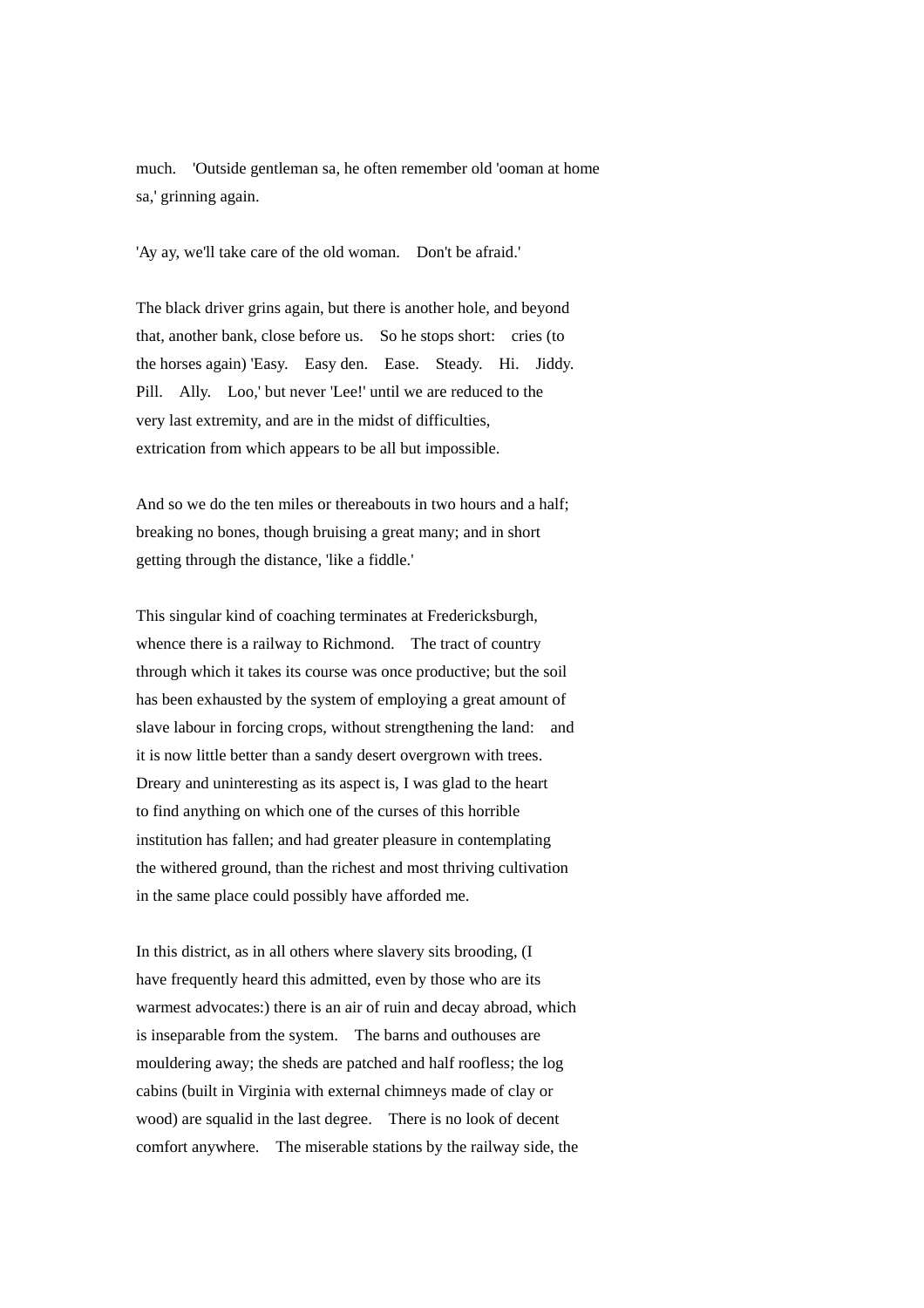great wild wood-yards, whence the engine is supplied with fuel; the negro children rolling on the ground before the cabin doors, with dogs and pigs; the biped beasts of burden slinking past: gloom and dejection are upon them all.

In the negro car belonging to the train in which we made this journey, were a mother and her children who had just been purchased; the husband and father being left behind with their old owner. The children cried the whole way, and the mother was misery's picture. The champion of Life, Liberty, and the Pursuit of Happiness, who had bought them, rode in the same train; and, every time we stopped, got down to see that they were safe. The black in Sinbad's Travels with one eye in the middle of his forehead which shone like a burning coal, was nature's aristocrat compared with this white gentleman.

It was between six and seven o'clock in the evening, when we drove to the hotel: in front of which, and on the top of the broad flight of steps leading to the door, two or three citizens were balancing themselves on rocking-chairs, and smoking cigars. We found it a very large and elegant establishment, and were as well entertained as travellers need desire to be. The climate being a thirsty one, there was never, at any hour of the day, a scarcity of loungers in the spacious bar, or a cessation of the mixing of cool liquors: but they were a merrier people here, and had musical instruments playing to them o' nights, which it was a treat to hear again.

The next day, and the next, we rode and walked about the town, which is delightfully situated on eight hills, overhanging James River; a sparkling stream, studded here and there with bright islands, or brawling over broken rocks. Although it was yet but the middle of March, the weather in this southern temperature was extremely warm; the peech-trees and magnolias were in full bloom; and the trees were green. In a low ground among the hills, is a valley known as 'Bloody Run,' from a terrible conflict with the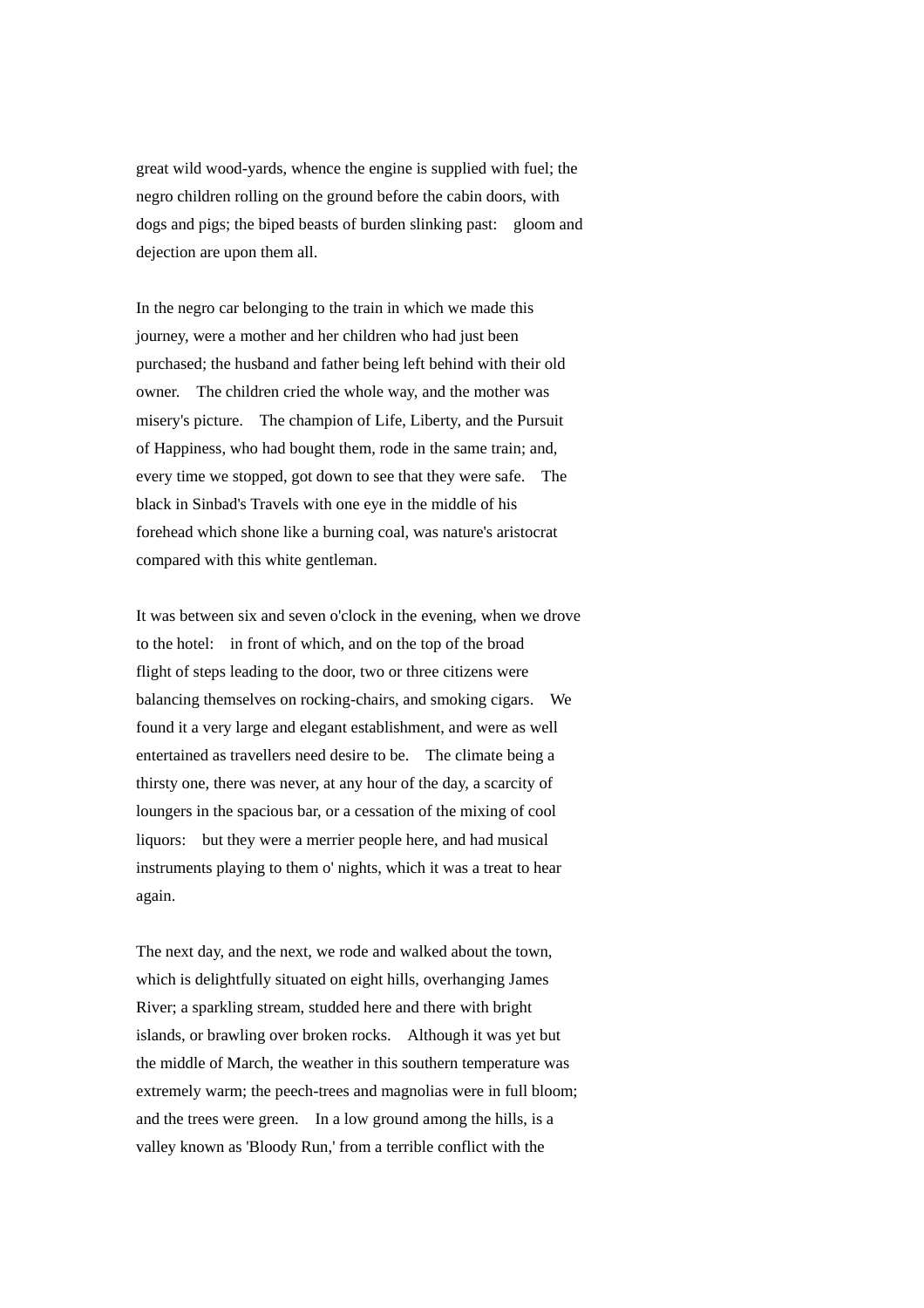Indians which once occurred there. It is a good place for such a struggle, and, like every other spot I saw associated with any legend of that wild people now so rapidly fading from the earth, interested me very much.

The city is the seat of the local parliament of Virginia; and in its shady legislative halls, some orators were drowsily holding forth to the hot noon day. By dint of constant repetition, however, these constitutional sights had very little more interest for me than so many parochial vestries; and I was glad to exchange this one for a lounge in a well-arranged public library of some ten thousand volumes, and a visit to a tobacco manufactory, where the workmen are all slaves.

I saw in this place the whole process of picking, rolling, pressing, drying, packing in casks, and branding. All the tobacco thus dealt with, was in course of manufacture for chewing; and one would have supposed there was enough in that one storehouse to have filled even the comprehensive jaws of America. In this form, the weed looks like the oil-cake on which we fatten cattle; and even without reference to its consequences, is sufficiently uninviting.

Many of the workmen appeared to be strong men, and it is hardly necessary to add that they were all labouring quietly, then. After two o'clock in the day, they are allowed to sing, a certain number at a time. The hour striking while I was there, some twenty sang a hymn in parts, and sang it by no means ill; pursuing their work meanwhile. A bell rang as I was about to leave, and they all poured forth into a building on the opposite side of the street to dinner. I said several times that I should like to see them at their meal; but as the gentleman to whom I mentioned this desire appeared to be suddenly taken rather deaf, I did not pursue the request. Of their appearance I shall have something to say, presently.

On the following day, I visited a plantation or farm, of about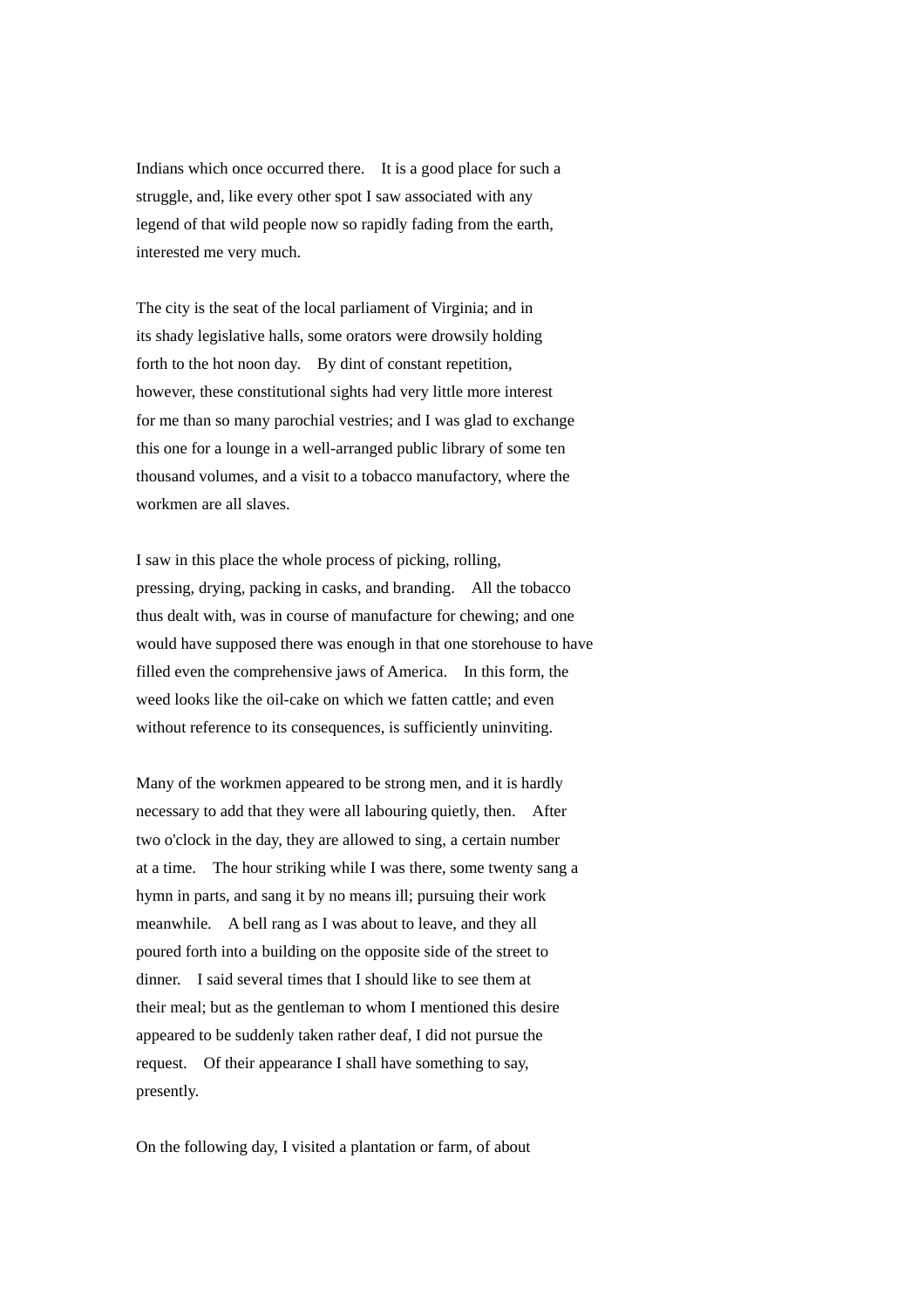twelve hundred acres, on the opposite bank of the river. Here again, although I went down with the owner of the estate, to 'the quarter,' as that part of it in which the slaves live is called, I was not invited to enter into any of their huts. All I saw of them, was, that they were very crazy, wretched cabins, near to which groups of half-naked children basked in the sun, or wallowed on the dusty ground. But I believe that this gentleman is a considerate and excellent master, who inherited his fifty slaves, and is neither a buyer nor a seller of human stock; and I am sure, from my own observation and conviction, that he is a kind-hearted, worthy man.

The planter's house was an airy, rustic dwelling, that brought Defoe's description of such places strongly to my recollection. The day was very warm, but the blinds being all closed, and the windows and doors set wide open, a shady coolness rustled through the rooms, which was exquisitely refreshing after the glare and heat without. Before the windows was an open piazza, where, in what they call the hot weather - whatever that may be - they sling hammocks, and drink and doze luxuriously. I do not know how their cool rejections may taste within the hammocks, but, having experience, I can report that, out of them, the mounds of ices and the bowls of mint-julep and sherry-cobbler they make in these latitudes, are refreshments never to be thought of afterwards, in summer, by those who would preserve contented minds.

There are two bridges across the river: one belongs to the railroad, and the other, which is a very crazy affair, is the private property of some old lady in the neighbourhood, who levies tolls upon the townspeople. Crossing this bridge, on my way back, I saw a notice painted on the gate, cautioning all persons to drive slowly: under a penalty, if the offender were a white man, of five dollars; if a negro, fifteen stripes.

The same decay and gloom that overhang the way by which it is approached, hover above the town of Richmond. There are pretty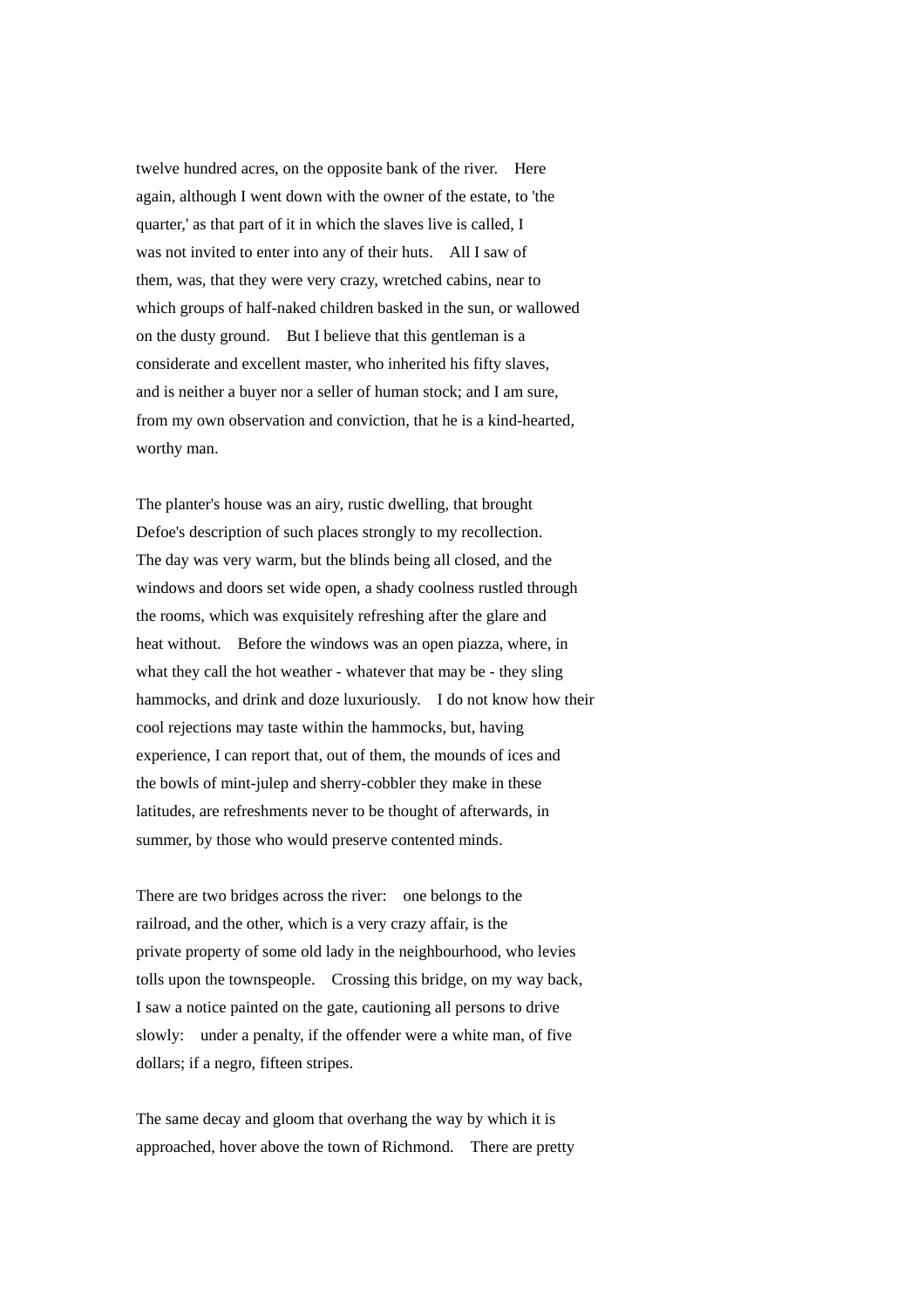villas and cheerful houses in its streets, and Nature smiles upon the country round; but jostling its handsome residences, like slavery itself going hand in hand with many lofty virtues, are deplorable tenements, fences unrepaired, walls crumbling into ruinous heaps. Hinting gloomily at things below the surface, these, and many other tokens of the same description, force themselves upon the notice, and are remembered with depressing influence, when livelier features are forgotten.

To those who are happily unaccustomed to them, the countenances in the streets and labouring-places, too, are shocking. All men who know that there are laws against instructing slaves, of which the pains and penalties greatly exceed in their amount the fines imposed on those who maim and torture them, must be prepared to find their faces very low in the scale of intellectual expression. But the darkness - not of skin, but mind - which meets the stranger's eye at every turn; the brutalizing and blotting out of all fairer characters traced by Nature's hand; immeasurably outdo his worst belief. That travelled creation of the great satirist's brain, who fresh from living among horses, peered from a high casement down upon his own kind with trembling horror, was scarcely more repelled and daunted by the sight, than those who look upon some of these faces for the first time must surely be.

I left the last of them behind me in the person of a wretched drudge, who, after running to and fro all day till midnight, and moping in his stealthy winks of sleep upon the stairs betweenwhiles, was washing the dark passages at four o'clock in the morning; and went upon my way with a grateful heart that I was not doomed to live where slavery was, and had never had my senses blunted to its wrongs and horrors in a slave-rocked cradle.

It had been my intention to proceed by James River and Chesapeake Bay to Baltimore; but one of the steamboats being absent from her station through some accident, and the means of conveyance being consequently rendered uncertain, we returned to Washington by the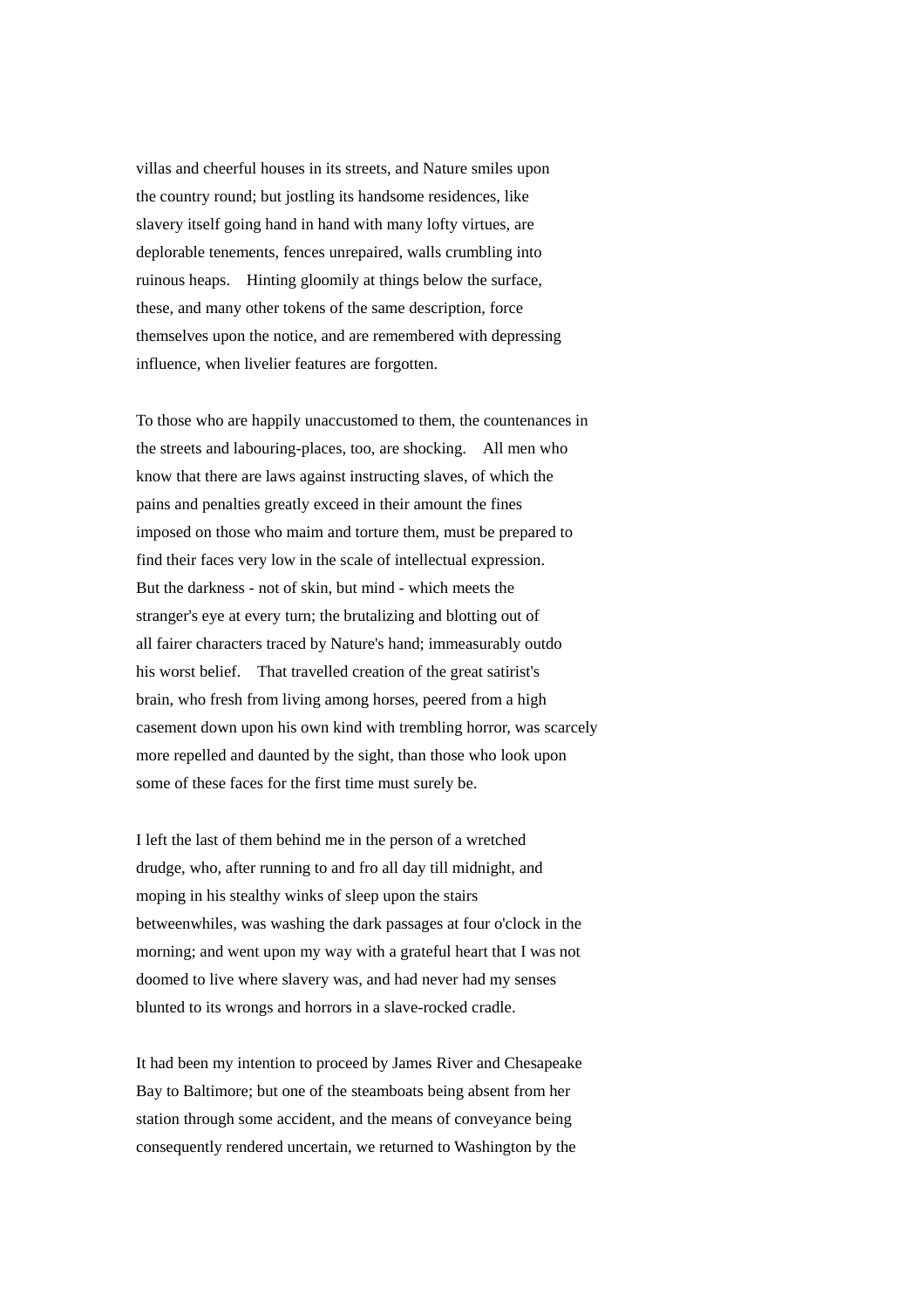way we had come (there were two constables on board the steamboat, in pursuit of runaway slaves), and halting there again for one night, went on to Baltimore next afternoon.

The most comfortable of all the hotels of which I had any experience in the United States, and they were not a few, is Barnum's, in that city: where the English traveller will find curtains to his bed, for the first and probably the last time in America (this is a disinterested remark, for I never use them); and where he will be likely to have enough water for washing himself. which is not at all a common case.

This capital of the state of Maryland is a bustling, busy town, with a great deal of traffic of various kinds, and in particular of water commerce. That portion of the town which it most favours is none of the cleanest, it is true; but the upper part is of a very different character, and has many agreeable streets and public buildings. The Washington Monument, which is a handsome pillar with a statue on its summit; the Medical College; and the Battle Monument in memory of an engagement with the British at North Point; are the most conspicuous among them.

There is a very good prison in this city, and the State Penitentiary is also among its institutions. In this latter establishment there were two curious cases.

One was that of a young man, who had been tried for the murder of his father. The evidence was entirely circumstantial, and was very conflicting and doubtful; nor was it possible to assign any motive which could have tempted him to the commission of so tremendous a crime. He had been tried twice; and on the second occasion the jury felt so much hesitation in convicting him, that they found a verdict of manslaughter, or murder in the second degree; which it could not possibly be, as there had, beyond all doubt, been no quarrel or provocation, and if he were guilty at all, he was unquestionably guilty of murder in its broadest and worst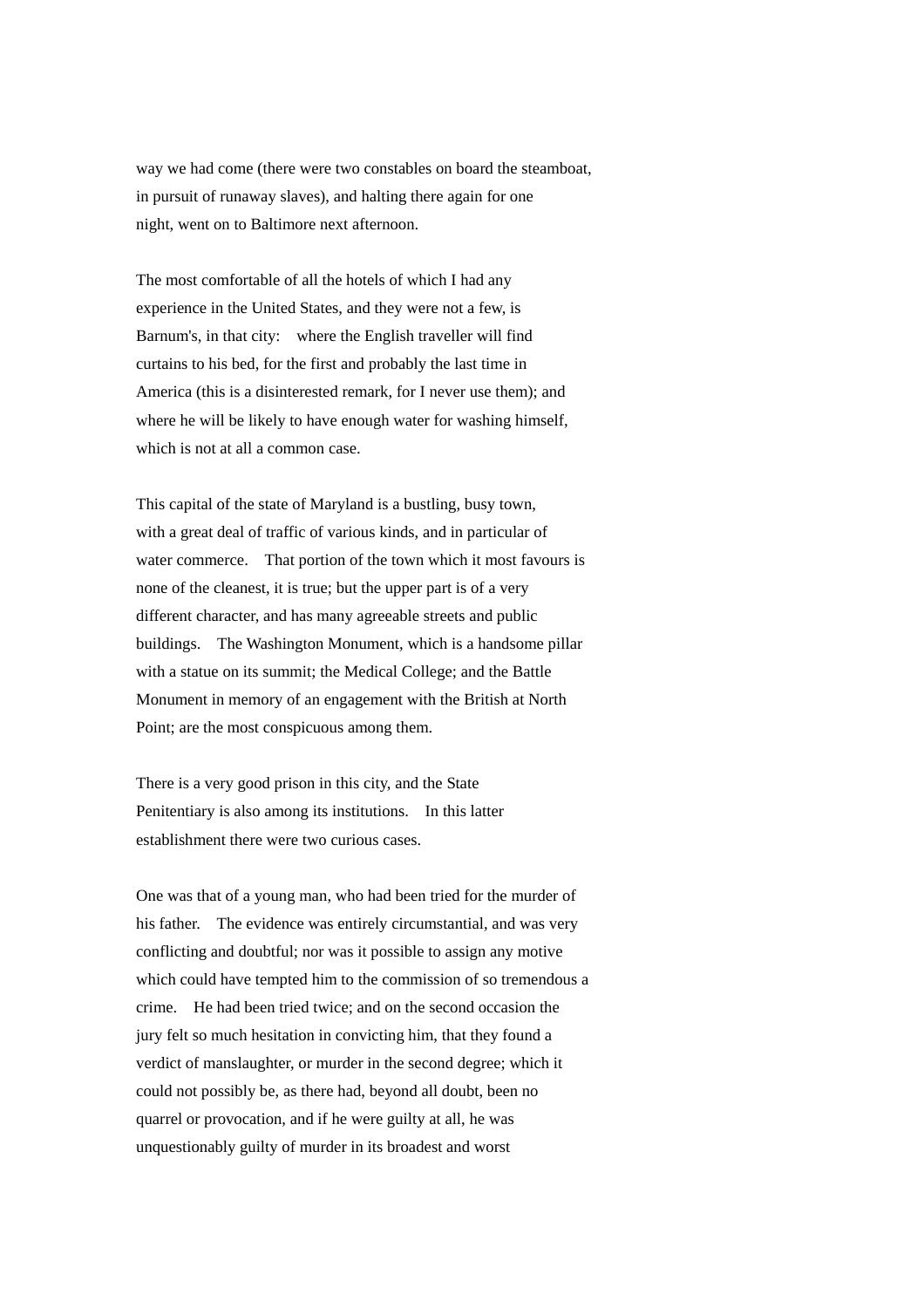## signification.

The remarkable feature in the case was, that if the unfortunate deceased were not really murdered by this own son of his, he must have been murdered by his own brother. The evidence lay in a most remarkable manner, between those two. On all the suspicious points, the dead man's brother was the witness: all the explanations for the prisoner (some of them extremely plausible) went, by construction and inference, to inculcate him as plotting to fix the guilt upon his nephew. It must have been one of them: and the jury had to decide between two sets of suspicions, almost equally unnatural, unaccountable, and strange.

The other case, was that of a man who once went to a certain distiller's and stole a copper measure containing a quantity of liquor. He was pursued and taken with the property in his possession, and was sentenced to two years' imprisonment. On coming out of the jail, at the expiration of that term, he went back to the same distiller's, and stole the same copper measure containing the same quantity of liquor. There was not the slightest reason to suppose that the man wished to return to prison: indeed everything, but the commission of the offence, made directly against that assumption. There are only two ways of accounting for this extraordinary proceeding. One is, that after undergoing so much for this copper measure he conceived he had established a sort of claim and right to it. The other that, by dint of long thinking about, it had become a monomania with him, and had acquired a fascination which he found it impossible to resist; swelling from an Earthly Copper Gallon into an Ethereal Golden Vat.

After remaining here a couple of days I bound myself to a rigid adherence to the plan I had laid down so recently, and resolved to set forward on our western journey without any more delay. Accordingly, having reduced the luggage within the smallest possible compass (by sending back to New York, to be afterwards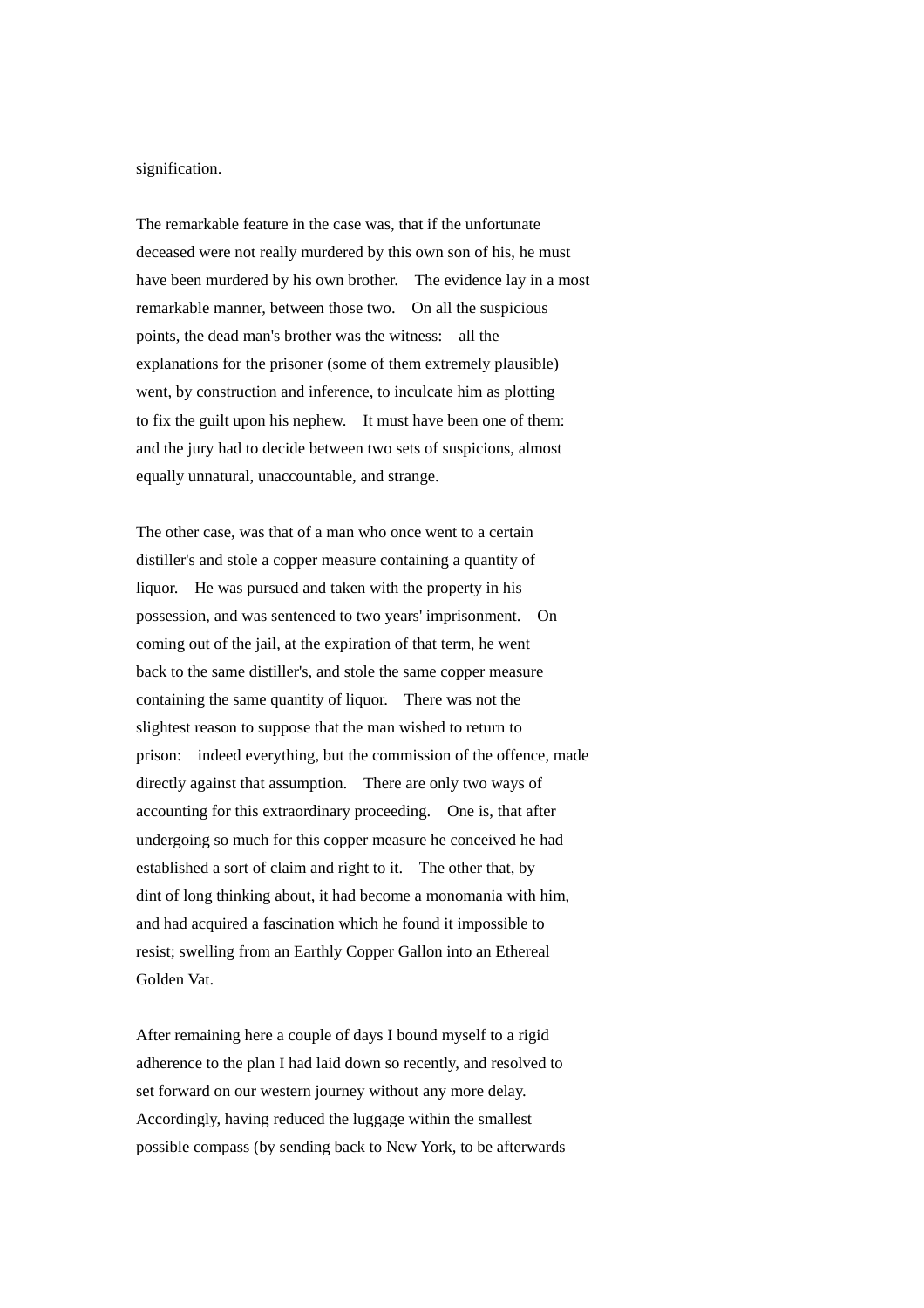forwarded to us in Canada, so much of it as was not absolutely wanted); and having procured the necessary credentials to bankinghouses on the way; and having moreover looked for two evenings at the setting sun, with as well-defined an idea of the country before us as if we had been going to travel into the very centre of that planet; we left Baltimore by another railway at half-past eight in the morning, and reached the town of York, some sixty miles off, by the early dinner-time of the Hotel which was the starting-place of the four-horse coach, wherein we were to proceed to Harrisburg.

This conveyance, the box of which I was fortunate enough to secure, had come down to meet us at the railroad station, and was as muddy and cumbersome as usual. As more passengers were waiting for us at the inn-door, the coachman observed under his breath, in the usual self-communicative voice, looking the while at his mouldy harness as if it were to that he was addressing himself,

'I expect we shall want THE BIG coach.'

I could not help wondering within myself what the size of this big coach might be, and how many persons it might be designed to hold; for the vehicle which was too small for our purpose was something larger than two English heavy night coaches, and might have been the twin-brother of a French Diligence. My speculations were speedily set at rest, however, for as soon as we had dined, there came rumbling up the street, shaking its sides like a corpulent giant, a kind of barge on wheels. After much blundering and backing, it stopped at the door: rolling heavily from side to side when its other motion had ceased, as if it had taken cold in its damp stable, and between that, and the having been required in its dropsical old age to move at any faster pace than a walk, were distressed by shortness of wind.

'If here ain't the Harrisburg mail at last, and dreadful bright and smart to look at too,' cried an elderly gentleman in some excitement, 'darn my mother!'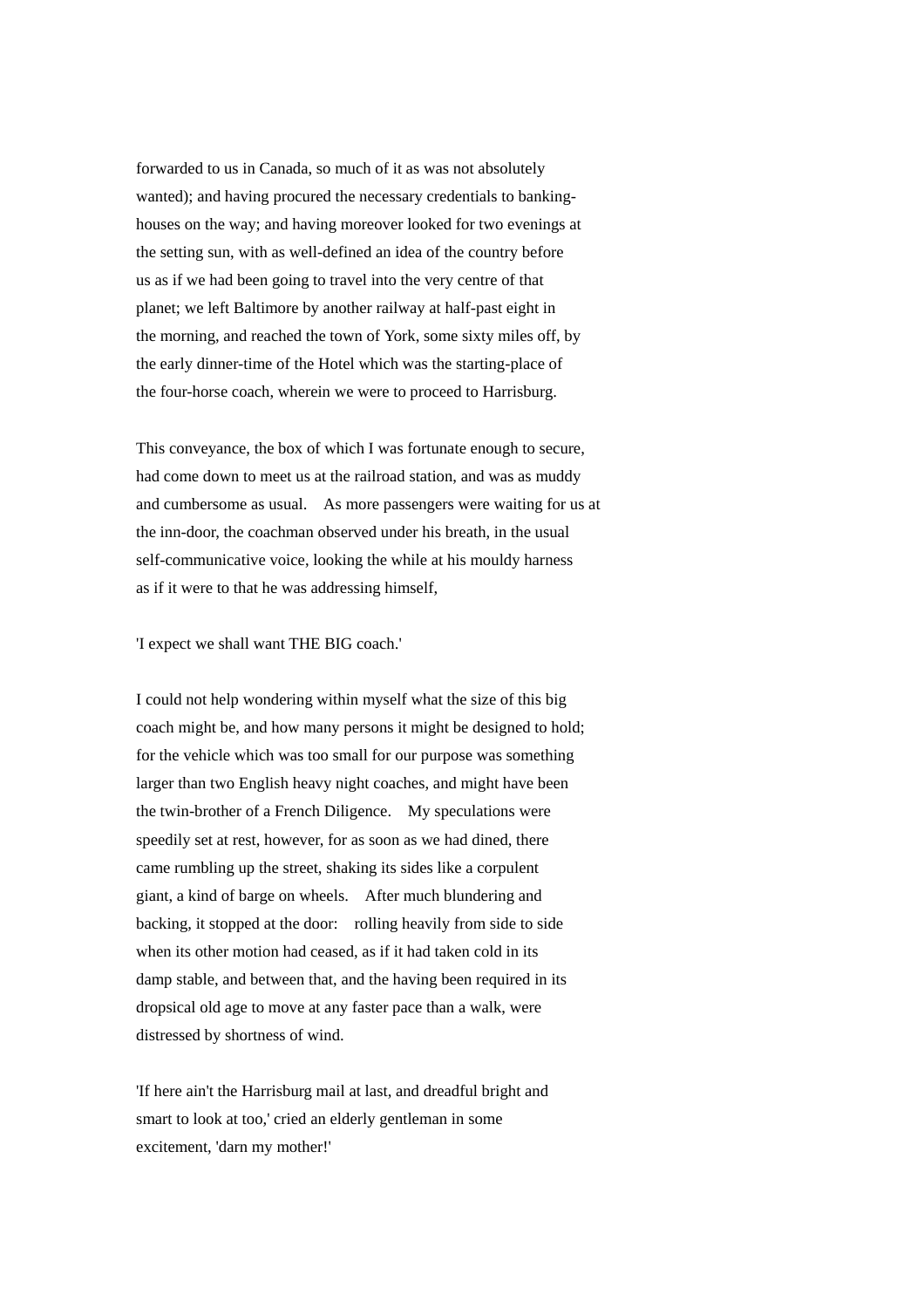I don't know what the sensation of being darned may be, or whether a man's mother has a keener relish or disrelish of the process than anybody else; but if the endurance of this mysterious ceremony by the old lady in question had depended on the accuracy of her son's vision in respect to the abstract brightness and smartness of the Harrisburg mail, she would certainly have undergone its infliction. However, they booked twelve people inside; and the luggage (including such trifles as a large rocking-chair, and a good-sized dining-table) being at length made fast upon the roof, we started off in great state.

At the door of another hotel, there was another passenger to be taken up.

'Any room, sir?' cries the new passenger to the coachman.

'Well, there's room enough,' replies the coachman, without getting down, or even looking at him.

'There an't no room at all, sir,' bawls a gentleman inside. Which another gentleman (also inside) confirms, by predicting that the attempt to introduce any more passengers 'won't fit nohow.'

The new passenger, without any expression of anxiety, looks into the coach, and then looks up at the coachman: 'Now, how do you mean to fix it?' says he, after a pause: 'for I MUST go.'

The coachman employs himself in twisting the lash of his whip into a knot, and takes no more notice of the question: clearly signifying that it is anybody's business but his, and that the passengers would do well to fix it, among themselves. In this state of things, matters seem to be approximating to a fix of another kind, when another inside passenger in a corner, who is nearly suffocated, cries faintly, 'I'll get out.'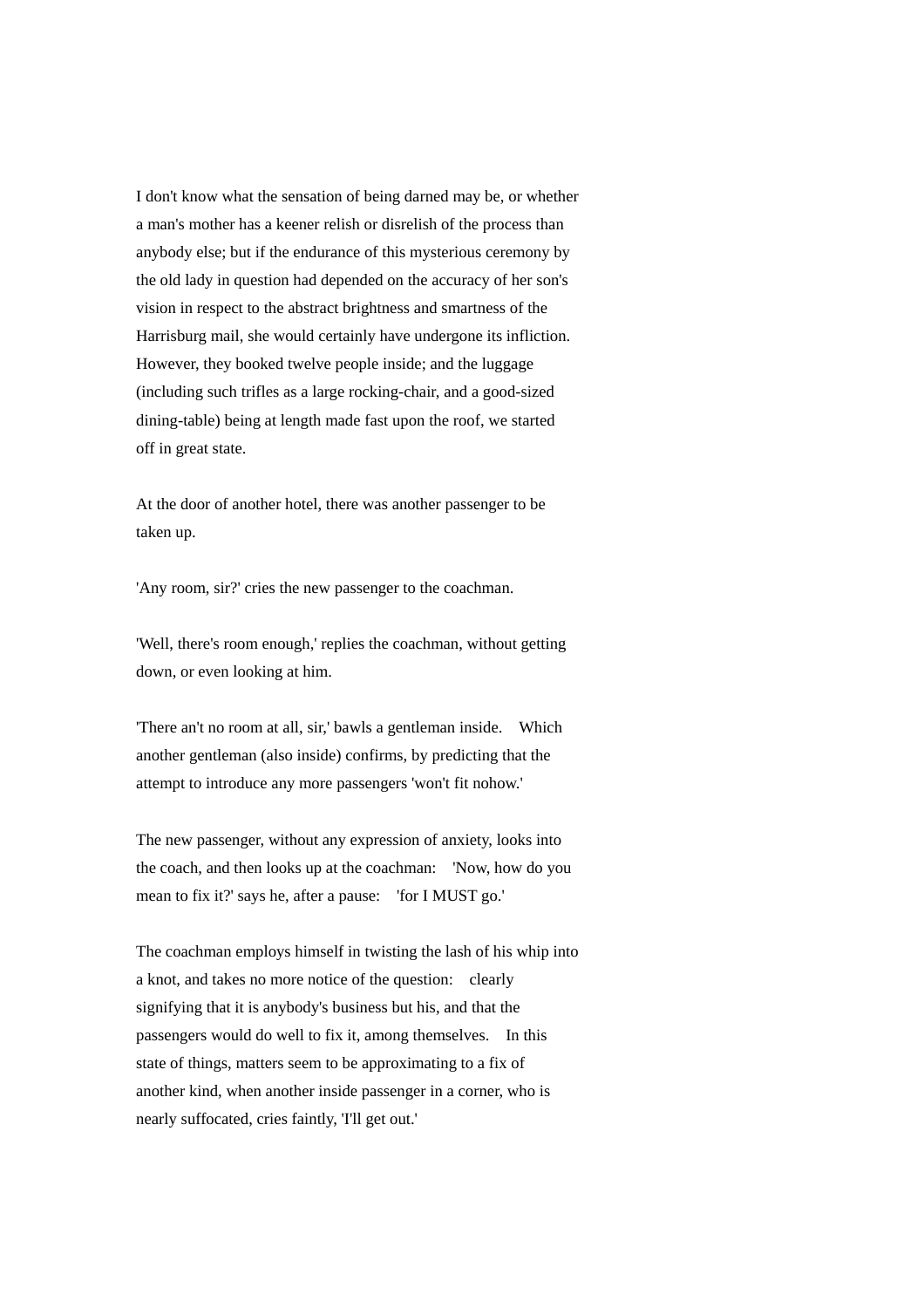This is no matter of relief or self-congratulation to the driver, for his immovable philosophy is perfectly undisturbed by anything that happens in the coach. Of all things in the world, the coach would seem to be the very last upon his mind. The exchange is made, however, and then the passenger who has given up his seat makes a third upon the box, seating himself in what he calls the middle; that is, with half his person on my legs, and the other half on the driver's.

'Go a-head, cap'en,' cries the colonel, who directs.

'Go-lang!' cries the cap'en to his company, the horses, and away we go.

We took up at a rural bar-room, after we had gone a few miles, an intoxicated gentleman who climbed upon the roof among the luggage, and subsequently slipping off without hurting himself, was seen in the distant perspective reeling back to the grog-shop where we had found him. We also parted with more of our freight at different times, so that when we came to change horses, I was again alone outside.

The coachmen always change with the horses, and are usually as dirty as the coach. The first was dressed like a very shabby English baker; the second like a Russian peasant: for he wore a loose purple camlet robe, with a fur collar, tied round his waist with a parti-coloured worsted sash; grey trousers; light blue gloves: and a cap of bearskin. It had by this time come on to rain very heavily, and there was a cold damp mist besides, which penetrated to the skin. I was glad to take advantage of a stoppage and get down to stretch my legs, shake the water off my great-coat, and swallow the usual anti-temperance recipe for keeping out the cold.

When I mounted to my seat again, I observed a new parcel lying on the coach roof, which I took to be a rather large fiddle in a brown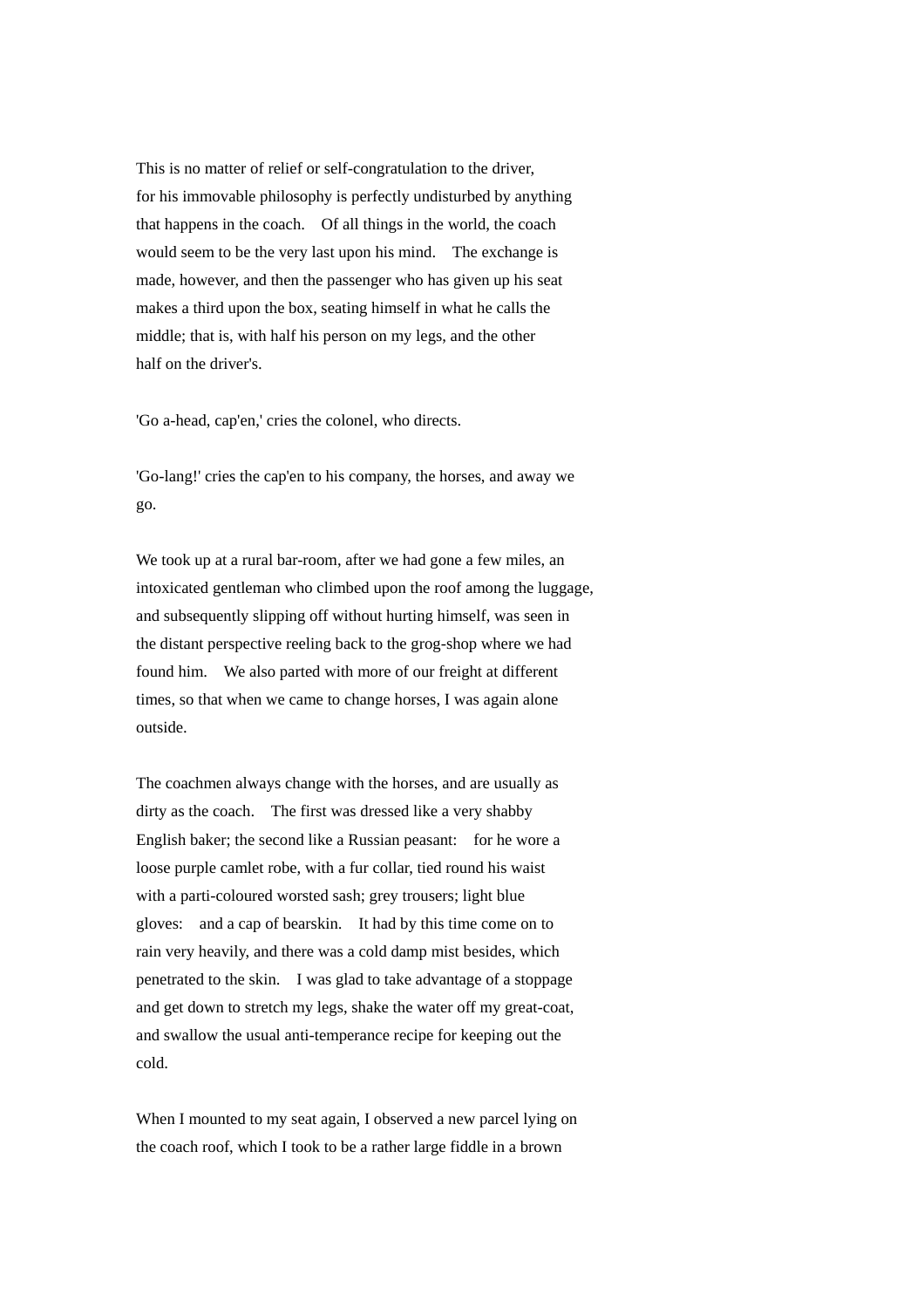bag. In the course of a few miles, however, I discovered that it had a glazed cap at one end and a pair of muddy shoes at the other and further observation demonstrated it to be a small boy in a snuff-coloured coat, with his arms quite pinioned to his sides, by deep forcing into his pockets. He was, I presume, a relative or friend of the coachman's, as he lay a-top of the luggage with his face towards the rain; and except when a change of position brought his shoes in contact with my hat, he appeared to be asleep. At last, on some occasion of our stopping, this thing slowly upreared itself to the height of three feet six, and fixing its eyes on me, observed in piping accents, with a complaisant yawn, half quenched in an obliging air of friendly patronage, 'Well now, stranger, I guess you find this a'most like an English arternoon, hey?'

The scenery, which had been tame enough at first, was, for the last ten or twelve miles, beautiful. Our road wound through the pleasant valley of the Susquehanna; the river, dotted with innumerable green islands, lay upon our right; and on the left, a steep ascent, craggy with broken rock, and dark with pine trees. The mist, wreathing itself into a hundred fantastic shapes, moved solemnly upon the water; and the gloom of evening gave to all an air of mystery and silence which greatly enhanced its natural interest.

We crossed this river by a wooden bridge, roofed and covered in on all sides, and nearly a mile in length. It was profoundly dark; perplexed, with great beams, crossing and recrossing it at every possible angle; and through the broad chinks and crevices in the floor, the rapid river gleamed, far down below, like a legion of eyes. We had no lamps; and as the horses stumbled and floundered through this place, towards the distant speck of dying light, it seemed interminable. I really could not at first persuade myself as we rumbled heavily on, filling the bridge with hollow noises, and I held down my head to save it from the rafters above, but that I was in a painful dream; for I have often dreamed of toiling through such places, and as often argued, even at the time, 'this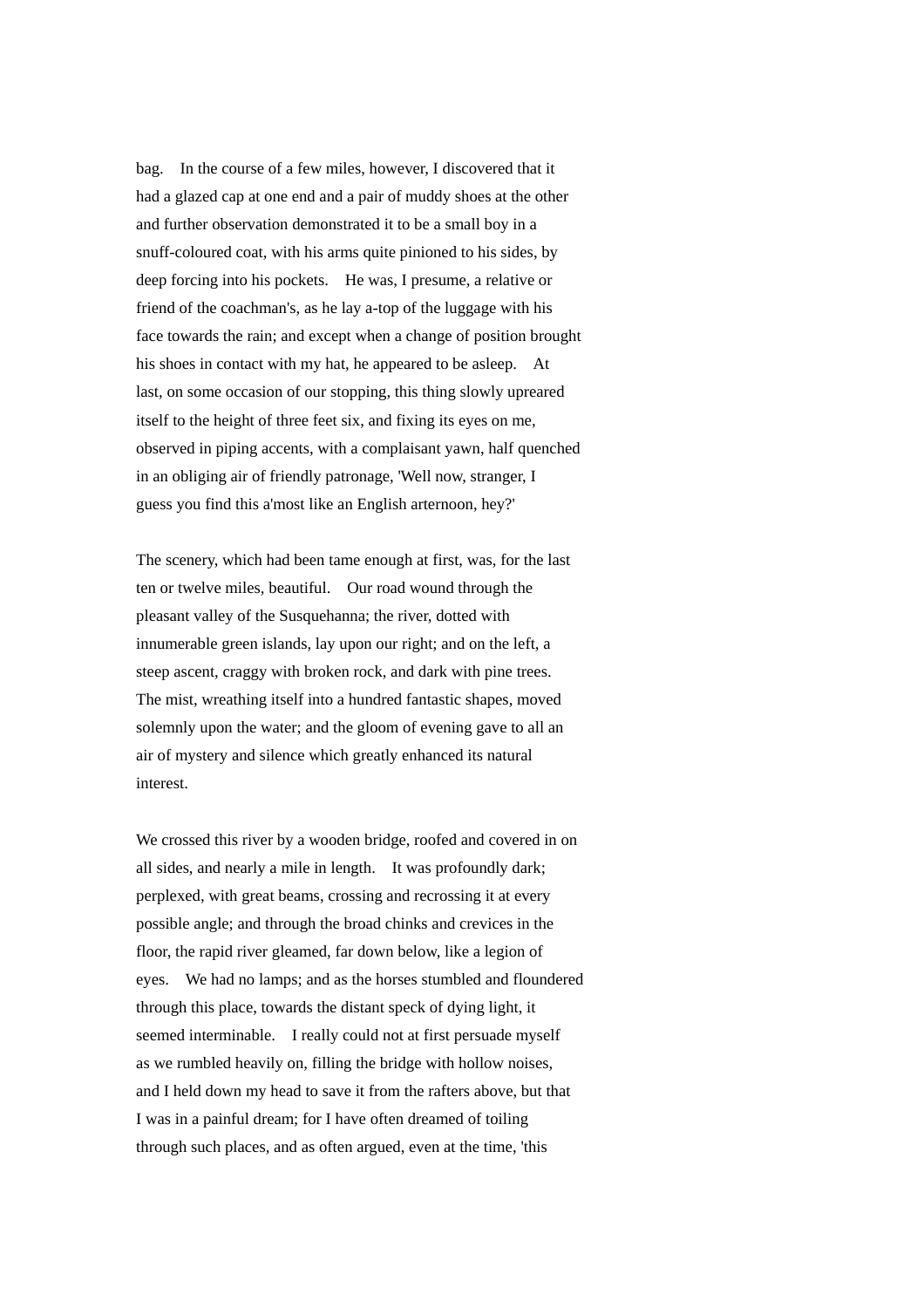cannot be reality.'

At length, however, we emerged upon the streets of Harrisburg, whose feeble lights, reflected dismally from the wet ground, did not shine out upon a very cheerful city. We were soon established in a snug hotel, which though smaller and far less splendid than many we put up at, it raised above them all in my remembrance, by having for its landlord the most obliging, considerate, and gentlemanly person I ever had to deal with.

As we were not to proceed upon our journey until the afternoon, I walked out, after breakfast the next morning, to look about me; and was duly shown a model prison on the solitary system, just erected, and as yet without an inmate; the trunk of an old tree to which Harris, the first settler here (afterwards buried under it), was tied by hostile Indians, with his funeral pile about him, when he was saved by the timely appearance of a friendly party on the opposite shore of the river; the local legislature (for there was another of those bodies here again, in full debate); and the other curiosities of the town.

I was very much interested in looking over a number of treaties made from time to time with the poor Indians, signed by the different chiefs at the period of their ratification, and preserved in the office of the Secretary to the Commonwealth. These signatures, traced of course by their own hands, are rough drawings of the creatures or weapons they were called after. Thus, the Great Turtle makes a crooked pen-and-ink outline of a great turtle; the Buffalo sketches a buffalo; the War Hatchet sets a rough image of that weapon for his mark. So with the Arrow, the Fish, the Scalp, the Big Canoe, and all of them.

I could not but think - as I looked at these feeble and tremulous productions of hands which could draw the longest arrow to the head in a stout elk-horn bow, or split a bead or feather with a rifleball - of Crabbe's musings over the Parish Register, and the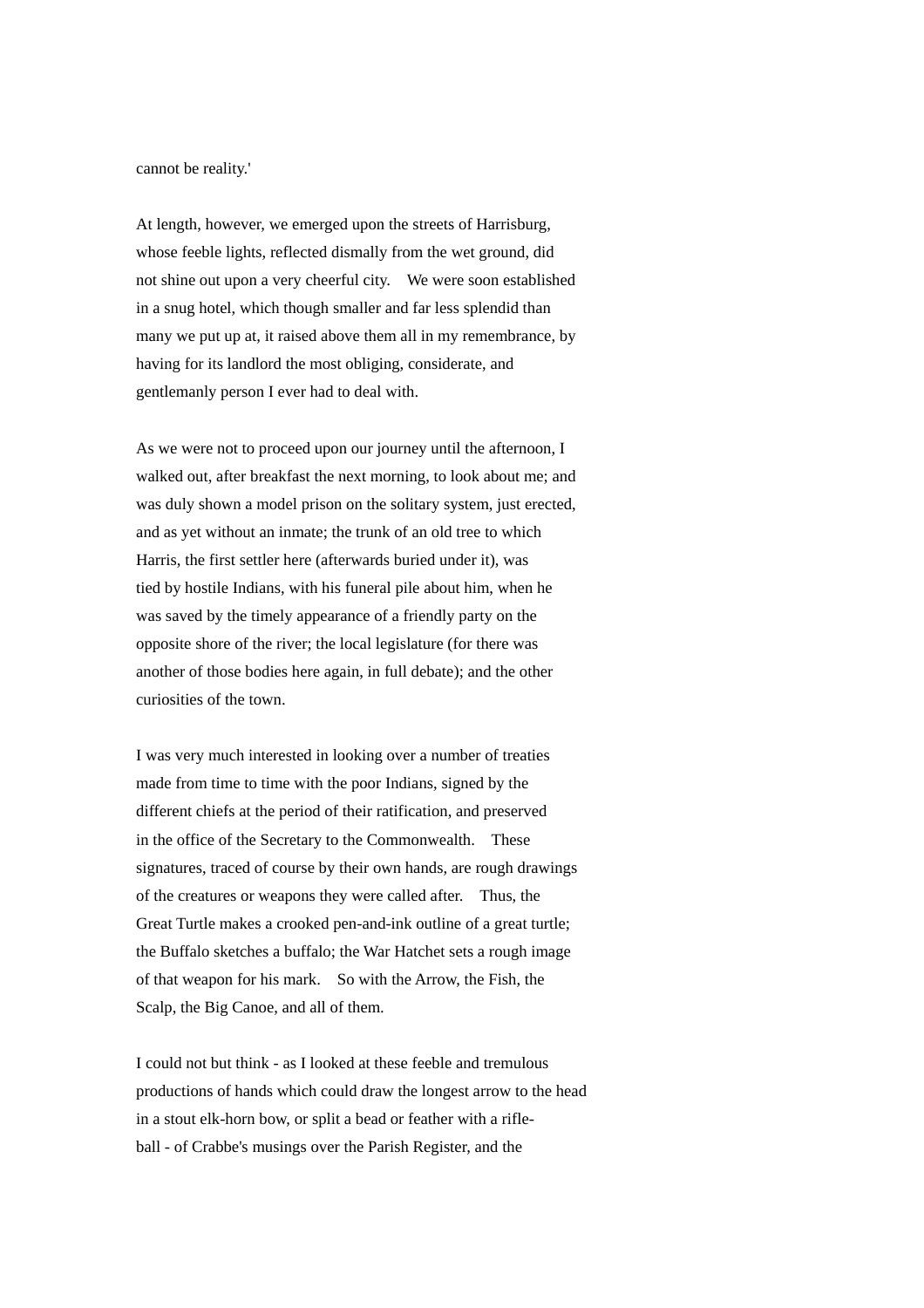irregular scratches made with a pen, by men who would plough a lengthy furrow straight from end to end. Nor could I help bestowing many sorrowful thoughts upon the simple warriors whose hands and hearts were set there, in all truth and honesty; and who only learned in course of time from white men how to break their faith, and quibble out of forms and bonds. I wonder, too, how many times the credulous Big Turtle, or trusting Little Hatchet, had put his mark to treaties which were falsely read to him; and had signed away, he knew not what, until it went and cast him loose upon the new possessors of the land, a savage indeed.

Our host announced, before our early dinner, that some members of the legislative body proposed to do us the honour of calling. He had kindly yielded up to us his wife's own little parlour, and when I begged that he would show them in, I saw him look with painful apprehension at its pretty carpet; though, being otherwise occupied at the time, the cause of his uneasiness did not occur to me.

It certainly would have been more pleasant to all parties concerned, and would not, I think, have compromised their independence in any material degree, if some of these gentlemen had not only yielded to the prejudice in favour of spittoons, but had abandoned themselves, for the moment, even to the conventional absurdity of pocket-handkerchiefs.

It still continued to rain heavily, and when we went down to the Canal Boat (for that was the mode of conveyance by which we were to proceed) after dinner, the weather was as unpromising and obstinately wet as one would desire to see. Nor was the sight of this canal boat, in which we were to spend three or four days, by any means a cheerful one; as it involved some uneasy speculations concerning the disposal of the passengers at night, and opened a wide field of inquiry touching the other domestic arrangements of the establishment, which was sufficiently disconcerting.

However, there it was - a barge with a little house in it, viewed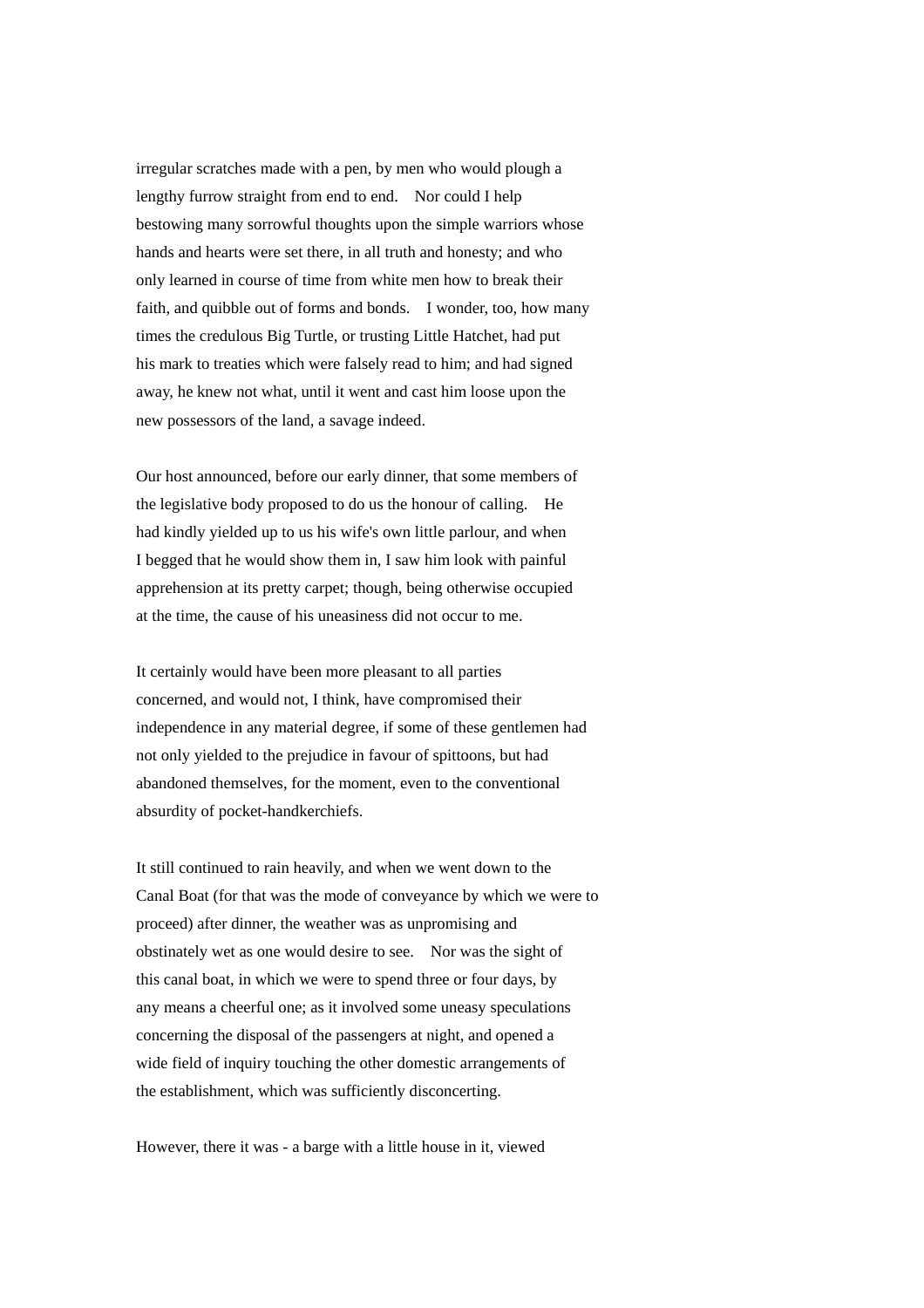from the outside; and a caravan at a fair, viewed from within: the gentlemen being accommodated, as the spectators usually are, in one of those locomotive museums of penny wonders; and the ladies being partitioned off by a red curtain, after the manner of the dwarfs and giants in the same establishments, whose private lives are passed in rather close exclusiveness.

We sat here, looking silently at the row of little tables, which extended down both sides of the cabin, and listening to the rain as it dripped and pattered on the boat, and plashed with a dismal merriment in the water, until the arrival of the railway train, for whose final contribution to our stock of passengers, our departure was alone deferred. It brought a great many boxes, which were bumped and tossed upon the roof, almost as painfully as if they had been deposited on one's own head, without the intervention of a porter's knot; and several damp gentlemen, whose clothes, on their drawing round the stove, began to steam again. No doubt it would have been a thought more comfortable if the driving rain, which now poured down more soakingly than ever, had admitted of a window being opened, or if our number had been something less than thirty; but there was scarcely time to think as much, when a train of three horses was attached to the tow-rope, the boy upon the leader smacked his whip, the rudder creaked and groaned complainingly, and we had begun our journey.

## CHAPTER X - SOME FURTHER ACCOUNT OF THE CANAL BOAT, ITS DOMESTIC ECONOMY, AND ITS PASSENGERS. JOURNEY TO PITTSBURG ACROSS THE ALLEGHANY MOUNTAINS. PITTSBURG

AS it continued to rain most perseveringly, we all remained below: the damp gentlemen round the stove, gradually becoming mildewed by the action of the fire; and the dry gentlemen lying at full length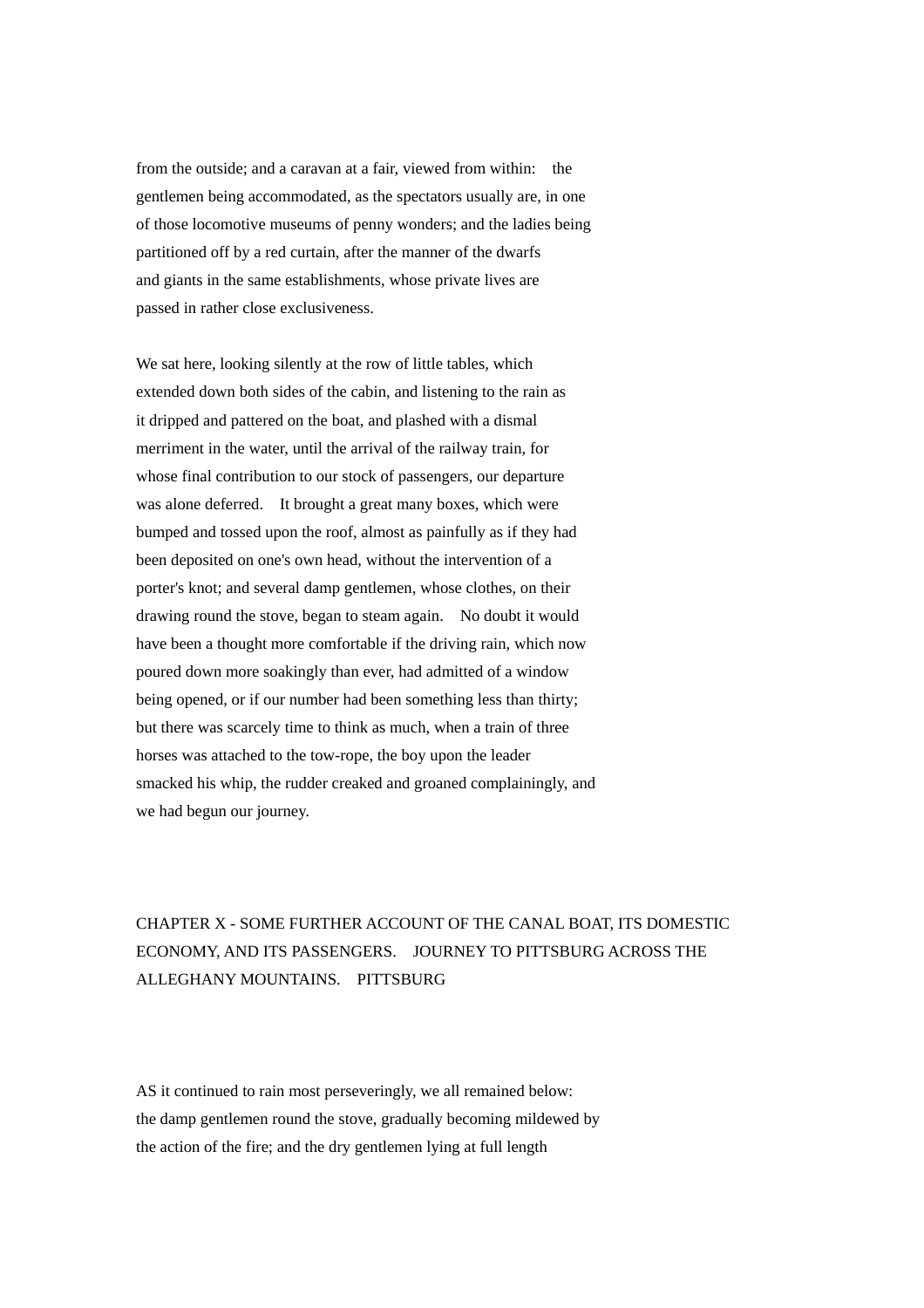upon the seats, or slumbering uneasily with their faces on the tables, or walking up and down the cabin, which it was barely possible for a man of the middle height to do, without making bald places on his head by scraping it against the roof. At about six o'clock, all the small tables were put together to form one long table, and everybody sat down to tea, coffee, bread, butter, salmon, shad, liver, steaks, potatoes, pickles, ham, chops, blackpuddings, and sausages.

'Will you try,' said my opposite neighbour, handing me a dish of potatoes, broken up in milk and butter, 'will you try some of these fixings?'

There are few words which perform such various duties as this word 'fix.' It is the Caleb Quotem of the American vocabulary. You call upon a gentleman in a country town, and his help informs you that he is 'fixing himself' just now, but will be down directly: by which you are to understand that he is dressing. You inquire, on board a steamboat, of a fellow-passenger, whether breakfast will be ready soon, and he tells you he should think so, for when he was last below, they were 'fixing the tables:' in other words, laying the cloth. You beg a porter to collect your luggage, and he entreats you not to be uneasy, for he'll 'fix it presently:' and if you complain of indisposition, you are advised to have recourse to Doctor So-and-so, who will 'fix you' in no time.

One night, I ordered a bottle of mulled wine at an hotel where I was staying, and waited a long time for it; at length it was put upon the table with an apology from the landlord that he feared it wasn't 'fixed properly.' And I recollect once, at a stage-coach dinner, overhearing a very stern gentleman demand of a waiter who presented him with a plate of underdone roast-beef, 'whether he called THAT, fixing God A'mighty's vittles?'

There is no doubt that the meal, at which the invitation was tendered to me which has occasioned this digression, was disposed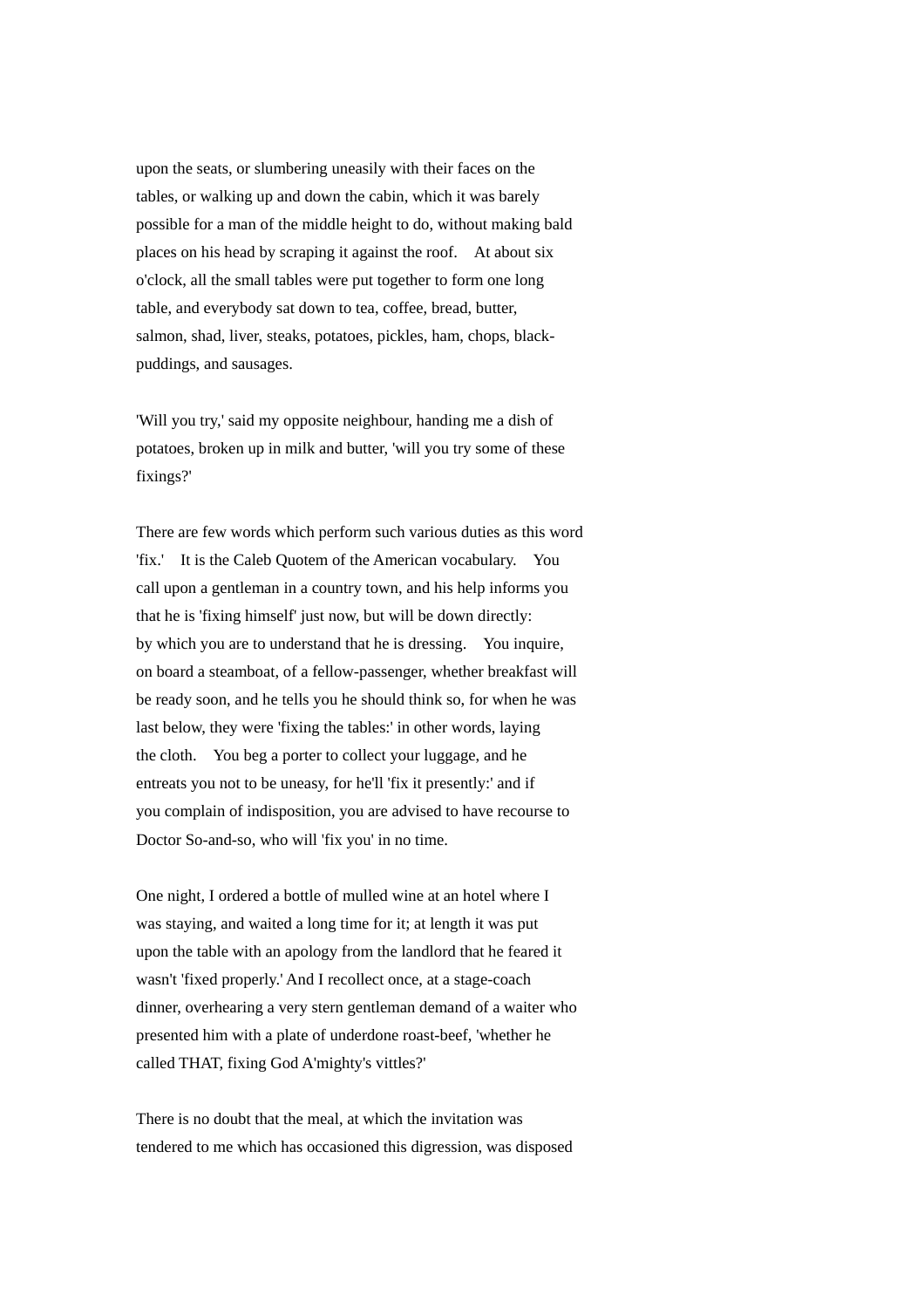of somewhat ravenously; and that the gentlemen thrust the broadbladed knives and the two-pronged forks further down their throats than I ever saw the same weapons go before, except in the hands of a skilful juggler: but no man sat down until the ladies were seated; or omitted any little act of politeness which could contribute to their comfort. Nor did I ever once, on any occasion, anywhere, during my rambles in America, see a woman exposed to the slightest act of rudeness, incivility, or even inattention.

By the time the meal was over, the rain, which seemed to have worn itself out by coming down so fast, was nearly over too; and it became feasible to go on deck: which was a great relief, notwithstanding its being a very small deck, and being rendered still smaller by the luggage, which was heaped together in the middle under a tarpaulin covering; leaving, on either side, a path so narrow, that it became a science to walk to and fro without tumbling overboard into the canal. It was somewhat embarrassing at first, too, to have to duck nimbly every five minutes whenever the man at the helm cried 'Bridge!' and sometimes, when the cry was 'Low Bridge,' to lie down nearly flat. But custom familiarises one to anything, and there were so many bridges that it took a very short time to get used to this.

As night came on, and we drew in sight of the first range of hills, which are the outposts of the Alleghany Mountains, the scenery, which had been uninteresting hitherto, became more bold and striking. The wet ground reeked and smoked, after the heavy fall of rain, and the croaking of the frogs (whose noise in these parts is almost incredible) sounded as though a million of fairy teams with bells were travelling through the air, and keeping pace with us. The night was cloudy yet, but moonlight too: and when we crossed the Susquehanna river - over which there is an extraordinary wooden bridge with two galleries, one above the other, so that even there, two boat teams meeting, may pass without confusion - it was wild and grand.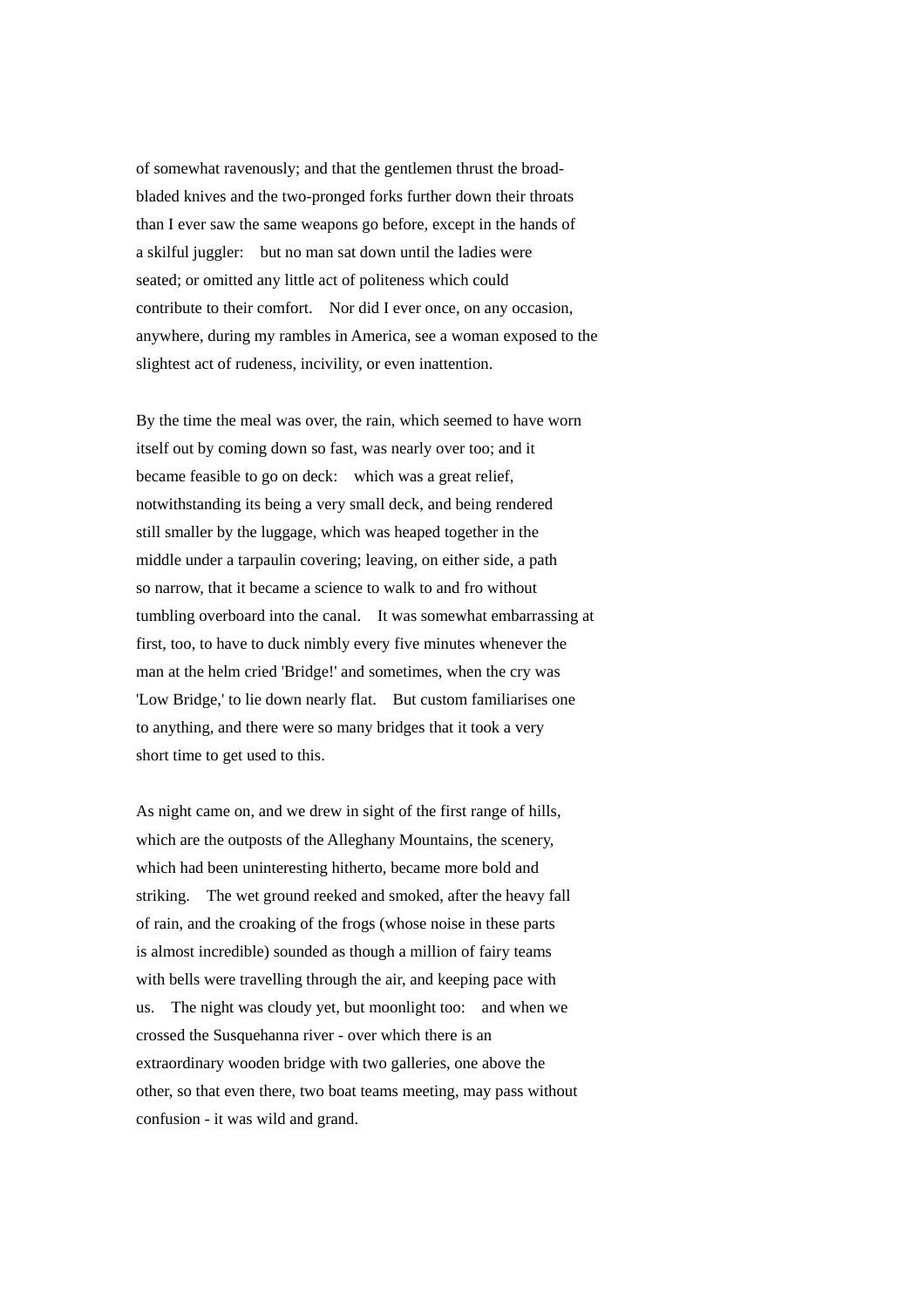I have mentioned my having been in some uncertainty and doubt, at first, relative to the sleeping arrangements on board this boat. I remained in the same vague state of mind until ten o'clock or thereabouts, when going below, I found suspended on either side of the cabin, three long tiers of hanging bookshelves, designed apparently for volumes of the small octavo size. Looking with greater attention at these contrivances (wondering to find such literary preparations in such a place), I descried on each shelf a sort of microscopic sheet and blanket; then I began dimly to comprehend that the passengers were the library, and that they were to be arranged, edge-wise, on these shelves, till morning.

I was assisted to this conclusion by seeing some of them gathered round the master of the boat, at one of the tables, drawing lots with all the anxieties and passions of gamesters depicted in their countenances; while others, with small pieces of cardboard in their hands, were groping among the shelves in search of numbers corresponding with those they had drawn. As soon as any gentleman found his number, he took possession of it by immediately undressing himself and crawling into bed. The rapidity with which an agitated gambler subsided into a snoring slumberer, was one of the most singular effects I have ever witnessed. As to the ladies, they were already abed, behind the red curtain, which was carefully drawn and pinned up the centre; though as every cough, or sneeze, or whisper, behind this curtain, was perfectly audible before it, we had still a lively consciousness of their society.

The politeness of the person in authority had secured to me a shelf in a nook near this red curtain, in some degree removed from the great body of sleepers: to which place I retired, with many acknowledgments to him for his attention. I found it, on aftermeasurement, just the width of an ordinary sheet of Bath post letter-paper; and I was at first in some uncertainty as to the best means of getting into it. But the shelf being a bottom one, I finally determined on lying upon the floor, rolling gently in, stopping immediately I touched the mattress, and remaining for the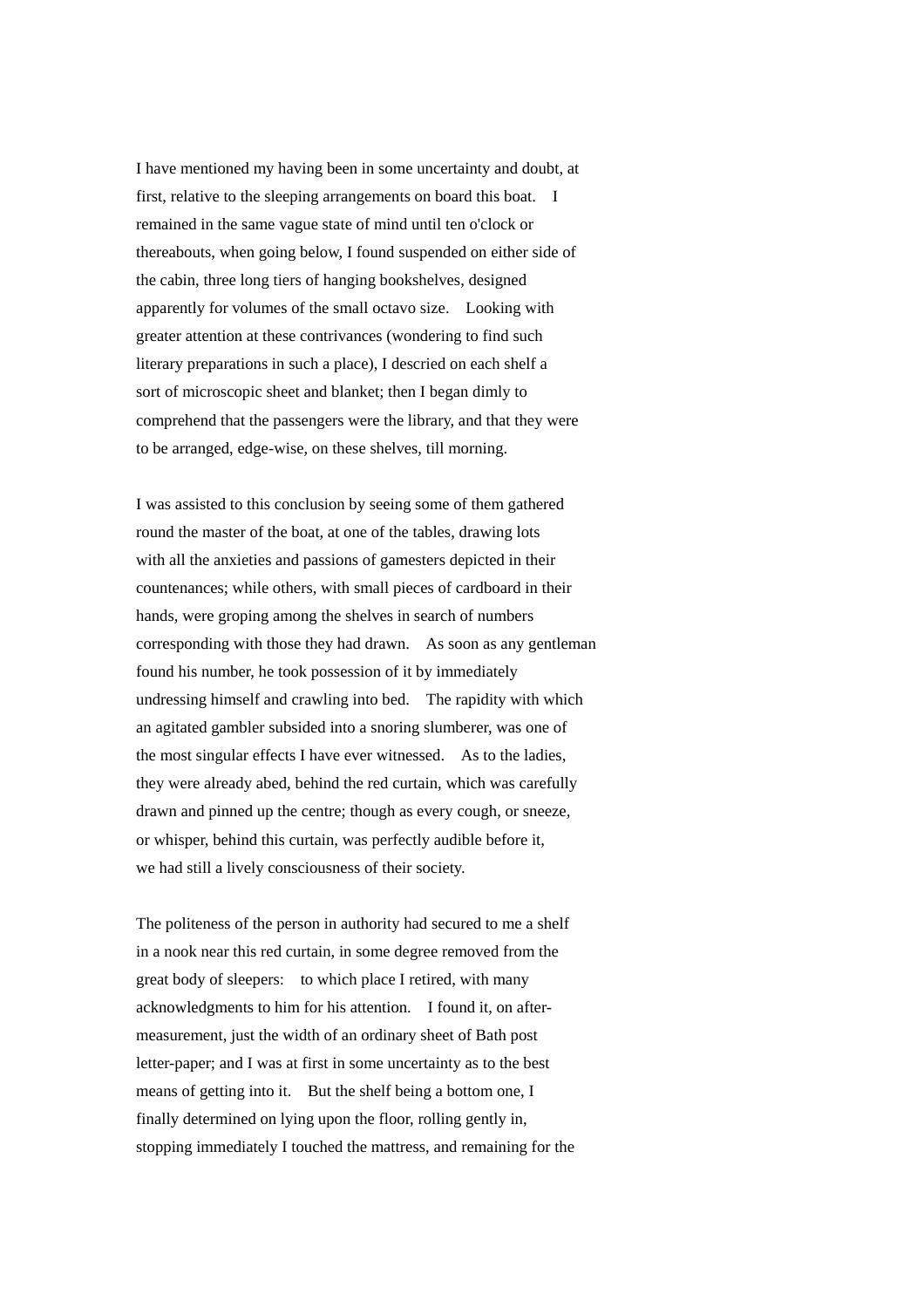night with that side uppermost, whatever it might be. Luckily, I came upon my back at exactly the right moment. I was much alarmed on looking upward, to see, by the shape of his half-yard of sacking (which his weight had bent into an exceedingly tight bag), that there was a very heavy gentleman above me, whom the slender cords seemed quite incapable of holding; and I could not help reflecting upon the grief of my wife and family in the event of his coming down in the night. But as I could not have got up again without a severe bodily struggle, which might have alarmed the ladies; and as I had nowhere to go to, even if I had; I shut my eyes upon the danger, and remained there.

One of two remarkable circumstances is indisputably a fact, with reference to that class of society who travel in these boats. Either they carry their restlessness to such a pitch that they never sleep at all; or they expectorate in dreams, which would be a remarkable mingling of the real and ideal. All night long, and every night, on this canal, there was a perfect storm and tempest of spitting; and once my coat, being in the very centre of the hurricane sustained by five gentlemen (which moved vertically, strictly carrying out Reid's Theory of the Law of Storms), I was fain the next morning to lay it on the deck, and rub it down with fair water before it was in a condition to be worn again.

Between five and six o'clock in the morning we got up, and some of us went on deck, to give them an opportunity of taking the shelves down; while others, the morning being very cold, crowded round the rusty stove, cherishing the newly kindled fire, and filling the grate with those voluntary contributions of which they had been so liberal all night. The washing accommodations were primitive. There was a tin ladle chained to the deck, with which every gentleman who thought it necessary to cleanse himself (many were superior to this weakness), fished the dirty water out of the canal, and poured it into a tin basin, secured in like manner. There was also a jack-towel. And, hanging up before a little looking-glass in the bar, in the immediate vicinity of the bread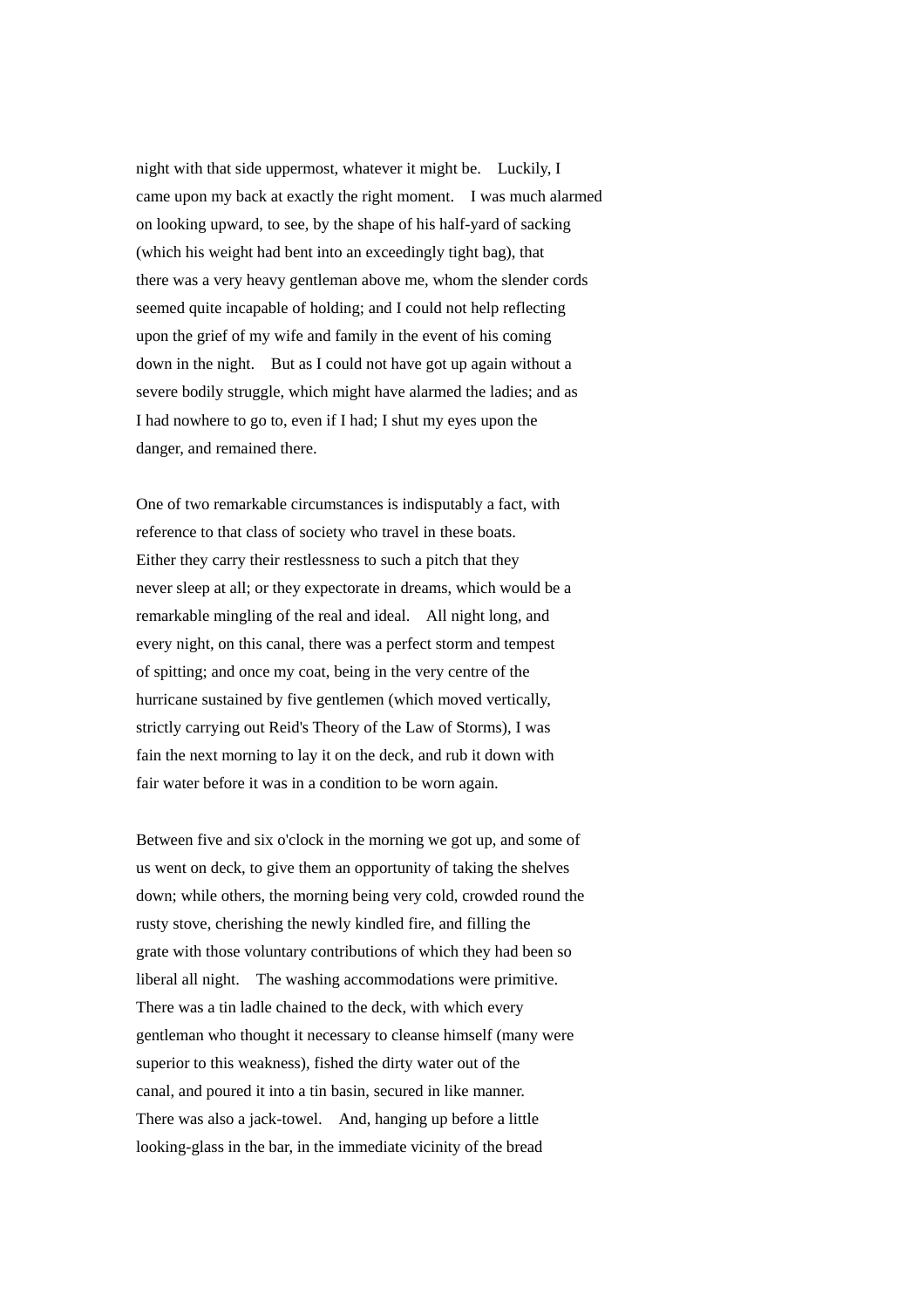and cheese and biscuits, were a public comb and hair-brush.

At eight o'clock, the shelves being taken down and put away and the tables joined together, everybody sat down to the tea, coffee, bread, butter, salmon, shad, liver, steak, potatoes, pickles, ham, chops, black-puddings, and sausages, all over again. Some were fond of compounding this variety, and having it all on their plates at once. As each gentleman got through his own personal amount of tea, coffee, bread, butter, salmon, shad, liver, steak, potatoes, pickles, ham, chops, black-puddings, and sausages, he rose up and walked off. When everybody had done with everything, the fragments were cleared away: and one of the waiters appearing anew in the character of a barber, shaved such of the company as desired to be shaved; while the remainder looked on, or yawned over their newspapers. Dinner was breakfast again, without the tea and coffee; and supper and breakfast were identical.

There was a man on board this boat, with a light fresh-coloured face, and a pepper-and-salt suit of clothes, who was the most inquisitive fellow that can possibly be imagined. He never spoke otherwise than interrogatively. He was an embodied inquiry. Sitting down or standing up, still or moving, walking the deck or taking his meals, there he was, with a great note of interrogation in each eye, two in his cocked ears, two more in his turned-up nose and chin, at least half a dozen more about the corners of his mouth, and the largest one of all in his hair, which was brushed pertly off his forehead in a flaxen clump. Every button in his clothes said, 'Eh? What's that? Did you speak? Say that again, will you?' He was always wide awake, like the enchanted bride who drove her husband frantic; always restless; always thirsting for answers; perpetually seeking and never finding. There never was such a curious man.

I wore a fur great-coat at that time, and before we were well clear of the wharf, he questioned me concerning it, and its price, and where I bought it, and when, and what fur it was, and what it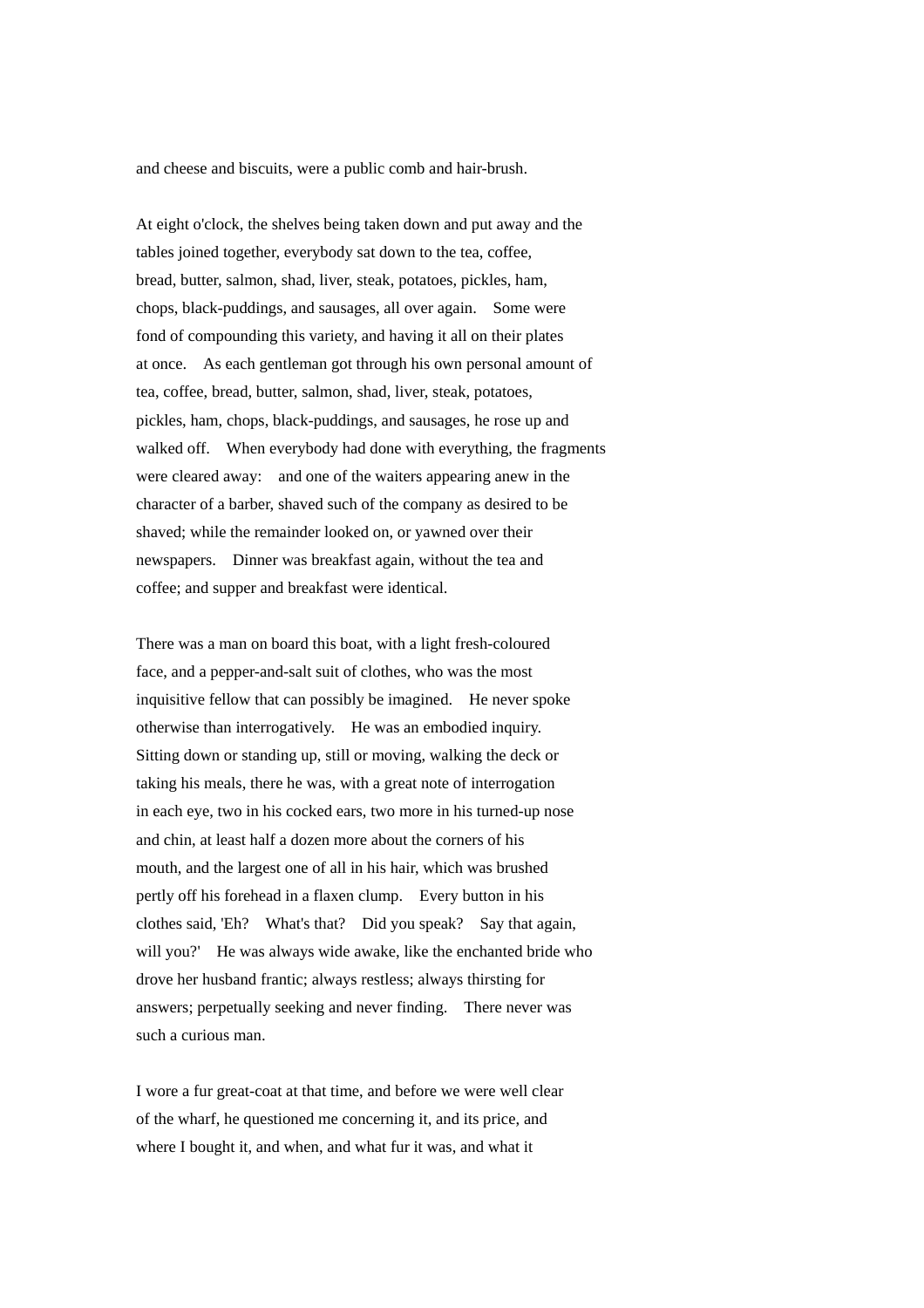weighed, and what it cost. Then he took notice of my watch, and asked me what THAT cost, and whether it was a French watch, and where I got it, and how I got it, and whether I bought it or had it given me, and how it went, and where the key-hole was, and when I wound it, every night or every morning, and whether I ever forgot to wind it at all, and if I did, what then? Where had I been to last, and where was I going next, and where was I going after that, and had I seen the President, and what did he say, and what did I say, and what did he say when I had said that? Eh? Lor now! do tell!

Finding that nothing would satisfy him, I evaded his questions after the first score or two, and in particular pleaded ignorance respecting the name of the fur whereof the coat was made. I am unable to say whether this was the reason, but that coat fascinated him afterwards; he usually kept close behind me as I walked, and moved as I moved, that he might look at it the better; and he frequently dived into narrow places after me at the risk of his life, that he might have the satisfaction of passing his hand up the back, and rubbing it the wrong way.

We had another odd specimen on board, of a different kind. This was a thin-faced, spare-figured man of middle age and stature, dressed in a dusty drabbish-coloured suit, such as I never saw before. He was perfectly quiet during the first part of the journey: indeed I don't remember having so much as seen him until he was brought out by circumstances, as great men often are. The conjunction of events which made him famous, happened, briefly, thus.

The canal extends to the foot of the mountain, and there, of course, it stops; the passengers being conveyed across it by land carriage, and taken on afterwards by another canal boat, the counterpart of the first, which awaits them on the other side. There are two canal lines of passage-boats; one is called The Express, and one (a cheaper one) The Pioneer. The Pioneer gets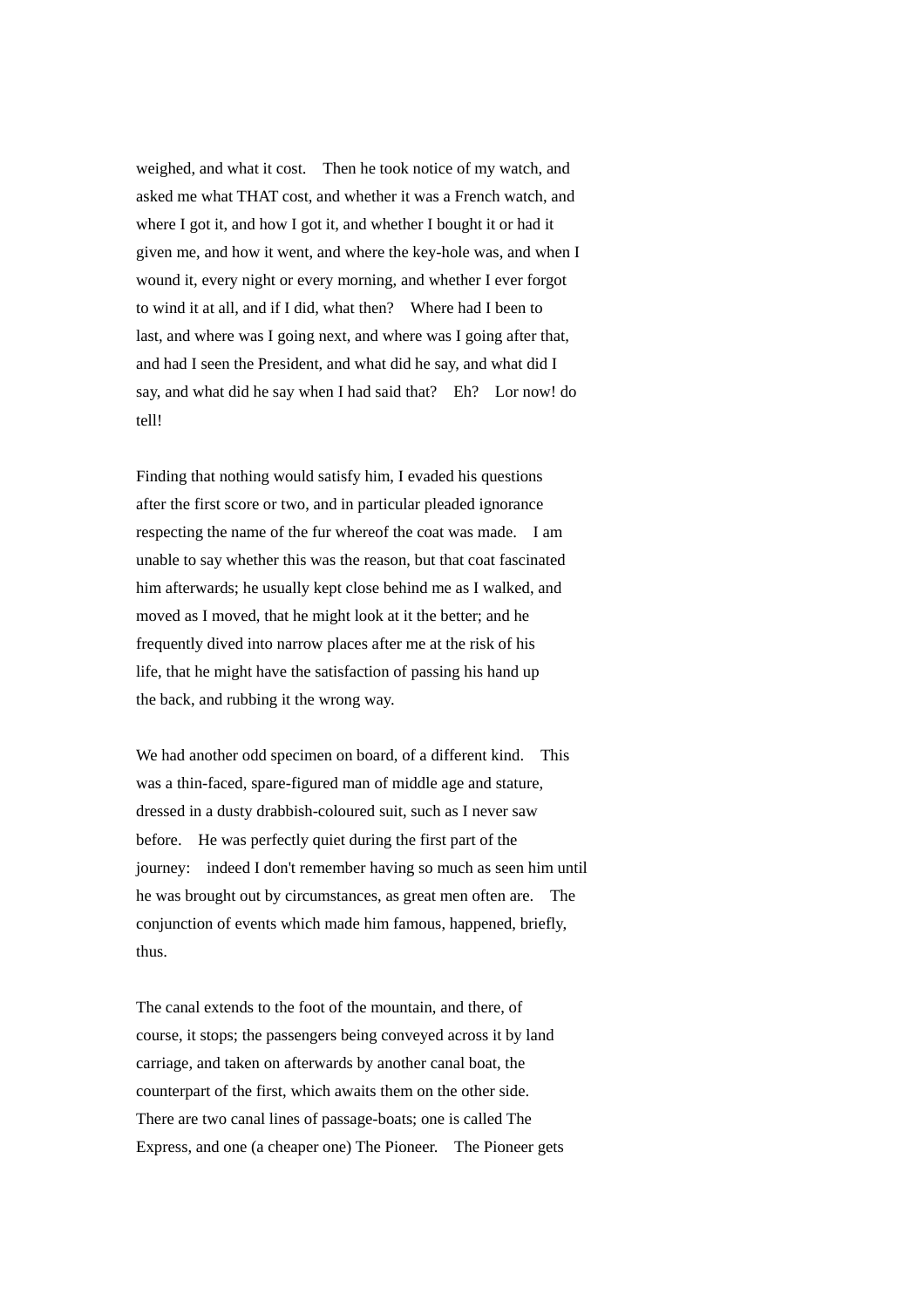first to the mountain, and waits for the Express people to come up; both sets of passengers being conveyed across it at the same time. We were the Express company; but when we had crossed the mountain, and had come to the second boat, the proprietors took it into their beads to draft all the Pioneers into it likewise, so that we were five-and-forty at least, and the accession of passengers was not at all of that kind which improved the prospect of sleeping at night. Our people grumbled at this, as people do in such cases; but suffered the boat to be towed off with the whole freight aboard nevertheless; and away we went down the canal. At home, I should have protested lustily, but being a foreigner here, I held my peace. Not so this passenger. He cleft a path among the people on deck (we were nearly all on deck), and without addressing anybody whomsoever, soliloquised as follows:

'This may suit YOU, this may, but it don't suit ME. This may be all very well with Down Easters, and men of Boston raising, but it won't suit my figure nohow; and no two ways about THAT; and so I tell you. Now! I'm from the brown forests of Mississippi, I am, and when the sun shines on me, it does shine - a little. It don't glimmer where I live, the sun don't. No. I'm a brown forester, I am. I an't a Johnny Cake. There are no smooth skins where I live. We're rough men there. Rather. If Down Easters and men of Boston raising like this, I'm glad of it, but I'm none of that raising nor of that breed. No. This company wants a little fixing, IT does. I'm the wrong sort of man for 'em, I am. They won't like me, THEY won't. This is piling of it up, a little too mountainous, this is.' At the end of every one of these short sentences he turned upon his heel, and walked the other way; checking himself abruptly when he had finished another short sentence, and turning back again.

It is impossible for me to say what terrific meaning was hidden in the words of this brown forester, but I know that the other passengers looked on in a sort of admiring horror, and that presently the boat was put back to the wharf, and as many of the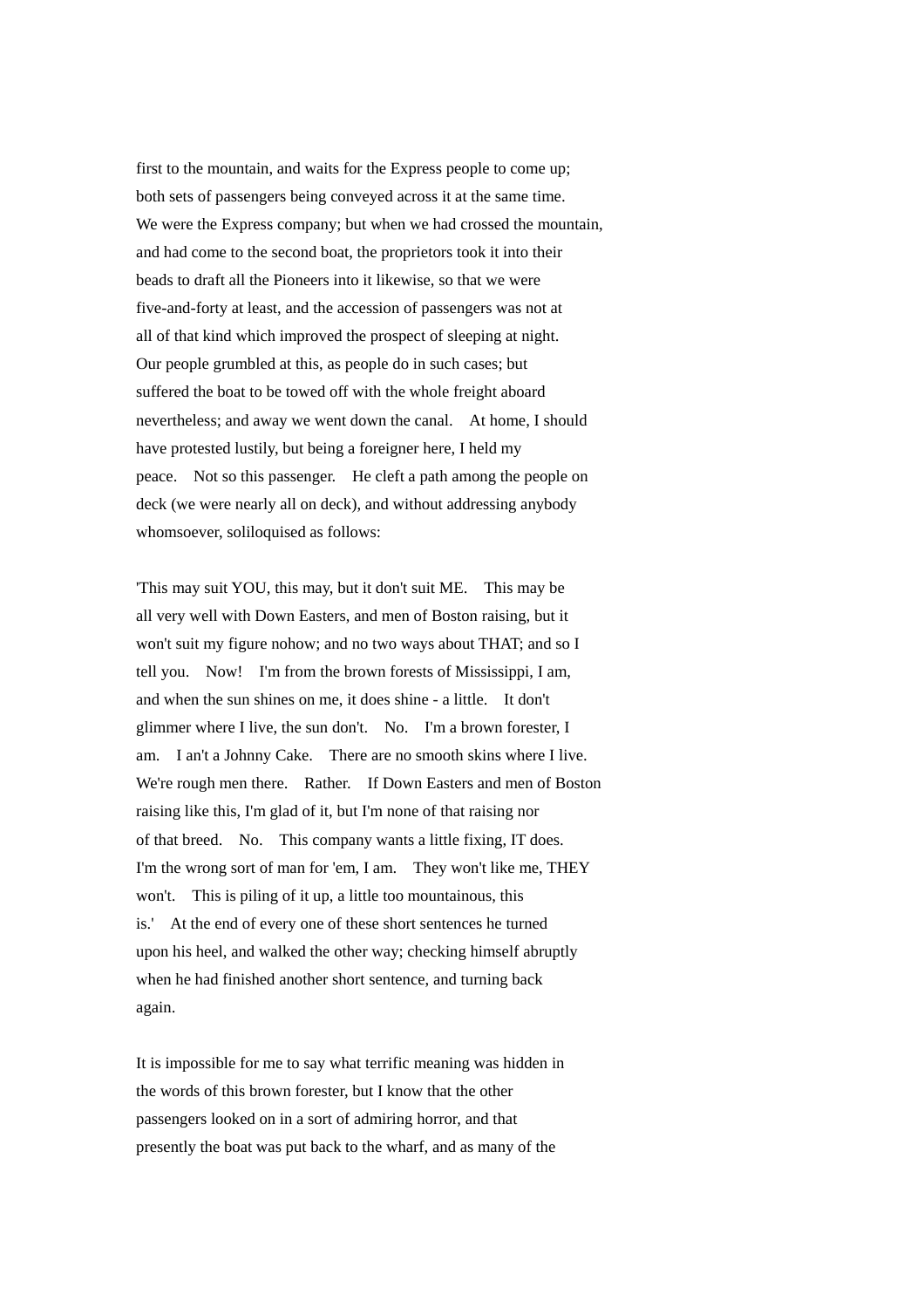Pioneers as could be coaxed or bullied into going away, were got rid of.

When we started again, some of the boldest spirits on board, made bold to say to the obvious occasion of this improvement in our prospects, 'Much obliged to you, sir;' whereunto the brown forester (waving his hand, and still walking up and down as before), replied, 'No you an't. You're none o' my raising. You may act for yourselves, YOU may. I have pinted out the way. Down Easters and Johnny Cakes can follow if they please. I an't a Johnny Cake, I an't. I am from the brown forests of the Mississippi, I am' - and so on, as before. He was unanimously voted one of the tables for his bed at night - there is a great contest for the tables - in consideration for his public services: and he had the warmest corner by the stove throughout the rest of the journey. But I never could find out that he did anything except sit there; nor did I hear him speak again until, in the midst of the bustle and turmoil of getting the luggage ashore in the dark at Pittsburg, I stumbled over him as he sat smoking a cigar on the cabin steps, and heard him muttering to himself, with a short laugh of defiance, 'I an't a Johnny Cake, - I an't. I'm from the brown forests of the Mississippi, I am, damme!' I am inclined to argue from this, that he had never left off saying so; but I could not make an affidavit of that part of the story, if required to do so by my Queen and Country.

As we have not reached Pittsburg yet, however, in the order of our narrative, I may go on to remark that breakfast was perhaps the least desirable meal of the day, as in addition to the many savoury odours arising from the eatables already mentioned, there were whiffs of gin, whiskey, brandy, and rum, from the little bar hard by, and a decided seasoning of stale tobacco. Many of the gentlemen passengers were far from particular in respect of their linen, which was in some cases as yellow as the little rivulets that had trickled from the corners of their mouths in chewing, and dried there. Nor was the atmosphere quite free from zephyr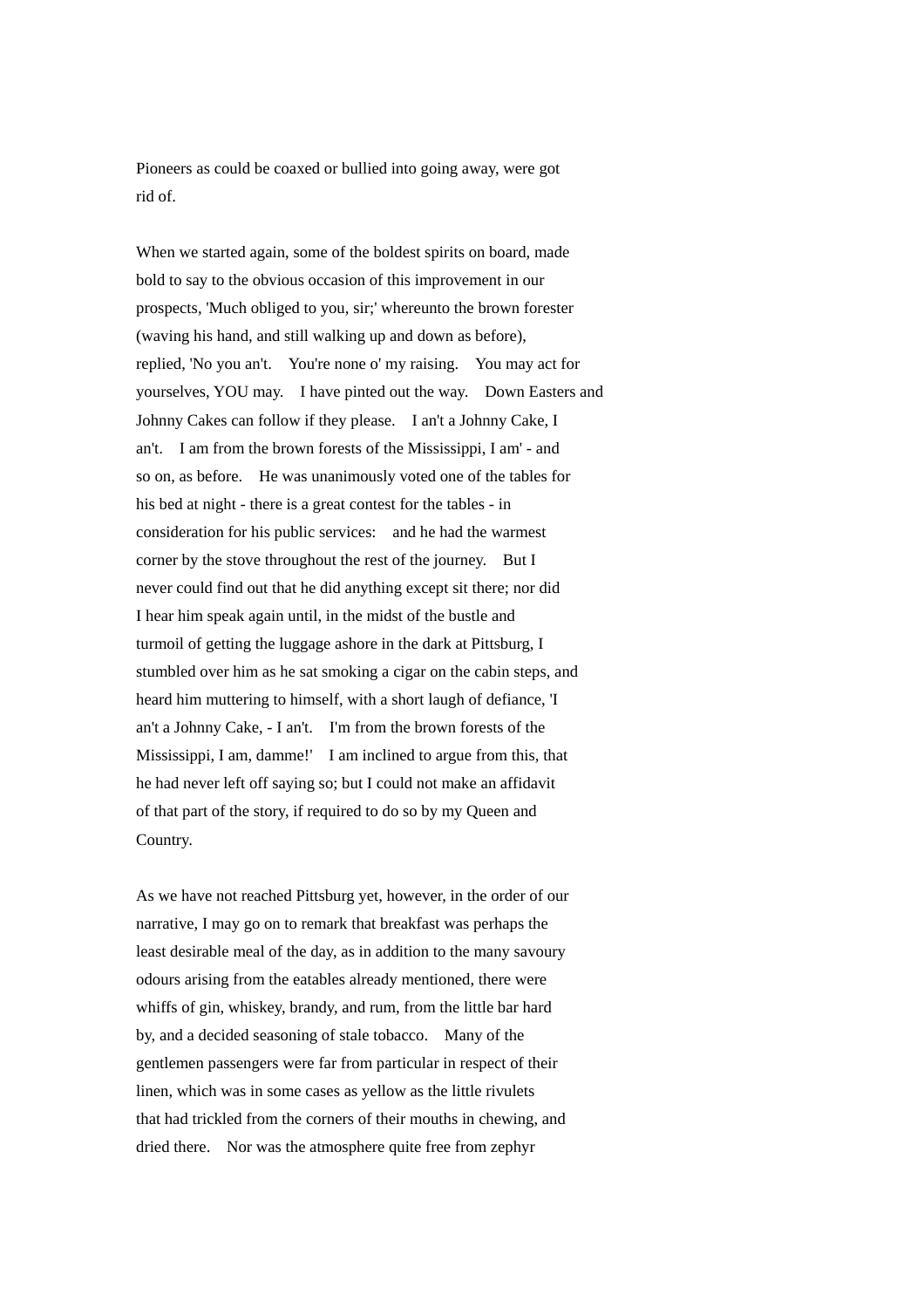whisperings of the thirty beds which had just been cleared away, and of which we were further and more pressingly reminded by the occasional appearance on the table-cloth of a kind of Game, not mentioned in the Bill of Fare.

And yet despite these oddities - and even they had, for me at least, a humour of their own - there was much in this mode of travelling which I heartily enjoyed at the time, and look back upon with great pleasure. Even the running up, bare-necked, at five o'clock in the morning, from the tainted cabin to the dirty deck; scooping up the icy water, plunging one's head into it, and drawing it out, all fresh and glowing with the cold; was a good thing. The fast, brisk walk upon the towing-path, between that time and breakfast, when every vein and artery seemed to tingle with health; the exquisite beauty of the opening day, when light came gleaming off from everything; the lazy motion of the boat, when one lay idly on the deck, looking through, rather than at, the deep blue sky; the gliding on at night, so noiselessly, past frowning hills, sullen with dark trees, and sometimes angry in one red, burning spot high up, where unseen men lay crouching round a fire; the shining out of the bright stars undisturbed by noise of wheels or steam, or any other sound than the limpid rippling of the water as the boat went on: all these were pure delights.

Then there were new settlements and detached log-cabins and framehouses, full of interest for strangers from an old country: cabins with simple ovens, outside, made of clay; and lodgings for the pigs nearly as good as many of the human quarters; broken windows, patched with worn-out hats, old clothes, old boards, fragments of blankets and paper; and home-made dressers standing in the open air without the door, whereon was ranged the household store, not hard to count, of earthen jars and pots. The eye was pained to see the stumps of great trees thickly strewn in every field of wheat, and seldom to lose the eternal swamp and dull morass, with hundreds of rotten trunks and twisted branches steeped in its unwholesome water. It was quite sad and oppressive, to come upon great tracts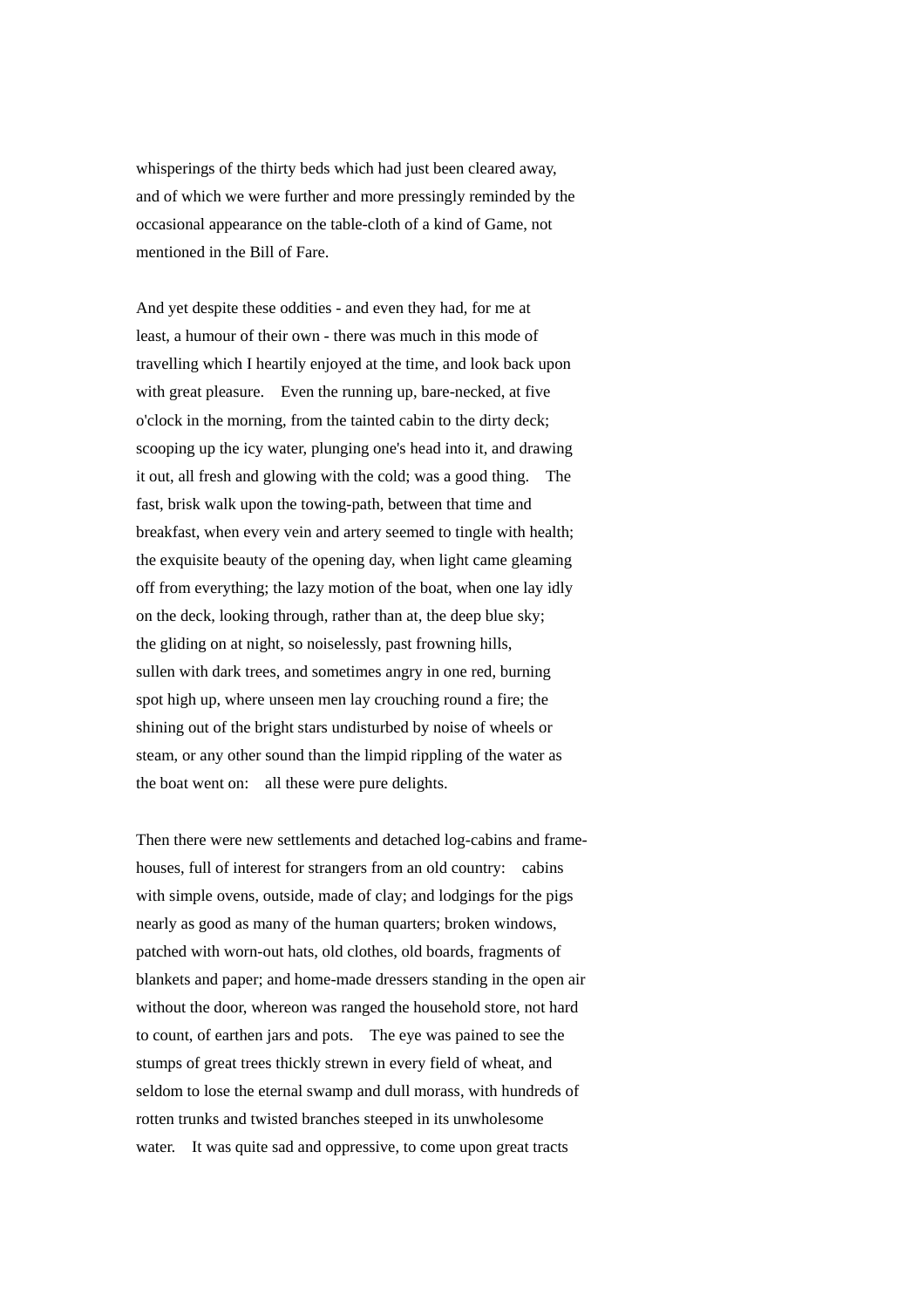where settlers had been burning down the trees, and where their wounded bodies lay about, like those of murdered creatures, while here and there some charred and blackened giant reared aloft two withered arms, and seemed to call down curses on his foes. Sometimes, at night, the way wound through some lonely gorge, like a mountain pass in Scotland, shining and coldly glittering in the light of the moon, and so closed in by high steep hills all round, that there seemed to be no egress save through the narrower path by which we had come, until one rugged hill-side seemed to open, and shutting out the moonlight as we passed into its gloomy throat, wrapped our new course in shade and darkness.

We had left Harrisburg on Friday. On Sunday morning we arrived at the foot of the mountain, which is crossed by railroad. There are ten inclined planes; five ascending, and five descending; the carriages are dragged up the former, and let slowly down the latter, by means of stationary engines; the comparatively level spaces between, being traversed, sometimes by horse, and sometimes by engine power, as the case demands. Occasionally the rails are laid upon the extreme verge of a giddy precipice; and looking from the carriage window, the traveller gazes sheer down, without a stone or scrap of fence between, into the mountain depths below. The journey is very carefully made, however; only two carriages travelling together; and while proper precautions are taken, is not to be dreaded for its dangers.

It was very pretty travelling thus, at a rapid pace along the heights of the mountain in a keen wind, to look down into a valley full of light and softness; catching glimpses, through the treetops, of scattered cabins; children running to the doors; dogs bursting out to bark, whom we could see without hearing: terrified pigs scampering homewards; families sitting out in their rude gardens; cows gazing upward with a stupid indifference; men in their shirt-sleeves looking on at their unfinished houses, planning out to-morrow's work; and we riding onward, high above them, like a whirlwind. It was amusing, too, when we had dined, and rattled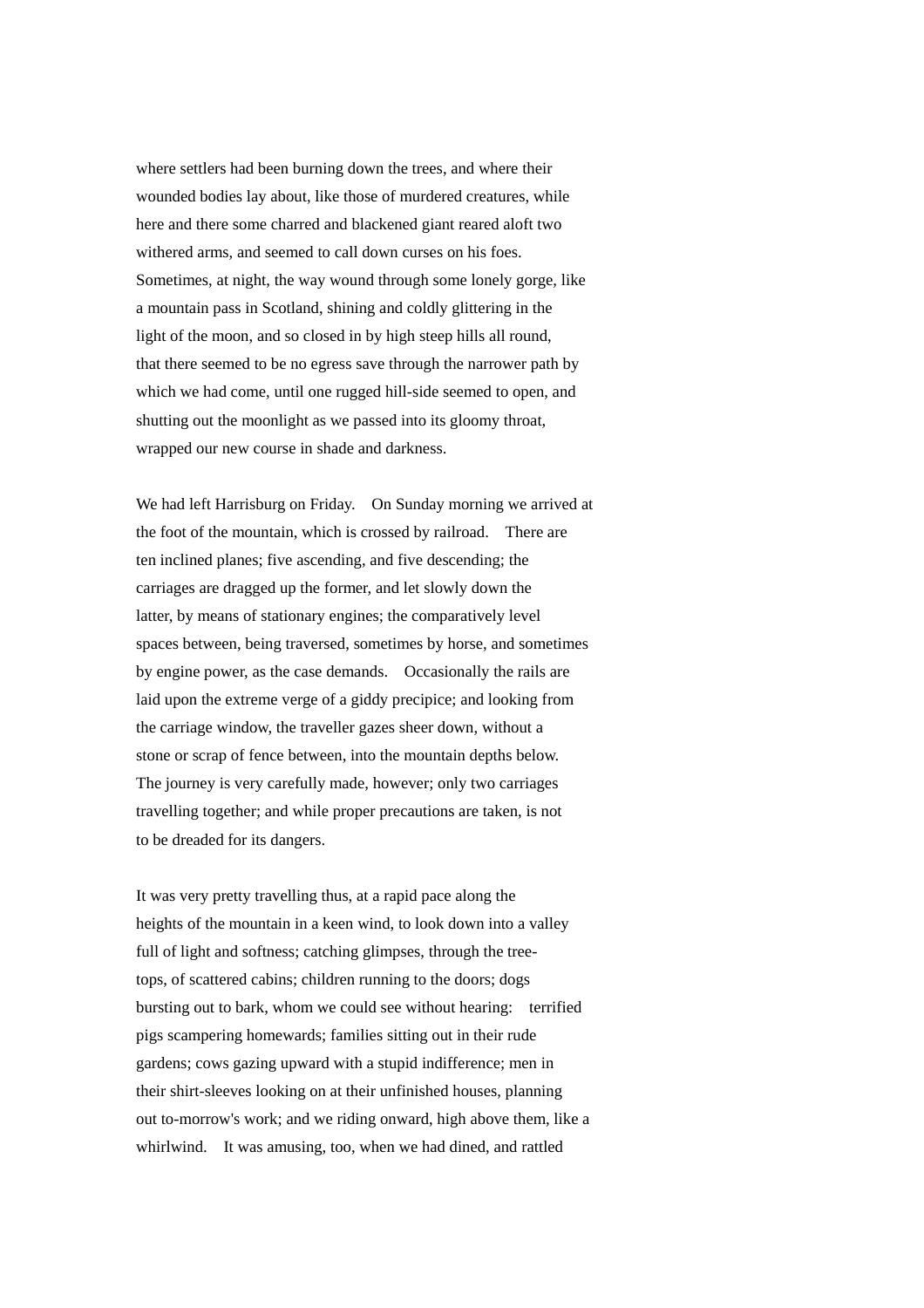down a steep pass, having no other moving power than the weight of the carriages themselves, to see the engine released, long after us, come buzzing down alone, like a great insect, its back of green and gold so shining in the sun, that if it had spread a pair of wings and soared away, no one would have had occasion, as I fancied, for the least surprise. But it stopped short of us in a very business-like manner when we reached the canal: and, before we left the wharf, went panting up this hill again, with the passengers who had waited our arrival for the means of traversing the road by which we had come.

On the Monday evening, furnace fires and clanking hammers on the banks of the canal, warned us that we approached the termination of this part of our journey. After going through another dreamy place - a long aqueduct across the Alleghany River, which was stranger than the bridge at Harrisburg, being a vast, low, wooden chamber full of water - we emerged upon that ugly confusion of backs of buildings and crazy galleries and stairs, which always abuts on water, whether it be river, sea, canal, or ditch: and were at Pittsburg.

Pittsburg is like Birmingham in England; at least its townspeople say so. Setting aside the streets, the shops, the houses, waggons, factories, public buildings, and population, perhaps it may be. It certainly has a great quantity of smoke hanging about it, and is famous for its iron-works. Besides the prison to which I have already referred, this town contains a pretty arsenal and other institutions. It is very beautifully situated on the Alleghany River, over which there are two bridges; and the villas of the wealthier citizens sprinkled about the high grounds in the neighbourhood, are pretty enough. We lodged at a most excellent hotel, and were admirably served. As usual it was full of boarders, was very large, and had a broad colonnade to every story of the house.

We tarried here three days. Our next point was Cincinnati: and as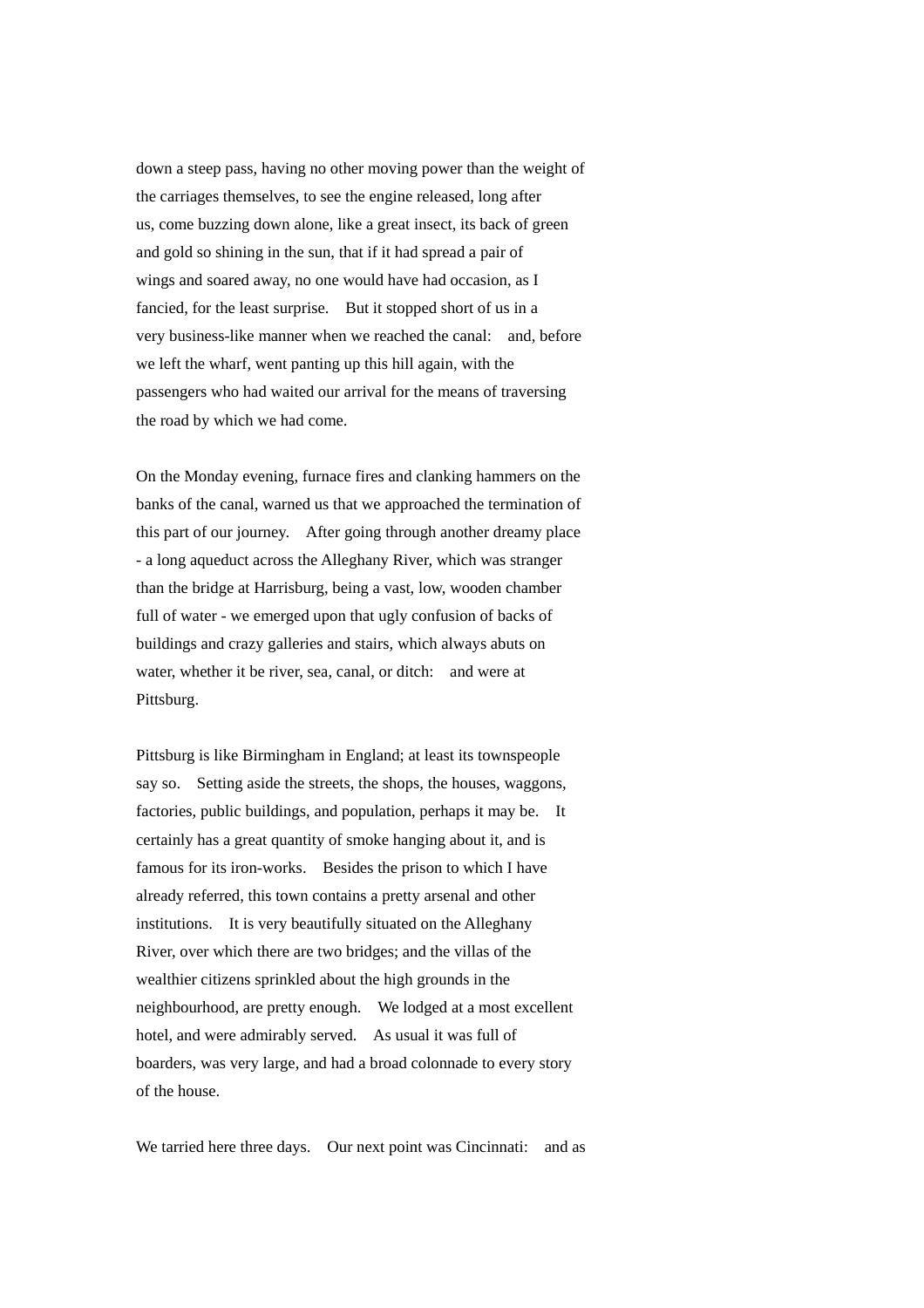this was a steamboat journey, and western steamboats usually blow up one or two a week in the season, it was advisable to collect opinions in reference to the comparative safety of the vessels bound that way, then lying in the river. One called the Messenger was the best recommended. She had been advertised to start positively, every day for a fortnight or so, and had not gone yet, nor did her captain seem to have any very fixed intention on the subject. But this is the custom: for if the law were to bind down a free and independent citizen to keep his word with the public, what would become of the liberty of the subject? Besides, it is in the way of trade. And if passengers be decoyed in the way of trade, and people be inconvenienced in the way of trade, what man, who is a sharp tradesman himself, shall say, 'We must put a stop to this?'

Impressed by the deep solemnity of the public announcement, I (being then ignorant of these usages) was for hurrying on board in a breathless state, immediately; but receiving private and confidential information that the boat would certainly not start until Friday, April the First, we made ourselves very comfortable in the mean while, and went on board at noon that day.

## CHAPTER XI - FROM PITTSBURG TO CINCINNATI IN A WESTERN STEAMBOAT. **CINCINNATI**

THE Messenger was one among a crowd of high-pressure steamboats, clustered together by a wharf-side, which, looked down upon from the rising ground that forms the landing-place, and backed by the lofty bank on the opposite side of the river, appeared no larger than so many floating models. She had some forty passengers on board, exclusive of the poorer persons on the lower deck; and in half an hour, or less, proceeded on her way.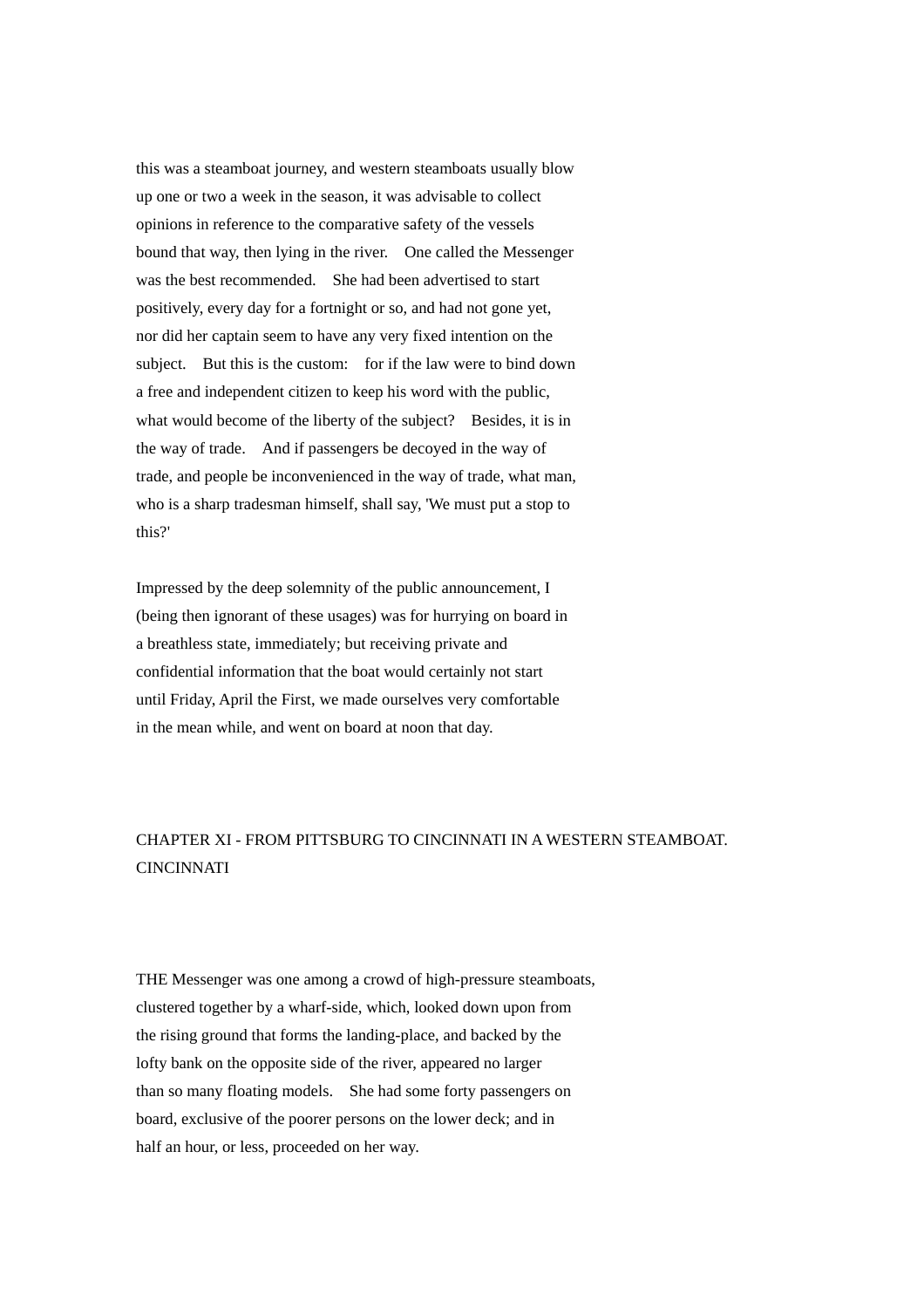We had, for ourselves, a tiny state-room with two berths in it, opening out of the ladies' cabin. There was, undoubtedly, something satisfactory in this 'location,' inasmuch as it was in the stern, and we had been a great many times very gravely recommended to keep as far aft as possible, 'because the steamboats generally blew up forward.' Nor was this an unnecessary caution, as the occurrence and circumstances of more than one such fatality during our stay sufficiently testified. Apart from this source of self-congratulation, it was an unspeakable relief to have any place, no matter how confined, where one could be alone: and as the row of little chambers of which this was one, had each a second glass-door besides that in the ladies' cabin, which opened on a narrow gallery outside the vessel, where the other passengers seldom came, and where one could sit in peace and gaze upon the shifting prospect, we took possession of our new quarters with much pleasure.

If the native packets I have already described be unlike anything we are in the habit of seeing on water, these western vessels are still more foreign to all the ideas we are accustomed to entertain of boats. I hardly know what to liken them to, or how to describe them.

In the first place, they have no mast, cordage, tackle, rigging, or other such boat-like gear; nor have they anything in their shape at all calculated to remind one of a boat's head, stem, sides, or keel. Except that they are in the water, and display a couple of paddle-boxes, they might be intended, for anything that appears to the contrary, to perform some unknown service, high and dry, upon a mountain top. There is no visible deck, even: nothing but a long, black, ugly roof covered with burnt-out feathery sparks; above which tower two iron chimneys, and a hoarse escape valve, and a glass steerage-house. Then, in order as the eye descends towards the water, are the sides, and doors, and windows of the staterooms, jumbled as oddly together as though they formed a small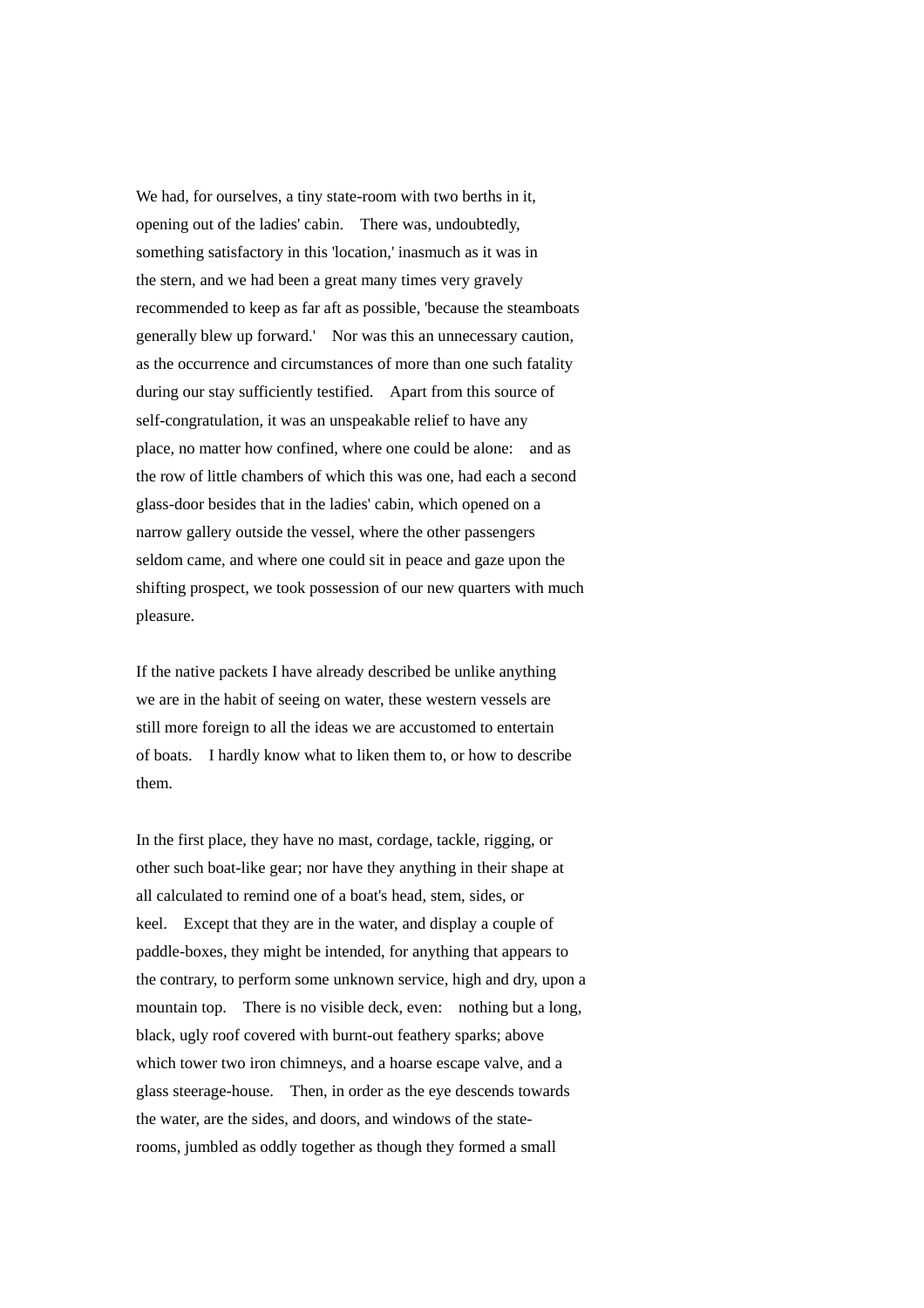street, built by the varying tastes of a dozen men: the whole is supported on beams and pillars resting on a dirty barge, but a few inches above the water's edge: and in the narrow space between this upper structure and this barge's deck, are the furnace fires and machinery, open at the sides to every wind that blows, and every storm of rain it drives along its path.

Passing one of these boats at night, and seeing the great body of fire, exposed as I have just described, that rages and roars beneath the frail pile of painted wood: the machinery, not warded off or guarded in any way, but doing its work in the midst of the crowd of idlers and emigrants and children, who throng the lower deck: under the management, too, of reckless men whose acquaintance with its mysteries may have been of six months' standing: one feels directly that the wonder is, not that there should be so many fatal accidents, but that any journey should be safely made.

Within, there is one long narrow cabin, the whole length of the boat; from which the state-rooms open, on both sides. A small portion of it at the stern is partitioned off for the ladies; and the bar is at the opposite extreme. There is a long table down the centre, and at either end a stove. The washing apparatus is forward, on the deck. It is a little better than on board the canal boat, but not much. In all modes of travelling, the American customs, with reference to the means of personal cleanliness and wholesome ablution, are extremely negligent and filthy; and I strongly incline to the belief that a considerable amount of illness is referable to this cause.

We are to be on board the Messenger three days: arriving at Cincinnati (barring accidents) on Monday morning. There are three meals a day. Breakfast at seven, dinner at half-past twelve, supper about six. At each, there are a great many small dishes and plates upon the table, with very little in them; so that although there is every appearance of a mighty 'spread,' there is seldom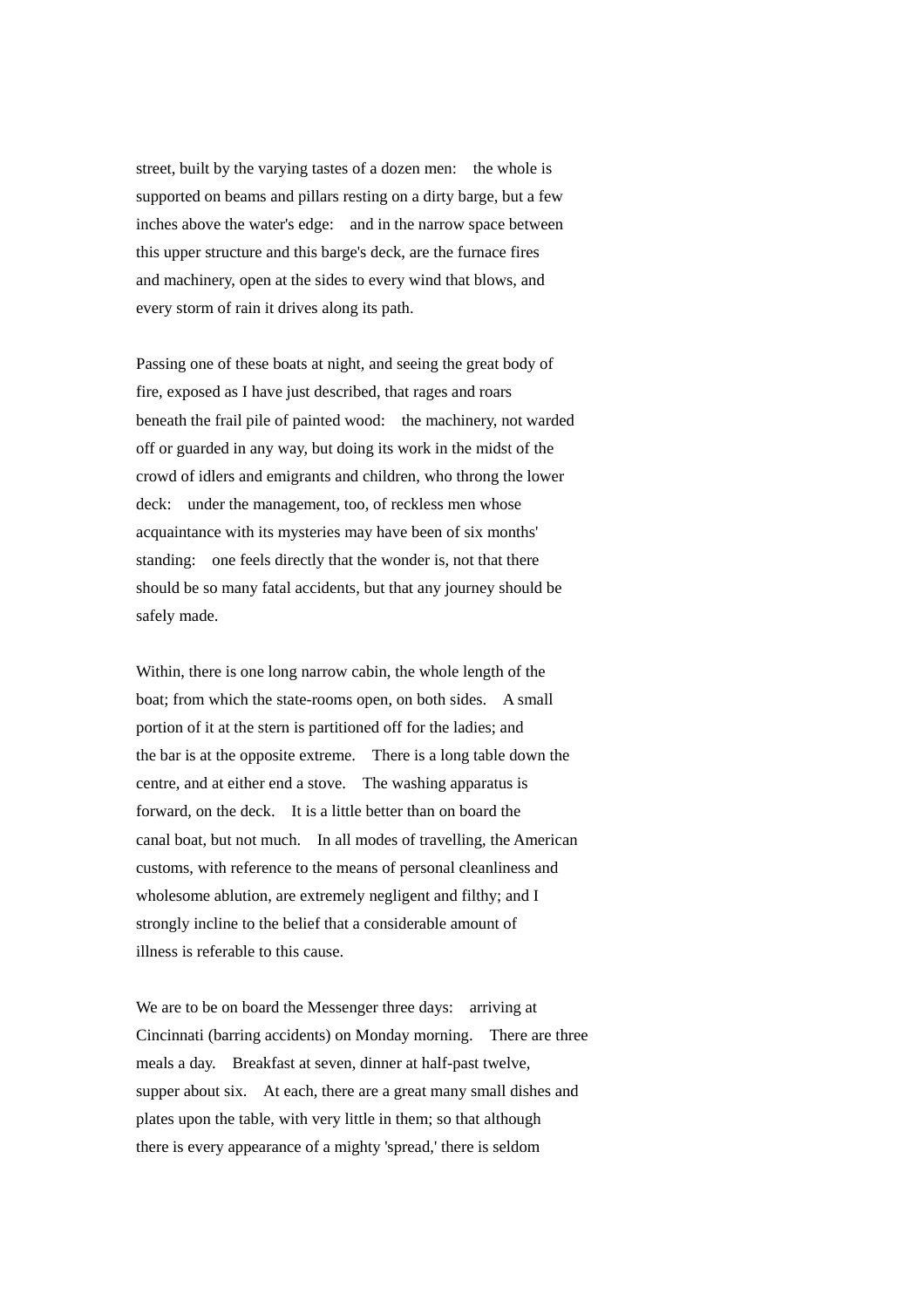really more than a joint: except for those who fancy slices of beet-root, shreds of dried beef, complicated entanglements of yellow pickle; maize, Indian corn, apple-sauce, and pumpkin.

Some people fancy all these little dainties together (and sweet preserves beside), by way of relish to their roast pig. They are generally those dyspeptic ladies and gentlemen who eat unheard-of quantities of hot corn bread (almost as good for the digestion as a kneaded pin-cushion), for breakfast, and for supper. Those who do not observe this custom, and who help themselves several times instead, usually suck their knives and forks meditatively, until they have decided what to take next: then pull them out of their mouths: put them in the dish; help themselves; and fall to work again. At dinner, there is nothing to drink upon the table, but great jugs full of cold water. Nobody says anything, at any meal, to anybody. All the passengers are very dismal, and seem to have tremendous secrets weighing on their minds. There is no conversation, no laughter, no cheerfulness, no sociality, except in spitting; and that is done in silent fellowship round the stove, when the meal is over. Every man sits down, dull and languid; swallows his fare as if breakfasts, dinners, and suppers, were necessities of nature never to be coupled with recreation or enjoyment; and having bolted his food in a gloomy silence, bolts himself, in the same state. But for these animal observances, you might suppose the whole male portion of the company to be the melancholy ghosts of departed book-keepers, who had fallen dead at the desk: such is their weary air of business and calculation. Undertakers on duty would be sprightly beside them; and a collation of funeral-baked meats, in comparison with these meals, would be a sparkling festivity.

The people are all alike, too. There is no diversity of character. They travel about on the same errands, say and do the same things in exactly the same manner, and follow in the same dull cheerless round. All down the long table, there is scarcely a man who is in anything different from his neighbour. It is quite a relief to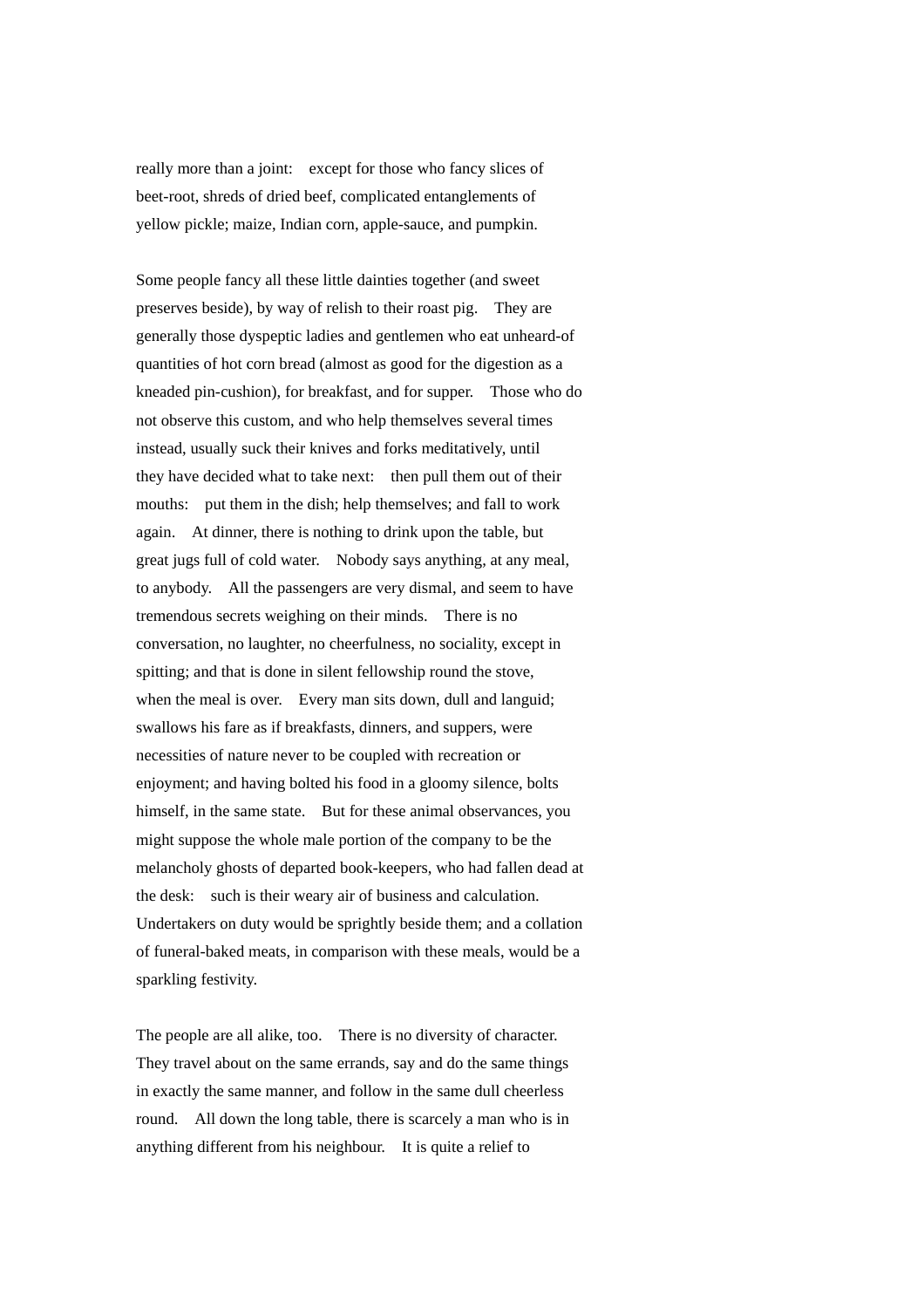have, sitting opposite, that little girl of fifteen with the loquacious chin: who, to do her justice, acts up to it, and fully identifies nature's handwriting, for of all the small chatterboxes that ever invaded the repose of drowsy ladies' cabin, she is the first and foremost. The beautiful girl, who sits a little beyond her - farther down the table there - married the young man with the dark whiskers, who sits beyond HER, only last month. They are going to settle in the very Far West, where he has lived four years, but where she has never been. They were both overturned in a stage-coach the other day (a bad omen anywhere else, where overturns are not so common), and his head, which bears the marks of a recent wound, is bound up still. She was hurt too, at the same time, and lay insensible for some days; bright as her eyes are, now.

Further down still, sits a man who is going some miles beyond their place of destination, to 'improve' a newly-discovered copper mine. He carries the village - that is to be - with him: a few frame cottages, and an apparatus for smelting the copper. He carries its people too. They are partly American and partly Irish, and herd together on the lower deck; where they amused themselves last evening till the night was pretty far advanced, by alternately firing off pistols and singing hymns.

They, and the very few who have been left at table twenty minutes, rise, and go away. We do so too; and passing through our little state-room, resume our seats in the quiet gallery without.

A fine broad river always, but in some parts much wider than in others: and then there is usually a green island, covered with trees, dividing it into two streams. Occasionally, we stop for a few minutes, maybe to take in wood, maybe for passengers, at some small town or village (I ought to say city, every place is a city here); but the banks are for the most part deep solitudes, overgrown with trees, which, hereabouts, are already in leaf and very green. For miles, and miles, and miles, these solitudes are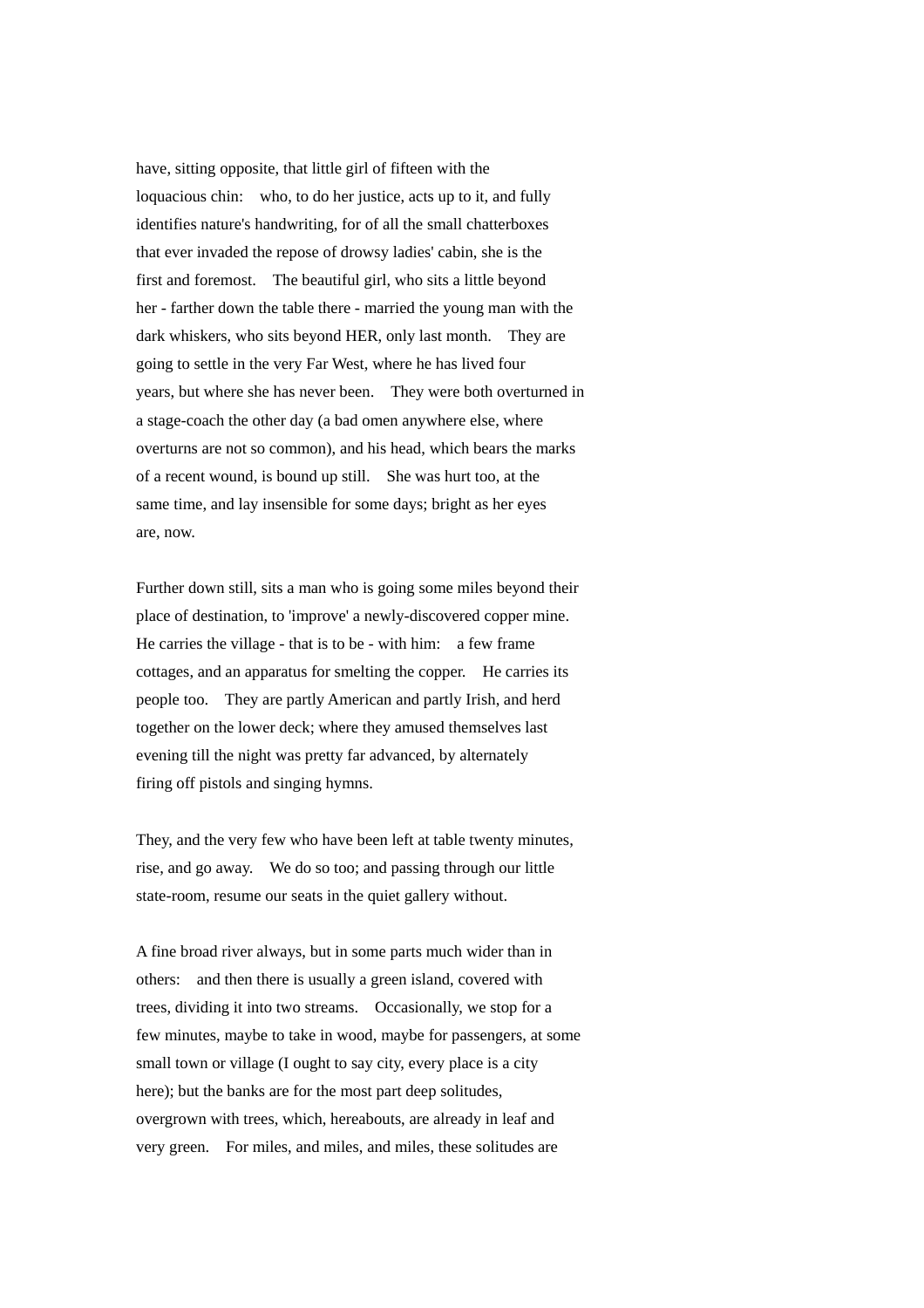unbroken by any sign of human life or trace of human footstep; nor is anything seen to move about them but the blue jay, whose colour is so bright, and yet so delicate, that it looks like a flying flower. At lengthened intervals a log cabin, with its little space of cleared land about it, nestles under a rising ground, and sends its thread of blue smoke curling up into the sky. It stands in the corner of the poor field of wheat, which is full of great unsightly stumps, like earthy butchers'-blocks. Sometimes the ground is only just now cleared: the felled trees lying yet upon the soil: and the log-house only this morning begun. As we pass this clearing, the settler leans upon his axe or hammer, and looks wistfully at the people from the world. The children creep out of the temporary hut, which is like a gipsy tent upon the ground, and clap their hands and shout. The dog only glances round at us, and then looks up into his master's face again, as if he were rendered uneasy by any suspension of the common business, and had nothing more to do with pleasurers. And still there is the same, eternal foreground. The river has washed away its banks, and stately trees have fallen down into the stream. Some have been there so long, that they are mere dry, grizzly skeletons. Some have just toppled over, and having earth yet about their roots, are bathing their green heads in the river, and putting forth new shoots and branches. Some are almost sliding down, as you look at them. And some were drowned so long ago, that their bleached arms start out from the middle of the current, and seem to try to grasp the boat, and drag it under water.

Through such a scene as this, the unwieldy machine takes its hoarse, sullen way: venting, at every revolution of the paddles, a loud high-pressure blast; enough, one would think, to waken up the host of Indians who lie buried in a great mound yonder: so old, that mighty oaks and other forest trees have struck their roots into its earth; and so high, that it is a hill, even among the hills that Nature planted round it. The very river, as though it shared one's feelings of compassion for the extinct tribes who lived so pleasantly here, in their blessed ignorance of white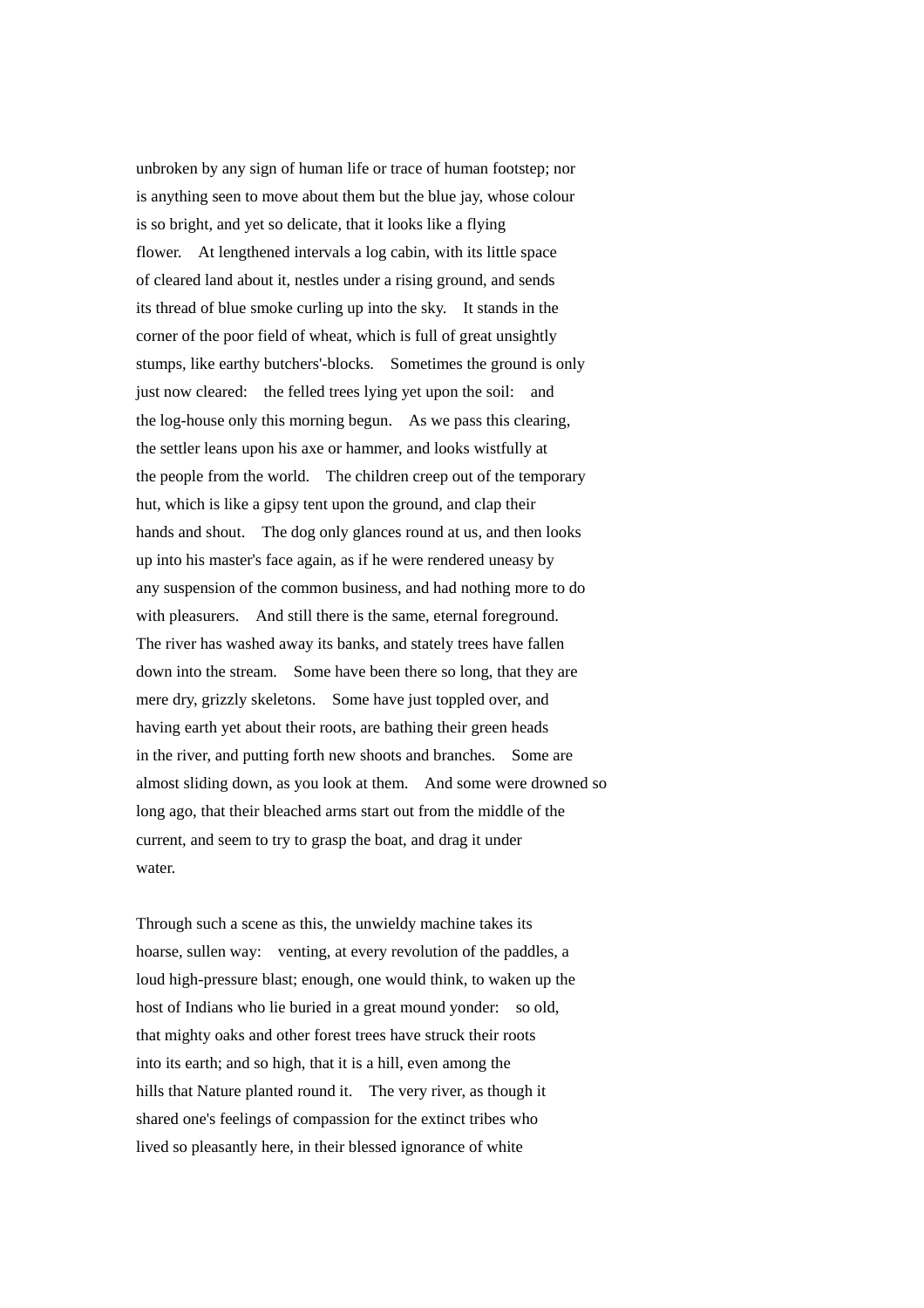existence, hundreds of years ago, steals out of its way to ripple near this mound: and there are few places where the Ohio sparkles more brightly than in the Big Grave Creek.

All this I see as I sit in the little stern-gallery mentioned just now. Evening slowly steals upon the landscape and changes it before me, when we stop to set some emigrants ashore.

Five men, as many women, and a little girl. All their worldly goods are a bag, a large chest and an old chair: one, old, highbacked, rush-bottomed chair: a solitary settler in itself. They are rowed ashore in the boat, while the vessel stands a little off awaiting its return, the water being shallow. They are landed at the foot of a high bank, on the summit of which are a few log cabins, attainable only by a long winding path. It is growing dusk; but the sun is very red, and shines in the water and on some of the tree-tops, like fire.

The men get out of the boat first; help out the women; take out the bag, the chest, the chair; bid the rowers 'good-bye;' and shove the boat off for them. At the first plash of the oars in the water, the oldest woman of the party sits down in the old chair, close to the water's edge, without speaking a word. None of the others sit down, though the chest is large enough for many seats. They all stand where they landed, as if stricken into stone; and look after the boat. So they remain, quite still and silent: the old woman and her old chair, in the centre the bag and chest upon the shore, without anybody heeding them all eyes fixed upon the boat. It comes alongside, is made fast, the men jump on board, the engine is put in motion, and we go hoarsely on again. There they stand yet, without the motion of a hand. I can see them through my glass, when, in the distance and increasing darkness, they are mere specks to the eye: lingering there still: the old woman in the old chair, and all the rest about her: not stirring in the least degree. And thus I slowly lose them.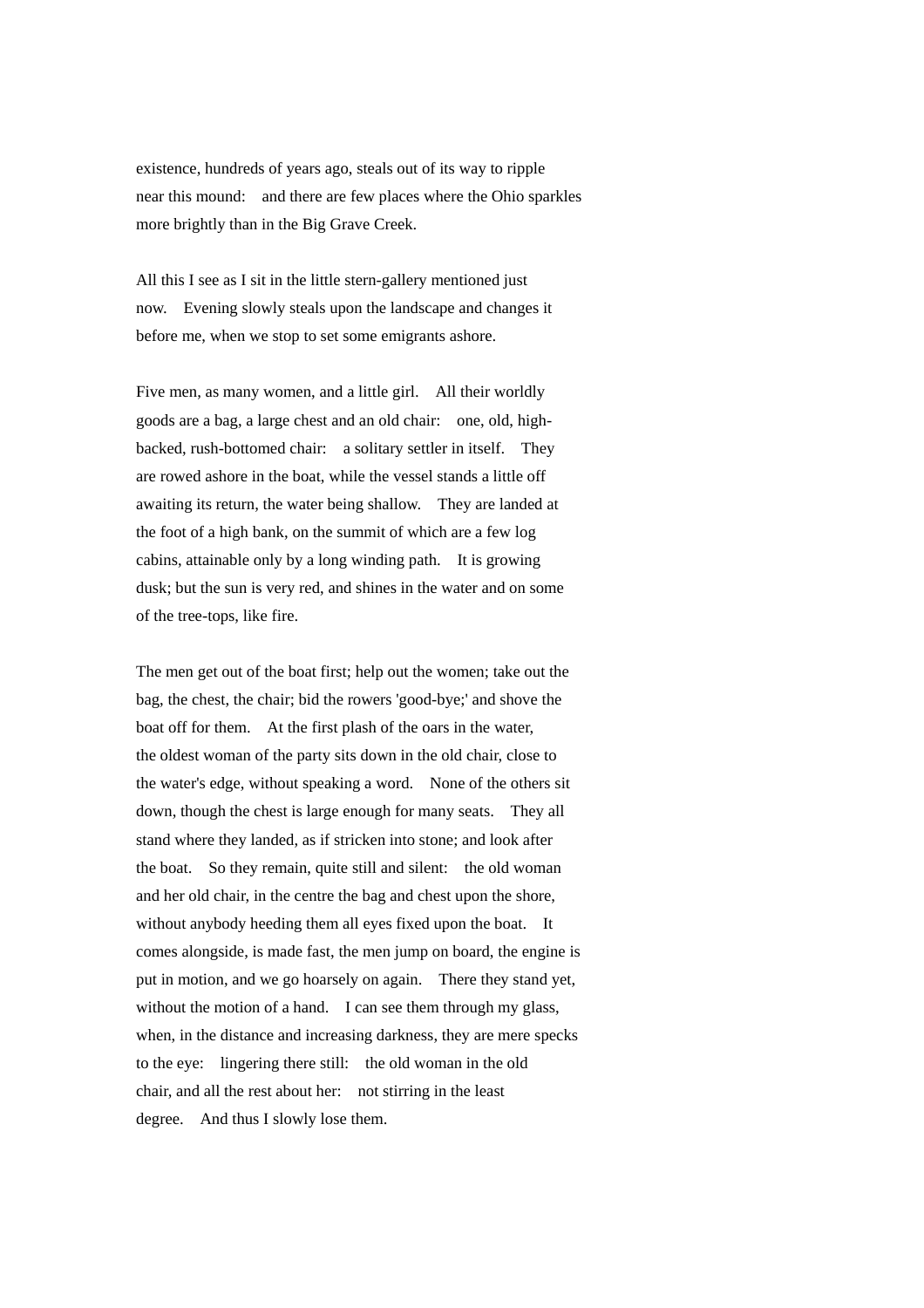The night is dark, and we proceed within the shadow of the wooded bank, which makes it darker. After gliding past the sombre maze of boughs for a long time, we come upon an open space where the tall trees are burning. The shape of every branch and twig is expressed in a deep red glow, and as the light wind stirs and ruffles it, they seem to vegetate in fire. It is such a sight as we read of in legends of enchanted forests: saving that it is sad to see these noble works wasting away so awfully, alone; and to think how many years must come and go before the magic that created them will rear their like upon this ground again. But the time will come; and when, in their changed ashes, the growth of centuries unborn has struck its roots, the restless men of distant ages will repair to these again unpeopled solitudes; and their fellows, in cities far away, that slumber now, perhaps, beneath the rolling sea, will read in language strange to any ears in being now, but very old to them, of primeval forests where the axe was never heard, and where the jungled ground was never trodden by a human foot.

Midnight and sleep blot out these scenes and thoughts: and when the morning shines again, it gilds the house-tops of a lively city, before whose broad paved wharf the boat is moored; with other boats, and flags, and moving wheels, and hum of men around it; as though there were not a solitary or silent rood of ground within the compass of a thousand miles.

Cincinnati is a beautiful city; cheerful, thriving, and animated. I have not often seen a place that commends itself so favourably and pleasantly to a stranger at the first glance as this does: with its clean houses of red and white, its well-paved roads, and foot-ways of bright tile. Nor does it become less prepossessing on a closer acquaintance. The streets are broad and airy, the shops extremely good, the private residences remarkable for their elegance and neatness. There is something of invention and fancy in the varying styles of these latter erections, which, after the dull company of the steamboat, is perfectly delightful, as conveying an assurance that there are such qualities still in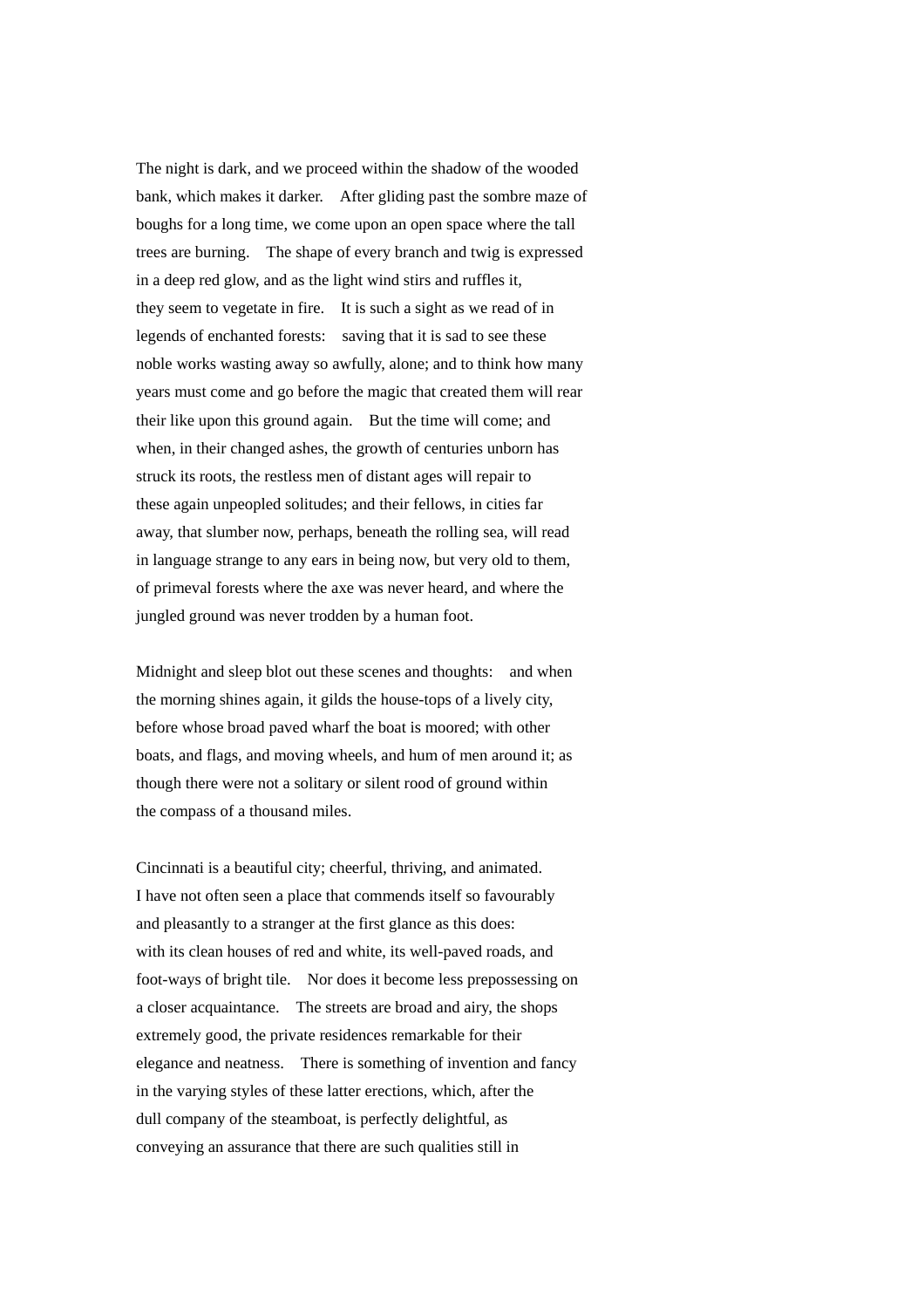existence. The disposition to ornament these pretty villas and render them attractive, leads to the culture of trees and flowers, and the laying out of well-kept gardens, the sight of which, to those who walk along the streets, is inexpressibly refreshing and agreeable. I was quite charmed with the appearance of the town, and its adjoining suburb of Mount Auburn: from which the city, lying in an amphitheatre of hills, forms a picture of remarkable beauty, and is seen to great advantage.

There happened to be a great Temperance Convention held here on the day after our arrival; and as the order of march brought the procession under the windows of the hotel in which we lodged, when they started in the morning, I had a good opportunity of seeing it. It comprised several thousand men; the members of various 'Washington Auxiliary Temperance Societies;' and was marshalled by officers on horseback, who cantered briskly up and down the line, with scarves and ribbons of bright colours fluttering out behind them gaily. There were bands of music too, and banners out of number: and it was a fresh, holiday-looking concourse altogether.

I was particularly pleased to see the Irishmen, who formed a distinct society among themselves, and mustered very strong with their green scarves; carrying their national Harp and their Portrait of Father Mathew, high above the people's heads. They looked as jolly and good-humoured as ever; and, working (here) the hardest for their living and doing any kind of sturdy labour that came in their way, were the most independent fellows there, I thought.

The banners were very well painted, and flaunted down the street famously. There was the smiting of the rock, and the gushing forth of the waters; and there was a temperate man with 'considerable of a hatchet' (as the standard-bearer would probably have said), aiming a deadly blow at a serpent which was apparently about to spring upon him from the top of a barrel of spirits. But the chief feature of this part of the show was a huge allegorical device,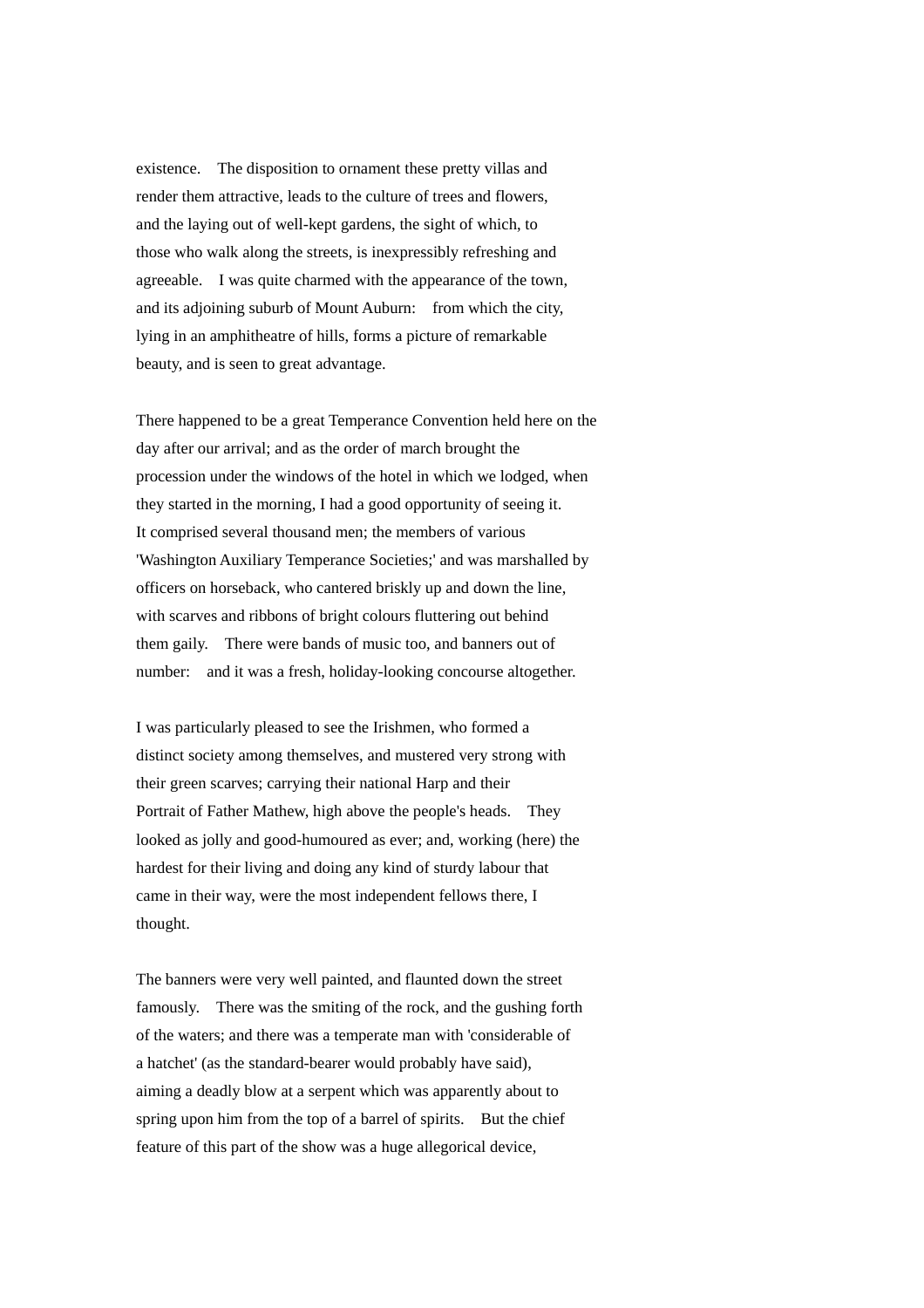borne among the ship-carpenters, on one side whereof the steamboat Alcohol was represented bursting her boiler and exploding with a great crash, while upon the other, the good ship Temperance sailed away with a fair wind, to the heart's content of the captain, crew, and passengers.

After going round the town, the procession repaired to a certain appointed place, where, as the printed programme set forth, it would be received by the children of the different free schools, 'singing Temperance Songs.' I was prevented from getting there, in time to hear these Little Warblers, or to report upon this novel kind of vocal entertainment: novel, at least, to me: but I found in a large open space, each society gathered round its own banners, and listening in silent attention to its own orator. The speeches, judging from the little I could hear of them, were certainly adapted to the occasion, as having that degree of relationship to cold water which wet blankets may claim: but the main thing was the conduct and appearance of the audience throughout the day; and that was admirable and full of promise.

Cincinnati is honourably famous for its free schools, of which it has so many that no person's child among its population can, by possibility, want the means of education, which are extended, upon an average, to four thousand pupils, annually. I was only present in one of these establishments during the hours of instruction. In the boys' department, which was full of little urchins (varying in their ages, I should say, from six years old to ten or twelve), the master offered to institute an extemporary examination of the pupils in algebra; a proposal, which, as I was by no means confident of my ability to detect mistakes in that science, I declined with some alarm. In the girls' school, reading was proposed; and as I felt tolerably equal to that art, I expressed my willingness to hear a class. Books were distributed accordingly, and some half-dozen girls relieved each other in reading paragraphs from English History. But it seemed to be a dry compilation, infinitely above their powers; and when they had blundered through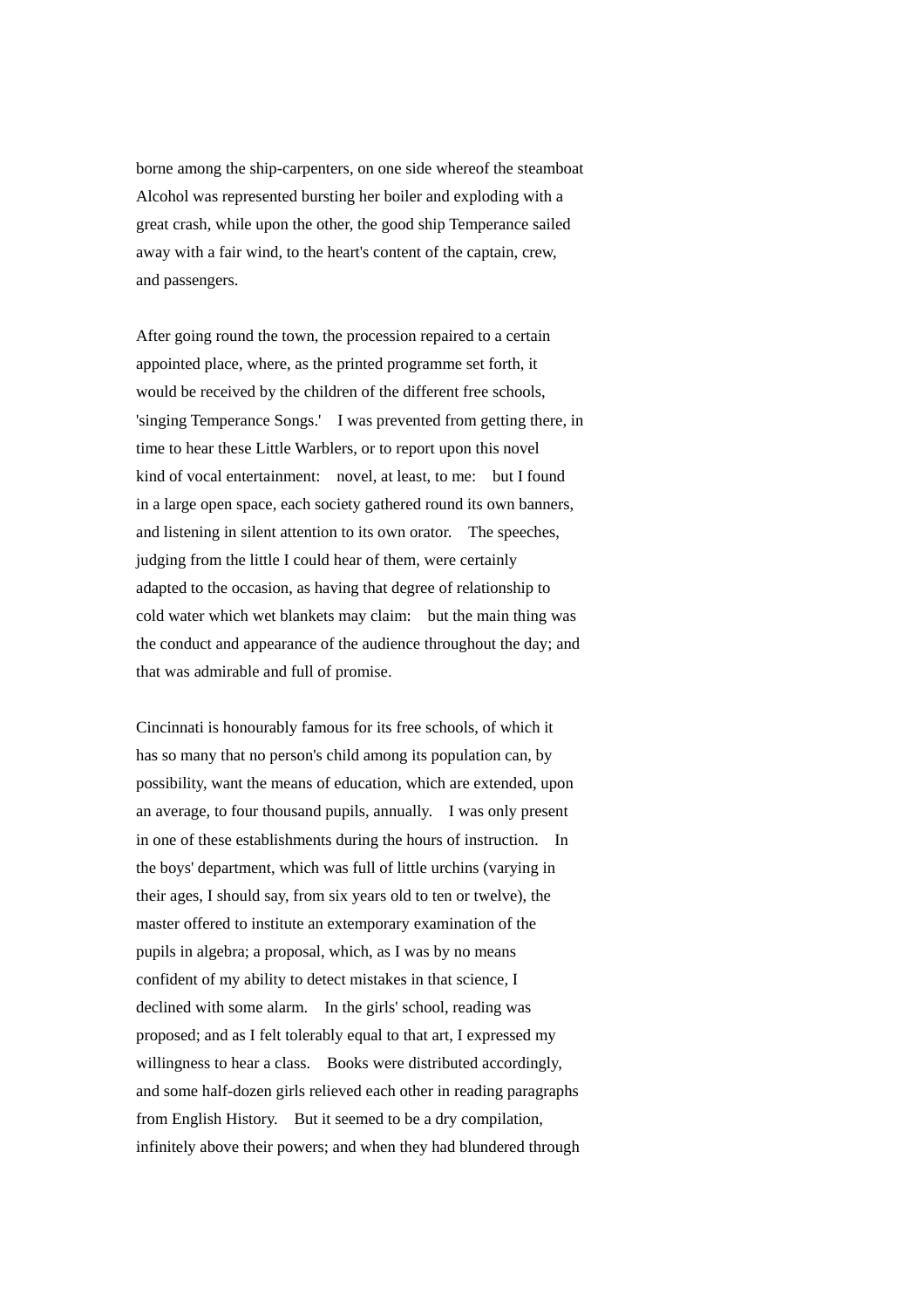three or four dreary passages concerning the Treaty of Amiens, and other thrilling topics of the same nature (obviously without comprehending ten words), I expressed myself quite satisfied. It is very possible that they only mounted to this exalted stave in the Ladder of Learning for the astonishment of a visitor; and that at other times they keep upon its lower rounds; but I should have been much better pleased and satisfied if I had heard them exercised in simpler lessons, which they understood.

As in every other place I visited, the judges here were gentlemen of high character and attainments. I was in one of the courts for a few minutes, and found it like those to which I have already referred. A nuisance cause was trying; there were not many spectators; and the witnesses, counsel, and jury, formed a sort of family circle, sufficiently jocose and snug.

The society with which I mingled, was intelligent, courteous, and agreeable. The inhabitants of Cincinnati are proud of their city as one of the most interesting in America: and with good reason: for beautiful and thriving as it is now, and containing, as it does, a population of fifty thousand souls, but two-and-fifty years have passed away since the ground on which it stands (bought at that time for a few dollars) was a wild wood, and its citizens were but a handful of dwellers in scattered log huts upon the river's shore.

## CHAPTER XII - FROM CINCINNATI TO LOUISVILLE IN ANOTHER WESTERN STEAMBOAT; AND FROM LOUISVILLE TO ST. LOUIS IN ANOTHER. ST. LOUIS

LEAVING Cincinnati at eleven o'clock in the forenoon, we embarked for Louisville in the Pike steamboat, which, carrying the mails, was a packet of a much better class than that in which we had come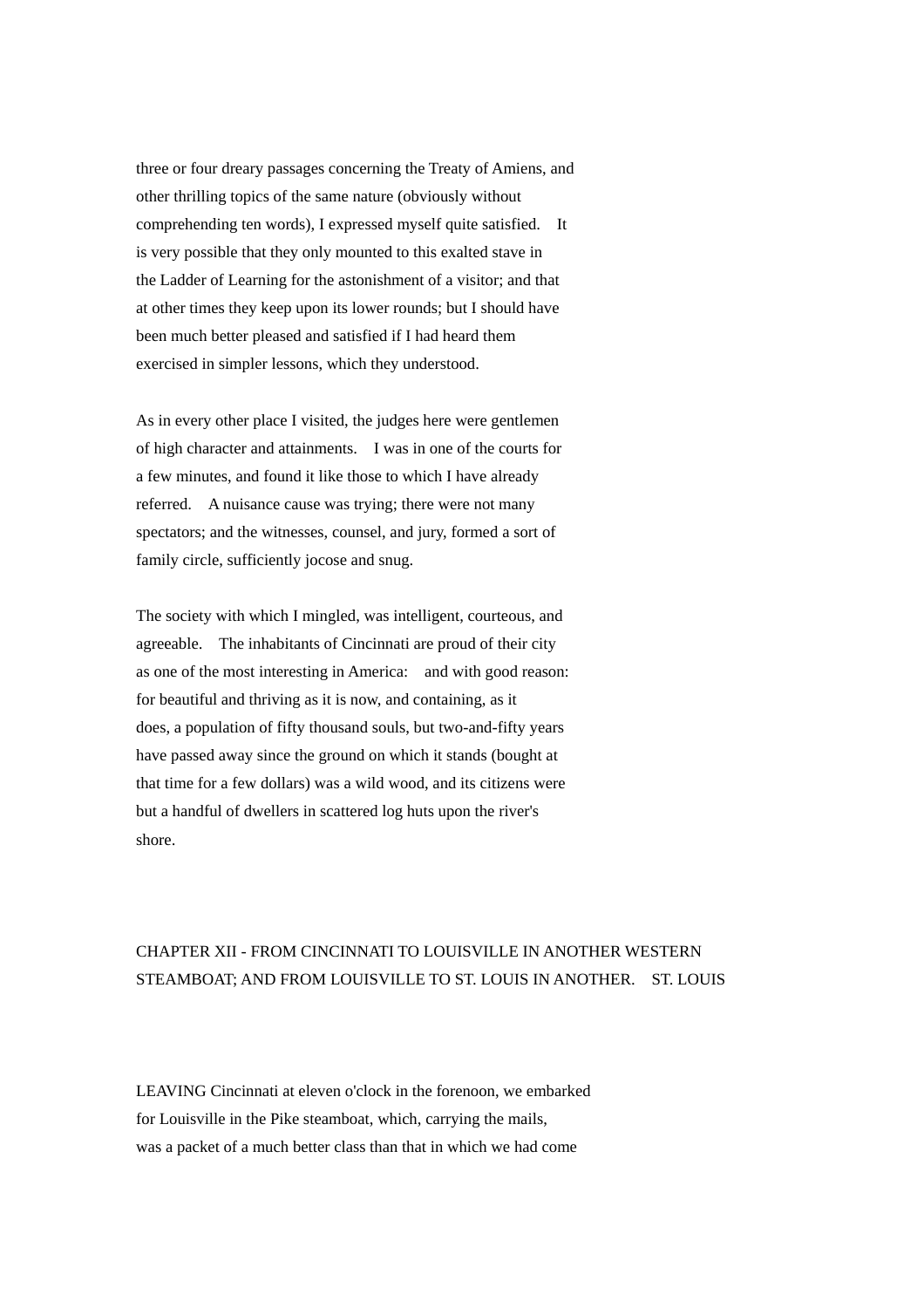from Pittsburg. As this passage does not occupy more than twelve or thirteen hours, we arranged to go ashore that night: not coveting the distinction of sleeping in a state-room, when it was possible to sleep anywhere else.

There chanced to be on board this boat, in addition to the usual dreary crowd of passengers, one Pitchlynn, a chief of the Choctaw tribe of Indians, who SENT IN HIS CARD to me, and with whom I had the pleasure of a long conversation.

He spoke English perfectly well, though he had not begun to learn the language, he told me, until he was a young man grown. He had read many books; and Scott's poetry appeared to have left a strong impression on his mind: especially the opening of The Lady of the Lake, and the great battle scene in Marmion, in which, no doubt from the congeniality of the subjects to his own pursuits and tastes, he had great interest and delight. He appeared to understand correctly all he had read; and whatever fiction had enlisted his sympathy in its belief, had done so keenly and earnestly. I might almost say fiercely. He was dressed in our ordinary everyday costume, which hung about his fine figure loosely, and with indifferent grace. On my telling him that I regretted not to see him in his own attire, he threw up his right arm, for a moment, as though he were brandishing some heavy weapon, and answered, as he let it fall again, that his race were losing many things besides their dress, and would soon be seen upon the earth no more: but he wore it at home, he added proudly.

He told me that he had been away from his home, west of the Mississippi, seventeen months: and was now returning. He had been chiefly at Washington on some negotiations pending between his Tribe and the Government: which were not settled yet (he said in a melancholy way), and he feared never would be: for what could a few poor Indians do, against such well-skilled men of business as the whites? He had no love for Washington; tired of towns and cities very soon; and longed for the Forest and the Prairie.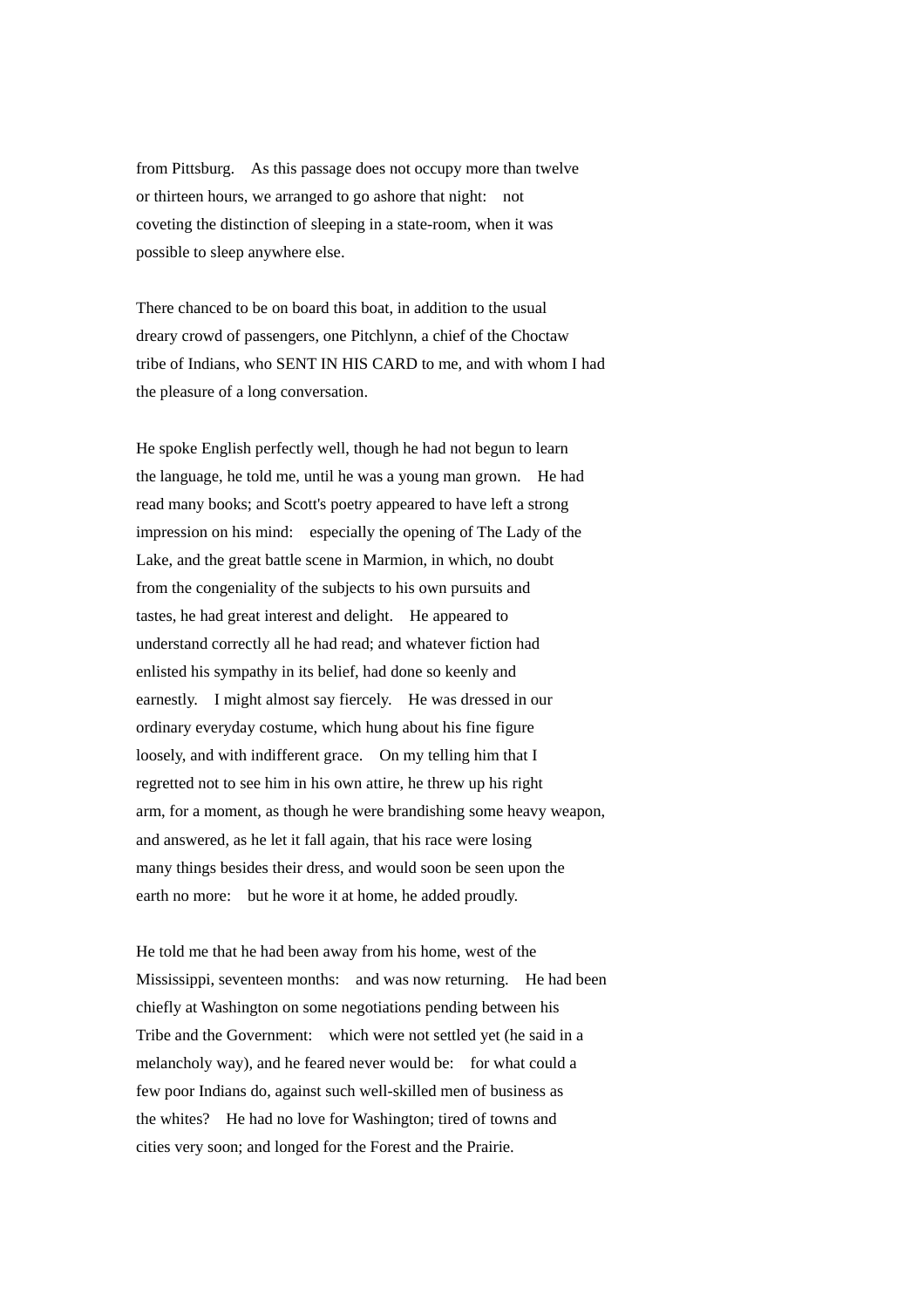I asked him what he thought of Congress? He answered, with a smile, that it wanted dignity, in an Indian's eyes.

He would very much like, he said, to see England before he died; and spoke with much interest about the great things to be seen there. When I told him of that chamber in the British Museum wherein are preserved household memorials of a race that ceased to be, thousands of years ago, he was very attentive, and it was not hard to see that he had a reference in his mind to the gradual fading away of his own people.

This led us to speak of Mr. Catlin's gallery, which he praised highly: observing that his own portrait was among the collection, and that all the likenesses were 'elegant.' Mr. Cooper, he said, had painted the Red Man well; and so would I, he knew, if I would go home with him and hunt buffaloes, which he was quite anxious I should do. When I told him that supposing I went, I should not be very likely to damage the buffaloes much, he took it as a great joke and laughed heartily.

He was a remarkably handsome man; some years past forty, I should judge; with long black hair, an aquiline nose, broad cheek-bones, a sunburnt complexion, and a very bright, keen, dark, and piercing eye. There were but twenty thousand of the Choctaws left, he said, and their number was decreasing every day. A few of his brother chiefs had been obliged to become civilised, and to make themselves acquainted with what the whites knew, for it was their only chance of existence. But they were not many; and the rest were as they always had been. He dwelt on this: and said several times that unless they tried to assimilate themselves to their conquerors, they must be swept away before the strides of civilised society.

When we shook hands at parting, I told him he must come to England, as he longed to see the land so much: that I should hope to see him there, one day: and that I could promise him he would be well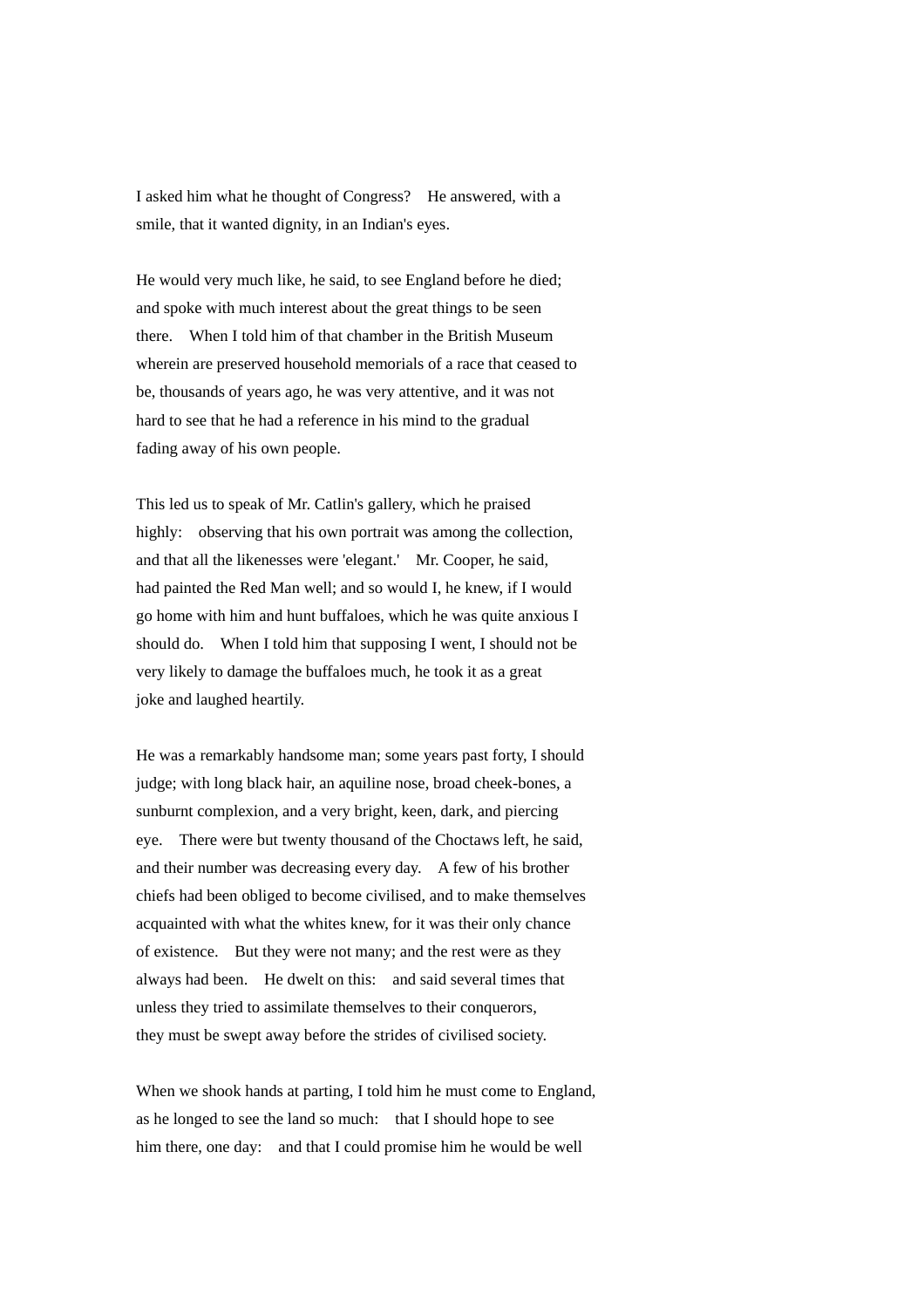received and kindly treated. He was evidently pleased by this assurance, though he rejoined with a good-humoured smile and an arch shake of his head, that the English used to be very fond of the Red Men when they wanted their help, but had not cared much for them, since.

He took his leave; as stately and complete a gentleman of Nature's making, as ever I beheld; and moved among the people in the boat, another kind of being. He sent me a lithographed portrait of himself soon afterwards; very like, though scarcely handsome enough; which I have carefully preserved in memory of our brief acquaintance.

There was nothing very interesting in the scenery of this day's journey, which brought us at midnight to Louisville. We slept at the Galt House; a splendid hotel; and were as handsomely lodged as though we had been in Paris, rather than hundreds of miles beyond the Alleghanies.

The city presenting no objects of sufficient interest to detain us on our way, we resolved to proceed next day by another steamboat, the Fulton, and to join it, about noon, at a suburb called Portland, where it would be delayed some time in passing through a canal.

The interval, after breakfast, we devoted to riding through the town, which is regular and cheerful: the streets being laid out at right angles, and planted with young trees. The buildings are smoky and blackened, from the use of bituminous coal, but an Englishman is well used to that appearance, and indisposed to quarrel with it. There did not appear to be much business stirring; and some unfinished buildings and improvements seemed to intimate that the city had been overbuilt in the ardour of 'goinga-head,' and was suffering under the re-action consequent upon such feverish forcing of its powers.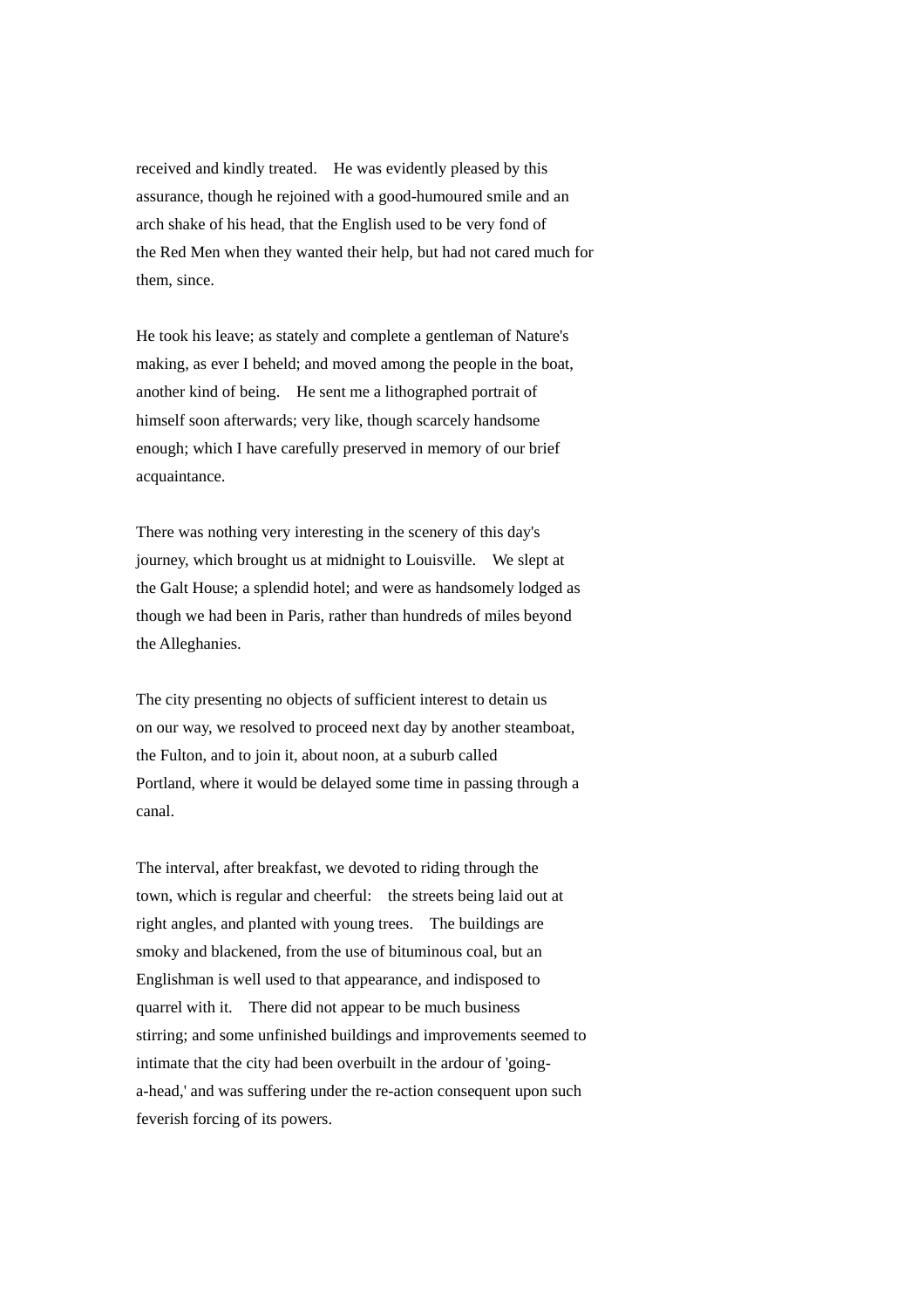On our way to Portland, we passed a 'Magistrate's office,' which amused me, as looking far more like a dame school than any police establishment: for this awful Institution was nothing but a little lazy, good-for-nothing front parlour, open to the street; wherein two or three figures (I presume the magistrate and his myrmidons) were basking in the sunshine, the very effigies of languor and repose. It was a perfect picture of justice retired from business for want of customers; her sword and scales sold off; napping comfortably with her legs upon the table.

Here, as elsewhere in these parts, the road was perfectly alive with pigs of all ages; lying about in every direction, fast asleep.; or grunting along in quest of hidden dainties. I had always a sneaking kindness for these odd animals, and found a constant source of amusement, when all others failed, in watching their proceedings. As we were riding along this morning, I observed a little incident between two youthful pigs, which was so very human as to be inexpressibly comical and grotesque at the time, though I dare say, in telling, it is tame enough.

One young gentleman (a very delicate porker with several straws sticking about his nose, betokening recent investigations in a dung-hill) was walking deliberately on, profoundly thinking, when suddenly his brother, who was lying in a miry hole unseen by him, rose up immediately before his startled eyes, ghostly with damp mud. Never was pig's whole mass of blood so turned. He started back at least three feet, gazed for a moment, and then shot off as hard as he could go: his excessively little tail vibrating with speed and terror like a distracted pendulum. But before he had gone very far, he began to reason with himself as to the nature of this frightful appearance; and as he reasoned, he relaxed his speed by gradual degrees; until at last he stopped, and faced about. There was his brother, with the mud upon him glazing in the sun, yet staring out of the very same hole, perfectly amazed at his proceedings! He was no sooner assured of this; and he assured himself so carefully that one may almost say he shaded his eyes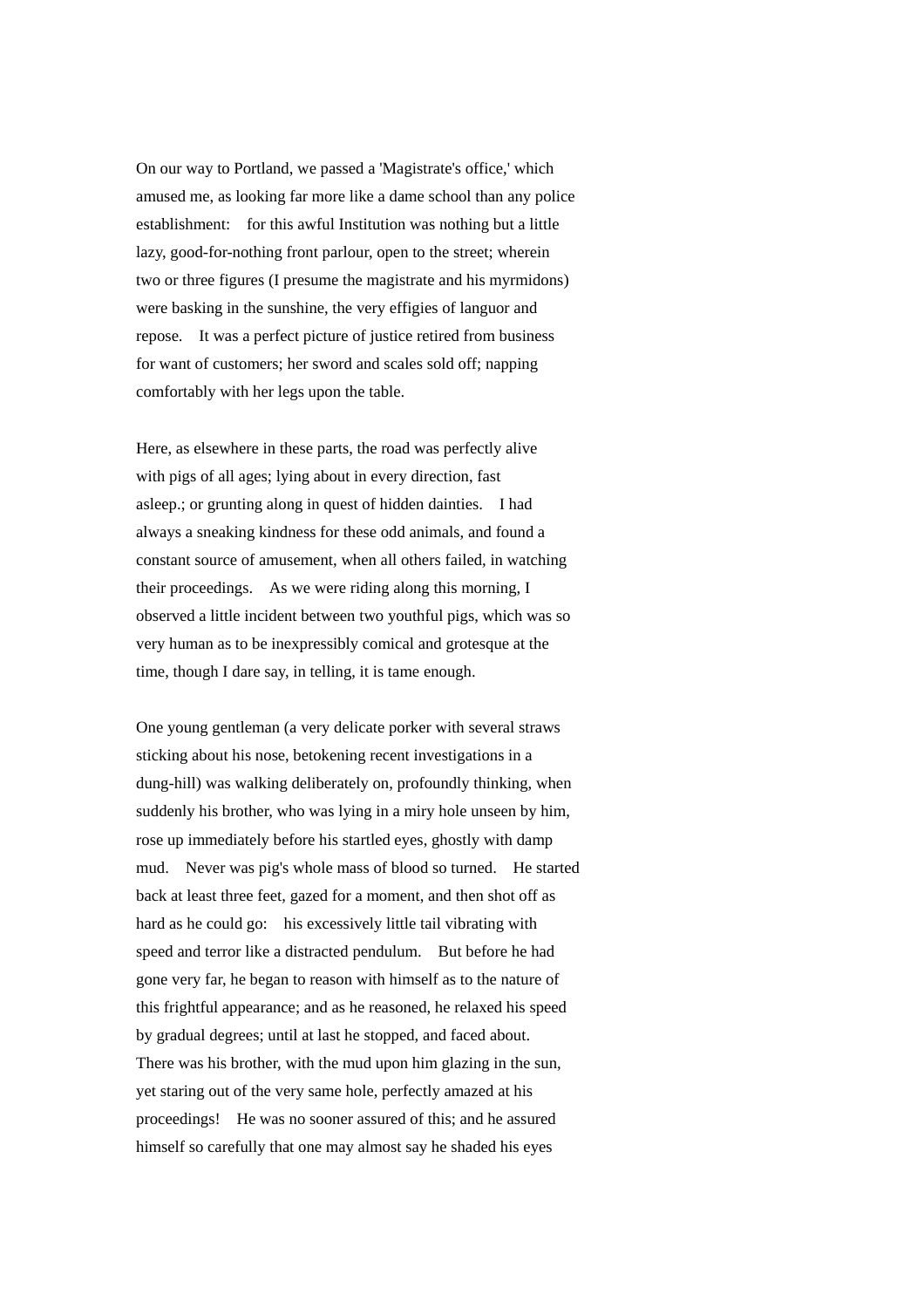with his hand to see the better; than he came back at a round trot. pounced upon him, and summarily took off a piece of his tail; as a caution to him to be careful what he was about for the future, and never to play tricks with his family any more.

We found the steamboat in the canal, waiting for the slow process of getting through the lock, and went on board, where we shortly afterwards had a new kind of visitor in the person of a certain Kentucky Giant whose name is Porter, and who is of the moderate height of seven feet eight inches, in his stockings.

There never was a race of people who so completely gave the lie to history as these giants, or whom all the chroniclers have so cruelly libelled. Instead of roaring and ravaging about the world, constantly catering for their cannibal larders, and perpetually going to market in an unlawful manner, they are the meekest people in any man's acquaintance: rather inclining to milk and vegetable diet, and bearing anything for a quiet life. So decidedly are amiability and mildness their characteristics, that I confess I look upon that youth who distinguished himself by the slaughter of these inoffensive persons, as a false-hearted brigand, who, pretending to philanthropic motives, was secretly influenced only by the wealth stored up within their castles, and the hope of plunder. And I lean the more to this opinion from finding that even the historian of those exploits, with all his partiality for his hero, is fain to admit that the slaughtered monsters in question were of a very innocent and simple turn; extremely guileless and ready of belief; lending a credulous ear to the most improbable tales; suffering themselves to be easily entrapped into pits; and even (as in the case of the Welsh Giant) with an excess of the hospitable politeness of a landlord, ripping themselves open, rather than hint at the possibility of their guests being versed in the vagabond arts of sleight-of-hand and hocus-pocus.

The Kentucky Giant was but another illustration of the truth of this position. He had a weakness in the region of the knees, and a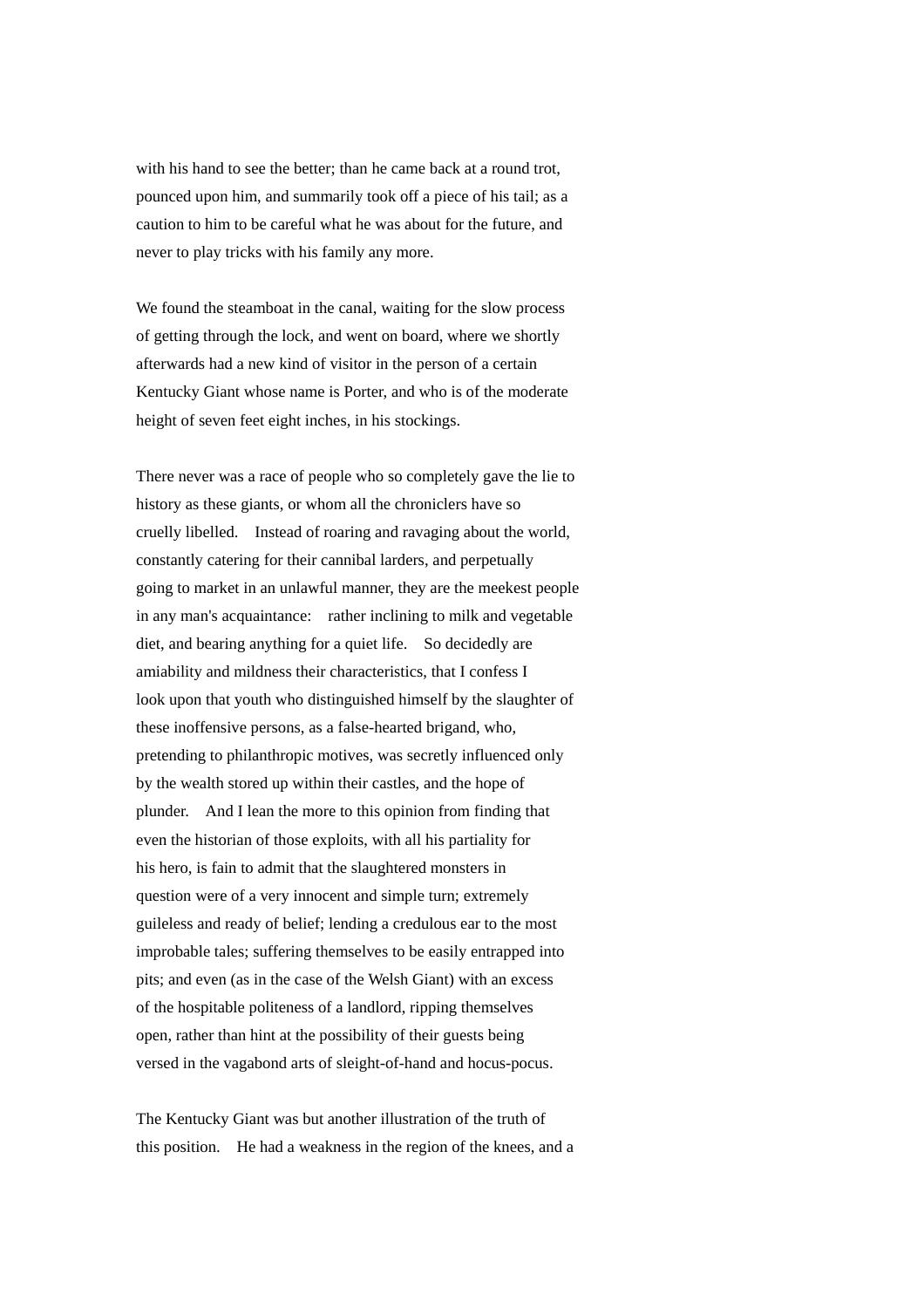trustfulness in his long face, which appealed even to five-feet nine for encouragement and support. He was only twenty-five years old, he said, and had grown recently, for it had been found necessary to make an addition to the legs of his inexpressibles. At fifteen he was a short boy, and in those days his English father and his Irish mother had rather snubbed him, as being too small of stature to sustain the credit of the family. He added that his health had not been good, though it was better now; but short people are not wanting who whisper that he drinks too hard.

I understand he drives a hackney-coach, though how he does it, unless he stands on the footboard behind, and lies along the roof upon his chest, with his chin in the box, it would be difficult to comprehend. He brought his gun with him, as a curiosity.

Christened 'The Little Rifle,' and displayed outside a shop-window, it would make the fortune of any retail business in Holborn. When he had shown himself and talked a little while, he withdrew with his pocket-instrument, and went bobbing down the cabin, among men of six feet high and upwards, like a light-house walking among lamp-posts.

Within a few minutes afterwards, we were out of the canal, and in the Ohio river again.

The arrangements of the boat were like those of the Messenger, and the passengers were of the same order of people. We fed at the same times, on the same kind of viands, in the same dull manner, and with the same observances. The company appeared to be oppressed by the same tremendous concealments, and had as little capacity of enjoyment or light-heartedness. I never in my life did see such listless, heavy dulness as brooded over these meals: the very recollection of it weighs me down, and makes me, for the moment, wretched. Reading and writing on my knee, in our little cabin, I really dreaded the coming of the hour that summoned us to table; and was as glad to escape from it again, as if it had been a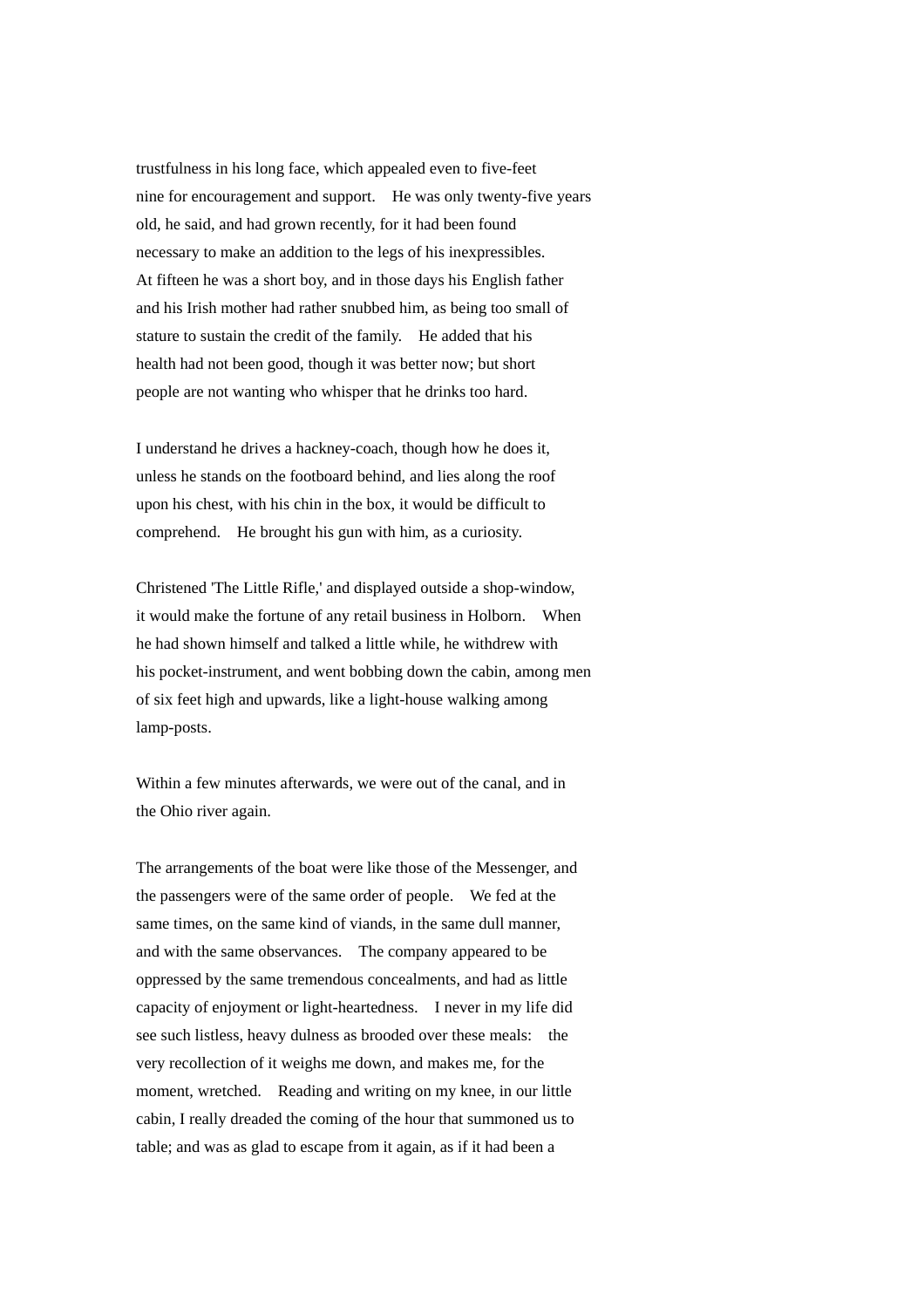penance or a punishment. Healthy cheerfulness and good spirits forming a part of the banquet, I could soak my crusts in the fountain with Le Sage's strolling player, and revel in their glad enjoyment: but sitting down with so many fellow-animals to ward off thirst and hunger as a business; to empty, each creature, his Yahoo's trough as quickly as he can, and then slink sullenly away; to have these social sacraments stripped of everything but the mere greedy satisfaction of the natural cravings; goes so against the grain with me, that I seriously believe the recollection of these funeral feasts will be a waking nightmare to me all my life.

There was some relief in this boat, too, which there had not been in the other, for the captain (a blunt, good-natured fellow) had his handsome wife with him, who was disposed to be lively and agreeable, as were a few other lady-passengers who had their seats about us at the same end of the table. But nothing could have made head against the depressing influence of the general body. There was a magnetism of dulness in them which would have beaten down the most facetious companion that the earth ever knew. A jest would have been a crime, and a smile would have faded into a grinning horror. Such deadly, leaden people; such systematic plodding, weary, insupportable heaviness; such a mass of animated indigestion in respect of all that was genial, jovial, frank, social, or hearty; never, sure, was brought together elsewhere since the world began.

Nor was the scenery, as we approached the junction of the Ohio and Mississippi rivers, at all inspiriting in its influence. The trees were stunted in their growth; the banks were low and flat; the settlements and log cabins fewer in number: their inhabitants more wan and wretched than any we had encountered yet. No songs of birds were in the air, no pleasant scents, no moving lights and shadows from swift passing clouds. Hour after hour, the changeless glare of the hot, unwinking sky, shone upon the same monotonous objects. Hour after hour, the river rolled along, as wearily and slowly as the time itself.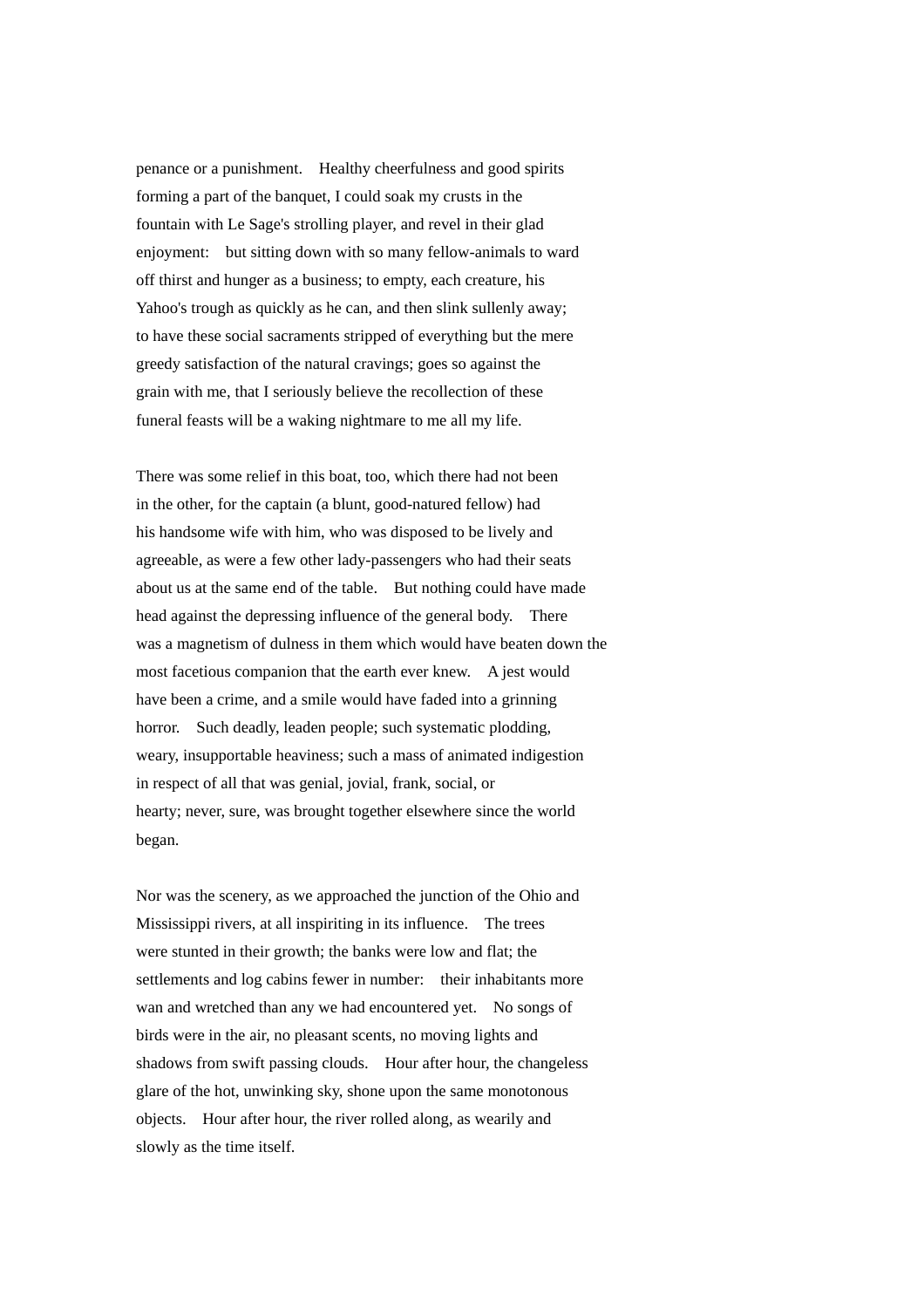At length, upon the morning of the third day, we arrived at a spot so much more desolate than any we had yet beheld, that the forlornest places we had passed, were, in comparison with it, full of interest. At the junction of the two rivers, on ground so flat and low and marshy, that at certain seasons of the year it is inundated to the house-tops, lies a breeding-place of fever, ague, and death; vaunted in England as a mine of Golden Hope, and speculated in, on the faith of monstrous representations, to many people's ruin. A dismal swamp, on which the half-built houses rot away: cleared here and there for the space of a few yards; and teeming, then, with rank unwholesome vegetation, in whose baleful shade the wretched wanderers who are tempted hither, droop, and die, and lay their bones; the hateful Mississippi circling and eddying before it, and turning off upon its southern course a slimy monster hideous to behold; a hotbed of disease, an ugly sepulchre, a grave uncheered by any gleam of promise: a place without one single quality, in earth or air or water, to commend it: such is this dismal Cairo.

But what words shall describe the Mississippi, great father of rivers, who (praise be to Heaven) has no young children like him! An enormous ditch, sometimes two or three miles wide, running liquid mud, six miles an hour: its strong and frothy current choked and obstructed everywhere by huge logs and whole forest trees: now twining themselves together in great rafts, from the interstices of which a sedgy, lazy foam works up, to float upon the water's top; now rolling past like monstrous bodies, their tangled roots showing like matted hair; now glancing singly by like giant leeches; and now writhing round and round in the vortex of some small whirlpool, like wounded snakes. The banks low, the trees dwarfish, the marshes swarming with frogs, the wretched cabins few and far apart, their inmates hollow-cheeked and pale, the weather very hot, mosquitoes penetrating into every crack and crevice of the boat, mud and slime on everything: nothing pleasant in its aspect, but the harmless lightning which flickers every night upon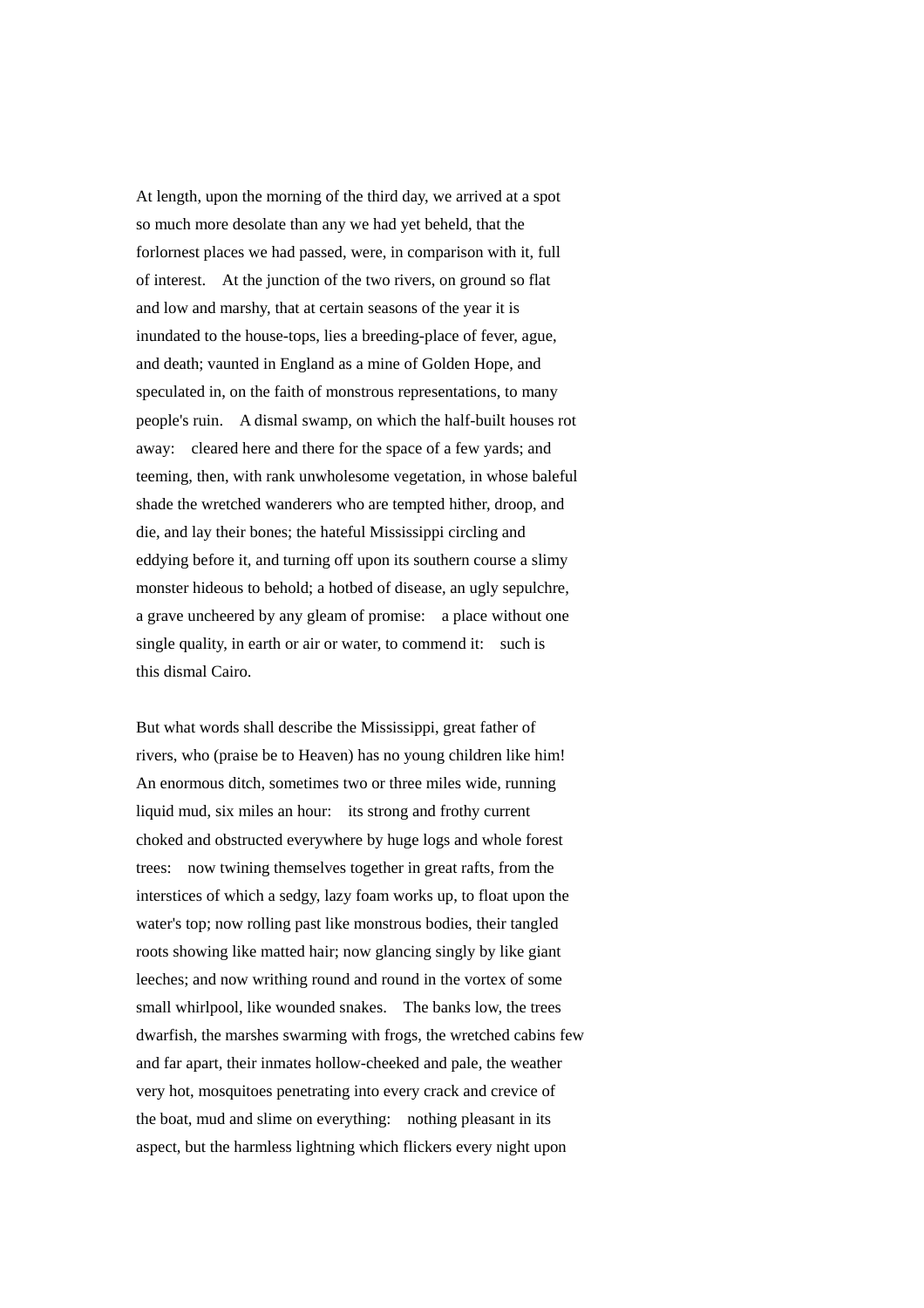the dark horizon.

For two days we toiled up this foul stream, striking constantly against the floating timber, or stopping to avoid those more dangerous obstacles, the snags, or sawyers, which are the hidden trunks of trees that have their roots below the tide. When the nights are very dark, the look-out stationed in the head of the boat, knows by the ripple of the water if any great impediment be near at hand, and rings a bell beside him, which is the signal for the engine to be stopped: but always in the night this bell has work to do, and after every ring, there comes a blow which renders it no easy matter to remain in bed.

The decline of day here was very gorgeous; tingeing the firmament deeply with red and gold, up to the very keystone of the arch above us. As the sun went down behind the bank, the slightest blades of grass upon it seemed to become as distinctly visible as the arteries in the skeleton of a leaf; and when, as it slowly sank, the red and golden bars upon the water grew dimmer, and dimmer yet, as if they were sinking too; and all the glowing colours of departing day paled, inch by inch, before the sombre night; the scene became a thousand times more lonesome and more dreary than before, and all its influences darkened with the sky.

We drank the muddy water of this river while we were upon it. It is considered wholesome by the natives, and is something more opaque than gruel. I have seen water like it at the Filter-shops, but nowhere else.

On the fourth night after leaving Louisville, we reached St. Louis, and here I witnessed the conclusion of an incident, trifling enough in itself, but very pleasant to see, which had interested me during the whole journey.

There was a little woman on board, with a little baby; and both little woman and little child were cheerful, good-looking, bright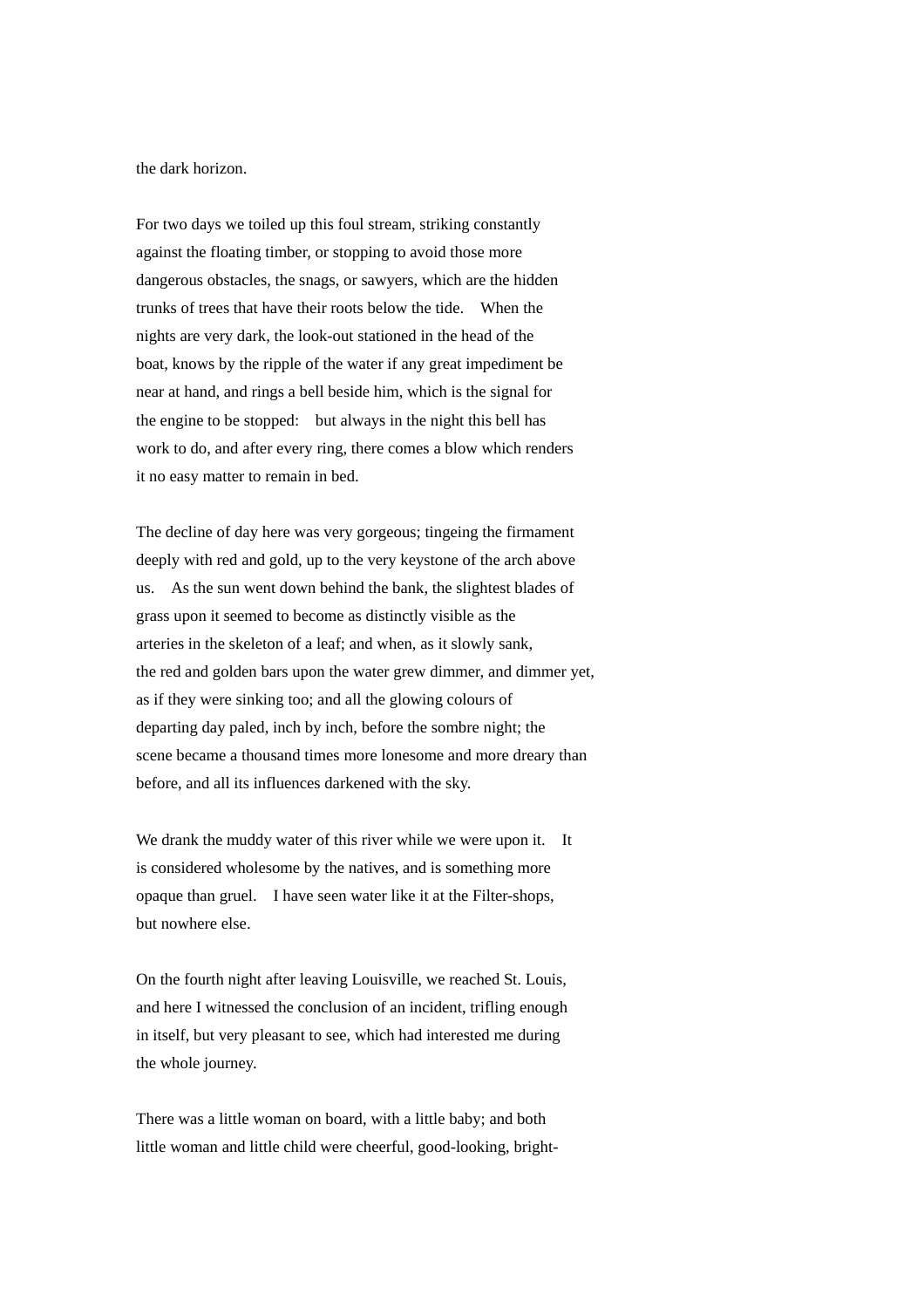eyed, and fair to see. The little woman had been passing a long time with her sick mother in New York, and had left her home in St. Louis, in that condition in which ladies who truly love their lords desire to be. The baby was born in her mother's house; and she had not seen her husband (to whom she was now returning), for twelve months: having left him a month or two after their marriage.

Well, to be sure, there never was a little woman so full of hope, and tenderness, and love, and anxiety, as this little woman was: and all day long she wondered whether 'He' would be at the wharf; and whether 'He' had got her letter; and whether, if she sent the baby ashore by somebody else, 'He' would know it, meeting it in the street: which, seeing that he had never set eyes upon it in his life, was not very likely in the abstract, but was probable enough, to the young mother. She was such an artless little creature; and was in such a sunny, beaming, hopeful state; and let out all this matter clinging close about her heart, so freely; that all the other lady passengers entered into the spirit of it as much as she; and the captain (who heard all about it from his wife) was wondrous sly, I promise you: inquiring, every time we met at table, as in forgetfulness, whether she expected anybody to meet her at St. Louis, and whether she would want to go ashore the night we reached it (but he supposed she wouldn't), and cutting many other dry jokes of that nature. There was one little weazen, dried-apple-faced old woman, who took occasion to doubt the constancy of husbands in such circumstances of bereavement; and there was another lady (with a lap-dog) old enough to moralize on the lightness of human affections, and yet not so old that she could help nursing the baby, now and then, or laughing with the rest, when the little woman called it by its father's name, and asked it all manner of fantastic questions concerning him in the joy of her heart.

It was something of a blow to the little woman, that when we were within twenty miles of our destination, it became clearly necessary to put this baby to bed. But she got over it with the same good humour; tied a handkerchief round her head; and came out into the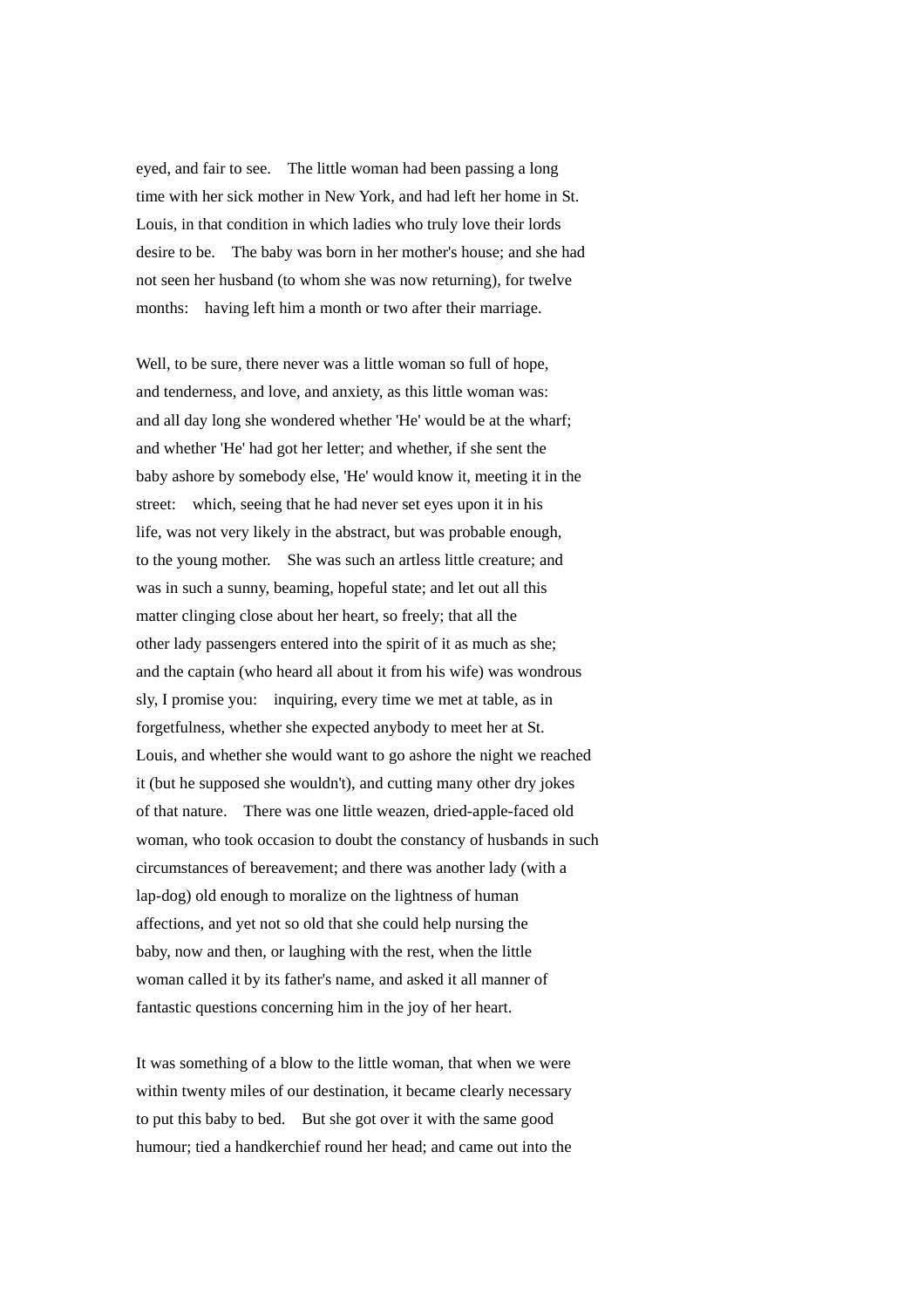little gallery with the rest. Then, such an oracle as she became in reference to the localities! and such facetiousness as was displayed by the married ladies! and such sympathy as was shown by the single ones! and such peals of laughter as the little woman herself (who would just as soon have cried) greeted every jest with!

At last, there were the lights of St. Louis, and here was the wharf, and those were the steps: and the little woman covering her face with her hands, and laughing (or seeming to laugh) more than ever, ran into her own cabin, and shut herself up. I have no doubt that in the charming inconsistency of such excitement, she stopped her ears, lest she should hear 'Him' asking for her: but I did not see her do it.

Then, a great crowd of people rushed on board, though the boat was not yet made fast, but was wandering about, among the other boats, to find a landing-place: and everybody looked for the husband: and nobody saw him: when, in the midst of us all - Heaven knows how she ever got there - there was the little woman clinging with both arms tight round the neck of a fine, good-looking, sturdy young fellow! and in a moment afterwards, there she was again, actually clapping her little hands for joy, as she dragged him through the small door of her small cabin, to look at the baby as he lay asleep!

We went to a large hotel, called the Planter's House: built like an English hospital, with long passages and bare walls, and skylights above the room-doors for the free circulation of air. There were a great many boarders in it; and as many lights sparkled and glistened from the windows down into the street below, when we drove up, as if it had been illuminated on some occasion of rejoicing. It is an excellent house, and the proprietors have most bountiful notions of providing the creature comforts. Dining alone with my wife in our own room, one day, I counted fourteen dishes on the table at once.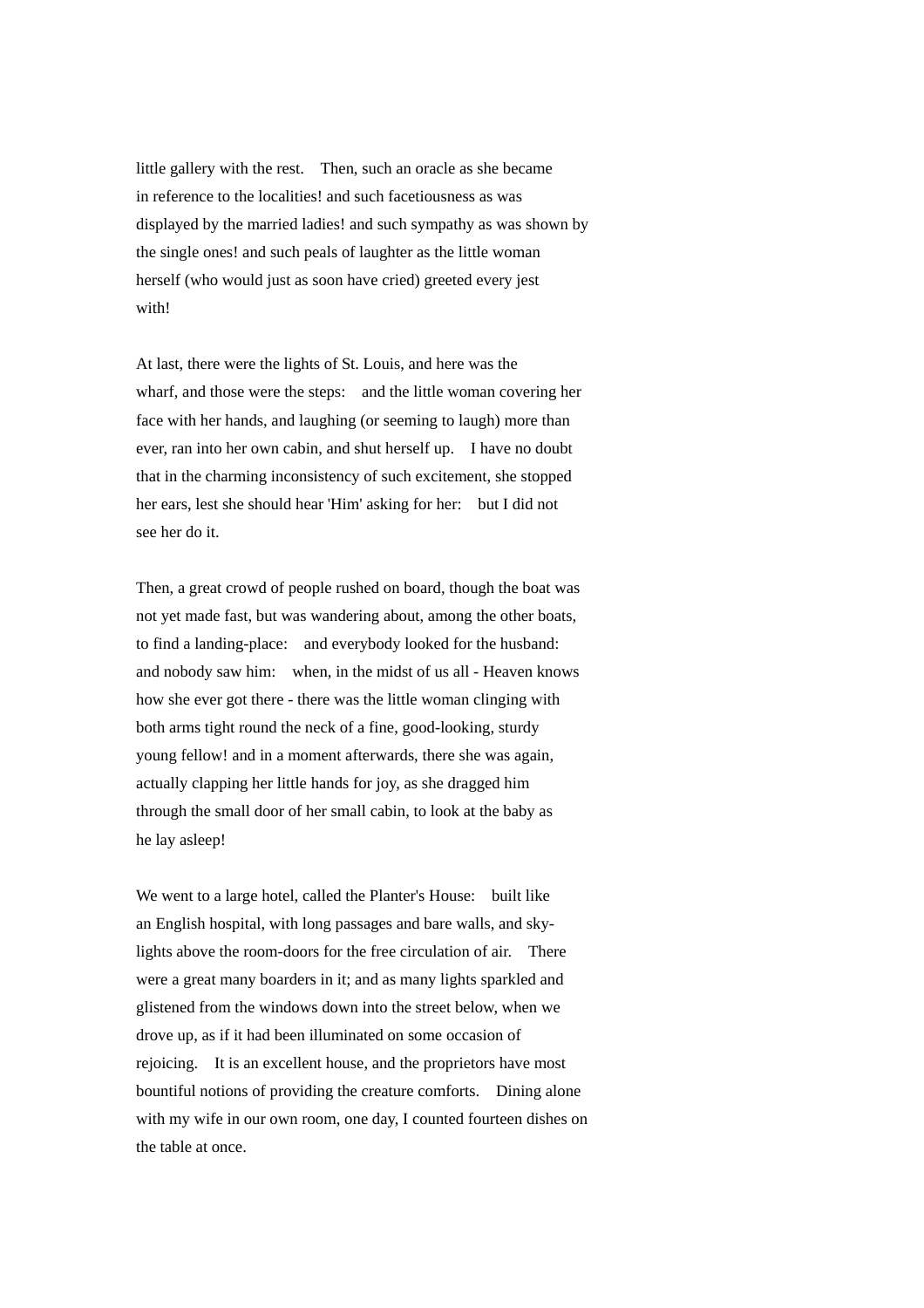In the old French portion of the town, the thoroughfares are narrow and crooked, and some of the houses are very quaint and picturesque: being built of wood, with tumble-down galleries before the windows, approachable by stairs or rather ladders from the street. There are queer little barbers' shops and drinkinghouses too, in this quarter; and abundance of crazy old tenements with blinking casements, such as may be seen in Flanders. Some of these ancient habitations, with high garret gable-windows perking into the roofs, have a kind of French shrug about them; and being lop-sided with age, appear to hold their heads askew, besides, as if they were grimacing in astonishment at the American Improvements.

It is hardly necessary to say, that these consist of wharfs and warehouses, and new buildings in all directions; and of a great many vast plans which are still 'progressing.' Already, however, some very good houses, broad streets, and marble-fronted shops, have gone so far ahead as to be in a state of completion; and the town bids fair in a few years to improve considerably: though it is not likely ever to vie, in point of elegance or beauty, with Cincinnati.

The Roman Catholic religion, introduced here by the early French settlers, prevails extensively. Among the public institutions are a Jesuit college; a convent for 'the Ladies of the Sacred Heart;' and a large chapel attached to the college, which was in course of erection at the time of my visit, and was intended to be consecrated on the second of December in the next year. The architect of this building, is one of the reverend fathers of the school, and the works proceed under his sole direction. The organ will be sent from Belgium.

In addition to these establishments, there is a Roman Catholic cathedral, dedicated to Saint Francis Xavier; and a hospital, founded by the munificence of a deceased resident, who was a member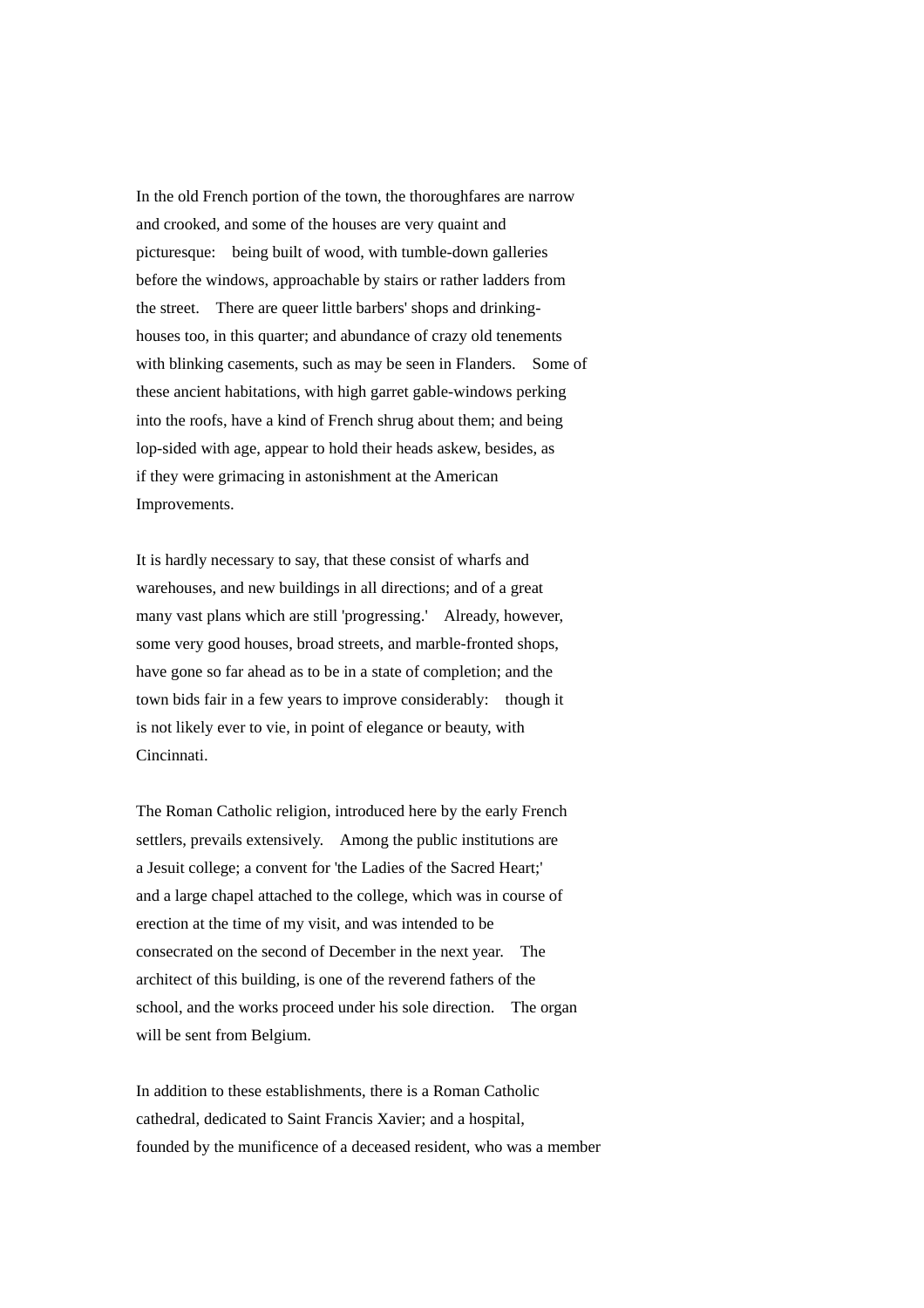of that church. It also sends missionaries from hence among the Indian tribes.

The Unitarian church is represented, in this remote place, as in most other parts of America, by a gentleman of great worth and excellence. The poor have good reason to remember and bless it; for it befriends them, and aids the cause of rational education, without any sectarian or selfish views. It is liberal in all its actions; of kind construction; and of wide benevolence.

There are three free-schools already erected, and in full operation in this city. A fourth is building, and will soon be opened.

No man ever admits the unhealthiness of the place he dwells in (unless he is going away from it), and I shall therefore, I have no doubt, be at issue with the inhabitants of St. Louis, in questioning the perfect salubrity of its climate, and in hinting that I think it must rather dispose to fever, in the summer and autumnal seasons. Just adding, that it is very hot, lies among great rivers, and has vast tracts of undrained swampy land around it, I leave the reader to form his own opinion.

As I had a great desire to see a Prairie before turning back from the furthest point of my wanderings; and as some gentlemen of the town had, in their hospitable consideration, an equal desire to gratify me; a day was fixed, before my departure, for an expedition to the Looking-Glass Prairie, which is within thirty miles of the town. Deeming it possible that my readers may not object to know what kind of thing such a gipsy party may be at that distance from home, and among what sort of objects it moves, I will describe the jaunt in another chapter.

## CHAPTER XIII - A JAUNT TO THE LOOKING-GLASS PRAIRIE AND BACK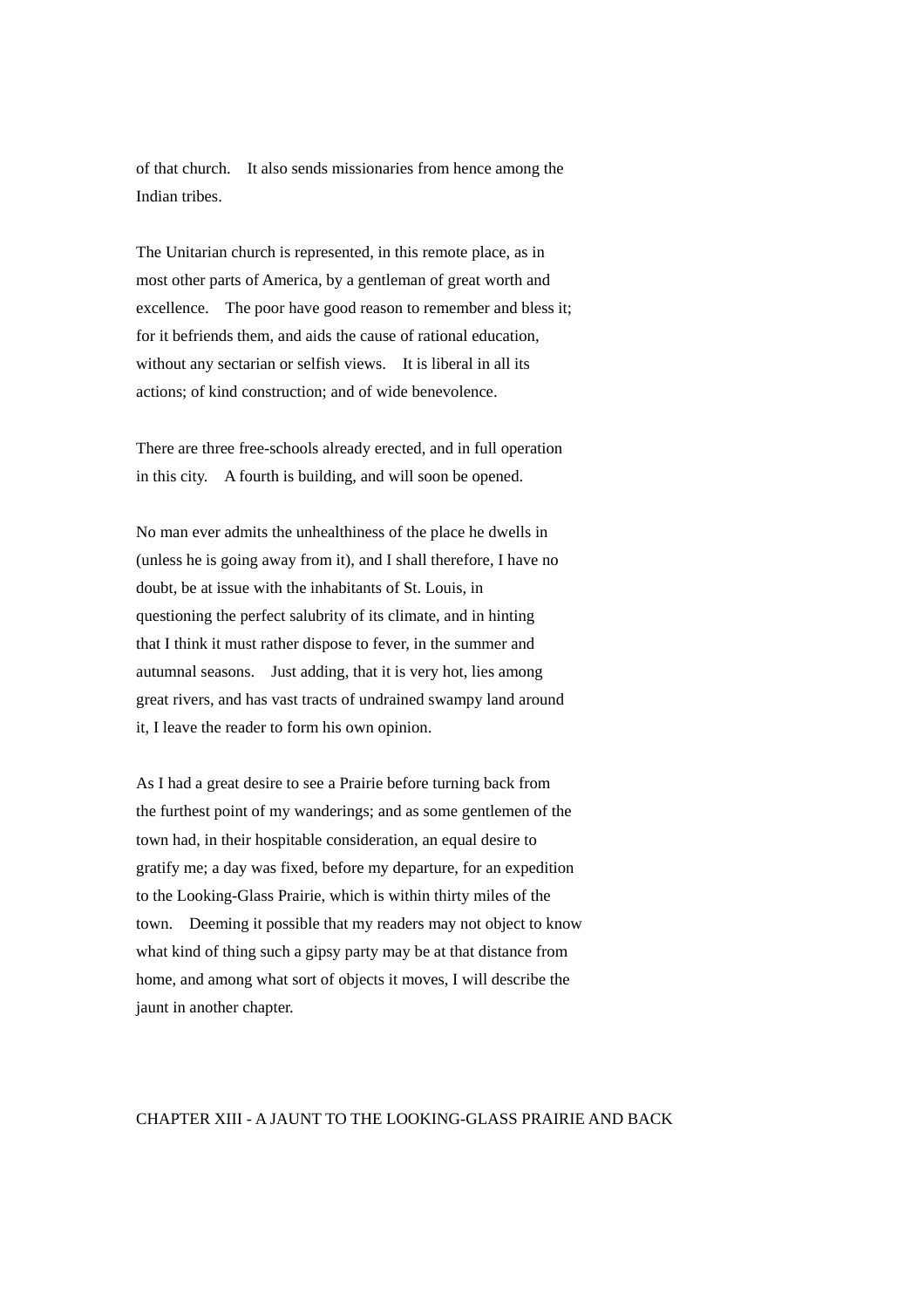I MAY premise that the word Prairie is variously pronounced PARAAER, PAREARER, PAROARER. The latter mode of pronunciation is perhaps the most in favour.

We were fourteen in all, and all young men: indeed it is a singular though very natural feature in the society of these distant settlements, that it is mainly composed of adventurous persons in the prime of life, and has very few grey heads among it. There were no ladies: the trip being a fatiguing one: and we were to start at five o'clock in the morning punctually.

I was called at four, that I might be certain of keeping nobody waiting; and having got some bread and milk for breakfast, threw up the window and looked down into the street, expecting to see the whole party busily astir, and great preparations going on below. But as everything was very quiet, and the street presented that hopeless aspect with which five o'clock in the morning is familiar elsewhere, I deemed it as well to go to bed again, and went accordingly.

I woke again at seven o'clock, and by that time the party had assembled, and were gathered round, one light carriage, with a very stout axletree; one something on wheels like an amateur carrier's cart; one double phaeton of great antiquity and unearthly construction; one gig with a great hole in its back and a broken head; and one rider on horseback who was to go on before. I got into the first coach with three companions; the rest bestowed themselves in the other vehicles; two large baskets were made fast to the lightest; two large stone jars in wicker cases, technically known as demi-johns, were consigned to the 'least rowdy' of the party for safe-keeping; and the procession moved off to the ferryboat, in which it was to cross the river bodily, men, horses, carriages, and all, as the manner in these parts is.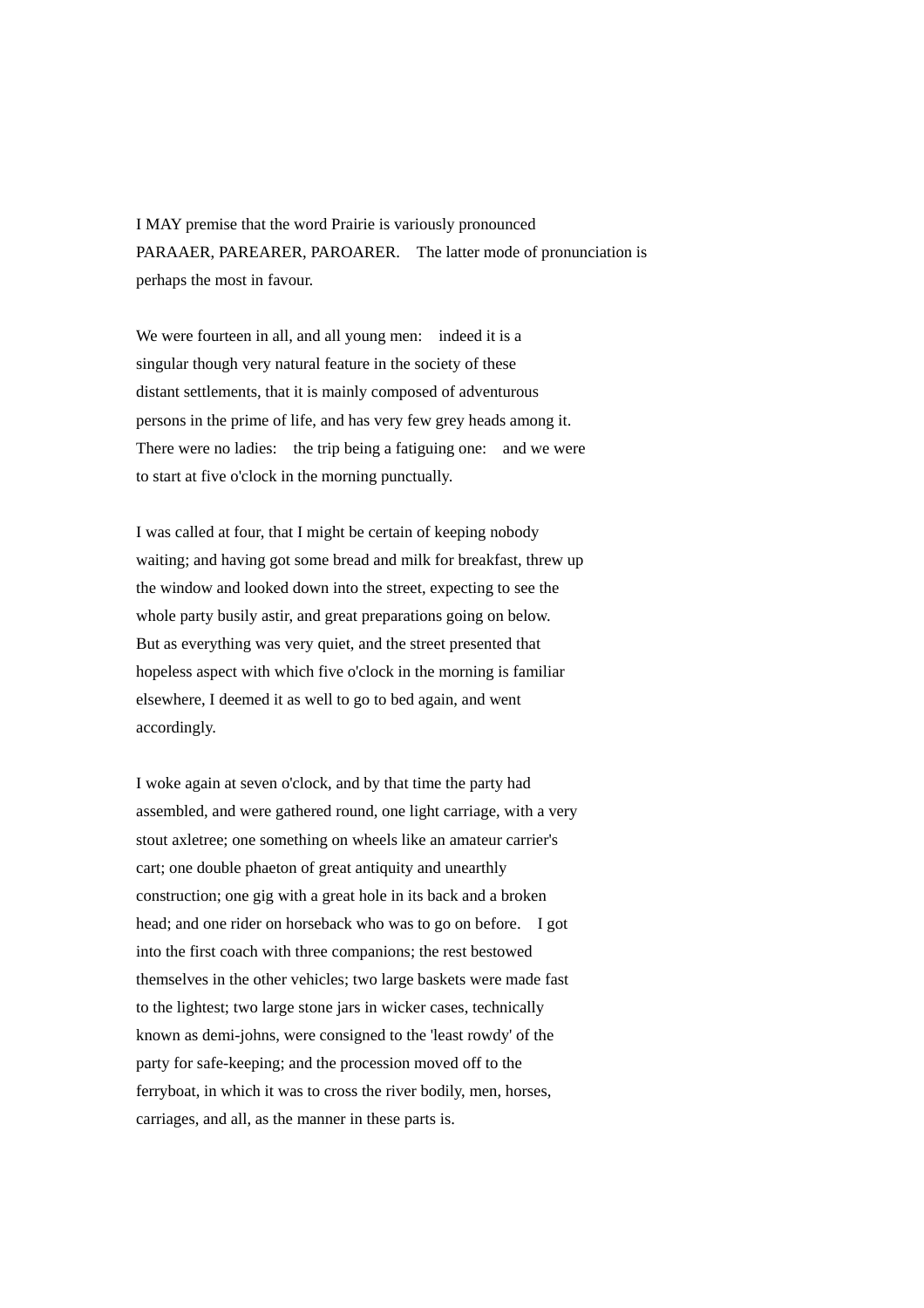We got over the river in due course, and mustered again before a little wooden box on wheels, hove down all aslant in a morass, with 'MERCHANT TAILOR' painted in very large letters over the door. Having settled the order of proceeding, and the road to be taken, we started off once more and began to make our way through an illfavoured Black Hollow, called, less expressively, the American Bottom.

The previous day had been - not to say hot, for the term is weak and lukewarm in its power of conveying an idea of the temperature. The town had been on fire; in a blaze. But at night it had come on to rain in torrents, and all night long it had rained without cessation. We had a pair of very strong horses, but travelled at the rate of little more than a couple of miles an hour, through one unbroken slough of black mud and water. It had no variety but in depth. Now it was only half over the wheels, now it hid the axletree, and now the coach sank down in it almost to the windows. The air resounded in all directions with the loud chirping of the frogs, who, with the pigs (a coarse, ugly breed, as unwholesomelooking as though they were the spontaneous growth of the country), had the whole scene to themselves. Here and there we passed a log hut: but the wretched cabins were wide apart and thinly scattered, for though the soil is very rich in this place, few people can exist in such a deadly atmosphere. On either side of the track, if it deserve the name, was the thick 'bush;' and everywhere was stagnant, slimy, rotten, filthy water.

As it is the custom in these parts to give a horse a gallon or so of cold water whenever he is in a foam with heat, we halted for that purpose, at a log inn in the wood, far removed from any other residence. It consisted of one room, bare-roofed and bare-walled of course, with a loft above. The ministering priest was a swarthy young savage, in a shirt of cotton print like bed-furniture, and a pair of ragged trousers. There were a couple of young boys, too, nearly naked, lying idle by the well; and they, and he, and THE traveller at the inn, turned out to look at us.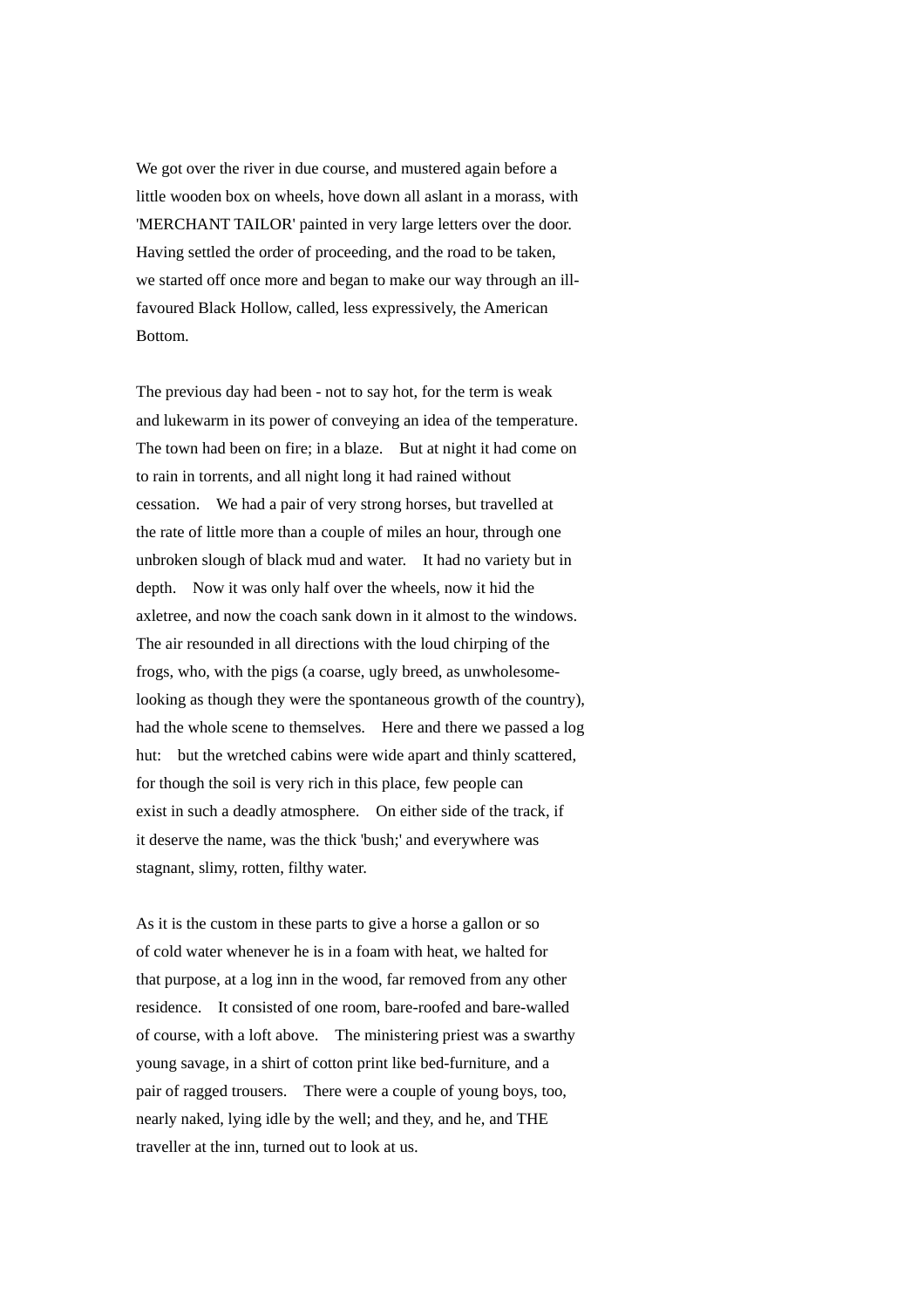The traveller was an old man with a grey gristly beard two inches long, a shaggy moustache of the same hue, and enormous eyebrows; which almost obscured his lazy, semi-drunken glance, as he stood regarding us with folded arms: poising himself alternately upon his toes and heels. On being addressed by one of the party, he drew nearer, and said, rubbing his chin (which scraped under his horny hand like fresh gravel beneath a nailed shoe), that he was from Delaware, and had lately bought a farm 'down there,' pointing into one of the marshes where the stunted trees were thickest. He was 'going,' he added, to St. Louis, to fetch his family, whom he had left behind; but he seemed in no great hurry to bring on these incumbrances, for when we moved away, he loitered back into the cabin, and was plainly bent on stopping there so long as his money lasted. He was a great politician of course, and explained his opinions at some length to one of our company; but I only remember that he concluded with two sentiments, one of which was, Somebody for ever; and the other, Blast everybody else! which is by no means a bad abstract of the general creed in these matters.

When the horses were swollen out to about twice their natural dimensions (there seems to be an idea here, that this kind of inflation improves their going), we went forward again, through mud and mire, and damp, and festering heat, and brake and bush, attended always by the music of the frogs and pigs, until nearly noon, when we halted at a place called Belleville.

Belleville was a small collection of wooden houses, huddled together in the very heart of the bush and swamp. Many of them had singularly bright doors of red and yellow; for the place had been lately visited by a travelling painter, 'who got along,' as I was told, 'by eating his way.' The criminal court was sitting, and was at that moment trying some criminals for horse-stealing: with whom it would most likely go hard: for live stock of all kinds being necessarily very much exposed in the woods, is held by the community in rather higher value than human life; and for this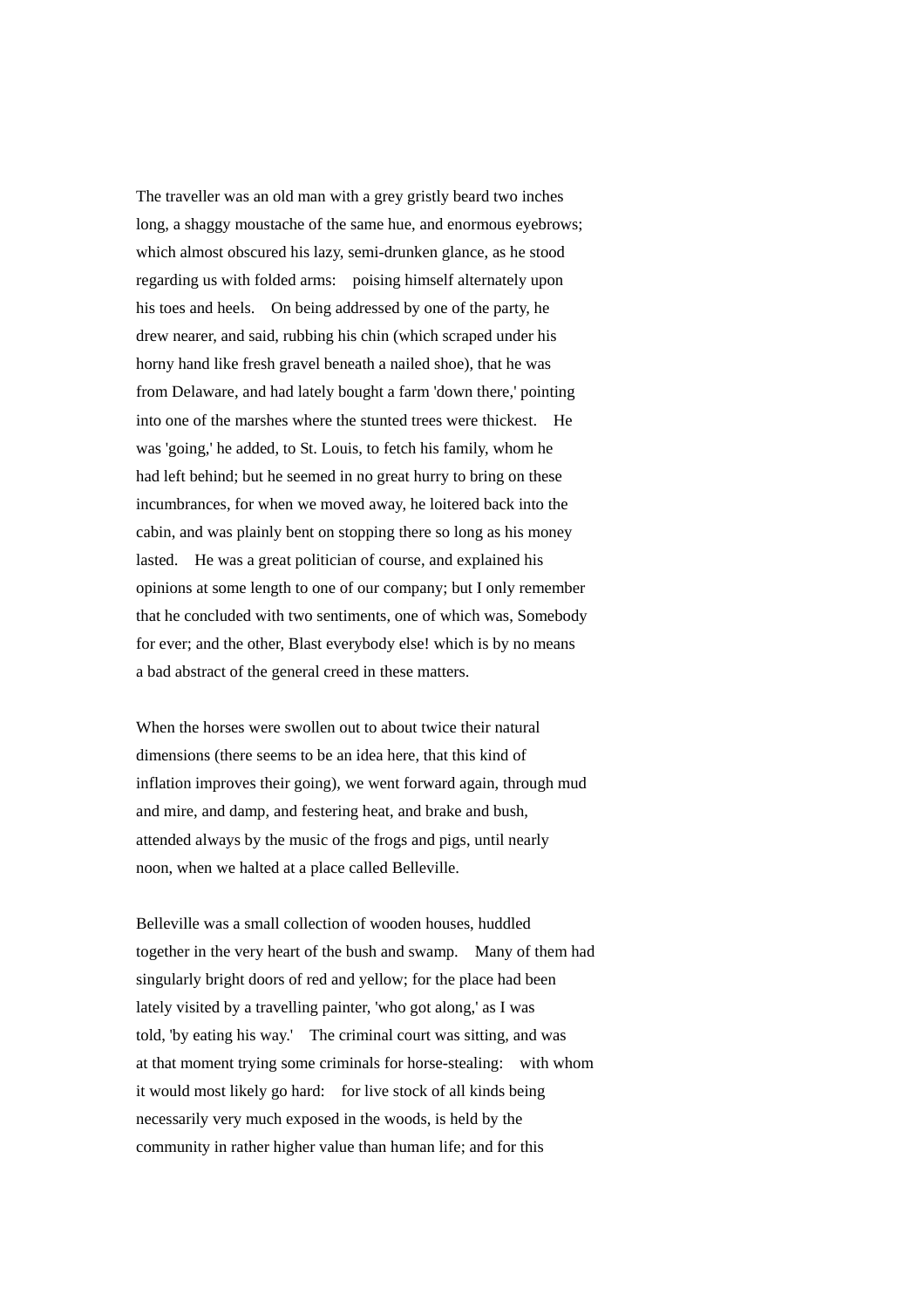reason, juries generally make a point of finding all men indicted for cattle-stealing, guilty, whether or no.

The horses belonging to the bar, the judge, and witnesses, were tied to temporary racks set up roughly in the road; by which is to be understood, a forest path, nearly knee-deep in mud and slime.

There was an hotel in this place, which, like all hotels in America, had its large dining-room for the public table. It was an odd, shambling, low-roofed out-house, half-cowshed and halfkitchen, with a coarse brown canvas table-cloth, and tin sconces stuck against the walls, to hold candles at supper-time. The horseman had gone forward to have coffee and some eatables prepared, and they were by this time nearly ready. He had ordered 'wheat-bread and chicken fixings,' in preference to 'corn-bread and common doings.' The latter kind of rejection includes only pork and bacon. The former comprehends broiled ham, sausages, veal cutlets, steaks, and such other viands of that nature as may be supposed, by a tolerably wide poetical construction, 'to fix' a chicken comfortably in the digestive organs of any lady or gentleman.

On one of the door-posts at this inn, was a tin plate, whereon was inscribed in characters of gold, 'Doctor Crocus;' and on a sheet of paper, pasted up by the side of this plate, was a written announcement that Dr. Crocus would that evening deliver a lecture on Phrenology for the benefit of the Belleville public; at a charge, for admission, of so much a head.

Straying up-stairs, during the preparation of the chicken fixings, I happened to pass the doctor's chamber; and as the door stood wide open, and the room was empty, I made bold to peep in.

It was a bare, unfurnished, comfortless room, with an unframed portrait hanging up at the head of the bed; a likeness, I take it, of the Doctor, for the forehead was fully displayed, and great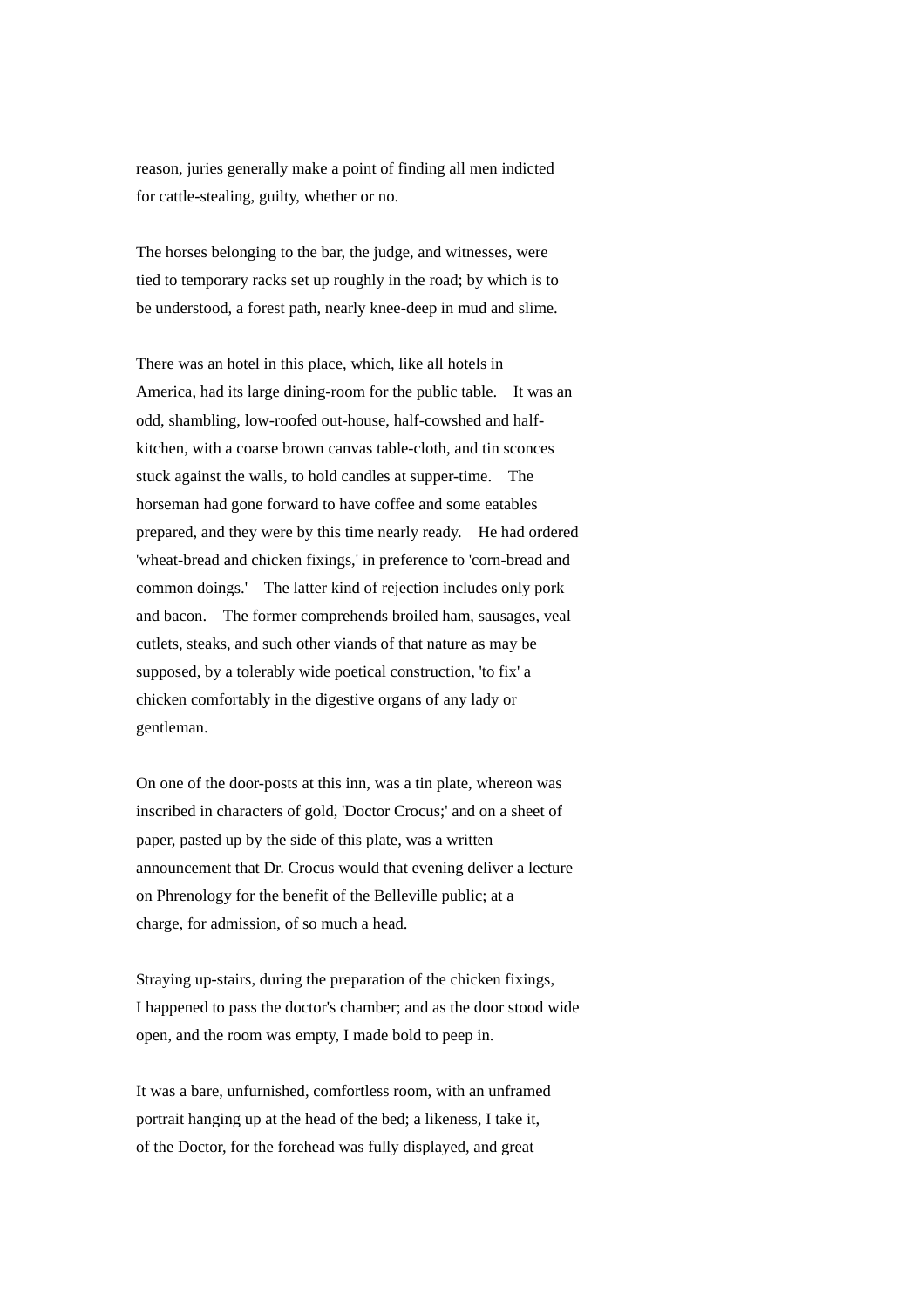stress was laid by the artist upon its phrenological developments. The bed itself was covered with an old patch-work counterpane. The room was destitute of carpet or of curtain. There was a damp fireplace without any stove, full of wood ashes; a chair, and a very small table; and on the last-named piece of furniture was displayed, in grand array, the doctor's library, consisting of some half-dozen greasy old books.

Now, it certainly looked about the last apartment on the whole earth out of which any man would be likely to get anything to do him good. But the door, as I have said, stood coaxingly open, and plainly said in conjunction with the chair, the portrait, the table, and the books, 'Walk in, gentlemen, walk in! Don't be ill, gentlemen, when you may be well in no time. Doctor Crocus is here, gentlemen, the celebrated Dr. Crocus! Dr. Crocus has come all this way to cure you, gentlemen. If you haven't heard of Dr. Crocus, it's your fault, gentlemen, who live a little way out of the world here: not Dr. Crocus's. Walk in, gentlemen, walk in!'

In the passage below, when I went down-stairs again, was Dr. Crocus himself. A crowd had flocked in from the Court House, and a voice from among them called out to the landlord, 'Colonel! introduce Doctor Crocus.'

'Mr. Dickens,' says the colonel, 'Doctor Crocus.'

Upon which Doctor Crocus, who is a tall, fine-looking Scotchman, but rather fierce and warlike in appearance for a professor of the peaceful art of healing, bursts out of the concourse with his right arm extended, and his chest thrown out as far as it will possibly come, and says:

'Your countryman, sir!'

Whereupon Doctor Crocus and I shake hands; and Doctor Crocus looks as if I didn't by any means realise his expectations, which, in a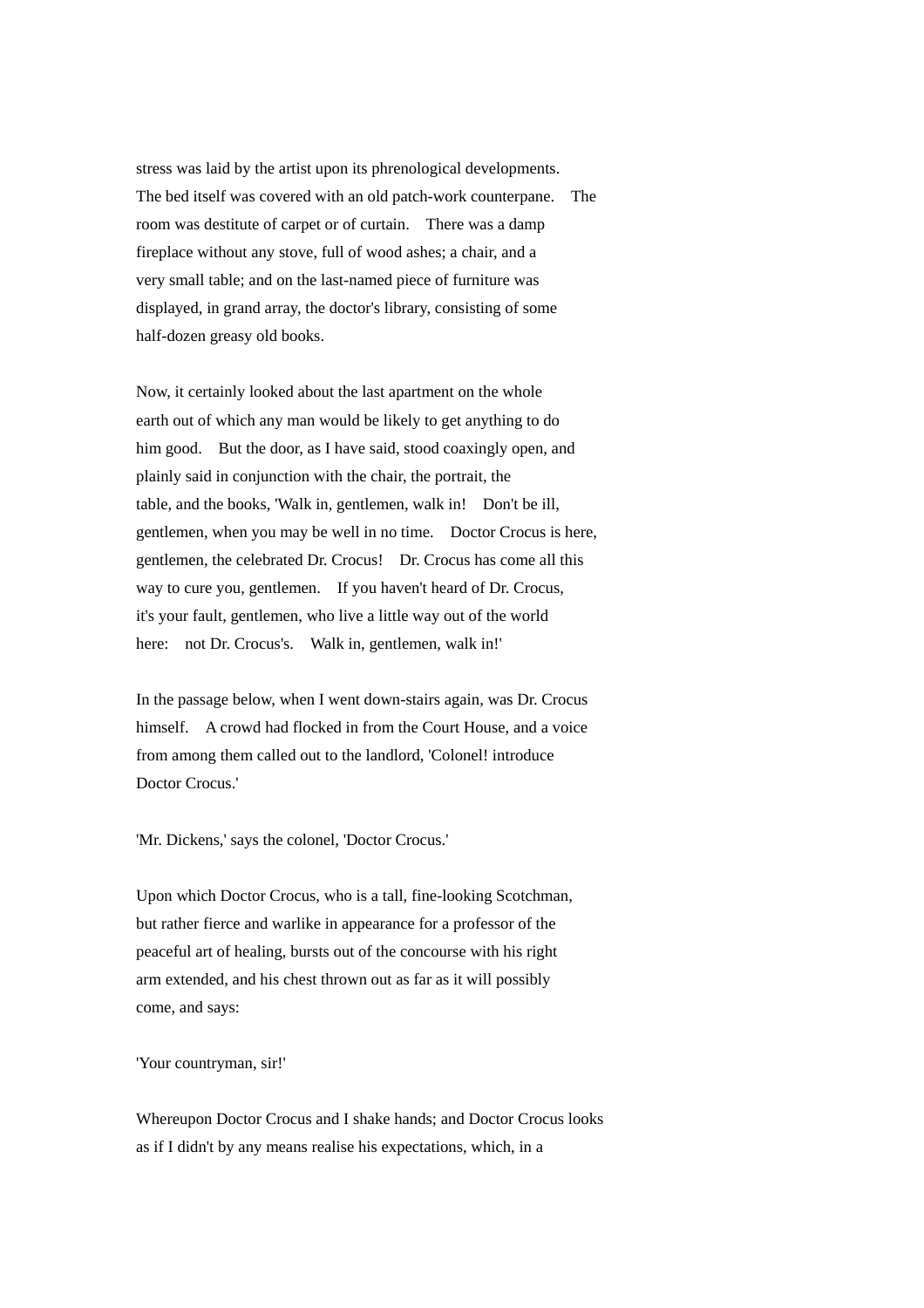linen blouse, and a great straw hat, with a green ribbon, and no gloves, and my face and nose profusely ornamented with the stings of mosquitoes and the bites of bugs, it is very likely I did not.

'Long in these parts, sir?' says I.

'Three or four months, sir,' says the Doctor.

'Do you think of soon returning to the old country?' says I.

Doctor Crocus makes no verbal answer, but gives me an imploring look, which says so plainly 'Will you ask me that again, a little louder, if you please?' that I repeat the question.

'Think of soon returning to the old country, sir!' repeats the Doctor.

'To the old country, sir,' I rejoin.

Doctor Crocus looks round upon the crowd to observe the effect he produces, rubs his hands, and says, in a very loud voice:

'Not yet awhile, sir, not yet. You won't catch me at that just yet, sir. I am a little too fond of freedom for THAT, sir. Ha, ha! It's not so easy for a man to tear himself from a free country such as this is, sir. Ha, ha! No, no! Ha, ha! None of that till one's obliged to do it, sir. No, no!'

As Doctor Crocus says these latter words, he shakes his head, knowingly, and laughs again. Many of the bystanders shake their heads in concert with the doctor, and laugh too, and look at each other as much as to say, 'A pretty bright and first-rate sort of chap is Crocus!' and unless I am very much mistaken, a good many people went to the lecture that night, who never thought about phrenology, or about Doctor Crocus either, in all their lives before.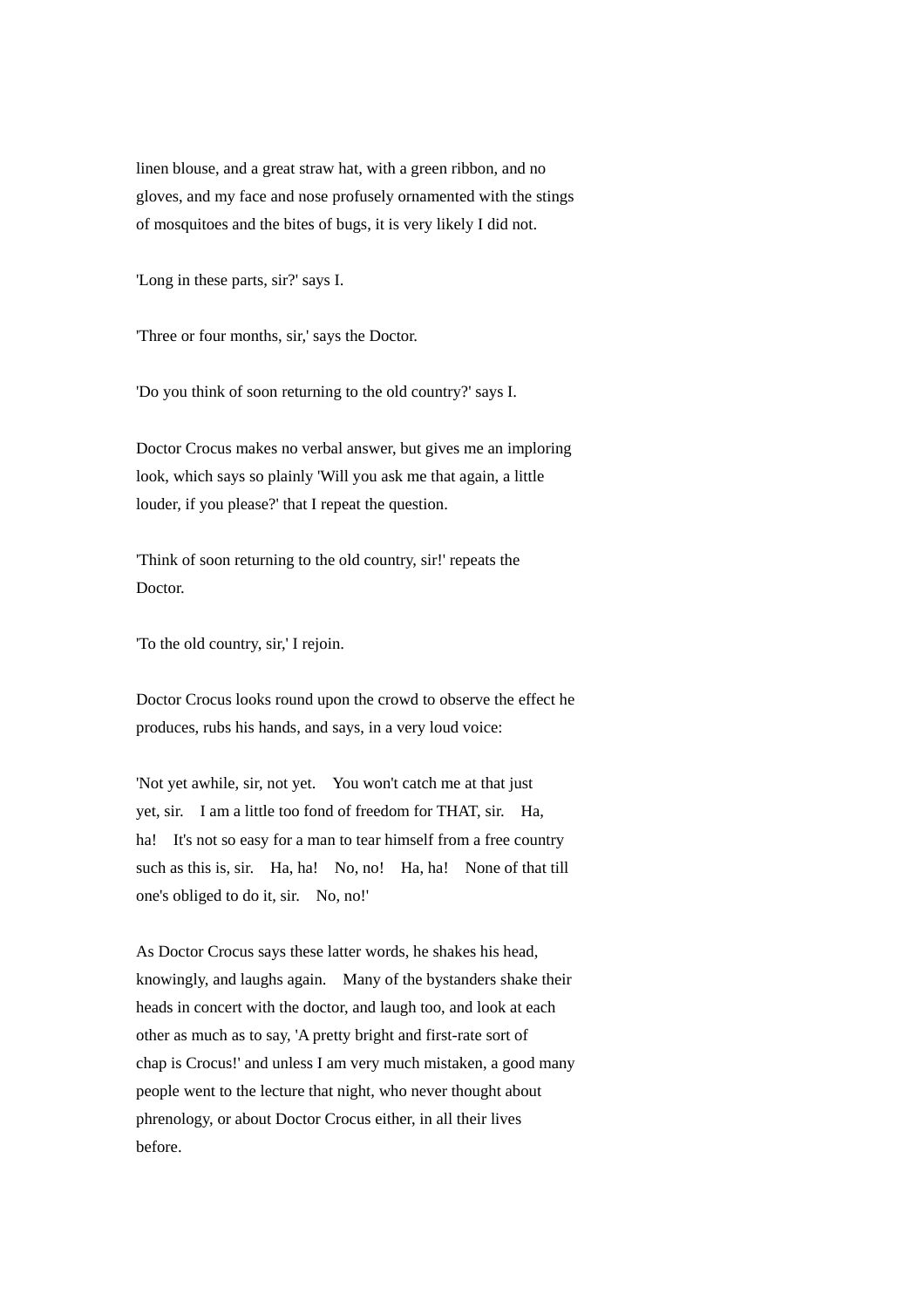From Belleville, we went on, through the same desolate kind of waste, and constantly attended, without the interval of a moment, by the same music; until, at three o'clock in the afternoon, we halted once more at a village called Lebanon to inflate the horses again, and give them some corn besides: of which they stood much in need. Pending this ceremony, I walked into the village, where I met a full-sized dwelling-house coming down-hill at a round trot, drawn by a score or more of oxen.

The public-house was so very clean and good a one, that the managers of the jaunt resolved to return to it and put up there for the night, if possible. This course decided on, and the horses being well refreshed, we again pushed forward, and came upon the Prairie at sunset.

It would be difficult to say why, or how - though it was possibly from having heard and read so much about it - but the effect on me was disappointment. Looking towards the setting sun, there lay, stretched out before my view, a vast expanse of level ground; unbroken, save by one thin line of trees, which scarcely amounted to a scratch upon the great blank; until it met the glowing sky, wherein it seemed to dip: mingling with its rich colours, and mellowing in its distant blue. There it lay, a tranquil sea or lake without water, if such a simile be admissible, with the day going down upon it: a few birds wheeling here and there: and solitude and silence reigning paramount around. But the grass was not yet high; there were bare black patches on the ground; and the few wild flowers that the eye could see, were poor and scanty. Great as the picture was, its very flatness and extent, which left nothing to the imagination, tamed it down and cramped its interest. I felt little of that sense of freedom and exhilaration which a Scottish heath inspires, or even our English downs awaken. It was lonely and wild, but oppressive in its barren monotony. I felt that in traversing the Prairies, I could never abandon myself to the scene, forgetful of all else; as I should do instinctively,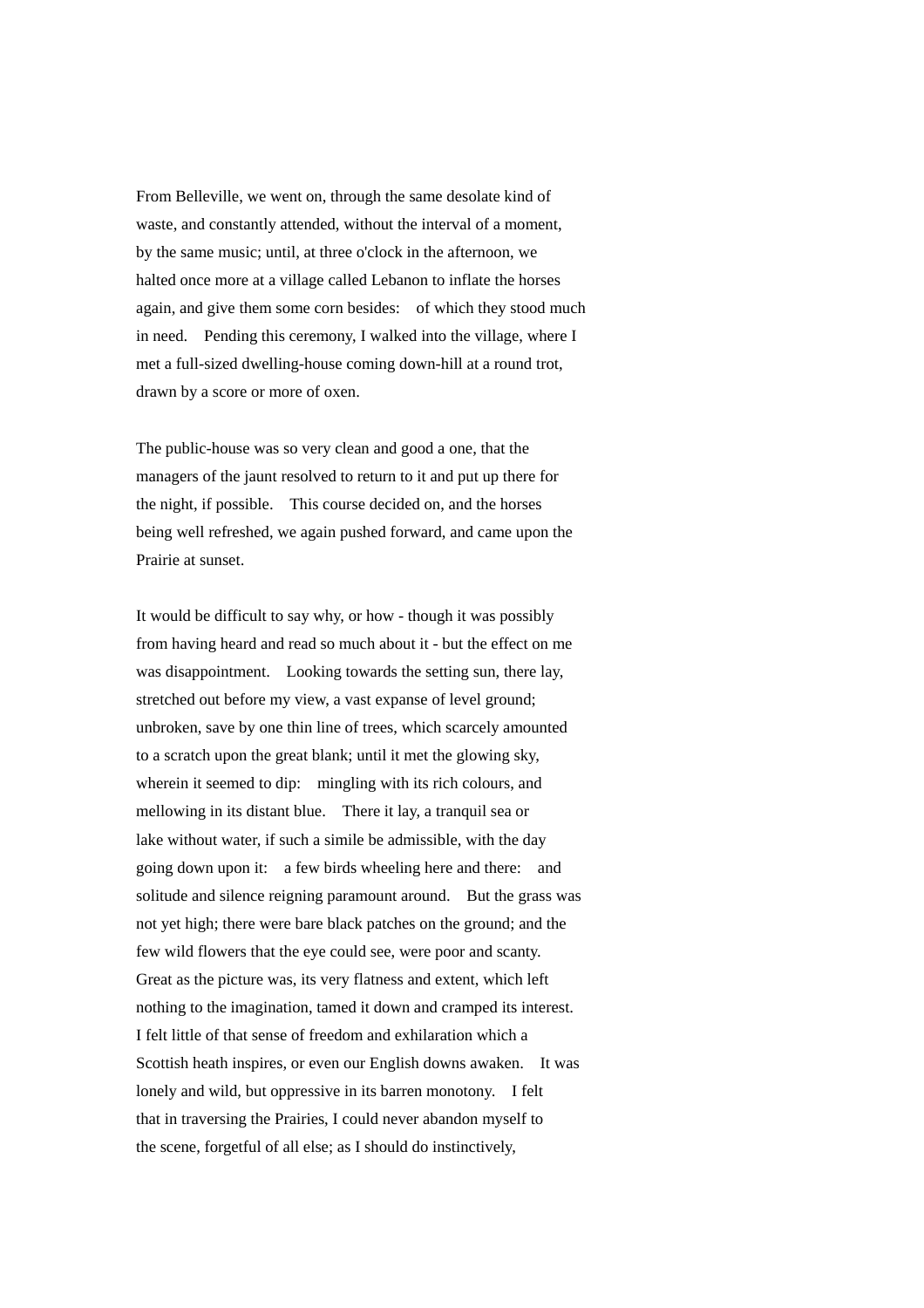were the heather underneath my feet, or an iron-bound coast beyond; but should often glance towards the distant and frequently-receding line of the horizon, and wish it gained and passed. It is not a scene to be forgotten, but it is scarcely one, I think (at all events, as I saw it), to remember with much pleasure, or to covet the looking-on again, in after-life.

We encamped near a solitary log-house, for the sake of its water, and dined upon the plain. The baskets contained roast fowls, buffalo's tongue (an exquisite dainty, by the way), ham, bread, cheese, and butter; biscuits, champagne, sherry; lemons and sugar for punch; and abundance of rough ice. The meal was delicious, and the entertainers were the soul of kindness and good humour. I have often recalled that cheerful party to my pleasant recollection since, and shall not easily forget, in junketings nearer home with friends of older date, my boon companions on the Prairie.

Returning to Lebanon that night, we lay at the little inn at which we had halted in the afternoon. In point of cleanliness and comfort it would have suffered by no comparison with any English alehouse, of a homely kind, in England.

Rising at five o'clock next morning, I took a walk about the village: none of the houses were strolling about to-day, but it was early for them yet, perhaps: and then amused myself by lounging in a kind of farm-yard behind the tavern, of which the leading features were, a strange jumble of rough sheds for stables; a rude colonnade, built as a cool place of summer resort; a deep well; a great earthen mound for keeping vegetables in, in winter time; and a pigeon-house, whose little apertures looked, as they do in all pigeon-houses, very much too small for the admission of the plump and swelling-breasted birds who were strutting about it, though they tried to get in never so hard. That interest exhausted, I took a survey of the inn's two parlours, which were decorated with coloured prints of Washington, and President Madison, and of a white-faced young lady (much speckled by the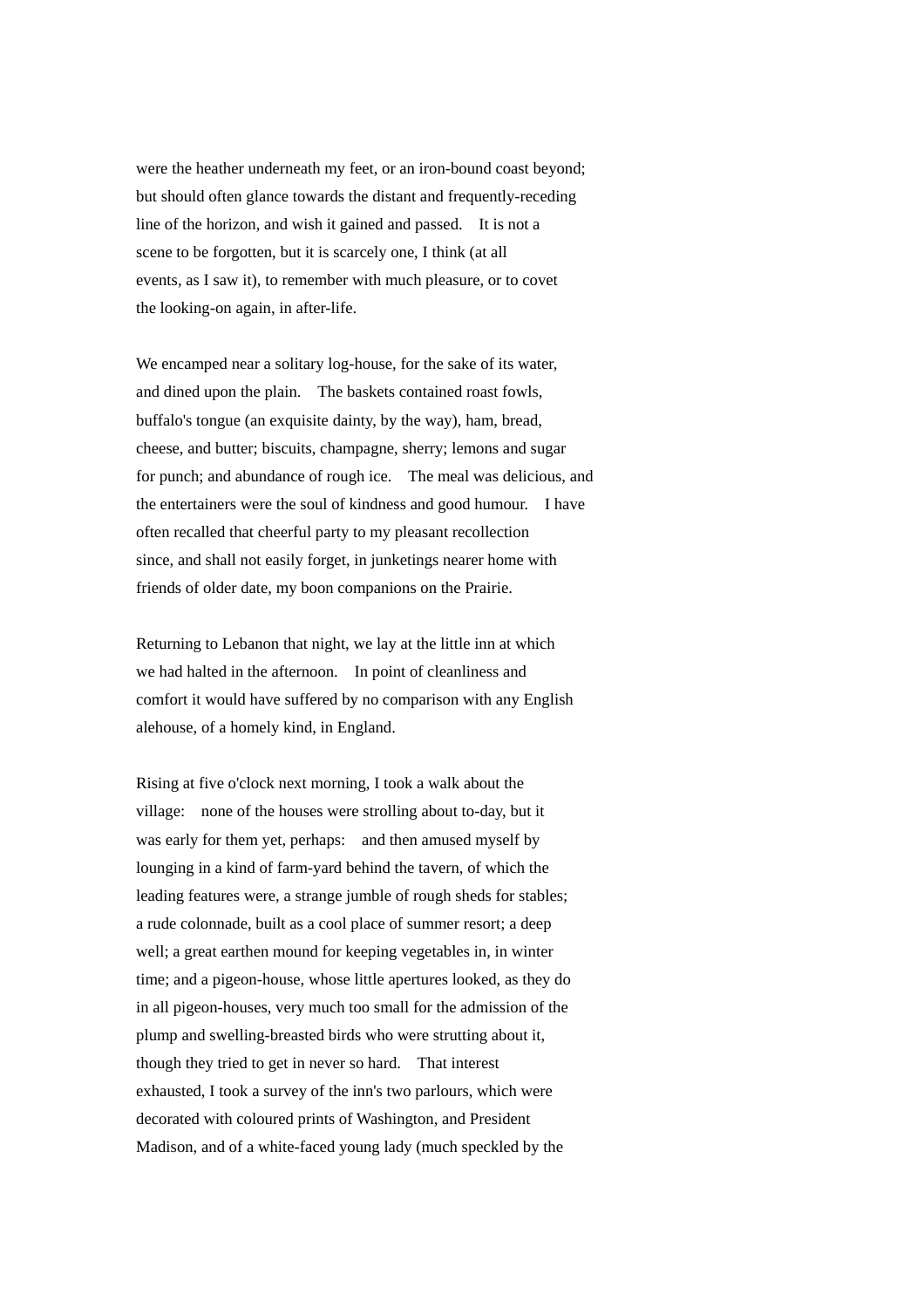flies), who held up her gold neck-chain for the admiration of the spectator, and informed all admiring comers that she was 'Just Seventeen:' although I should have thought her older. In the best room were two oil portraits of the kit-cat size, representing the landlord and his infant son; both looking as bold as lions, and staring out of the canvas with an intensity that would have been cheap at any price. They were painted, I think, by the artist who had touched up the Belleville doors with red and gold; for I seemed to recognise his style immediately.

After breakfast, we started to return by a different way from that which we had taken yesterday, and coming up at ten o'clock with an encampment of German emigrants carrying their goods in carts, who had made a rousing fire which they were just quitting, stopped there to refresh. And very pleasant the fire was; for, hot though it had been yesterday, it was quite cold to-day, and the wind blew keenly. Looming in the distance, as we rode along, was another of the ancient Indian burial-places, called The Monks' Mound; in memory of a body of fanatics of the order of La Trappe, who founded a desolate convent there, many years ago, when there were no settlers within a thousand miles, and were all swept off by the pernicious climate: in which lamentable fatality, few rational people will suppose, perhaps, that society experienced any very severe deprivation.

The track of to-day had the same features as the track of yesterday. There was the swamp, the bush, and the perpetual chorus of frogs, the rank unseemly growth, the unwholesome steaming earth. Here and there, and frequently too, we encountered a solitary broken-down waggon, full of some new settler's goods. It was a pitiful sight to see one of these vehicles deep in the mire; the axle-tree broken; the wheel lying idly by its side; the man gone miles away, to look for assistance; the woman seated among their wandering household gods with a baby at her breast, a picture of forlorn, dejected patience; the team of oxen crouching down mournfully in the mud, and breathing forth such clouds of vapour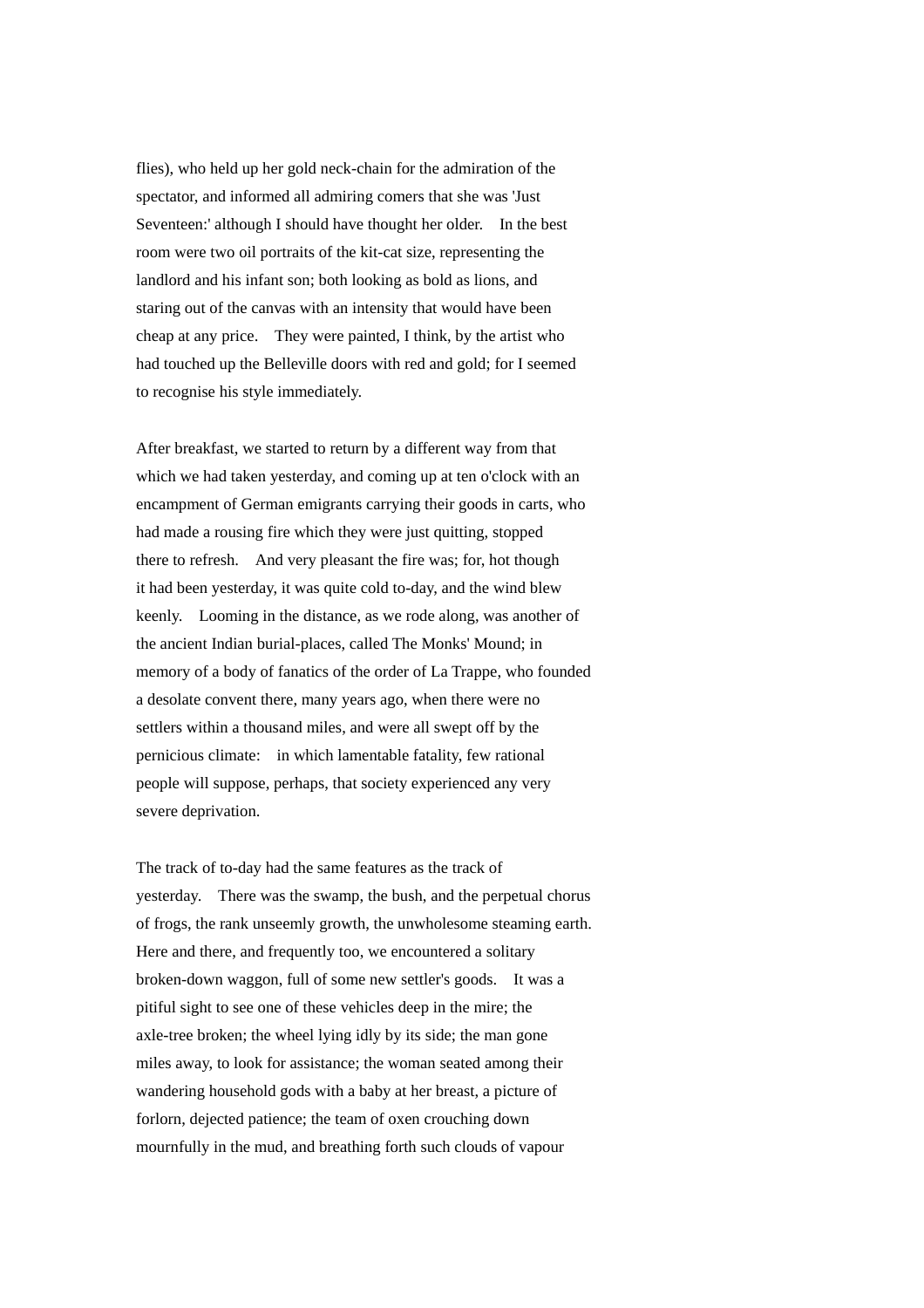from their mouths and nostrils, that all the damp mist and fog around seemed to have come direct from them.

In due time we mustered once again before the merchant tailor's, and having done so, crossed over to the city in the ferry-boat: passing, on the way, a spot called Bloody Island, the duellingground of St. Louis, and so designated in honour of the last fatal combat fought there, which was with pistols, breast to breast. Both combatants fell dead upon the ground; and possibly some rational people may think of them, as of the gloomy madmen on the Monks' Mound, that they were no great loss to the community.

## CHAPTER XIV - RETURN TO CINCINNATI. A STAGE-COACH RIDE FROM THAT CITY TO COLUMBUS, AND THENCE TO SANDUSKY. SO, BY LAKE ERIE, TO THE FALLS OF NIAGARA

AS I had a desire to travel through the interior of the state of Ohio, and to 'strike the lakes,' as the phrase is, at a small town called Sandusky, to which that route would conduct us on our way to Niagara, we had to return from St. Louis by the way we had come, and to retrace our former track as far as Cincinnati.

The day on which we were to take leave of St. Louis being very fine; and the steamboat, which was to have started I don't know how early in the morning, postponing, for the third or fourth time, her departure until the afternoon; we rode forward to an old French village on the river, called properly Carondelet, and nicknamed Vide Poche, and arranged that the packet should call for us there.

The place consisted of a few poor cottages, and two or three public-houses; the state of whose larders certainly seemed to justify the second designation of the village, for there was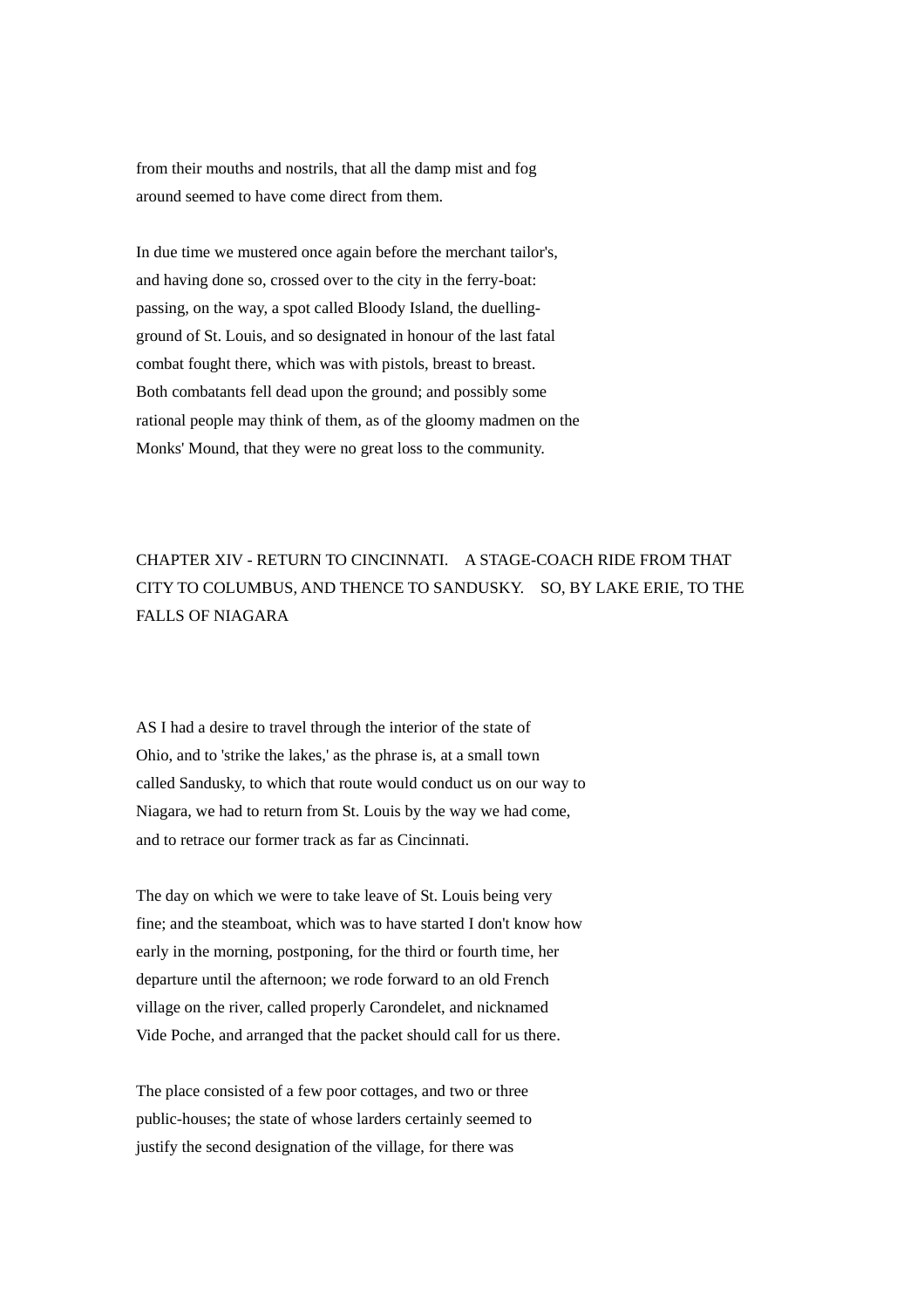nothing to eat in any of them. At length, however, by going back some half a mile or so, we found a solitary house where ham and coffee were procurable; and there we tarried to wait the advent of the boat, which would come in sight from the green before the door, a long way off.

It was a neat, unpretending village tavern, and we took our repast in a quaint little room with a bed in it, decorated with some old oil paintings, which in their time had probably done duty in a Catholic chapel or monastery. The fare was very good, and served with great cleanliness. The house was kept by a characteristic old couple, with whom we had a long talk, and who were perhaps a very good sample of that kind of people in the West.

The landlord was a dry, tough, hard-faced old fellow (not so very old either, for he was but just turned sixty, I should think), who had been out with the militia in the last war with England, and had seen all kinds of service, - except a battle; and he had been very near seeing that, he added: very near. He had all his life been restless and locomotive, with an irresistible desire for change; and was still the son of his old self: for if he had nothing to keep him at home, he said (slightly jerking his hat and his thumb towards the window of the room in which the old lady sat, as we stood talking in front of the house), he would clean up his musket, and be off to Texas to-morrow morning. He was one of the very many descendants of Cain proper to this continent, who seem destined from their birth to serve as pioneers in the great human army: who gladly go on from year to year extending its outposts, and leaving home after home behind them; and die at last, utterly regardless of their graves being left thousands of miles behind, by the wandering generation who succeed.

His wife was a domesticated, kind-hearted old soul, who had come with him, 'from the queen city of the world,' which, it seemed, was Philadelphia; but had no love for this Western country, and indeed had little reason to bear it any; having seen her children, one by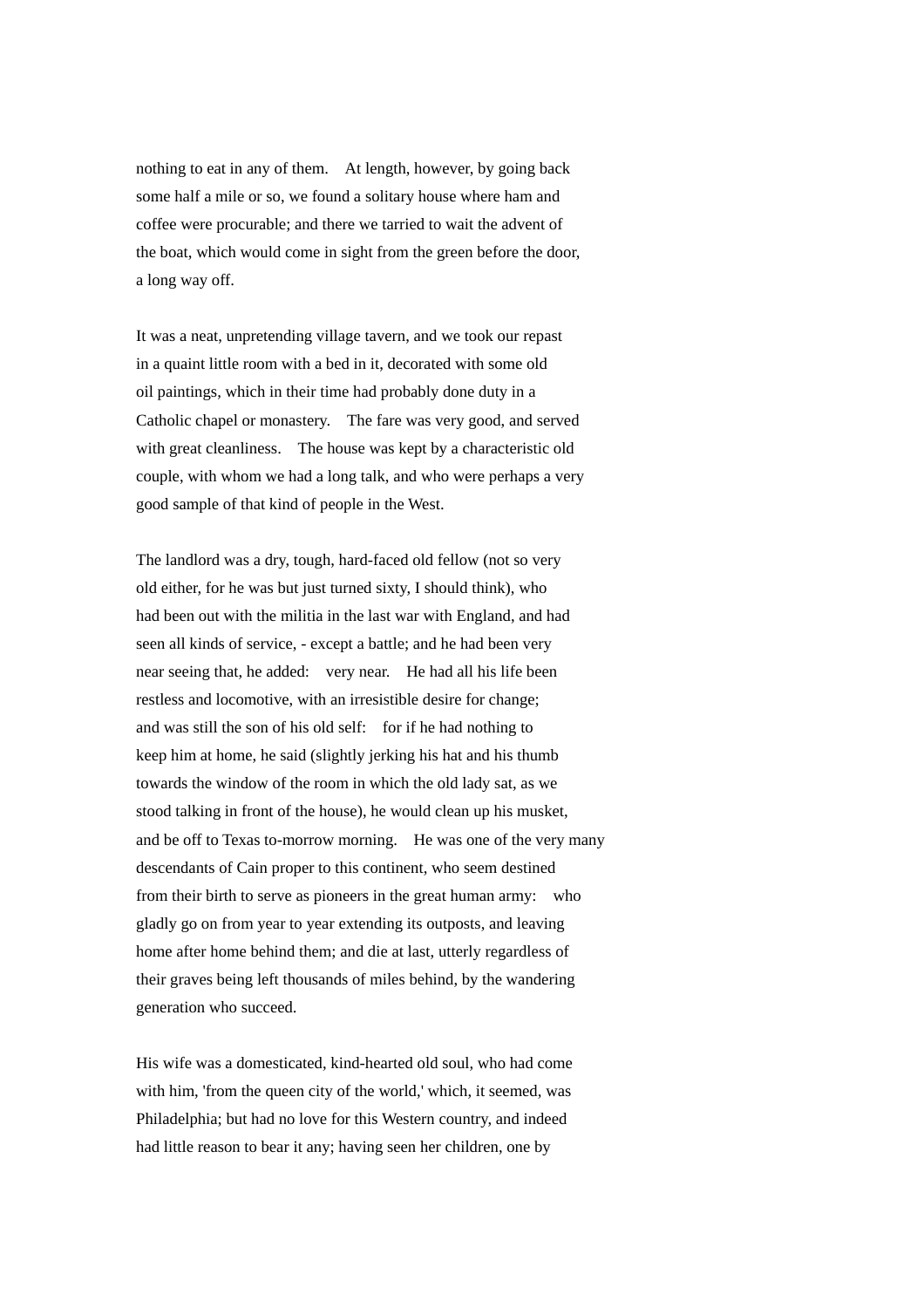one, die here of fever, in the full prime and beauty of their youth. Her heart was sore, she said, to think of them; and to talk on this theme, even to strangers, in that blighted place, so far from her old home, eased it somewhat, and became a melancholy pleasure.

The boat appearing towards evening, we bade adieu to the poor old lady and her vagrant spouse, and making for the nearest landingplace, were soon on board The Messenger again, in our old cabin, and steaming down the Mississippi.

If the coming up this river, slowly making head against the stream, be an irksome journey, the shooting down it with the turbid current is almost worse; for then the boat, proceeding at the rate of twelve or fifteen miles an hour, has to force its passage through a labyrinth of floating logs, which, in the dark, it is often impossible to see beforehand or avoid. All that night, the bell was never silent for five minutes at a time; and after every ring the vessel reeled again, sometimes beneath a single blow, sometimes beneath a dozen dealt in quick succession, the lightest of which seemed more than enough to beat in her frail keel, as though it had been pie-crust. Looking down upon the filthy river after dark, it seemed to be alive with monsters, as these black masses rolled upon the surface, or came starting up again, head first, when the boat, in ploughing her way among a shoal of such obstructions, drove a few among them for the moment under water. Sometimes the engine stopped during a long interval, and then before her and behind, and gathering close about her on all sides, were so many of these illfavoured obstacles that she was fairly hemmed in; the centre of a floating island; and was constrained to pause until they parted, somewhere, as dark clouds will do before the wind, and opened by degrees a channel out.

In good time next morning, however, we came again in sight of the detestable morass called Cairo; and stopping there to take in wood, lay alongside a barge, whose starting timbers scarcely held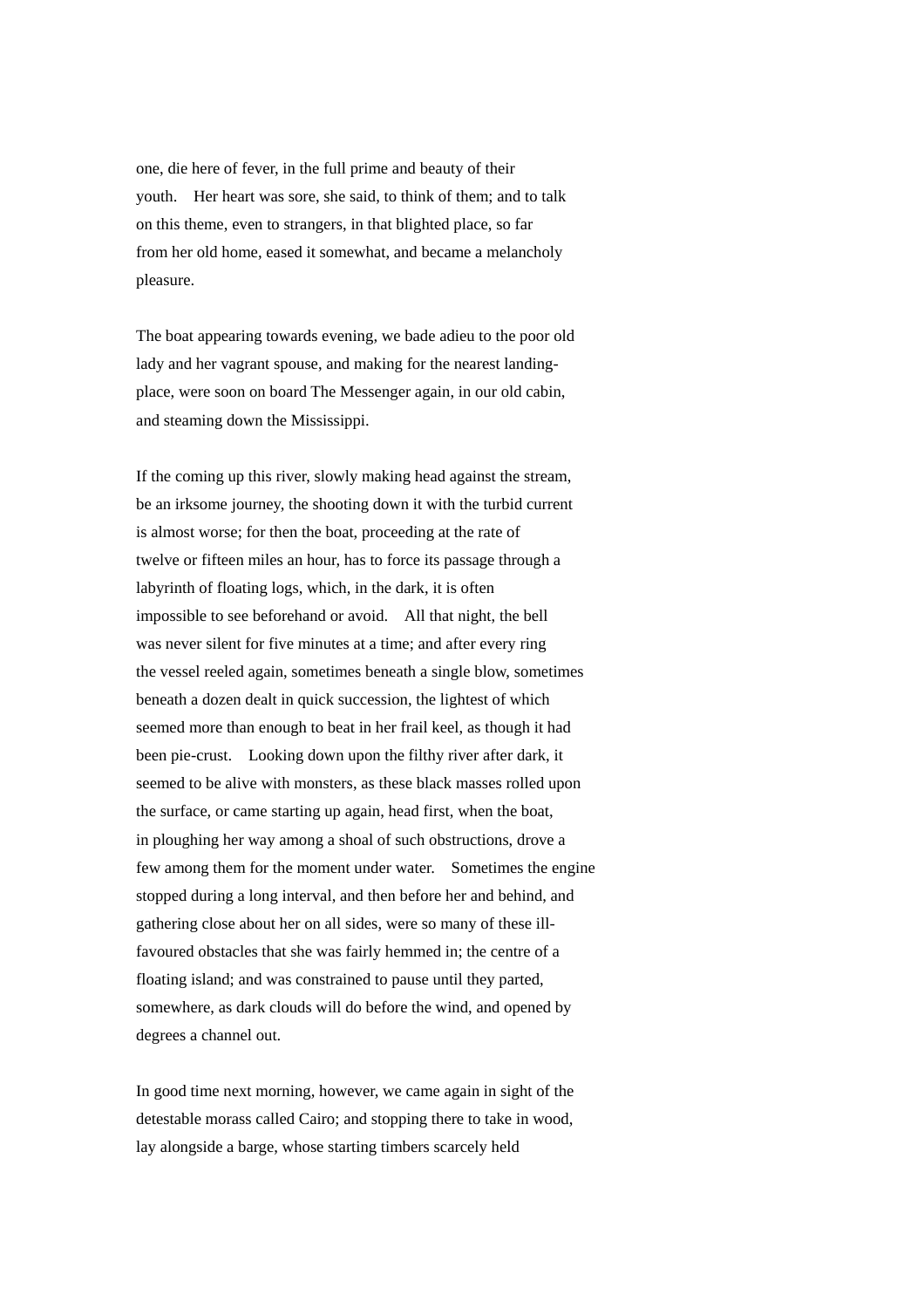together. It was moored to the bank, and on its side was painted 'Coffee House;' that being, I suppose, the floating paradise to which the people fly for shelter when they lose their houses for a month or two beneath the hideous waters of the Mississippi. But looking southward from this point, we had the satisfaction of seeing that intolerable river dragging its slimy length and ugly freight abruptly off towards New Orleans; and passing a yellow line which stretched across the current, were again upon the clear Ohio, never, I trust, to see the Mississippi more, saving in troubled dreams and nightmares. Leaving it for the company of its sparkling neighbour, was like the transition from pain to ease, or the awakening from a horrible vision to cheerful realities.

We arrived at Louisville on the fourth night, and gladly availed ourselves of its excellent hotel. Next day we went on in the Ben Franklin, a beautiful mail steamboat, and reached Cincinnati shortly after midnight. Being by this time nearly tired of sleeping upon shelves, we had remained awake to go ashore straightway; and groping a passage across the dark decks of other boats, and among labyrinths of engine-machinery and leaking casks of molasses, we reached the streets, knocked up the porter at the hotel where we had stayed before, and were, to our great joy, safely housed soon afterwards.

We rested but one day at Cincinnati, and then resumed our journey to Sandusky. As it comprised two varieties of stage-coach travelling, which, with those I have already glanced at, comprehend the main characteristics of this mode of transit in America, I will take the reader as our fellow-passenger, and pledge myself to perform the distance with all possible despatch.

Our place of destination in the first instance is Columbus. It is distant about a hundred and twenty miles from Cincinnati, but there is a macadamised road (rare blessing!) the whole way, and the rate of travelling upon it is six miles an hour.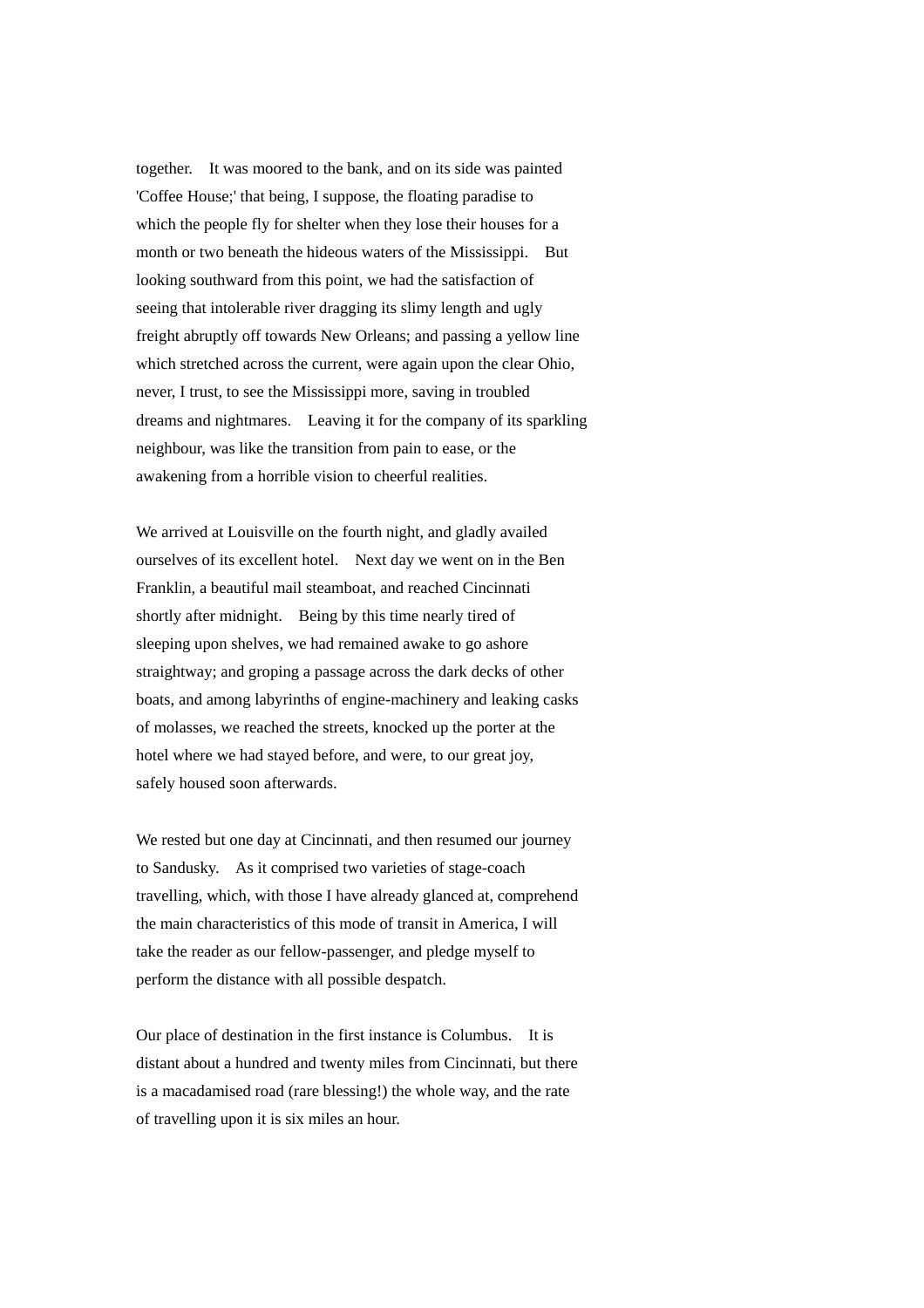We start at eight o'clock in the morning, in a great mail-coach, whose huge cheeks are so very ruddy and plethoric, that it appears to be troubled with a tendency of blood to the head. Dropsical it certainly is, for it will hold a dozen passengers inside. But, wonderful to add, it is very clean and bright, being nearly new; and rattles through the streets of Cincinnati gaily.

Our way lies through a beautiful country, richly cultivated, and luxuriant in its promise of an abundant harvest. Sometimes we pass a field where the strong bristling stalks of Indian corn look like a crop of walking-sticks, and sometimes an enclosure where the green wheat is springing up among a labyrinth of stumps; the primitive worm-fence is universal, and an ugly thing it is; but the farms are neatly kept, and, save for these differences, one might be travelling just now in Kent.

We often stop to water at a roadside inn, which is always dull and silent. The coachman dismounts and fills his bucket, and holds it to the horses' heads. There is scarcely ever any one to help him; there are seldom any loungers standing round; and never any stablecompany with jokes to crack. Sometimes, when we have changed our team, there is a difficulty in starting again, arising out of the prevalent mode of breaking a young horse: which is to catch him, harness him against his will, and put him in a stage-coach without further notice: but we get on somehow or other, after a great many kicks and a violent struggle; and jog on as before again.

Occasionally, when we stop to change, some two or three halfdrunken loafers will come loitering out with their hands in their pockets, or will be seen kicking their heels in rocking-chairs, or lounging on the window-sill, or sitting on a rail within the colonnade: they have not often anything to say though, either to us or to each other, but sit there idly staring at the coach and horses. The landlord of the inn is usually among them, and seems, of all the party, to be the least connected with the business of the house. Indeed he is with reference to the tavern, what the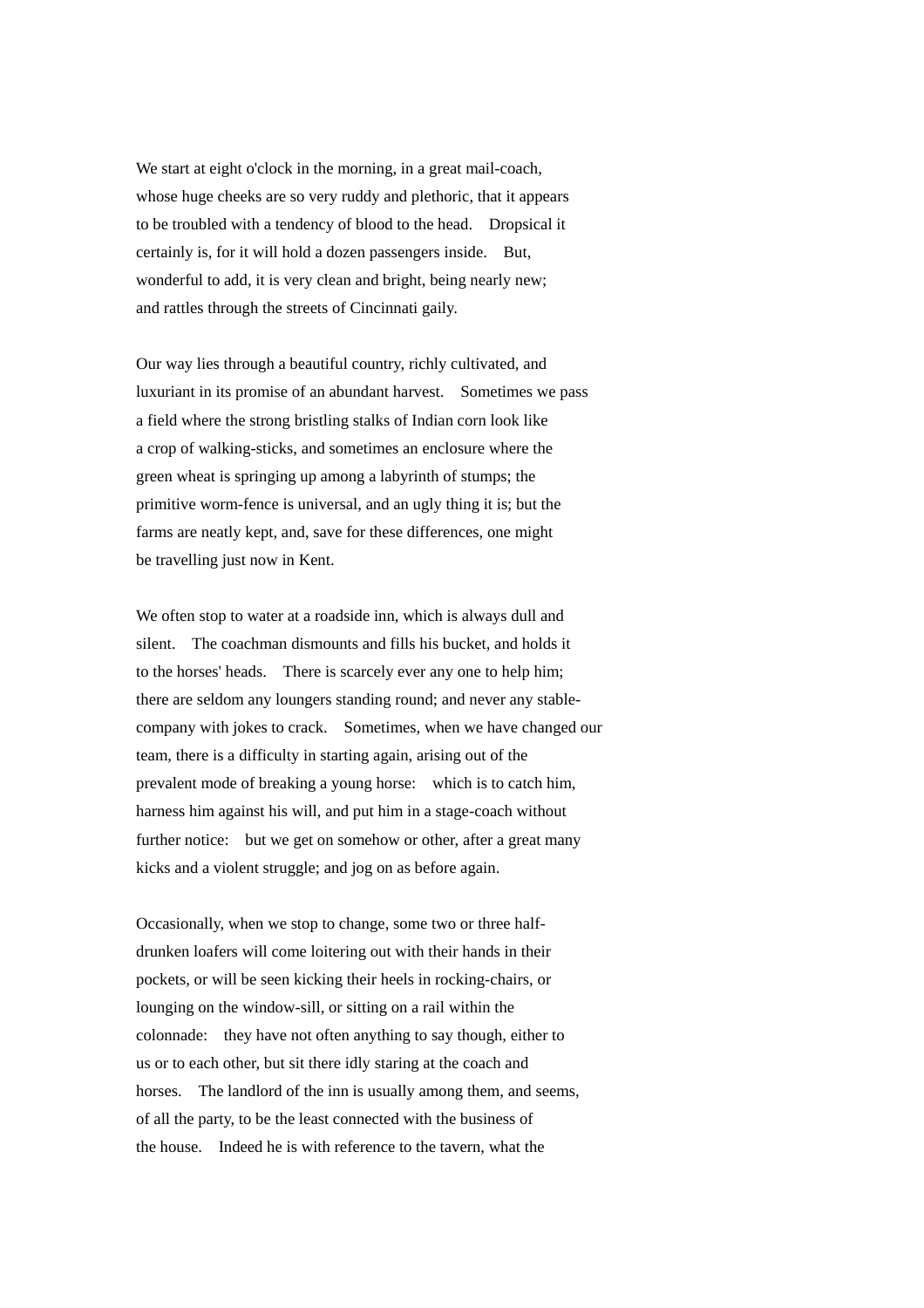driver is in relation to the coach and passengers: whatever happens in his sphere of action, he is quite indifferent, and perfectly easy in his mind.

The frequent change of coachmen works no change or variety in the coachman's character. He is always dirty, sullen, and taciturn. If he be capable of smartness of any kind, moral or physical, he has a faculty of concealing it which is truly marvellous. He never speaks to you as you sit beside him on the box, and if you speak to him, he answers (if at all) in monosyllables. He points out nothing on the road, and seldom looks at anything: being, to all appearance, thoroughly weary of it and of existence generally. As to doing the honours of his coach, his business, as I have said, is with the horses. The coach follows because it is attached to them and goes on wheels: not because you are in it. Sometimes, towards the end of a long stage, he suddenly breaks out into a discordant fragment of an election song, but his face never sings along with him: it is only his voice, and not often that.

He always chews and always spits, and never encumbers himself with a pocket-handkerchief. The consequences to the box passenger, especially when the wind blows towards him, are not agreeable.

Whenever the coach stops, and you can hear the voices of the inside passengers; or whenever any bystander addresses them, or any one among them; or they address each other; you will hear one phrase repeated over and over and over again to the most extraordinary extent. It is an ordinary and unpromising phrase enough, being neither more nor less than 'Yes, sir;' but it is adapted to every variety of circumstance, and fills up every pause in the conversation. Thus:-

The time is one o'clock at noon. The scene, a place where we are to stay and dine, on this journey. The coach drives up to the door of an inn. The day is warm, and there are several idlers lingering about the tavern, and waiting for the public dinner. Among them,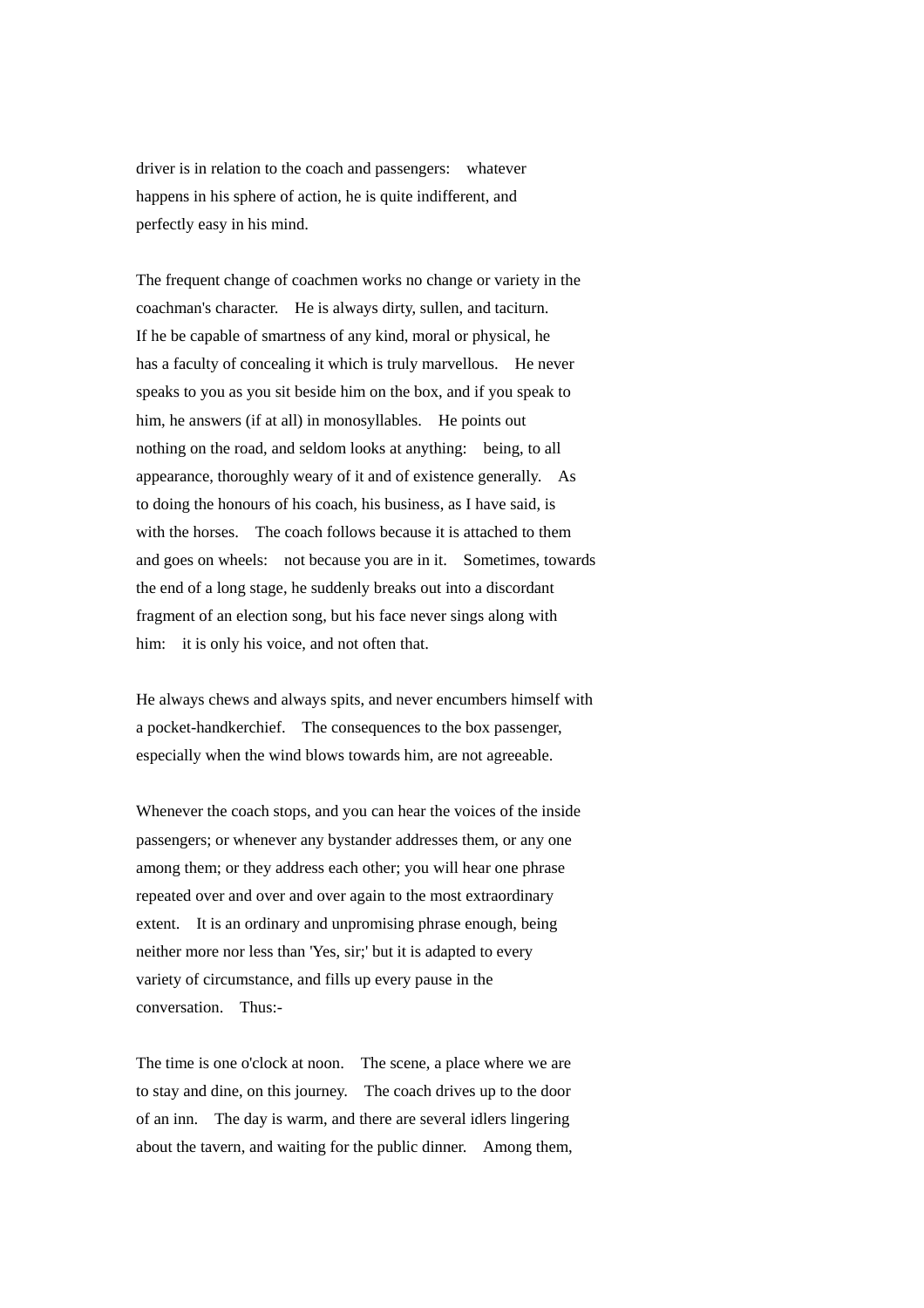is a stout gentleman in a brown hat, swinging himself to and fro in a rocking-chair on the pavement.

As the coach stops, a gentleman in a straw hat looks out of the window:

STRAW HAT. (To the stout gentleman in the rocking-chair.) I reckon that's Judge Jefferson, an't it?

BROWN HAT. (Still swinging; speaking very slowly; and without any emotion whatever.) Yes, sir.

STRAW HAT. Warm weather, Judge.

BROWN HAT. Yes, sir.

STRAW HAT. There was a snap of cold, last week.

BROWN HAT. Yes, sir.

STRAW HAT. Yes, sir.

A pause. They look at each other, very seriously.

STRAW HAT. I calculate you'll have got through that case of the corporation, Judge, by this time, now?

BROWN HAT. Yes, sir.

STRAW HAT. How did the verdict go, sir?

BROWN HAT. For the defendant, sir.

STRAW HAT. (Interrogatively.) Yes, sir?

BROWN HAT. (Affirmatively.) Yes, sir.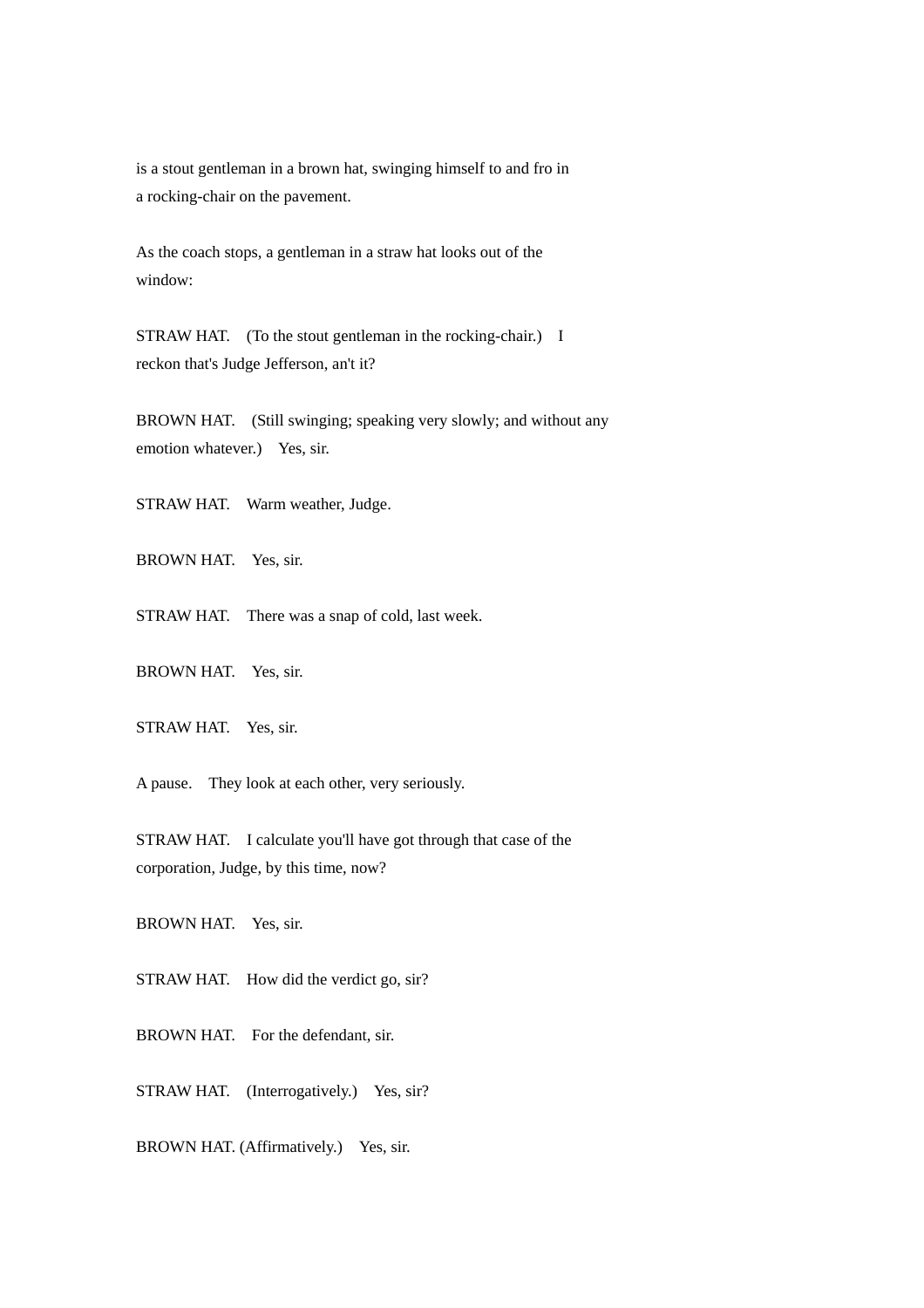BOTH. (Musingly, as each gazes down the street.) Yes, sir.

Another pause. They look at each other again, still more seriously than before.

BROWN HAT. This coach is rather behind its time to-day, I guess.

STRAW HAT. (Doubtingly.) Yes, sir.

BROWN HAT. (Looking at his watch.) Yes, sir; nigh upon two hours.

STRAW HAT. (Raising his eyebrows in very great surprise.) Yes, sir!

BROWN HAT. (Decisively, as he puts up his watch.) Yes, sir.

ALL THE OTHER INSIDE PASSENGERS. (Among themselves.) Yes, sir.

COACHMAN. (In a very surly tone.) No it an't.

STRAW HAT. (To the coachman.) Well, I don't know, sir. We were a pretty tall time coming that last fifteen mile. That's a fact.

The coachman making no reply, and plainly declining to enter into any controversy on a subject so far removed from his sympathies and feelings, another passenger says, 'Yes, sir;' and the gentleman in the straw hat in acknowledgment of his courtesy, says 'Yes, sir,' to him, in return. The straw hat then inquires of the brown hat, whether that coach in which he (the straw hat) then sits, is not a new one? To which the brown hat again makes answer, 'Yes, sir.'

STRAW HAT. I thought so. Pretty loud smell of varnish, sir?

BROWN HAT. Yes, sir.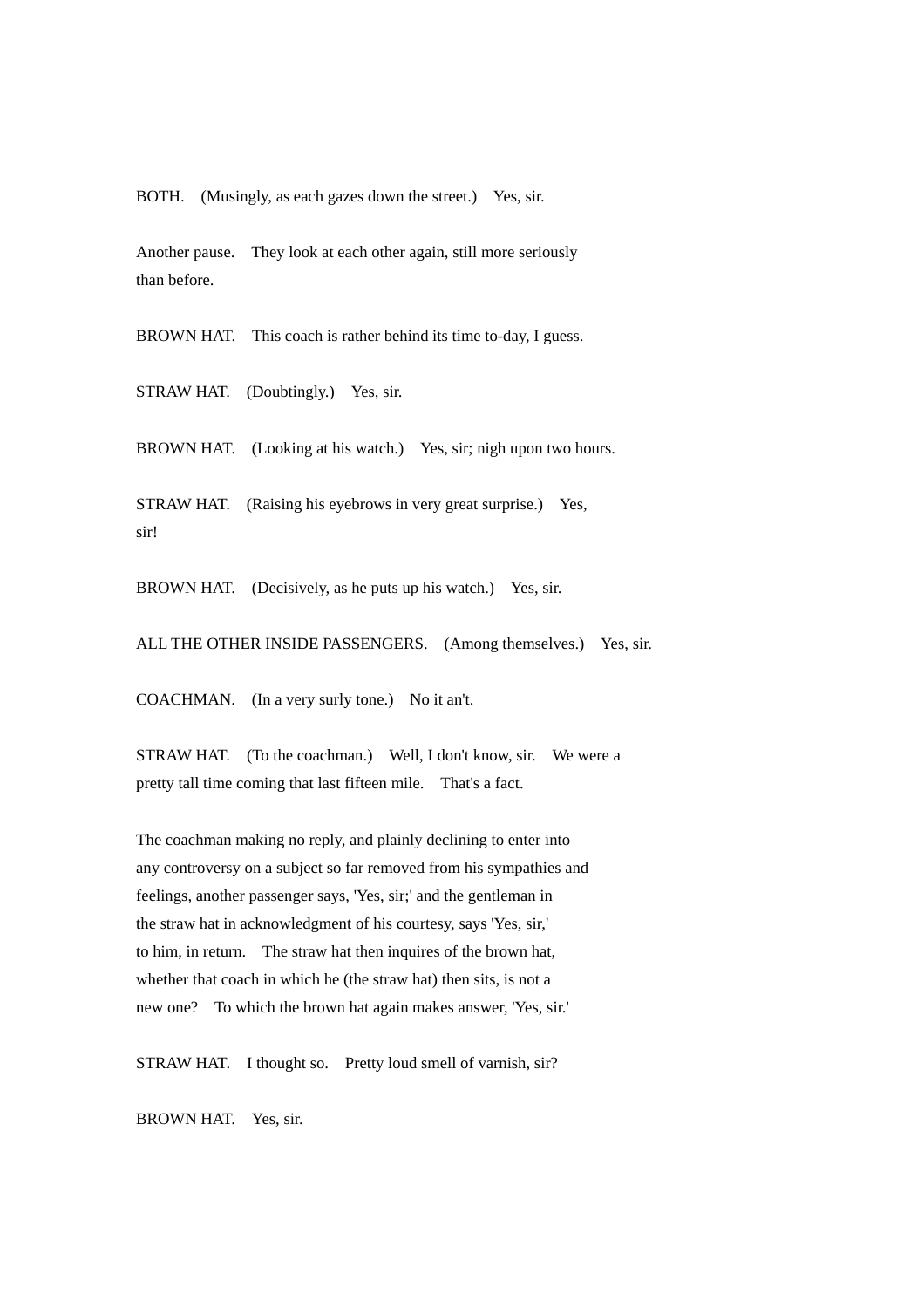## ALL THE OTHER INSIDE PASSENGERS. Yes, sir.

BROWN HAT. (To the company in general.) Yes, sir.

The conversational powers of the company having been by this time pretty heavily taxed, the straw hat opens the door and gets out; and all the rest alight also. We dine soon afterwards with the boarders in the house, and have nothing to drink but tea and coffee. As they are both very bad and the water is worse, I ask for brandy; but it is a Temperance Hotel, and spirits are not to be had for love or money. This preposterous forcing of unpleasant drinks down the reluctant throats of travellers is not at all uncommon in America, but I never discovered that the scruples of such wincing landlords induced them to preserve any unusually nice balance between the quality of their fare, and their scale of charges: on the contrary, I rather suspected them of diminishing the one and exalting the other, by way of recompense for the loss of their profit on the sale of spirituous liquors. After all, perhaps, the plainest course for persons of such tender consciences, would be, a total abstinence from tavern-keeping.

Dinner over, we get into another vehicle which is ready at the door (for the coach has been changed in the interval), and resume our journey; which continues through the same kind of country until evening, when we come to the town where we are to stop for tea and supper; and having delivered the mail bags at the Post-office, ride through the usual wide street, lined with the usual stores and houses (the drapers always having hung up at their door, by way of sign, a piece of bright red cloth), to the hotel where this meal is prepared. There being many boarders here, we sit down, a large party, and a very melancholy one as usual. But there is a buxom hostess at the head of the table, and opposite, a simple Welsh schoolmaster with his wife and child; who came here, on a speculation of greater promise than performance, to teach the classics: and they are sufficient subjects of interest until the meal is over, and another coach is ready. In it we go on once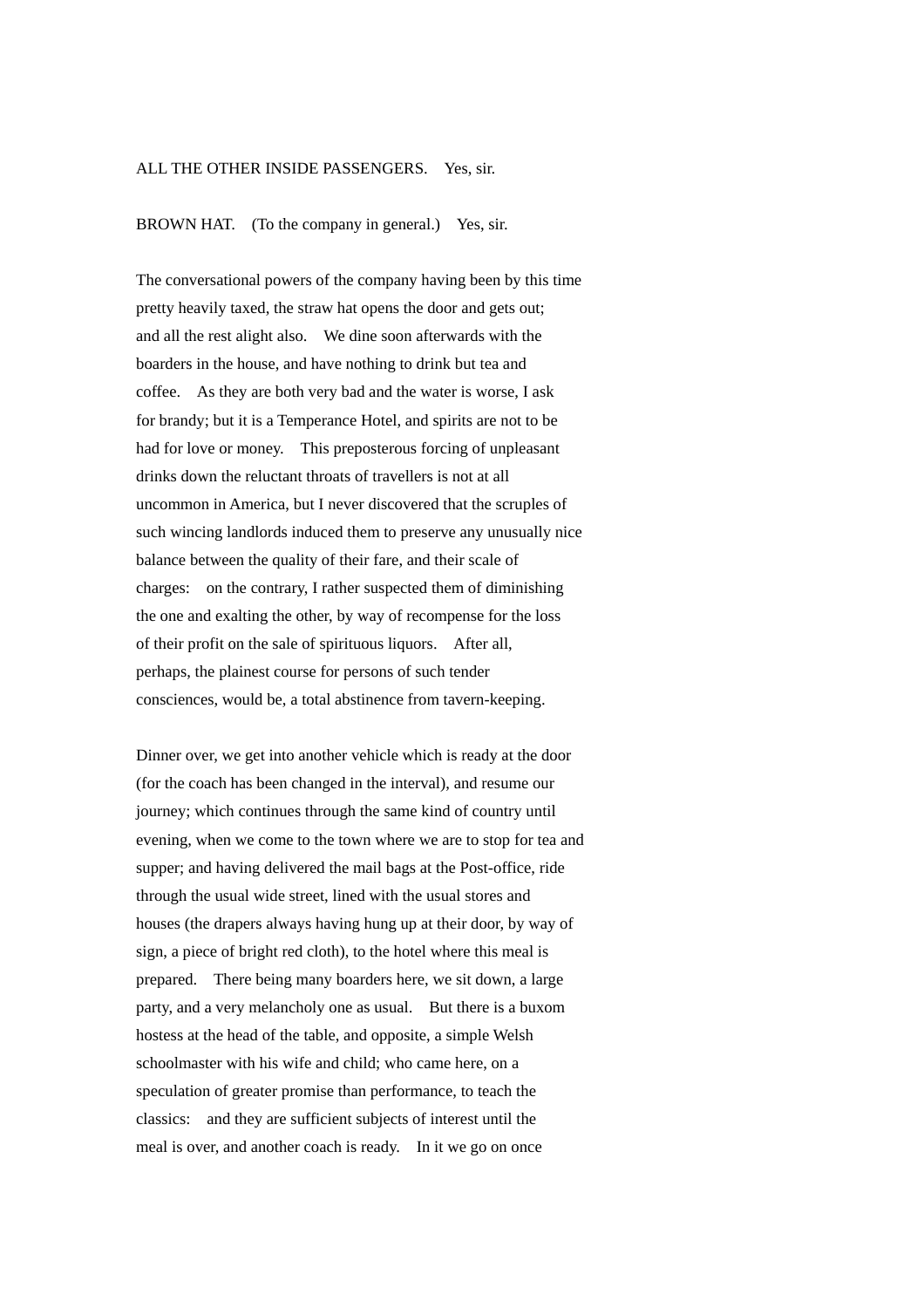more, lighted by a bright moon, until midnight; when we stop to change the coach again, and remain for half an hour or so in a miserable room, with a blurred lithograph of Washington over the smoky fire-place, and a mighty jug of cold water on the table: to which refreshment the moody passengers do so apply themselves that they would seem to be, one and all, keen patients of Dr. Sangrado. Among them is a very little boy, who chews tobacco like a very big one; and a droning gentleman, who talks arithmetically and statistically on all subjects, from poetry downwards; and who always speaks in the same key, with exactly the same emphasis, and with very grave deliberation. He came outside just now, and told me how that the uncle of a certain young lady who had been spirited away and married by a certain captain, lived in these parts; and how this uncle was so valiant and ferocious that he shouldn't wonder if he were to follow the said captain to England, 'and shoot him down in the street wherever he found him;' in the feasibility of which strong measure I, being for the moment rather prone to contradiction, from feeling half asleep and very tired, declined to acquiesce: assuring him that if the uncle did resort to it, or gratified any other little whim of the like nature, he would find himself one morning prematurely throttled at the Old Bailey: and that he would do well to make his will before he went, as he would certainly want it before he had been in Britain very long.

On we go, all night, and by-and-by the day begins to break, and presently the first cheerful rays of the warm sun come slanting on us brightly. It sheds its light upon a miserable waste of sodden grass, and dull trees, and squalid huts, whose aspect is forlorn and grievous in the last degree. A very desert in the wood, whose growth of green is dank and noxious like that upon the top of standing water: where poisonous fungus grows in the rare footprint on the oozy ground, and sprouts like witches' coral, from the crevices in the cabin wall and floor; it is a hideous thing to lie upon the very threshold of a city. But it was purchased years ago, and as the owner cannot be discovered, the State has been unable to reclaim it. So there it remains, in the midst of cultivation and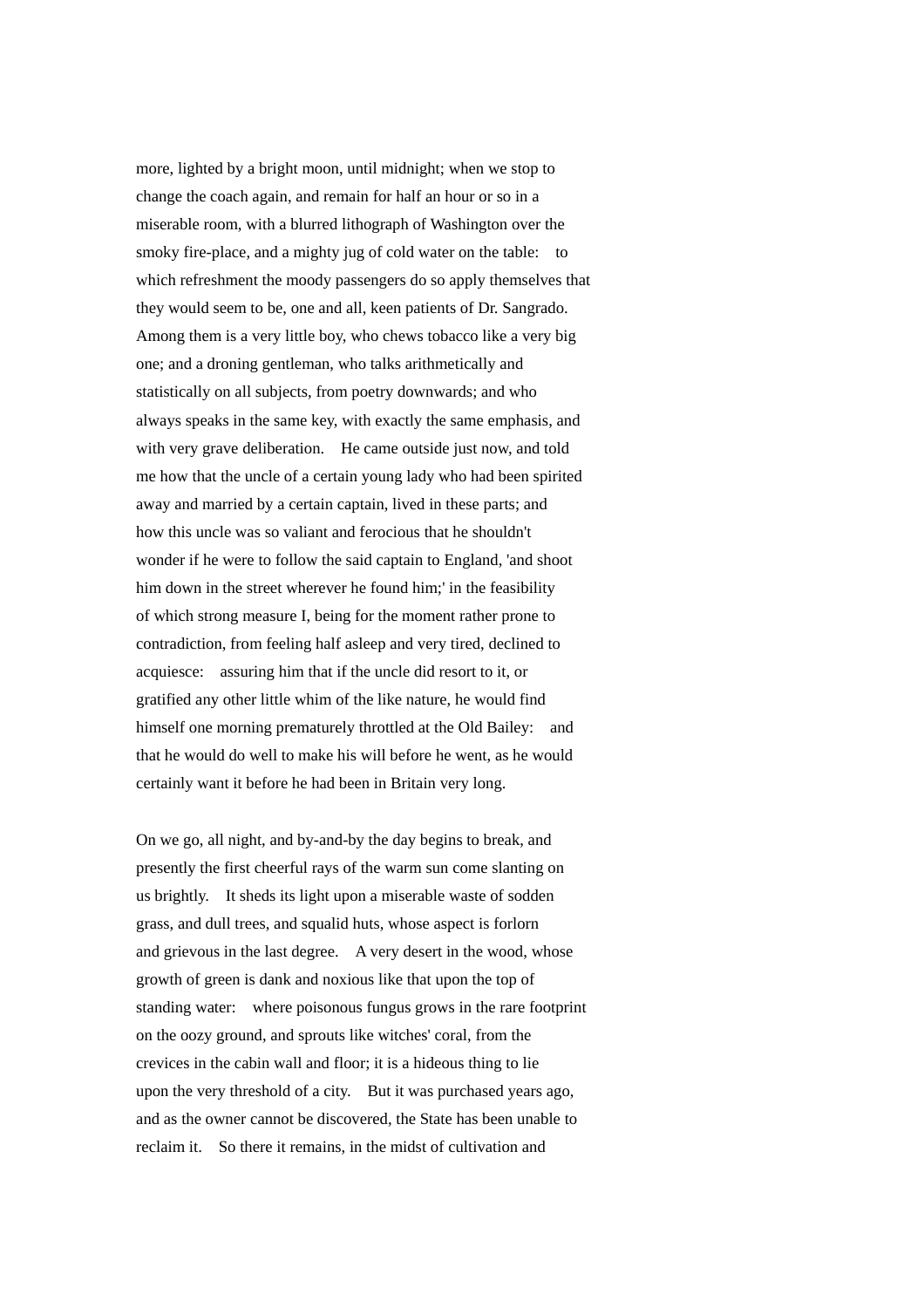improvement, like ground accursed, and made obscene and rank by some great crime.

We reached Columbus shortly before seven o'clock, and stayed there, to refresh, that day and night: having excellent apartments in a very large unfinished hotel called the Neill House, which were richly fitted with the polished wood of the black walnut, and opened on a handsome portico and stone verandah, like rooms in some Italian mansion. The town is clean and pretty, and of course is 'going to be' much larger. It is the seat of the State legislature of Ohio, and lays claim, in consequence, to some consideration and importance.

There being no stage-coach next day, upon the road we wished to take, I hired 'an extra,' at a reasonable charge to carry us to Tiffin; a small town from whence there is a railroad to Sandusky. This extra was an ordinary four-horse stage-coach, such as I have described, changing horses and drivers, as the stage-coach would, but was exclusively our own for the journey. To ensure our having horses at the proper stations, and being incommoded by no strangers, the proprietors sent an agent on the box, who was to accompany us the whole way through; and thus attended, and bearing with us, besides, a hamper full of savoury cold meats, and fruit, and wine, we started off again in high spirits, at half-past six o'clock next morning, very much delighted to be by ourselves, and disposed to enjoy even the roughest journey.

It was well for us, that we were in this humour, for the road we went over that day, was certainly enough to have shaken tempers that were not resolutely at Set Fair, down to some inches below Stormy. At one time we were all flung together in a heap at the bottom of the coach, and at another we were crushing our heads against the roof. Now, one side was down deep in the mire, and we were holding on to the other. Now, the coach was lying on the tails of the two wheelers; and now it was rearing up in the air, in a frantic state, with all four horses standing on the top of an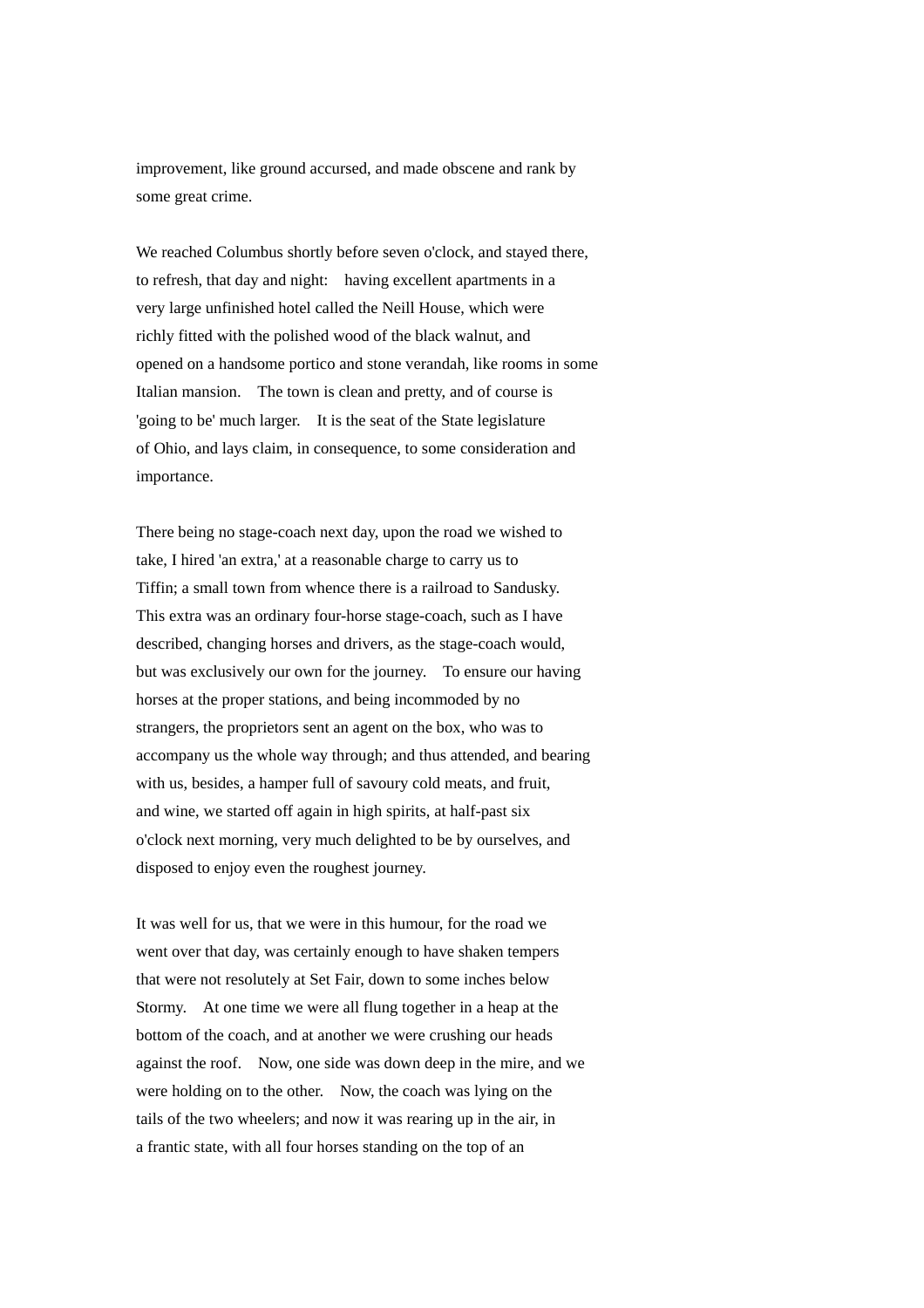insurmountable eminence, looking coolly back at it, as though they would say 'Unharness us. It can't be done.' The drivers on these roads, who certainly get over the ground in a manner which is quite miraculous, so twist and turn the team about in forcing a passage, corkscrew fashion, through the bogs and swamps, that it was quite a common circumstance on looking out of the window, to see the coachman with the ends of a pair of reins in his hands, apparently driving nothing, or playing at horses, and the leaders staring at one unexpectedly from the back of the coach, as if they had some idea of getting up behind. A great portion of the way was over what is called a corduroy road, which is made by throwing trunks of trees into a marsh, and leaving them to settle there. The very slightest of the jolts with which the ponderous carriage fell from log to log, was enough, it seemed, to have dislocated all the bones in the human body. It would be impossible to experience a similar set of sensations, in any other circumstances, unless perhaps in attempting to go up to the top of St. Paul's in an omnibus. Never, never once, that day, was the coach in any position, attitude, or kind of motion to which we are accustomed in coaches. Never did it make the smallest approach to one's experience of the proceedings of any sort of vehicle that goes on wheels.

Still, it was a fine day, and the temperature was delicious, and though we had left Summer behind us in the west, and were fast leaving Spring, we were moving towards Niagara and home. We alighted in a pleasant wood towards the middle of the day, dined on a fallen tree, and leaving our best fragments with a cottager, and our worst with the pigs (who swarm in this part of the country like grains of sand on the sea-shore, to the great comfort of our commissariat in Canada), we went forward again, gaily.

As night came on, the track grew narrower and narrower, until at last it so lost itself among the trees, that the driver seemed to find his way by instinct. We had the comfort of knowing, at least, that there was no danger of his falling asleep, for every now and then a wheel would strike against an unseen stump with such a jerk,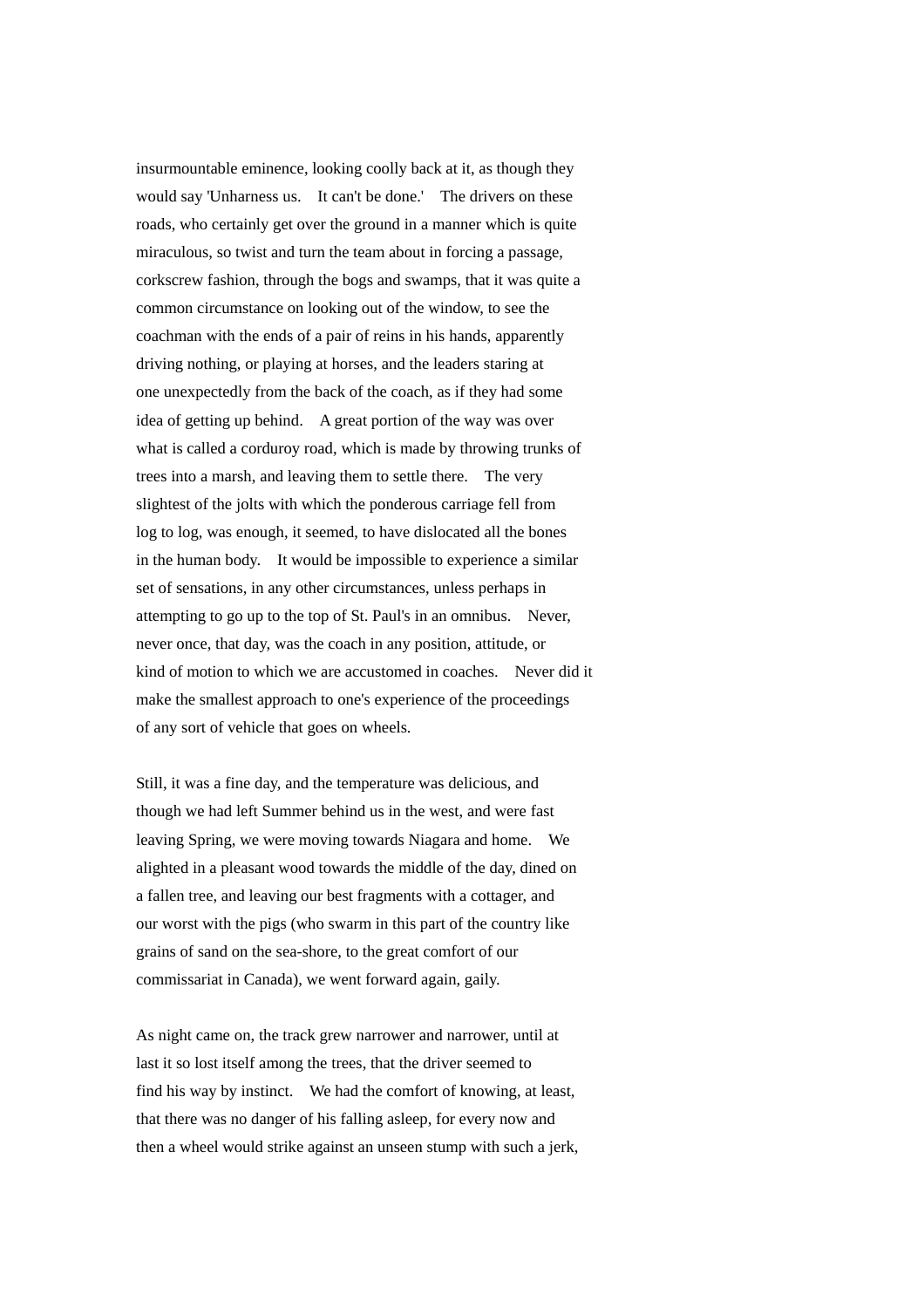that he was fain to hold on pretty tight and pretty quick, to keep himself upon the box. Nor was there any reason to dread the least danger from furious driving, inasmuch as over that broken ground the horses had enough to do to walk; as to shying, there was no room for that; and a herd of wild elephants could not have run away in such a wood, with such a coach at their heels. So we stumbled along, quite satisfied.

These stumps of trees are a curious feature in American travelling. The varying illusions they present to the unaccustomed eye as it grows dark, are quite astonishing in their number and reality. Now, there is a Grecian urn erected in the centre of a lonely field; now there is a woman weeping at a tomb; now a very commonplace old gentleman in a white waistcoat, with a thumb thrust into each arm-hole of his coat; now a student poring on a book; now a crouching negro; now, a horse, a dog, a cannon, an armed man; a hunch-back throwing off his cloak and stepping forth into the light. They were often as entertaining to me as so many glasses in a magic lantern, and never took their shapes at my bidding, but seemed to force themselves upon me, whether I would or no; and strange to say, I sometimes recognised in them counterparts of figures once familiar to me in pictures attached to childish books, forgotten long ago.

It soon became too dark, however, even for this amusement, and the trees were so close together that their dry branches rattled against the coach on either side, and obliged us all to keep our heads within. It lightened too, for three whole hours; each flash being very bright, and blue, and long; and as the vivid streaks came darting in among the crowded branches, and the thunder rolled gloomily above the tree tops, one could scarcely help thinking that there were better neighbourhoods at such a time than thick woods afforded.

At length, between ten and eleven o'clock at night, a few feeble lights appeared in the distance, and Upper Sandusky, an Indian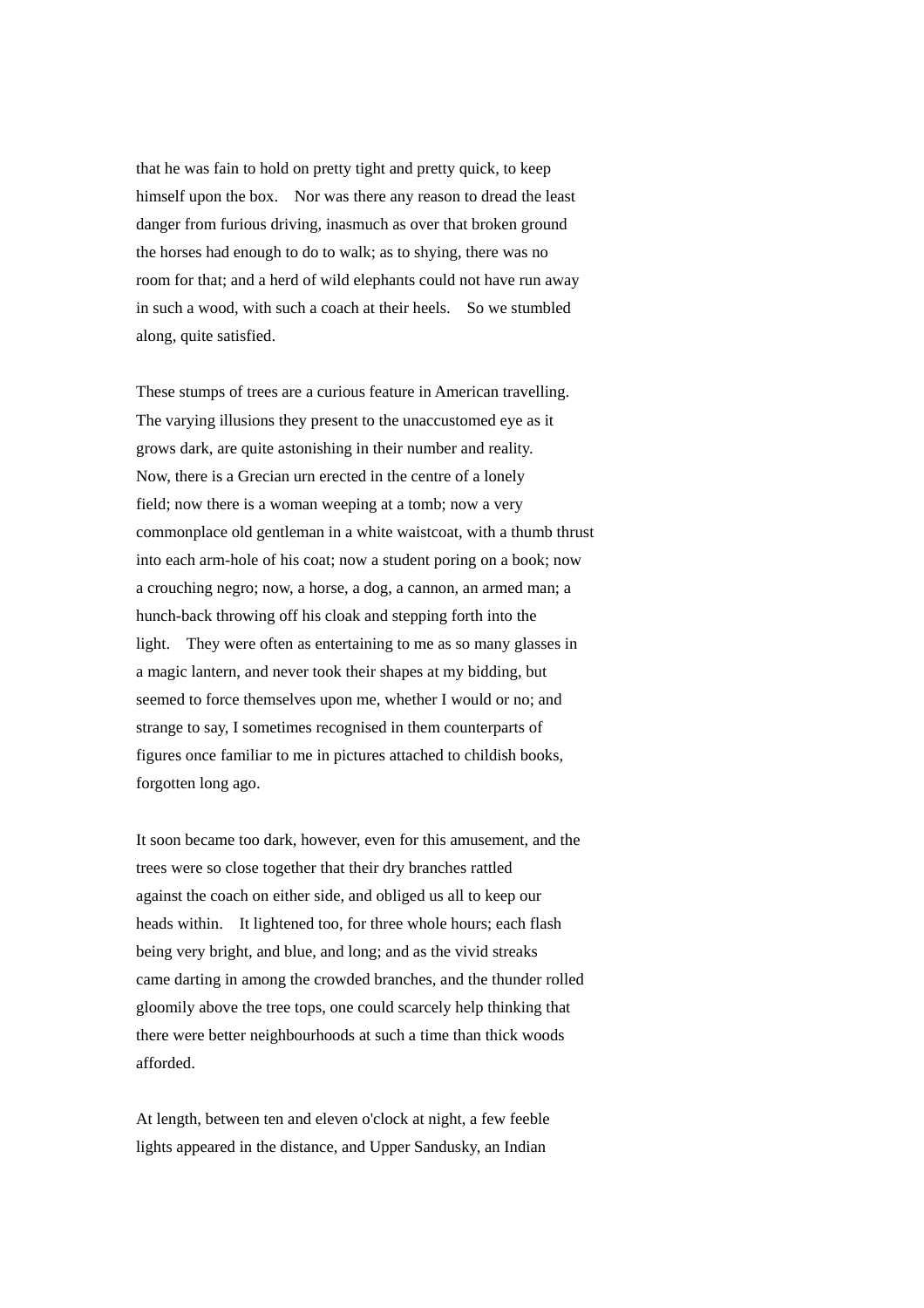village, where we were to stay till morning, lay before us.

They were gone to bed at the log Inn, which was the only house of entertainment in the place, but soon answered to our knocking, and got some tea for us in a sort of kitchen or common room, tapestried with old newspapers, pasted against the wall. The bed-chamber to which my wife and I were shown, was a large, low, ghostly room; with a quantity of withered branches on the hearth, and two doors without any fastening, opposite to each other, both opening on the black night and wild country, and so contrived, that one of them always blew the other open: a novelty in domestic architecture, which I do not remember to have seen before, and which I was somewhat disconcerted to have forced on my attention after getting into bed, as I had a considerable sum in gold for our travelling expenses, in my dressing-case. Some of the luggage, however, piled against the panels, soon settled this difficulty, and my sleep would not have been very much affected that night, I believe, though it had failed to do so.

My Boston friend climbed up to bed, somewhere in the roof, where another guest was already snoring hugely. But being bitten beyond his power of endurance, he turned out again, and fled for shelter to the coach, which was airing itself in front of the house. This was not a very politic step, as it turned out; for the pigs scenting him, and looking upon the coach as a kind of pie with some manner of meat inside, grunted round it so hideously, that he was afraid to come out again, and lay there shivering, till morning. Nor was it possible to warm him, when he did come out, by means of a glass of brandy: for in Indian villages, the legislature, with a very good and wise intention, forbids the sale of spirits by tavern keepers. The precaution, however, is quite inefficacious, for the Indians never fail to procure liquor of a worse kind, at a dearer price, from travelling pedlars.

It is a settlement of the Wyandot Indians who inhabit this place. Among the company at breakfast was a mild old gentleman, who had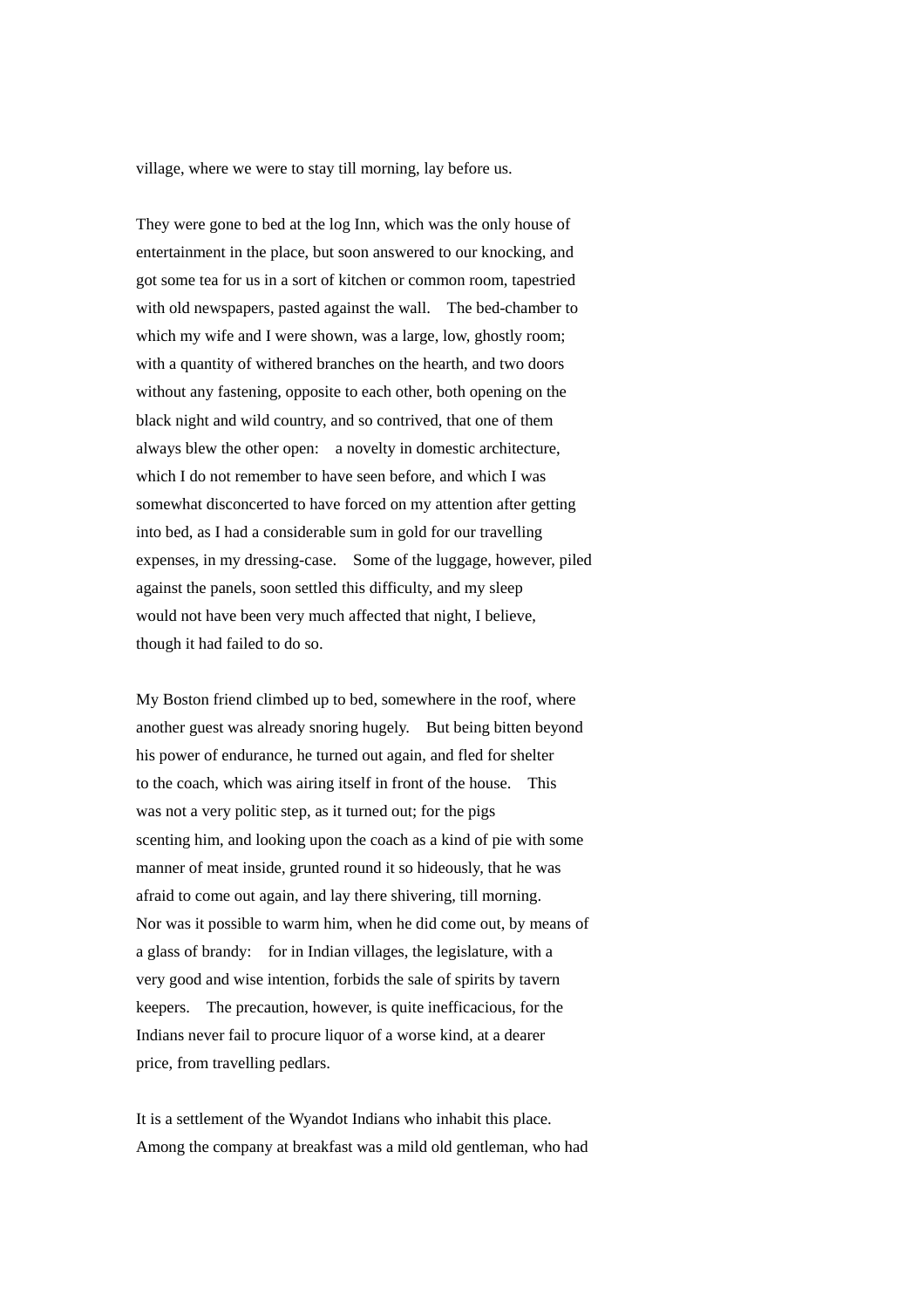been for many years employed by the United States Government in conducting negotiations with the Indians, and who had just concluded a treaty with these people by which they bound themselves, in consideration of a certain annual sum, to remove next year to some land provided for them, west of the Mississippi, and a little way beyond St. Louis. He gave me a moving account of their strong attachment to the familiar scenes of their infancy, and in particular to the burial-places of their kindred; and of their great reluctance to leave them. He had witnessed many such removals, and always with pain, though he knew that they departed for their own good. The question whether this tribe should go or stay, had been discussed among them a day or two before, in a hut erected for the purpose, the logs of which still lay upon the ground before the inn. When the speaking was done, the ayes and noes were ranged on opposite sides, and every male adult voted in his turn. The moment the result was known, the minority (a large one) cheerfully yielded to the rest, and withdrew all kind of opposition.

We met some of these poor Indians afterwards, riding on shaggy ponies. They were so like the meaner sort of gipsies, that if I could have seen any of them in England, I should have concluded, as a matter of course, that they belonged to that wandering and restless people.

Leaving this town directly after breakfast, we pushed forward again, over a rather worse road than yesterday, if possible, and arrived about noon at Tiffin, where we parted with the extra. At two o'clock we took the railroad; the travelling on which was very slow, its construction being indifferent, and the ground wet and marshy; and arrived at Sandusky in time to dine that evening. We put up at a comfortable little hotel on the brink of Lake Erie, lay there that night, and had no choice but to wait there next day, until a steamboat bound for Buffalo appeared. The town, which was sluggish and uninteresting enough, was something like the back of an English watering-place, out of the season.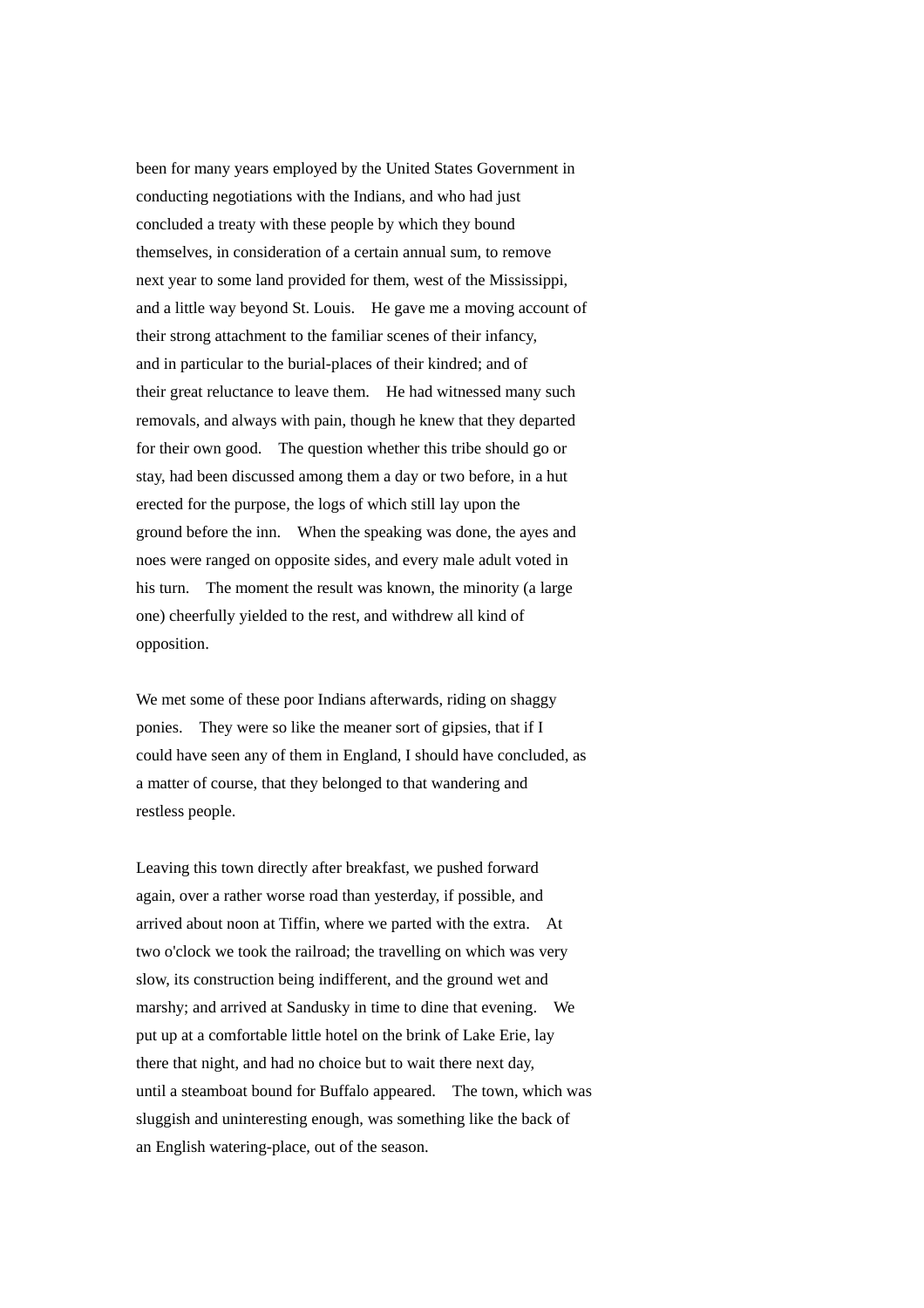Our host, who was very attentive and anxious to make us comfortable, was a handsome middle-aged man, who had come to this town from New England, in which part of the country he was 'raised.' When I say that he constantly walked in and out of the room with his hat on; and stopped to converse in the same free-andeasy state; and lay down on our sofa, and pulled his newspaper out of his pocket, and read it at his ease; I merely mention these traits as characteristic of the country: not at all as being matter of complaint, or as having been disagreeable to me. I should undoubtedly be offended by such proceedings at home, because there they are not the custom, and where they are not, they would be impertinencies; but in America, the only desire of a goodnatured fellow of this kind, is to treat his guests hospitably and well; and I had no more right, and I can truly say no more disposition, to measure his conduct by our English rule and standard, than I had to quarrel with him for not being of the exact stature which would qualify him for admission into the Queen's grenadier guards. As little inclination had I to find fault with a funny old lady who was an upper domestic in this establishment, and who, when she came to wait upon us at any meal, sat herself down comfortably in the most convenient chair, and producing a large pin to pick her teeth with, remained performing that ceremony, and steadfastly regarding us meanwhile with much gravity and composure (now and then pressing us to eat a little more), until it was time to clear away. It was enough for us, that whatever we wished done was done with great civility and readiness, and a desire to oblige, not only here, but everywhere else; and that all our wants were, in general, zealously anticipated.

We were taking an early dinner at this house, on the day after our arrival, which was Sunday, when a steamboat came in sight, and presently touched at the wharf. As she proved to be on her way to Buffalo, we hurried on board with all speed, and soon left Sandusky far behind us.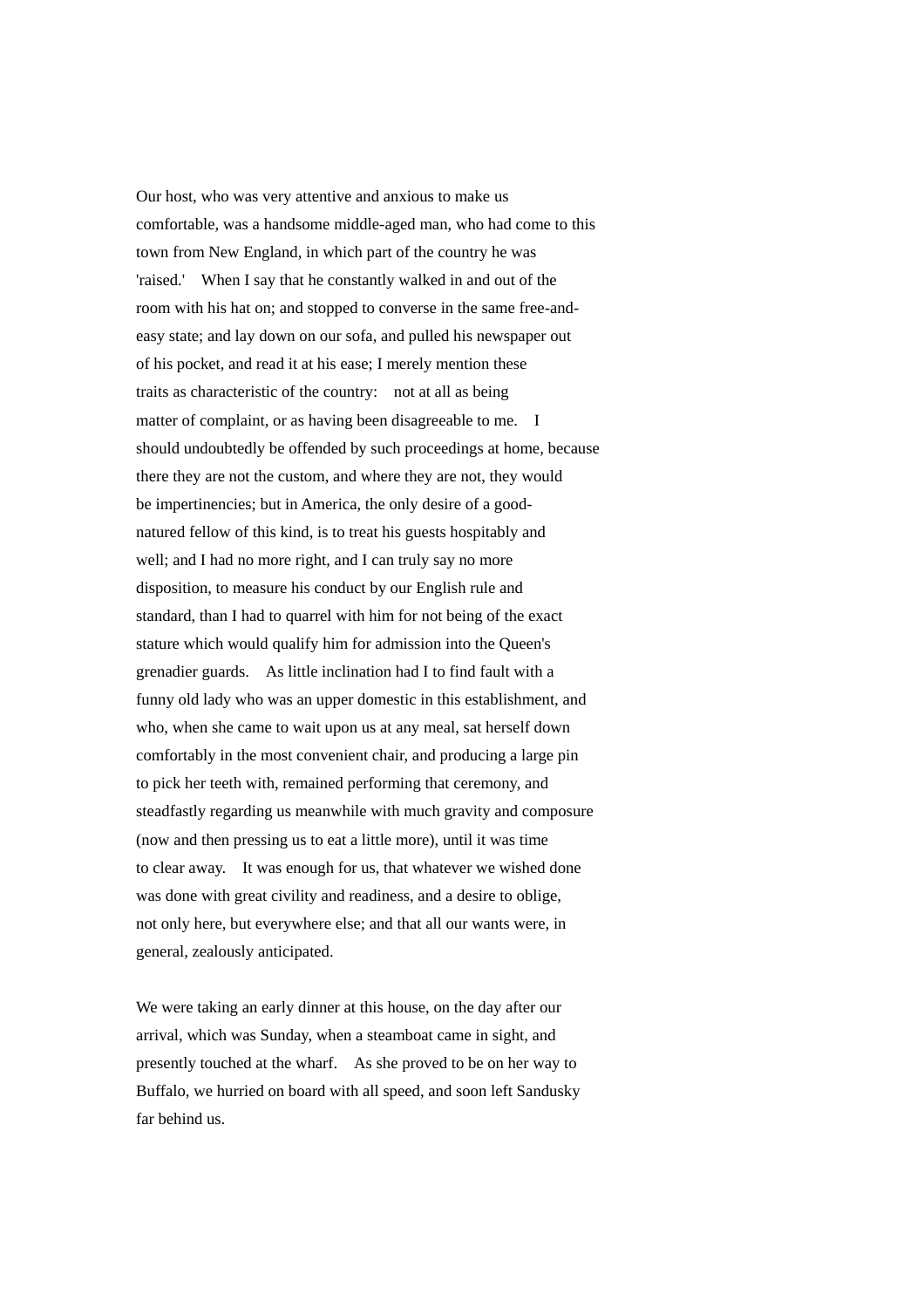She was a large vessel of five hundred tons, and handsomely fitted up, though with high-pressure engines; which always conveyed that kind of feeling to me, which I should be likely to experience, I think, if I had lodgings on the first-floor of a powder-mill. She was laden with flour, some casks of which commodity were stored upon the deck. The captain coming up to have a little conversation, and to introduce a friend, seated himself astride of one of these barrels, like a Bacchus of private life; and pulling a great clasp-knife out of his pocket, began to 'whittle' it as he talked, by paring thin slices off the edges. And he whittled with such industry and hearty good will, that but for his being called away very soon, it must have disappeared bodily, and left nothing in its place but grist and shavings.

After calling at one or two flat places, with low dams stretching out into the lake, whereon were stumpy lighthouses, like windmills without sails, the whole looking like a Dutch vignette, we came at midnight to Cleveland, where we lay all night, and until nine o'clock next morning.

I entertained quite a curiosity in reference to this place, from having seen at Sandusky a specimen of its literature in the shape of a newspaper, which was very strong indeed upon the subject of Lord Ashburton's recent arrival at Washington, to adjust the points in dispute between the United States Government and Great Britain: informing its readers that as America had 'whipped' England in her infancy, and whipped her again in her youth, so it was clearly necessary that she must whip her once again in her maturity; and pledging its credit to all True Americans, that if Mr. Webster did his duty in the approaching negotiations, and sent the English Lord home again in double quick time, they should, within two years, sing 'Yankee Doodle in Hyde Park, and Hail Columbia in the scarlet courts of Westminster!' I found it a pretty town, and had the satisfaction of beholding the outside of the office of the journal from which I have just quoted. I did not enjoy the delight of seeing the wit who indited the paragraph in question, but I have no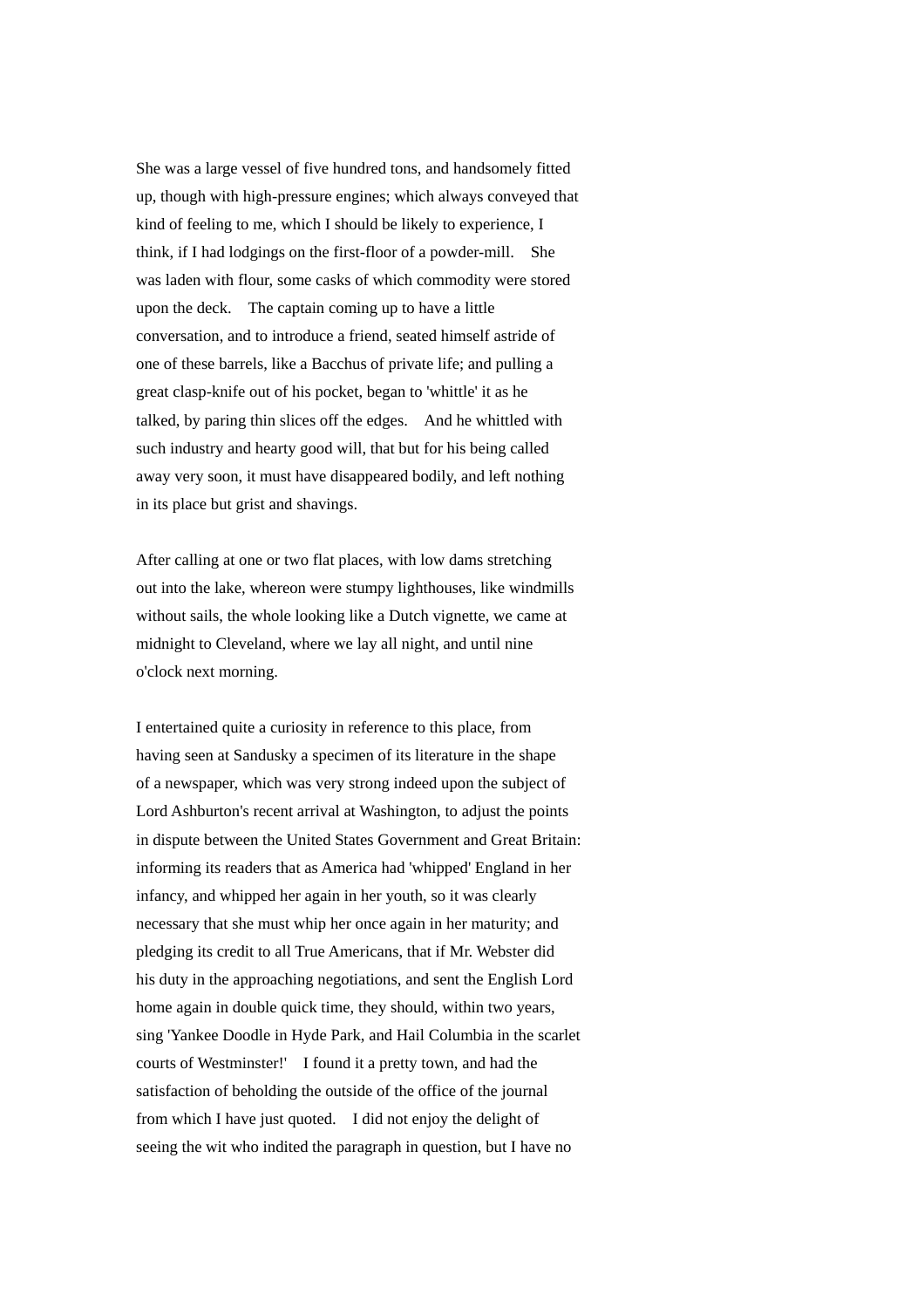doubt he is a prodigious man in his way, and held in high repute by a select circle.

There was a gentleman on board, to whom, as I unintentionally learned through the thin partition which divided our state-room from the cabin in which he and his wife conversed together, I was unwittingly the occasion of very great uneasiness. I don't know why or wherefore, but I appeared to run in his mind perpetually, and to dissatisfy him very much. First of all I heard him say: and the most ludicrous part of the business was, that he said it in my very ear, and could not have communicated more directly with me, if he had leaned upon my shoulder, and whispered me: 'Boz is on board still, my dear.' After a considerable pause, he added, complainingly, 'Boz keeps himself very close;' which was true enough, for I was not very well, and was lying down, with a book. I thought he had done with me after this, but I was deceived; for a long interval having elapsed, during which I imagine him to have been turning restlessly from side to side, and trying to go to sleep; he broke out again, with 'I suppose THAT Boz will be writing a book by-and-by, and putting all our names in it!' at which imaginary consequence of being on board a boat with Boz, he groaned, and became silent.

We called at the town of Erie, at eight o'clock that night, and lay there an hour. Between five and six next morning, we arrived at Buffalo, where we breakfasted; and being too near the Great Falls to wait patiently anywhere else, we set off by the train, the same morning at nine o'clock, to Niagara.

It was a miserable day; chilly and raw; a damp mist falling; and the trees in that northern region quite bare and wintry. Whenever the train halted, I listened for the roar; and was constantly straining my eyes in the direction where I knew the Falls must be, from seeing the river rolling on towards them; every moment expecting to behold the spray. Within a few minutes of our stopping, not before, I saw two great white clouds rising up slowly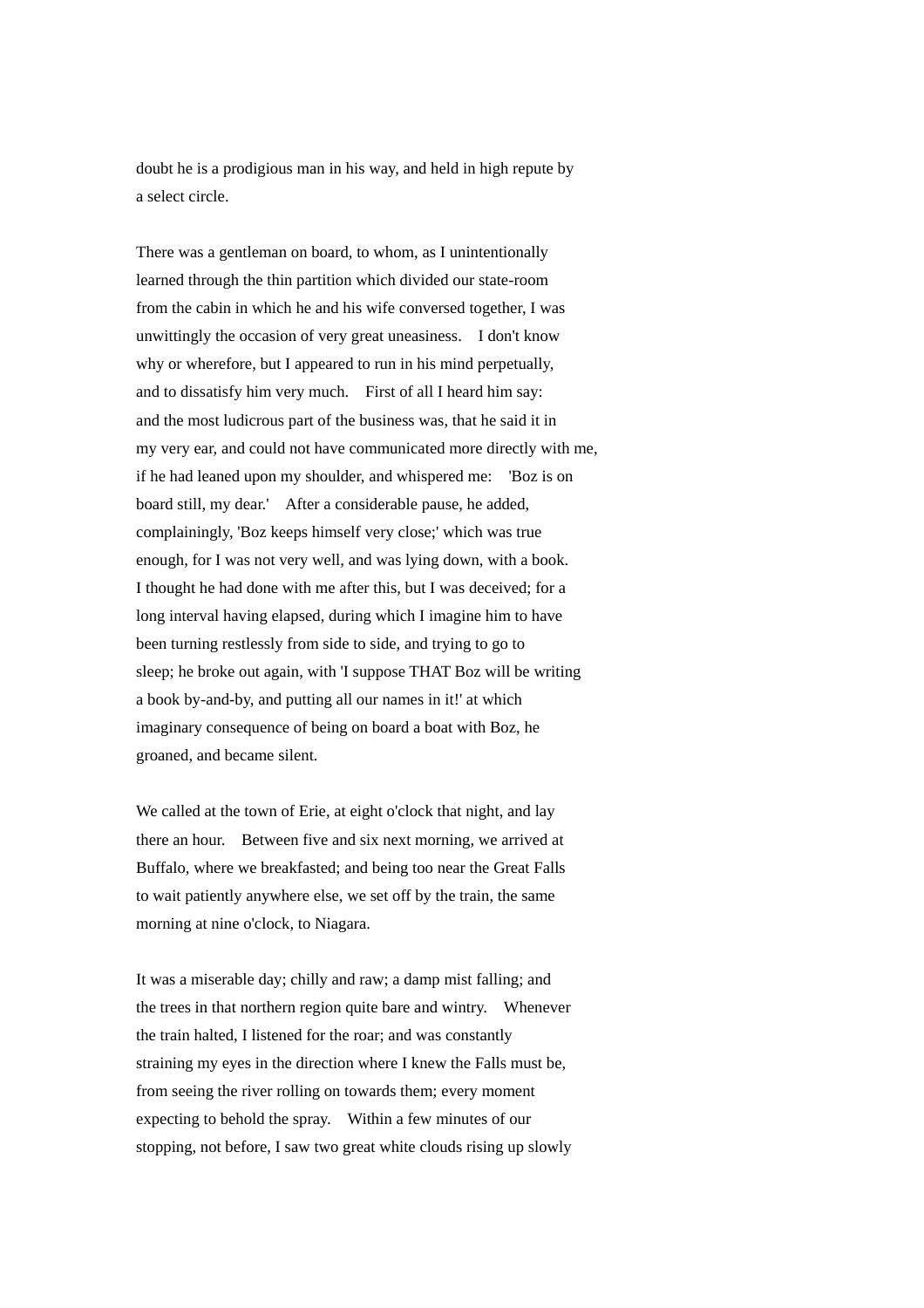and majestically from the depths of the earth. That was all. At length we alighted: and then for the first time, I heard the mighty rush of water, and felt the ground tremble underneath my feet.

The bank is very steep, and was slippery with rain, and half-melted ice. I hardly know how I got down, but I was soon at the bottom, and climbing, with two English officers who were crossing and had joined me, over some broken rocks, deafened by the noise, halfblinded by the spray, and wet to the skin. We were at the foot of the American Fall. I could see an immense torrent of water tearing headlong down from some great height, but had no idea of shape, or situation, or anything but vague immensity.

When we were seated in the little ferry-boat, and were crossing the swollen river immediately before both cataracts, I began to feel what it was: but I was in a manner stunned, and unable to comprehend the vastness of the scene. It was not until I came on Table Rock, and looked - Great Heaven, on what a fall of brightgreen water! - that it came upon me in its full might and majesty.

Then, when I felt how near to my Creator I was standing, the first effect, and the enduring one - instant and lasting - of the tremendous spectacle, was Peace. Peace of Mind, tranquillity, calm recollections of the Dead, great thoughts of Eternal Rest and Happiness: nothing of gloom or terror. Niagara was at once stamped upon my heart, an Image of Beauty; to remain there, changeless and indelible, until its pulses cease to beat, for ever.

Oh, how the strife and trouble of daily life receded from my view, and lessened in the distance, during the ten memorable days we passed on that Enchanted Ground! What voices spoke from out the thundering water; what faces, faded from the earth, looked out upon me from its gleaming depths; what Heavenly promise glistened in those angels' tears, the drops of many hues, that showered around, and twined themselves about the gorgeous arches which the changing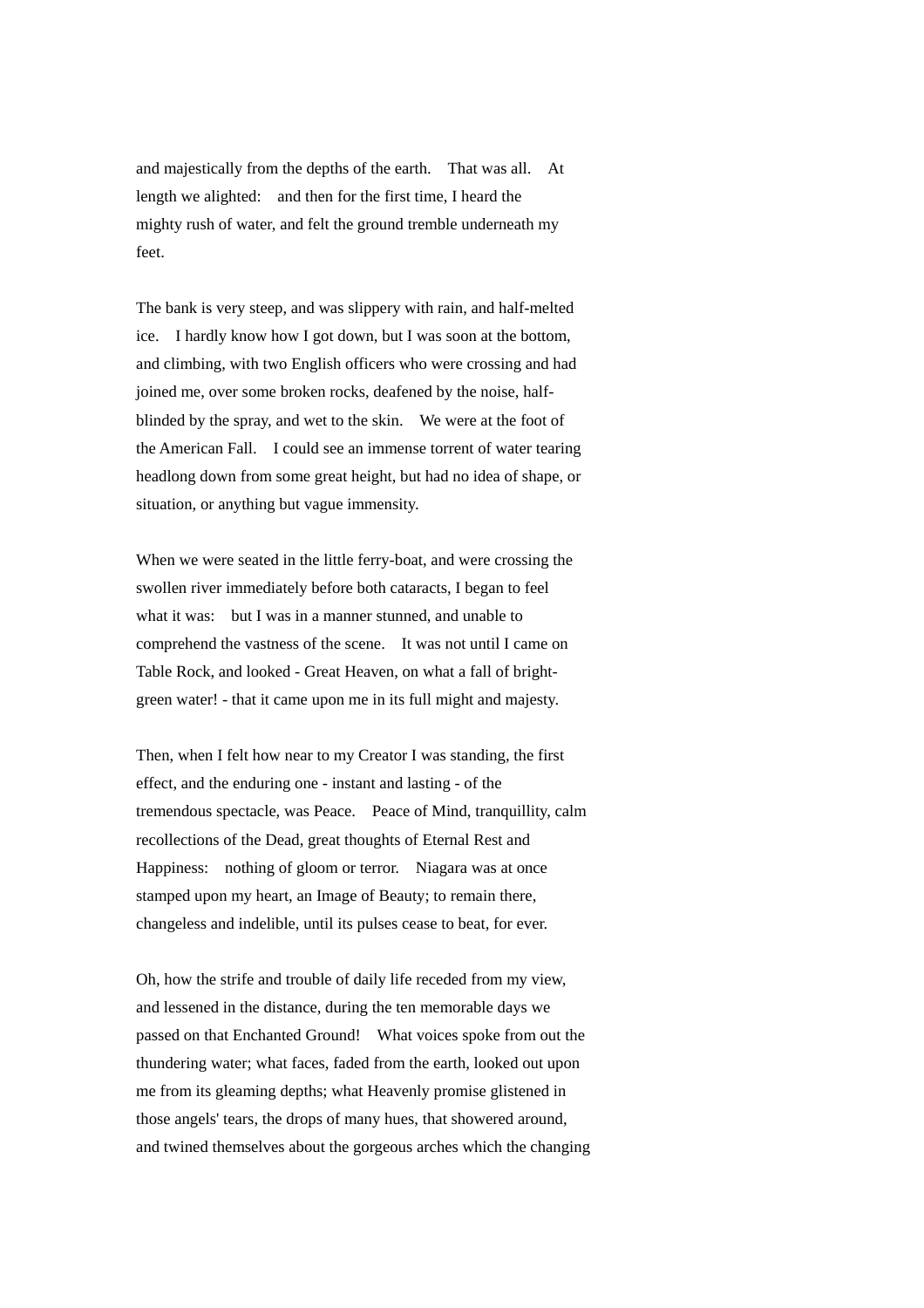## rainbows made!

I never stirred in all that time from the Canadian side, whither I had gone at first. I never crossed the river again; for I knew there were people on the other shore, and in such a place it is natural to shun strange company. To wander to and fro all day, and see the cataracts from all points of view; to stand upon the edge of the great Horse-Shoe Fall, marking the hurried water gathering strength as it approached the verge, yet seeming, too, to pause before it shot into the gulf below; to gaze from the river's level up at the torrent as it came streaming down; to climb the neighbouring heights and watch it through the trees, and see the wreathing water in the rapids hurrying on to take its fearful plunge; to linger in the shadow of the solemn rocks three miles below; watching the river as, stirred by no visible cause, it heaved and eddied and awoke the echoes, being troubled yet, far down beneath the surface, by its giant leap; to have Niagara before me, lighted by the sun and by the moon, red in the day's decline, and grey as evening slowly fell upon it; to look upon it every day, and wake up in the night and hear its ceaseless voice: this was enough.

I think in every quiet season now, still do those waters roll and leap, and roar and tumble, all day long; still are the rainbows spanning them, a hundred feet below. Still, when the sun is on them, do they shine and glow like molten gold. Still, when the day is gloomy, do they fall like snow, or seem to crumble away like the front of a great chalk cliff, or roll down the rock like dense white smoke. But always does the mighty stream appear to die as it comes down, and always from its unfathomable grave arises that tremendous ghost of spray and mist which is never laid: which has haunted this place with the same dread solemnity since Darkness brooded on the deep, and that first flood before the Deluge - Light - came rushing on Creation at the word of God.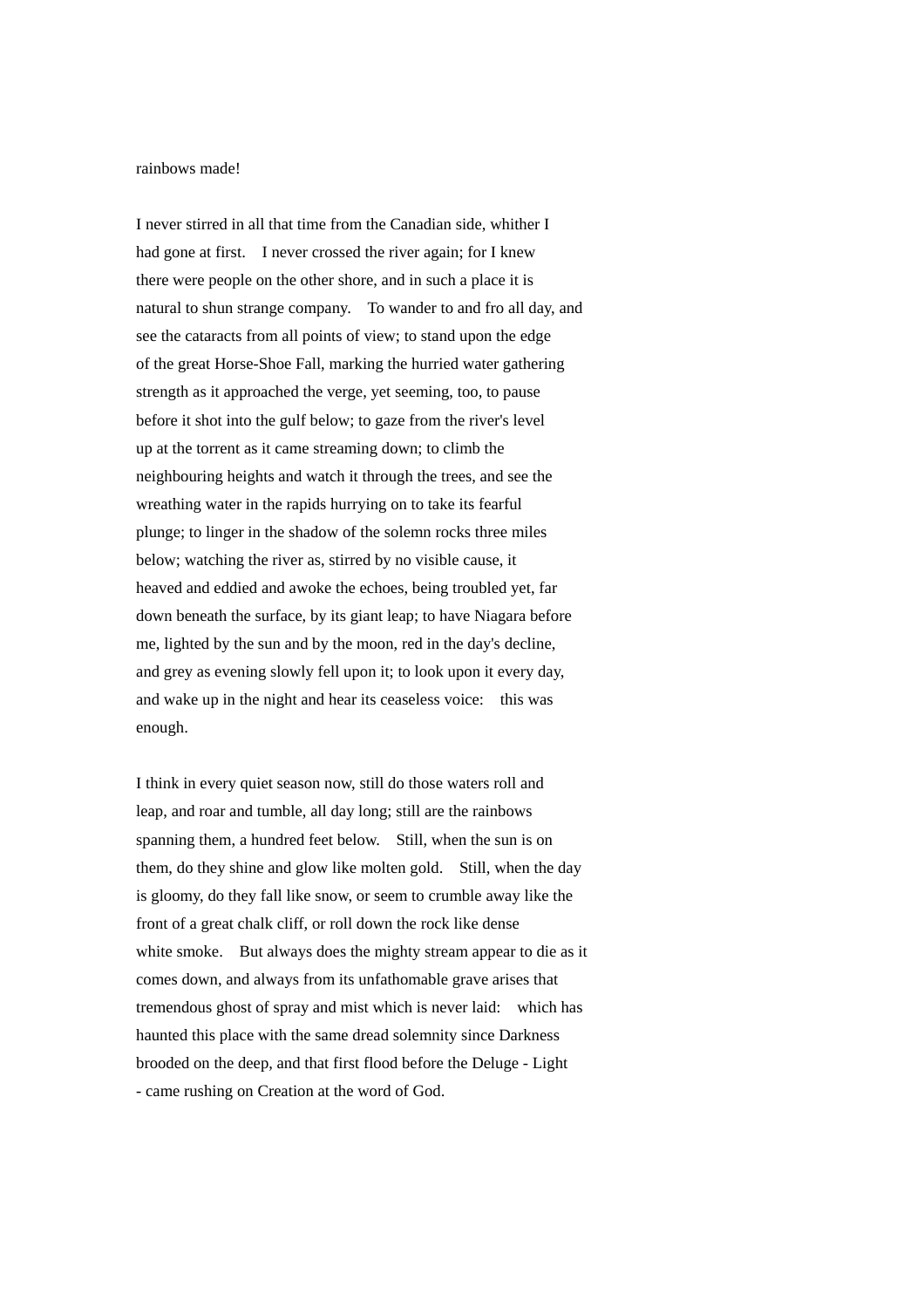## CHAPTER XV - IN CANADA; TORONTO; KINGSTON; MONTREAL; QUEBEC; ST. JOHN'S. IN THE UNITED STATES AGAIN; LEBANON; THE SHAKER VILLAGE; WEST POINT

I wish to abstain from instituting any comparison, or drawing any parallel whatever, between the social features of the United States and those of the British Possessions in Canada. For this reason, I shall confine myself to a very brief account of our journeyings in the latter territory.

But before I leave Niagara, I must advert to one disgusting circumstance which can hardly have escaped the observation of any decent traveller who has visited the Falls.

On Table Rock, there is a cottage belonging to a Guide, where little relics of the place are sold, and where visitors register their names in a book kept for the purpose. On the wall of the room in which a great many of these volumes are preserved, the following request is posted: 'Visitors will please not copy nor extract the remarks and poetical effusions from the registers and albums kept here.'

But for this intimation, I should have let them lie upon the tables on which they were strewn with careful negligence, like books in a drawing-room: being quite satisfied with the stupendous silliness of certain stanzas with an anti-climax at the end of each, which were framed and hung up on the wall. Curious, however, after reading this announcement, to see what kind of morsels were so carefully preserved, I turned a few leaves, and found them scrawled all over with the vilest and the filthiest ribaldry that ever human hogs delighted in.

It is humiliating enough to know that there are among men brutes so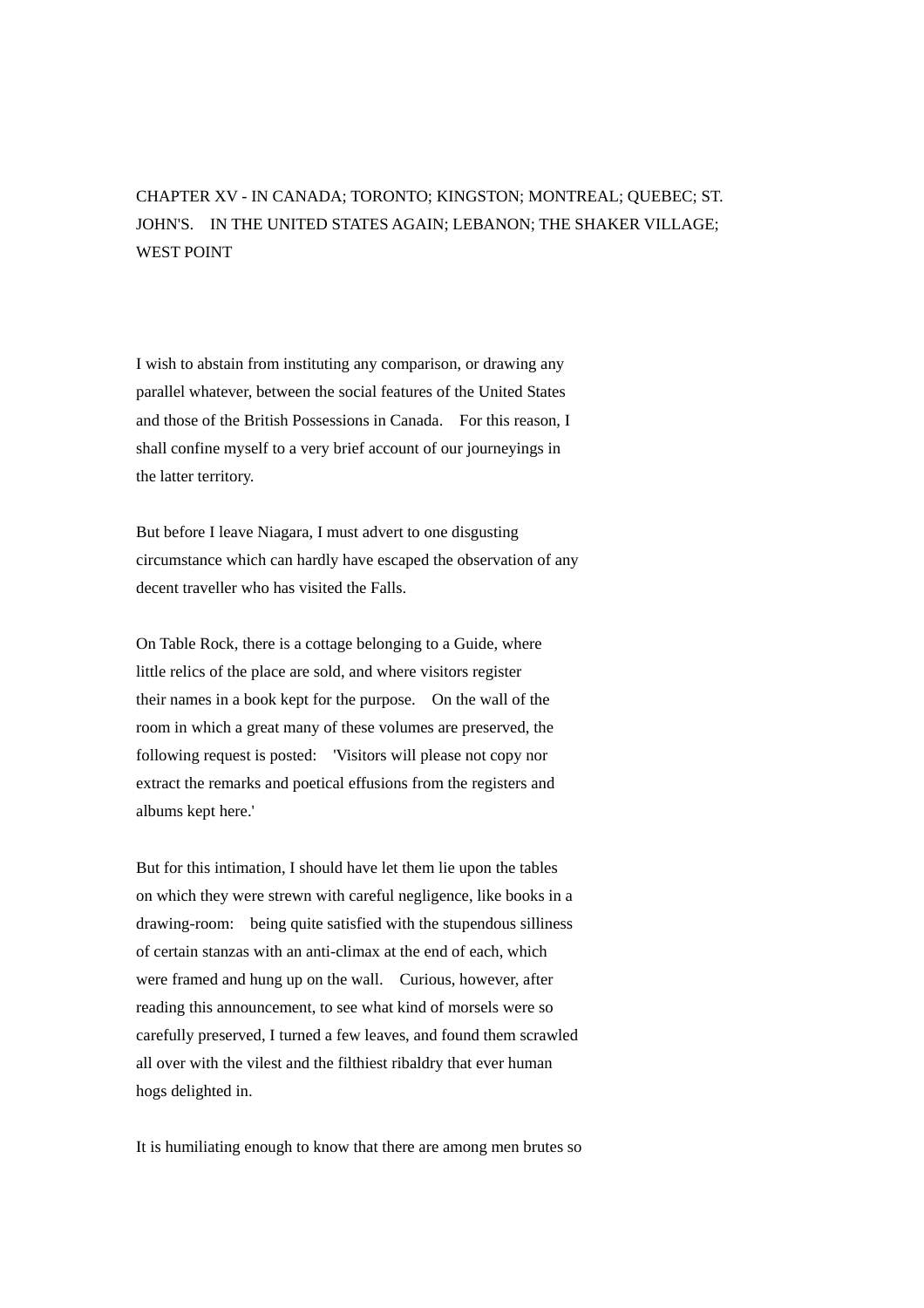obscene and worthless, that they can delight in laying their miserable profanations upon the very steps of Nature's greatest altar. But that these should be hoarded up for the delight of their fellow-swine, and kept in a public place where any eyes may see them, is a disgrace to the English language in which they are written (though I hope few of these entries have been made by Englishmen), and a reproach to the English side, on which they are preserved.

The quarters of our soldiers at Niagara, are finely and airily situated. Some of them are large detached houses on the plain above the Falls, which were originally designed for hotels; and in the evening time, when the women and children were leaning over the balconies watching the men as they played at ball and other games upon the grass before the door, they often presented a little picture of cheerfulness and animation which made it quite a pleasure to pass that way.

At any garrisoned point where the line of demarcation between one country and another is so very narrow as at Niagara, desertion from the ranks can scarcely fail to be of frequent occurrence: and it may be reasonably supposed that when the soldiers entertain the wildest and maddest hopes of the fortune and independence that await them on the other side, the impulse to play traitor, which such a place suggests to dishonest minds, is not weakened. But it very rarely happens that the men who do desert, are happy or contented afterwards; and many instances have been known in which they have confessed their grievous disappointment, and their earnest desire to return to their old service if they could but be assured of pardon, or lenient treatment. Many of their comrades, notwithstanding, do the like, from time to time; and instances of loss of life in the effort to cross the river with this object, are far from being uncommon. Several men were drowned in the attempt to swim across, not long ago; and one, who had the madness to trust himself upon a table as a raft, was swept down to the whirlpool, where his mangled body eddied round and round some days.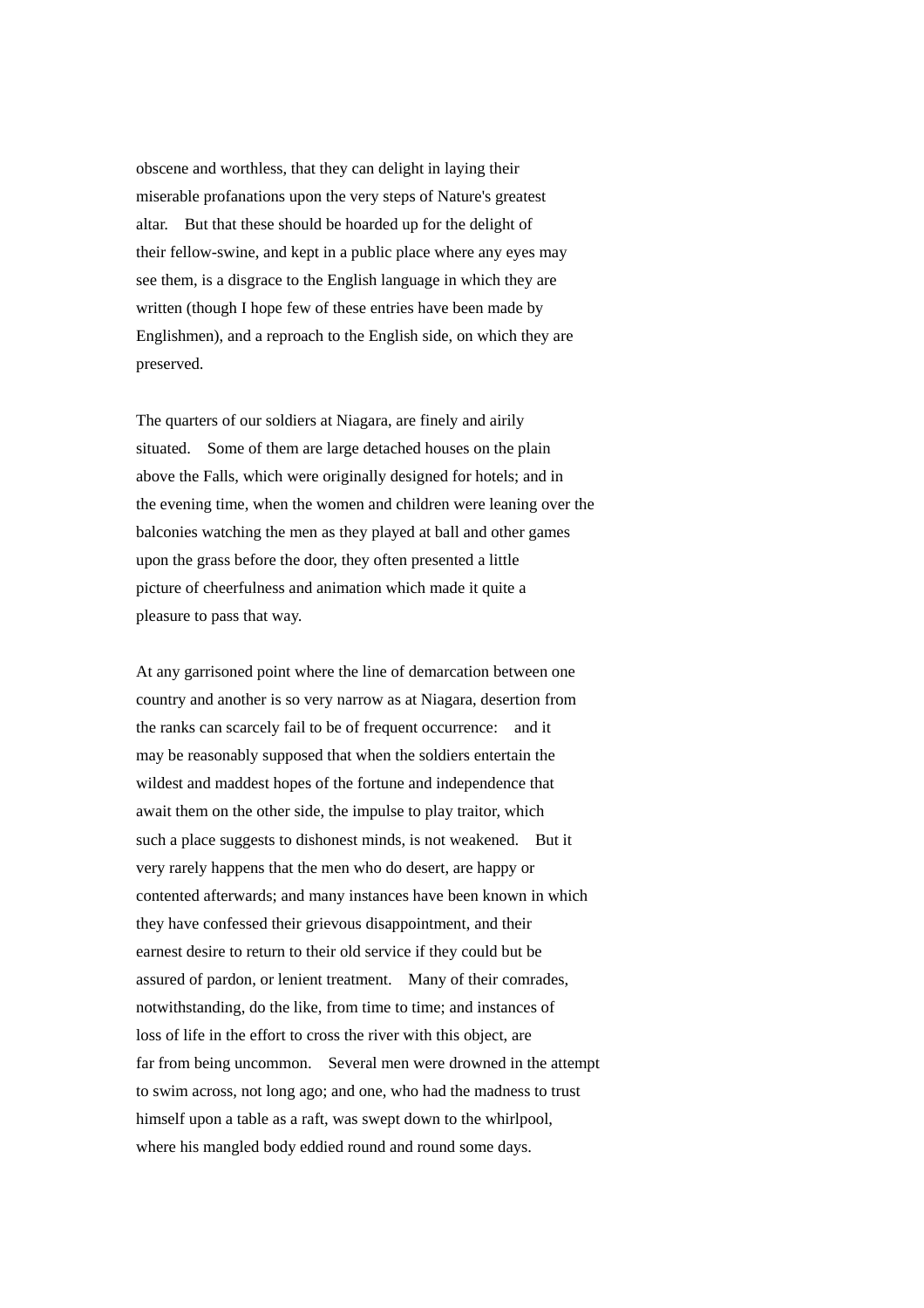I am inclined to think that the noise of the Falls is very much exaggerated; and this will appear the more probable when the depth of the great basin in which the water is received, is taken into account. At no time during our stay there, was the wind at all high or boisterous, but we never heard them, three miles off, even at the very quiet time of sunset, though we often tried.

Queenston, at which place the steamboats start for Toronto (or I should rather say at which place they call, for their wharf is at Lewiston, on the opposite shore), is situated in a delicious valley, through which the Niagara river, in colour a very deep green, pursues its course. It is approached by a road that takes its winding way among the heights by which the town is sheltered; and seen from this point is extremely beautiful and picturesque. On the most conspicuous of these heights stood a monument erected by the Provincial Legislature in memory of General Brock, who was slain in a battle with the American forces, after having won the victory. Some vagabond, supposed to be a fellow of the name of Lett, who is now, or who lately was, in prison as a felon, blew up this monument two years ago, and it is now a melancholy ruin, with a long fragment of iron railing hanging dejectedly from its top, and waving to and fro like a wild ivy branch or broken vine stem. It is of much higher importance than it may seem, that this statue should be repaired at the public cost, as it ought to have been long ago. Firstly, because it is beneath the dignity of England to allow a memorial raised in honour of one of her defenders, to remain in this condition, on the very spot where he died. Secondly, because the sight of it in its present state, and the recollection of the unpunished outrage which brought it to this pass, is not very likely to soothe down border feelings among English subjects here, or compose their border quarrels and dislikes.

I was standing on the wharf at this place, watching the passengers embarking in a steamboat which preceded that whose coming we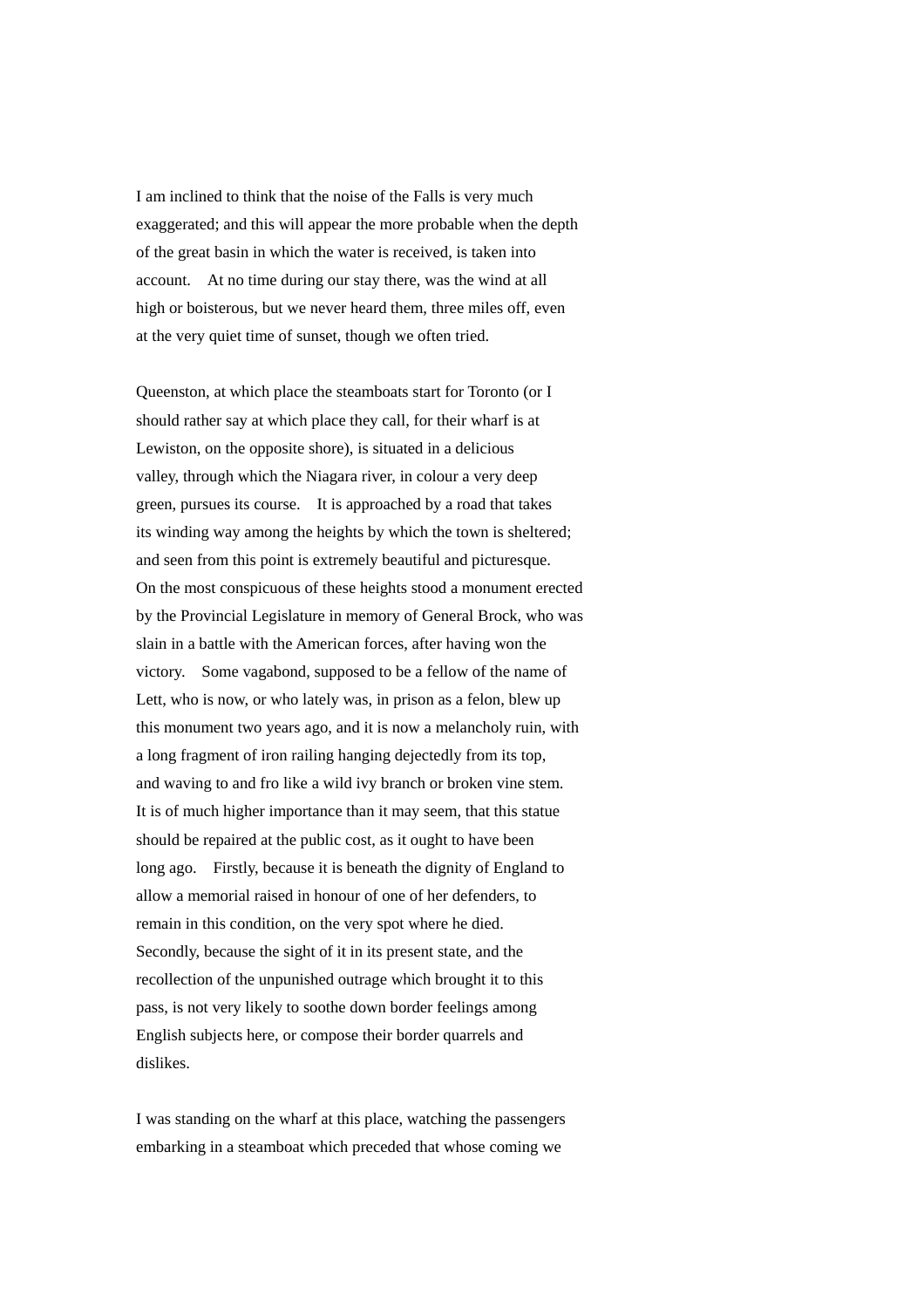awaited, and participating in the anxiety with which a sergeant's wife was collecting her few goods together - keeping one distracted eye hard upon the porters, who were hurrying them on board, and the other on a hoopless washing-tub for which, as being the most utterly worthless of all her movables, she seemed to entertain particular affection - when three or four soldiers with a recruit came up and went on board.

The recruit was a likely young fellow enough, strongly built and well made, but by no means sober: indeed he had all the air of a man who had been more or less drunk for some days. He carried a small bundle over his shoulder, slung at the end of a walkingstick, and had a short pipe in his mouth. He was as dusty and dirty as recruits usually are, and his shoes betokened that he had travelled on foot some distance, but he was in a very jocose state, and shook hands with this soldier, and clapped that one on the back, and talked and laughed continually, like a roaring idle dog as he was.

The soldiers rather laughed at this blade than with him: seeming to say, as they stood straightening their canes in their hands, and looking coolly at him over their glazed stocks, 'Go on, my boy, while you may! you'll know better by-and-by:' when suddenly the novice, who had been backing towards the gangway in his noisy merriment, fell overboard before their eyes, and splashed heavily down into the river between the vessel and the dock.

I never saw such a good thing as the change that came over these soldiers in an instant. Almost before the man was down, their professional manner, their stiffness and constraint, were gone, and they were filled with the most violent energy. In less time than is required to tell it, they had him out again, feet first, with the tails of his coat flapping over his eyes, everything about him hanging the wrong way, and the water streaming off at every thread in his threadbare dress. But the moment they set him upright and found that he was none the worse, they were soldiers again, looking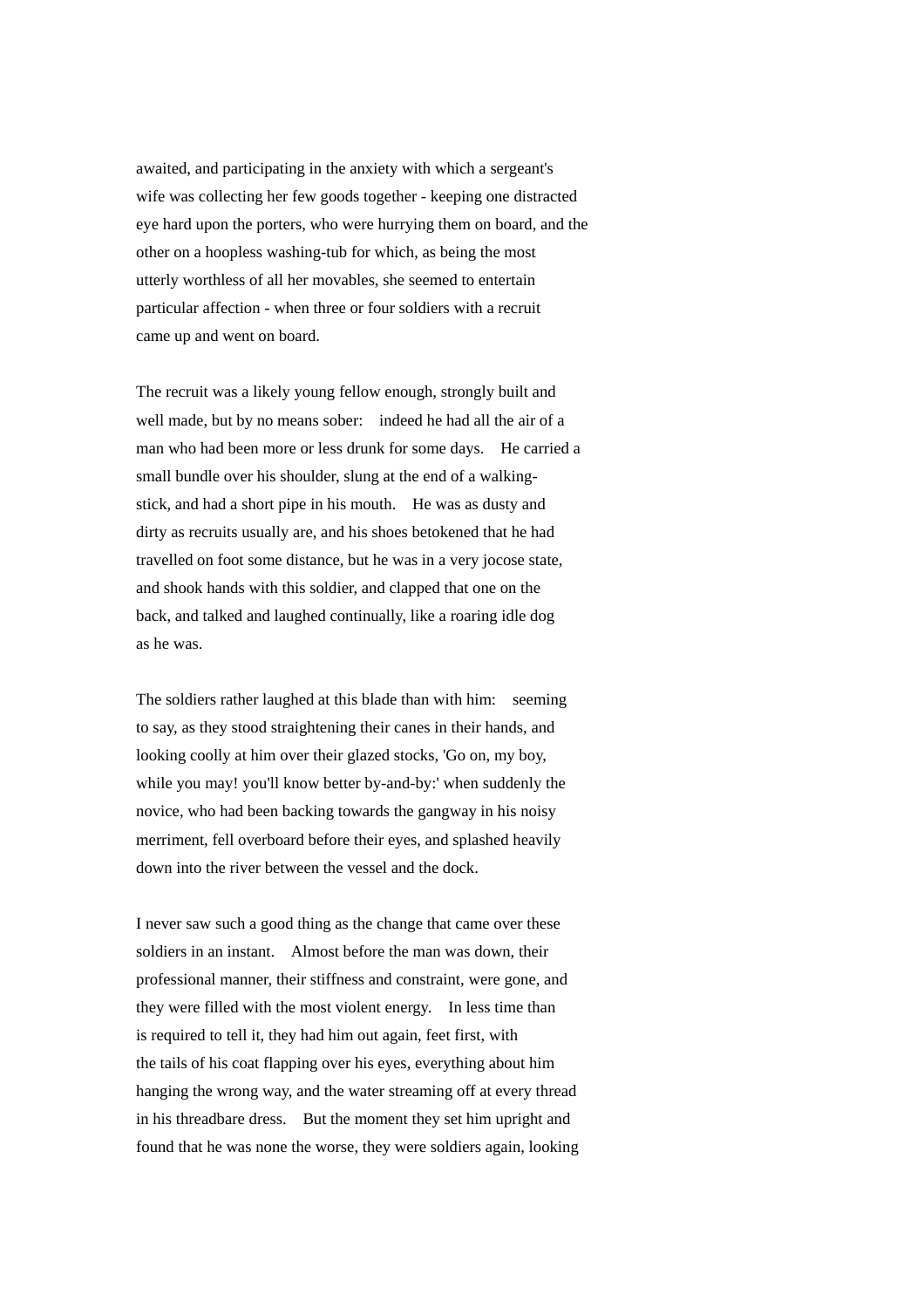over their glazed stocks more composedly than ever.

The half-sobered recruit glanced round for a moment, as if his first impulse were to express some gratitude for his preservation, but seeing them with this air of total unconcern, and having his wet pipe presented to him with an oath by the soldier who had been by far the most anxious of the party, he stuck it in his mouth, thrust his hands into his moist pockets, and without even shaking the water off his clothes, walked on board whistling; not to say as if nothing had happened, but as if he had meant to do it, and it had been a perfect success.

Our steamboat came up directly this had left the wharf, and soon bore us to the mouth of the Niagara; where the stars and stripes of America flutter on one side and the Union Jack of England on the other: and so narrow is the space between them that the sentinels in either fort can often hear the watchword of the other country given. Thence we emerged on Lake Ontario, an inland sea; and by half-past six o'clock were at Toronto.

The country round this town being very flat, is bare of scenic interest; but the town itself is full of life and motion, bustle, business, and improvement. The streets are well paved, and lighted with gas; the houses are large and good; the shops excellent. Many of them have a display of goods in their windows, such as may be seen in thriving county towns in England; and there are some which would do no discredit to the metropolis itself. There is a good stone prison here; and there are, besides, a handsome church, a court-house, public offices, many commodious private residences, and a government observatory for noting and recording the magnetic variations. In the College of Upper Canada, which is one of the public establishments of the city, a sound education in every department of polite learning can be had, at a very moderate expense: the annual charge for the instruction of each pupil, not exceeding nine pounds sterling. It has pretty good endowments in the way of land, and is a valuable and useful institution.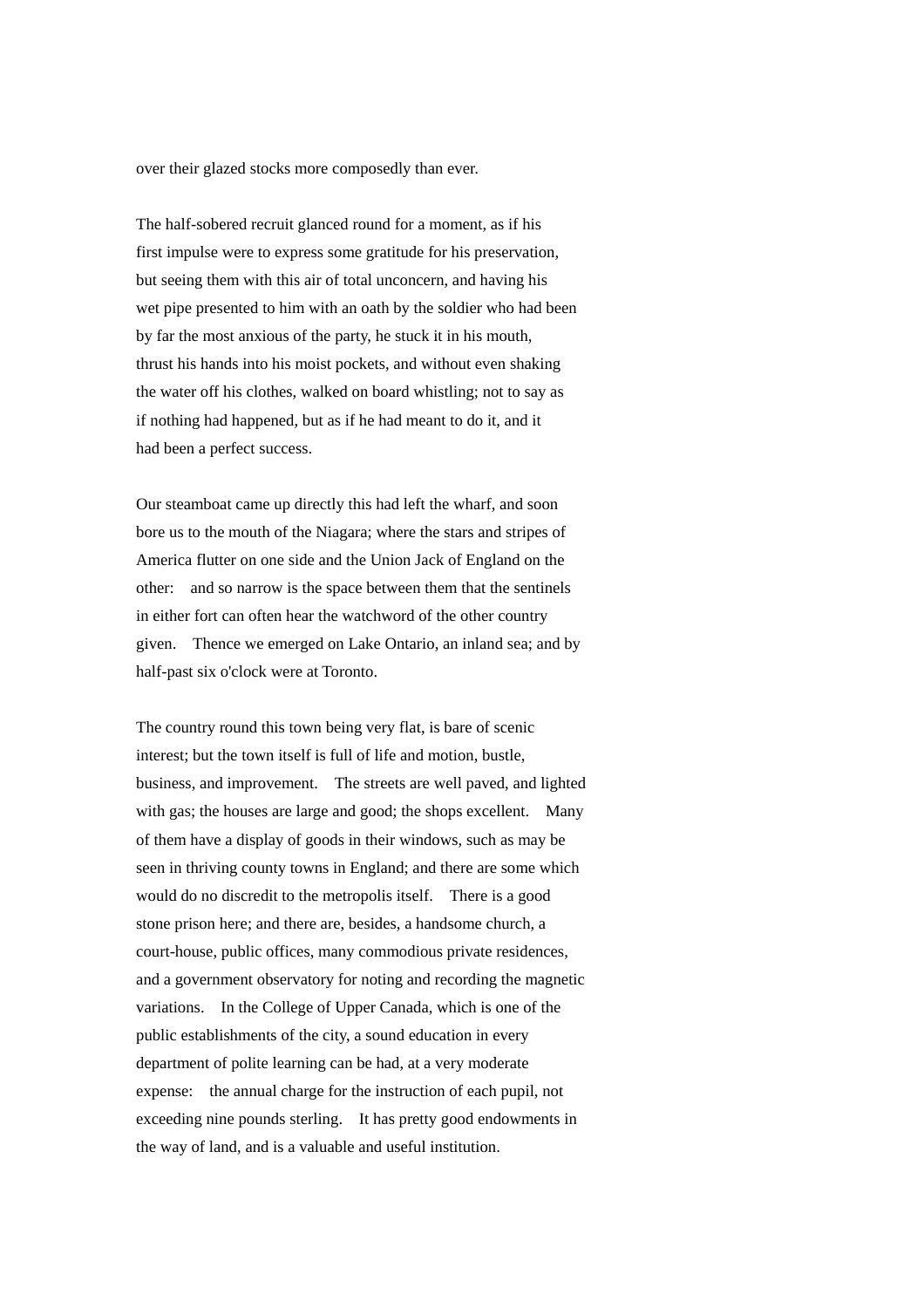The first stone of a new college had been laid but a few days before, by the Governor General. It will be a handsome, spacious edifice, approached by a long avenue, which is already planted and made available as a public walk. The town is well adapted for wholesome exercise at all seasons, for the footways in the thoroughfares which lie beyond the principal street, are planked like floors, and kept in very good and clean repair.

It is a matter of deep regret that political differences should have run high in this place, and led to most discreditable and disgraceful results. It is not long since guns were discharged from a window in this town at the successful candidates in an election, and the coachman of one of them was actually shot in the body, though not dangerously wounded. But one man was killed on the same occasion; and from the very window whence he received his death, the very flag which shielded his murderer (not only in the commission of his crime, but from its consequences), was displayed again on the occasion of the public ceremony performed by the Governor General, to which I have just adverted. Of all the colours in the rainbow, there is but one which could be so employed: I need not say that flag was orange.

The time of leaving Toronto for Kingston is noon. By eight o'clock next morning, the traveller is at the end of his journey, which is performed by steamboat upon Lake Ontario, calling at Port Hope and Coburg, the latter a cheerful, thriving little town. Vast quantities of flour form the chief item in the freight of these vessels. We had no fewer than one thousand and eighty barrels on board, between Coburg and Kingston.

The latter place, which is now the seat of government in Canada, is a very poor town, rendered still poorer in the appearance of its market-place by the ravages of a recent fire. Indeed, it may be said of Kingston, that one half of it appears to be burnt down, and the other half not to be built up. The Government House is neither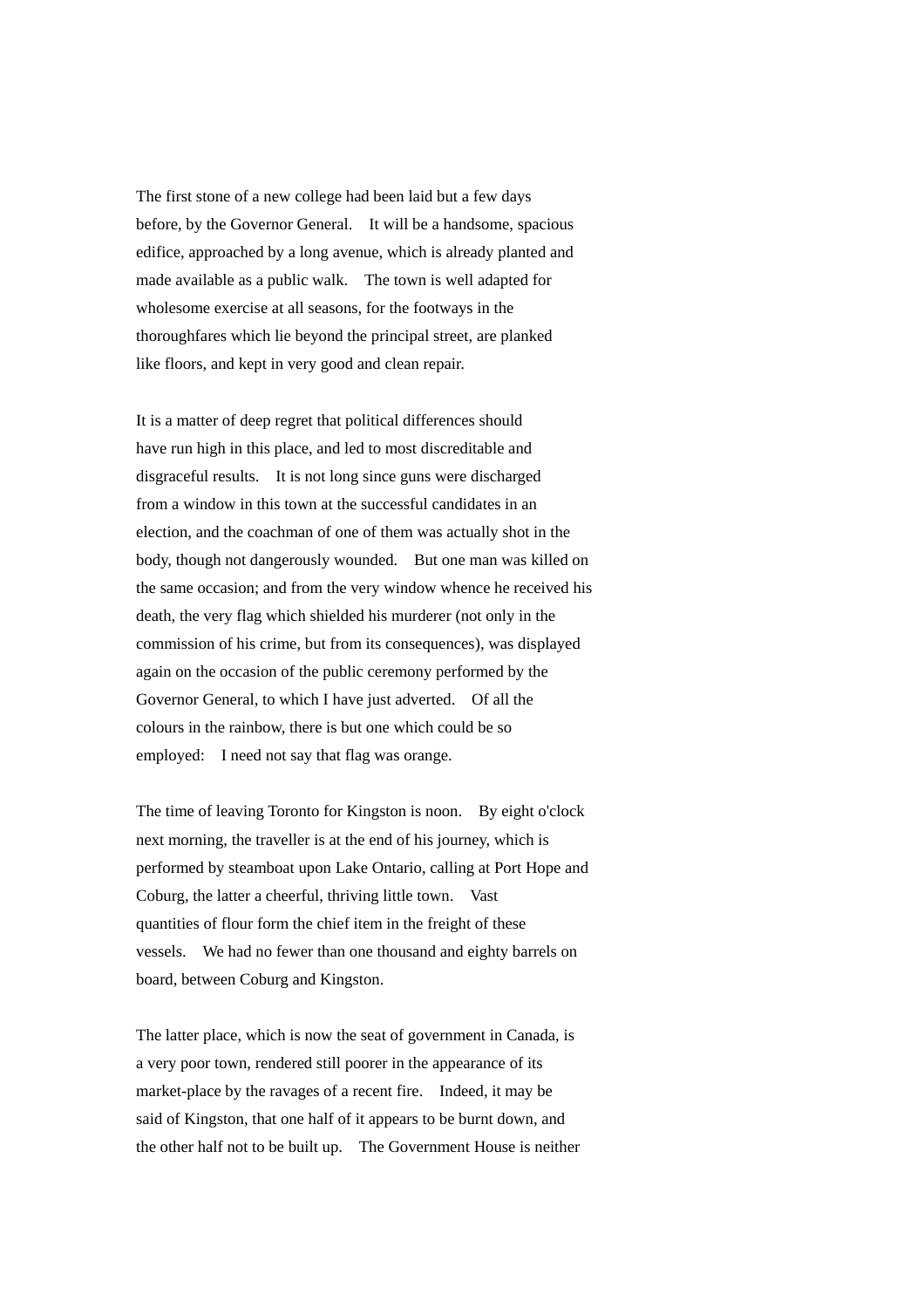elegant nor commodious, yet it is almost the only house of any importance in the neighbourhood.

There is an admirable jail here, well and wisely governed, and excellently regulated, in every respect. The men were employed as shoemakers, ropemakers, blacksmiths, tailors, carpenters, and stonecutters; and in building a new prison, which was pretty far advanced towards completion. The female prisoners were occupied in needlework. Among them was a beautiful girl of twenty, who had been there nearly three years. She acted as bearer of secret despatches for the self-styled Patriots on Navy Island, during the Canadian Insurrection: sometimes dressing as a girl, and carrying them in her stays; sometimes attiring herself as a boy, and secreting them in the lining of her hat. In the latter character she always rode as a boy would, which was nothing to her, for she could govern any horse that any man could ride, and could drive four-in-hand with the best whip in those parts. Setting forth on one of her patriotic missions, she appropriated to herself the first horse she could lay her hands on; and this offence had brought her where I saw her. She had quite a lovely face, though, as the reader may suppose from this sketch of her history, there was a lurking devil in her bright eye, which looked out pretty sharply from between her prison bars.

There is a bomb-proof fort here of great strength, which occupies a bold position, and is capable, doubtless, of doing good service; though the town is much too close upon the frontier to be long held, I should imagine, for its present purpose in troubled times. There is also a small navy-yard, where a couple of Government steamboats were building, and getting on vigorously.

We left Kingston for Montreal on the tenth of May, at half-past nine in the morning, and proceeded in a steamboat down the St. Lawrence river. The beauty of this noble stream at almost any point, but especially in the commencement of this journey when it winds its way among the thousand Islands, can hardly be imagined.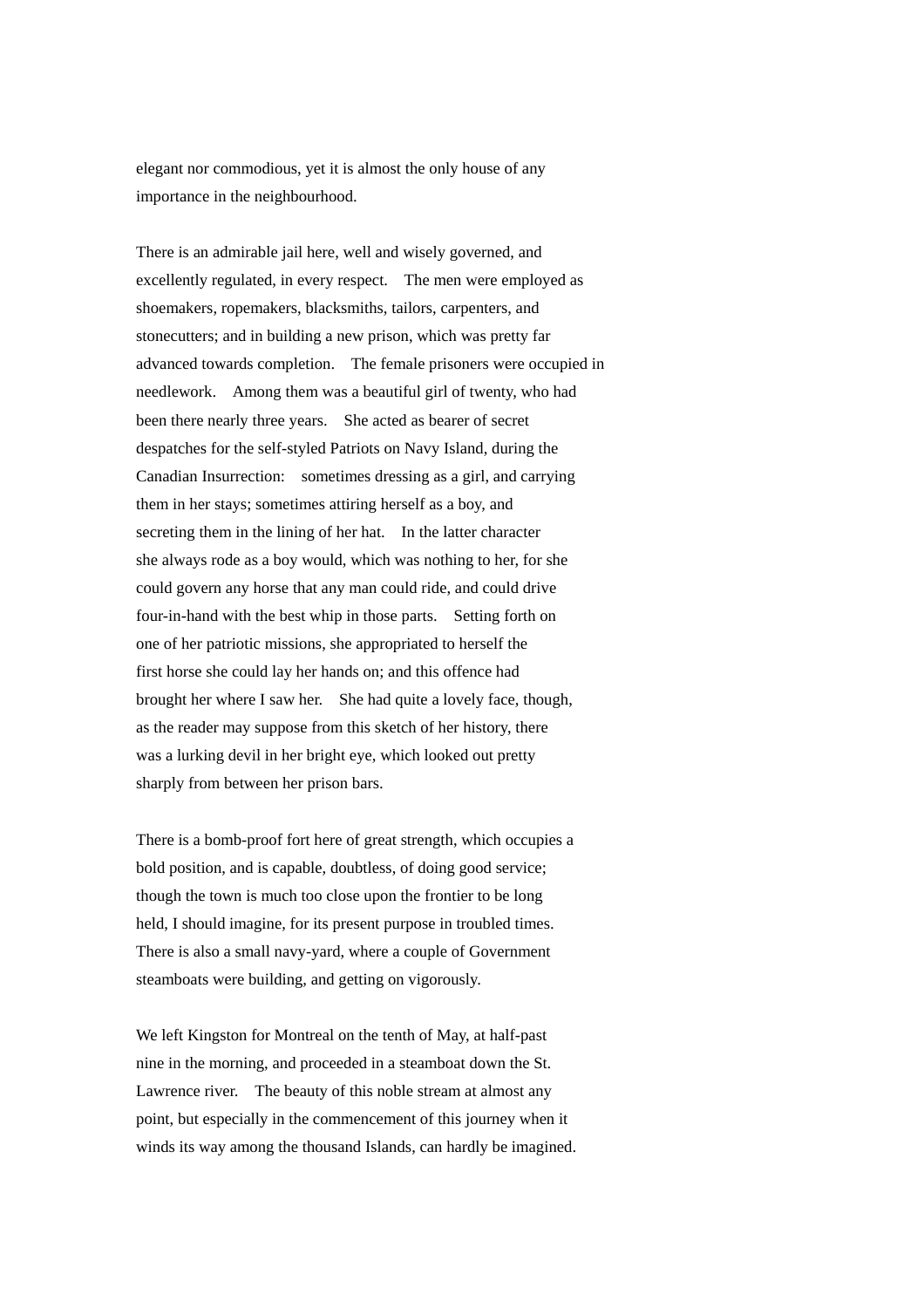The number and constant successions of these islands, all green and richly wooded; their fluctuating sizes, some so large that for half an hour together one among them will appear as the opposite bank of the river, and some so small that they are mere dimples on its broad bosom; their infinite variety of shapes; and the numberless combinations of beautiful forms which the trees growing on them present: all form a picture fraught with uncommon interest and pleasure.

In the afternoon we shot down some rapids where the river boiled and bubbled strangely, and where the force and headlong violence of the current were tremendous. At seven o'clock we reached Dickenson's Landing, whence travellers proceed for two or three hours by stage-coach: the navigation of the river being rendered so dangerous and difficult in the interval, by rapids, that steamboats do not make the passage. The number and length of those PORTAGES, over which the roads are bad, and the travelling slow, render the way between the towns of Montreal and Kingston, somewhat tedious.

Our course lay over a wide, uninclosed tract of country at a little distance from the river-side, whence the bright warning lights on the dangerous parts of the St. Lawrence shone vividly. The night was dark and raw, and the way dreary enough. It was nearly ten o'clock when we reached the wharf where the next steamboat lay; and went on board, and to bed.

She lay there all night, and started as soon as it was day. The morning was ushered in by a violent thunderstorm, and was very wet, but gradually improved and brightened up. Going on deck after breakfast, I was amazed to see floating down with the stream, a most gigantic raft, with some thirty or forty wooden houses upon it, and at least as many flag-masts, so that it looked like a nautical street. I saw many of these rafts afterwards, but never one so large. All the timber, or 'lumber,' as it is called in America, which is brought down the St. Lawrence, is floated down in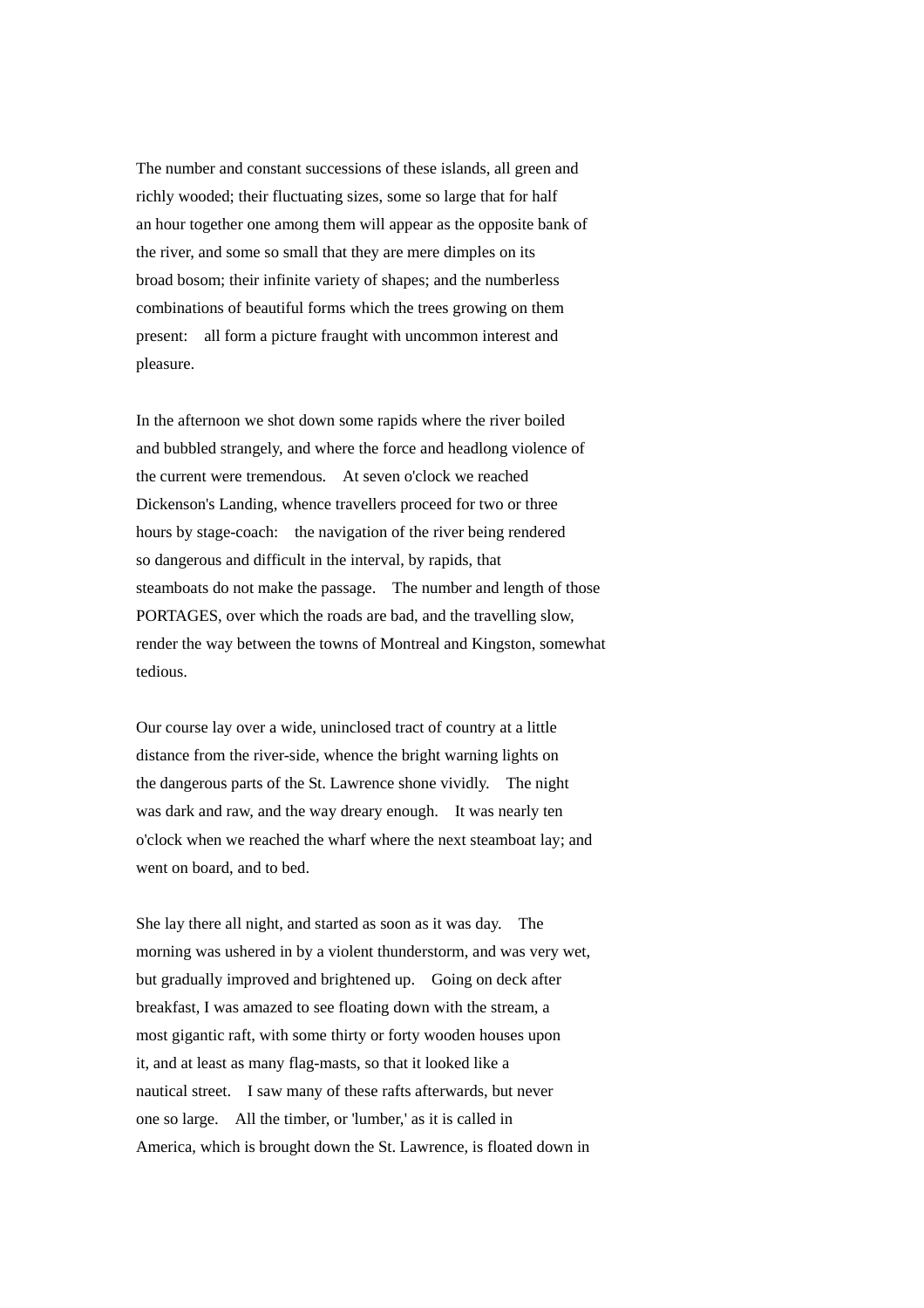this manner. When the raft reaches its place of destination, it is broken up; the materials are sold; and the boatmen return for more.

At eight we landed again, and travelled by a stage-coach for four hours through a pleasant and well-cultivated country, perfectly French in every respect: in the appearance of the cottages; the air, language, and dress of the peasantry; the sign-boards on the shops and taverns: and the Virgin's shrines, and crosses, by the wayside. Nearly every common labourer and boy, though he had no shoes to his feet, wore round his waist a sash of some bright colour: generally red: and the women, who were working in the fields and gardens, and doing all kinds of husbandry, wore, one and all, great flat straw hats with most capacious brims. There were Catholic Priests and Sisters of Charity in the village streets; and images of the Saviour at the corners of cross-roads, and in other public places.

At noon we went on board another steamboat, and reached the village of Lachine, nine miles from Montreal, by three o'clock. There, we left the river, and went on by land.

Montreal is pleasantly situated on the margin of the St. Lawrence, and is backed by some bold heights, about which there are charming rides and drives. The streets are generally narrow and irregular, as in most French towns of any age; but in the more modern parts of the city, they are wide and airy. They display a great variety of very good shops; and both in the town and suburbs there are many excellent private dwellings. The granite quays are remarkable for their beauty, solidity, and extent.

There is a very large Catholic cathedral here, recently erected with two tall spires, of which one is yet unfinished. In the open space in front of this edifice, stands a solitary, grim-looking, square brick tower, which has a quaint and remarkable appearance, and which the wiseacres of the place have consequently determined to pull down immediately. The Government House is very superior to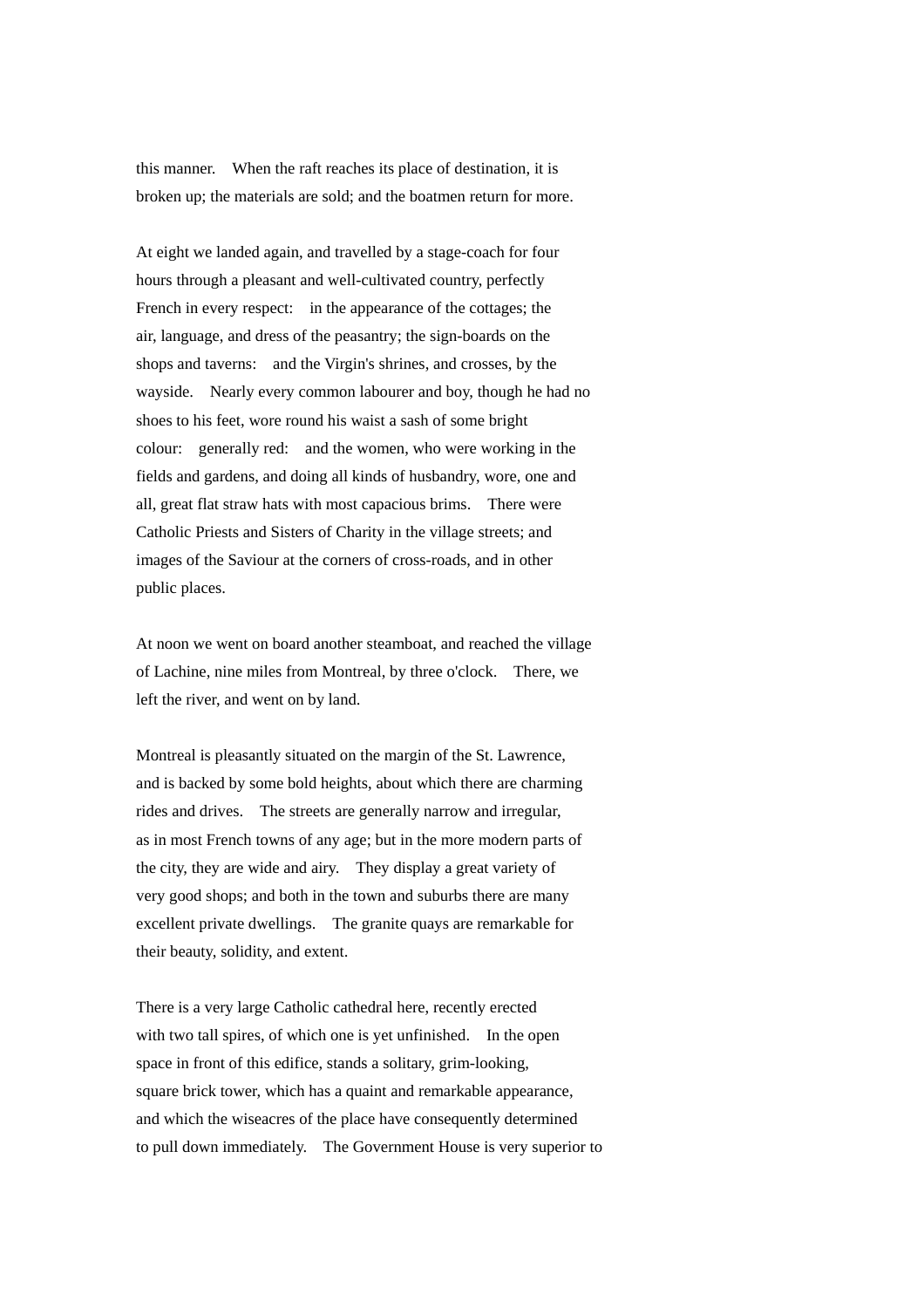that at Kingston, and the town is full of life and bustle. In one of the suburbs is a plank road - not footpath - five or six miles long, and a famous road it is too. All the rides in the vicinity were made doubly interesting by the bursting out of spring, which is here so rapid, that it is but a day's leap from barren winter, to the blooming youth of summer.

The steamboats to Quebec perform the journey in the night; that is to say, they leave Montreal at six in the evening, and arrive at Quebec at six next morning. We made this excursion during our stay in Montreal (which exceeded a fortnight), and were charmed by its interest and beauty.

The impression made upon the visitor by this Gibraltar of America: its giddy heights; its citadel suspended, as it were, in the air; its picturesque steep streets and frowning gateways; and the splendid views which burst upon the eye at every turn: is at once unique and lasting.

It is a place not to be forgotten or mixed up in the mind with other places, or altered for a moment in the crowd of scenes a traveller can recall. Apart from the realities of this most picturesque city, there are associations clustering about it which would make a desert rich in interest. The dangerous precipice along whose rocky front, Wolfe and his brave companions climbed to glory; the Plains of Abraham, where he received his mortal wound; the fortress so chivalrously defended by Montcalm; and his soldier's grave, dug for him while yet alive, by the bursting of a shell; are not the least among them, or among the gallant incidents of history. That is a noble Monument too, and worthy of two great nations, which perpetuates the memory of both brave generals, and on which their names are jointly written.

The city is rich in public institutions and in Catholic churches and charities, but it is mainly in the prospect from the site of the Old Government House, and from the Citadel, that its surpassing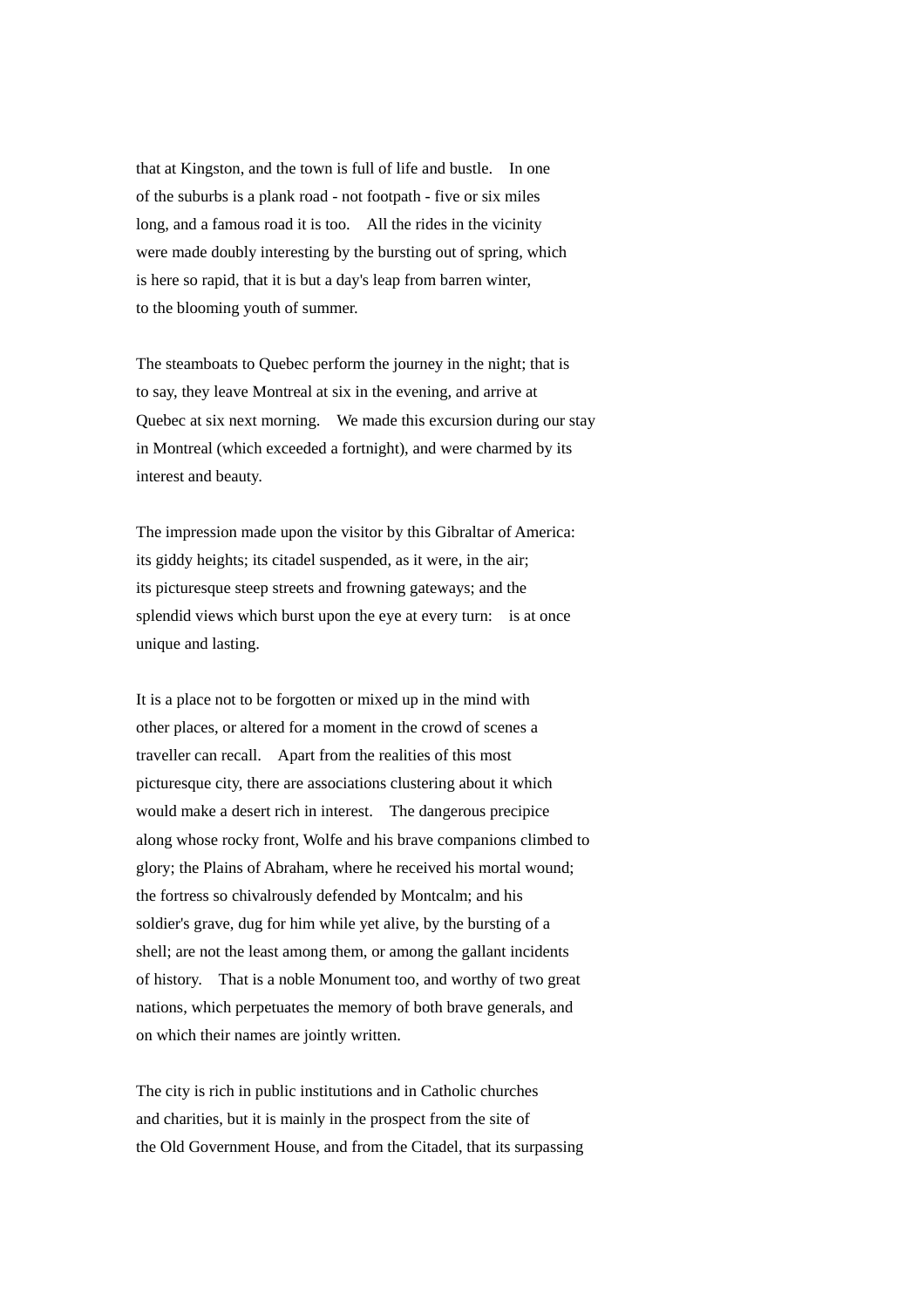beauty lies. The exquisite expanse of country, rich in field and forest, mountain-height and water, which lies stretched out before the view, with miles of Canadian villages, glancing in long white streaks, like veins along the landscape; the motley crowd of gables, roofs, and chimney tops in the old hilly town immediately at hand; the beautiful St. Lawrence sparkling and flashing in the sunlight; and the tiny ships below the rock from which you gaze, whose distant rigging looks like spiders' webs against the light, while casks and barrels on their decks dwindle into toys, and busy mariners become so many puppets; all this, framed by a sunken window in the fortress and looked at from the shadowed room within, forms one of the brightest and most enchanting pictures that the eye can rest upon.

In the spring of the year, vast numbers of emigrants who have newly arrived from England or from Ireland, pass between Quebec and Montreal on their way to the backwoods and new settlements of Canada. If it be an entertaining lounge (as I very often found it) to take a morning stroll upon the quay at Montreal, and see them grouped in hundreds on the public wharfs about their chests and boxes, it is matter of deep interest to be their fellow-passenger on one of these steamboats, and mingling with the concourse, see and hear them unobserved.

The vessel in which we returned from Quebec to Montreal was crowded with them, and at night they spread their beds between decks (those who had beds, at least), and slept so close and thick about our cabin door, that the passage to and fro was quite blocked up. They were nearly all English; from Gloucestershire the greater part; and had had a long winter-passage out; but it was wonderful to see how clean the children had been kept, and how untiring in their love and self-denial all the poor parents were.

Cant as we may, and as we shall to the end of all things, it is very much harder for the poor to be virtuous than it is for the rich; and the good that is in them, shines the brighter for it. In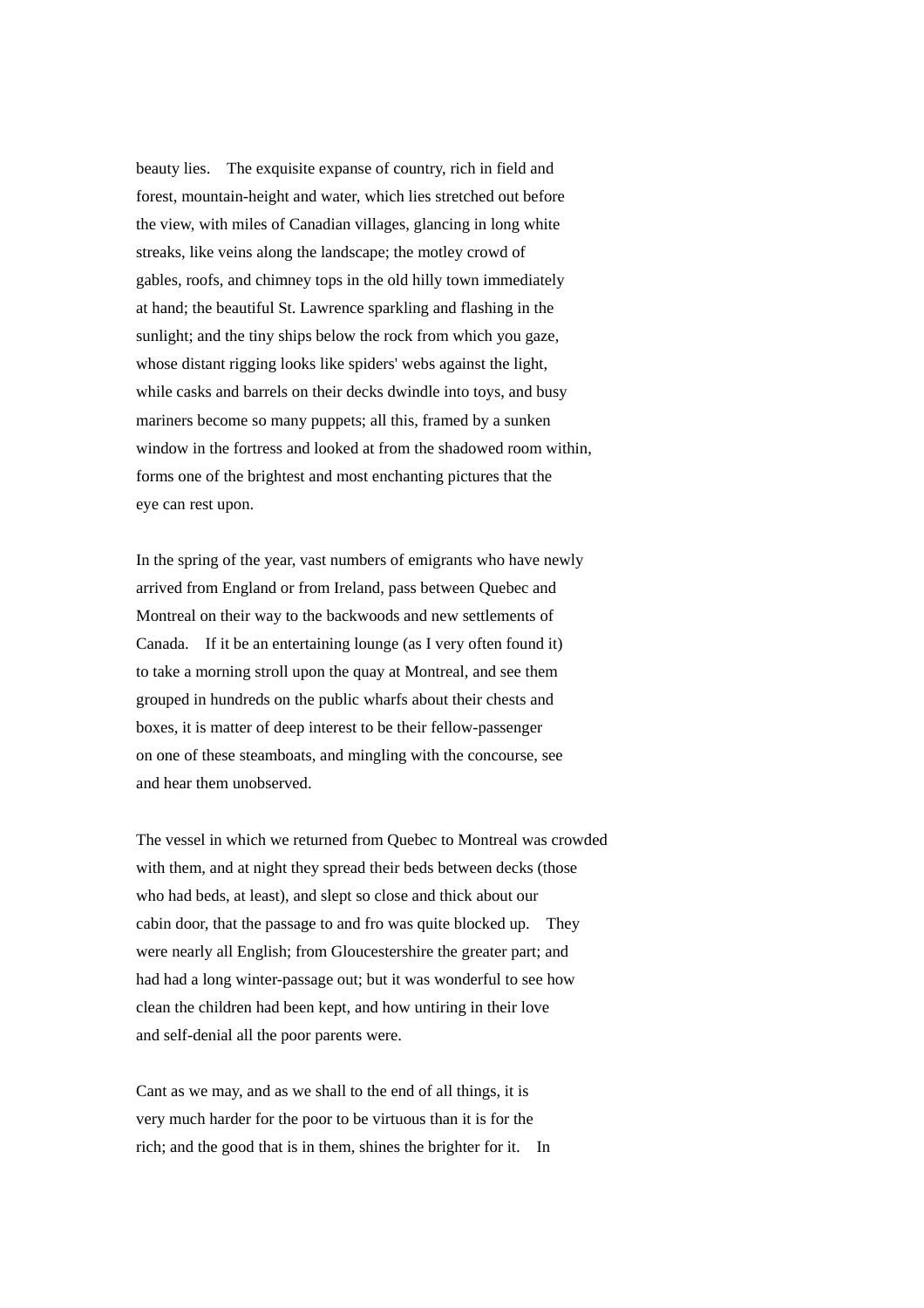many a noble mansion lives a man, the best of husbands and of fathers, whose private worth in both capacities is justly lauded to the skies. But bring him here, upon this crowded deck. Strip from his fair young wife her silken dress and jewels, unbind her braided hair, stamp early wrinkles on her brow, pinch her pale cheek with care and much privation, array her faded form in coarsely patched attire, let there be nothing but his love to set her forth or deck her out, and you shall put it to the proof indeed. So change his station in the world, that he shall see in those young things who climb about his knee: not records of his wealth and name: but little wrestlers with him for his daily bread; so many poachers on his scanty meal; so many units to divide his every sum of comfort, and farther to reduce its small amount. In lieu of the endearments of childhood in its sweetest aspect, heap upon him all its pains and wants, its sicknesses and ills, its fretfulness, caprice, and querulous endurance: let its prattle be, not of engaging infant fancies, but of cold, and thirst, and hunger: and if his fatherly affection outlive all this, and he be patient, watchful, tender; careful of his children's lives, and mindful always of their joys and sorrows; then send him back to Parliament, and Pulpit, and to Quarter Sessions, and when he hears fine talk of the depravity of those who live from hand to mouth, and labour hard to do it, let him speak up, as one who knows, and tell those holders forth that they, by parallel with such a class, should be High Angels in their daily lives, and lay but humble siege to Heaven at last.

Which of us shall say what he would be, if such realities, with small relief or change all through his days, were his! Looking round upon these people: far from home, houseless, indigent, wandering, weary with travel and hard living: and seeing how patiently they nursed and tended their young children: how they consulted ever their wants first, then half supplied their own; what gentle ministers of hope and faith the women were; how the men profited by their example; and how very, very seldom even a moment's petulance or harsh complaint broke out among them: I felt a stronger love and honour of my kind come glowing on my heart, and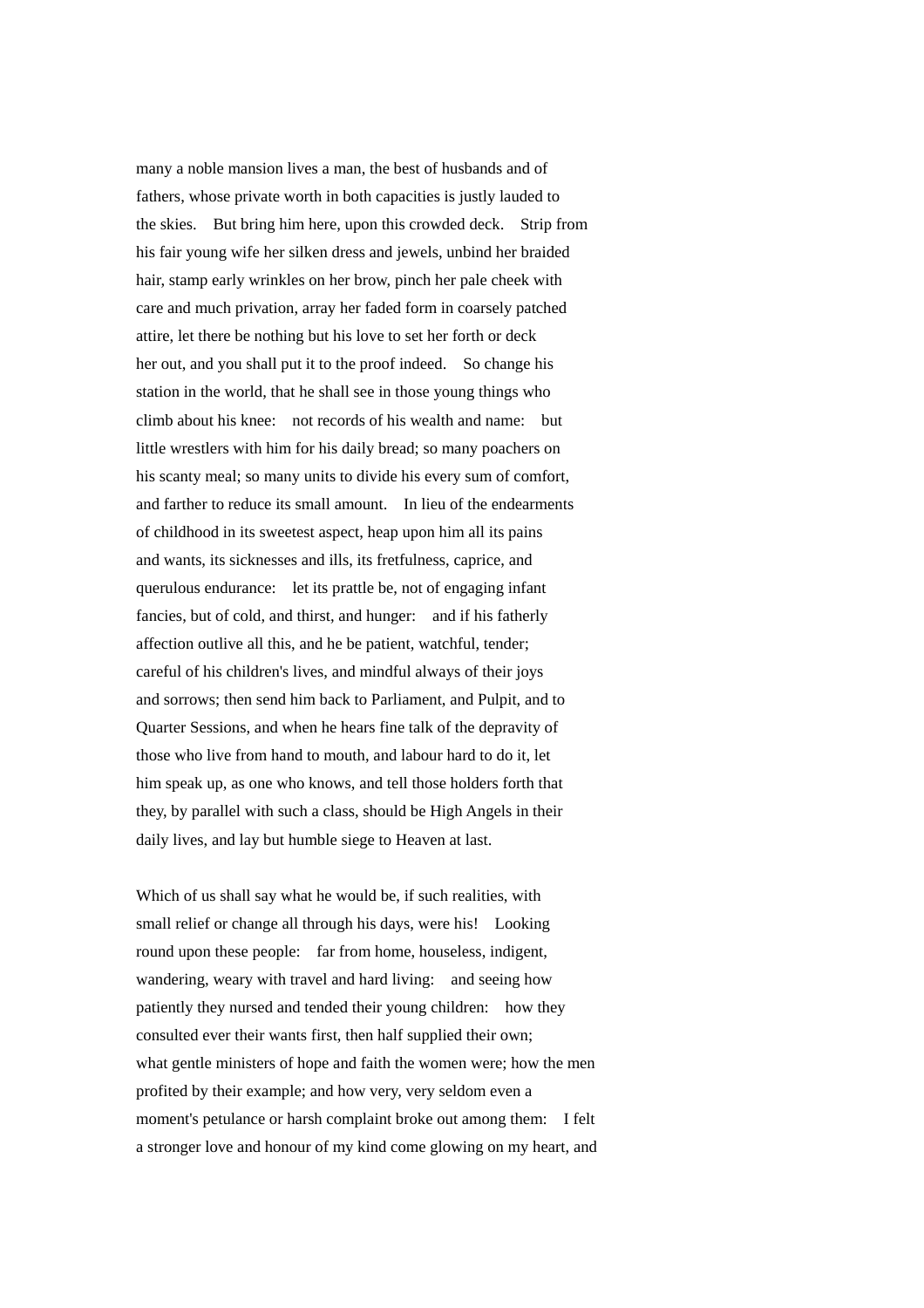wished to God there had been many Atheists in the better part of human nature there, to read this simple lesson in the book of Life.

## \* \* \* \* \* \*

We left Montreal for New York again, on the thirtieth of May, crossing to La Prairie, on the opposite shore of the St. Lawrence, in a steamboat; we then took the railroad to St. John's, which is on the brink of Lake Champlain. Our last greeting in Canada was from the English officers in the pleasant barracks at that place (a class of gentlemen who had made every hour of our visit memorable by their hospitality and friendship); and with 'Rule Britannia' sounding in our ears, soon left it far behind.

But Canada has held, and always will retain, a foremost place in my remembrance. Few Englishmen are prepared to find it what it is. Advancing quietly; old differences settling down, and being fast forgotten; public feeling and private enterprise alike in a sound and wholesome state; nothing of flush or fever in its system, but health and vigour throbbing in its steady pulse: it is full of hope and promise. To me - who had been accustomed to think of it as something left behind in the strides of advancing society, as something neglected and forgotten, slumbering and wasting in its sleep - the demand for labour and the rates of wages; the busy quays of Montreal; the vessels taking in their cargoes, and discharging them; the amount of shipping in the different ports; the commerce, roads, and public works, all made TO LAST; the respectability and character of the public journals; and the amount of rational comfort and happiness which honest industry may earn: were very great surprises. The steamboats on the lakes, in their conveniences, cleanliness, and safety; in the gentlemanly character and bearing of their captains; and in the politeness and perfect comfort of their social regulations; are unsurpassed even by the famous Scotch vessels, deservedly so much esteemed at home. The inns are usually bad; because the custom of boarding at hotels is not so general here as in the States, and the British officers, who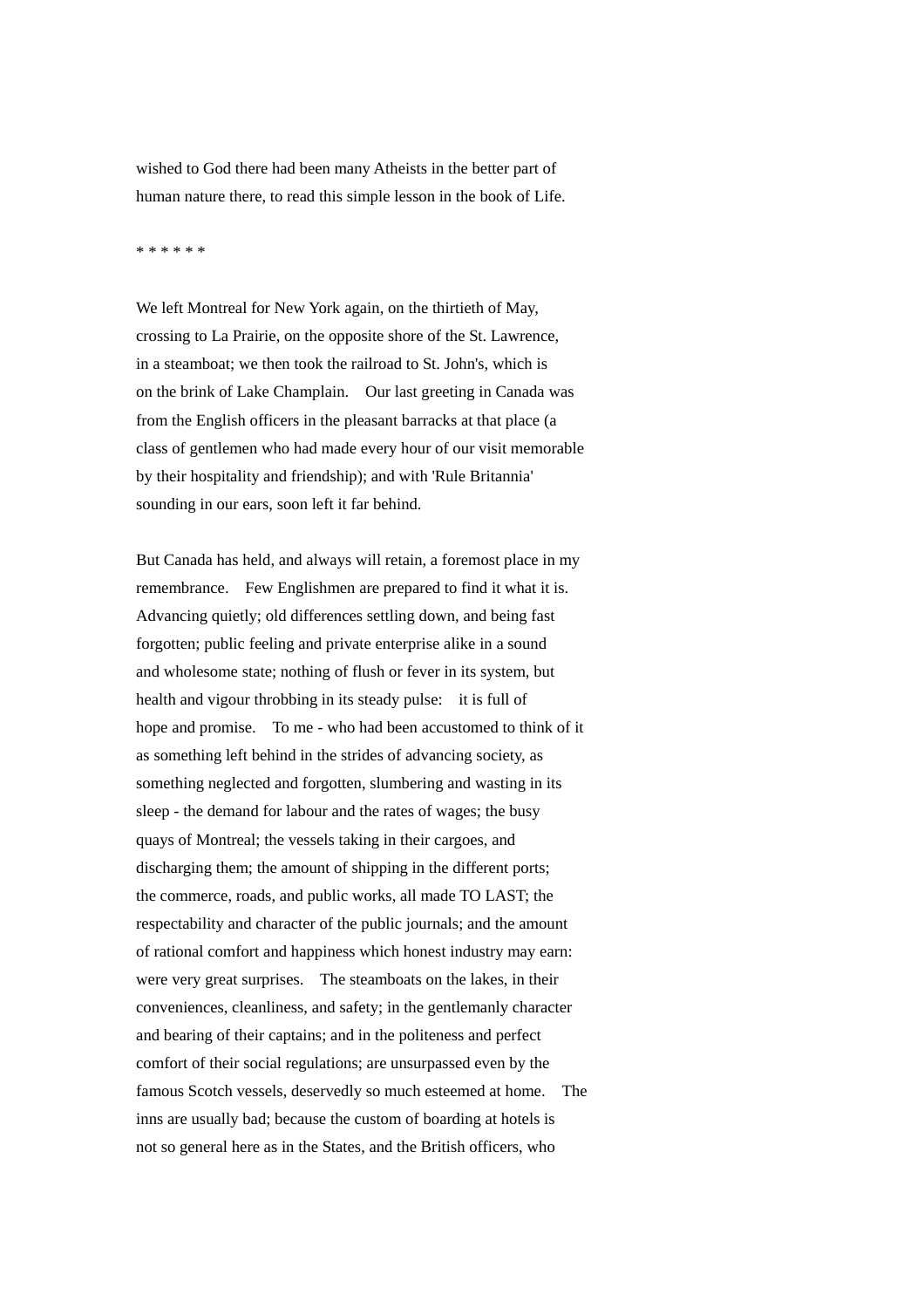form a large portion of the society of every town, live chiefly at the regimental messes: but in every other respect, the traveller in Canada will find as good provision for his comfort as in any place I know.

There is one American boat - the vessel which carried us on Lake Champlain, from St. John's to Whitehall - which I praise very highly, but no more than it deserves, when I say that it is superior even to that in which we went from Queenston to Toronto, or to that in which we travelled from the latter place to Kingston, or I have no doubt I may add to any other in the world. This steamboat, which is called the Burlington, is a perfectly exquisite achievement of neatness, elegance, and order. The decks are drawing-rooms; the cabins are boudoirs, choicely furnished and adorned with prints, pictures, and musical instruments; every nook and corner in the vessel is a perfect curiosity of graceful comfort and beautiful contrivance. Captain Sherman, her commander, to whose ingenuity and excellent taste these results are solely attributable, has bravely and worthily distinguished himself on more than one trying occasion: not least among them, in having the moral courage to carry British troops, at a time (during the Canadian rebellion) when no other conveyance was open to them. He and his vessel are held in universal respect, both by his own countrymen and ours; and no man ever enjoyed the popular esteem, who, in his sphere of action, won and wore it better than this gentleman.

By means of this floating palace we were soon in the United States again, and called that evening at Burlington; a pretty town, where we lay an hour or so. We reached Whitehall, where we were to disembark, at six next morning; and might have done so earlier, but that these steamboats lie by for some hours in the night, in consequence of the lake becoming very narrow at that part of the journey, and difficult of navigation in the dark. Its width is so contracted at one point, indeed, that they are obliged to warp round by means of a rope.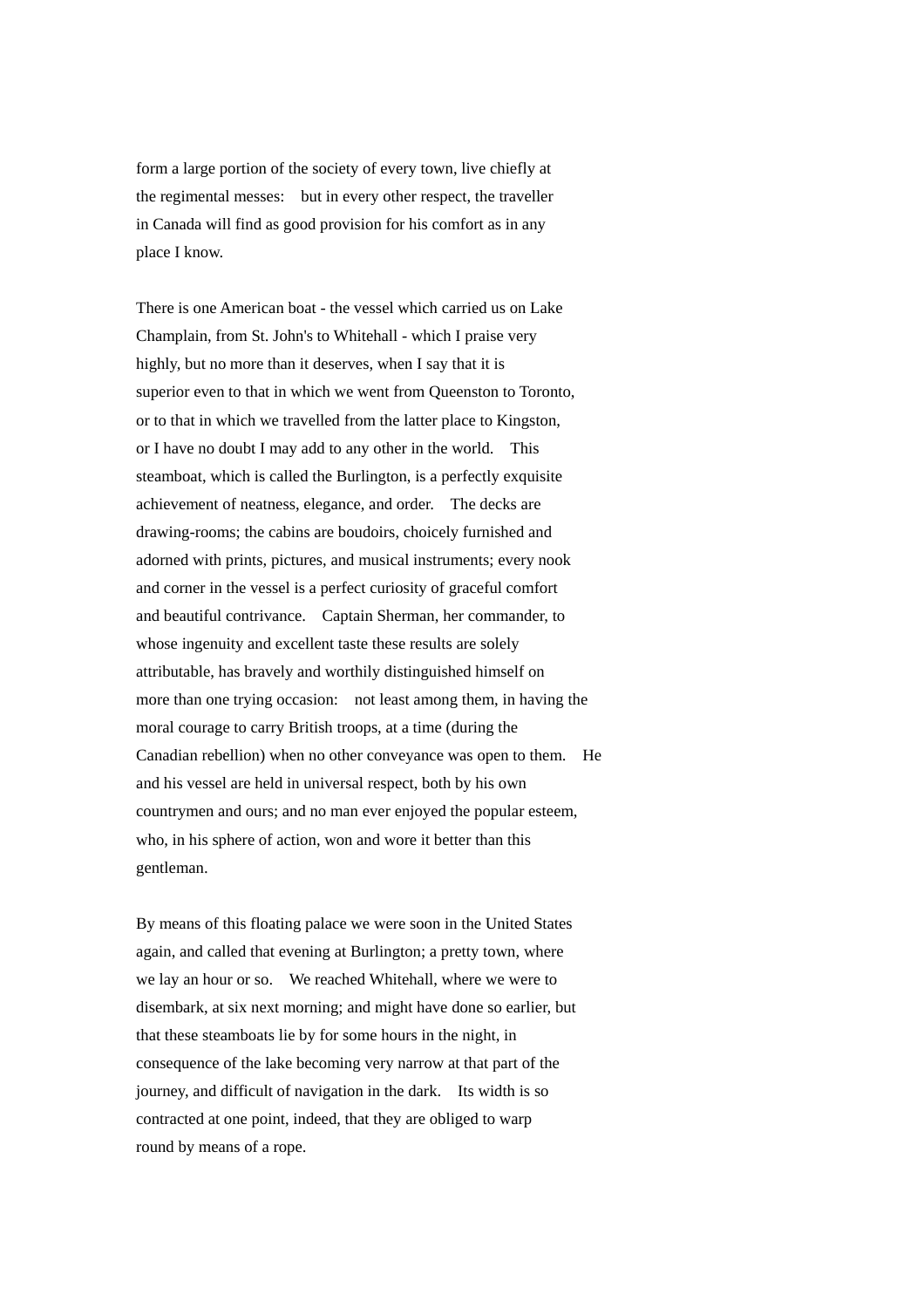After breakfasting at Whitehall, we took the stage-coach for Albany: a large and busy town, where we arrived between five and six o'clock that afternoon; after a very hot day's journey, for we were now in the height of summer again. At seven we started for New York on board a great North River steamboat, which was so crowded with passengers that the upper deck was like the box lobby of a theatre between the pieces, and the lower one like Tottenham Court Road on a Saturday night. But we slept soundly, notwithstanding, and soon after five o'clock next morning reached New York.

Tarrying here, only that day and night, to recruit after our late fatigues, we started off once more upon our last journey in America. We had yet five days to spare before embarking for England, and I had a great desire to see 'the Shaker Village,' which is peopled by a religious sect from whom it takes its name.

To this end, we went up the North River again, as far as the town of Hudson, and there hired an extra to carry us to Lebanon, thirty miles distant: and of course another and a different Lebanon from that village where I slept on the night of the Prairie trip.

The country through which the road meandered, was rich and beautiful; the weather very fine; and for many miles the Kaatskill mountains, where Rip Van Winkle and the ghostly Dutchmen played at ninepins one memorable gusty afternoon, towered in the blue distance, like stately clouds. At one point, as we ascended a steep hill, athwart whose base a railroad, yet constructing, took its course, we came upon an Irish colony. With means at hand of building decent cabins, it was wonderful to see how clumsy, rough, and wretched, its hovels were. The best were poor protection from the weather the worst let in the wind and rain through wide breaches in the roofs of sodden grass, and in the walls of mud; some had neither door nor window; some had nearly fallen down, and were imperfectly propped up by stakes and poles; all were ruinous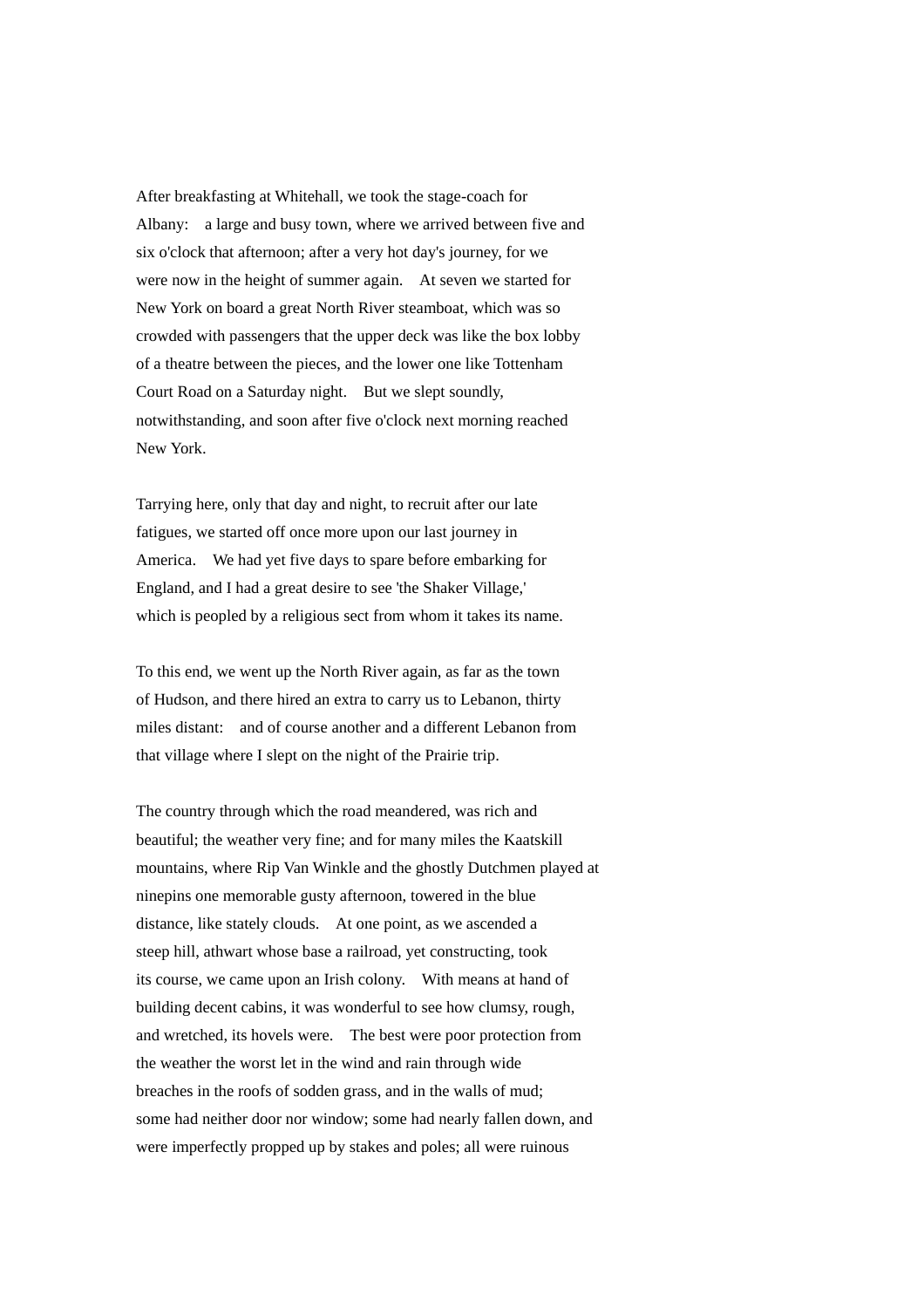and filthy. Hideously ugly old women and very buxom young ones, pigs, dogs, men, children, babies, pots, kettles, dung-hills, vile refuse, rank straw, and standing water, all wallowing together in an inseparable heap, composed the furniture of every dark and dirty hut.

Between nine and ten o'clock at night, we arrived at Lebanon which is renowned for its warm baths, and for a great hotel, well adapted, I have no doubt, to the gregarious taste of those seekers after health or pleasure who repair here, but inexpressibly comfortless to me. We were shown into an immense apartment, lighted by two dim candles, called the drawing-room: from which there was a descent by a flight of steps, to another vast desert, called the dining-room: our bed-chambers were among certain long rows of little white-washed cells, which opened from either side of a dreary passage; and were so like rooms in a prison that I half expected to be locked up when I went to bed, and listened involuntarily for the turning of the key on the outside. There need be baths somewhere in the neighbourhood, for the other washing arrangements were on as limited a scale as I ever saw, even in America: indeed, these bedrooms were so very bare of even such common luxuries as chairs, that I should say they were not provided with enough of anything, but that I bethink myself of our having been most bountifully bitten all night.

The house is very pleasantly situated, however, and we had a good breakfast. That done, we went to visit our place of destination, which was some two miles off, and the way to which was soon indicated by a finger-post, whereon was painted, 'To the Shaker Village.'

As we rode along, we passed a party of Shakers, who were at work upon the road; who wore the broadest of all broad-brimmed hats; and were in all visible respects such very wooden men, that I felt about as much sympathy for them, and as much interest in them, as if they had been so many figure-heads of ships. Presently we came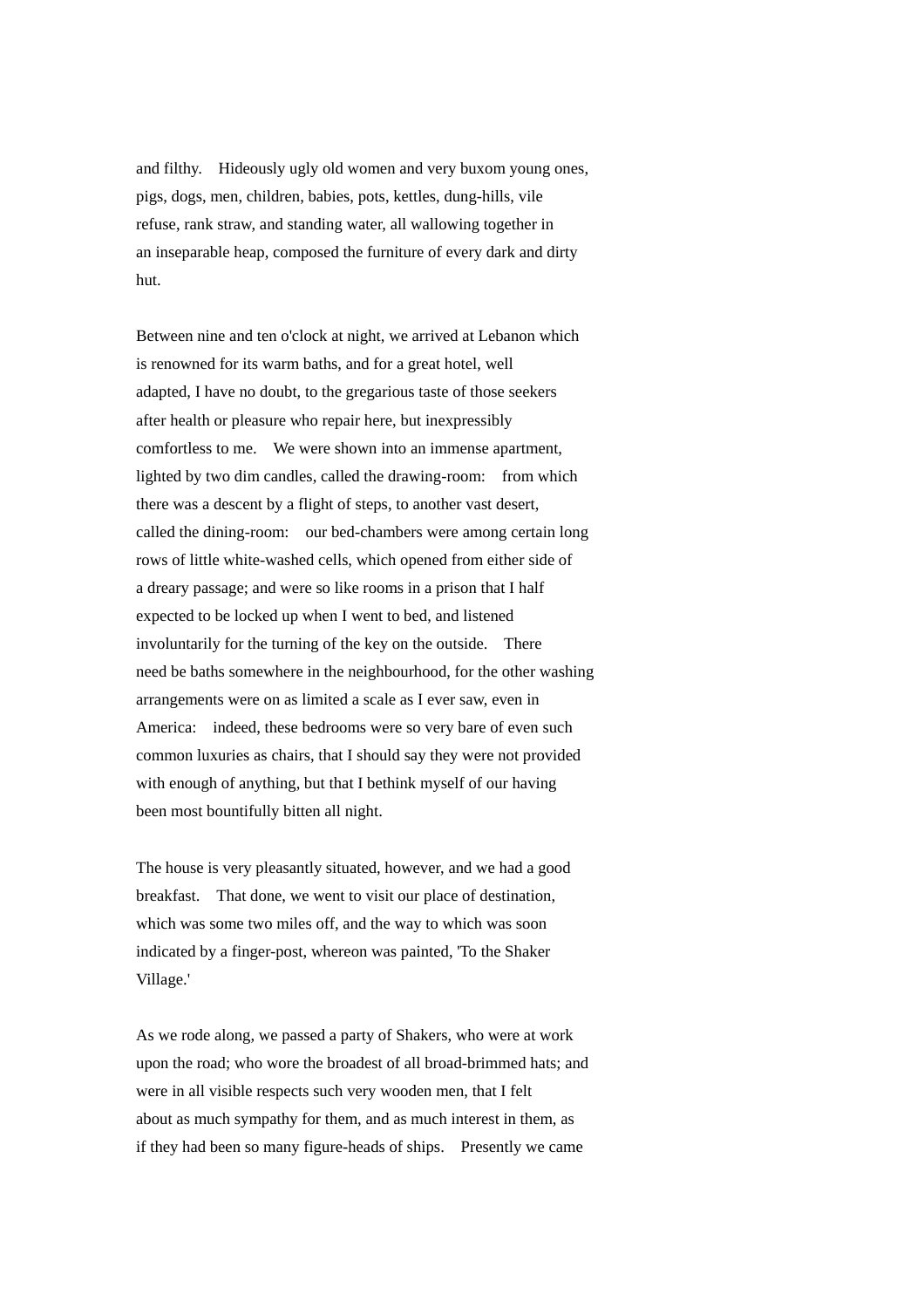to the beginning of the village, and alighting at the door of a house where the Shaker manufactures are sold, and which is the headquarters of the elders, requested permission to see the Shaker worship.

Pending the conveyance of this request to some person in authority, we walked into a grim room, where several grim hats were hanging on grim pegs, and the time was grimly told by a grim clock which uttered every tick with a kind of struggle, as if it broke the grim silence reluctantly, and under protest. Ranged against the wall were six or eight stiff, high-backed chairs, and they partook so strongly of the general grimness that one would much rather have sat on the floor than incurred the smallest obligation to any of them.

Presently, there stalked into this apartment, a grim old Shaker, with eyes as hard, and dull, and cold, as the great round metal buttons on his coat and waistcoat; a sort of calm goblin. Being informed of our desire, he produced a newspaper wherein the body of elders, whereof he was a member, had advertised but a few days before, that in consequence of certain unseemly interruptions which their worship had received from strangers, their chapel was closed to the public for the space of one year.

As nothing was to be urged in opposition to this reasonable arrangement, we requested leave to make some trifling purchases of Shaker goods; which was grimly conceded. We accordingly repaired to a store in the same house and on the opposite side of the passage, where the stock was presided over by something alive in a russet case, which the elder said was a woman; and which I suppose WAS a woman, though I should not have suspected it.

On the opposite side of the road was their place of worship: a cool, clean edifice of wood, with large windows and green blinds: like a spacious summer-house. As there was no getting into this place, and nothing was to be done but walk up and down, and look at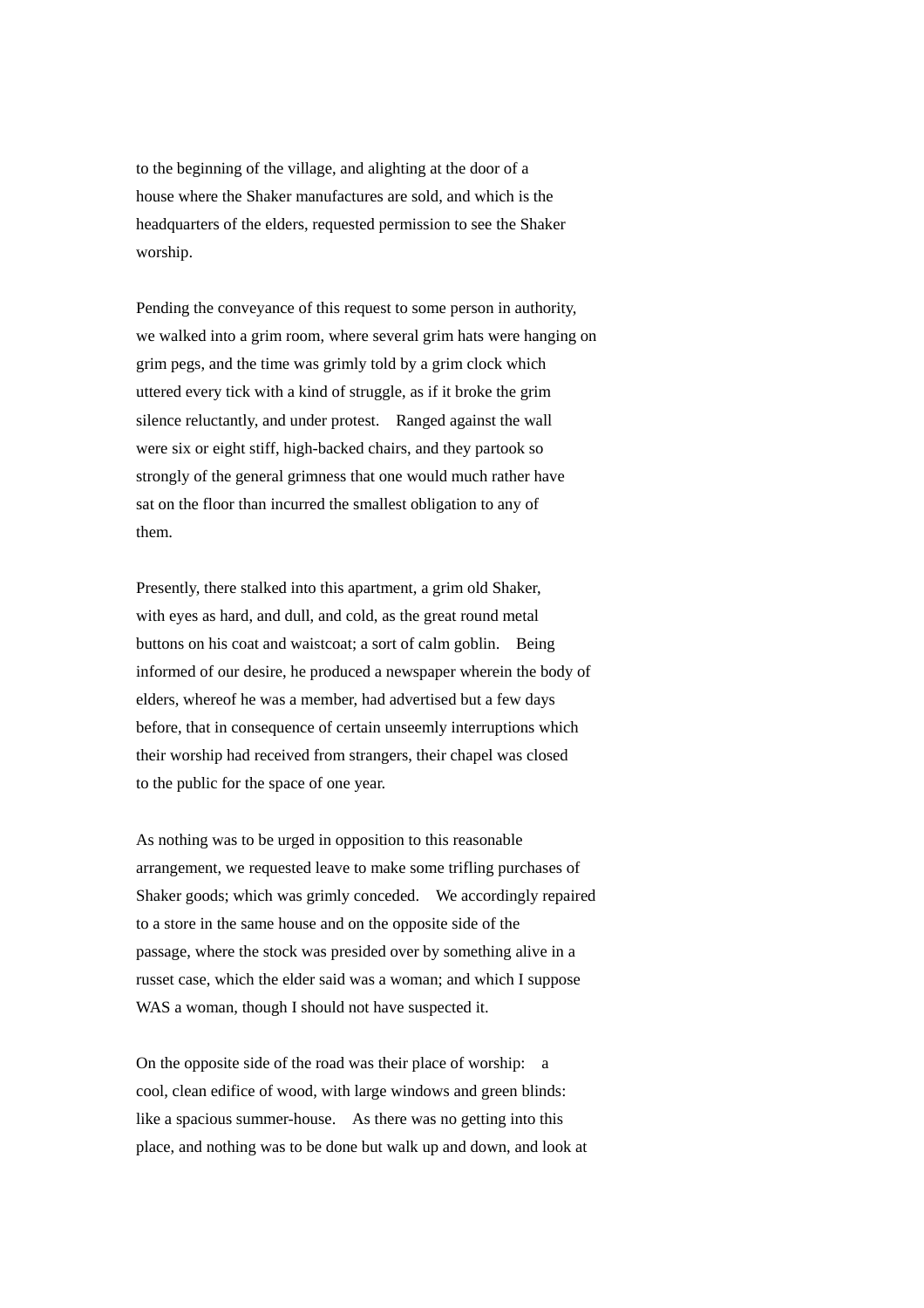it and the other buildings in the village (which were chiefly of wood, painted a dark red like English barns, and composed of many stories like English factories), I have nothing to communicate to the reader, beyond the scanty results I gleaned the while our purchases were making,

These people are called Shakers from their peculiar form of adoration, which consists of a dance, performed by the men and women of all ages, who arrange themselves for that purpose in opposite parties: the men first divesting themselves of their hats and coats, which they gravely hang against the wall before they begin; and tying a ribbon round their shirt-sleeves, as though they were going to be bled. They accompany themselves with a droning, humming noise, and dance until they are quite exhausted, alternately advancing and retiring in a preposterous sort of trot. The effect is said to be unspeakably absurd: and if I may judge from a print of this ceremony which I have in my possession; and which I am informed by those who have visited the chapel, is perfectly accurate; it must be infinitely grotesque.

They are governed by a woman, and her rule is understood to be absolute, though she has the assistance of a council of elders. She lives, it is said, in strict seclusion, in certain rooms above the chapel, and is never shown to profane eyes. If she at all resemble the lady who presided over the store, it is a great charity to keep her as close as possible, and I cannot too strongly express my perfect concurrence in this benevolent proceeding.

All the possessions and revenues of the settlement are thrown into a common stock, which is managed by the elders. As they have made converts among people who were well to do in the world, and are frugal and thrifty, it is understood that this fund prospers: the more especially as they have made large purchases of land. Nor is this at Lebanon the only Shaker settlement: there are, I think, at least, three others.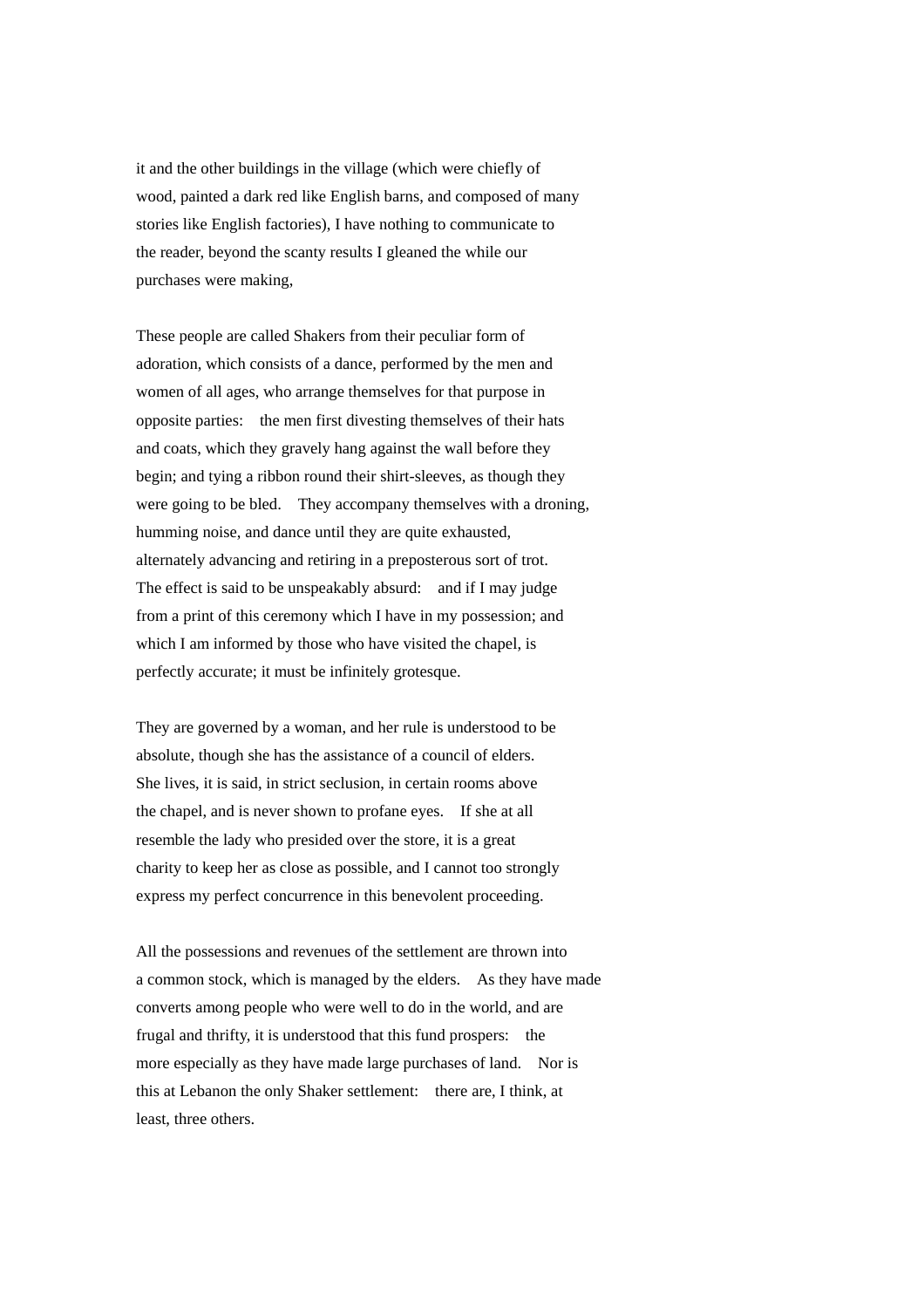They are good farmers, and all their produce is eagerly purchased and highly esteemed. 'Shaker seeds,' 'Shaker herbs,' and 'Shaker distilled waters,' are commonly announced for sale in the shops of towns and cities. They are good breeders of cattle, and are kind and merciful to the brute creation. Consequently, Shaker beasts seldom fail to find a ready market.

They eat and drink together, after the Spartan model, at a great public table. There is no union of the sexes, and every Shaker, male and female, is devoted to a life of celibacy. Rumour has been busy upon this theme, but here again I must refer to the lady of the store, and say, that if many of the sister Shakers resemble her, I treat all such slander as bearing on its face the strongest marks of wild improbability. But that they take as proselytes, persons so young that they cannot know their own minds, and cannot possess much strength of resolution in this or any other respect, I can assert from my own observation of the extreme juvenility of certain youthful Shakers whom I saw at work among the party on the road.

They are said to be good drivers of bargains, but to be honest and just in their transactions, and even in horse-dealing to resist those thievish tendencies which would seem, for some undiscovered reason, to be almost inseparable from that branch of traffic. In all matters they hold their own course quietly, live in their gloomy, silent commonwealth, and show little desire to interfere with other people.

This is well enough, but nevertheless I cannot, I confess, incline towards the Shakers; view them with much favour, or extend towards them any very lenient construction. I so abhor, and from my soul detest that bad spirit, no matter by what class or sect it may be entertained, which would strip life of its healthful graces, rob youth of its innocent pleasures, pluck from maturity and age their pleasant ornaments, and make existence but a narrow path towards the grave: that odious spirit which, if it could have had full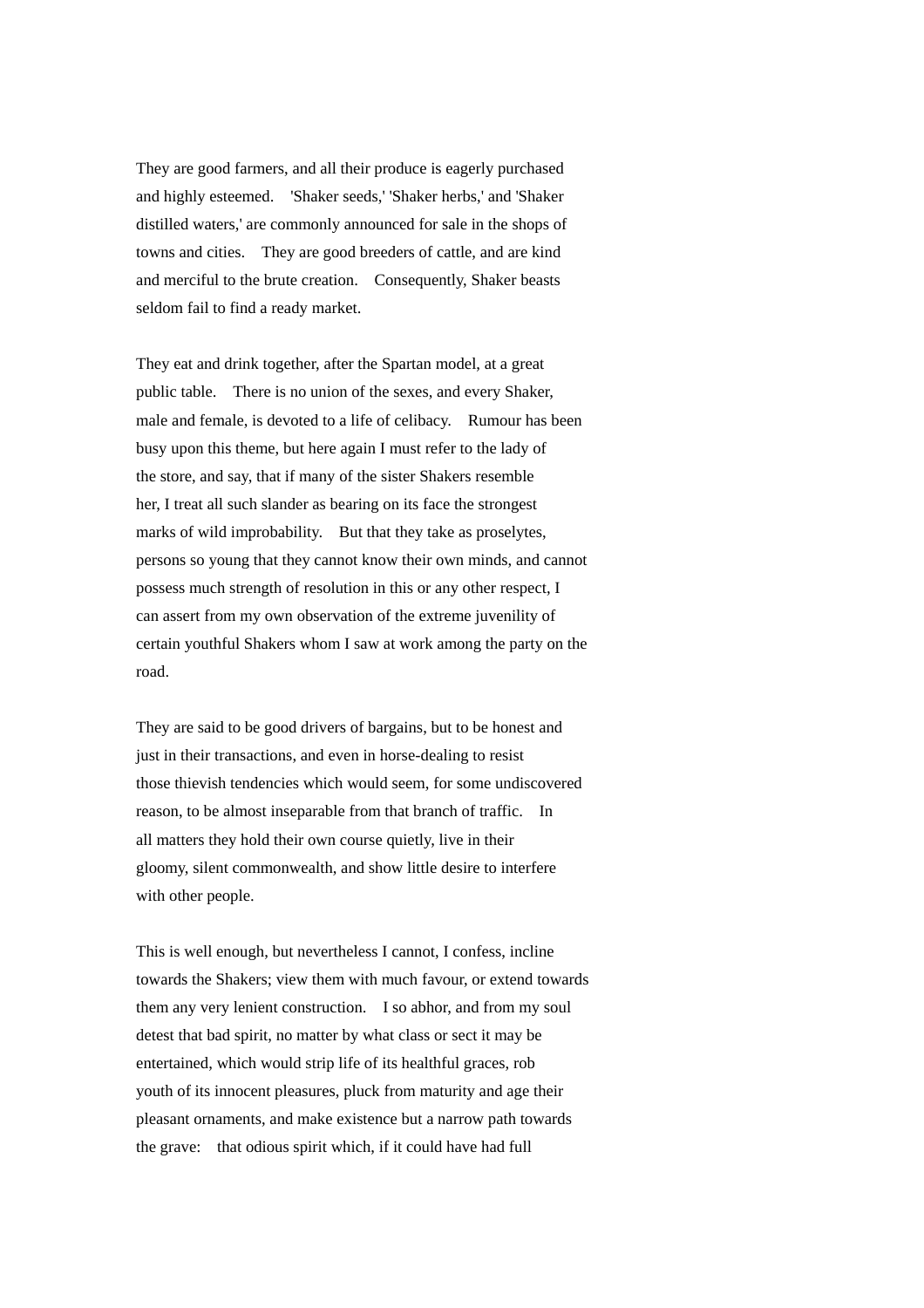scope and sway upon the earth, must have blasted and made barren the imaginations of the greatest men, and left them, in their power of raising up enduring images before their fellow-creatures yet unborn, no better than the beasts: that, in these very broadbrimmed hats and very sombre coats - in stiff-necked, solemnvisaged piety, in short, no matter what its garb, whether it have cropped hair as in a Shaker village, or long nails as in a Hindoo temple - I recognise the worst among the enemies of Heaven and Earth, who turn the water at the marriage feasts of this poor world, not into wine, but gall. And if there must be people vowed to crush the harmless fancies and the love of innocent delights and gaieties, which are a part of human nature: as much a part of it as any other love or hope that is our common portion: let them, for me, stand openly revealed among the ribald and licentious; the very idiots know that THEY are not on the Immortal road, and will despise them, and avoid them readily.

Leaving the Shaker village with a hearty dislike of the old Shakers, and a hearty pity for the young ones: tempered by the strong probability of their running away as they grow older and wiser, which they not uncommonly do: we returned to Lebanon, and so to Hudson, by the way we had come upon the previous day. There, we took the steamboat down the North River towards New York, but stopped, some four hours' journey short of it, at West Point, where we remained that night, and all next day, and next night too.

In this beautiful place: the fairest among the fair and lovely Highlands of the North River: shut in by deep green heights and ruined forts, and looking down upon the distant town of Newburgh, along a glittering path of sunlit water, with here and there a skiff, whose white sail often bends on some new tack as sudden flaws of wind come down upon her from the gullies in the hills: hemmed in, besides, all round with memories of Washington, and events of the revolutionary war: is the Military School of America.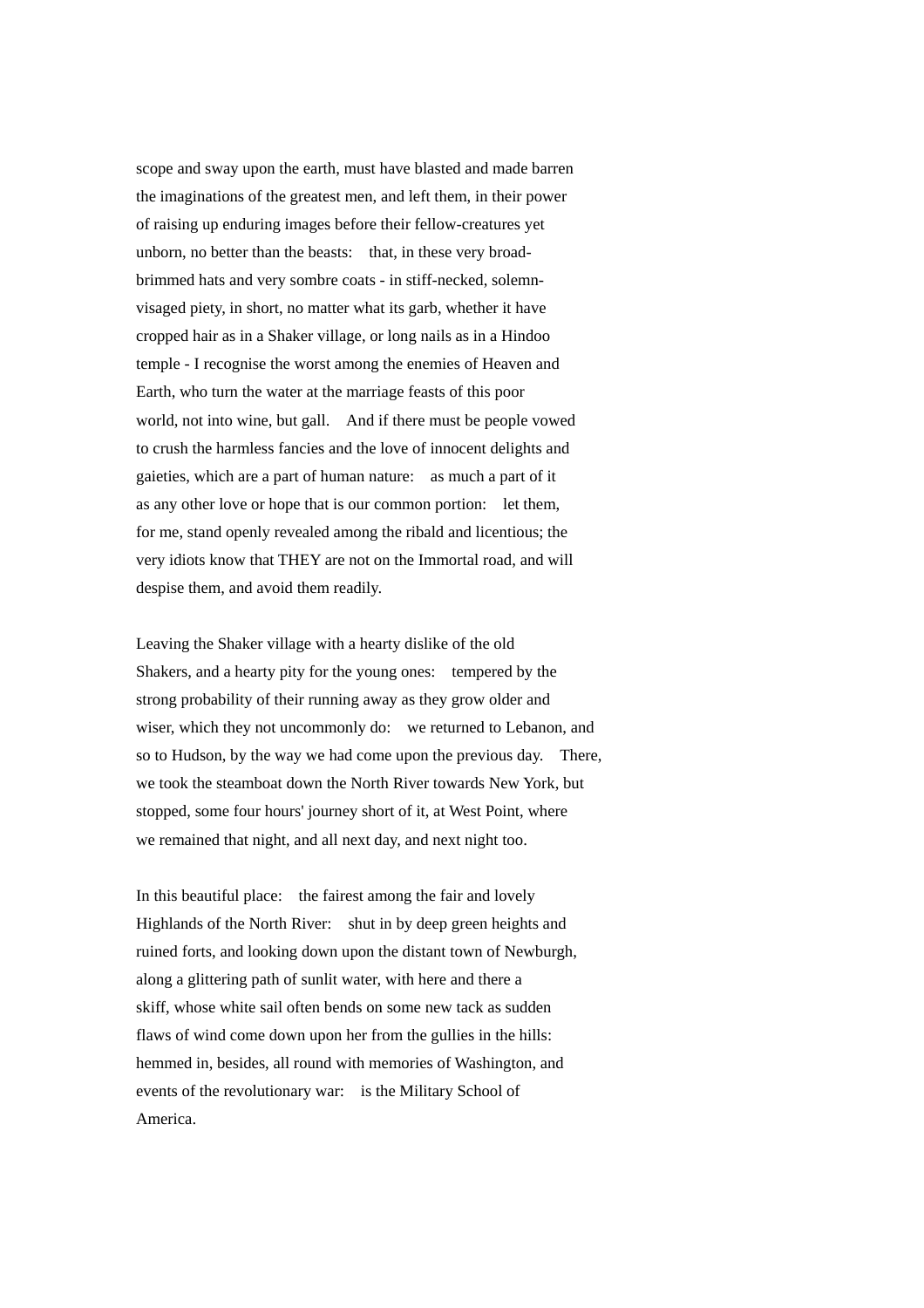It could not stand on more appropriate ground, and any ground more beautiful can hardly be. The course of education is severe, but well devised, and manly. Through June, July, and August, the young men encamp upon the spacious plain whereon the college stands; and all the year their military exercises are performed there, daily. The term of study at this institution, which the State requires from all cadets, is four years; but, whether it be from the rigid nature of the discipline, or the national impatience of restraint, or both causes combined, not more than half the number who begin their studies here, ever remain to finish them.

The number of cadets being about equal to that of the members of Congress, one is sent here from every Congressional district: its member influencing the selection. Commissions in the service are distributed on the same principle. The dwellings of the various Professors are beautifully situated; and there is a most excellent hotel for strangers, though it has the two drawbacks of being a total abstinence house (wines and spirits being forbidden to the students), and of serving the public meals at rather uncomfortable hours: to wit, breakfast at seven, dinner at one, and supper at sunset.

The beauty and freshness of this calm retreat, in the very dawn and greenness of summer - it was then the beginning of June - were exquisite indeed. Leaving it upon the sixth, and returning to New York, to embark for England on the succeeding day, I was glad to think that among the last memorable beauties which had glided past us, and softened in the bright perspective, were those whose pictures, traced by no common hand, are fresh in most men's minds; not easily to grow old, or fade beneath the dust of Time: the Kaatskill Mountains, Sleepy Hollow, and the Tappaan Zee.

# CHAPTER XVI - THE PASSAGE HOME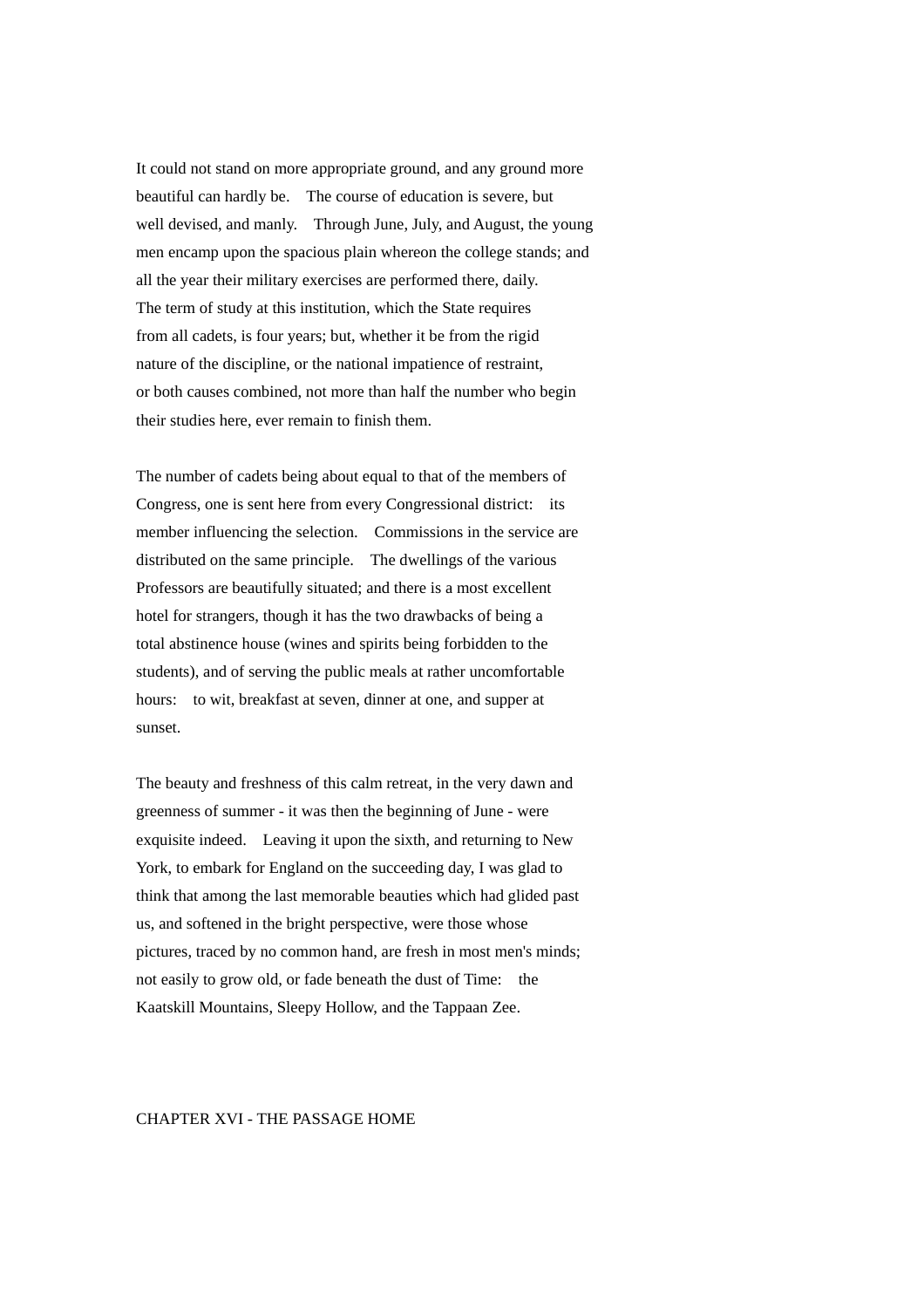I NEVER had so much interest before, and very likely I shall never have so much interest again, in the state of the wind, as on the long-looked-for morning of Tuesday the Seventh of June. Some nautical authority had told me a day or two previous, 'anything with west in it, will do;' so when I darted out of bed at daylight, and throwing up the window, was saluted by a lively breeze from the north-west which had sprung up in the night, it came upon me so freshly, rustling with so many happy associations, that I conceived upon the spot a special regard for all airs blowing from that quarter of the compass, which I shall cherish, I dare say, until my own wind has breathed its last frail puff, and withdrawn itself for ever from the mortal calendar.

The pilot had not been slow to take advantage of this favourable weather, and the ship which yesterday had been in such a crowded dock that she might have retired from trade for good and all, for any chance she seemed to have of going to sea, was now full sixteen miles away. A gallant sight she was, when we, fast gaining on her in a steamboat, saw her in the distance riding at anchor: her tall masts pointing up in graceful lines against the sky, and every rope and spar expressed in delicate and thread-like outline: gallant, too, when, we being all aboard, the anchor came up to the sturdy chorus 'Cheerily men, oh cheerily!' and she followed proudly in the towing steamboat's wake: but bravest and most gallant of all, when the tow-rope being cast adrift, the canvas fluttered from her masts, and spreading her white wings she soared away upon her free and solitary course.

In the after cabin we were only fifteen passengers in all, and the greater part were from Canada, where some of us had known each other. The night was rough and squally, so were the next two days, but they flew by quickly, and we were soon as cheerful and snug a party, with an honest, manly-hearted captain at our head, as ever came to the resolution of being mutually agreeable, on land or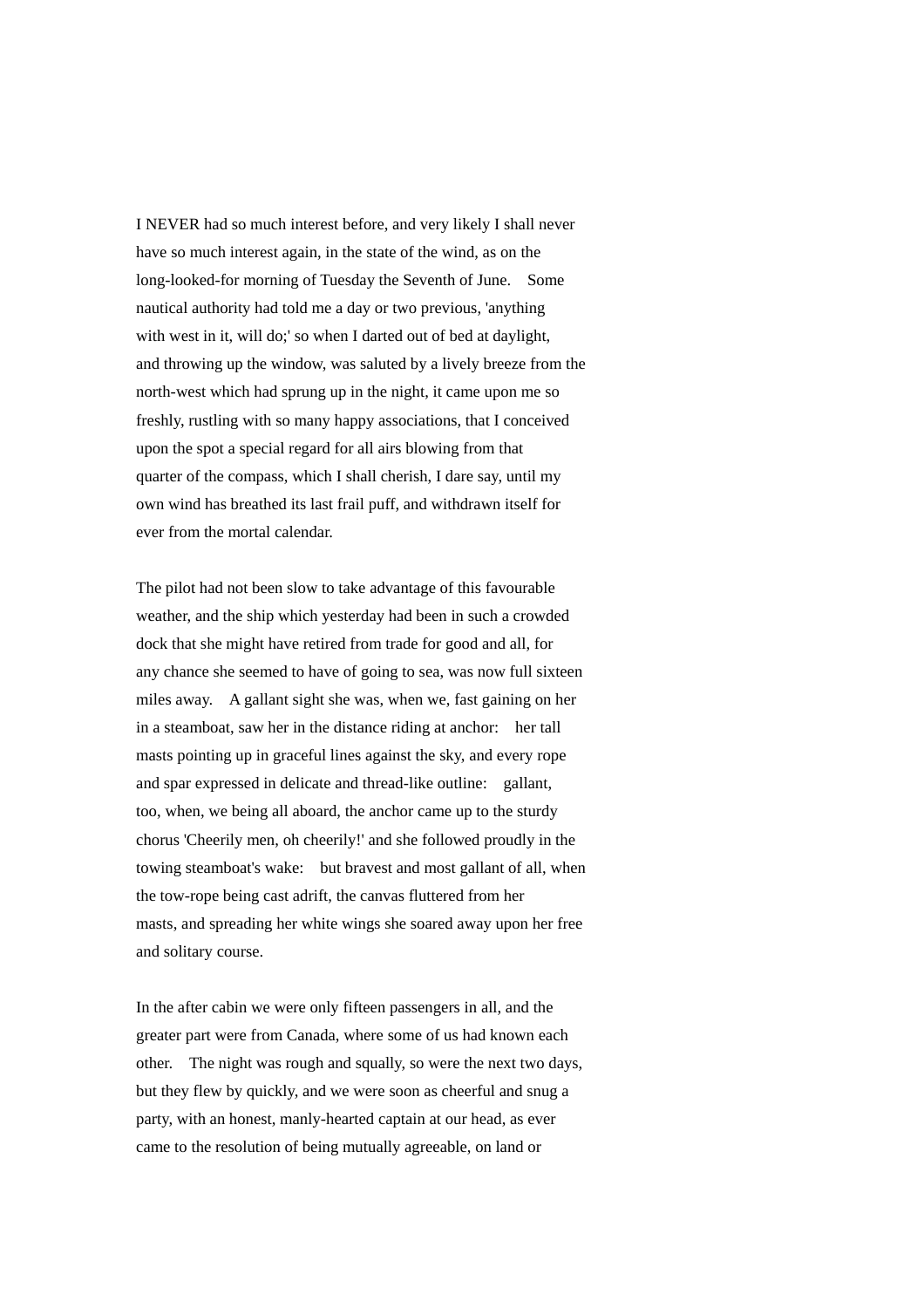water.

We breakfasted at eight, lunched at twelve, dined at three, and took our tea at half-past seven. We had abundance of amusements, and dinner was not the least among them: firstly, for its own sake; secondly, because of its extraordinary length: its duration, inclusive of all the long pauses between the courses, being seldom less than two hours and a half; which was a subject of neverfailing entertainment. By way of beguiling the tediousness of these banquets, a select association was formed at the lower end of the table, below the mast, to whose distinguished president modesty forbids me to make any further allusion, which, being a very hilarious and jovial institution, was (prejudice apart) in high favour with the rest of the community, and particularly with a black steward, who lived for three weeks in a broad grin at the marvellous humour of these incorporated worthies.

Then, we had chess for those who played it, whist, cribbage, books, backgammon, and shovelboard. In all weathers, fair or foul, calm or windy, we were every one on deck, walking up and down in pairs, lying in the boats, leaning over the side, or chatting in a lazy group together. We had no lack of music, for one played the accordion, another the violin, and another (who usually began at six o'clock A.M.) the key-bugle: the combined effect of which instruments, when they all played different tunes in differents parts of the ship, at the same time, and within hearing of each other, as they sometimes did (everybody being intensely satisfied with his own performance), was sublimely hideous.

When all these means of entertainment failed, a sail would heave in sight: looming, perhaps, the very spirit of a ship, in the misty distance, or passing us so close that through our glasses we could see the people on her decks, and easily make out her name, and whither she was bound. For hours together we could watch the dolphins and porpoises as they rolled and leaped and dived around the vessel; or those small creatures ever on the wing, the Mother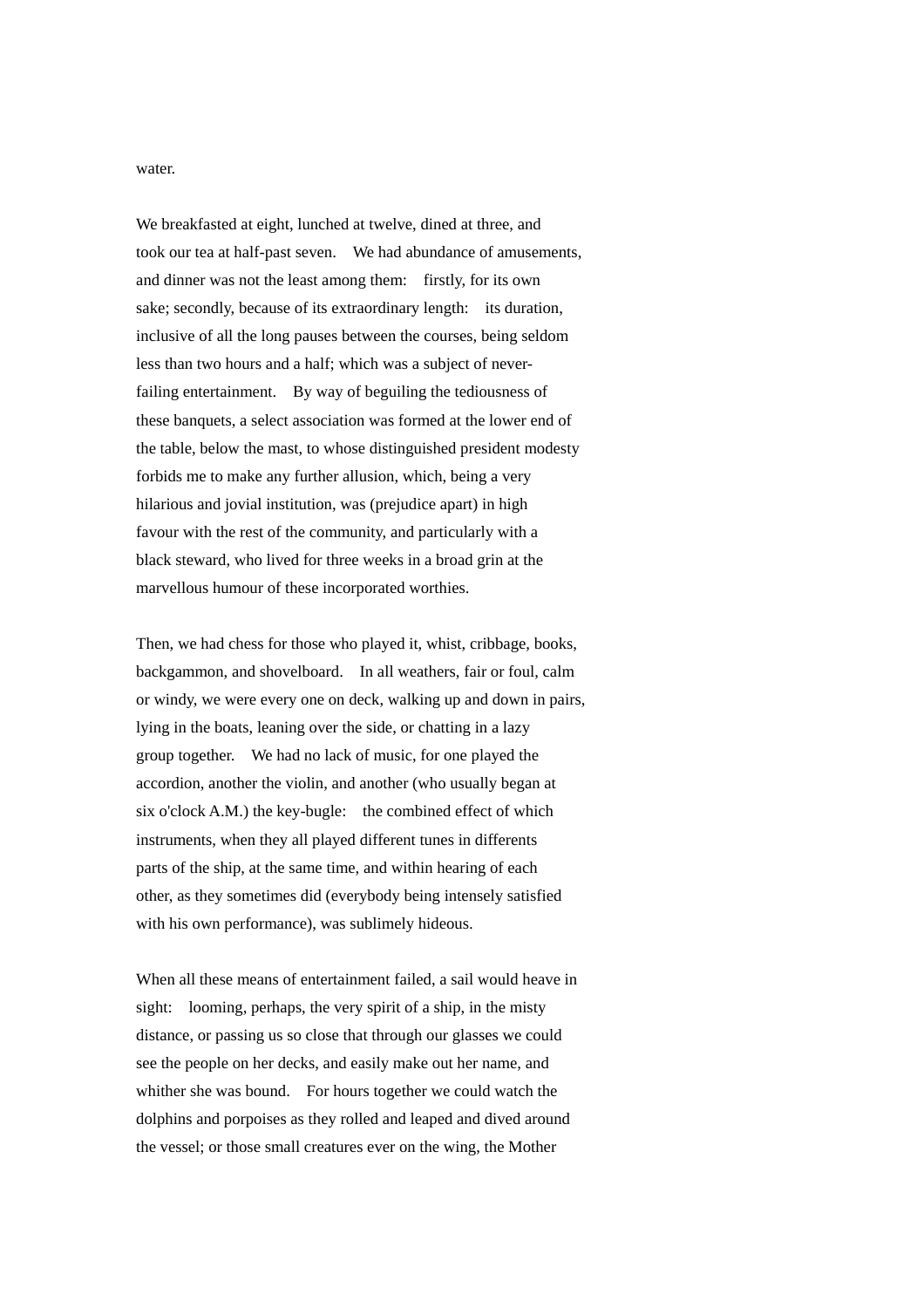Carey's chickens, which had borne us company from New York bay, and for a whole fortnight fluttered about the vessel's stern. For some days we had a dead calm, or very light winds, during which the crew amused themselves with fishing, and hooked an unlucky dolphin, who expired, in all his rainbow colours, on the deck: an event of such importance in our barren calendar, that afterwards we dated from the dolphin, and made the day on which he died, an era.

Besides all this, when we were five or six days out, there began to be much talk of icebergs, of which wandering islands an unusual number had been seen by the vessels that had come into New York a day or two before we left that port, and of whose dangerous neighbourhood we were warned by the sudden coldness of the weather, and the sinking of the mercury in the barometer. While these tokens lasted, a double look-out was kept, and many dismal tales were whispered after dark, of ships that had struck upon the ice and gone down in the night; but the wind obliging us to hold a southward course, we saw none of them, and the weather soon grew bright and warm again.

The observation every day at noon, and the subsequent working of the vessel's course, was, as may be supposed, a feature in our lives of paramount importance; nor were there wanting (as there never are) sagacious doubters of the captain's calculations, who, so soon as his back was turned, would, in the absence of compasses, measure the chart with bits of string, and ends of pockethandkerchiefs, and points of snuffers, and clearly prove him to be wrong by an odd thousand miles or so. It was very edifying to see these unbelievers shake their heads and frown, and hear them hold forth strongly upon navigation: not that they knew anything about it, but that they always mistrusted the captain in calm weather, or when the wind was adverse. Indeed, the mercury itself is not so variable as this class of passengers, whom you will see, when the ship is going nobly through the water, quite pale with admiration, swearing that the captain beats all captains ever known, and even hinting at subscriptions for a piece of plate; and who, next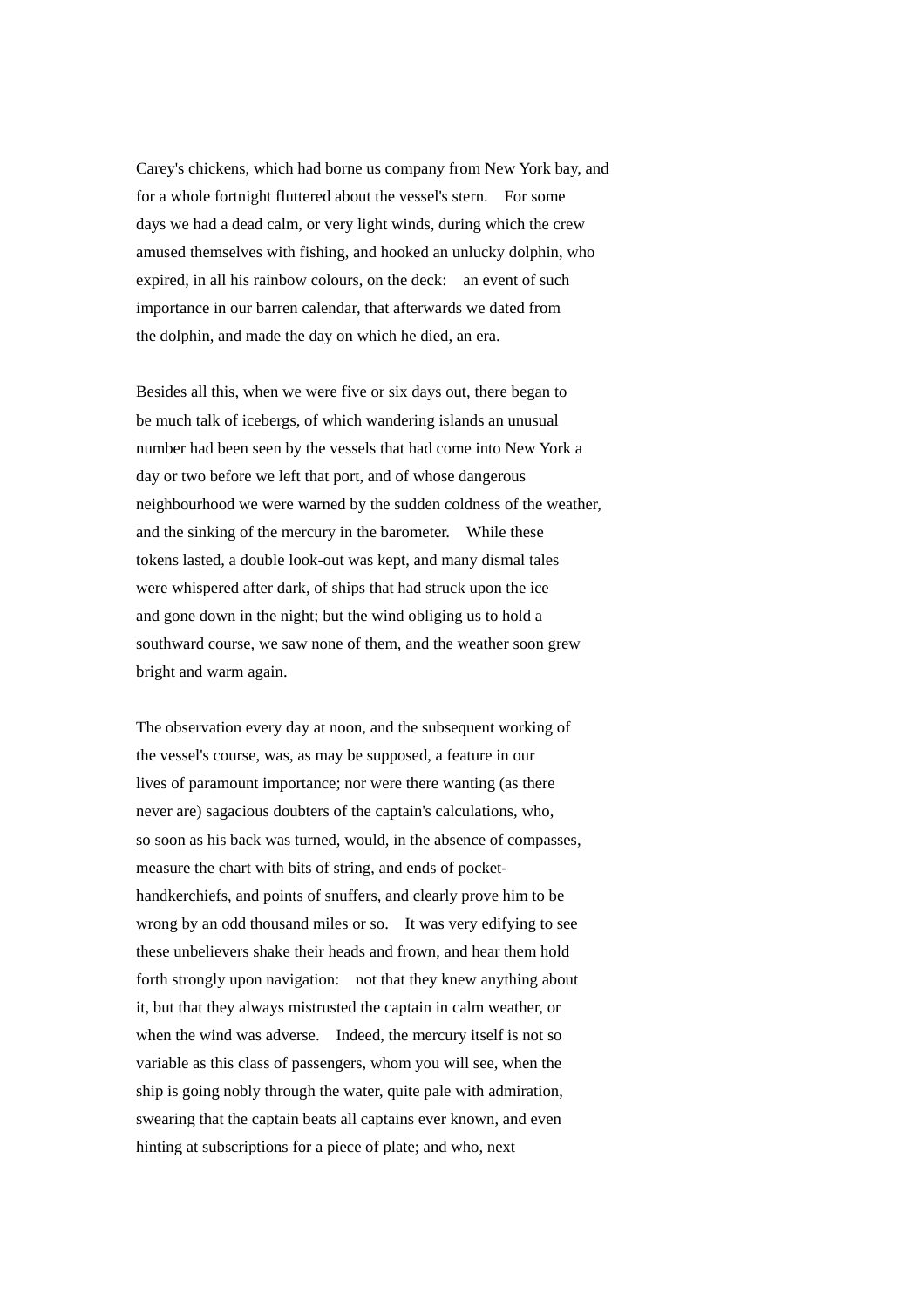morning, when the breeze has lulled, and all the sails hang useless in the idle air, shake their despondent heads again, and say, with screwed-up lips, they hope that captain is a sailor - but they shrewdly doubt him.

It even became an occupation in the calm, to wonder when the wind WOULD spring up in the favourable quarter, where, it was clearly shown by all the rules and precedents, it ought to have sprung up long ago. The first mate, who whistled for it zealously, was much respected for his perseverance, and was regarded even by the unbelievers as a first-rate sailor. Many gloomy looks would be cast upward through the cabin skylights at the flapping sails while dinner was in progress; and some, growing bold in ruefulness, predicted that we should land about the middle of July. There are always on board ship, a Sanguine One, and a Despondent One. The latter character carried it hollow at this period of the voyage, and triumphed over the Sanguine One at every meal, by inquiring where he supposed the Great Western (which left New York a week after us) was NOW: and where he supposed the 'Cunard' steam-packet was NOW: and what he thought of sailing vessels, as compared with steamships NOW: and so beset his life with pestilent attacks of that kind, that he too was obliged to affect despondency, for very peace and quietude.

These were additions to the list of entertaining incidents, but there was still another source of interest. We carried in the steerage nearly a hundred passengers: a little world of poverty: and as we came to know individuals among them by sight, from looking down upon the deck where they took the air in the daytime, and cooked their food, and very often ate it too, we became curious to know their histories, and with what expectations they had gone out to America, and on what errands they were going home, and what their circumstances were. The information we got on these heads from the carpenter, who had charge of these people, was often of the strangest kind. Some of them had been in America but three days, some but three months, and some had gone out in the last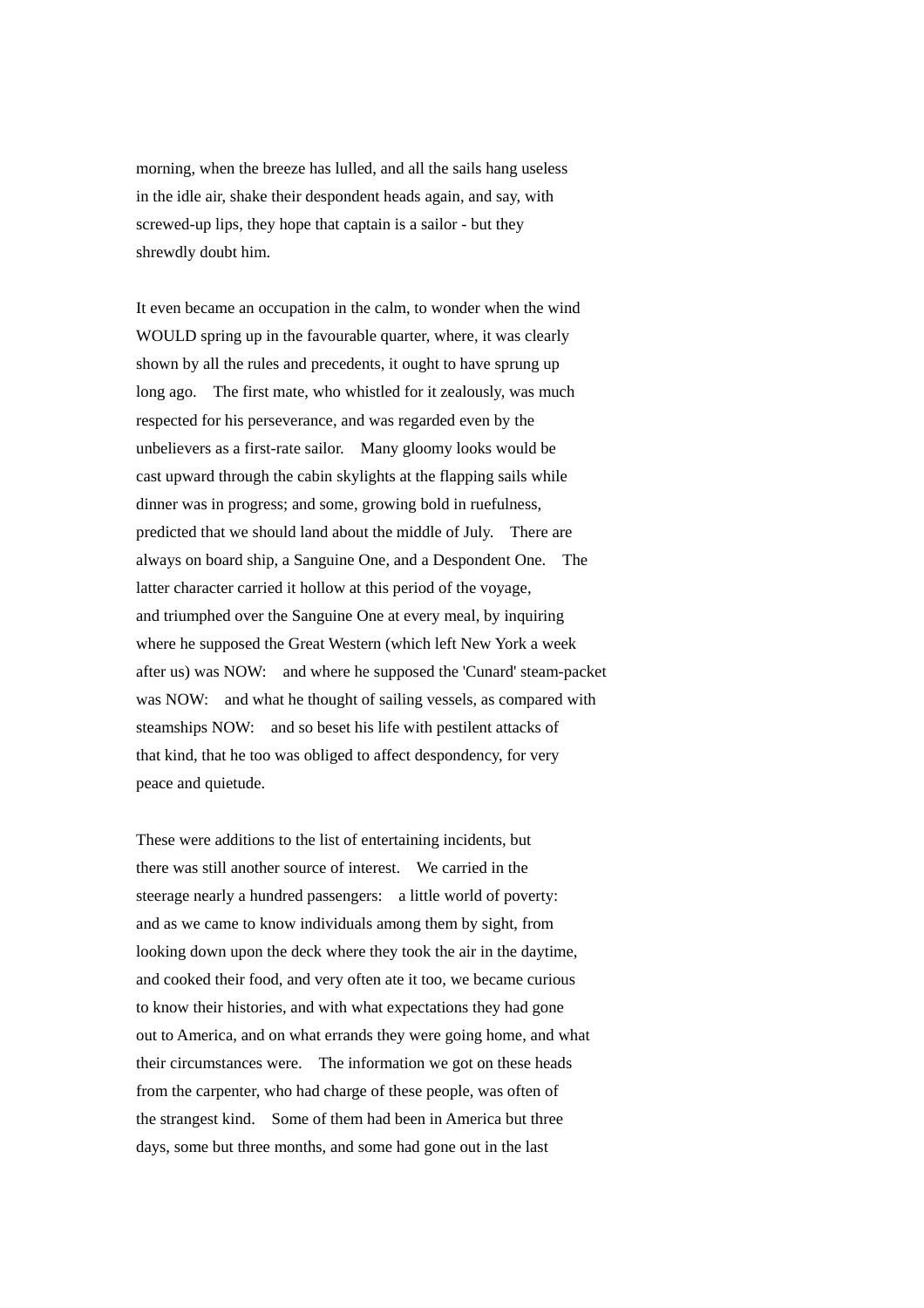voyage of that very ship in which they were now returning home. Others had sold their clothes to raise the passage-money, and had hardly rags to cover them; others had no food, and lived upon the charity of the rest: and one man, it was discovered nearly at the end of the voyage, not before - for he kept his secret close, and did not court compassion - had had no sustenance whatever but the bones and scraps of fat he took from the plates used in the aftercabin dinner, when they were put out to be washed.

The whole system of shipping and conveying these unfortunate persons, is one that stands in need of thorough revision. If any class deserve to be protected and assisted by the Government, it is that class who are banished from their native land in search of the bare means of subsistence. All that could be done for these poor people by the great compassion and humanity of the captain and officers was done, but they require much more. The law is bound, at least upon the English side, to see that too many of them are not put on board one ship: and that their accommodations are decent: not demoralising, and profligate. It is bound, too, in common humanity, to declare that no man shall be taken on board without his stock of provisions being previously inspected by some proper officer, and pronounced moderately sufficient for his support upon the voyage. It is bound to provide, or to require that there be provided, a medical attendant; whereas in these ships there are none, though sickness of adults, and deaths of children, on the passage, are matters of the very commonest occurrence. Above all it is the duty of any Government, be it monarchy or republic, to interpose and put an end to that system by which a firm of traders in emigrants purchase of the owners the whole 'tween-decks of a ship, and send on board as many wretched people as they can lay hold of, on any terms they can get, without the smallest reference to the conveniences of the steerage, the number of berths, the slightest separation of the sexes, or anything but their own immediate profit. Nor is even this the worst of the vicious system: for, certain crimping agents of these houses, who have a percentage on all the passengers they inveigle, are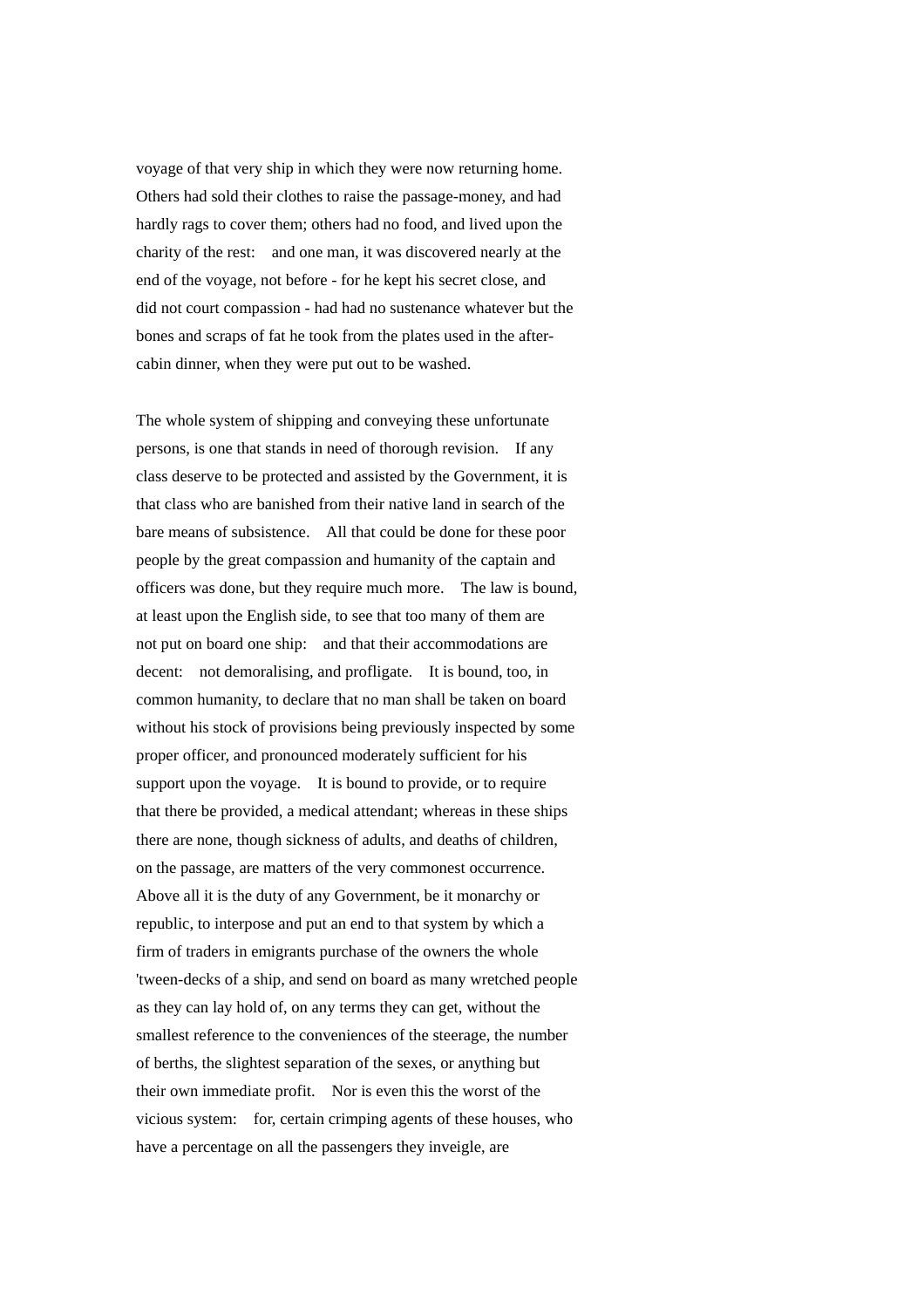constantly travelling about those districts where poverty and discontent are rife, and tempting the credulous into more misery, by holding out monstrous inducements to emigration which can never be realised.

The history of every family we had on board was pretty much the same. After hoarding up, and borrowing, and begging, and selling everything to pay the passage, they had gone out to New York, expecting to find its streets paved with gold; and had found them paved with very hard and very real stones. Enterprise was dull; labourers were not wanted; jobs of work were to be got, but the payment was not. They were coming back, even poorer than they went. One of them was carrying an open letter from a young English artisan, who had been in New York a fortnight, to a friend near Manchester, whom he strongly urged to follow him. One of the officers brought it to me as a curiosity. 'This is the country, Jem,' said the writer. 'I like America. There is no despotism here; that's the great thing. Employment of all sorts is going abegging, and wages are capital. You have only to choose a trade, Jem, and be it. I haven't made choice of one yet, but I shall soon. AT PRESENT I HAVEN'T QUITE MADE UP MY MIND WHETHER TO BE A CARPENTER - OR A TAILOR.'

There was yet another kind of passenger, and but one more, who, in the calm and the light winds, was a constant theme of conversation and observation among us. This was an English sailor, a smart, thorough-built, English man-of-war's-man from his hat to his shoes, who was serving in the American navy, and having got leave of absence was on his way home to see his friends. When he presented himself to take and pay for his passage, it had been suggested to him that being an able seaman he might as well work it and save the money, but this piece of advice he very indignantly rejected: saying, 'He'd be damned but for once he'd go aboard ship, as a gentleman.' Accordingly, they took his money, but he no sooner came aboard, than he stowed his kit in the forecastle, arranged to mess with the crew, and the very first time the hands were turned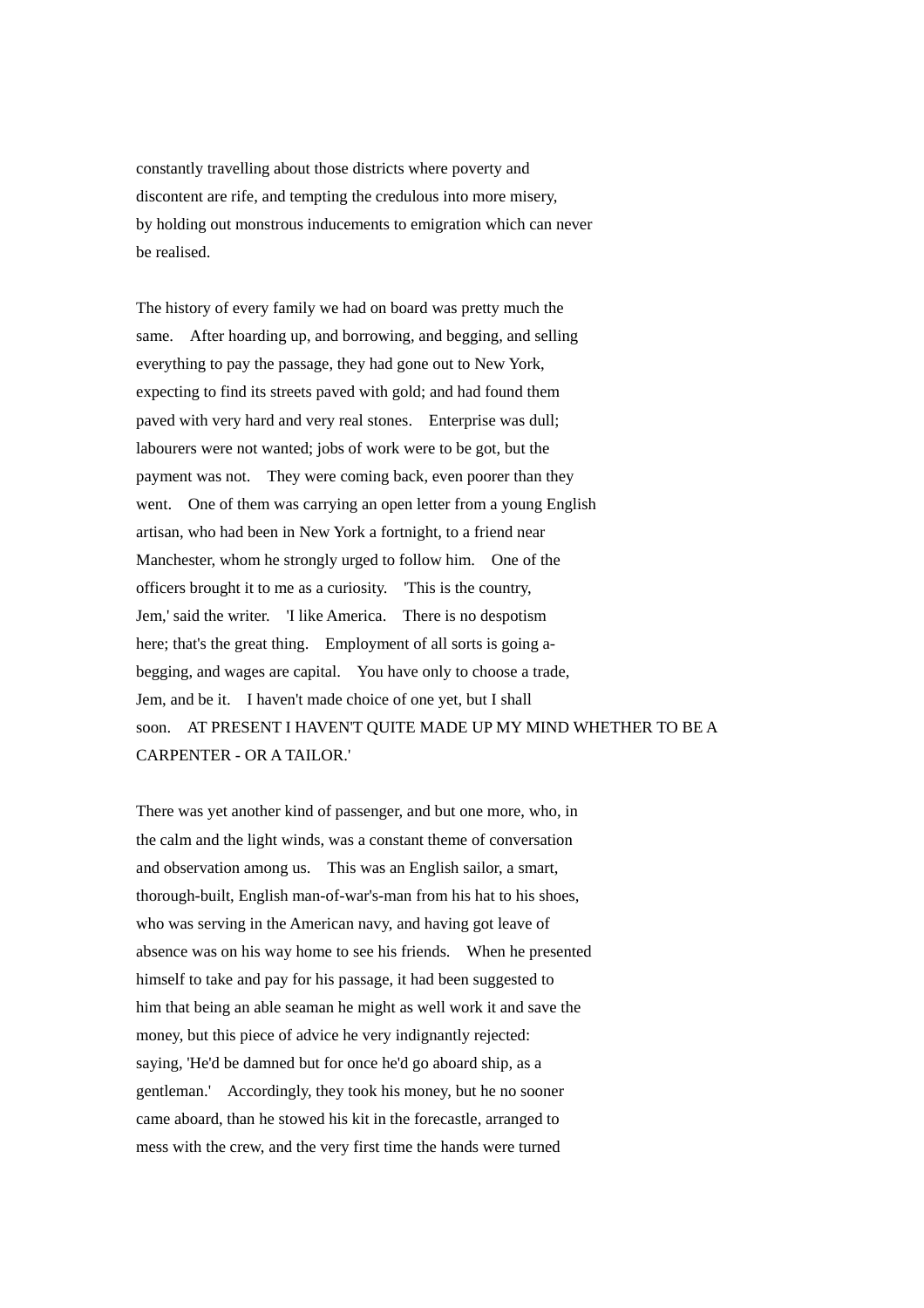up, went aloft like a cat, before anybody. And all through the passage there he was, first at the braces, outermost on the yards, perpetually lending a hand everywhere, but always with a sober dignity in his manner, and a sober grin on his face, which plainly said, 'I do it as a gentleman. For my own pleasure, mind you!'

At length and at last, the promised wind came up in right good earnest, and away we went before it, with every stitch of canvas set, slashing through the water nobly. There was a grandeur in the motion of the splendid ship, as overshadowed by her mass of sails, she rode at a furious pace upon the waves, which filled one with an indescribable sense of pride and exultation. As she plunged into a foaming valley, how I loved to see the green waves, bordered deep with white, come rushing on astern, to buoy her upward at their pleasure, and curl about her as she stooped again, but always own her for their haughty mistress still! On, on we flew, with changing lights upon the water, being now in the blessed region of fleecy skies; a bright sun lighting us by day, and a bright moon by night; the vane pointing directly homeward, alike the truthful index to the favouring wind and to our cheerful hearts; until at sunrise, one fair Monday morning - the twenty-seventh of June, I shall not easily forget the day - there lay before us, old Cape Clear, God bless it, showing, in the mist of early morning, like a cloud: the brightest and most welcome cloud, to us, that ever hid the face of Heaven's fallen sister - Home.

Dim speck as it was in the wide prospect, it made the sunrise a more cheerful sight, and gave to it that sort of human interest which it seems to want at sea. There, as elsewhere, the return of day is inseparable from some sense of renewed hope and gladness; but the light shining on the dreary waste of water, and showing it in all its vast extent of loneliness, presents a solemn spectacle, which even night, veiling it in darkness and uncertainty, does not surpass. The rising of the moon is more in keeping with the solitary ocean; and has an air of melancholy grandeur, which in its soft and gentle influence, seems to comfort while it saddens. I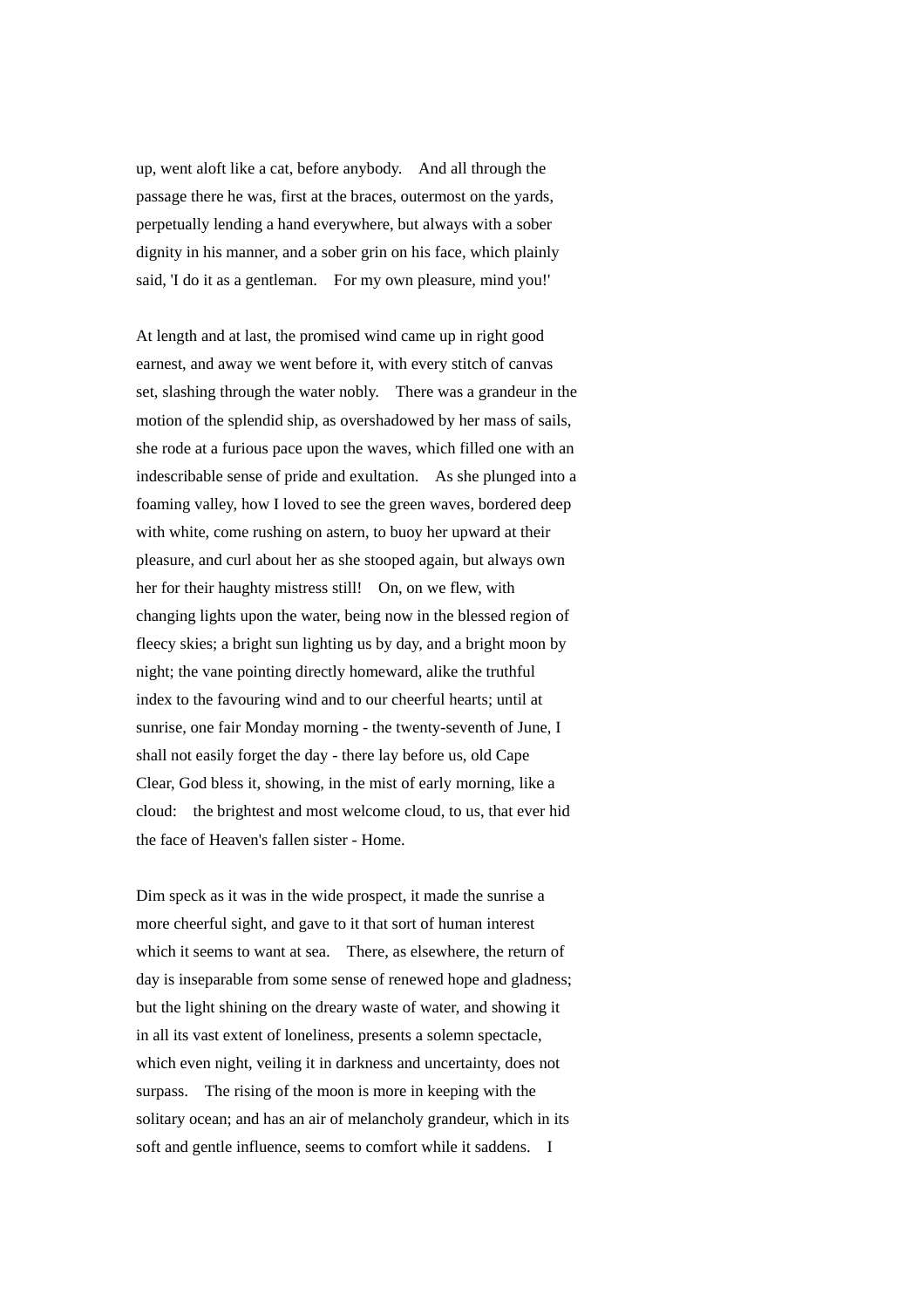recollect when I was a very young child having a fancy that the reflection of the moon in water was a path to Heaven, trodden by the spirits of good people on their way to God; and this old feeling often came over me again, when I watched it on a tranquil night at sea.

The wind was very light on this same Monday morning, but it was still in the right quarter, and so, by slow degrees, we left Cape Clear behind, and sailed along within sight of the coast of Ireland. And how merry we all were, and how loyal to the George Washington, and how full of mutual congratulations, and how venturesome in predicting the exact hour at which we should arrive at Liverpool, may be easily imagined and readily understood. Also, how heartily we drank the captain's health that day at dinner; and how restless we became about packing up: and how two or three of the most sanguine spirits rejected the idea of going to bed at all that night as something it was not worth while to do, so near the shore, but went nevertheless, and slept soundly; and how to be so near our journey's end, was like a pleasant dream, from which one feared to wake.

The friendly breeze freshened again next day, and on we went once more before it gallantly: descrying now and then an English ship going homeward under shortened sail, while we, with every inch of canvas crowded on, dashed gaily past, and left her far behind. Towards evening, the weather turned hazy, with a drizzling rain; and soon became so thick, that we sailed, as it were, in a cloud. Still we swept onward like a phantom ship, and many an eager eye glanced up to where the Look-out on the mast kept watch for Holyhead.

At length his long-expected cry was heard, and at the same moment there shone out from the haze and mist ahead, a gleaming light, which presently was gone, and soon returned, and soon was gone again. Whenever it came back, the eyes of all on board, brightened and sparkled like itself: and there we all stood, watching this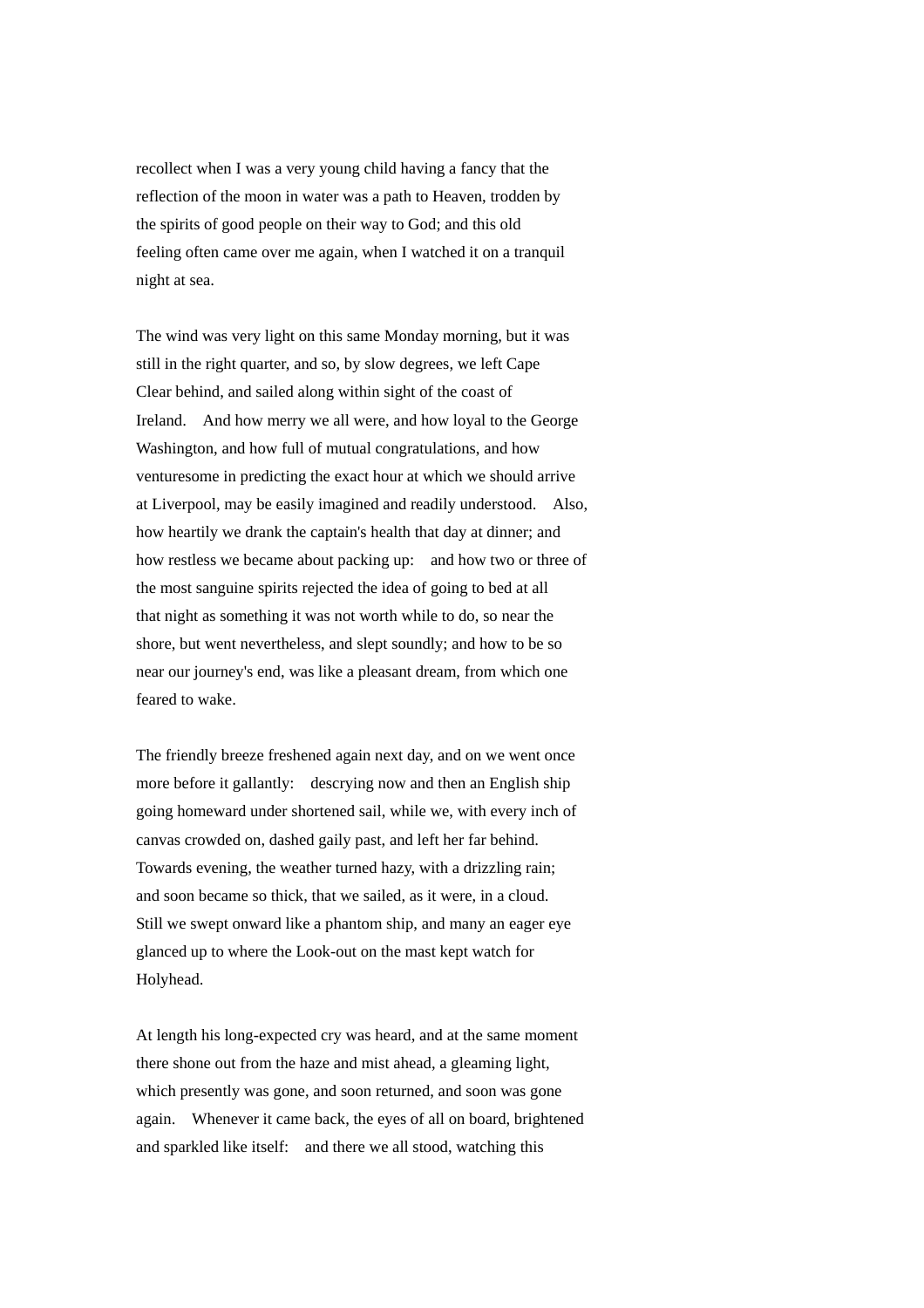revolving light upon the rock at Holyhead, and praising it for its brightness and its friendly warning, and lauding it, in short, above all other signal lights that ever were displayed, until it once more glimmered faintly in the distance, far behind us.

Then, it was time to fire a gun, for a pilot; and almost before its smoke had cleared away, a little boat with a light at her masthead came bearing down upon us, through the darkness, swiftly. And presently, our sails being backed, she ran alongside; and the hoarse pilot, wrapped and muffled in pea-coats and shawls to the very bridge of his weather-ploughed-up nose, stood bodily among us on the deck. And I think if that pilot had wanted to borrow fifty pounds for an indefinite period on no security, we should have engaged to lend it to him, among us, before his boat had dropped astern, or (which is the same thing) before every scrap of news in the paper he brought with him had become the common property of all on board.

We turned in pretty late that night, and turned out pretty early next morning. By six o'clock we clustered on the deck, prepared to go ashore; and looked upon the spires, and roofs, and smoke, of Liverpool. By eight we all sat down in one of its Hotels, to eat and drink together for the last time. And by nine we had shaken hands all round, and broken up our social company for ever.

The country, by the railroad, seemed, as we rattled through it, like a luxuriant garden. The beauty of the fields (so small they looked!), the hedge-rows, and the trees; the pretty cottages, the beds of flowers, the old churchyards, the antique houses, and every well-known object; the exquisite delights of that one journey, crowding in the short compass of a summer's day, the joy of many years, with the winding up with Home and all that makes it dear; no tongue can tell, or pen of mine describe.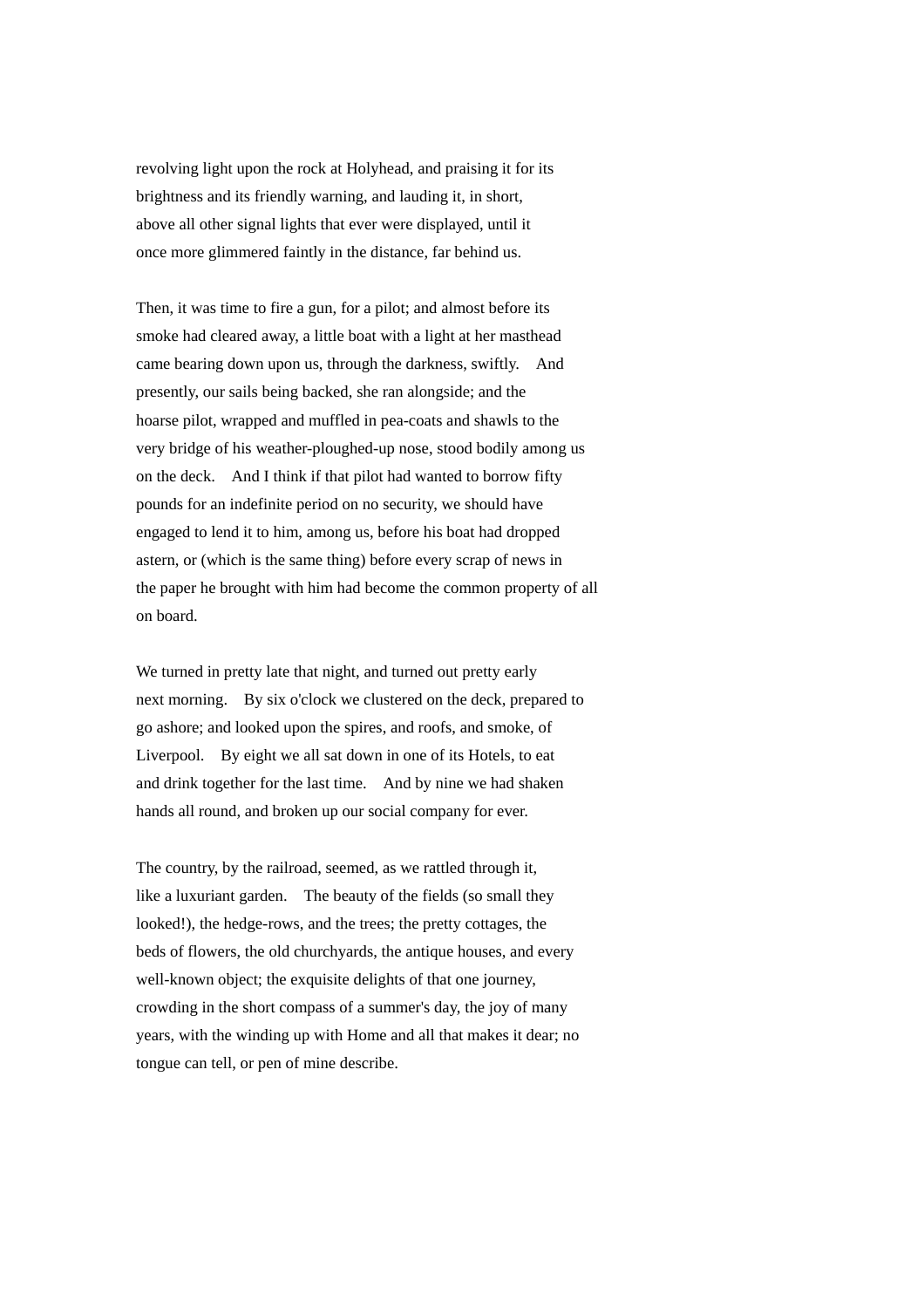# CHAPTER XVI - SLAVERY

THE upholders of slavery in America - of the atrocities of which system, I shall not write one word for which I have not had ample proof and warrant - may be divided into three great classes.

The first, are those more moderate and rational owners of human cattle, who have come into the possession of them as so many coins in their trading capital, but who admit the frightful nature of the Institution in the abstract, and perceive the dangers to society with which it is fraught: dangers which however distant they may be, or howsoever tardy in their coming on, are as certain to fall upon its guilty head, as is the Day of Judgment.

The second, consists of all those owners, breeders, users, buyers and sellers of slaves, who will, until the bloody chapter has a bloody end, own, breed, use, buy, and sell them at all hazards: who doggedly deny the horrors of the system in the teeth of such a mass of evidence as never was brought to bear on any other subject, and to which the experience of every day contributes its immense amount; who would at this or any other moment, gladly involve America in a war, civil or foreign, provided that it had for its sole end and object the assertion of their right to perpetuate slavery, and to whip and work and torture slaves, unquestioned by any human authority, and unassailed by any human power; who, when they speak of Freedom, mean the Freedom to oppress their kind, and to be savage, merciless, and cruel; and of whom every man on his own ground, in republican America, is a more exacting, and a sterner, and a less responsible despot than the Caliph Haroun Alraschid in his angry robe of scarlet.

The third, and not the least numerous or influential, is composed of all that delicate gentility which cannot bear a superior, and cannot brook an equal; of that class whose Republicanism means, 'I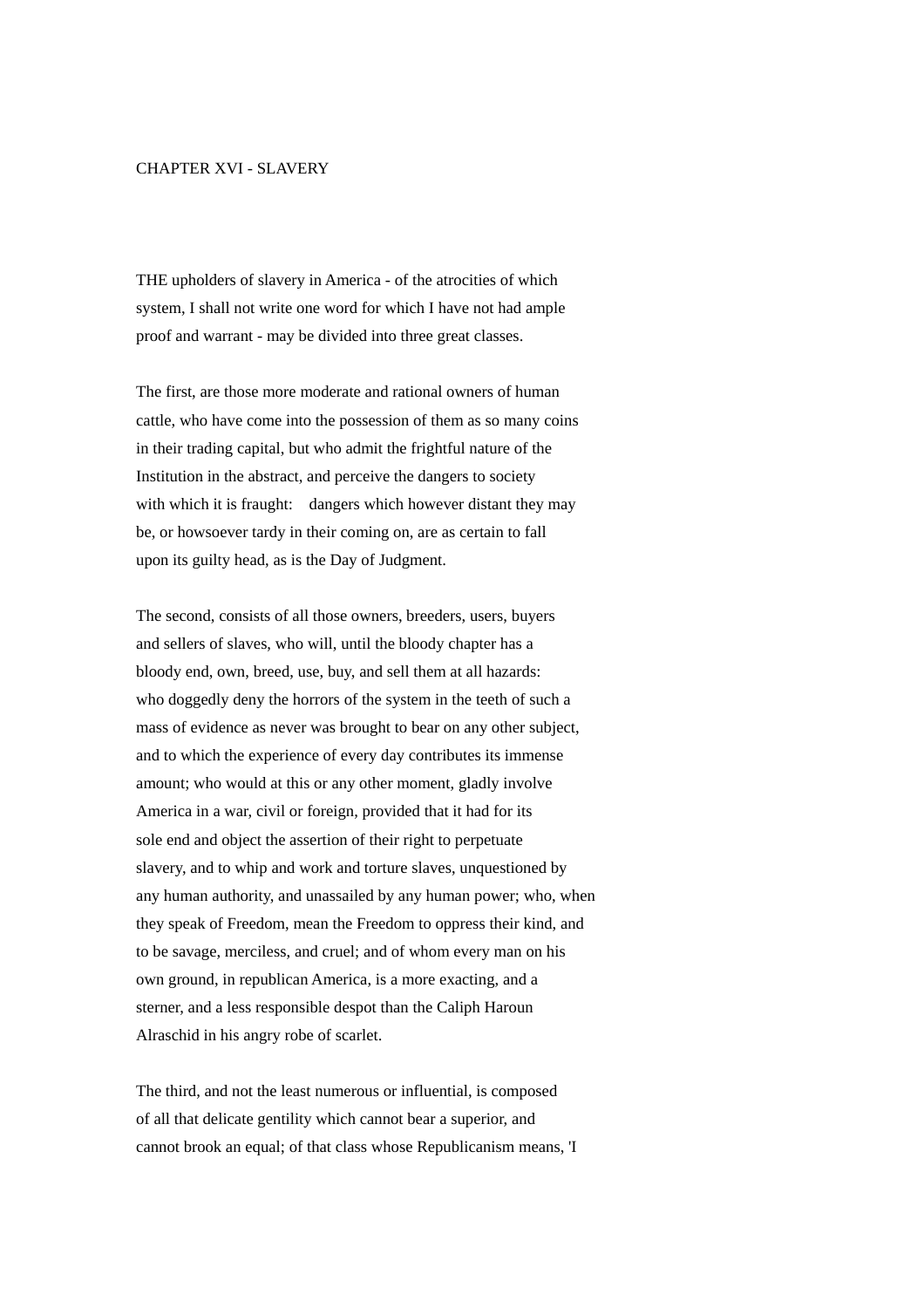will not tolerate a man above me: and of those below, none must approach too near;' whose pride, in a land where voluntary servitude is shunned as a disgrace, must be ministered to by slaves; and whose inalienable rights can only have their growth in negro wrongs.

It has been sometimes urged that, in the unavailing efforts which have been made to advance the cause of Human Freedom in the republic of America (strange cause for history to treat of!), sufficient regard has not been had to the existence of the first class of persons; and it has been contended that they are hardly used, in being confounded with the second. This is, no doubt, the case; noble instances of pecuniary and personal sacrifice have already had their growth among them; and it is much to be regretted that the gulf between them and the advocates of emancipation should have been widened and deepened by any means: the rather, as there are, beyond dispute, among these slave-owners, many kind masters who are tender in the exercise of their unnatural power. Still, it is to be feared that this injustice is inseparable from the state of things with which humanity and truth are called upon to deal. Slavery is not a whit the more endurable because some hearts are to be found which can partially resist its hardening influences; nor can the indignant tide of honest wrath stand still, because in its onward course it overwhelms a few who are comparatively innocent, among a host of guilty.

The ground most commonly taken by these better men among the advocates of slavery, is this: 'It is a bad system; and for myself I would willingly get rid of it, if I could; most willingly. But it is not so bad, as you in England take it to be. You are deceived by the representations of the emancipationists. The greater part of my slaves are much attached to me. You will say that I do not allow them to be severely treated; but I will put it to you whether you believe that it can be a general practice to treat them inhumanly, when it would impair their value, and would be obviously against the interests of their masters.'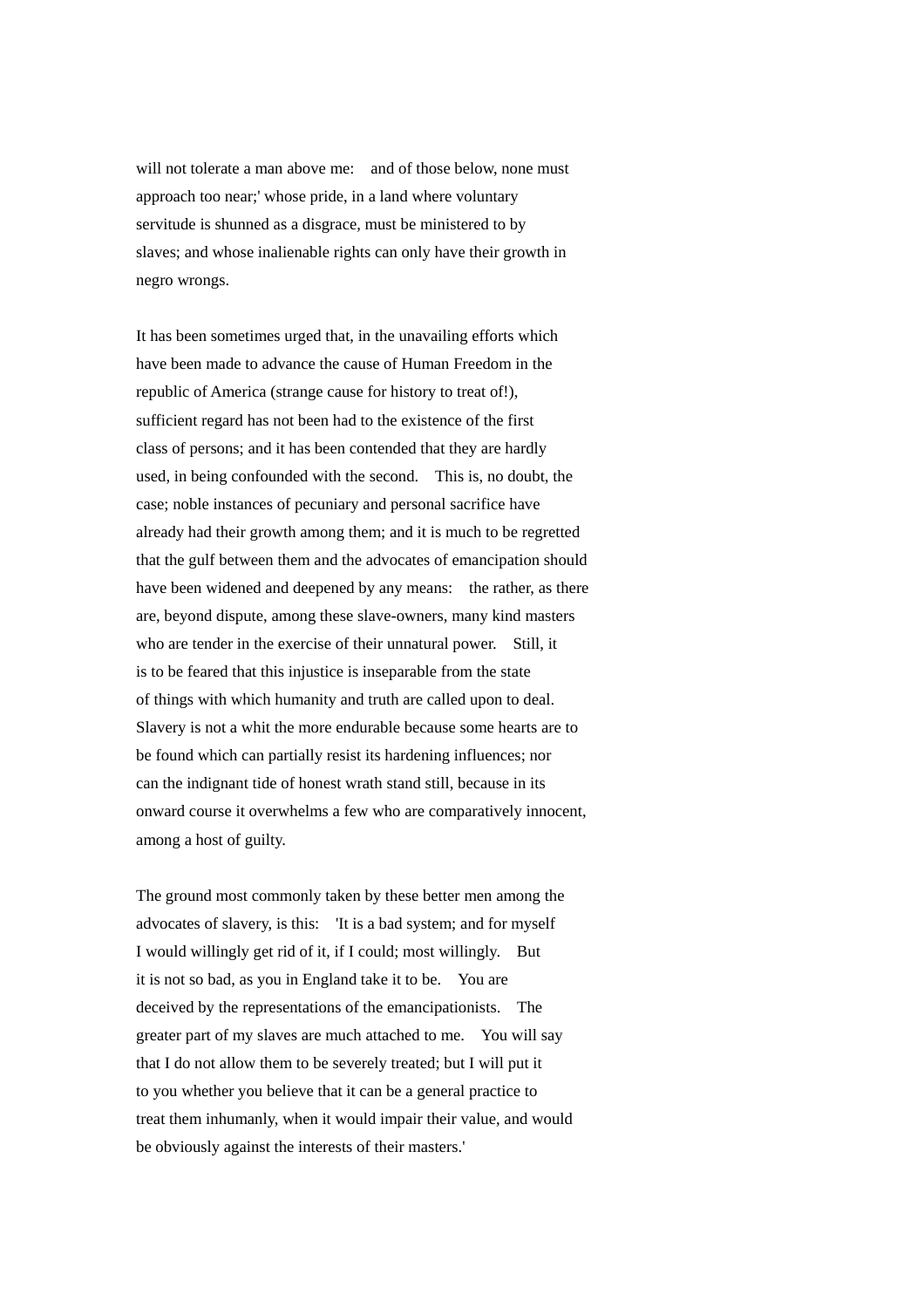Is it the interest of any man to steal, to game, to waste his health and mental faculties by drunkenness, to lie, forswear himself, indulge hatred, seek desperate revenge, or do murder? No. All these are roads to ruin. And why, then, do men tread them? Because such inclinations are among the vicious qualities of mankind. Blot out, ye friends of slavery, from the catalogue of human passions, brutal lust, cruelty, and the abuse of irresponsible power (of all earthly temptations the most difficult to be resisted), and when ye have done so, and not before, we will inquire whether it be the interest of a master to lash and maim the slaves, over whose lives and limbs he has an absolute control!

But again: this class, together with that last one I have named, the miserable aristocracy spawned of a false republic, lift up their voices and exclaim 'Public opinion is all-sufficient to prevent such cruelty as you denounce.' Public opinion! Why, public opinion in the slave States IS slavery, is it not? Public opinion, in the slave States, has delivered the slaves over, to the gentle mercies of their masters. Public opinion has made the laws, and denied the slaves legislative protection. Public opinion has knotted the lash, heated the branding-iron, loaded the rifle, and shielded the murderer. Public opinion threatens the abolitionist with death, if he venture to the South; and drags him with a rope about his middle, in broad unblushing noon, through the first city in the East. Public opinion has, within a few years, burned a slave alive at a slow fire in the city of St. Louis; and public opinion has to this day maintained upon the bench that estimable judge who charged the jury, impanelled there to try his murderers, that their most horrid deed was an act of public opinion, and being so, must not be punished by the laws the public sentiment had made. Public opinion hailed this doctrine with a howl of wild applause, and set the prisoners free, to walk the city, men of mark, and influence, and station, as they had been before.

Public opinion! what class of men have an immense preponderance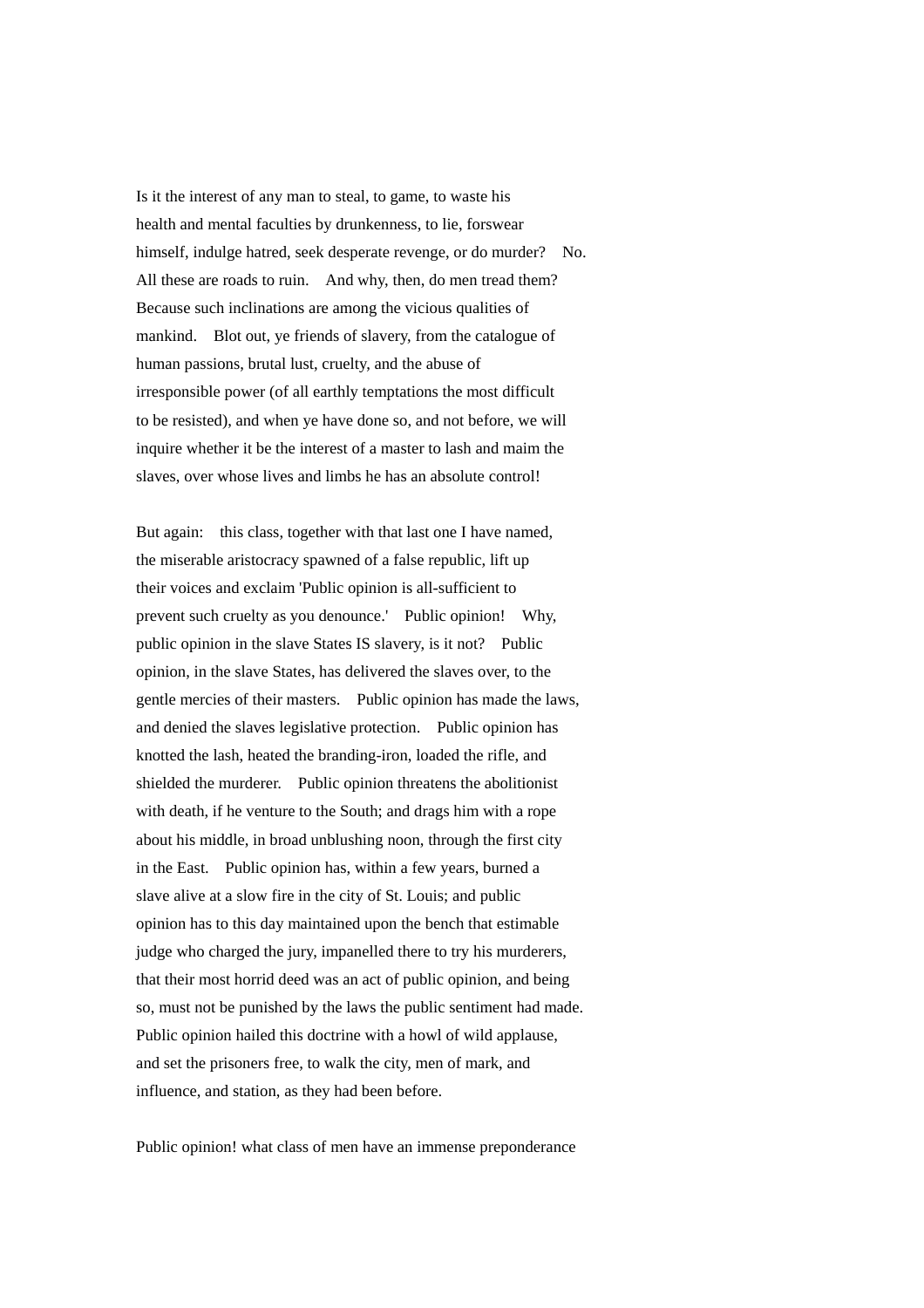over the rest of the community, in their power of representing public opinion in the legislature? the slave-owners. They send from their twelve States one hundred members, while the fourteen free States, with a free population nearly double, return but a hundred and forty-two. Before whom do the presidential candidates bow down the most humbly, on whom do they fawn the most fondly, and for whose tastes do they cater the most assiduously in their servile protestations? The slave-owners always.

Public opinion! hear the public opinion of the free South, as expressed by its own members in the House of Representatives at Washington. 'I have a great respect for the chair,' quoth North Carolina, 'I have a great respect for the chair as an officer of the house, and a great respect for him personally; nothing but that respect prevents me from rushing to the table and tearing that petition which has just been presented for the abolition of slavery in the district of Columbia, to pieces.' - 'I warn the abolitionists,' says South Carolina, 'ignorant, infuriated barbarians as they are, that if chance shall throw any of them into our hands, he may expect a felon's death.' - 'Let an abolitionist come within the borders of South Carolina,' cries a third; mild Carolina's colleague; 'and if we can catch him, we will try him, and notwithstanding the interference of all the governments on earth, including the Federal government, we will HANG him.'

Public opinion has made this law. - It has declared that in Washington, in that city which takes its name from the father of American liberty, any justice of the peace may bind with fetters any negro passing down the street and thrust him into jail: no offence on the black man's part is necessary. The justice says, 'I choose to think this man a runaway:' and locks him up. Public opinion impowers the man of law when this is done, to advertise the negro in the newspapers, warning his owner to come and claim him, or he will be sold to pay the jail fees. But supposing he is a free black, and has no owner, it may naturally be presumed that he is set at liberty. No: HE IS SOLD TO RECOMPENSE HIS JAILER. This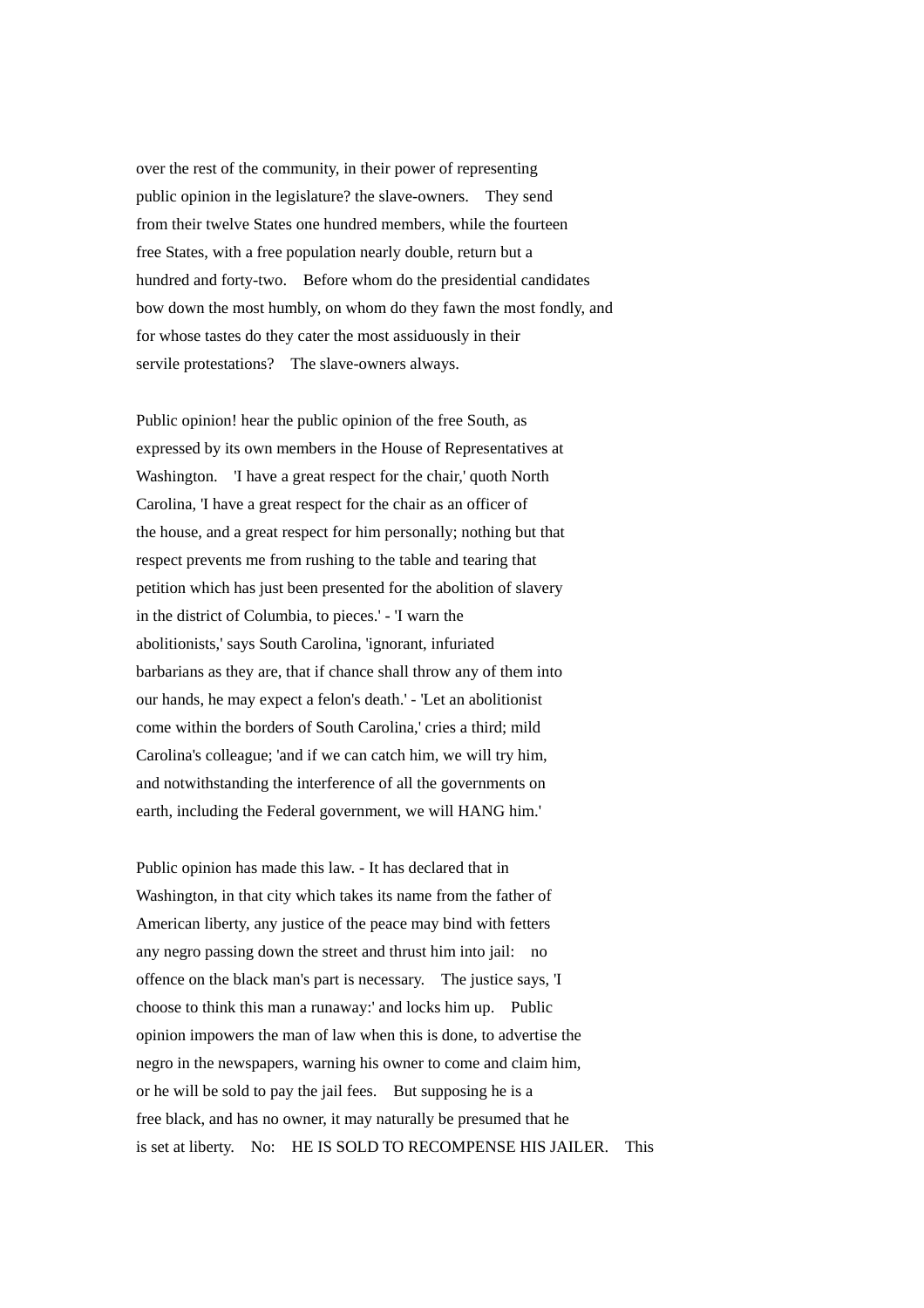has been done again, and again, and again. He has no means of proving his freedom; has no adviser, messenger, or assistance of any sort or kind; no investigation into his case is made, or inquiry instituted. He, a free man, who may have served for years, and bought his liberty, is thrown into jail on no process, for no crime, and on no pretence of crime: and is sold to pay the jail fees. This seems incredible, even of America, but it is the law.

Public opinion is deferred to, in such cases as the following: which is headed in the newspapers:-

# 'INTERESTING LAW-CASE.

'An interesting case is now on trial in the Supreme Court, arising out of the following facts. A gentleman residing in Maryland had allowed an aged pair of his slaves, substantial though not legal freedom for several years. While thus living, a daughter was born to them, who grew up in the same liberty, until she married a free negro, and went with him to reside in Pennsylvania. They had several children, and lived unmolested until the original owner died, when his heir attempted to regain them; but the magistrate before whom they were brought, decided that he had no jurisdiction in the case. THE OWNER SEIZED THE WOMAN AND HER CHILDREN ITS THE NIGHT, AND CARRIED THEM TO MARYLAND.'

'Cash for negroes,' 'cash for negroes,' 'cash for negroes,' is the heading of advertisements in great capitals down the long columns of the crowded journals. Woodcuts of a runaway negro with manacled hands, crouching beneath a bluff pursuer in top boots, who, having caught him, grasps him by the throat, agreeably diversify the pleasant text. The leading article protests against 'that abominable and hellish doctrine of abolition, which is repugnant alike to every law of God and nature.' The delicate mamma, who smiles her acquiescence in this sprightly writing as she reads the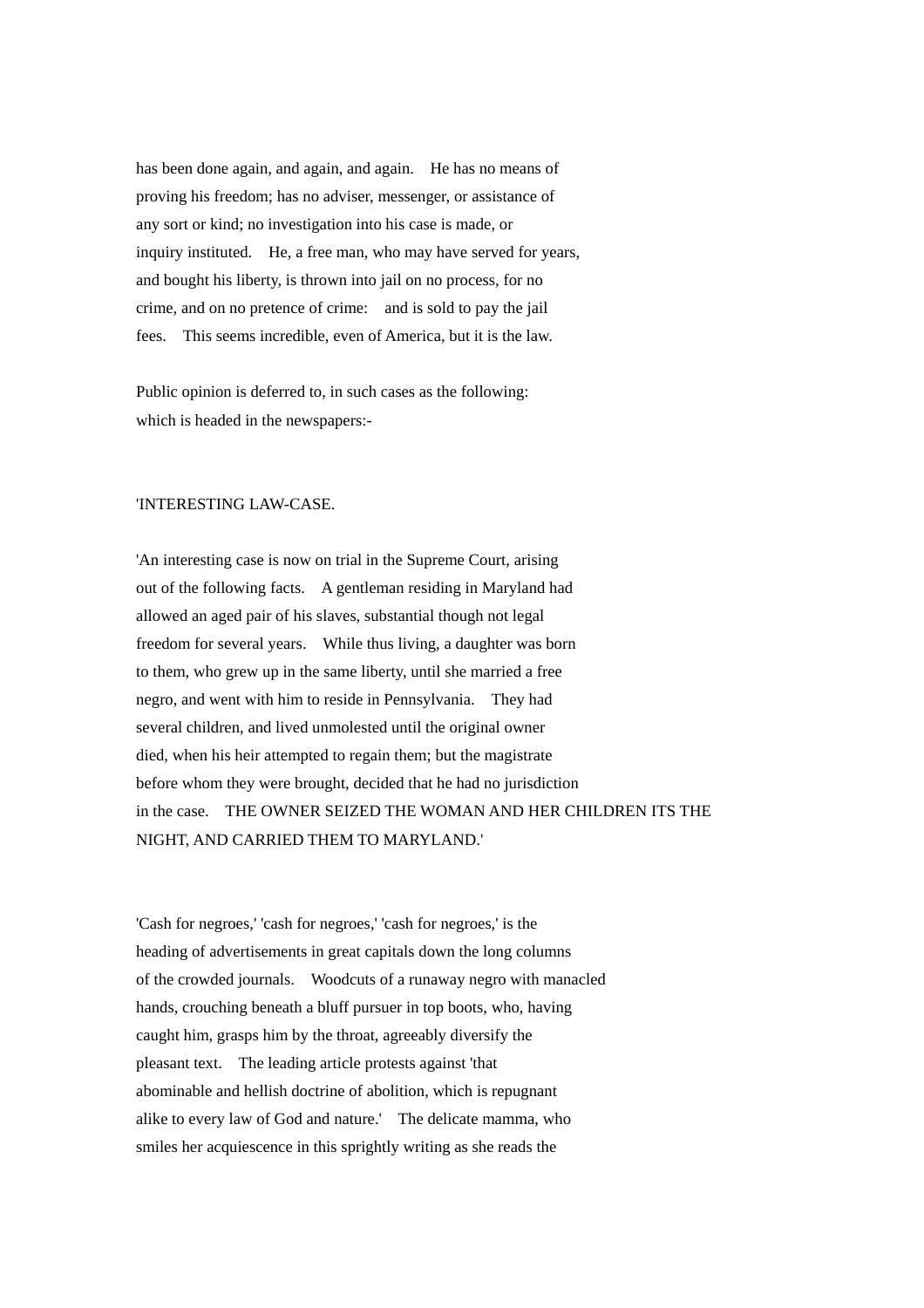paper in her cool piazza, quiets her youngest child who clings about her skirts, by promising the boy 'a whip to beat the little niggers with.' - But the negroes, little and big, are protected by public opinion.

Let us try this public opinion by another test, which is important in three points of view: first, as showing how desperately timid of the public opinion slave-owners are, in their delicate descriptions of fugitive slaves in widely circulated newspapers; secondly, as showing how perfectly contented the slaves are, and how very seldom they run away; thirdly, as exhibiting their entire freedom from scar, or blemish, or any mark of cruel infliction, as their pictures are drawn, not by lying abolitionists, but by their own truthful masters.

The following are a few specimens of the advertisements in the public papers. It is only four years since the oldest among them appeared; and others of the same nature continue to be published every day, in shoals.

'Ran away, Negress Caroline. Had on a collar with one prong turned down.'

'Ran away, a black woman, Betsy. Had an iron bar on her right leg.'

'Ran away, the negro Manuel. Much marked with irons.'

'Ran away, the negress Fanny. Had on an iron band about her neck.'

'Ran away, a negro boy about twelve years old. Had round his neck a chain dog-collar with "De Lampert" engraved on it.'

'Ran away, the negro Hown. Has a ring of iron on his left foot. Also, Grise, HIS WIFE, having a ring and chain on the left leg.'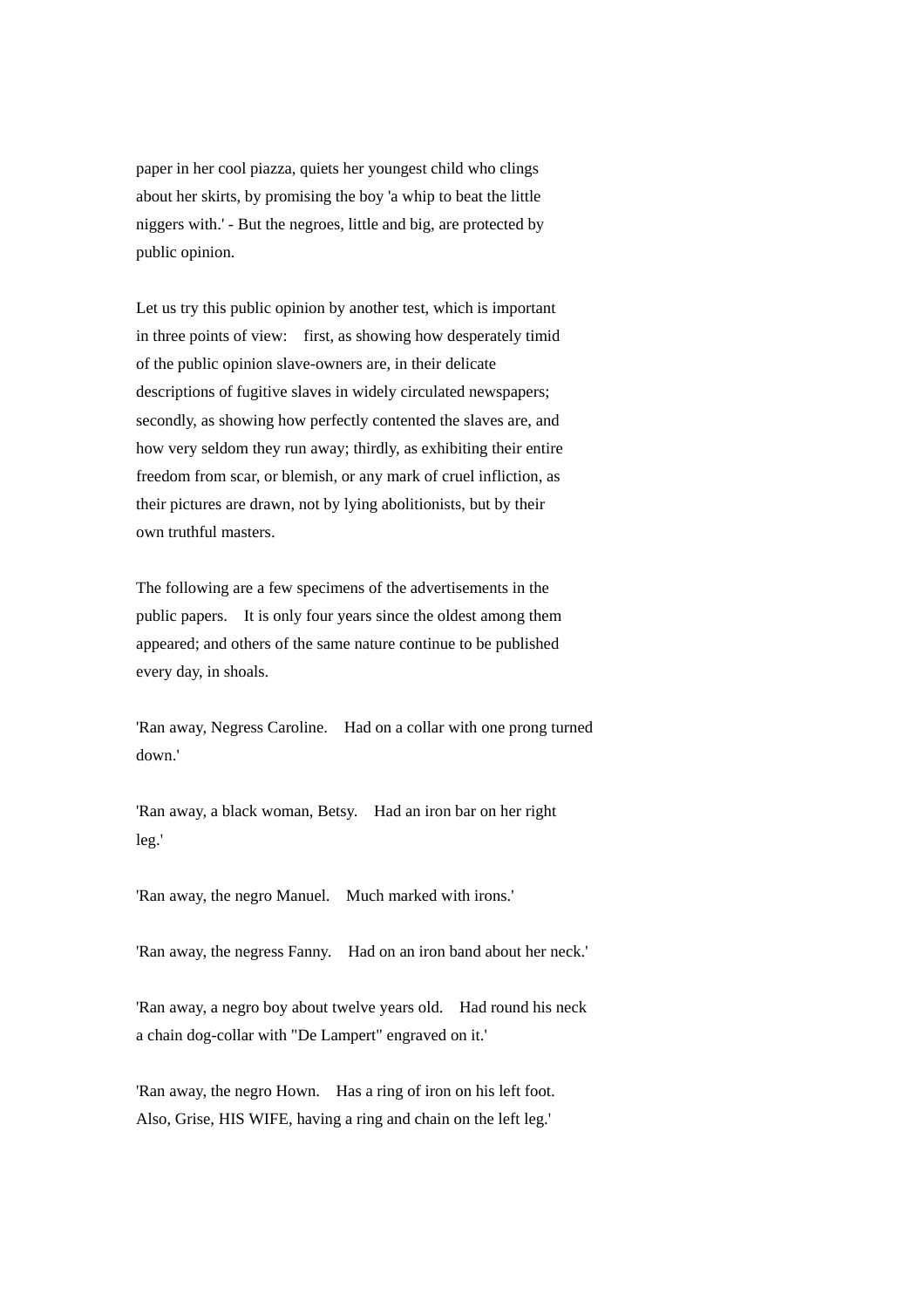'Ran away, a negro boy named James. Said boy was ironed when he left me.'

'Committed to jail, a man who calls his name John. He has a clog of iron on his right foot which will weigh four or five pounds.'

'Detained at the police jail, the negro wench, Myra. Has several marks of LASHING, and has irons on her feet.'

'Ran away, a negro woman and two children. A few days before she went off, I burnt her with a hot iron, on the left side of her face. I tried to make the letter M.'

'Ran away, a negro man named Henry; his left eye out, some scars from a dirk on and under his left arm, and much scarred with the whip.'

'One hundred dollars reward, for a negro fellow, Pompey, 40 years old. He is branded on the left jaw.'

'Committed to jail, a negro man. Has no toes on the left foot.'

'Ran away, a negro woman named Rachel. Has lost all her toes except the large one.'

'Ran away, Sam. He was shot a short time since through the hand, and has several shots in his left arm and side.'

'Ran away, my negro man Dennis. Said negro has been shot in the left arm between the shoulder and elbow, which has paralysed the left hand.'

'Ran away, my negro man named Simon. He has been shot badly, in his back and right arm.'

'Ran away, a negro named Arthur. Has a considerable scar across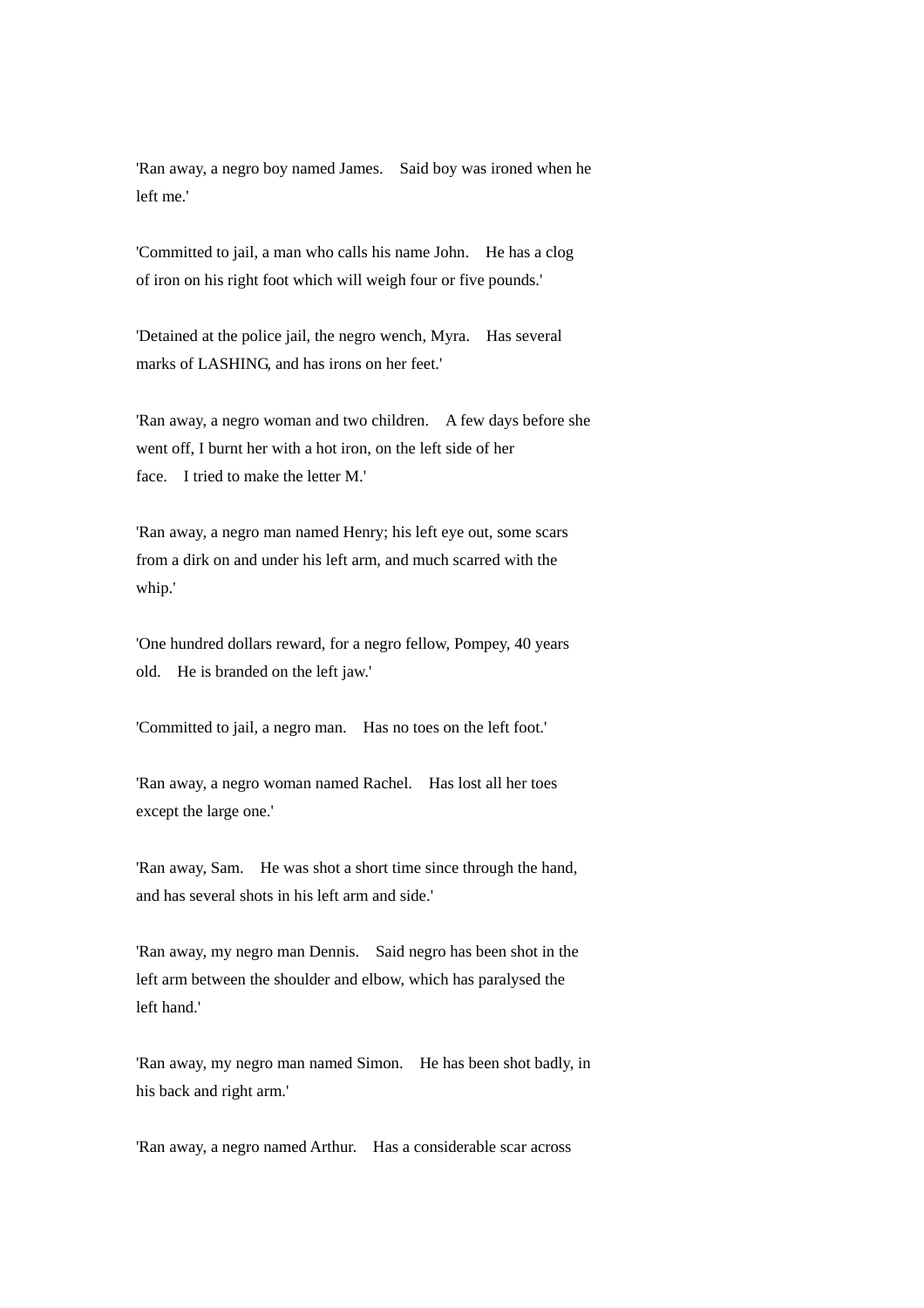his breast and each arm, made by a knife; loves to talk much of the goodness of God.'

'Twenty-five dollars reward for my man Isaac. He has a scar on his forehead, caused by a blow; and one on his back, made by a shot from a pistol.'

'Ran away, a negro girl called Mary. Has a small scar over her eye, a good many teeth missing, the letter A is branded on her cheek and forehead.'

'Ran away, negro Ben. Has a scar on his right hand; his thumb and forefinger being injured by being shot last fall. A part of the bone came out. He has also one or two large scars on his back and hips.'

'Detained at the jail, a mulatto, named Tom. Has a scar on the right cheek, and appears to have been burned with powder on the face.'

'Ran away, a negro man named Ned. Three of his fingers are drawn into the palm of his hand by a cut. Has a scar on the back of his neck, nearly half round, done by a knife.'

'Was committed to jail, a negro man. Says his name is Josiah. His back very much scarred by the whip; and branded on the thigh and hips in three or four places, thus (J M). The rim of his right ear has been bit or cut off.'

'Fifty dollars reward, for my fellow Edward. He has a scar on the corner of his mouth, two cuts on and under his arm, and the letter E on his arm.'

'Ran away, negro boy Ellie. Has a scar on one of his arms from the bite of a dog.'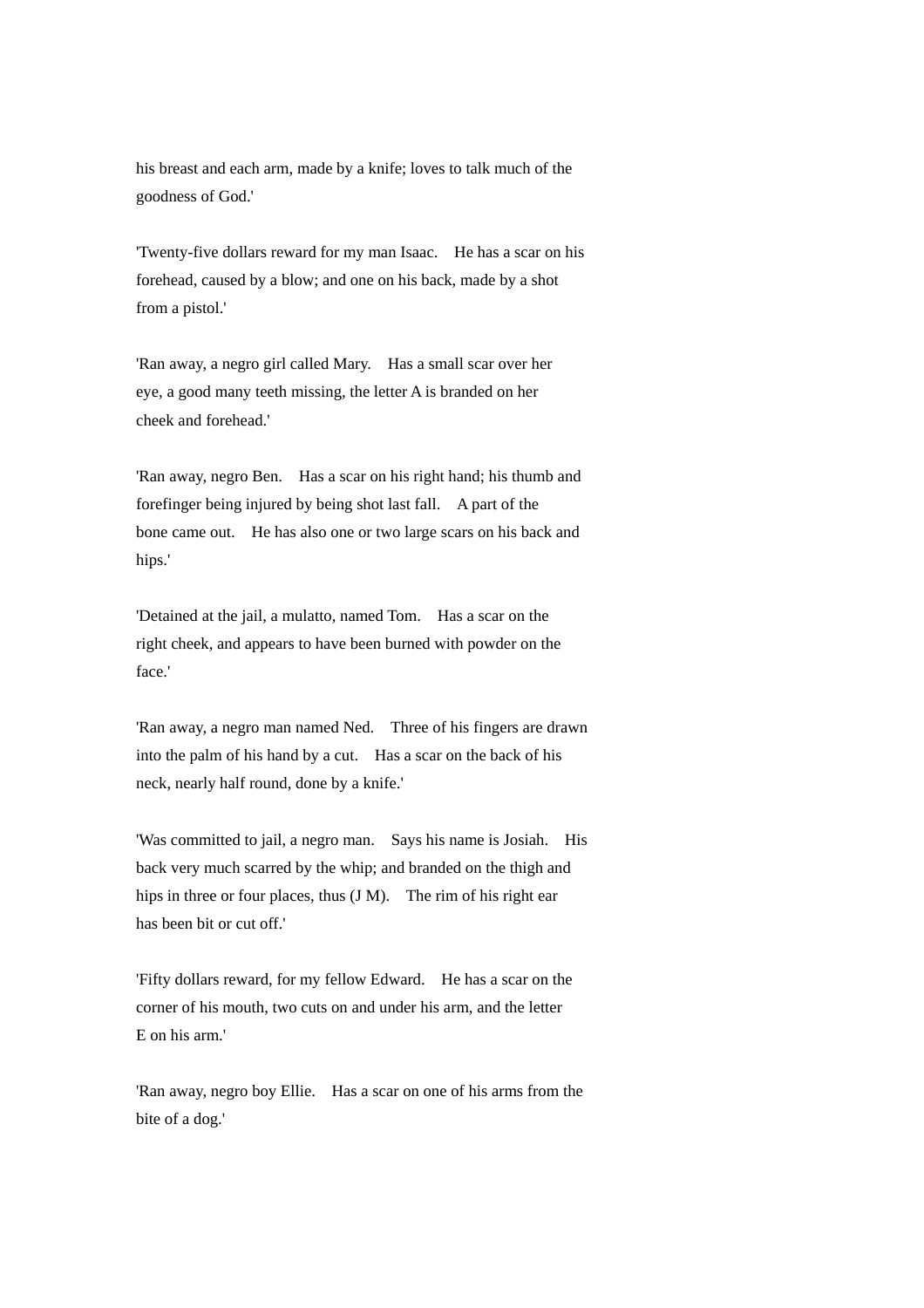'Ran away, from the plantation of James Surgette, the following negroes: Randal, has one ear cropped; Bob, has lost one eye; Kentucky Tom, has one jaw broken.'

'Ran away, Anthony. One of his ears cut off, and his left hand cut with an axe.'

'Fifty dollars reward for the negro Jim Blake. Has a piece cut out of each ear, and the middle finger of the left hand cut off to the second joint.'

'Ran away, a negro woman named Maria. Has a scar on one side of her cheek, by a cut. Some scars on her back.'

'Ran away, the Mulatto wench Mary. Has a cut on the left arm, a scar on the left shoulder, and two upper teeth missing.'

I should say, perhaps, in explanation of this latter piece of description, that among the other blessings which public opinion secures to the negroes, is the common practice of violently punching out their teeth. To make them wear iron collars by day and night, and to worry them with dogs, are practices almost too ordinary to deserve mention.

'Ran away, my man Fountain. Has holes in his ears, a scar on the right side of his forehead, has been shot in the hind part of his legs, and is marked on the back with the whip.'

'Two hundred and fifty dollars reward for my negro man Jim. He is much marked with shot in his right thigh. The shot entered on the outside, halfway between the hip and knee joints.'

'Brought to jail, John. Left ear cropt.'

'Taken up, a negro man. Is very much scarred about the face and body, and has the left ear bit off.'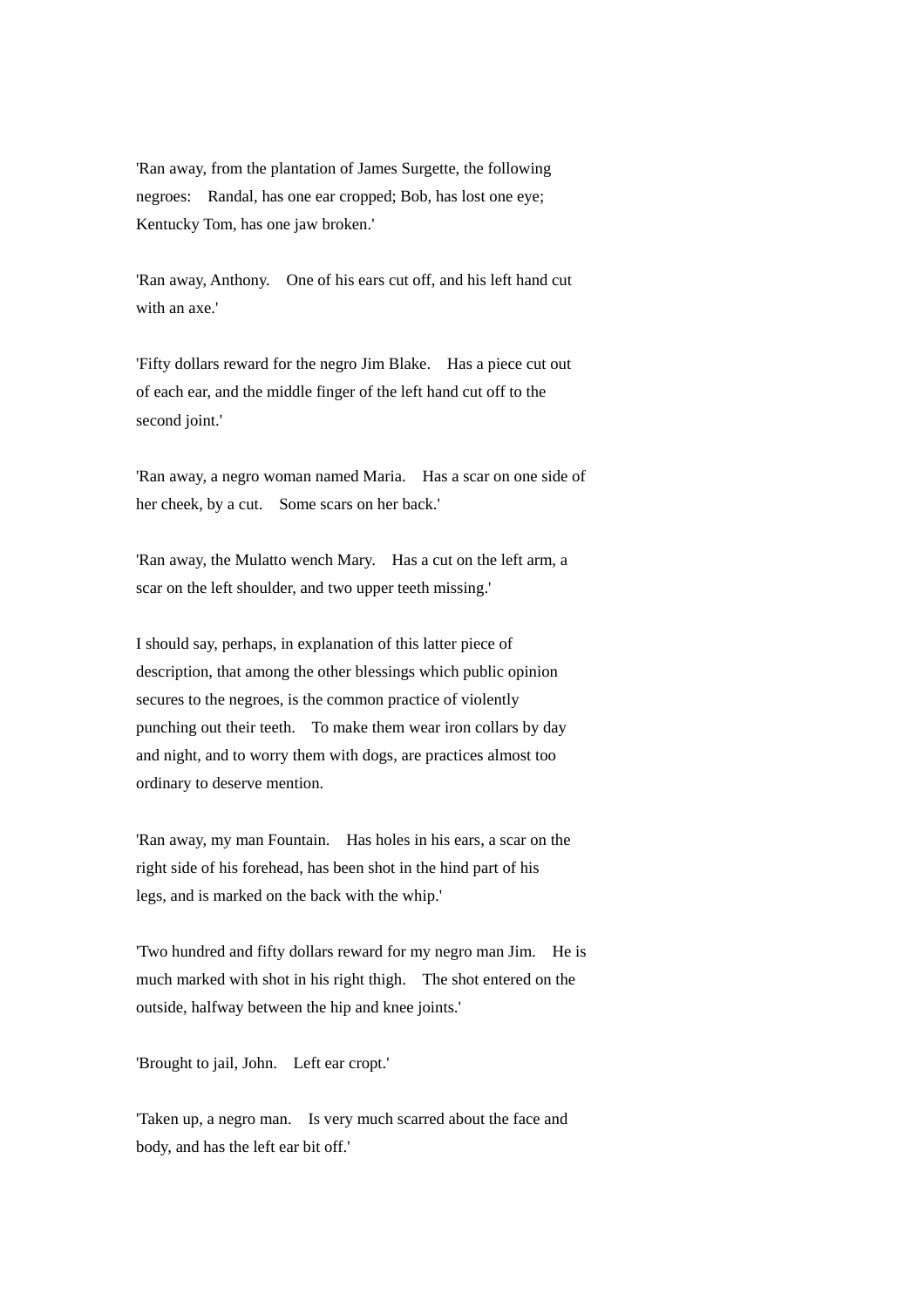'Ran away, a black girl, named Mary. Has a scar on her cheek, and the end of one of her toes cut off.'

'Ran away, my Mulatto woman, Judy. She has had her right arm broke.'

'Ran away, my negro man, Levi. His left hand has been burnt, and I think the end of his forefinger is off.'

'Ran away, a negro man, NAMED WASHINGTON. Has lost a part of his middle finger, and the end of his little finger.'

'Twenty-five dollars reward for my man John. The tip of his nose is hit off.'

'Twenty-five dollars reward for the negro slave, Sally. Walks AS THOUGH crippled in the back.'

'Ran away, Joe Dennis. Has a small notch in one of his ears.'

'Ran away, negro boy, Jack. Has a small crop out of his left ear.'

'Ran away, a negro man, named Ivory. Has a small piece cut out of the top of each ear.'

While upon the subject of ears, I may observe that a distinguished abolitionist in New York once received a negro's ear, which had been cut off close to the head, in a general post letter. It was forwarded by the free and independent gentleman who had caused it to be amputated, with a polite request that he would place the specimen in his 'collection.'

I could enlarge this catalogue with broken arms, and broken legs, and gashed flesh, and missing teeth, and lacerated backs, and bites of dogs, and brands of red-hot irons innumerable: but as my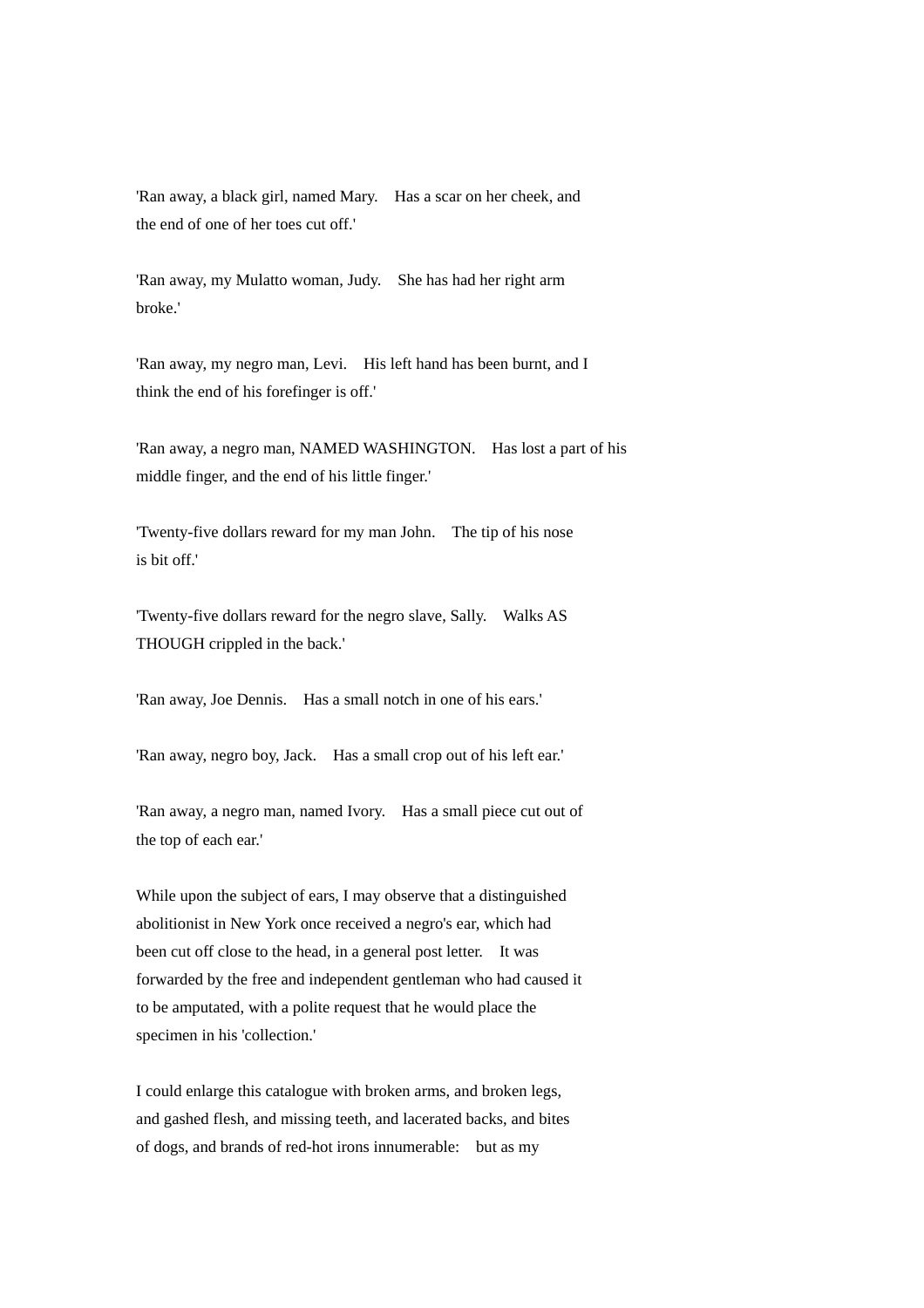readers will be sufficiently sickened and repelled already, I will turn to another branch of the subject.

These advertisements, of which a similar collection might be made for every year, and month, and week, and day; and which are coolly read in families as things of course, and as a part of the current news and small-talk; will serve to show how very much the slaves profit by public opinion, and how tender it is in their behalf. But it may be worth while to inquire how the slave-owners, and the class of society to which great numbers of them belong, defer to public opinion in their conduct, not to their slaves but to each other; how they are accustomed to restrain their passions; what their bearing is among themselves; whether they are fierce or gentle; whether their social customs be brutal, sanguinary, and violent, or bear the impress of civilisation and refinement.

That we may have no partial evidence from abolitionists in this inquiry, either, I will once more turn to their own newspapers, and I will confine myself, this time, to a selection from paragraphs which appeared from day to day, during my visit to America, and which refer to occurrences happening while I was there. The italics in these extracts, as in the foregoing, are my own.

These cases did not ALL occur, it will be seen, in territory actually belonging to legalised Slave States, though most, and those the very worst among them did, as their counterparts constantly do; but the position of the scenes of action in reference to places immediately at hand, where slavery is the law; and the strong resemblance between that class of outrages and the rest; lead to the just presumption that the character of the parties concerned was formed in slave districts, and brutalised by slave customs.

### 'HORRIBLE TRAGEDY.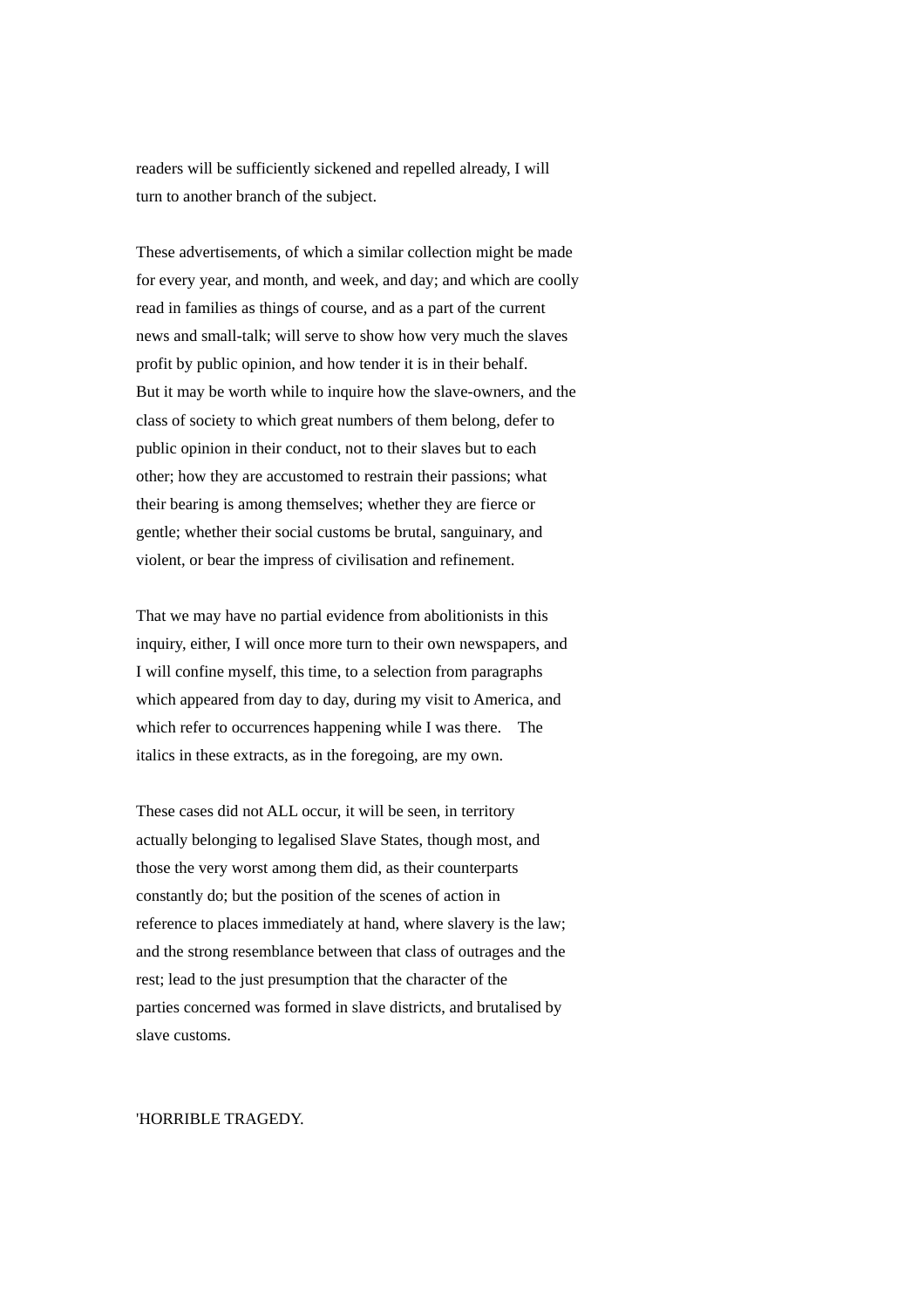'By a slip from THE SOUTHPORT TELEGRAPH, Wisconsin, we learn that the Hon. Charles C. P. Arndt, Member of the Council for Brown county, was shot dead ON THE FLOOR OF THE COUNCIL CHAMBER, by James R. Vinyard, Member from Grant county. THE AFFAIR grew out of a nomination for Sheriff of Grant county. Mr. E. S. Baker was nominated and supported by Mr. Arndt. This nomination was opposed by Vinyard, who wanted the appointment to vest in his own brother. In the course of debate, the deceased made some statements which Vinyard pronounced false, and made use of violent and insulting language, dealing largely in personalities, to which Mr. A. made no reply. After the adjournment, Mr. A. stepped up to Vinyard, and requested him to retract, which he refused to do, repeating the offensive words. Mr. Arndt then made a blow at Vinyard, who stepped back a pace, drew a pistol, and shot him dead.

'The issue appears to have been provoked on the part of Vinyard, who was determined at all hazards to defeat the appointment of Baker, and who, himself defeated, turned his ire and revenge upon the unfortunate Arndt.'

# 'THE WISCONSIN TRAGEDY.

Public indignation runs high in the territory of Wisconsin, in relation to the murder of C. C. P. Arndt, in the Legislative Hall of the Territory. Meetings have been held in different counties of Wisconsin, denouncing THE PRACTICE OF SECRETLY BEARING ARMS IN THE LEGISLATIVE CHAMBERS OF THE COUNTRY. We have seen the account of the expulsion of James R. Vinyard, the perpetrator of the bloody deed, and are amazed to hear, that, after this expulsion by those who saw Vinyard kill Mr. Arndt in the presence of his aged father, who was on a visit to see his son, little dreaming that he was to witness his murder, JUDGE DUNN HAS DISCHARGED VINYARD ON BAIL. The Miners' Free Press speaks IN TERMS OF MERITED REBUKE at the outrage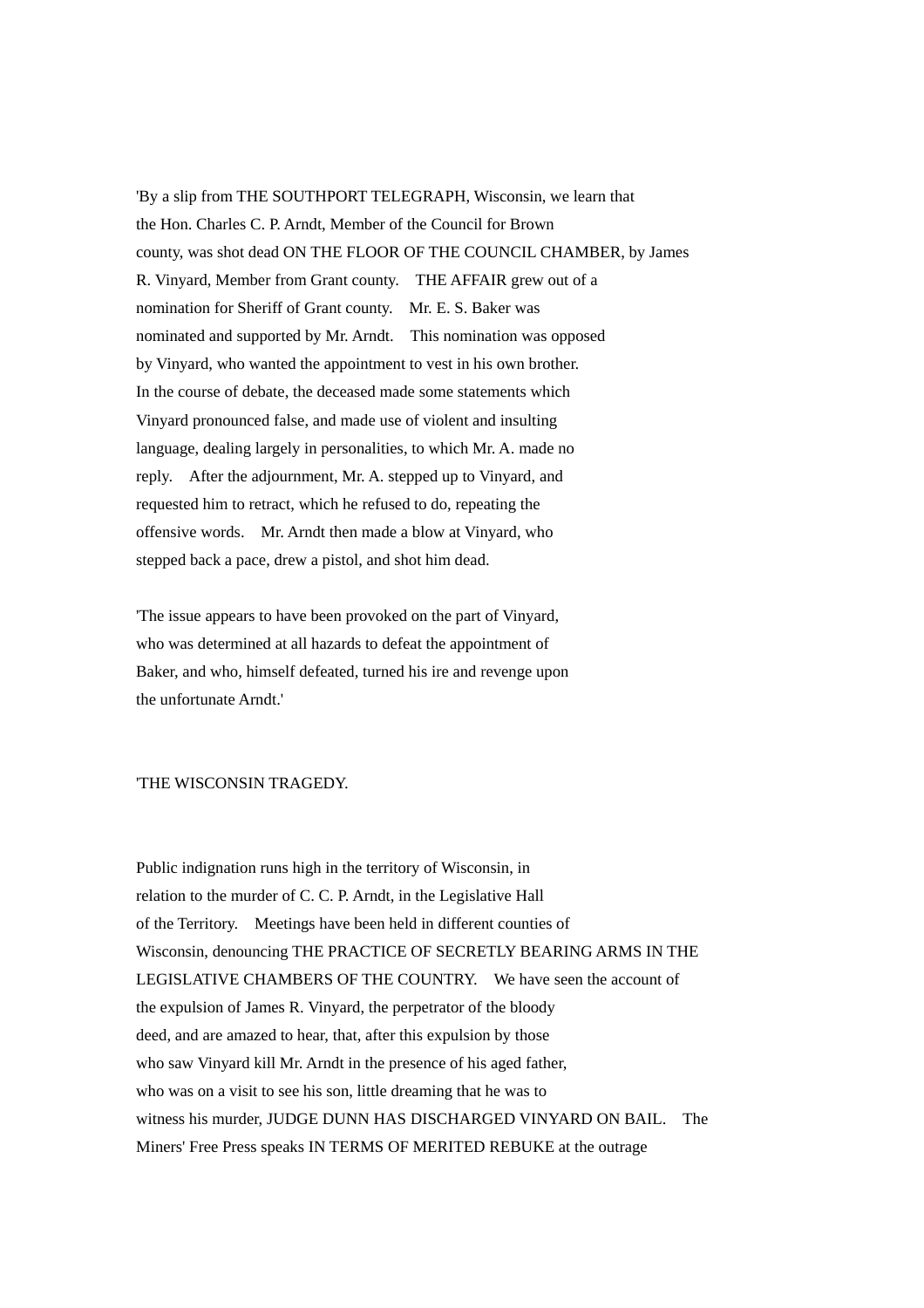upon the feelings of the people of Wisconsin. Vinyard was within arm's length of Mr. Arndt, when he took such deadly aim at him, that he never spoke. Vinyard might at pleasure, being so near, have only wounded him, but he chose to kill him.'

### 'MURDER.

By a letter in a St. Louis paper of the '4th, we notice a terrible outrage at Burlington, Iowa. A Mr. Bridgman having had a difficulty with a citizen of the place, Mr. Ross; a brother-in-law of the latter provided himself with one of Colt's revolving pistols, met Mr. B. in the street, AND DISCHARGED THE CONTENTS OF FIVE OF THE BARRELS AT HIM: EACH SHOT TAKING EFFECT. Mr. B., though horribly wounded, and dying, returned the fire, and killed Ross on the spot.'

### 'TERRIBLE DEATH OF ROBERT POTTER.

'From the "Caddo Gazette," of the 12th inst., we learn the frightful death of Colonel Robert Potter. . . . He was beset in his house by an enemy, named Rose. He sprang from his couch, seized his gun, and, in his night-clothes, rushed from the house. For about two hundred yards his speed seemed to defy his pursuers; but, getting entangled in a thicket, he was captured. Rose told him THAT HE INTENDED TO ACT A GENEROUS PART, and give him a chance for his life. He then told Potter he might run, and he should not be interrupted till he reached a certain distance. Potter started at the word of command, and before a gun was fired he had reached the lake. His first impulse was to jump in the water and dive for it, which he did. Rose was close behind him, and formed his men on the bank ready to shoot him as he rose. In a few seconds he came up to breathe; and scarce had his head reached the surface of the water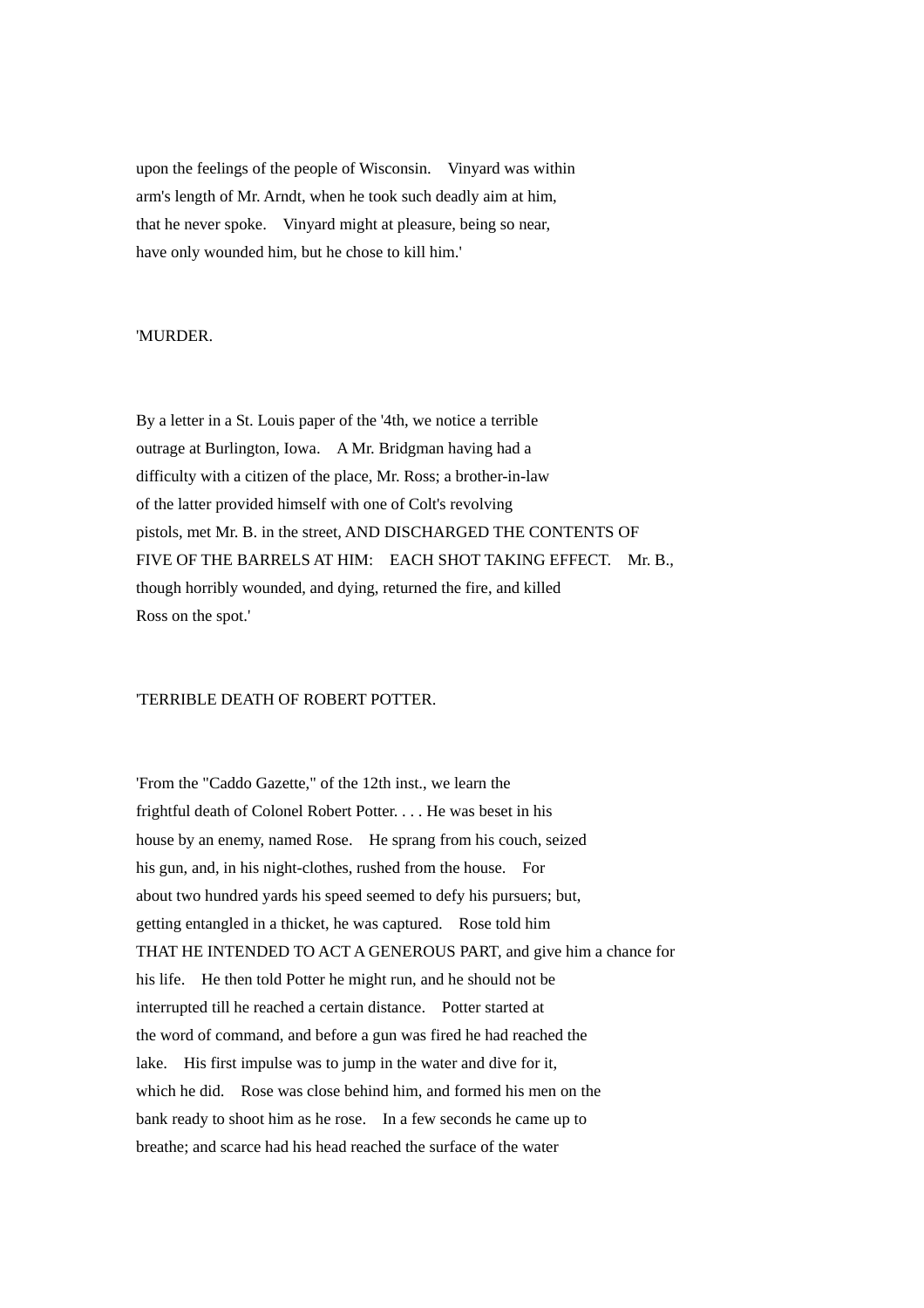when it was completely riddled with the shot of their guns, and he sunk, to rise no more!'

### 'MURDER IN ARKANSAS.

'We understand THAT A SEVERE RENCONTRE CAME OFF a few days since in the Seneca Nation, between Mr. Loose, the sub-agent of the mixed band of the Senecas, Quapaw, and Shawnees, and Mr. James Gillespie, of the mercantile firm of Thomas G. Allison and Co., of Maysville, Benton, County Ark, in which the latter was slain with a bowieknife. Some difficulty had for some time existed between the parties. It is said that Major Gillespie brought on the attack with a cane. A severe conflict ensued, during which two pistols were fired by Gillespie and one by Loose. Loose then stabbed Gillespie with one of those never-failing weapons, a bowie-knife. The death of Major G. is much regretted, as he was a liberal-minded and energetic man. Since the above was in type, we have learned that Major Allison has stated to some of our citizens in town that Mr. Loose gave the first blow. We forbear to give any particulars, as THE MATTER WILL BE THE SUBJECT OF JUDICIAL INVESTIGATION.'

#### 'FOUL DEED.

The steamer Thames, just from Missouri river, brought us a handbill, offering a reward of 500 dollars, for the person who assassinated Lilburn W. Baggs, late Governor of this State, at Independence, on the night of the 6th inst. Governor Baggs, it is stated in a written memorandum, was not dead, but mortally wounded.

'Since the above was written, we received a note from the clerk of the Thames, giving the following particulars. Gov. Baggs was shot by some villain on Friday, 6th inst., in the evening, while sitting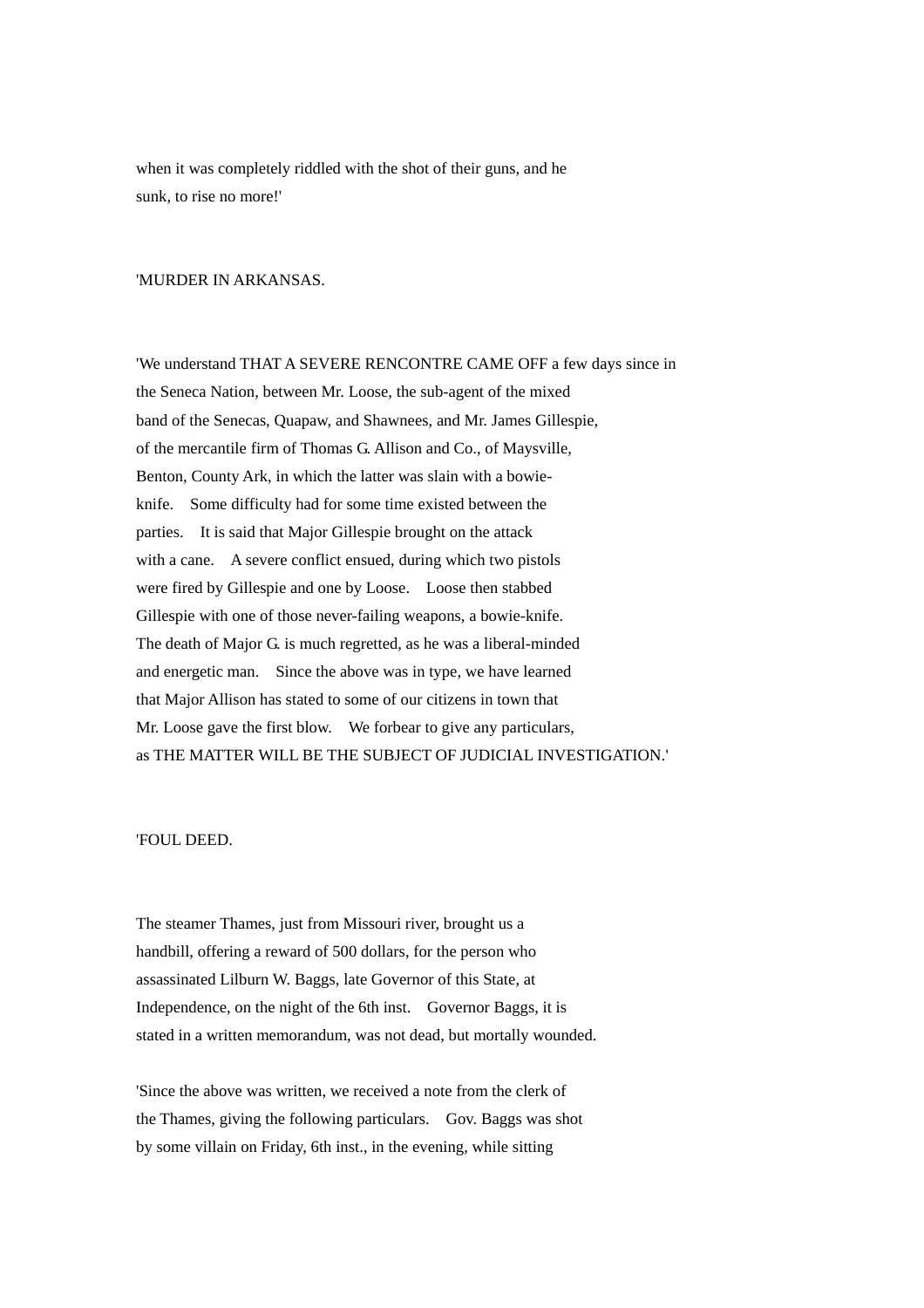in a room in his own house in Independence. His son, a boy, hearing a report, ran into the room, and found the Governor sitting in his chair, with his jaw fallen down, and his head leaning back; on discovering the injury done to his father, he gave the alarm. Foot tracks were found in the garden below the window, and a pistol picked up supposed to have been overloaded, and thrown from the hand of the scoundrel who fired it. Three buck shots of a heavy load, took effect; one going through his mouth, one into the brain, and another probably in or near the brain; all going into the back part of the neck and head. The Governor was still alive on the morning of the 7th; but no hopes for his recovery by his friends, and but slight hopes from his physicians.

'A man was suspected, and the Sheriff most probably has possession of him by this time.

'The pistol was one of a pair stolen some days previous from a baker in Independence, and the legal authorities have the description of the other.'

# 'RENCONTRE.

'An unfortunate AFFAIR took place on Friday evening in Chatres Street, in which one of our most respectable citizens received a dangerous wound, from a poignard, in the abdomen. From the Bee (New Orleans) of yesterday, we learn the following particulars. It appears that an article was published in the French side of the paper on Monday last, containing some strictures on the Artillery Battalion for firing their guns on Sunday morning, in answer to those from the Ontario and Woodbury, and thereby much alarm was caused to the families of those persons who were out all night preserving the peace of the city. Major C. Gally, Commander of the battalion, resenting this, called at the office and demanded the author's name; that of Mr. P. Arpin was given to him, who was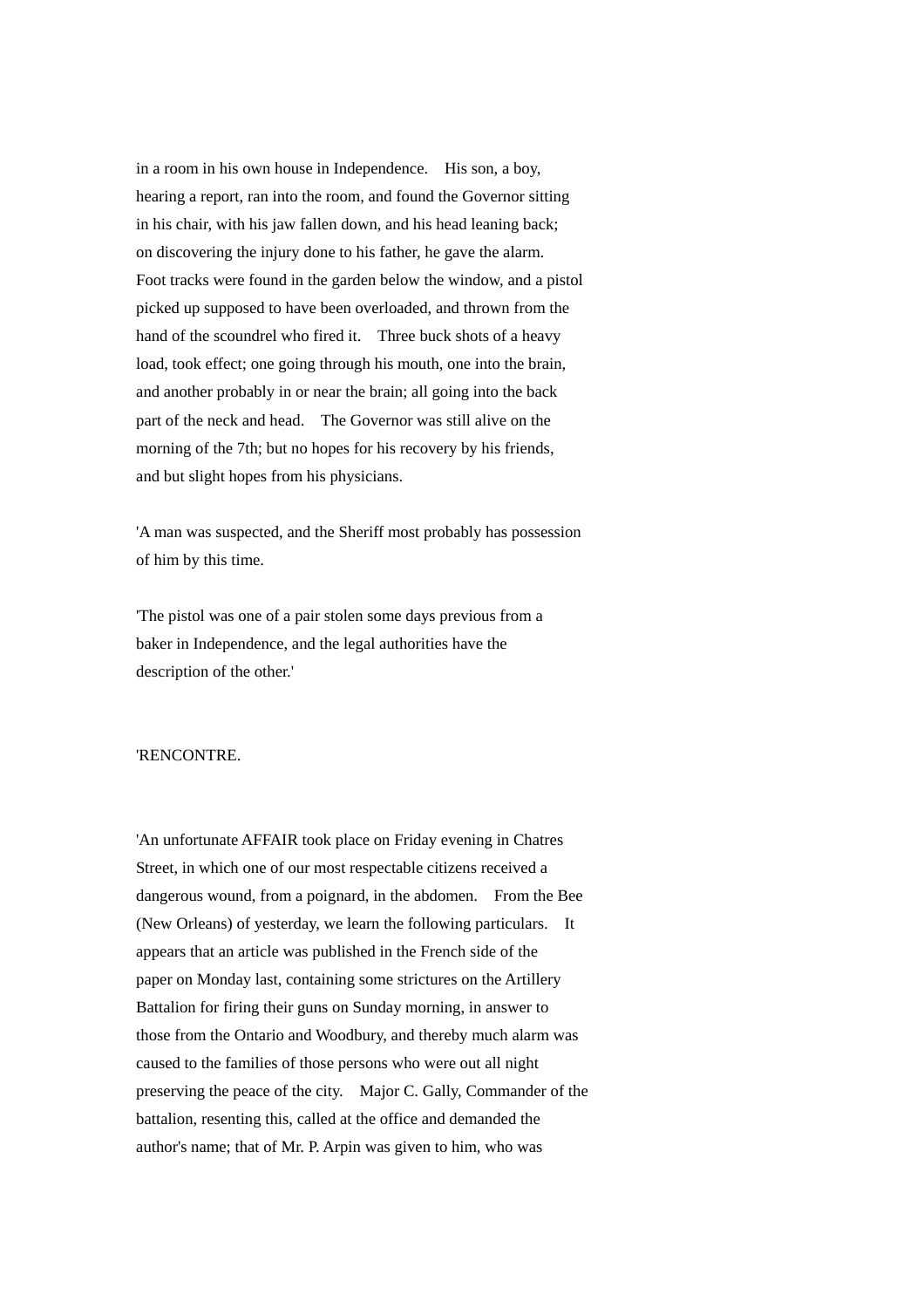absent at the time. Some angry words then passed with one of the proprietors, and a challenge followed; the friends of both parties tried to arrange the affair, but failed to do so. On Friday evening, about seven o'clock, Major Gally met Mr. P. Arpin in Chatres Street, and accosted him. "Are you Mr. Arpin?"

'"Yes, sir."

'"Then I have to tell you that you are a - " (applying an appropriate epithet).

'"I shall remind you of your words, sir."

'"But I have said I would break my cane on your shoulders."

'"I know it, but I have not yet received the blow."

'At these words, Major Gally, having a cane in his hands, struck Mr. Arpin across the face, and the latter drew a poignard from his pocket and stabbed Major Gally in the abdomen.

'Fears are entertained that the wound will be mortal. WE UNDERSTAND THAT MR. ARPIN HAS GIVEN SECURITY FOR HIS APPEARANCE AT THE CRIMINAL COURT TO ANSWER THE CHARGE.'

'AFFRAY IN MISSISSIPPI.

'On the 27th ult., in an affray near Carthage, Leake county, Mississippi, between James Cottingham and John Wilburn, the latter was shot by the former, and so horribly wounded, that there was no hope of his recovery. On the 2nd instant, there was an affray at Carthage between A. C. Sharkey and George Goff, in which the latter was shot, and thought mortally wounded. Sharkey delivered himself up to the authorities, BUT CHANGED HIS MIND AND ESCAPED!'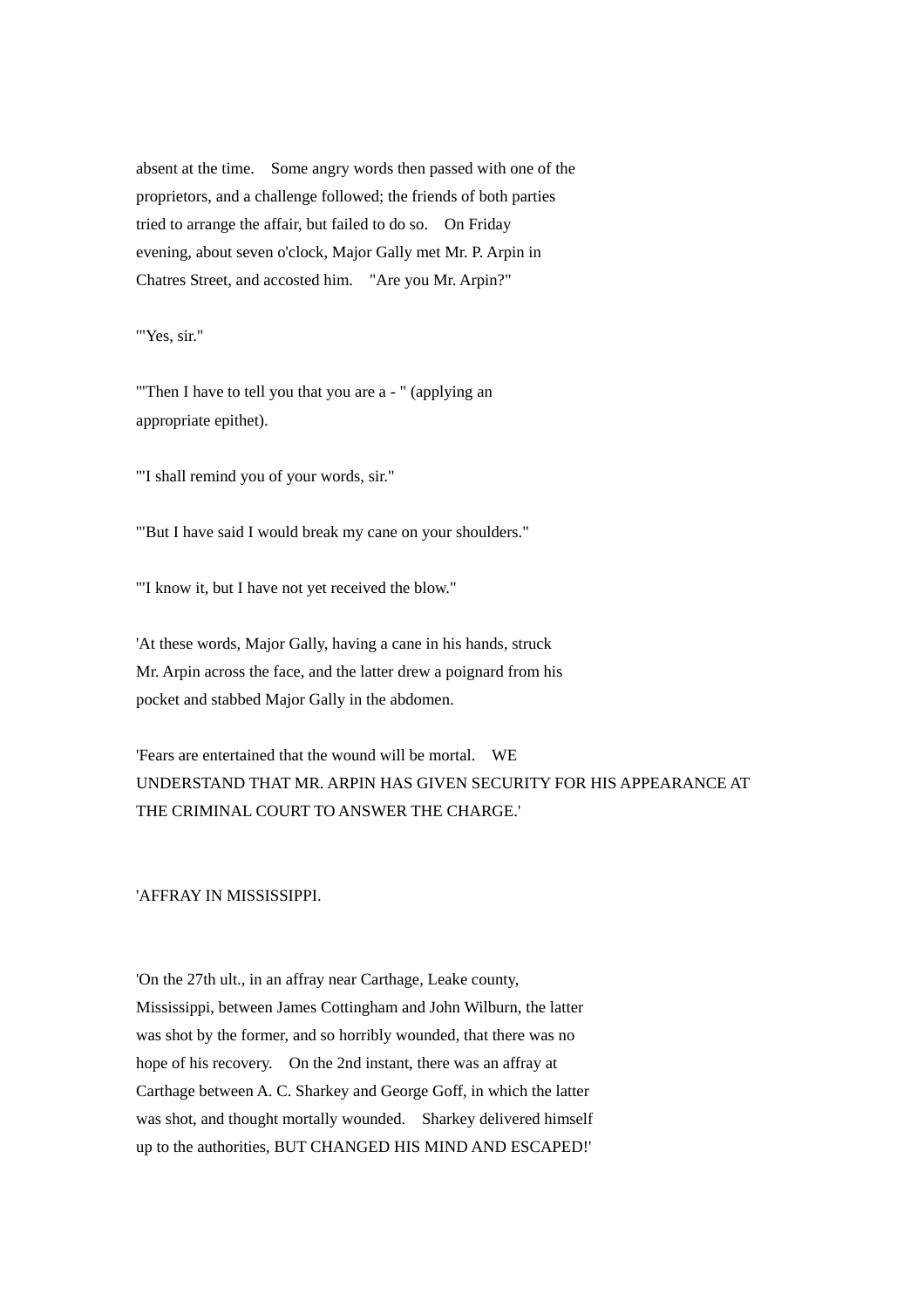### 'PERSONAL ENCOUNTER.

'An encounter took place in Sparta, a few days since, between the barkeeper of an hotel, and a man named Bury. It appears that Bury had become somewhat noisy, AND THAT THE BARKEEPER, DETERMINED TO PRESERVE ORDER, HAD THREATENED TO SHOOT BURY, whereupon Bury drew a pistol and shot the barkeeper down. He was not dead at the last accounts, but slight hopes were entertained of his recovery.'

#### 'DUEL.

'The clerk of the steamboat TRIBUNE informs us that another duel was fought on Tuesday last, by Mr. Robbins, a bank officer in Vicksburg, and Mr. Fall, the editor of the Vicksburg Sentinel. According to the arrangement, the parties had six pistols each, which, after the word "Fire!" THEY WERE TO DISCHARGE AS FAST AS THEY PLEASED. Fall fired two pistols without effect. Mr. Robbins' first shot took effect in Fall's thigh, who fell, and was unable to continue the combat.'

# 'AFFRAY IN CLARKE COUNTY.

'An UNFORTUNATE AFFRAY occurred in Clarke county (MO.), near Waterloo, on Tuesday the 19th ult., which originated in settling the partnership concerns of Messrs. M'Kane and M'Allister, who had been engaged in the business of distilling, and resulted in the death of the latter, who was shot down by Mr. M'Kane, because of his attempting to take possession of seven barrels of whiskey, the property of M'Kane, which had been knocked off to M'Allister at a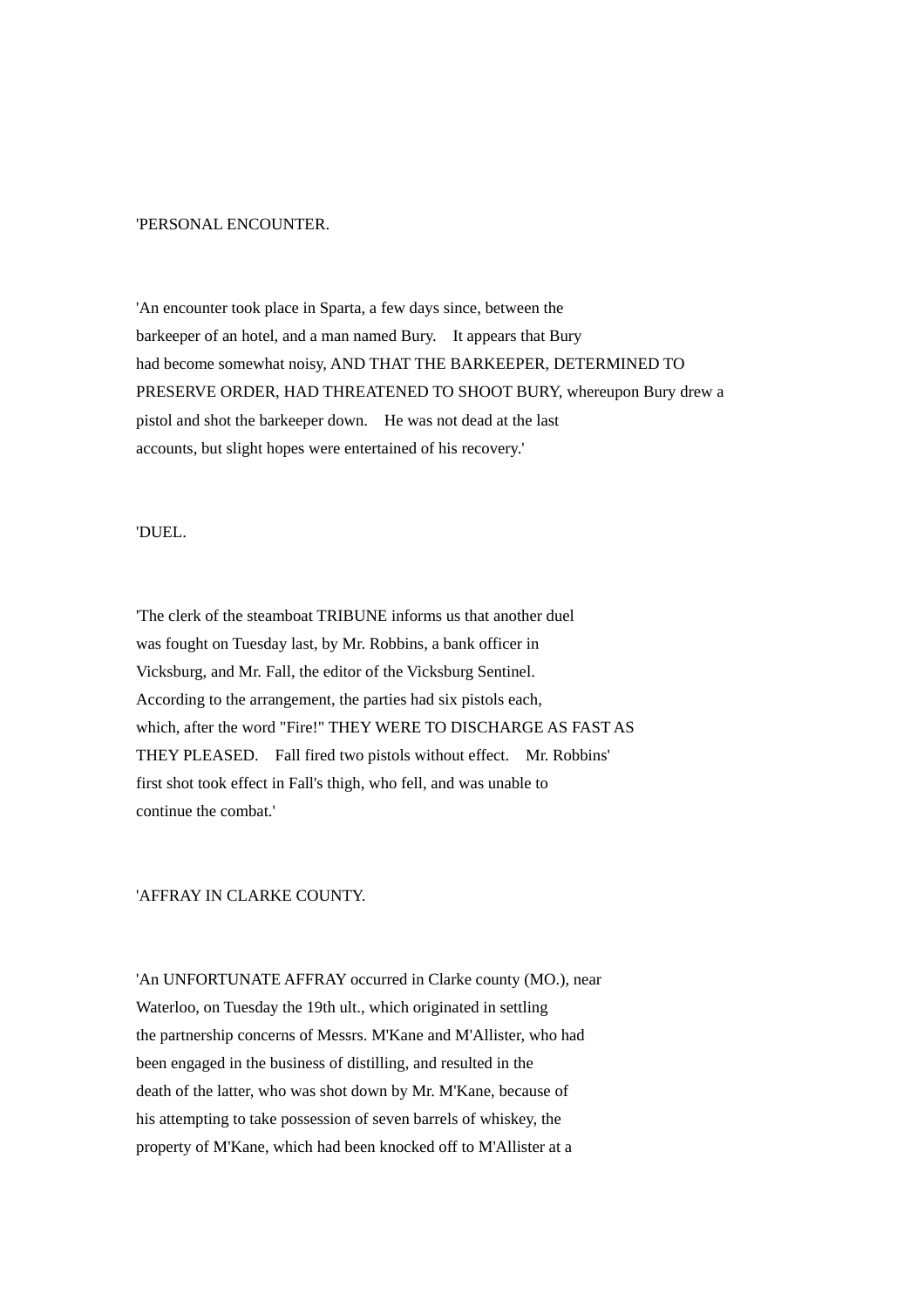sheriff's sale at one dollar per barrel. M'Kane immediately fled AND AT THE LATEST DATES HAD NOT BEEN TAKEN.

'THIS UNFORTUNATE AFFRAY caused considerable excitement in the neighbourhood, as both the parties were men with large families depending upon them and stood well in the community.'

I will quote but one more paragraph, which, by reason of its monstrous absurdity, may be a relief to these atrocious deeds.

## 'AFFAIR OF HONOUR.

'We have just heard the particulars of a meeting which took place on Six Mile Island, on Tuesday, between two young bloods of our city: Samuel Thurston, AGED FIFTEEN, and William Hine, AGED THIRTEEN years. They were attended by young gentlemen of the same age. The weapons used on the occasion, were a couple of Dickson's best rifles; the distance, thirty yards. They took one fire, without any damage being sustained by either party, except the ball of Thurston's gun passing through the crown of Hine's hat. THROUGH THE INTERCESSION OF THE BOARD OF HONOUR, the challenge was withdrawn, and the difference amicably adjusted.'

If the reader will picture to himself the kind of Board of Honour which amicably adjusted the difference between these two little boys, who in any other part of the world would have been amicably adjusted on two porters' backs and soundly flogged with birchen rods, he will be possessed, no doubt, with as strong a sense of its ludicrous character, as that which sets me laughing whenever its image rises up before me.

Now, I appeal to every human mind, imbued with the commonest of common sense, and the commonest of common humanity; to all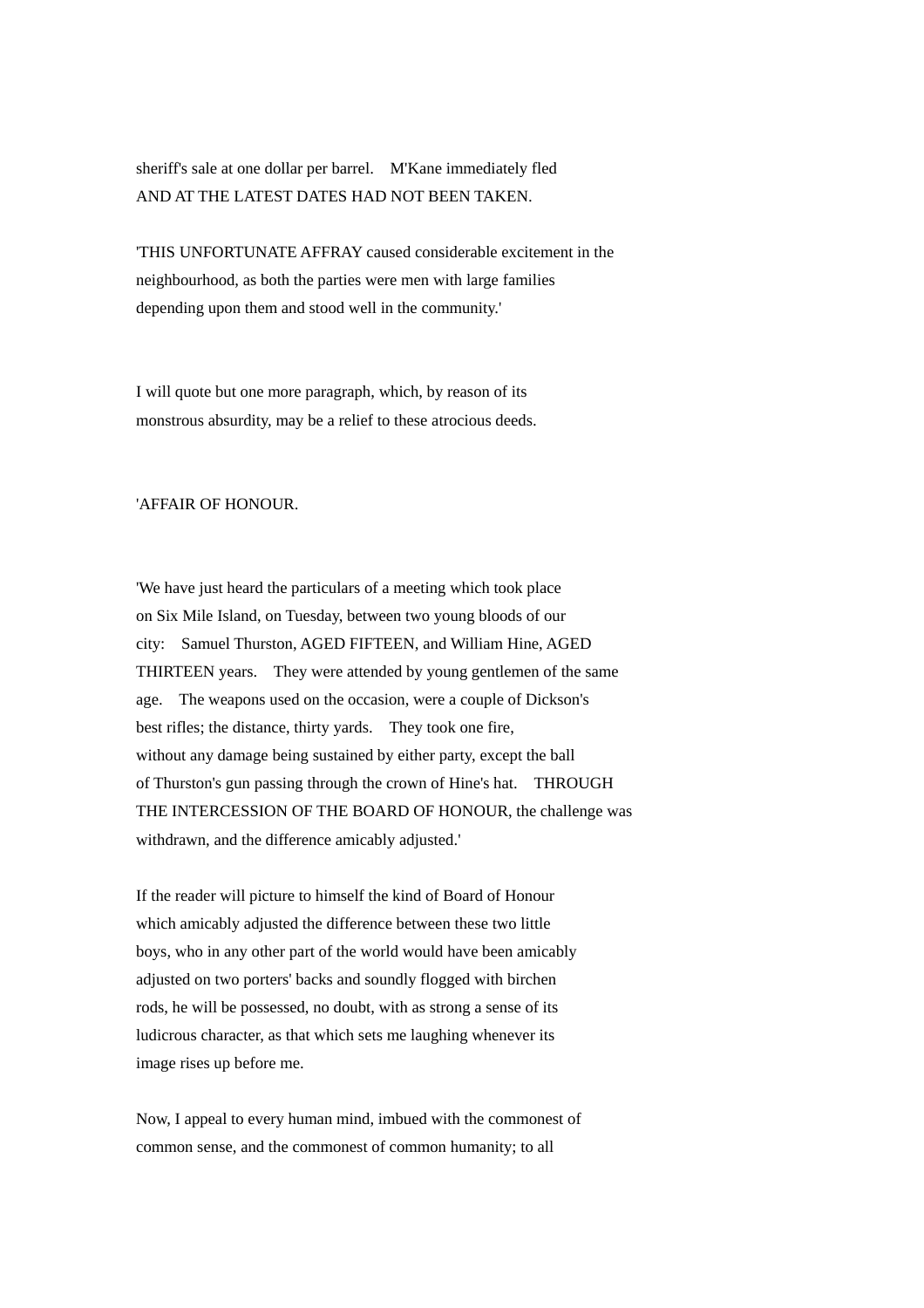dispassionate, reasoning creatures, of any shade of opinion; and ask, with these revolting evidences of the state of society which exists in and about the slave districts of America before them, can they have a doubt of the real condition of the slave, or can they for a moment make a compromise between the institution or any of its flagrant, fearful features, and their own just consciences? Will they say of any tale of cruelty and horror, however aggravated in degree, that it is improbable, when they can turn to the public prints, and, running, read such signs as these, laid before them by the men who rule the slaves: in their own acts and under their own hands?

Do we not know that the worst deformity and ugliness of slavery are at once the cause and the effect of the reckless license taken by these freeborn outlaws? Do we not know that the man who has been born and bred among its wrongs; who has seen in his childhood husbands obliged at the word of command to flog their wives; women, indecently compelled to hold up their own garments that men might lay the heavier stripes upon their legs, driven and harried by brutal overseers in their time of travail, and becoming mothers on the field of toil, under the very lash itself; who has read in youth, and seen his virgin sisters read, descriptions of runaway men and women, and their disfigured persons, which could not be published elsewhere, of so much stock upon a farm, or at a show of beasts:- do we not know that that man, whenever his wrath is kindled up, will be a brutal savage? Do we not know that as he is a coward in his domestic life, stalking among his shrinking men and women slaves armed with his heavy whip, so he will be a coward out of doors, and carrying cowards' weapons hidden in his breast, will shoot men down and stab them when he quarrels? And if our reason did not teach us this and much beyond; if we were such idiots as to close our eyes to that fine mode of training which rears up such men; should we not know that they who among their equals stab and pistol in the legislative halls, and in the counting-house, and on the marketplace, and in all the elsewhere peaceful pursuits of life, must be to their dependants, even though they were free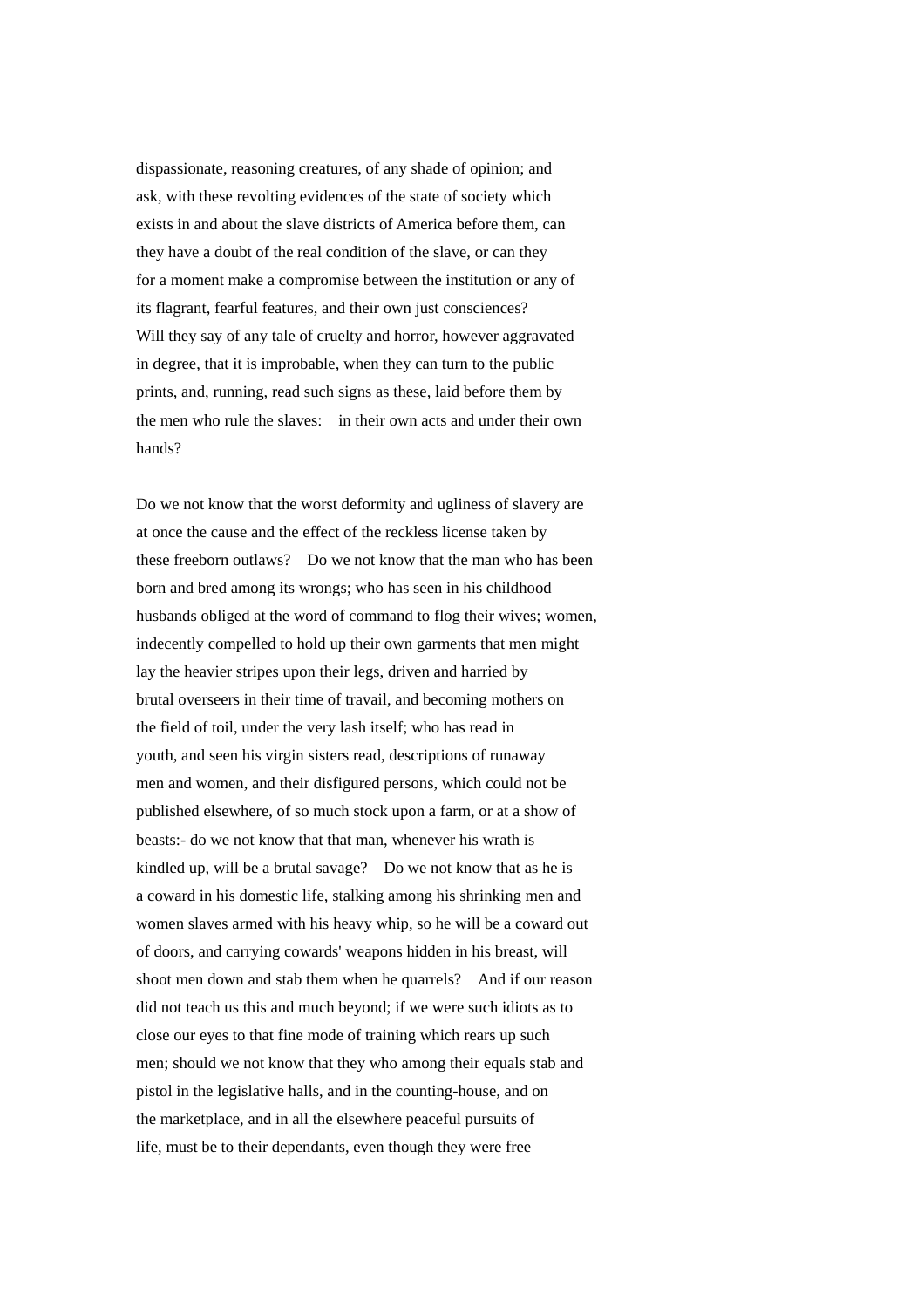servants, so many merciless and unrelenting tyrants?

What! shall we declaim against the ignorant peasantry of Ireland, and mince the matter when these American taskmasters are in question? Shall we cry shame on the brutality of those who hamstring cattle: and spare the lights of Freedom upon earth who notch the ears of men and women, cut pleasant posies in the shrinking flesh, learn to write with pens of red-hot iron on the human face, rack their poetic fancies for liveries of mutilation which their slaves shall wear for life and carry to the grave, breaking living limbs as did the soldiery who mocked and slew the Saviour of the world, and set defenceless creatures up for targets! Shall we whimper over legends of the tortures practised on each other by the Pagan Indians, and smile upon the cruelties of Christian men! Shall we, so long as these things last, exult above the scattered remnants of that race, and triumph in the white enjoyment of their possessions? Rather, for me, restore the forest and the Indian village; in lieu of stars and stripes, let some poor feather flutter in the breeze; replace the streets and squares by wigwams; and though the death-song of a hundred haughty warriors fill the air, it will be music to the shriek of one unhappy slave.

On one theme, which is commonly before our eyes, and in respect of which our national character is changing fast, let the plain Truth be spoken, and let us not, like dastards, beat about the bush by hinting at the Spaniard and the fierce Italian. When knives are drawn by Englishmen in conflict let it be said and known: 'We owe this change to Republican Slavery. These are the weapons of Freedom. With sharp points and edges such as these, Liberty in America hews and hacks her slaves; or, failing that pursuit, her sons devote them to a better use, and turn them on each other.'

### CHAPTER XVIII - CONCLUDING REMARKS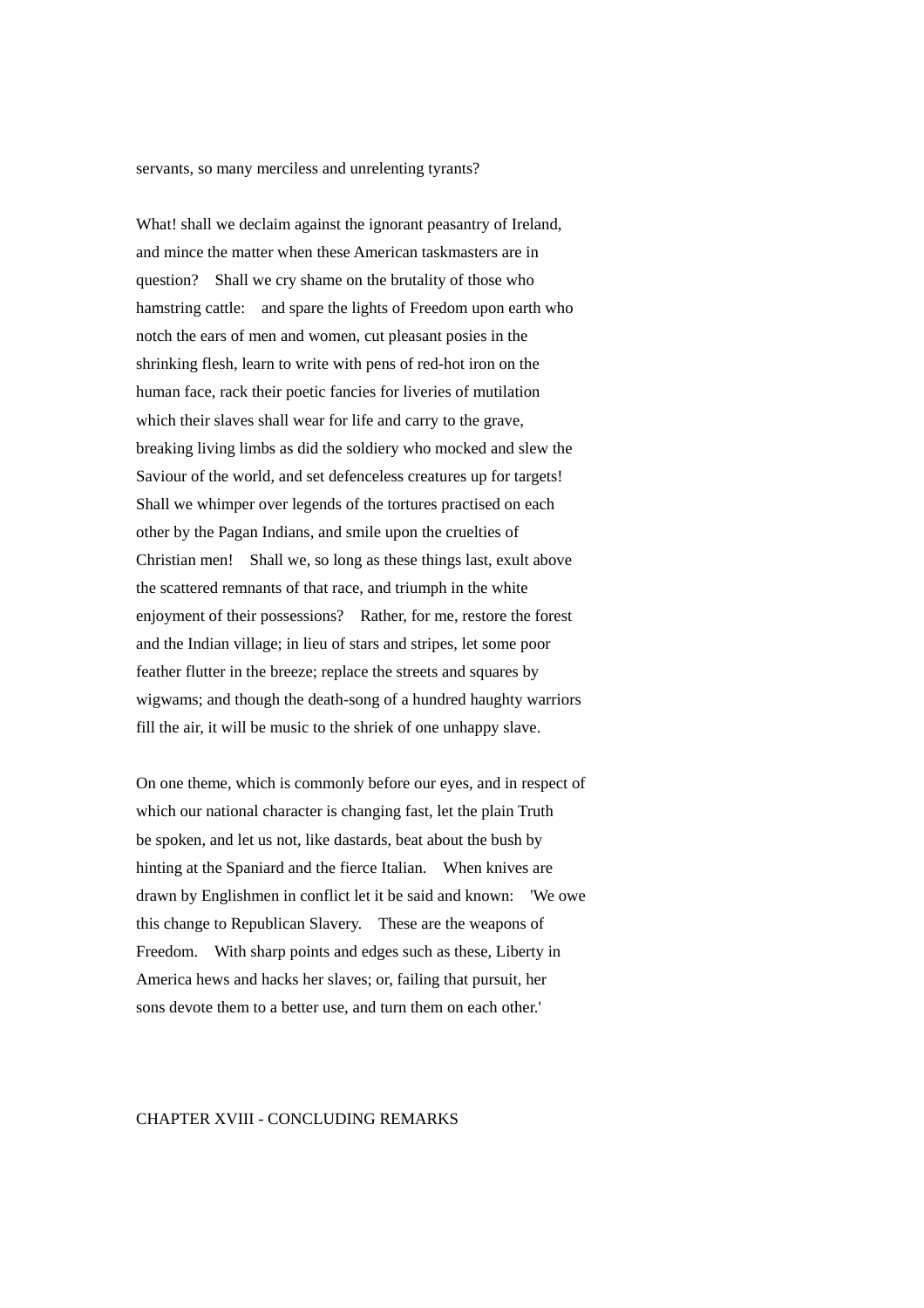THERE are many passages in this book, where I have been at some pains to resist the temptation of troubling my readers with my own deductions and conclusions: preferring that they should judge for themselves, from such premises as I have laid before them. My only object in the outset, was, to carry them with me faithfully wheresoever I went: and that task I have discharged.

But I may be pardoned, if on such a theme as the general character of the American people, and the general character of their social system, as presented to a stranger's eyes, I desire to express my own opinions in a few words, before I bring these volumes to a close.

They are, by nature, frank, brave, cordial, hospitable, and affectionate. Cultivation and refinement seem but to enhance their warmth of heart and ardent enthusiasm; and it is the possession of these latter qualities in a most remarkable degree, which renders an educated American one of the most endearing and most generous of friends. I never was so won upon, as by this class; never yielded up my full confidence and esteem so readily and pleasurably, as to them; never can make again, in half a year, so many friends for whom I seem to entertain the regard of half a life.

These qualities are natural, I implicitly believe, to the whole people. That they are, however, sadly sapped and blighted in their growth among the mass; and that there are influences at work which endanger them still more, and give but little present promise of their healthy restoration; is a truth that ought to be told.

It is an essential part of every national character to pique itself mightily upon its faults, and to deduce tokens of its virtue or its wisdom from their very exaggeration. One great blemish in the popular mind of America, and the prolific parent of an innumerable brood of evils, is Universal Distrust. Yet the American citizen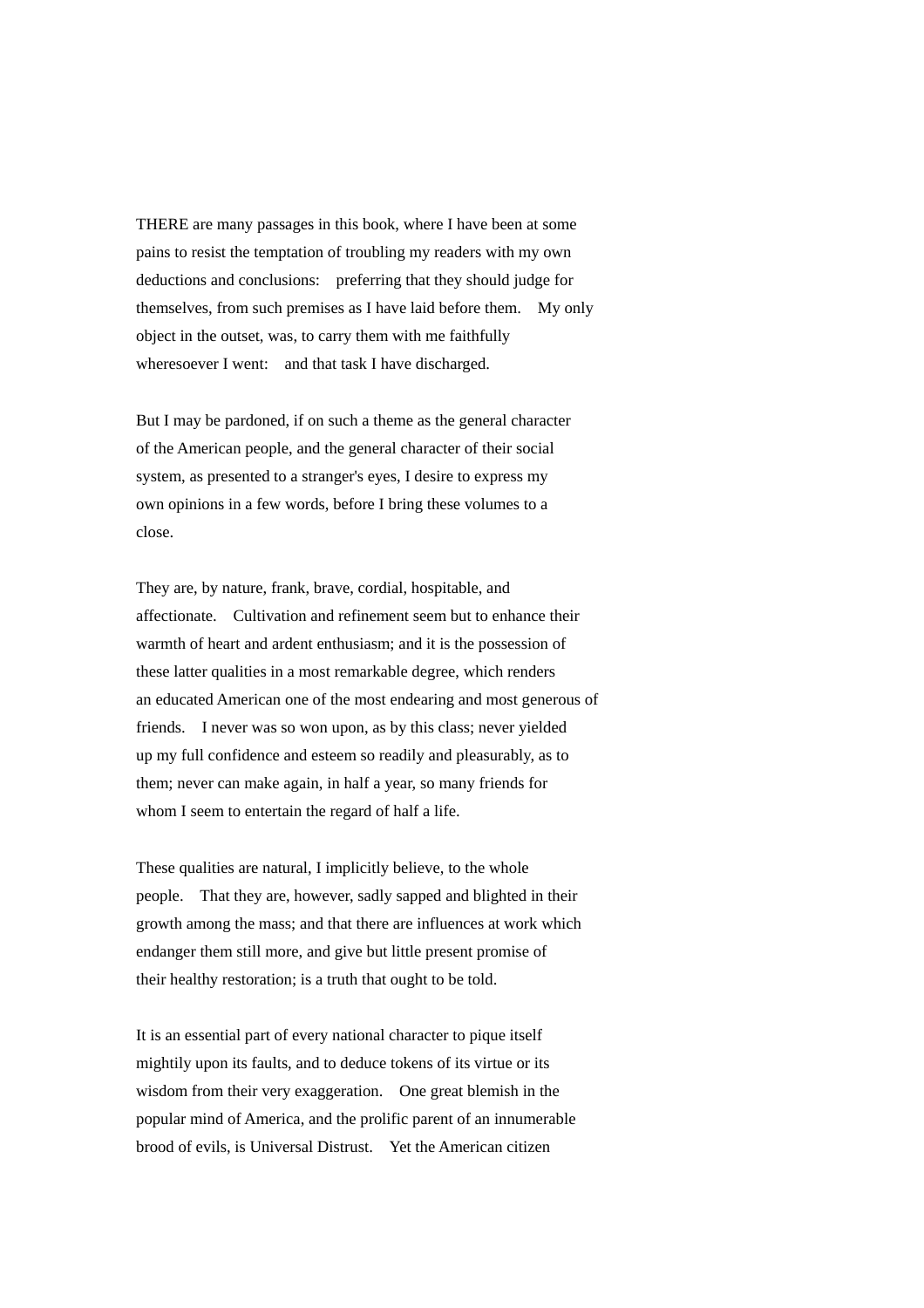plumes himself upon this spirit, even when he is sufficiently dispassionate to perceive the ruin it works; and will often adduce it, in spite of his own reason, as an instance of the great sagacity and acuteness of the people, and their superior shrewdness and independence.

'You carry,' says the stranger, 'this jealousy and distrust into every transaction of public life. By repelling worthy men from your legislative assemblies, it has bred up a class of candidates for the suffrage, who, in their very act, disgrace your Institutions and your people's choice. It has rendered you so fickle, and so given to change, that your inconstancy has passed into a proverb; for you no sooner set up an idol firmly, than you are sure to pull it down and dash it into fragments: and this, because directly you reward a benefactor, or a public servant, you distrust him, merely because he is rewarded; and immediately apply yourselves to find out, either that you have been too bountiful in your acknowledgments, or he remiss in his deserts. Any man who attains a high place among you, from the President downwards, may date his downfall from that moment; for any printed lie that any notorious villain pens, although it militate directly against the character and conduct of a life, appeals at once to your distrust, and is believed. You will strain at a gnat in the way of trustfulness and confidence, however fairly won and well deserved; but you will swallow a whole caravan of camels, if they be laden with unworthy doubts and mean suspicions. Is this well, think you, or likely to elevate the character of the governors or the governed, among you?'

The answer is invariably the same: 'There's freedom of opinion here, you know. Every man thinks for himself, and we are not to be easily overreached. That's how our people come to be suspicious.'

Another prominent feature is the love of 'smart' dealing: which gilds over many a swindle and gross breach of trust; many a defalcation, public and private; and enables many a knave to hold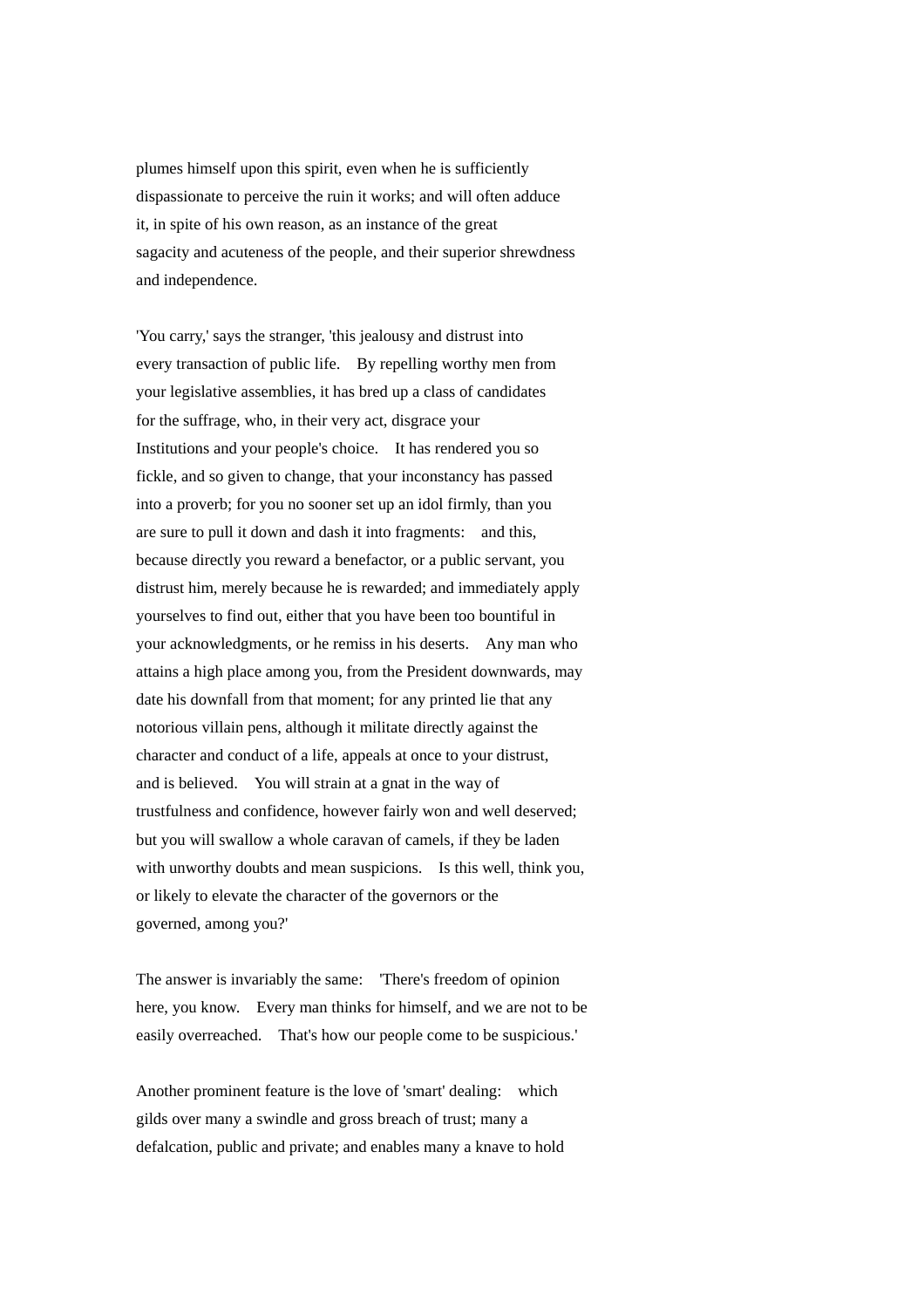his head up with the best, who well deserves a halter; though it has not been without its retributive operation, for this smartness has done more in a few years to impair the public credit, and to cripple the public resources, than dull honesty, however rash, could have effected in a century. The merits of a broken speculation, or a bankruptcy, or of a successful scoundrel, are not gauged by its or his observance of the golden rule, 'Do as you would be done by,' but are considered with reference to their smartness. I recollect, on both occasions of our passing that illfated Cairo on the Mississippi, remarking on the bad effects such gross deceits must have when they exploded, in generating a want of confidence abroad, and discouraging foreign investment: but I was given to understand that this was a very smart scheme by which a deal of money had been made: and that its smartest feature was, that they forgot these things abroad, in a very short time, and speculated again, as freely as ever. The following dialogue I have held a hundred times: 'Is it not a very disgraceful circumstance that such a man as So-and-so should be acquiring a large property by the most infamous and odious means, and notwithstanding all the crimes of which he has been guilty, should be tolerated and abetted by your Citizens? He is a public nuisance, is he not?' 'Yes, sir.' 'A convicted liar?' 'Yes, sir.' 'He has been kicked, and cuffed, and caned?' 'Yes, sir.' 'And he is utterly dishonourable, debased, and profligate?' 'Yes, sir.' 'In the name of wonder, then, what is his merit?' 'Well, sir, he is a smart man.'

In like manner, all kinds of deficient and impolitic usages are referred to the national love of trade; though, oddly enough, it would be a weighty charge against a foreigner that he regarded the Americans as a trading people. The love of trade is assigned as a reason for that comfortless custom, so very prevalent in country towns, of married persons living in hotels, having no fireside of their own, and seldom meeting from early morning until late at night, but at the hasty public meals. The love of trade is a reason why the literature of America is to remain for ever unprotected 'For we are a trading people, and don't care for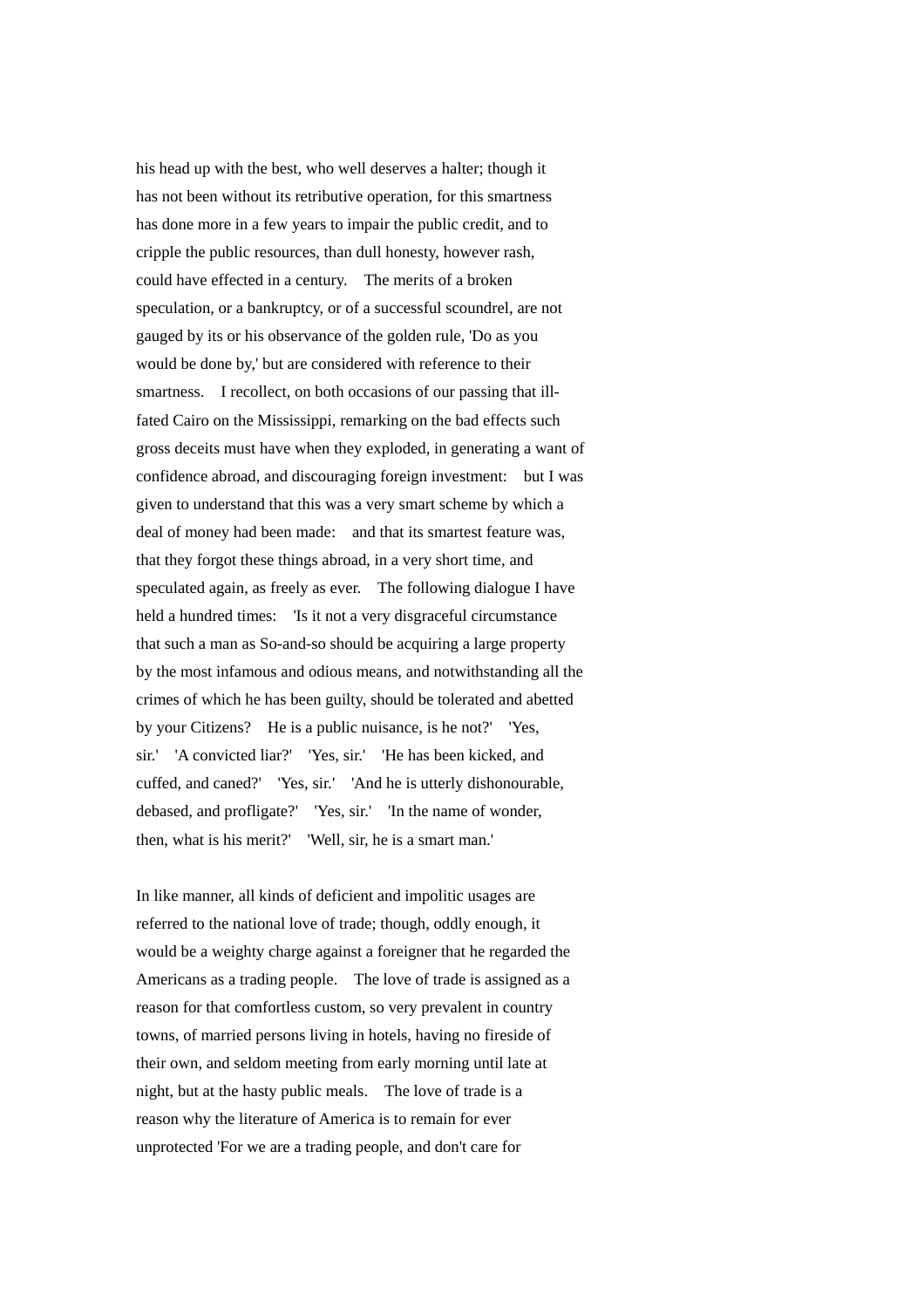poetry:' though we DO, by the way, profess to be very proud of our poets: while healthful amusements, cheerful means of recreation, and wholesome fancies, must fade before the stern utilitarian joys of trade.

These three characteristics are strongly presented at every turn, full in the stranger's view. But, the foul growth of America has a more tangled root than this; and it strikes its fibres, deep in its licentious Press.

Schools may be erected, East, West, North, and South; pupils be taught, and masters reared, by scores upon scores of thousands; colleges may thrive, churches may be crammed, temperance may be diffused, and advancing knowledge in all other forms walk through the land with giant strides: but while the newspaper press of America is in, or near, its present abject state, high moral improvement in that country is hopeless. Year by year, it must and will go back; year by year, the tone of public feeling must sink lower down; year by year, the Congress and the Senate must become of less account before all decent men; and year by year, the memory of the Great Fathers of the Revolution must be outraged more and more, in the bad life of their degenerate child.

Among the herd of journals which are published in the States, there are some, the reader scarcely need be told, of character and credit. From personal intercourse with accomplished gentlemen connected with publications of this class, I have derived both pleasure and profit. But the name of these is Few, and of the others Legion; and the influence of the good, is powerless to counteract the moral poison of the bad.

Among the gentry of America; among the well-informed and moderate: in the learned professions; at the bar and on the bench: there is, as there can be, but one opinion, in reference to the vicious character of these infamous journals. It is sometimes contended - I will not say strangely, for it is natural to seek excuses for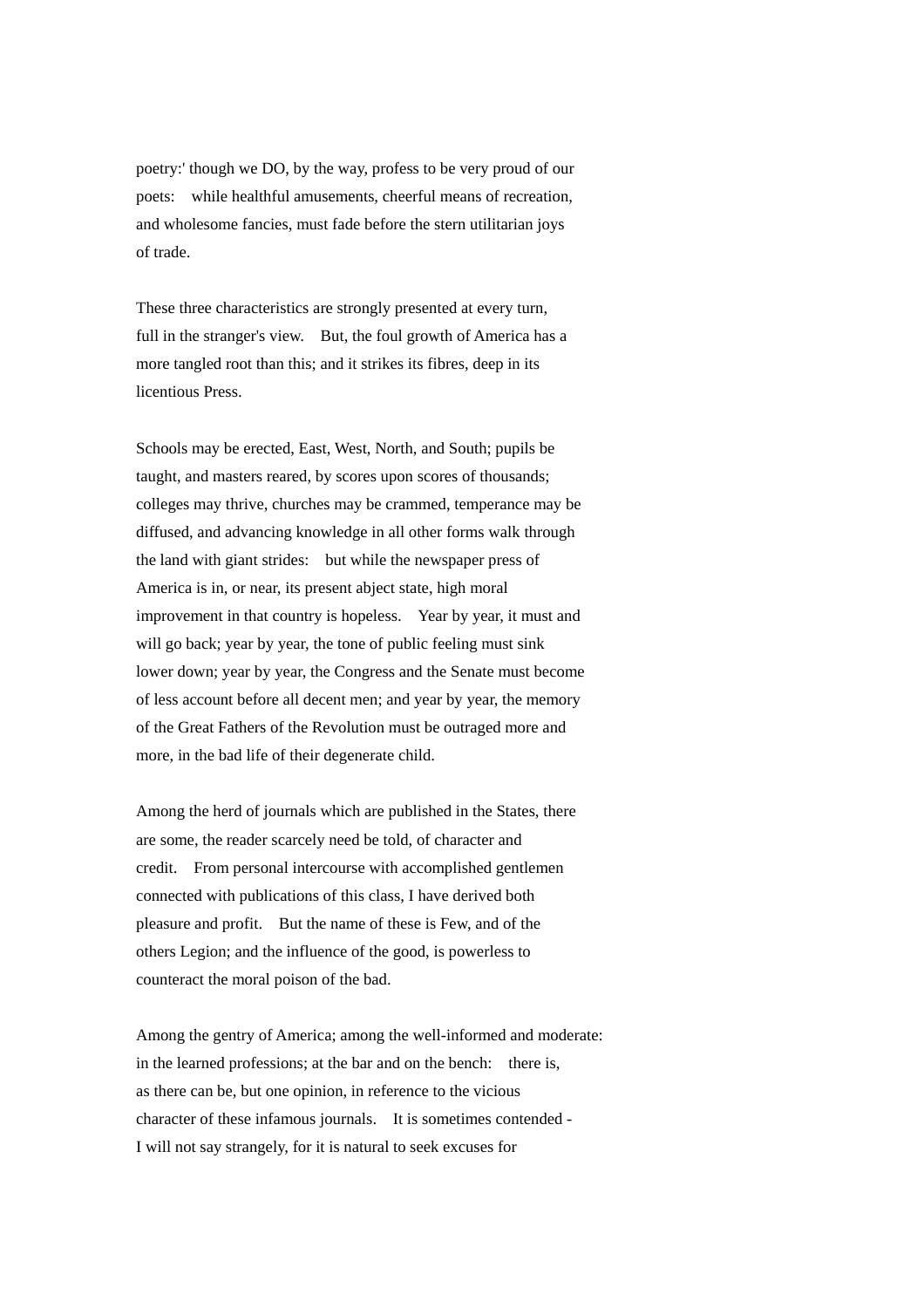such a disgrace - that their influence is not so great as a visitor would suppose. I must be pardoned for saying that there is no warrant for this plea, and that every fact and circumstance tends directly to the opposite conclusion.

When any man, of any grade of desert in intellect or character, can climb to any public distinction, no matter what, in America, without first grovelling down upon the earth, and bending the knee before this monster of depravity; when any private excellence is safe from its attacks; when any social confidence is left unbroken by it, or any tie of social decency and honour is held in the least regard; when any man in that free country has freedom of opinion, and presumes to think for himself, and speak for himself, without humble reference to a censorship which, for its rampant ignorance and base dishonesty, he utterly loathes and despises in his heart; when those who most acutely feel its infamy and the reproach it casts upon the nation, and who most denounce it to each other, dare to set their heels upon, and crush it openly, in the sight of all men: then, I will believe that its influence is lessening, and men are returning to their manly senses. But while that Press has its evil eve in every house, and its black hand in every appointment in the state, from a president to a postman; while, with ribald slander for its only stock in trade, it is the standard literature of an enormous class, who must find their reading in a newspaper, or they will not read at all; so long must its odium be upon the country's head, and so long must the evil it works, be plainly visible in the Republic.

To those who are accustomed to the leading English journals, or to the respectable journals of the Continent of Europe; to those who are accustomed to anything else in print and paper; it would be impossible, without an amount of extract for which I have neither space nor inclination, to convey an adequate idea of this frightful engine in America. But if any man desire confirmation of my statement on this head, let him repair to any place in this city of London, where scattered numbers of these publications are to be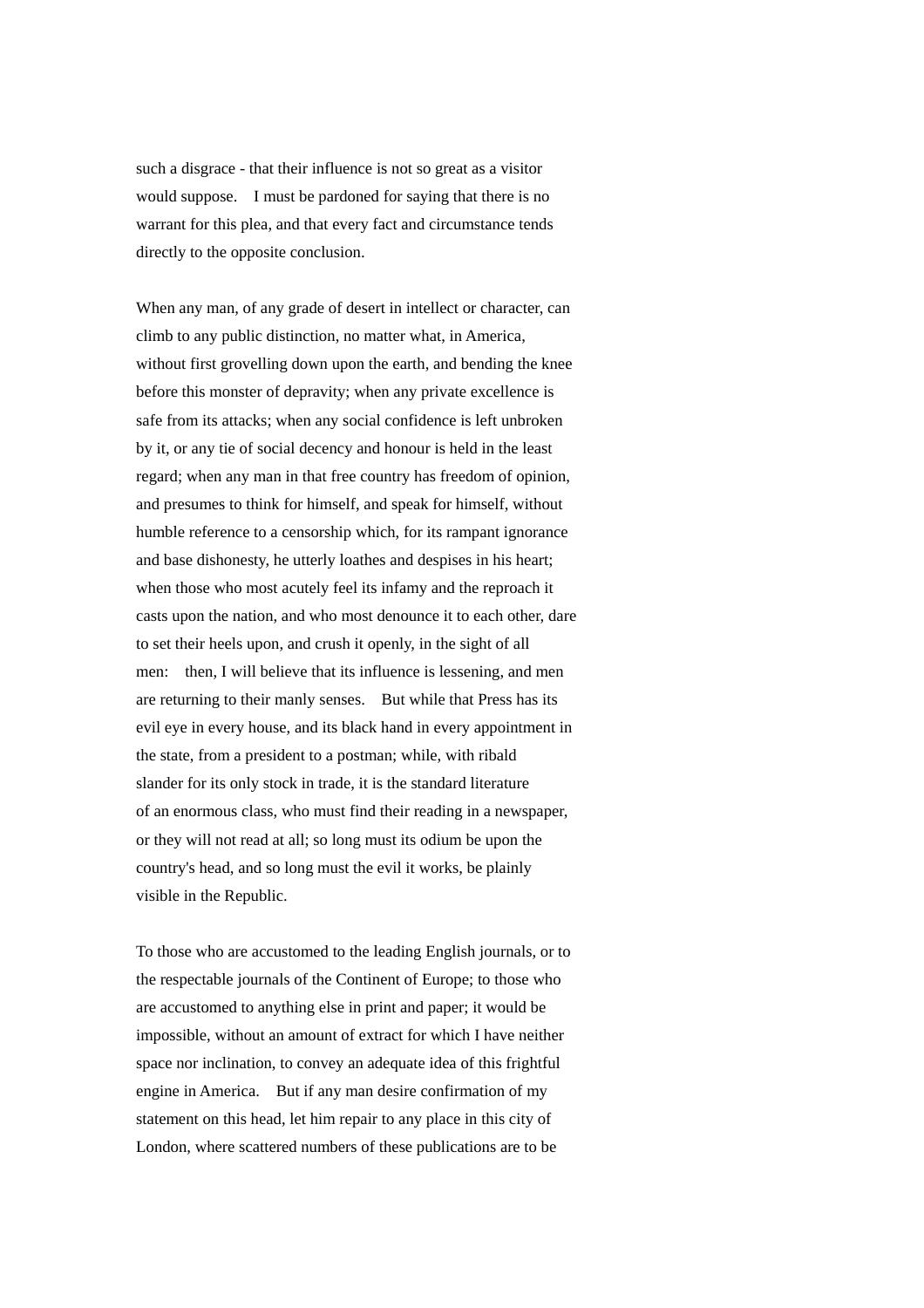found; and there, let him form his own opinion. (1)

It would be well, there can be no doubt, for the American people as a whole, if they loved the Real less, and the Ideal somewhat more. It would be well, if there were greater encouragement to lightness of heart and gaiety, and a wider cultivation of what is beautiful, without being eminently and directly useful. But here, I think the general remonstrance, 'we are a new country,' which is so often advanced as an excuse for defects which are quite unjustifiable, as being, of right, only the slow growth of an old one, may be very reasonably urged: and I yet hope to hear of there being some other national amusement in the United States, besides newspaper politics.

They certainly are not a humorous people, and their temperament always impressed me is being of a dull and gloomy character. In shrewdness of remark, and a certain cast-iron quaintness, the Yankees, or people of New England, unquestionably take the lead; as they do in most other evidences of intelligence. But in travelling about, out of the large cities - as I have remarked in former parts of these volumes - I was quite oppressed by the prevailing seriousness and melancholy air of business: which was so general and unvarying, that at every new town I came to, I seemed to meet the very same people whom I had left behind me, at the last. Such defects as are perceptible in the national manners, seem, to me, to be referable, in a great degree, to this cause: which has generated a dull, sullen persistence in coarse usages, and rejected the graces of life as undeserving of attention. There is no doubt that Washington, who was always most scrupulous and exact on points of ceremony, perceived the tendency towards this mistake, even in his time, and did his utmost to correct it.

I cannot hold with other writers on these subjects that the prevalence of various forms of dissent in America, is in any way attributable to the non-existence there of an established church: indeed, I think the temper of the people, if it admitted of such an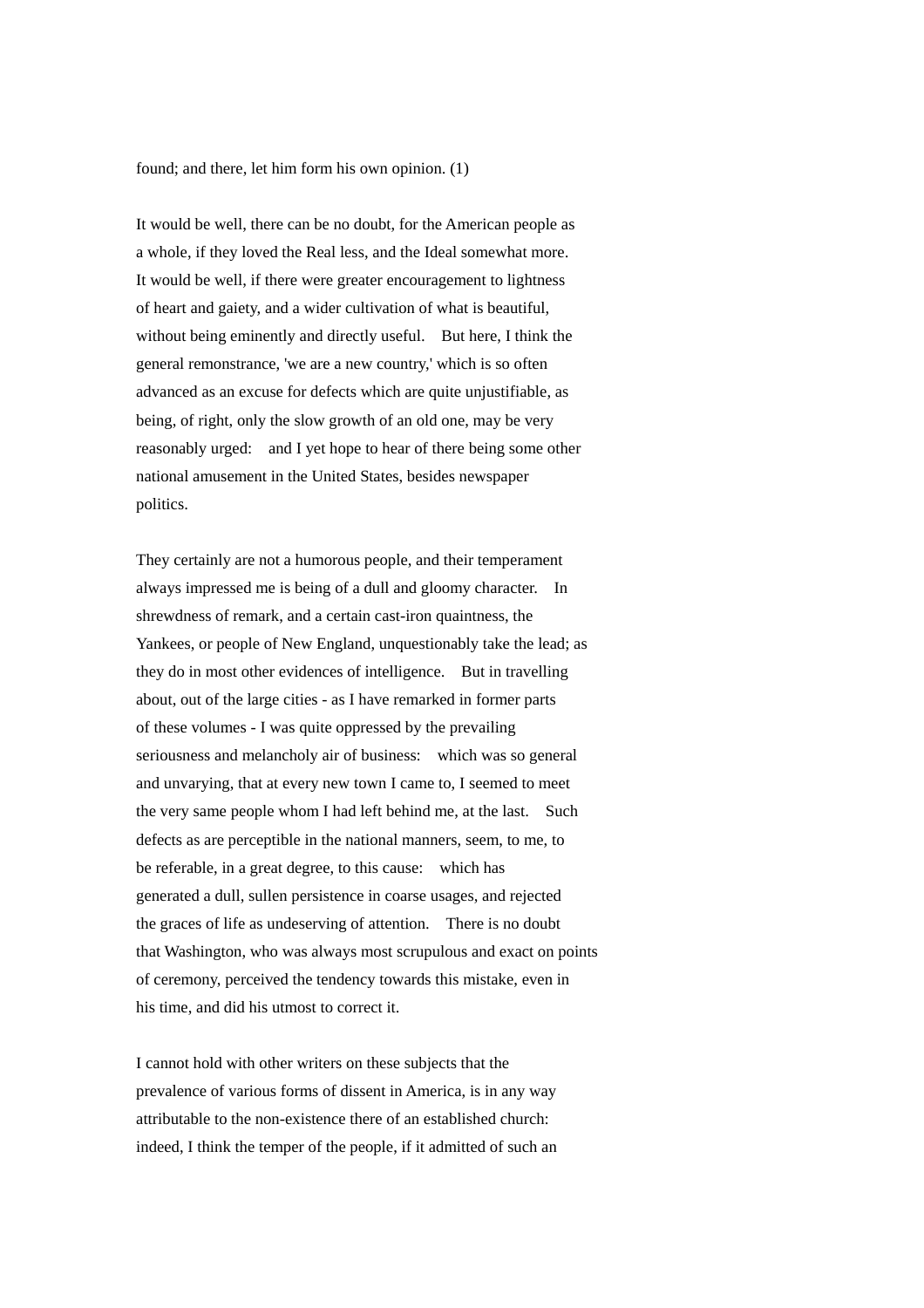Institution being founded amongst them, would lead them to desert it, as a matter of course, merely because it WAS established. But, supposing it to exist, I doubt its probable efficacy in summoning the wandering sheep to one great fold, simply because of the immense amount of dissent which prevails at home; and because I do not find in America any one form of religion with which we in Europe, or even in England, are unacquainted. Dissenters resort thither in great numbers, as other people do, simply because it is a land of resort; and great settlements of them are founded, because ground can be purchased, and towns and villages reared, where there were none of the human creation before. But even the Shakers emigrated from England; our country is not unknown to Mr. Joseph Smith, the apostle of Mormonism, or to his benighted disciples; I have beheld religious scenes myself in some of our populous towns which can hardly be surpassed by an American campmeeting; and I am not aware that any instance of superstitious imposture on the one hand, and superstitious credulity on the other, has had its origin in the United States, which we cannot more than parallel by the precedents of Mrs. Southcote, Mary Tofts the rabbit-breeder, or even Mr. Thorn of Canterbury: which latter case arose, some time after the dark ages had passed away.

The Republican Institutions of America undoubtedly lead the people to assert their self-respect and their equality; but a traveller is bound to bear those Institutions in his mind, and not hastily to resent the near approach of a class of strangers, who, at home, would keep aloof. This characteristic, when it was tinctured with no foolish pride, and stopped short of no honest service, never offended me; and I very seldom, if ever, experienced its rude or unbecoming display. Once or twice it was comically developed, as in the following case; but this was an amusing incident, and not the rule, or near it.

I wanted a pair of boots at a certain town, for I had none to travel in, but those with the memorable cork soles, which were much too hot for the fiery decks of a steamboat. I therefore sent a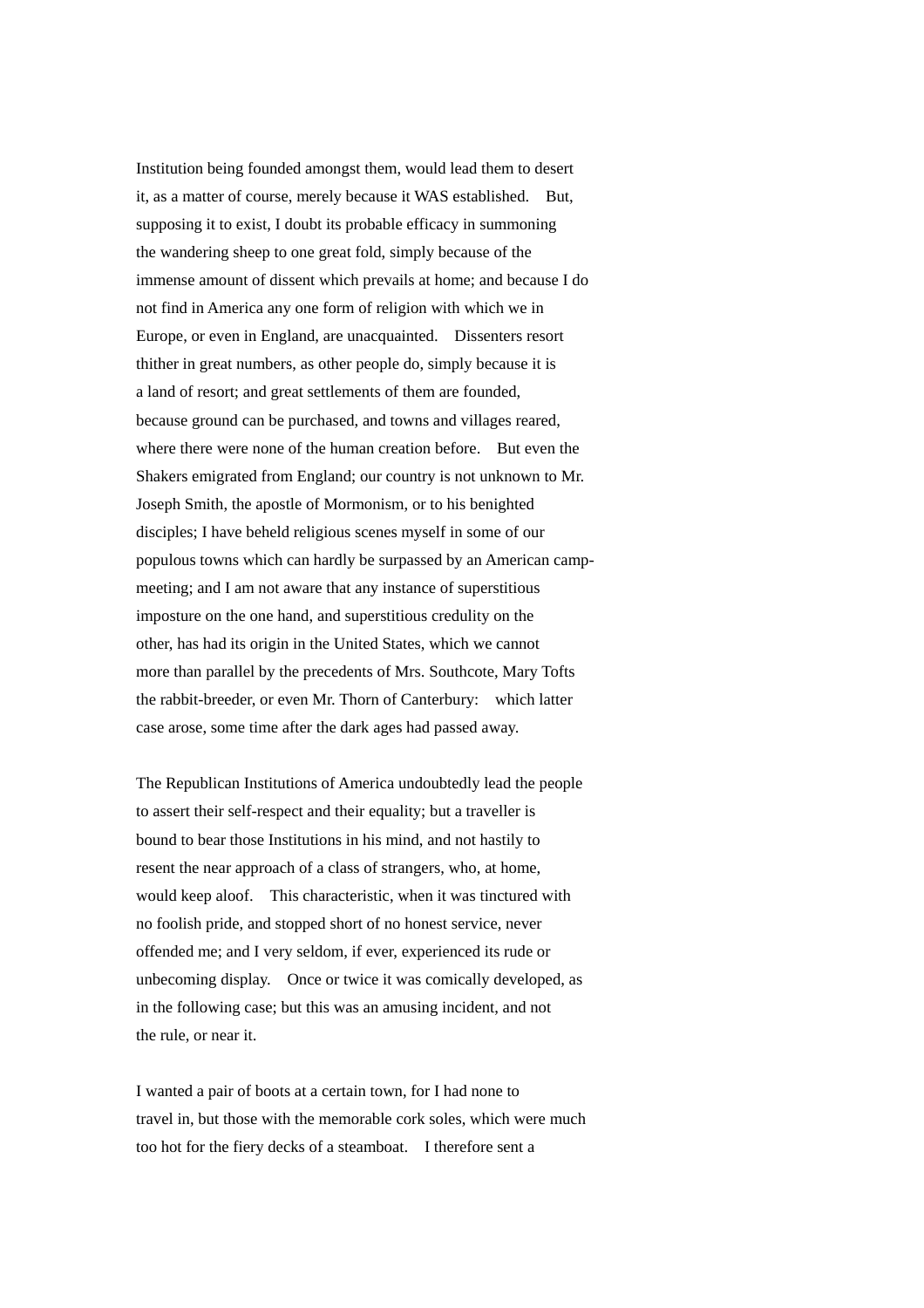message to an artist in boots, importing, with my compliments, that I should be happy to see him, if he would do me the polite favour to call. He very kindly returned for answer, that he would 'look round' at six o'clock that evening.

I was lying on the sofa, with a book and a wine-glass, at about that time, when the door opened, and a gentleman in a stiff cravat, within a year or two on either side of thirty, entered, in his hat and gloves; walked up to the looking-glass; arranged his hair; took off his gloves; slowly produced a measure from the uttermost depths of his coat-pocket; and requested me, in a languid tone, to 'unfix' my straps. I complied, but looked with some curiosity at his hat, which was still upon his head. It might have been that, or it might have been the heat - but he took it off. Then, he sat himself down on a chair opposite to me; rested an arm on each knee; and, leaning forward very much, took from the ground, by a great effort, the specimen of metropolitan workmanship which I had just pulled off: whistling, pleasantly, as he did so. He turned it over and over; surveyed it with a contempt no language can express; and inquired if I wished him to fix me a boot like THAT? I courteously replied, that provided the boots were large enough, I would leave the rest to him; that if convenient and practicable, I should not object to their bearing some resemblance to the model then before him; but that I would be entirely guided by, and would beg to leave the whole subject to, his judgment and discretion. 'You an't partickler, about this scoop in the heel, I suppose then?' says he: 'we don't foller that, here.' I repeated my last observation. He looked at himself in the glass again; went closer to it to dash a grain or two of dust out of the corner of his eye; and settled his cravat. All this time, my leg and foot were in the air. 'Nearly ready, sir?' I inquired. 'Well, pretty nigh,' he said; 'keep steady.' I kept as steady as I could, both in foot and face; and having by this time got the dust out, and found his pencil-case, he measured me, and made the necessary notes. When he had finished, he fell into his old attitude, and taking up the boot again, mused for some time. 'And this,' he said, at last, 'is an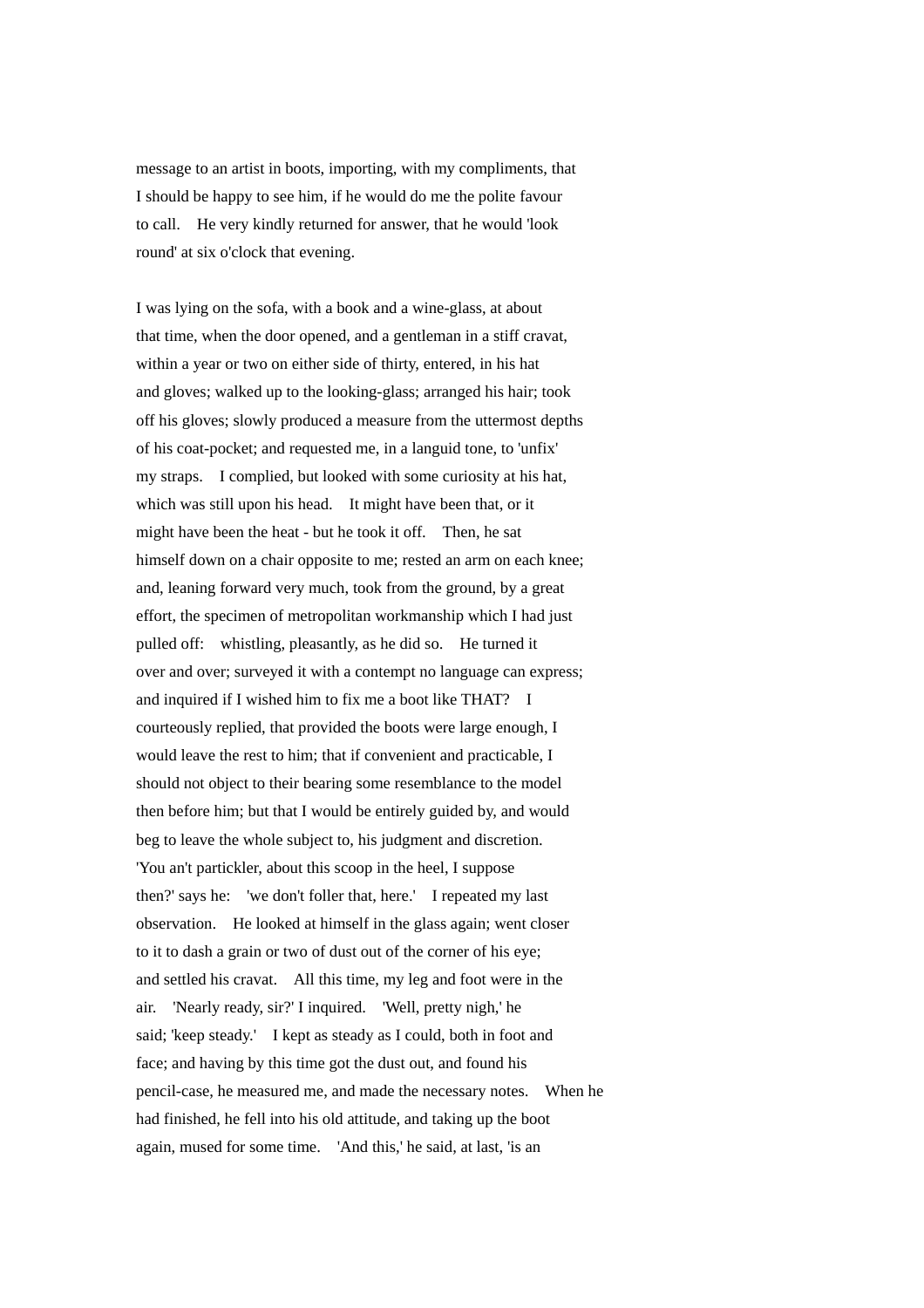English boot, is it? This is a London boot, eh?' 'That, sir,' I replied, 'is a London boot.' He mused over it again, after the manner of Hamlet with Yorick's skull; nodded his head, as who should say, 'I pity the Institutions that led to the production of this boot!'; rose; put up his pencil, notes, and paper - glancing at himself in the glass, all the time - put on his hat - drew on his gloves very slowly; and finally walked out. When he had been gone about a minute, the door reopened, and his hat and his head reappeared. He looked round the room, and at the boot again, which was still lying on the floor; appeared thoughtful for a minute; and then said 'Well, good arternoon.' 'Good afternoon, sir,' said I: and that was the end of the interview.

There is but one other head on which I wish to offer a remark; and that has reference to the public health. In so vast a country, where there are thousands of millions of acres of land yet unsettled and uncleared, and on every rood of which, vegetable decomposition is annually taking place; where there are so many great rivers, and such opposite varieties of climate; there cannot fail to be a great amount of sickness at certain seasons. But I may venture to say, after conversing with many members of the medical profession in America, that I am not singular in the opinion that much of the disease which does prevail, might be avoided, if a few common precautions were observed. Greater means of personal cleanliness, are indispensable to this end; the custom of hastily swallowing large quantities of animal food, three times a-day, and rushing back to sedentary pursuits after each meal, must be changed; the gentler sex must go more wisely clad, and take more healthful exercise; and in the latter clause, the males must be included also. Above all, in public institutions, and throughout the whole of every town and city, the system of ventilation, and drainage, and removal of impurities requires to be thoroughly revised. There is no local Legislature in America which may not study Mr. Chadwick's excellent Report upon the Sanitary Condition of our Labouring Classes, with immense advantage.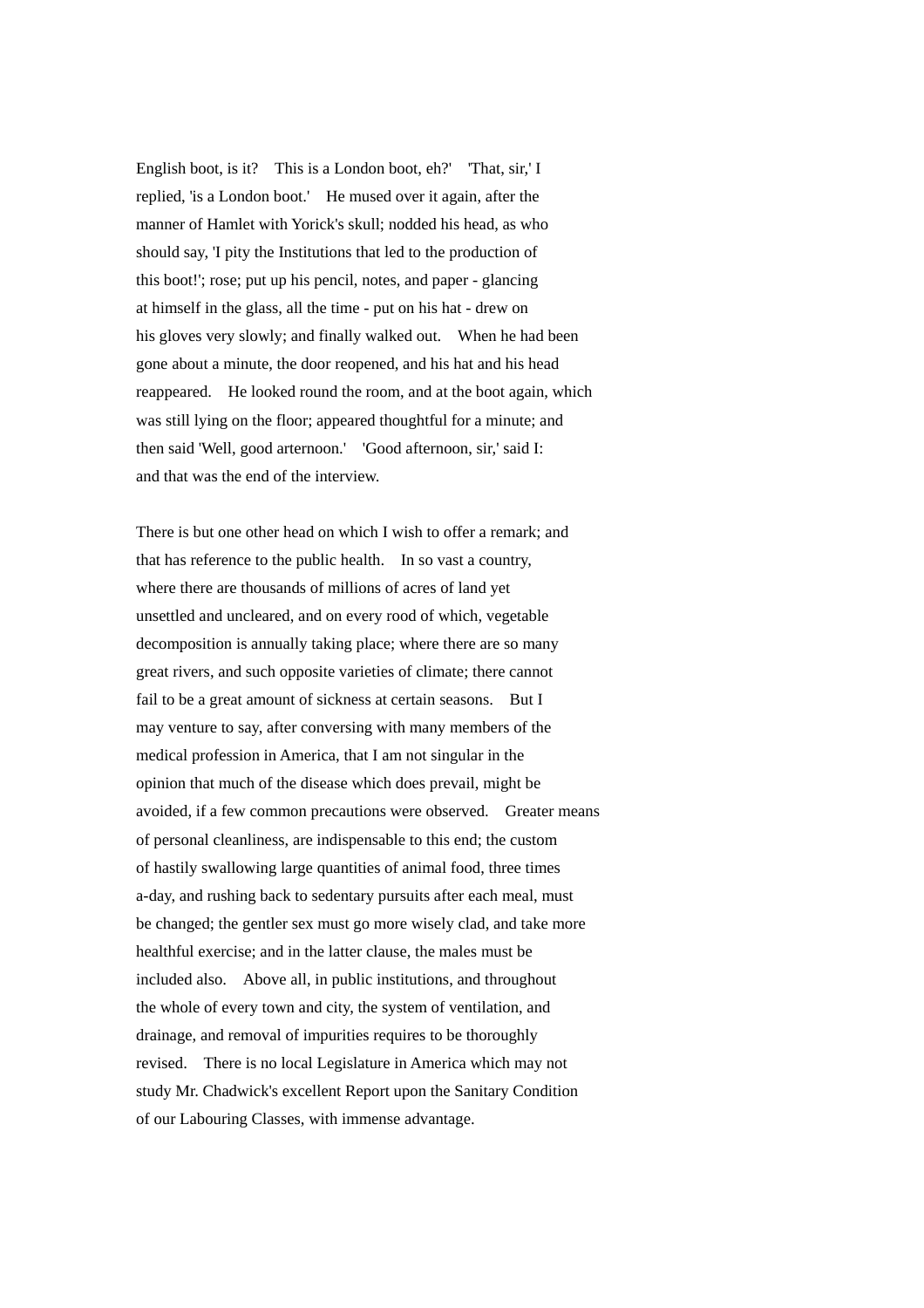## \* \* \* \* \* \*

I HAVE now arrived at the close of this book. I have little reason to believe, from certain warnings I have had since I returned to England, that it will be tenderly or favourably received by the American people; and as I have written the Truth in relation to the mass of those who form their judgments and express their opinions, it will be seen that I have no desire to court, by any adventitious means, the popular applause.

It is enough for me, to know, that what I have set down in these pages, cannot cost me a single friend on the other side of the Atlantic, who is, in anything, deserving of the name. For the rest, I put my trust, implicitly, in the spirit in which they have been conceived and penned; and I can bide my time.

I have made no reference to my reception, nor have I suffered it to influence me in what I have written; for, in either case, I should have offered but a sorry acknowledgment, compared with that I bear within my breast, towards those partial readers of my former books, across the Water, who met me with an open hand, and not with one that closed upon an iron muzzle.

## THE END

## POSTSCRIPT

AT a Public Dinner given to me on Saturday the 18th of April, 1868, in the City of New York, by two hundred representatives of the Press of the United States of America, I made the following observations among others: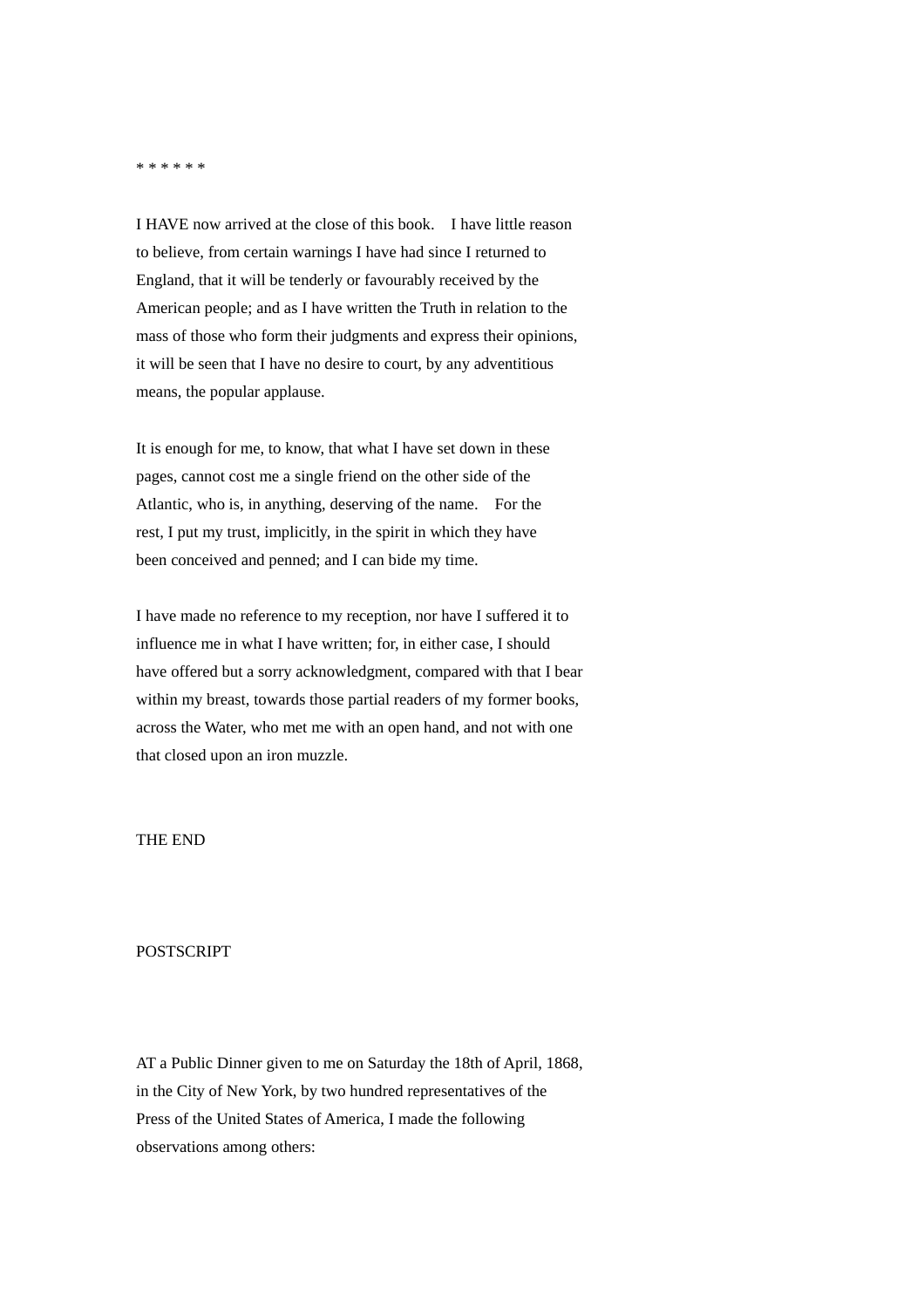'So much of my voice has lately been heard in the land, that I might have been contented with troubling you no further from my present standing-point, were it not a duty with which I henceforth charge myself, not only here but on every suitable occasion, whatsoever and wheresoever, to express my high and grateful sense of my second reception in America, and to bear my honest testimony to the national generosity and magnanimity. Also, to declare how astounded I have been by the amazing changes I have seen around me on every side, - changes moral, changes physical, changes in the amount of land subdued and peopled, changes in the rise of vast new cities, changes in the growth of older cities almost out of recognition, changes in the graces and amenities of life, changes in the Press, without whose advancement no advancement can take place anywhere. Nor am I, believe me, so arrogant as to suppose that in five and twenty years there have been no changes in me, and that I had nothing to learn and no extreme impressions to correct when I was here first. And this brings me to a point on which I have, ever since I landed in the United States last November, observed a strict silence, though sometimes tempted to break it, but in reference to which I will, with your good leave, take you into my confidence now. Even the Press, being human, may be sometimes mistaken or misinformed, and I rather think that I have in one or two rare instances observed its information to be not strictly accurate with reference to myself. Indeed, I have, now and again, been more surprised by printed news that I have read of myself, than by any printed news that I have ever read in my present state of existence. Thus, the vigour and perseverance with which I have for some months past been collecting materials for, and hammering away at, a new book on America has much astonished me; seeing that all that time my declaration has been perfectly well known to my publishers on both sides of the Atlantic, that no consideration on earth would induce me to write one. But what I have intended, what I have resolved upon (and this is the confidence I seek to place in you) is, on my return to England, in my own person, in my own journal, to bear, for the behoof of my